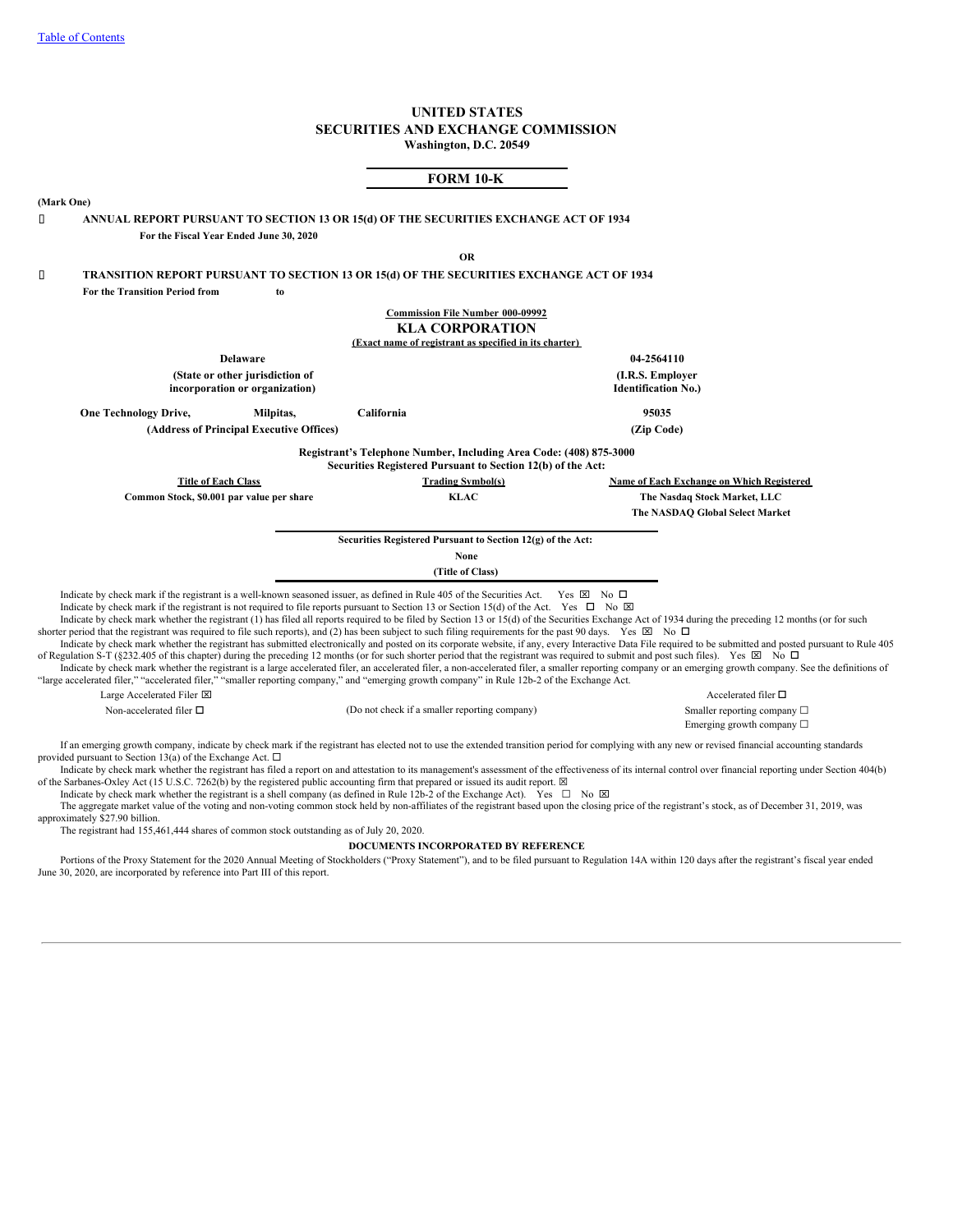# **INDEX**

Special Note Regarding [Forward-Looking](#page-1-0) Statements [ii](#page-1-0)i

# **PART I**

| Item 1.     | <b>Business</b>                                                                                               | $\overline{1}$                                                           |
|-------------|---------------------------------------------------------------------------------------------------------------|--------------------------------------------------------------------------|
| Item 1A.    | <b>Risk Factors</b>                                                                                           | 21                                                                       |
| Item 1B.    | <b>Unresolved Staff Comments</b>                                                                              | $\frac{37}{2}$                                                           |
| Item 2.     | <b>Properties</b>                                                                                             | $\frac{37}{2}$                                                           |
| Item 3.     | <b>Legal Proceedings</b>                                                                                      | $\frac{37}{2}$                                                           |
| Item 4.     | <b>Mine Safety Disclosures</b>                                                                                | $\frac{37}{2}$                                                           |
|             | <b>PART II</b>                                                                                                |                                                                          |
| Item 5.     | Market for Registrant's Common Equity, Related Stockholder Matters and Issuer Purchases of Equity Securities  | 37                                                                       |
| Item 6.     | <b>Selected Financial Data</b>                                                                                | $\frac{39}{2}$                                                           |
| Item 7.     | Management's Discussion and Analysis of Financial Condition and Results of Operations                         | $\underline{40}$                                                         |
| Item 7A.    | <b>Ouantitative and Qualitative Disclosures About Market Risk</b>                                             | 59                                                                       |
| Item 8.     | <b>Financial Statements and Supplementary Data</b>                                                            | 60                                                                       |
|             | Consolidated Balance Sheets as of June 30, 2020 and June 30, 2019                                             |                                                                          |
|             | Consolidated Statements of Operations for each of the three years in the period ended June 30, 2020           | $\frac{61}{62}$<br>$\frac{62}{63}$<br>$\frac{63}{65}$<br>$\frac{67}{67}$ |
|             | Consolidated Statements of Comprehensive Income for each of the three years in the period ended June 30, 2020 |                                                                          |
|             | Consolidated Statements of Stockholders' Equity for each of the three years in the period ended June 30, 2020 |                                                                          |
|             | Consolidated Statements of Cash Flows for each of the three years in the period ended June 30, 2020           |                                                                          |
|             | <b>Notes to Consolidated Financial Statements</b>                                                             |                                                                          |
|             | Report of Independent Registered Public Accounting Firm                                                       | <u>114</u>                                                               |
| Item 9.     | Changes in and Disagreements with Accountants on Accounting and Financial Disclosure                          | 117                                                                      |
| Item 9A.    | <b>Controls and Procedures</b>                                                                                | 117                                                                      |
| Item 9B.    | Other Information                                                                                             | 118                                                                      |
|             | <b>PART III</b>                                                                                               |                                                                          |
| Item $10$ . | Directors, Executive Officers and Corporate Governance                                                        | <u>118</u>                                                               |
| Item 11.    | <b>Executive Compensation</b>                                                                                 | 118                                                                      |
| Item 12.    | Security Ownership of Certain Beneficial Owners and Management and Related Stockholder Matters                | 118                                                                      |
| Item $13$ . | Certain Relationships and Related Transactions, and Director Independence                                     | 118                                                                      |
| Item 14.    | <b>Principal Accounting Fees and Services</b>                                                                 | 119                                                                      |
|             | <b>PART IV</b>                                                                                                |                                                                          |
| Item $15$ . | <b>Exhibits. Financial Statement Schedules</b>                                                                | 119                                                                      |
|             | <b>Signatures</b>                                                                                             | 120                                                                      |
|             | <b>Schedule II Valuation and Qualifying Accounts</b>                                                          | 122                                                                      |
|             | <b>Exhibit Index</b>                                                                                          | 123                                                                      |
| Item $16$ . | Form 10-K Summary                                                                                             | 124                                                                      |
|             |                                                                                                               |                                                                          |

<span id="page-1-0"></span>i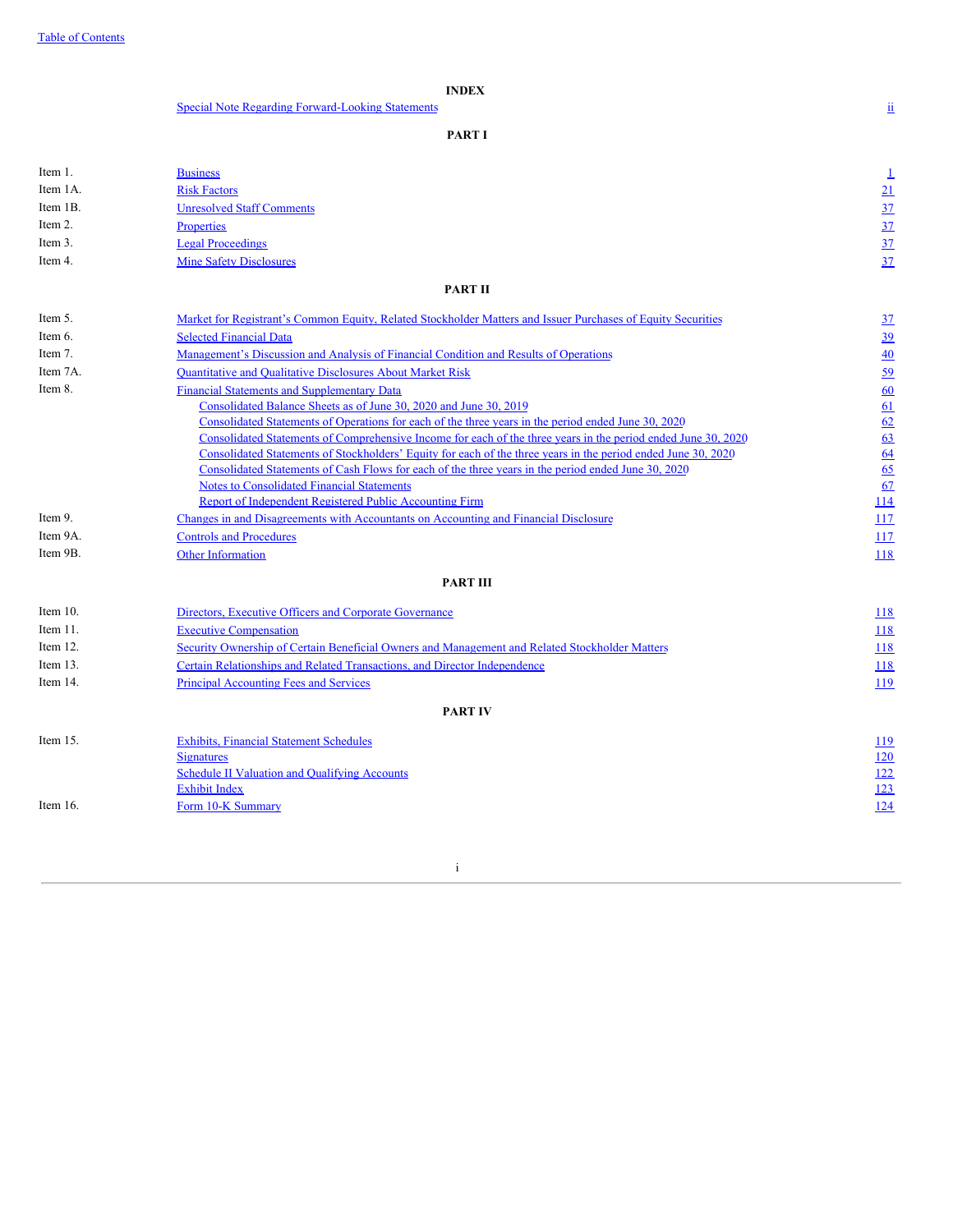# **SPECIAL NOTE REGARDING FORWARD-LOOKING STATEMENTS**

This report contains certain forward-looking statements within the meaning of Section 27A of the Securities Act of 1933 and Section 21E of the Securities Exchange Act of 1934. All statements other than statements of historical fact may be forward-looking statements. You can identify these and other forward-looking statements by the use of words such as "may," "will," "could," "would," "should," "expects," "plans," "anticipates," "relies," "believes," "estimates," "predicts," "intends," "potential," "continue," "thinks," "seeks," or the negative of such terms, or other comparable terminology. Forward-looking statements also include the assumptions underlying or relating to any of the foregoing statements. Such forward-looking statements include, among others, the future impacts of the COVID-19 pandemic; forecasts of the future results of our operations, including profitability; orders for our products and capital equipment generally; sales of semiconductors; the investments by our customers in advanced technologies and new materials; the allocation of capital spending by our customers (and, in particular, the percentage of spending that our customers allocate to process control); growth of revenue in the semiconductor industry, the semiconductor capital equipment industry and our business; technological trends in the semiconductor industry; future developments or trends in the global capital and financial markets; our future product offerings and product features; the success and market acceptance of new products; timing of shipment of backlog; our future product shipments and product and service revenues; our future gross margins; our future research and development expenses and selling, general and administrative expenses; our ability to successfully maintain cost discipline; international sales and operations; our ability to maintain or improve our existing competitive position; success of our product offerings; creation and funding of programs for research and development; attraction and retention of employees; results of our investment in leading edge technologies; the effects of hedging transactions; the effect of the sale of trade receivables and promissory notes from customers; our future effective income tax rate; our recognition of tax benefits; the effects of any audits or litigation; future payments of dividends to our stockholders; the completion of any acquisitions of third parties, or the technology or assets thereof; benefits received from any acquisitions and development of acquired technologies; sufficiency of our existing cash balance, investments, cash generated from operations and the unfunded portion of our revolving line of credit under a Credit Agreement (the "Credit Agreement") to meet our operating and working capital requirements, including debt service and payment thereof; future dividends, and stock repurchases; our compliance with the financial covenants under the Credit Agreement; the adoption of new accounting pronouncements including ASC 842 and ASC 606; the tax liabilities resulting from the enactment of the Tax Cuts and Jobs Act; and our repayment of our outstanding indebtedness.

Our actual results may differ significantly from those projected in the forward-looking statements in this report. Factors that might cause or contribute to such differences include, but are not limited to, those discussed in Item 1A, "Risk Factors" in this Annual Report on Form 10-K, as well as in Item 1, "Business" and Item 7, "Management's Discussion and Analysis of Financial Condition and Results of Operations" in this report. You should carefully review these risks and also review the risks described in other documents we file from time to time with the Securities and Exchange Commission, including the Quarterly Reports on Form 10-Q that we will file in the fiscal year ending June 30, 2021. You are cautioned not to place undue reliance on these forward-looking statements, and we expressly assume no obligation and do not intend to update the *forward-looking statements in this report after the date hereof.*

ii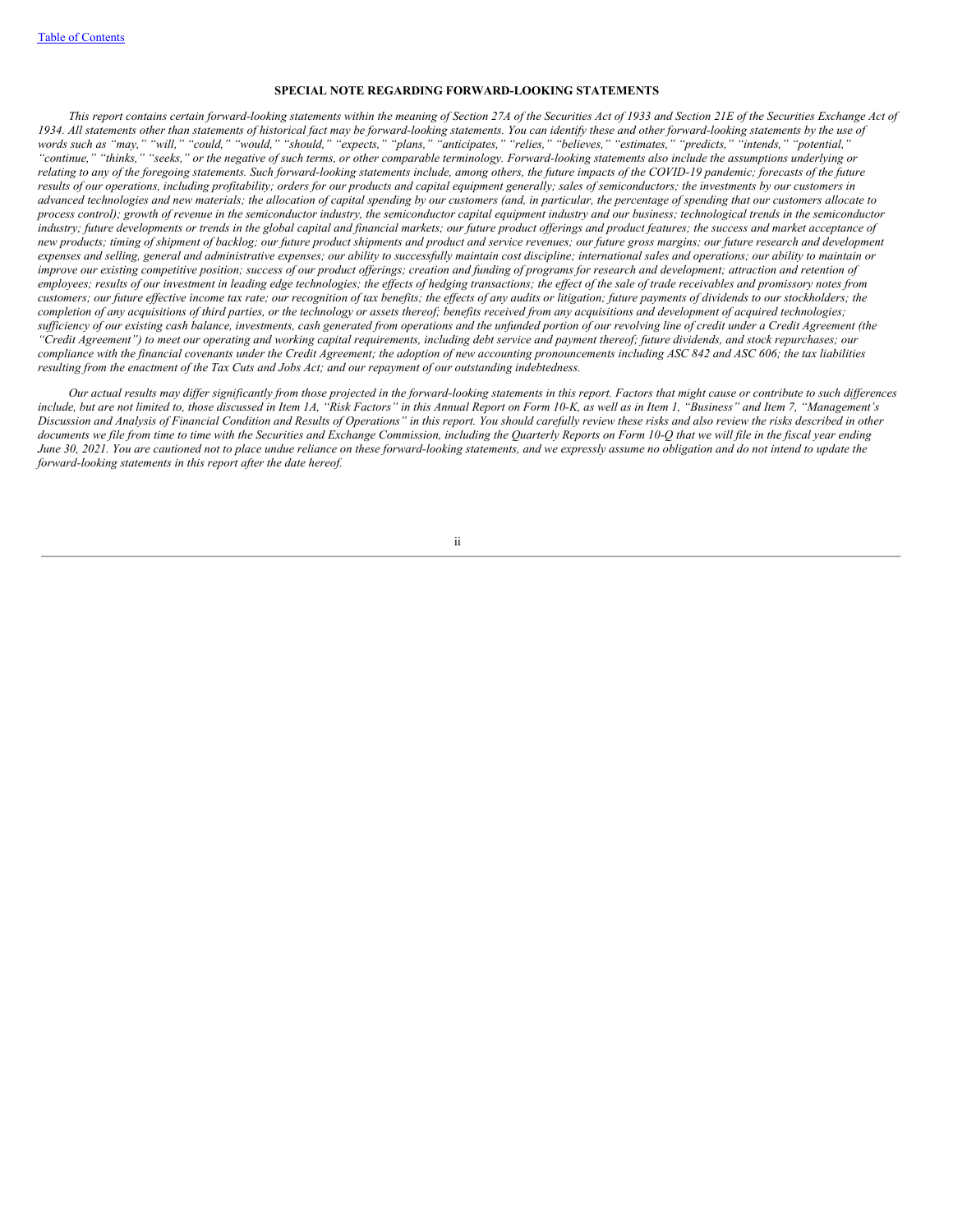### **PART I**

# <span id="page-3-0"></span>ITEM 1. **BUSINESS**

Certain industry and technical terms used in this section are defined in the subsection entitled "Glossary" found at the end of this Item 1.

#### **The Company**

KLA Corporation ("KLA" or the "Company" and also referred to as "we" or "our") is a global leader in process control and a supplier of process-enabling solutions for a broad range of industries, including semiconductors, printed circuit boards ("PCBs") and displays. We provide solutions for manufacturing and testing wafers and reticles, integrated circuits ("IC" or "chip"), packaging, light emitting diodes, power devices, compound semiconductor devices, microelectromechanical systems, data storage, printed circuit boards, flat and flexible panel displays, and general materials research, as well as providing contracted and comprehensive installation and maintenance services across our installed base.

KLA was formed as KLA-Tencor in April 1997 through the merger of KLA Instruments Corporation and Tencor Instruments, two long-time leaders in the semiconductor equipment industry that began operations in 1975 and 1976, respectively.

In February 2019, KLA completed the acquisition of Orbotech, Ltd. ("Orbotech") and transformed its organizational structure into four reportable segments: Semiconductor Process Control; Specialty Semiconductor Process; PCB, Display and Component Inspection; and Other.

Within the Semiconductor Process Control segment, our comprehensive portfolio of inspection, metrology and data analytics products, and related service help integrated circuit manufacturers achieve target yield throughout the entire semiconductor fabrication process—from research and development ("R&D") to final volume production. KLA's differentiated products and services are designed to provide comprehensive solutions to help customers accelerate development and production ramp cycles, achieve higher and more stable semiconductor die yields and improve their overall profitability.

In the Specialty Semiconductor Process segment, KLA develops and sells advanced vacuum deposition and etching process tools, which are used by a broad range of specialty semiconductor customers, including manufacturers of microelectromechanical systems ("MEMS"), radio frequency ("RF") communication chips, and power semiconductors for automotive and industrial applications.

In the PCB, Display and Component Inspection segment, KLA enables electronic device manufacturers to inspect, test and measure PCBs, flat panel displays ("FPDs") and ICs to verify their quality, pattern the desired electronic circuitry on the relevant substrate and perform three-dimensional shaping of metalized circuits on multiple surfaces.

KLA's suite of advanced products, coupled with its unique yield management software and services, allow us to deliver the solutions our semiconductor, printed circuit board and display customers need to achieve their productivity goals by significantly reducing their risks and costs and improving their overall profitability and returns on investment.

Additional information about KLA is available at www.kla.com. The Annual Report on Form 10-K, Quarterly Reports on Form 10-Q, Current Reports on Form 8-K and amendments to those reports filed or furnished pursuant to Section 13(a) or 15(d) of the Securities Exchange Act of 1934, as amended, are available free of charge on the website as soon as reasonably practicable after they are electronically filed with or furnished to the Securities and Exchange Commission ("SEC"). Information contained on KLA's website is not part of this Annual Report on Form 10-K or KLA's other filings with the SEC. Additionally, these filings may be obtained through the SEC's website (www.sec.gov), which contains reports, proxy and information statements, and other information regarding issuers that file electronically.

Investors and others should note that KLA announces material financial information to investors using an investor relations website (ir.kla.com), including SEC filings, press releases, public earnings calls and conference webcasts. These channels are used to communicate with the public about the company, products, services and other matters.

#### **Industry**

## *General Background*

KLA's core focus is the semiconductor industry. The semiconductor fabrication process begins with a bare silicon wafer—a round disk that is typically 200 millimeters or 300 millimeters in diameter, about as thick as a credit card and gray in color. The process of manufacturing wafers is highly sophisticated and involves the creation of large ingots of silicon by pulling them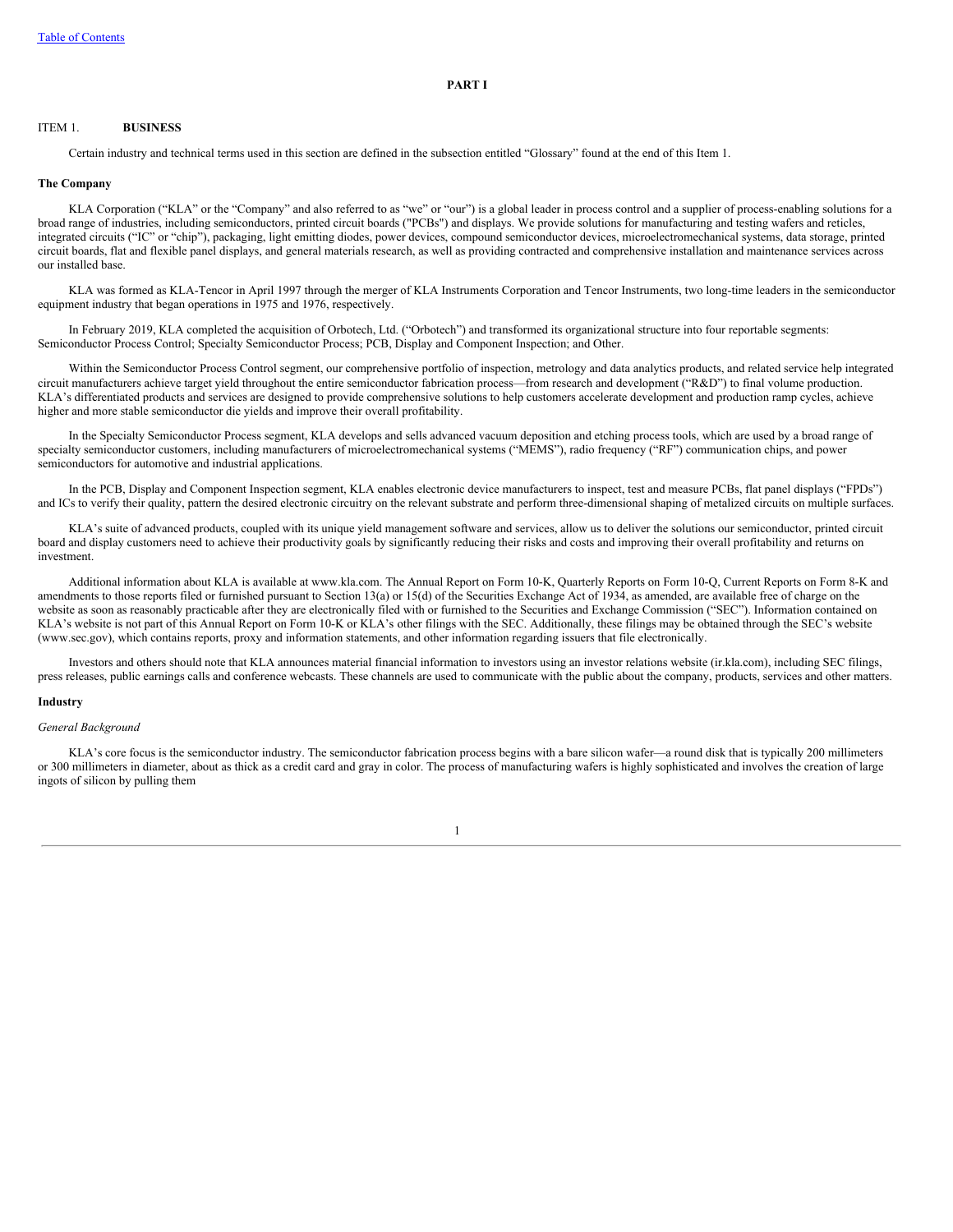out of a vat of molten silicon. The ingots are then sliced into wafers. Prime silicon wafers are then polished to a mirror finish. Other, more specialized wafers, such as epitaxial silicon ("epi"), silicon on insulator ("SOI"), gallium nitride ("GaN") and silicon carbide ("SiC") are also common in the semiconductor industry.

The manufacturing cycle of an IC is grouped into three phases: design, fabrication and testing. IC design involves the architectural layout of the circuit, as well as design verification and reticle generation. The fabrication of a chip is accomplished by depositing a series of film layers that act as conductors, semiconductors or insulators on bare wafers. The deposition of these film layers is interspersed with numerous other process steps that create circuit patterns, remove portions of the film layers, and perform other functions such as heat treatment, measurement and inspection. Most advanced chip designs require hundreds of individual steps, many of which are performed multiple times. The majority of chips consist of two main structures: the lower structure, typically consisting of transistors or capacitors which perform the "smart" functions; and the upper "interconnect" structure, typically consisting of circuitry which connects the components in the lower structure. When the layers on the wafer have been fabricated, each chip on the wafer is tested for functionality. The wafer is then cut into individual chips, and the chips that pass functional testing are packaged. Final testing is performed on all packaged chips. Packaged chips are then mounted onto PCBs for connection to the rest of the electronic system. Additionally, flat panel displays are manufactured using processes similar to ICs (e.g., film deposition, photolithography, etching) except using glass as the starting substrate.

The semiconductor equipment industry is currently experiencing multiple growth drivers bolstered by demand for chips from leading edge foundry and logic manufacturers to support computational power and connectivity for markets such as artificial intelligence ("AI") and 5G wireless technology. Growth of the virtual interaction driven by COVID-19 related travel restrictions and quarantines as well as work from home requirements, advances in healthcare and industrial application together with the increasing adoption of electrical vehicles and intelligence in automobiles are powering leading-edge node technology investments and capacity expansions. Intertwined in these areas, spurred by the requirements of big data, is the growth in demand for memory chips. Finally, China continues to emerge as a major region for manufacturing of logic and memory chips, adding to its role as the world's largest consumer of ICs. Government initiatives are propelling China to expand its domestic manufacturing capacity. China is currently seen as an important long-term growth region for the semiconductor capital equipment sector.

The semiconductor industry continually introduces numerous technology changes to support this multi-segmented market growth. KLA's inspection, metrology and data analytics technologies play key roles in enabling our customers to develop and manufacture advanced semiconductor devices to support and innovate around these trends.

Companies that anticipate future market demands by developing and refining new technologies and manufacturing processes are better positioned to lead in the semiconductor market. Accelerating the yield ramp and maximizing production yields of high-performance devices are key goals of modern semiconductor manufacturing. Ramping to high-volume production ahead of competitors can dramatically increase the revenue an IC manufacturer realizes for a given product. Leading semiconductor manufacturers are investing in simultaneous production integration of multiple new process technologies, some requiring new substrate and film materials, new geometries, advanced multi-patterning and EUV lithography, and advanced packaging techniques. While many of these technologies have been adopted at the development and pilot production stages of chip manufacturing, significant challenges and risks associated with each technology have affected the adoption of these technologies into full-volume production. For example, as design rules decrease, yields become more sensitive to the size and density of defects, and device performance characteristics (namely speed, capacity or power management) become more sensitive to parameters such as linewidth and film thickness variation. New process materials, such as photoresists for EUV lithography, require extensive characterization before they can be used in the manufacturing process. Moving several of these advanced technologies into production at once only adds to the risks that chipmakers face.

The continuing evolution of semiconductors to smaller geometries and more complex multi-level circuitry has significantly increased the performance and cost requirements of the capital equipment used to manufacture these devices. Construction of an advanced wafer fabrication facility today can cost well above \$10.00 billion, substantially more than previous-generation facilities. In addition, chipmakers are demanding increased productivity and higher returns from their manufacturing equipment and are also seeking ways to extend the performance of their existing equipment.

By developing new process control and yield management tools that help chipmakers accelerate the adoption and production of these new technologies at scale, KLA enables customers to better leverage increasingly expensive facilities and improve return on investment ("ROI"). Once customers' production lines are operating at high volume, KLA's systems monitor to ensure yields are stable and process excursions are identified for quick resolution. In addition, each new generation's smaller design rules, coupled with new materials and device innovation, increased in-process variability, which requires a subsequent increase in inspection and metrology sampling.

KLA systems not only analyze defectivity and metrology issues at critical points in the wafer, reticle and IC manufacturing processes, but also provide information to our customers so they can identify and address the underlying process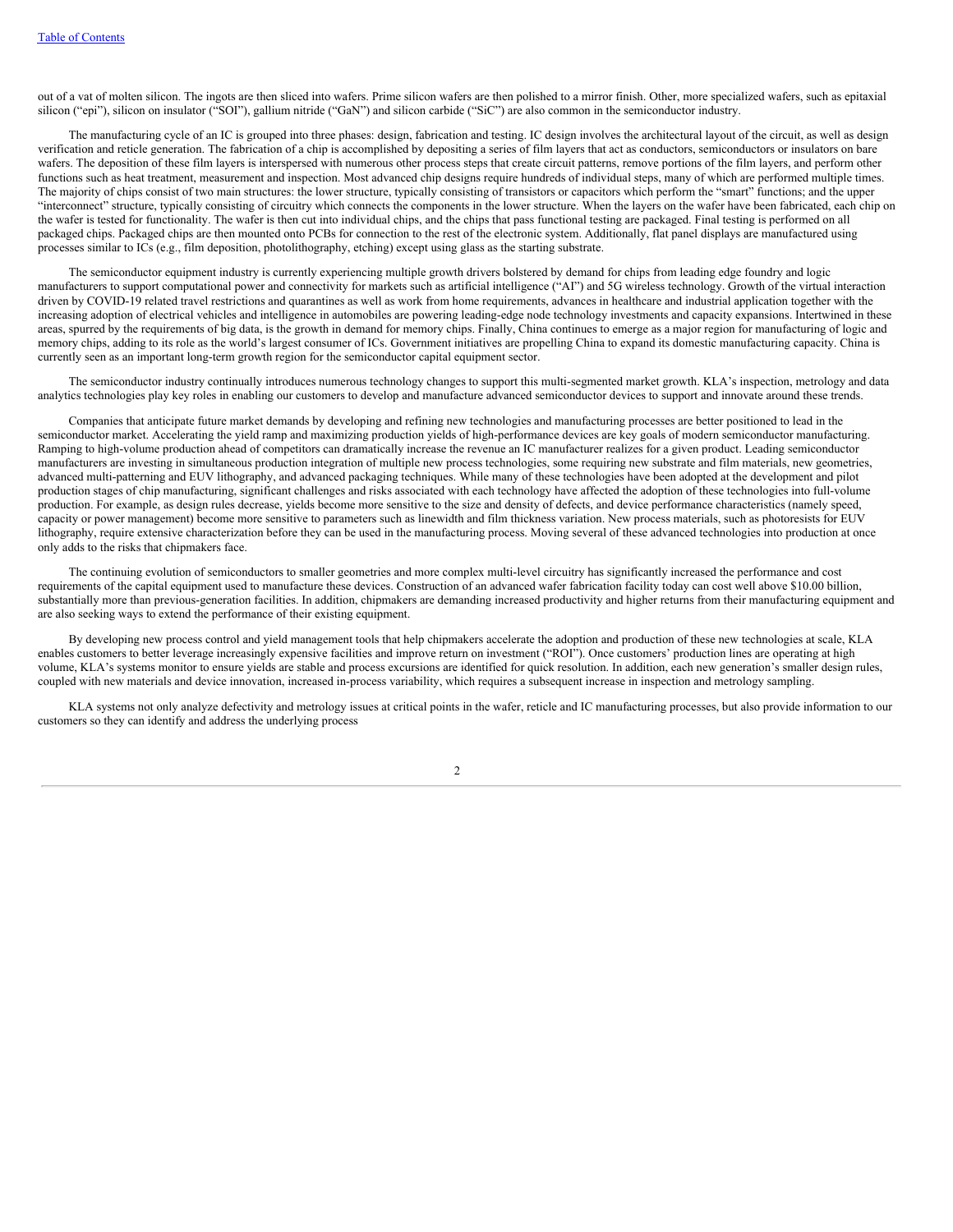problems. The ability to locate the source of defects and resolve the underlying process issues enables KLA customers to improve control over the manufacturing processes, increasing their yield of high-performance parts and delivering products to market faster—thus maximizing profits. With a broad portfolio of application-focused technologies and dedicated yield technology expertise, KLA is in position to be a key supplier of comprehensive yield management solutions for customers' next-generation products. KLA helps customers respond to the challenges posed by shrinking device sizes, the transition to new production materials, new device and circuit architectures, more demanding lithography processes, and new packaging techniques.

KLA's SPTS group, a semiconductor processing business from the Orbotech acquisition, develops and sells differentiated custom deposition and etching solutions for fast-growing markets, such as power and analog devices, RF communication chips and MEMS. These devices, which are often built on non-traditional substrates like SiC and GaN, have become critical to accelerating some of the secular trends in automotive, industrial and communication industries. Infrastructure build-out for 5G creates demand for RF components, new SiC and GaN based power devices are moving into volume production for electric vehicles, and high-density packaging is growing to support AI.

KLA provides a comprehensive portfolio of PCB tools, services and solutions to accelerate technology transitions and production ramp. Our portfolio includes inline inspection tools to monitor the quality of printed circuit board fabrication, equipment to repair defective boards, digital imaging technologies to print fine geometry according to the design, and computer aided manufacturing ("CAM") software. Growth in the PCB business is driven mainly by investments in 5G technology and its supporting applications: smartphones, autonomous vehicles, AI and cloud servers/high performance computing. These applications will be based on several technological segments including flexible printed circuits ("FPCs"), high density interconnect ("HDI"), PCBs, and IC substrates.

KLA also provides complete yield management solutions for the FPD market including automated optical inspection systems, repair technologies and electrical testers. An accelerated transition to organic light emitting diode ("OLED") displays to serve the mobile market, introduction of OLED technology for large size TVs, and a steep ramp in liquid crystal display ("LCD") production for televisions in China are driving the flat panel display business. New technologies, such as microLED, represent a growth opportunity for KLA in the display market.

#### **Products**

KLA develops industry-leading equipment and services that enable innovation throughout the electronics industry. We provide advanced process control and processenabling solutions for manufacturing wafers, reticles, integrated circuits, packaging, printed circuit boards, and flat and flexible panel displays.

KLA's inspection, metrology and data analytics products and related offerings can be broadly categorized as supporting customers in the following groups: Chip and Wafer Manufacturing; Reticle Manufacturing; Packaging Manufacturing; Compound Semiconductor and Hard Disk Drive Manufacturing; and General Purpose/Lab Applications. Orbotech's inspection, repair, imaging, laser drilling and electrical testing support customers in Printed Circuit Board Manufacturing and Flexible and Flat Panel Display Manufacturing. SPTS's wafer processing equipment supports customers in Advanced Packaging Manufacturing and manufacturing of semiconductor devices such as MEMS, high speed RF ICs, power semiconductors and LEDs. Some of the company's more significant products are described below and are also included in the broader product table at the end of this "Products" section.

### *Semiconductor Process Control:*

### *Chip and Wafer Manufacturing*

KLA's comprehensive portfolio of defect inspection, review, metrology, patterning simulation, in situ process monitoring and data analytics products, and related service, software and other offerings, helps substrate and chip manufacturers manage quality throughout wafer and chip fabrication processes. These offerings are designed to help our customers accelerate their development and production ramp cycles, achieve higher and more stable semiconductor die yields, and improve their overall profitability.

# *Defect Inspection and Review*

KLA's wafer defect inspection and review systems cover a broad range of applications for IC and substrate manufacturers, including research and development, wafer qualification, reticle qualification, and tool, process and line monitoring. Patterned and unpatterned wafer inspectors find particles, pattern defects and electrical issues on the front surface, back surface and edge of the wafer, allowing engineers to detect and monitor critical yield and reliability excursions. Our defect review systems capture high resolution images of the defects detected by inspection tools, helping substrate manufacturers and chipmakers identify and resolve yield issues. Fabs rely on our high sensitivity reticle inspection systems to identify defects on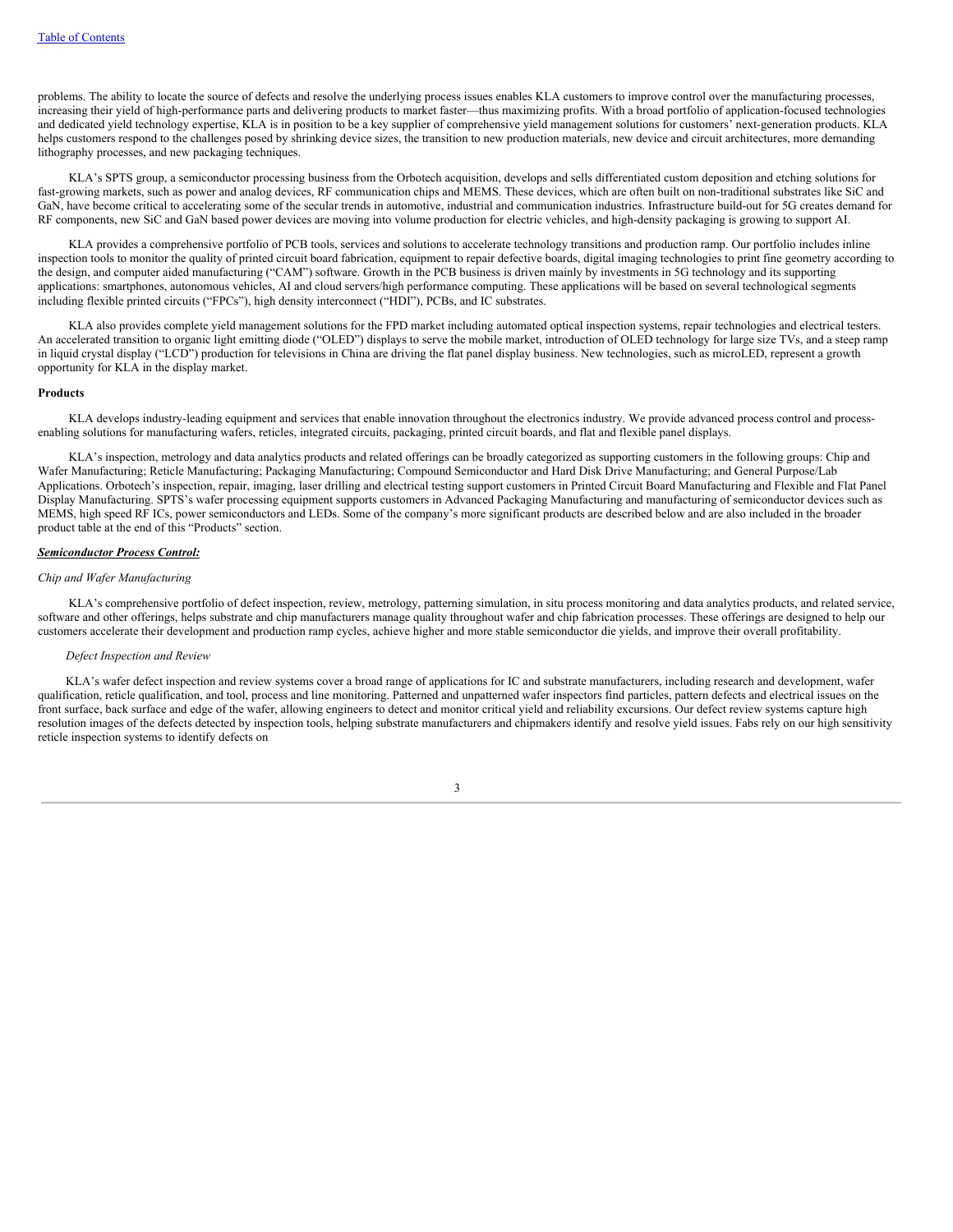reticles at an early stage and to prevent reticle defects from printing on production wafers. By implementing our defect inspection and review systems, chipmakers and substrate manufacturers can take quick corrective action, resulting in faster quality improvement and better time to market.

For patterned wafer optical inspection, we provide our 3920 Series, 3900 Series, 2950 Series, 2930 Series, 2920 Series, 2910 Series and 2900 Series (high resolution broadband plasma defect inspection); the Voyager 1015 (laser scanning defect inspection); the Puma 9980 Series, Puma 9850 Series and Puma 9650 Series (laser scanning defect inspection); our 8 Series systems, including the 8930, introduced in the fiscal year ended June 30, 2020, (high productivity defect inspection); and our CIRCL cluster tool (defect inspection, review and metrology of all wafer surfaces – front side, edge and backside).

Our eDR7380 electron-beam (e-beam) wafer defect review and classification system produces a comprehensive defect pareto in one test for accurate defect sourcing during production. Unique synergy with our inspectors facilitates identification and classification of patterned wafer, bare wafer and bevel edge defects for faster yield learning during IC and wafer manufacturing.

Our eSL10 electron-beam ("e-beam") patterned wafer defect inspection system was launched during the fiscal year ending June 30, 2020. The eSL10 detects very small defects, including those at the bottom of deep trenches and contact holes, helping chipmakers accelerate development and ramp of advanced logic and memory devices.

For unpatterned wafer inspection, we provide our Surfscan SP7, Surfscan SP5 and Surfscan SP3 inspectors. These Surfscan Series systems find defects on bare wafers, smooth films and rough films. We also offer our SURFmonitor technology for surface quality measurements and capture of low-contrast defects. For wafer manufacturers, the Surfscan Series detects defects and assesses surface quality during the development and production of polished wafers, epi wafers and engineered substrates. These systems also play a critical role in determining outgoing substrate quality. For chip manufacturers, the Surfscan systems qualify incoming bare wafers, and qualify and monitor processes from development through production. For original equipment manufacturers ("OEMs") and materials suppliers, the Surfscan Series support process development and process tool qualification.

For in-fab reticle qualification, we offer the Teron SL650 Series and X5.3 reticle inspection systems. These inspectors allow IC fabs to qualify incoming reticles and inspect production reticles for contaminants and other process-related changes.

#### *Metrology*

KLA's metrology solutions address IC and substrate manufacturing, as well as scientific research and other applications. Precise metrology and control of pattern dimensions, film thicknesses, layer-to-layer alignment, pattern placement, surface topography, electro-optical and electromagnetic properties are important in many industries as devices are becoming more complex with shrinking critical dimensions and narrowing film thicknesses.

The Archer Series of imaging-based overlay metrology systems enable characterization of overlay error on lithography process layers for advanced patterning technologies. These systems include the Archer 750, launched during the fiscal year ended June 30, 2020, which utilizes wavelength tunability to produce accurate overlay measurements. The ATL Series of scatterometry-based overlay metrology systems utilize tunable laser technology to accurately measure overlay error measurements in the presence of production process variations.

The SpectraShape optical CD and shape metrology systems characterize and monitor the critical dimensions ("CDs") and 3D shapes of geometrically complex features incorporated by some IC manufacturers into their latest generation devices. These systems include the SpectraShape 11k metrology system, launched during the fiscal year ended June 30, 2020, which precisely measures the CDs and three-dimensional shapes of finFET, 3D NAND and other complex IC device structures at critical process steps.

The SpectraFilm and Aleris film metrology systems provide precise measurement of film thickness, refractive index, stress and composition for a broad range of film layers. The SpectraFilm F1 film metrology system, employs optical technologies that determine single- and multi-layer film thicknesses and uniformity with high precision to monitor deposition processes in production, and deliver bandgap data used to predict device electrical performance earlier than end of line test.

The PWG3 and PWG2 patterned wafer geometry metrology systems measure stress-induced wafer shape, wafer shape-induced pattern overlay errors, wafer thickness variations and wafer dual-sided topography for a wide range of IC manufacturing processes. This data is used for inline monitoring of fab processes, overlay corrections and scanner focus control, enabling improved patterning and faster yield ramp. Our WaferSight bare wafer geometry metrology systems are used by substrate manufacturers to qualify polished and epitaxial silicon wafers, engineered and other advanced substrates.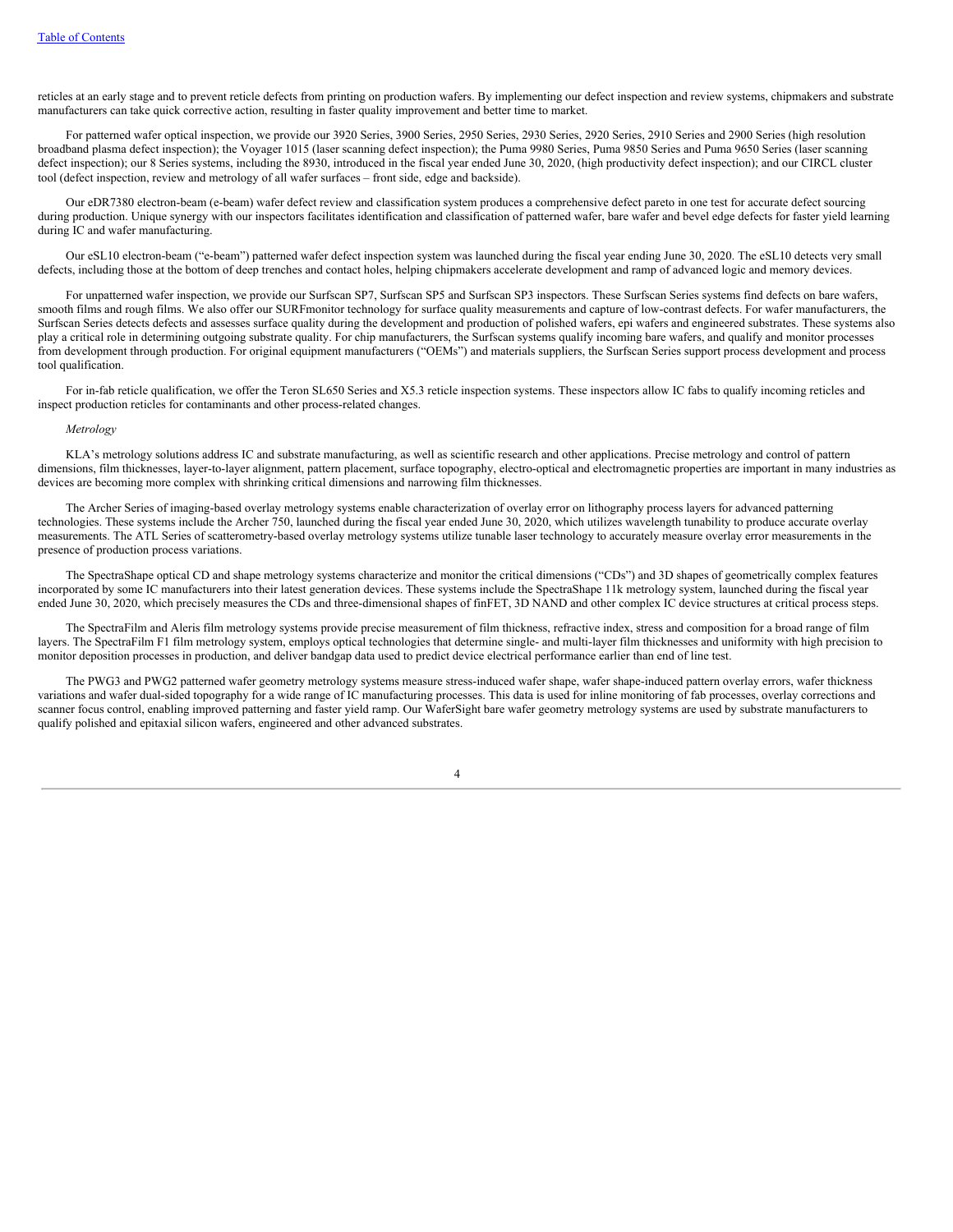Magnetic random-access memory ("MRAM") manufacturing requires the control of deposition, annealing, magnetization and etch of very thin ferromagnetic layers. These memory cells can make up a standalone memory chip or are embedded into a logic chip when the chip is getting close to completion. At this late stage, the value of the chip is high so the MRAM cell must be carefully controlled to maintain high yield. KLA offers several systems for manufacturing control of MRAM processes, including the CAPRES CIPTech and microHall series, and the MicroSense PKMRAM and KerrMapper systems.

#### *Data Analytics*

The data generated by our inspection, metrology and in situ process monitoring systems are compiled and reduced to relevant root cause and yield analysis information with our suite of data analytics and management tools.

The OVALiS Software Suite joined our data analytics product portfolio through the acquisition of Qoniac GmbH during the fiscal year ending June 30, 2020. OVALiS supports on-product process optimization, diagnostics, monitoring and control for lithography and other patterning steps that are critical to IC manufacturing. Our 5D Analyzer advanced data analysis and patterning control system offers an extendible, open architecture that accepts data from a wide range of metrology and process tools to enable advanced analysis, characterization and real-time control of fab-wide process variations. Our Klarity automated defect and yield analysis systems help IC manufacturers reduce defect inspection, classification and review data to relevant root-cause and yield-analysis information. Our RDC reticle data analysis and management system provides data used for in-fab reticle qualification. Our FabVision data management system offers fab-wide data management and automated yield analysis for wafer manufacturers.

### *In Situ Process Monitoring*

KLA's SensArray portfolio includes advanced wireless and wired wafers and reticles that enable in situ monitoring of the production process environment for many semiconductor, flat panel display and reticle fabrication processes, and fab-wide monitoring of automated wafer handling. Introduced in the fiscal year ended June 30, 2020, the EtchTemp-HD in situ wafer temperature measurement system enables across-wafer temperature monitoring that strongly correlates with CD uniformity control for conductor etch applications, while the MaskTemp 2 in situ reticle temperature measurement system is used by reticle manufacturers for qualification and monitoring of e-beam writers and high temperature reticle process steps.

### *Patterning Simulation*

KLA's PROLITH computational lithography software is used by researchers at advanced IC manufacturers, lithography hardware suppliers, track companies and material providers to explore critical feature designs, manufacturability and process-limited yield of proposed lithographic and patterning technologies without the time and expense of printing hundreds of test wafers using experimental materials and prototype process equipment.

#### *Reticle Manufacturing*

Error-free reticles, or masks, are necessary to achieve high semiconductor device yields, since reticle defects can be replicated in every die on production wafers. KLA offers high sensitivity reticle inspection, metrology and data analytics systems for mask blank manufacturers and reticle manufacturers ("mask shops") to help them manufacture reticle blanks and patterned reticles that are free of defects and meet pattern placement and critical dimension uniformity specifications.

The FlashScan reticle blank inspection product line is used by blank manufacturers for defect control during process development and volume manufacturing, and by mask shops for incoming inspection, tool monitoring and process control.

The Teron 640e reticle inspection system detects critical pattern and particle defects at high throughput for the development and qualification of leading-edge EUV and optical patterned reticles. Our reticle inspection portfolio also includes the Teron 600 Series for development and manufacturing of advanced optical and EUV reticles, the TeraScan 500XR system for production of reticles for the 32nm node and above, and our X5.3 and Teron SL650 Series products for reticle quality control in IC fabs.

In addition, we offer the LMS IPRO Series of reticle registration metrology systems for measuring mask pattern placement error. If the pattern on the reticle is displaced from its intended location, overlay error can result on the wafer, which can lead to electrical continuity issues affecting yield, performance or reliability of the IC device.

RDC is a comprehensive data analysis and storage platform that supports multiple KLA reticle inspection and metrology platforms for mask shops and IC fabs.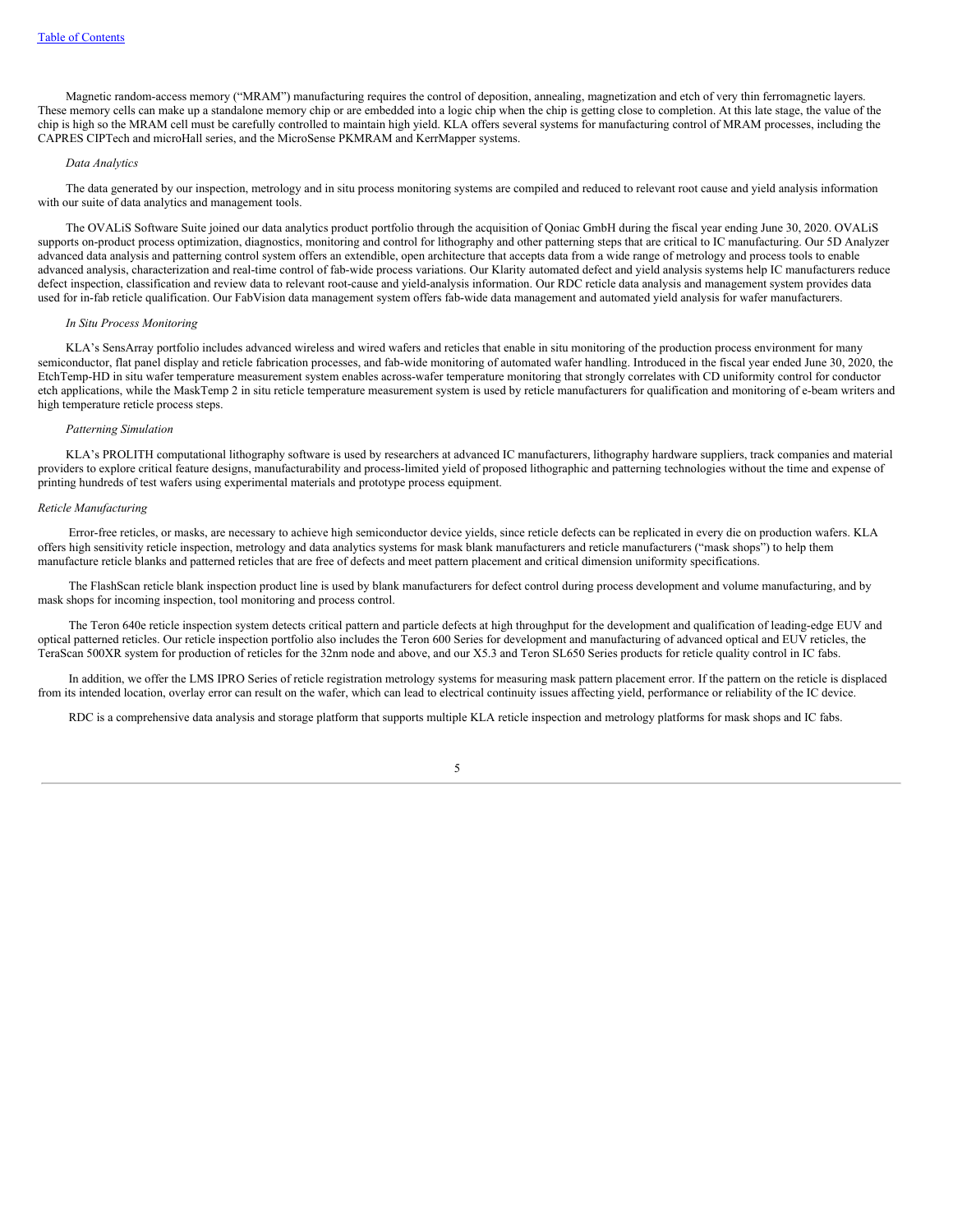### *Packaging Manufacturing*

### *Packaging Process Control on Wafer*

The Kronos™ patterned wafer inspection system provides high sensitivity to critical defects for advanced wafer-level packaging production monitoring for processes such as 2.5D/3D IC integration using through silicon vias ("TSVs"), wafer-level chip scale packaging ("WLCSP") and fan-out wafer-level packaging ("FOWLP"). We also offer our CIRCL-AP cluster tool, which features multiple modules to support all-surface wafer-level packaging inspection, metrology and review. Zeta-5xx and Zeta-6xx optical surface profilers measure both wafers and panels for packaging metrology applications. These applications include bump height, under-bump metallization ("UBM") step height, film thickness, and redistribution layer ("RDL") height and width.

### *Packaging Process Control After Singulation*

After wafer test and dicing, the detection of hairline cracks in bare dies or in fan-in wafer-level packages is achieved with the ICOS™ F160 die sorting and inspection system. Once the ICs are fully packaged, ICOS™ T3/T7/T8 series and MV series of component inspection systems provide automated inspection and metrology capabilities across all different types of packages for detection of issues that affect final package quality. Modular tool architecture allows for inspection solutions to be customized to meet the requirements of different package types with varying size and interconnect styles, while allowing for either tray or tape output. Component inspection capability includes 3D coplanarity inspection, measurement of the evenness of the contacts, component height and two-dimensional ("2D") surface inspection.

# *Compound Semiconductor, Power Device, LED, MEMS and Data Storage Media/Head Manufacturing*

The compound semiconductor market comprises a diverse group of applications including power devices, radio frequency ("RF") communications devices, photonics, LED lighting and photovoltaic and display markets. Our primary products for compound semiconductor manufacturing include the Candela 8520, Candela CS20, 8 Series, WI-2280 inspection systems and KLA stylus and optical profilers. These products are used for the inspection and metrology of substrates, epitaxial layers and process films.

Leading power device manufacturers are targeting faster development and ramp times, higher product yields and lower device costs. To achieve these goals, they are implementing solutions for characterizing yield-limiting defects and processes including full-surface, high sensitivity defect inspection and profiler metrology systems that provide accurate process feedback, thus improving SiC substrate and epitaxy wafer quality and yield.

To support power device manufacturing, tools such as the Candela 8520 inspection system integrates surface defect detection and photoluminescence technology for inspection and classification of a wide range of defects on SiC substrates and epi layers. The MicroXAM optical profilers measure step height, texture and form for power device applications. The Tencor P-Series and HRP-Series stylus profilers measure step heights and roughness for SiC substrates and patterned wafer applications.

LEDs are becoming more commonly used in solid state lighting, television and notebook backlighting, and automotive applications. As LED device makers target aggressive cost and performance targets, they place significant emphasis on improved process control and yield during the manufacturing process.

KLA offers a portfolio of systems to help LED manufacturers reduce production costs and increase product output: Candela 8720, WI-2280, 8 Series, UltraMap, MicroXAM and Zeta optical profilers and Tencor P-Series and HRP-Series stylus profilers. The Candela 8720 substrate and epi wafer inspection system provides automated inspection and quality control of LED substrates, detecting defects that can impact device performance, yield and field reliability. The WI-2280 system is designed specifically for defect inspection and 2D metrology for LED applications. The 8 Series provides patterned wafer defect inspection capability for LED manufacturing. UltraMap provides wafer geometry measurements on sapphire wafers. The MicroXAM and Zeta optical profilers measure step height, texture and form for LED applications. The P Series and HRP-Series stylus profilers are metrology systems for measurement of step heights and roughness for LED substrates and patterned wafer applications. The Zeta-388 measures patterned sapphire substrates ("PSS") and inspects for defects on high brightness LED substrates.

KLA offers a variety of products for the display market, including the ZetaScan Series defect inspector, SensArray Process Probe 2070, Zeta-300 optical profiler, P-17 OF stylus profiler, and the Nano Indenter nanomechanical tester.

The increasing demand for MEMS technology is coming from diverse industries such as automotive, space and consumer electronics. MEMS have the potential to transform many product categories by bringing together silicon-based microelectronics with micromachining technology, making possible the realization of complete systemson-a-chip. KLA offers tools and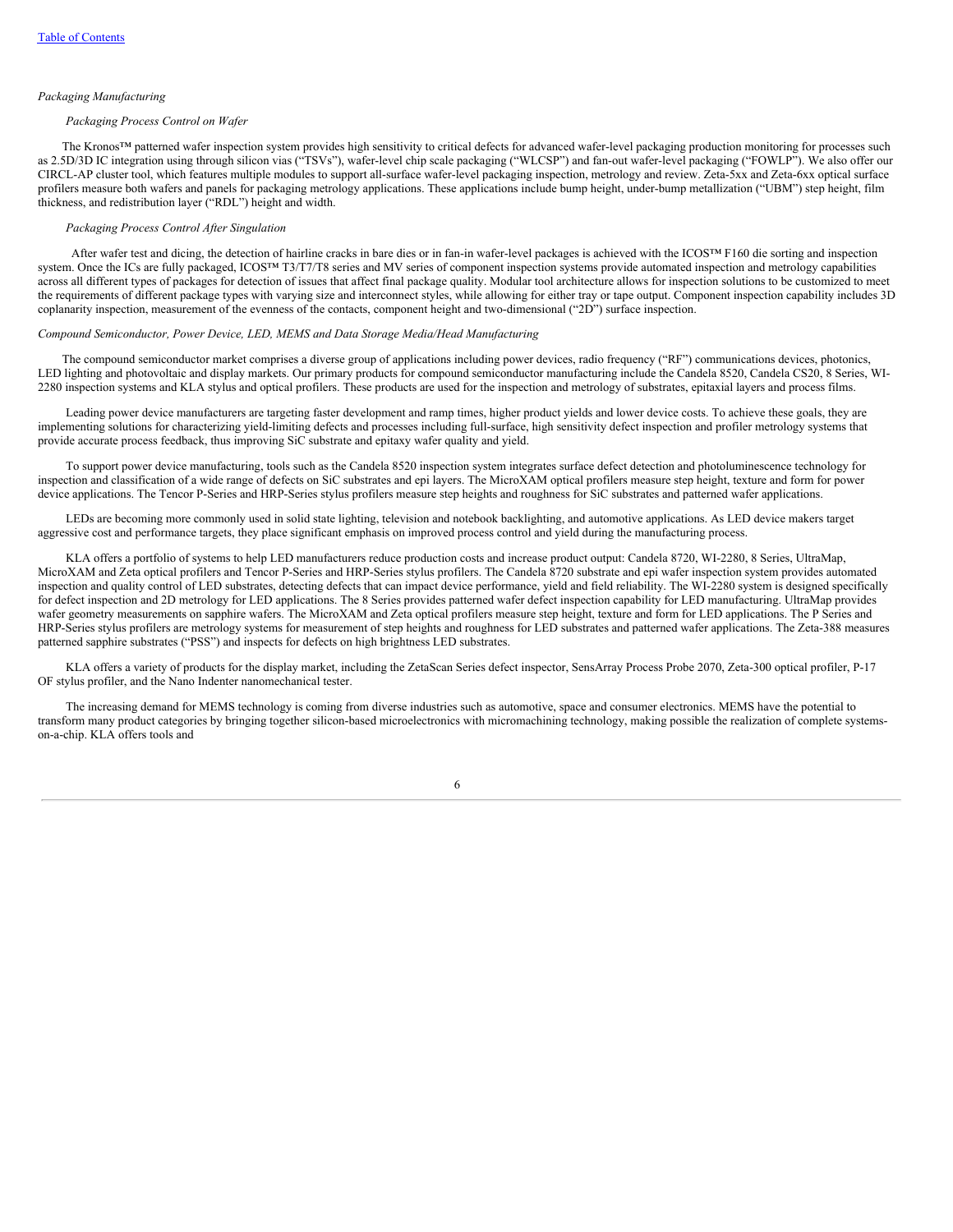techniques such as defect inspection and review, optical inspection and surface profiling for this emerging market, as highlighted in the product table at the conclusion of this "Products" section.

Advancements in data storage are being driven by a wave of innovative consumer electronics with small form factors and immense storage capacities, as well as an increasing need for high-volume storage options to support remote computing and networking, such as cloud computing. Our process control and yield management solutions are designed to enable customers to rapidly understand and resolve complex manufacturing problems, which can help improve time to market and product yields. To support manufacturing of substrates, media and thin film head wafers, we offer a portfolio of metrology and defect inspection solutions, as highlighted in the product table at the conclusion of this "Products" section.

### *General Purpose/Lab Applications*

A range of industries, including general scientific and materials research and optoelectronics require measurements of surface topography and film thickness, to either control their processes or research new material characteristics. Offered under the KLA Instruments brand, the typical surface metrology parameters that our tools address include flatness, roughness, curvature, peak-to-valley, asperity, waviness, texture, volume, sphericity, slope, density, stress, hardness, bearing ratio and step height (mainly in the micron to nanometer range). Film thickness measurements can also include determination of refractive index. We also offer a portfolio of high-throughput nanomechanical testers for material characterization, including hardness, modulus and adhesion.

### *Previous-Generation KLA Systems*

Our KLA Pro group provides fully refurbished systems, remanufactured legacy systems, and enhancements and upgrades for previous-generation KLA systems. When a customer needs to move to the next manufacturing node, or improve their manufacturing productivity, KLA's Pro offerings can help maximize the value of the customer's existing assets.

### *Specialty Semiconductor Process:*

SPTS Technologies, a wholly owned subsidiary of KLA, designs, manufactures and markets wafer processing solutions for the global semiconductor and related industries. It provides etch and deposition processes on a range of single wafer handling platforms for wafer sizes up to 330mm, as well as 400mm taped frame assemblies. These products include etch and deposition equipment designed to address advanced IC packaging manufacturing, and also manufacturing of semiconductor and microelectronic devices such as MEMS, high speed RF IC power semiconductors, and LEDs. The technology and products of SPTS are used by universities, research institutes, and full-scale production companies.

The Omega® family of plasma etch solutions includes the DSi-v, Rapier™, Synapse™, and ICP process modules. DSi-v and Rapier deep reactive ion etch ("DRIE") modules etch large and small structures in silicon MEMS devices such as microphones, accelerometers and gyroscopes. The Rapier module is also used in advanced packaging to create through-silicon vias, and to rapidly etch Si wafers to a thickness of 5µm for very high density die stacking. The Synapse module etches strongly bonded materials such as silicon oxide and glass for photonics, SiC for next generation power switches, and piezoelectric resonators. The ICP module is used in the manufacture of devices such as RF power amplifiers and vertical cavity surface emitting lasers ("VCSELs") and etches materials including silicon nitride, GaN and III-V semiconductors.

The Mosaic™ Plasma Dicing solution includes the Rapier-S series of process modules and uses a plasma etch process to singulate die on full thickness and taped-framed wafers. Because plasma dicing is not a physical process and not restricted by blade width, chip designers can place die much closer together, increasing die count per wafer. Unlike conventional dicing techniques, plasma dicing does not chip or crack die, does not generate localized hot-spots, and produces fewer defects. These characteristics are increasingly important for zero-defect automotive applications and die-to-die bonding.

The Sigma® systems deposit conducting and insulating layers by physical vapor deposition (PVD), sometimes referred to as "sputtering". For the advanced packaging market, the Sigma system is used to create redistribution and under-bump layers in fan-in and fan-out packages. For power management devices, thick conductor layers are deposited on the front side of the wafer, and solderable stacks on the backside. In the RF/MEMS space, the Sigma system is used to deposit uniform, stress-controlled piezoelectric films for bulk acoustic wave ("BAW") high frequency filters.

The Delta™ plasma enhanced chemical vapor deposition ("PECVD") systems are used for a wide range of dielectric applications within MEMS, compound semiconductor, photonics and advanced packaging industries. SPTS specializes in depositing silicon oxide and nitride layers at temperatures below 200°C, with high breakdown strength and tightly controlled stress, and optical properties.

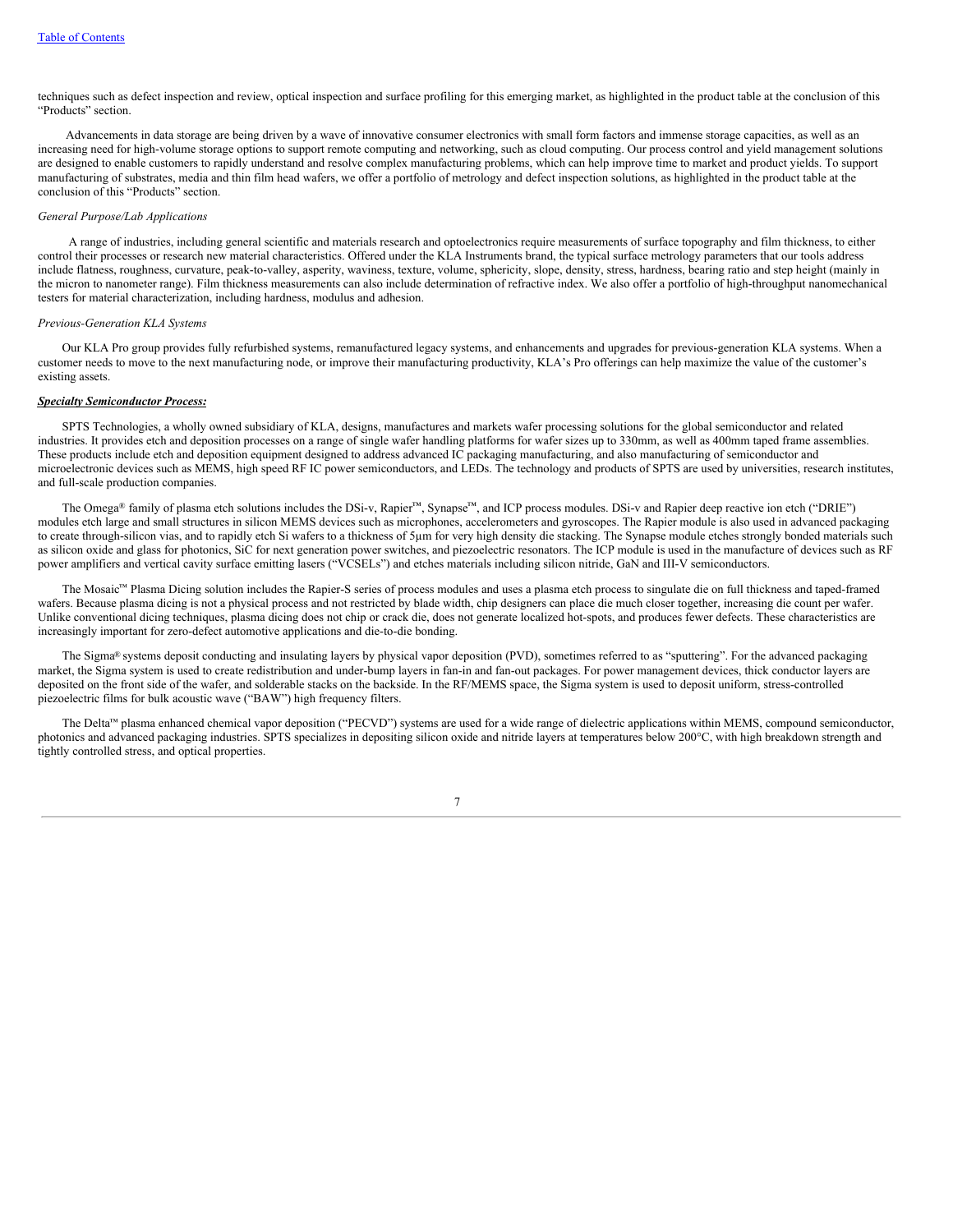The Primaxx® HF Release Etch products are used to remove sacrificial silicon oxide layers, primarily to release silicon microstructures in MEMS devices. SPTS's proprietary dry process avoids stiction of released moving parts and subsequent damage to delicate structures, common issues with conventional wet processing technology.

The Xactix® XeF2 Release Etch products are used for isotropic etching of silicon to release MEMS devices. As a vapor phase etchant, XeF2 avoids many of the problems typically associated with wet or plasma etch processes.

Single wafer platforms: SPTS offers a range of single wafer handling platforms for Omega, Sigma, Mosaic, Delta, Primaxx, and Xactix systems for volume production, R&D and pilot production environments.

The MVD® system replaces traditional liquid coating processes with a highly reproducible molecular vapor deposition ("MVD") alternative that is valuable for MEMS/BioMEMS manufacturing applications. The MVD system is also used for commercial applications requiring moisture barriers, anti-corrosion coatings, or release layers for imprinting.

# *PCB, Display and Component Inspection:*

# *Printed Circuit Board Manufacturing*

PCBs are the basic interconnect platforms for the electronic components that comprise all electronic equipment. An assembly of one or more PCBs on which desired components have been mounted forms an essential part of most electronic products. PCBs are manufactured in a series of complex steps, generally starting with a sheet of epoxy-fiberglass (or other material with electric insulating qualities), laminated with a conducting material such as copper. The conductor pattern is subsequently transferred to a photo-imageable layer which is coated over the conductive layer substrate either through a direct imaging ("DI") or masked based photolithographic process followed by a chemical development and etching removal process of excess conducting material, leaving the desired conducting metal pattern printed on the layer.

Because of the complexity of each step in the process of PCB manufacturing, sophisticated equipment is required in order to enable manufacturing, especially of high complexity boards where high accuracy is required. Dimensions of PCB boards change during the manufacturing process and digital printing is required in order to compensate for these changes and meet demand for high accuracy. PCB's are susceptible to various defects (electrical shorts, open circuits and insufficient or off-measure conductor widths), inspection is required throughout PCB production to identify such defects, which are then repaired, if possible. Early detection of these defects increases the possibility of successful repair and reduces the number of unusable boards, thereby reducing the overall cost to the manufacturer. Early detection and repair are particularly valuable in cases of multilayered and 'build-up' boards, wherein PCB layers are embedded inside the finished board.

KLA's Orbotech subsidiary manufactures several solutions intended for use by manufacturers of PCBs to streamline and increase the efficiency and yield of PCB production.

### *Direct Imaging ("DI")*

Direct imaging technology enables the manufacture of higher density, more complex PCBs, with significantly higher yields and reduced manufacturing costs, through the elimination of artwork costs and the scrap created by contact printing. The DI involves the transfer of digital image data directly from the electronic media onto the photoresist or solder resist, thereby eliminating the need for exposing photoresist through a production photolithography tool. This process translates into fewer manufacturing steps, lower material costs and greater accuracy of layer-to-layer registration enabling designs with higher density and miniaturization at high yield.

Orbotech's direct imaging (DI) solutions include the Nuvogo series, the Paragon-Ultra series, and the Orbotech Diamond series. Nuvogo is an advanced DI series for substrate-like PCB ("SLP"), modified semi-additive process ("mSAP"), advanced high-density interconnect ("HDI"), and flex, rigid-flex and advanced multi-layer boards ("MLB") PCB mass production. The Paragon-Ultra series serves complex applications including flip chip ball grid array ("FC-BGA"), flip chip-chip scale package ("FC-CSP") and other BGA and CSP substrates. Orbotech Diamond is a high capacity, high throughput DI series for a wide variety of solder mask applications.

#### *Automated Optical Inspection ("AOI")*

PCB-AOI solutions are computerized, electro-optical systems for inspection and identification of defects in PCBs and photolithography tools at various stages of production. Orbotech's AOI solutions include the Ultra Dimension series, the Ultra Fusion/Fusion series and the Discovery II series. The Ultra Dimension series incorporates pattern inspection, laser via inspection, remote multi-image verification and two-dimensional metrology, to offer advanced electronics manufacturers a way to significantly improve their quality and yield. The Ultra Dimension solutions are suitable for advanced IC substrates, substrate-like PCB ("SLP"), modified semi-additive process ("mSAP"), advanced HDI, flexible printed circuits and more. The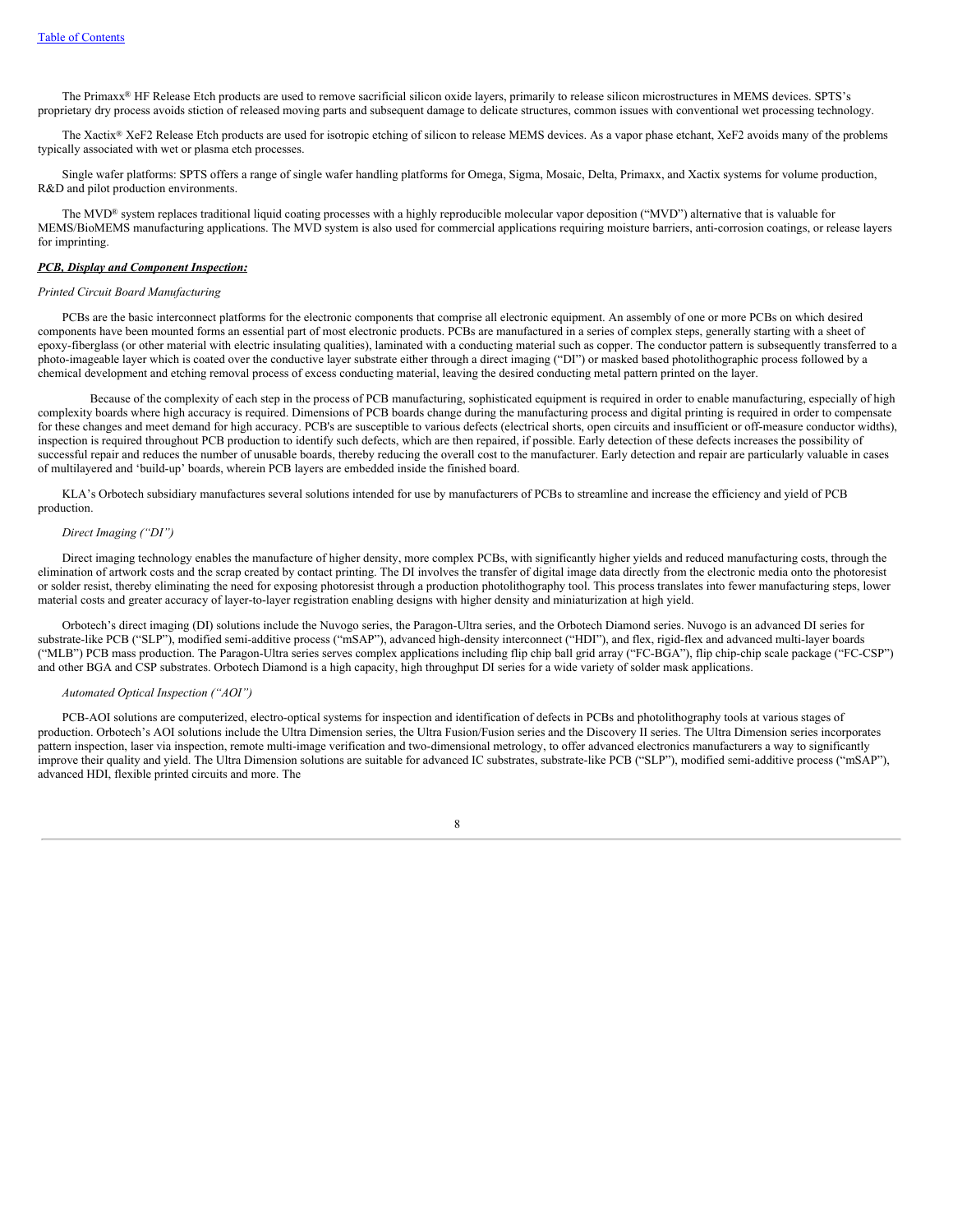Fusion/Ultra Fusion series inspection solutions include offerings for advanced IC substrates, SLP, mSAP, advanced HDI, flexible printed circuits and more. The Discovery II AOI series AOI handles inspection challenges for MLB, quick turnaround ("QTA"), flex and HDI mass production.

### *Automated Optical Shaping ("AOS")*

AOS solutions are designed to address certain limitations inherent in the manual repair of PCBs by enabling the automatic shaping of defects in PCB production. Such defects include excess copper (causing electrical shorts) and missing copper (causing electrical opens). Efficient shaping can reduce the scrapping of unusable panels during the manufacturing process, enabling a significant reduction in manufacturers' overall manufacturing costs. Orbotech AOS solutions ablate the excess conductor material or add copper where missing, and are commonly used for advanced PCBs, where manual repair is not practical.

Orbotech's Precise series is an automated solution for shaping both open and shorts defects for increasingly fine line/space circuitry. The PerFix series addresses excess copper defects for advanced IC substrates, fine line applications, SLP/mSAP, advanced flex applications, and complex HDI and MLB manufacturing.

# *Inkjet/Additive Printing*

Additive printing refers to the stage in the PCB manufacturing process during which characters and other non-functional patterns ("legends") are printed on the PCB. Using a digital, non-contact, inkjet-based printing technology, digital print heads release droplets of ink from small apertures directly onto a given medium to create the required image. The Sprint series is our flagship solution for mass production PCB legend and serialization needs.

#### *Laser Drilling*

Ultraviolet ("UV") laser drilling is used to generate the interconnection (vias) between different layers in IC substrates for advanced packaging applications, where traditional mechanical drills or CO2 laser techniques cannot meet small via shape quality and accuracy specifications. The Emerald 160 UV laser drilling solutions address challenging IC substrate, IC packaging and flex applications, including skiving and routing.

### *Laser Plotting*

Laser plotters provide PCB manufacturers with the capability to quickly transform circuit designs on electronic media or design data retrieved from computer aided manufacturing ("CAM") databases into accurate, reliable artwork for production photolithography tools. Orbotech's LP-9 high speed laser plotters are designed for printing high density jobs on film that is subsequently used in the traditional PCB photolithography process.

#### *Computer Aided Engineering/Manufacturing*

CAM and engineering solutions from Frontline P.C.B. Solutions Limited Partnership ("Frontline"), an Orbotech subsidiary, are designed for use in the PCB pre-production phase to facilitate automation and integration of the sales, tooling, production data and inspection needs associated with PCB production.

#### *Smart Factory/Industry 4.0*

Orbotech Smart Factory is an Industry 4.0 compliant solution that delivers manufacturing intelligence to help manufacturers increase yield, improve production floor management and better track production trends.

### *Display Manufacturing*

Flat Panel Display ("FPDs"), which include liquid-crystal displays ("LCDs"), organic light-emitting diode ("OLED") displays and other types of displays, are currently used for laptop and desktop computers, tablets, televisions, smartphones, public electronic signs, automotive displays, digital and video cameras, augmented reality/virtual reality ("AR/VR"), wearable devices and a variety of other devices for technical, medical, aerospace and consumer electronics applications. LCDs and OLEDs are susceptible to various defects, many of which result from the deposition, photolithography and etching processes used in their production. Detection and repair of these defects during the production process allows manufacturers to improve monitoring of their production processes, avoid the expense of further costly material and improve their yields.

Orbotech's FPD AOI and electrical testing systems identify and classify defects that may impact the performance of the display panel, while our repair systems are designed to enable customers to repair defects, thereby further improving the manufacturer's yield and grade (quality) of displays.

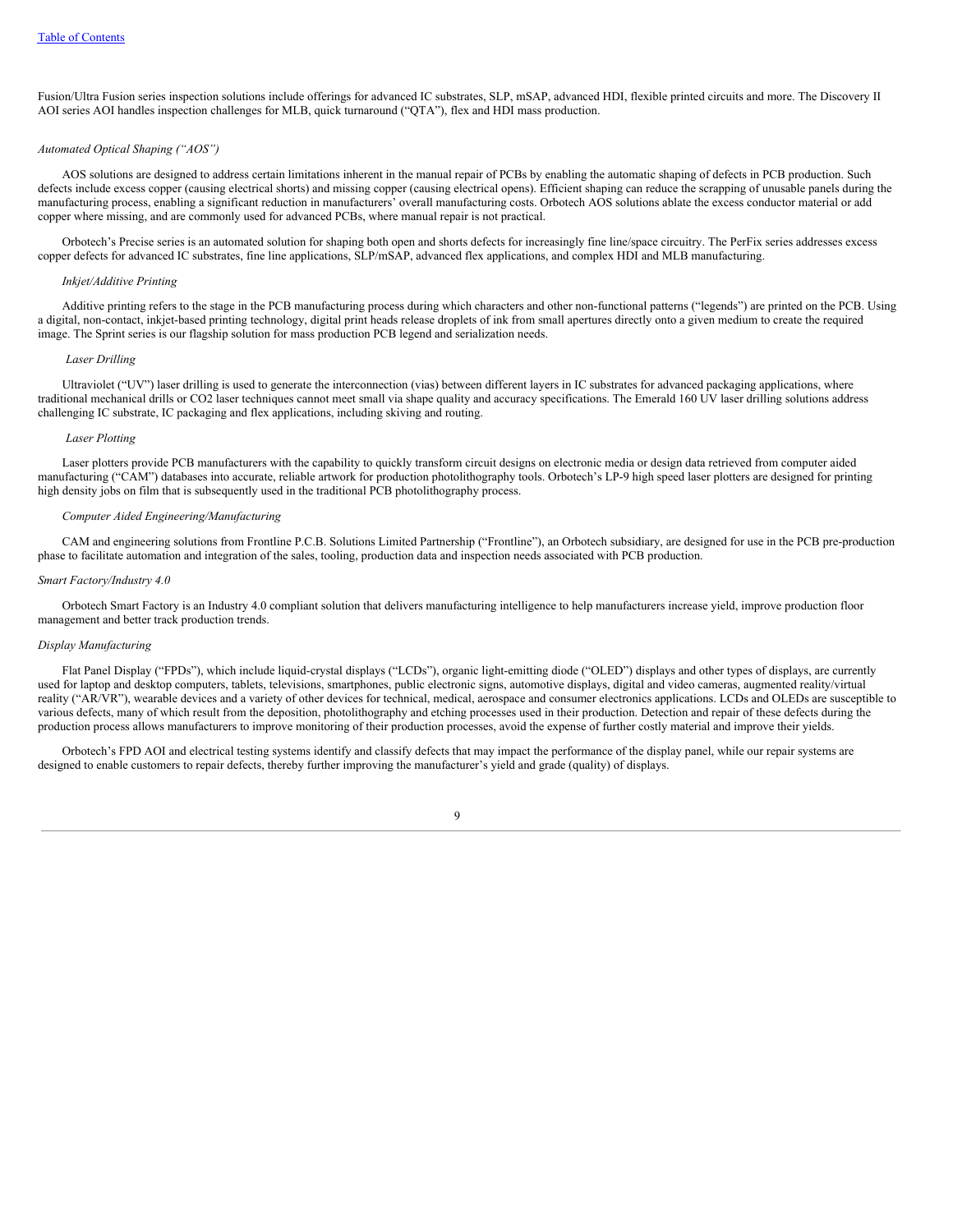#### *Automated Optical Inspection (*"*AOI*"*)*

Orbotech's automated optical inspection solutions accommodate all types of display panels up to and including Gen 10.5. The Quantum and FPI-6000 product lines inspect and classify defects to boost yield of high-volume LCD and flex OLED display production.

# *Electrical Testing*

Orbotech's electrical testing systems detect, locate, quantify and characterize electrical, contamination and other defects in LCD and OLED displays after array fabrication. These systems determine whether individual pixels or lines of pixels are functional and also identify subtle defects such as variations in individual pixel voltage. These defect data files are then used for repair and statistical process control. The Array Checker and Accelon systems comprise Orbotech's electrical testing portfolio.

#### *Repair*

Orbotech's Prism and Array Saver systems repair defects of any shape and any pattern for high-end TVs and flex OLED displays.

# *Software Platform - Orbotech OASIS (Orbotech Advanced Software Integrated Solution)*

Orbotech OASIS is an artificial intelligence-driven software platform for increased operational efficiency and yield enhancement of panel display manufacturing. Orbotech OASIS™ delivers actionable manufacturing intelligence to customers, enabling them to make faster and smarter operational and process control decisions by leveraging advanced algorithms and machine learning of the data generated by their systems.

### *Other:*

KLA engages in the research, development and marketing of products for the deposition of thin film coating of various materials on crystalline silicon photovoltaic wafers for solar energy panels.

### *KLA Services:*

Our services programs enable our customers in all business sectors to maintain the high performance and productivity of our products through a flexible array of service options. Whether a manufacturing site is producing integrated circuits, wafers, reticles, ICs, display or PCB products, our highly trained service teams collaborate with customers to determine the best products and services to meet technology and business requirements.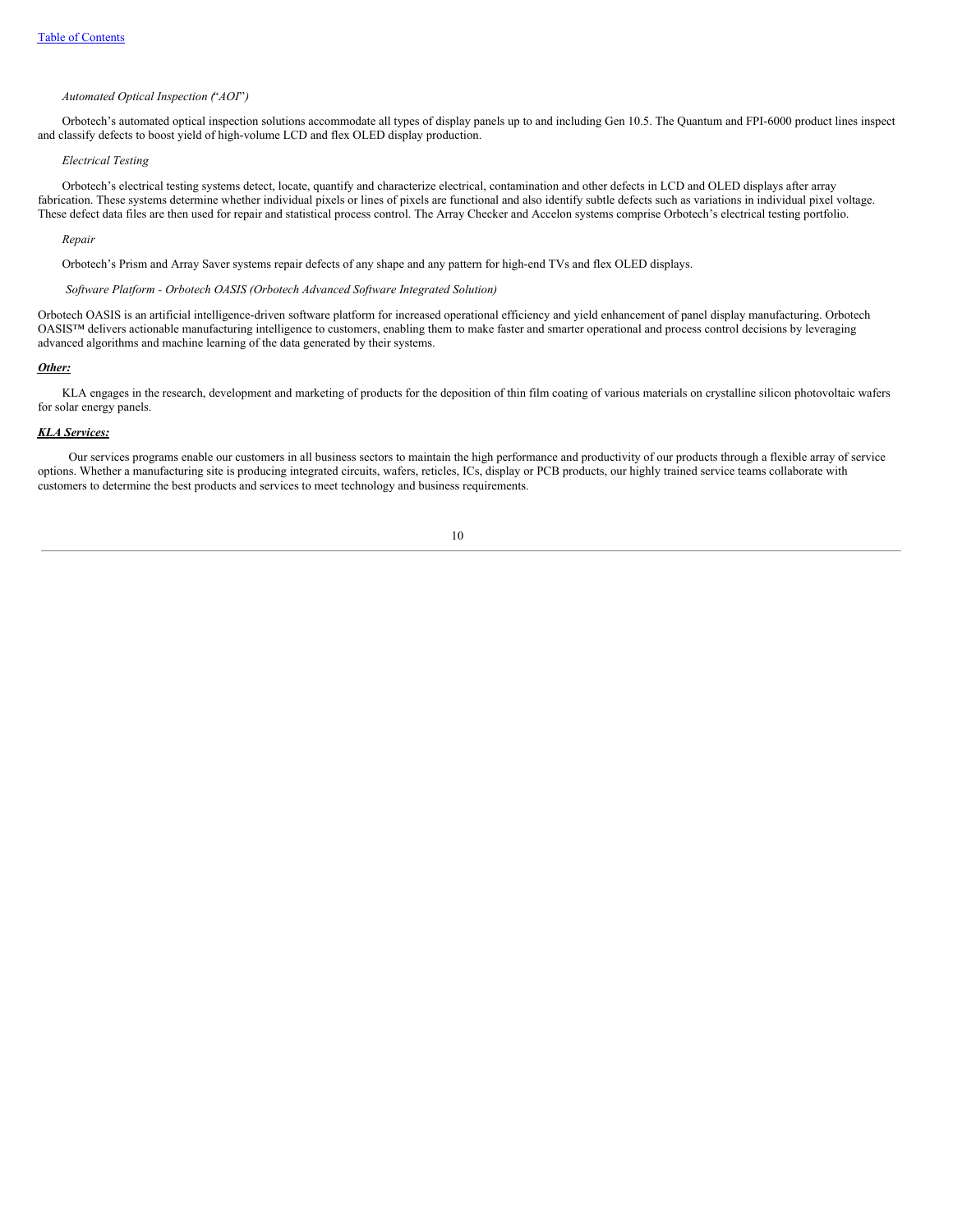| Product Table                        |                                     |                                                                                                                                     |                                                                                                                      |
|--------------------------------------|-------------------------------------|-------------------------------------------------------------------------------------------------------------------------------------|----------------------------------------------------------------------------------------------------------------------|
| <b>SEGMENT</b>                       | <b>MARKETS</b>                      | <b>APPLICATIONS</b>                                                                                                                 | <b>PRODUCTS</b>                                                                                                      |
| <b>Semiconductor Process Control</b> |                                     |                                                                                                                                     |                                                                                                                      |
|                                      | <b>Chip and Wafer Manufacturing</b> |                                                                                                                                     |                                                                                                                      |
|                                      | Defect Inspection   Review          |                                                                                                                                     |                                                                                                                      |
|                                      |                                     | Patterned Wafer                                                                                                                     | 39xx, 29xx Series<br>eS1.10<br>Puma <sup>™</sup> Series<br>Voyager <sup>®</sup> 1015                                 |
|                                      |                                     | High Productivity and All Surface                                                                                                   | CIRCL™ with 8 Series, CV350i, BDR300™and Micro300 modules<br>8 Series                                                |
|                                      |                                     | Unpatterned Wafer/Surface                                                                                                           | Surfscan® SPx Series                                                                                                 |
|                                      |                                     | Electron-beam Review                                                                                                                | eDR7xxx <sup>™</sup> Series                                                                                          |
|                                      |                                     | Data Analytics                                                                                                                      | Klarity® product family<br>5D Analyzer <sup>®</sup><br><b>RDC</b><br>FabVision®<br>ProDATA™                          |
|                                      | Metrology                           |                                                                                                                                     |                                                                                                                      |
|                                      |                                     | Overlay                                                                                                                             | Archer™ Series<br>ATL™ Series                                                                                        |
|                                      |                                     | Optical CD and Shape                                                                                                                | SpectraShape™ product family                                                                                         |
|                                      |                                     | Film Thickness/Index                                                                                                                | SpectraFilm™ product family<br>Aleris <sup>®</sup> product family<br>Filmetrics® F Series products                   |
|                                      |                                     | Wafer Geometry and Topography                                                                                                       | WaferSight™ Series<br>PWG <sup>™</sup> Series<br>MicroSense UltraMap® Series                                         |
|                                      |                                     | <b>Edge Bead Removal</b>                                                                                                            | <b>CIRCLTM</b>                                                                                                       |
|                                      |                                     | Ion Implant and Anneal                                                                                                              | Therma-Probe® 680XP                                                                                                  |
|                                      |                                     | Resistivity                                                                                                                         | OmniMap® RS product family<br>CIPTech®<br>microHall <sup>®</sup> Series<br>microRSP® Series                          |
|                                      |                                     | Magnetic Metrology                                                                                                                  | MicroSense PKMRAM, KerrMapper                                                                                        |
|                                      |                                     | Surface Metrology                                                                                                                   | HRP <sup>®</sup> Series<br>Tencor™ P Series<br>Zeta™ Series                                                          |
|                                      | Data Analytics                      |                                                                                                                                     |                                                                                                                      |
|                                      |                                     | Inspection and Metrology Data Analysis                                                                                              | Klarity® product family<br>5D Analyzer <sup>®</sup><br><b>RDC</b><br>FabVision®<br><b>ProDATATM</b><br>Qoniac OVALiS |
|                                      | In Situ Process Management          |                                                                                                                                     |                                                                                                                      |
|                                      |                                     | Lithography, Plasma Etch, Deposition, CMP, Ion<br>Implant, Wet Processing, e-beam Mask Write,<br>Reticle Processing, Wafer Handling | SensArray® product family                                                                                            |
|                                      | In Situ Data Analytics              |                                                                                                                                     |                                                                                                                      |
|                                      |                                     | Lithography, Plasma Etch, Deposition, CMP, Ion<br>Implant, Wet Processing                                                           | SensArray® PlasmaSuite, LithoSuite, ThermalSuite                                                                     |
|                                      | Patterning Simulation               |                                                                                                                                     |                                                                                                                      |
|                                      |                                     | Lithography Simulation                                                                                                              | PROLITH™                                                                                                             |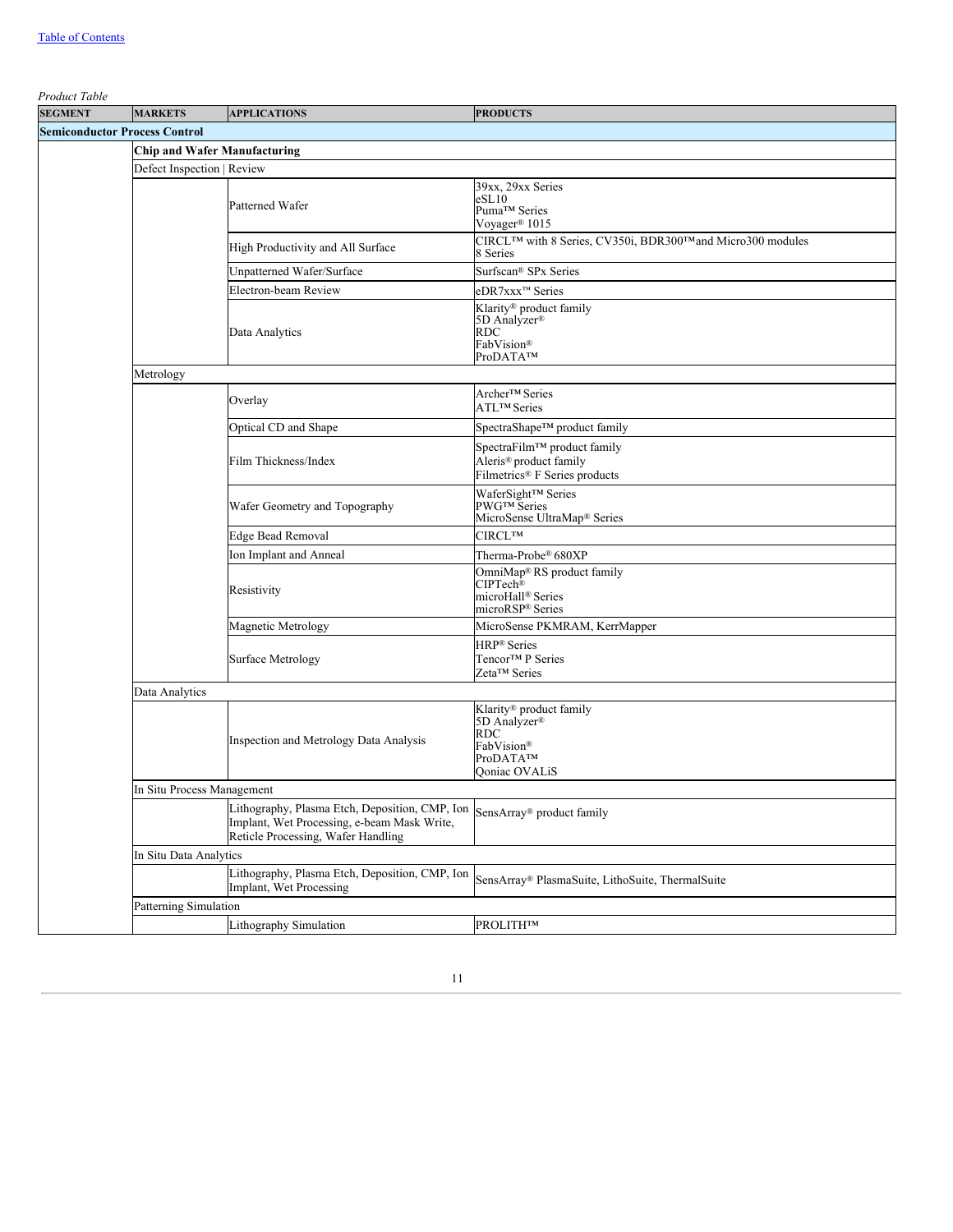| <b>SEGMENT</b> | <b>MARKETS</b>                                   | <b>APPLICATIONS</b>                               | <b>PRODUCTS</b>                                                                                                                            |  |
|----------------|--------------------------------------------------|---------------------------------------------------|--------------------------------------------------------------------------------------------------------------------------------------------|--|
|                | <b>Reticle Manufacturing and Quality Control</b> |                                                   |                                                                                                                                            |  |
|                |                                                  | Defect Inspection (mask shop)                     | Teron™ 600 Series, TeraScan™ 500XR                                                                                                         |  |
|                |                                                  | Defect Inspection (wafer fab)                     | Teron <sup>™</sup> SL6xx Series, X5.3™                                                                                                     |  |
|                |                                                  | Defect Inspection (mask blanks)                   | FlashScan®                                                                                                                                 |  |
|                |                                                  | Pattern Placement Metrology                       | <b>LMS IPRO Series</b>                                                                                                                     |  |
|                |                                                  | Data Analytics                                    | RDC, Klarity® product family                                                                                                               |  |
|                | <b>Packaging Manufacturing</b>                   |                                                   |                                                                                                                                            |  |
|                |                                                  | Packaging Process<br>Control on Wafer             | CIRCL™-AP, Kronos™ Series, 8 Series, Zeta™-5xx/6xx, WI-2280                                                                                |  |
|                |                                                  | <b>Automated Optical Inspection</b>               | Ultra Fusion™<br>VeriFine™<br>Ultra Dimension™                                                                                             |  |
|                |                                                  | Data Analytics                                    | Klarity® product family                                                                                                                    |  |
|                |                                                  | Packaging Process Control After Singulation       | Kronos™ Series, ICOS™ F16x, ICOS™ T3/T7/T8 Series<br>MV9xxx™ Series                                                                        |  |
|                |                                                  | <b>Compound Semiconductor   HDD Manufacturing</b> |                                                                                                                                            |  |
|                |                                                  | LED, Photonics, RF Communications                 | 8 Series, WI-2280, Candela® 8720, Zeta™-388, MicroXAM Series, Tencor™ P<br>Series, HRP® Series, MicroSense UltraMap® Series                |  |
|                |                                                  | <b>Power Devices</b>                              | 8 Series, WI-2280, Candela® 8520, MicroXAM Series, Tencor <sup>TM</sup> P Series, HRP®<br>Series                                           |  |
|                |                                                  | <b>MEMS</b>                                       | 8 Series, Tencor™ P Series, HRP®Series, MicroXAM Series, Zeta™-20, Zeta™-300,<br>Zeta <sup>TM</sup> -388. Nano Indenter <sup>®</sup> G200X |  |
|                |                                                  | CPV Solar                                         | ZetaScan Series, Zeta™-20, Zeta™-300<br>MicroSense PV-6060, UltraMap Series                                                                |  |
|                |                                                  | Display                                           | ZetaScan Series, SensArray® Process Probe 2070, Zeta™-300, Tencor <sup>™</sup> P-17 OF,<br>Nano Indenter® G200X                            |  |
|                |                                                  | Data Storage Media   Head Manufacturing           | 8 Series, Candela® 71xx, Candela® 63xx, HRP® Series, Tencor™ P Series, Zeta™-<br>20, MicroXAM Series<br>MicroSense Polar Kerr, DiskMapper  |  |
|                |                                                  | Data Analytics                                    | Klarity <sup>®</sup> product family                                                                                                        |  |
|                | <b>General Purpose/Lab Applications</b>          |                                                   |                                                                                                                                            |  |
|                |                                                  | Surface Metrology: Stylus Profilometer            | Tencor <sup>™</sup> P Series, Alpha-Step® product family, HRP® Series                                                                      |  |
|                |                                                  | Surface Metrology: Optical Profilometer           | MicroXAM Series, Zeta <sup>TM</sup> Series, Filmetrics® Profilm3D series                                                                   |  |
|                |                                                  | Nanomechanical and Micromechanical Testers        | Nano Indenter® G200X, T150 UTM, uNano™<br>iMicro, iNano®                                                                                   |  |
|                |                                                  | Thin Film Reflectometers                          | Filmetrics® F-series                                                                                                                       |  |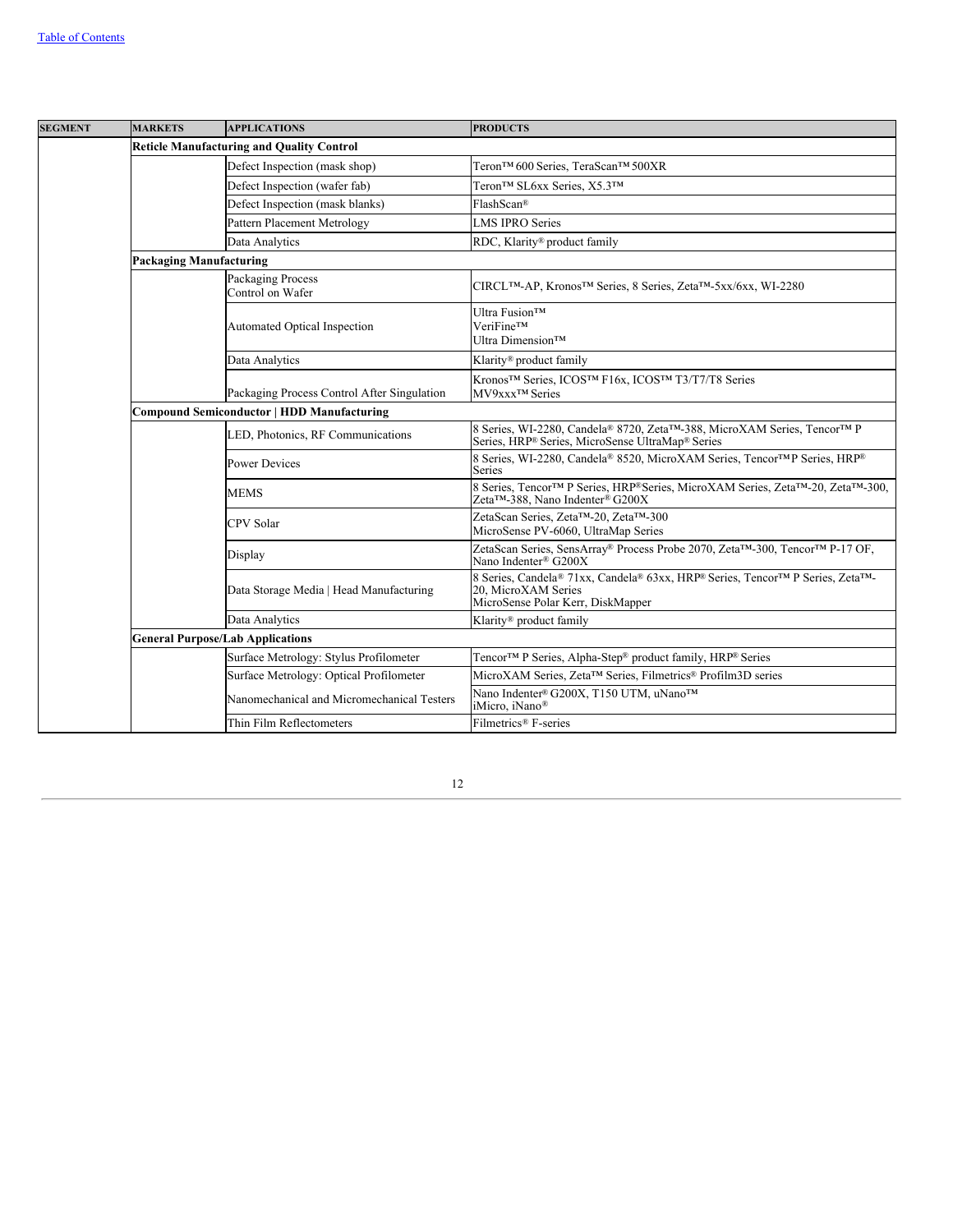| <b>SEGMENT</b>                         | <b>MARKETS</b>                             | <b>APPLICATIONS</b>              | <b>PRODUCTS</b>                                                                              |  |
|----------------------------------------|--------------------------------------------|----------------------------------|----------------------------------------------------------------------------------------------|--|
| <b>Specialty Semiconductor Process</b> |                                            |                                  |                                                                                              |  |
|                                        | <b>Semiconductor Manufacturing</b>         |                                  |                                                                                              |  |
|                                        |                                            | Etch                             | Omega <sup>®</sup> Series<br>Primaxx <sup>®</sup> Series<br>Xactix <sup>®</sup> Series       |  |
|                                        |                                            | Plasma Dicing                    | Mosaic <sup>™</sup> Series                                                                   |  |
|                                        |                                            | Deposition                       | Sigma <sup>®</sup> Series<br>Delta™ Series<br><b>MVD®</b> Series                             |  |
|                                        |                                            | <b>Additive Printing</b>         | Magna™<br><b>JEText<sup>TM</sup></b>                                                         |  |
|                                        | PCB, Display and Component Inspection      |                                  |                                                                                              |  |
|                                        | <b>Printed Circuit Boards</b>              |                                  |                                                                                              |  |
|                                        |                                            | Direct Imaging                   | Nuvogo™ Series<br>Paragon™ Series<br>Orbotech Diamond™ Series                                |  |
|                                        |                                            | Automated Optical Inspection     | Ultra Dimension™ Series<br>Ultra Fusion™/ Fusion™ Series<br>Discovery <sup>™</sup> II Series |  |
|                                        |                                            | <b>Automated Optical Shaping</b> | Precise <sup>™</sup> Series<br>Ultra PerFix™/ PerFix™ Series                                 |  |
|                                        |                                            | Inkjet / Additive Printing       | Sprint™ Series                                                                               |  |
|                                        |                                            | <b>UV Laser Drilling</b>         | Emerald™ 160 Series                                                                          |  |
|                                        |                                            | <b>Laser Plotters</b>            | LP™-9 Family                                                                                 |  |
|                                        | Computer Aided Engineering / Manufacturing |                                  | Frontline InCAM Series, InQuery, InPlan, InPlan Flex                                         |  |
|                                        |                                            | Smart Factory/Industry 4.0       | Orbotech Smart Factory                                                                       |  |
|                                        | <b>Display</b>                             |                                  |                                                                                              |  |
|                                        |                                            | Inspection                       | Orbotech Quantum™ Series<br>FPI-6000 Series                                                  |  |
|                                        |                                            | <b>Electrical Testing</b>        | Array Checker™ Series<br><b>Accelon Series</b>                                               |  |
|                                        |                                            | Repair                           | Orbotech Prism™ Series<br>Array Saver <sup>™</sup> Series                                    |  |
|                                        |                                            | Software Platform                | Orbotech OASIS (Orbotech Advanced Software Integrated Solution)                              |  |
| Other                                  |                                            |                                  |                                                                                              |  |
|                                        | <b>Photovoltaic Manufacturing</b>          |                                  |                                                                                              |  |
|                                        |                                            | Deposition                       | Aurora PECVD®                                                                                |  |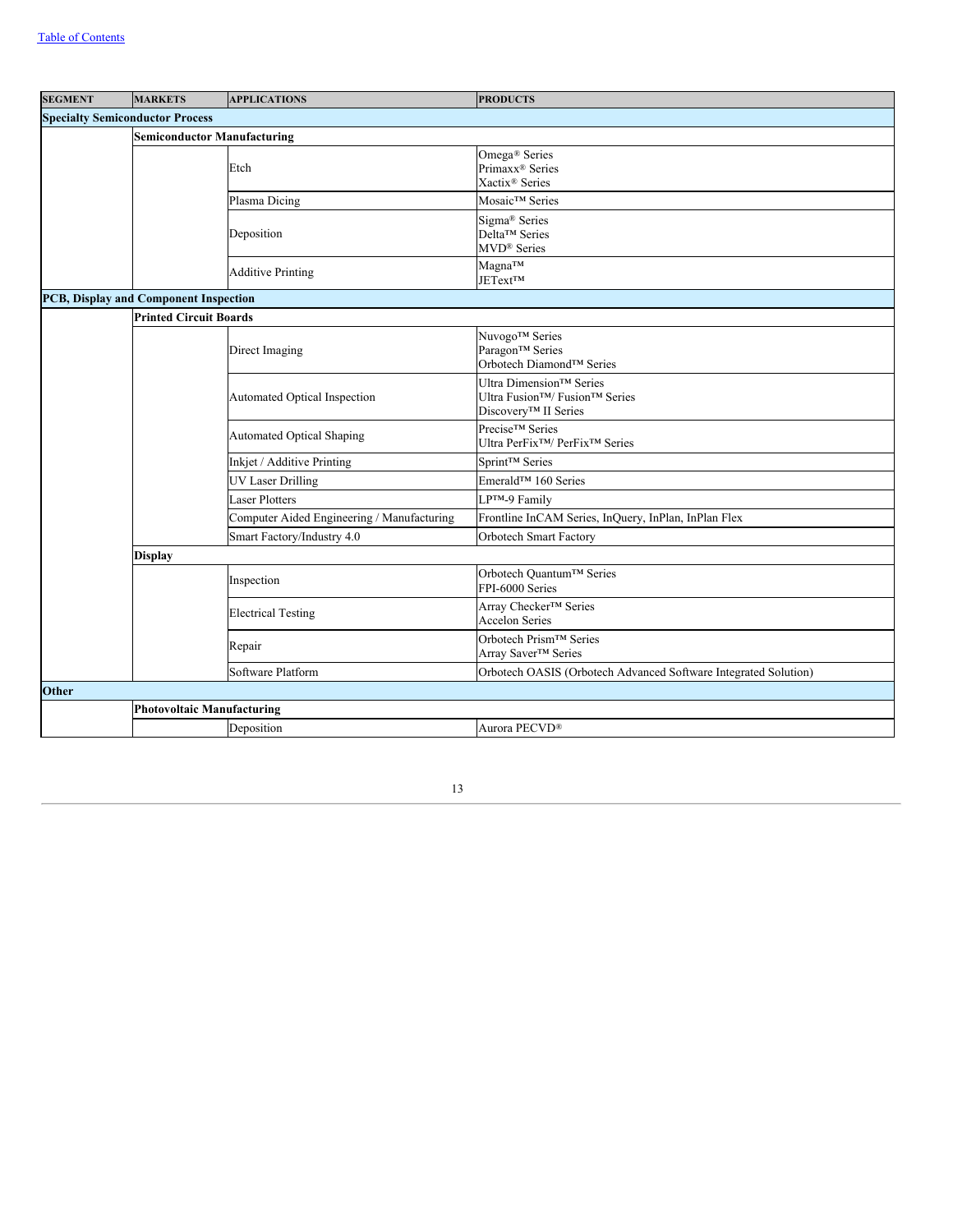#### **Customers**

To support our growing global customer base, we maintain a significant presence throughout Asia, the United States and Europe, staffed with local sales and applications engineers, customer and field service engineers and yield management consultants. We count among our largest customers the leading semiconductor, semiconductor-related and electronic device manufacturers in each of these regions.

For the fiscal years ended June 30, 2020, 2019 and 2018, the following customers each accounted for more than 10% of total revenues primarily in Semiconductor Process Control segment:

|                                                                                                                                                                  | <b>June 30.</b><br>∕ ear ended                                                                                                                                                                                                  |      |
|------------------------------------------------------------------------------------------------------------------------------------------------------------------|---------------------------------------------------------------------------------------------------------------------------------------------------------------------------------------------------------------------------------|------|
| 2020<br>$\sim$ $\sim$                                                                                                                                            | 2019                                                                                                                                                                                                                            | 2018 |
| $\mathbf{T}$ , in the $\mathbf{C}$ , and is a set of the set of $\mathbf{C}$ , and $\mathbf{C}$ , and $\mathbf{C}$ , and $\mathbf{C}$ is the set of $\mathbf{C}$ | $\pi$ -bernard contracted the state of the state of the state of the state of the state of the state of the state of the state of the state of the state of the state of the state of the state of the state of the state of th | T1   |

Taiwan Semiconductor Manufacturing Company Limited Taiwan Semiconductor Manufacturing Company Limited Samsung Electronics Co., Ltd. Samsung Electronics Co., Ltd.

Our business depends upon the capital expenditures of semiconductor, semiconductor-related and electronic device manufacturers, which in turn is driven by the current and anticipated market demand for ICs, products utilizing ICs and other electronic components. We do not consider our business to be seasonal in nature, but it has historically been cyclical with respect to the capital equipment procurement practices of semiconductor, semiconductor-related and electronic device manufacturers, and it is impacted by the investment patterns of such manufacturers in different global markets. Downturns in the semiconductor or other industries in which we operate, or slowdowns in the worldwide economy as well as customer consolidation could have a material adverse effect on our future business and financial results.

#### **Sales, Service and Marketing**

Our sales, service and marketing efforts are aimed at building deep long-term relationships with our customers. We focus on providing comprehensive resources for the full breadth of process control, process-enabling and yield management solutions for manufacturing and testing wafers and reticles, integrated circuits, packaging, light emitting diodes, power devices, compound semiconductor devices, microelectromechanical systems, data storage, printed circuit boards and flat and flexible panel displays, as well as general materials research. Our customers benefit from the simplified planning and coordination, as well as the increased equipment compatibility, which are realized as a result of dealing with a single supplier for multiple products and services. Our revenues are derived primarily from product sales and related service contracts, mostly through our direct sales force.

We believe that the size and location of our field sales, service and applications engineering, and marketing organizations represent a competitive advantage in our served markets. We have direct sales forces in Asia, the United States and Europe. We maintain an export compliance program that is designed to meet the requirements of the United States Departments of Commerce and State.

As of June 30, 2020, we employed approximately 4,020 full-time sales and related personnel, service engineers and applications engineers. In addition to sales and service offices in the United States, we conduct sales, marketing and services out of subsidiaries or branches in other countries, including China, Germany, Israel, United Kingdom, Japan, Singapore, Korea and Taiwan. International revenues accounted for approximately 89%, 87%, and 88% of our total revenues in the fiscal years ended June 30, 2020, 2019 and 2018, respectively. Additional information regarding our revenues from foreign operations for our last three fiscal years can be found in Note 19, "Segment Reporting and Geographic Information" to the Consolidated Financial Statements.

We believe that sales outside the United States will continue to be a significant percentage of our total revenues. Our future performance will depend, in part, on our ability to continue to compete successfully in Asia, one of the largest markets for our equipment. Our ability to compete in this area is dependent upon the continuation of favorable trading relationships between countries in the region and the United States, and our continuing ability to maintain satisfactory relationships with leading semiconductor companies in the region.

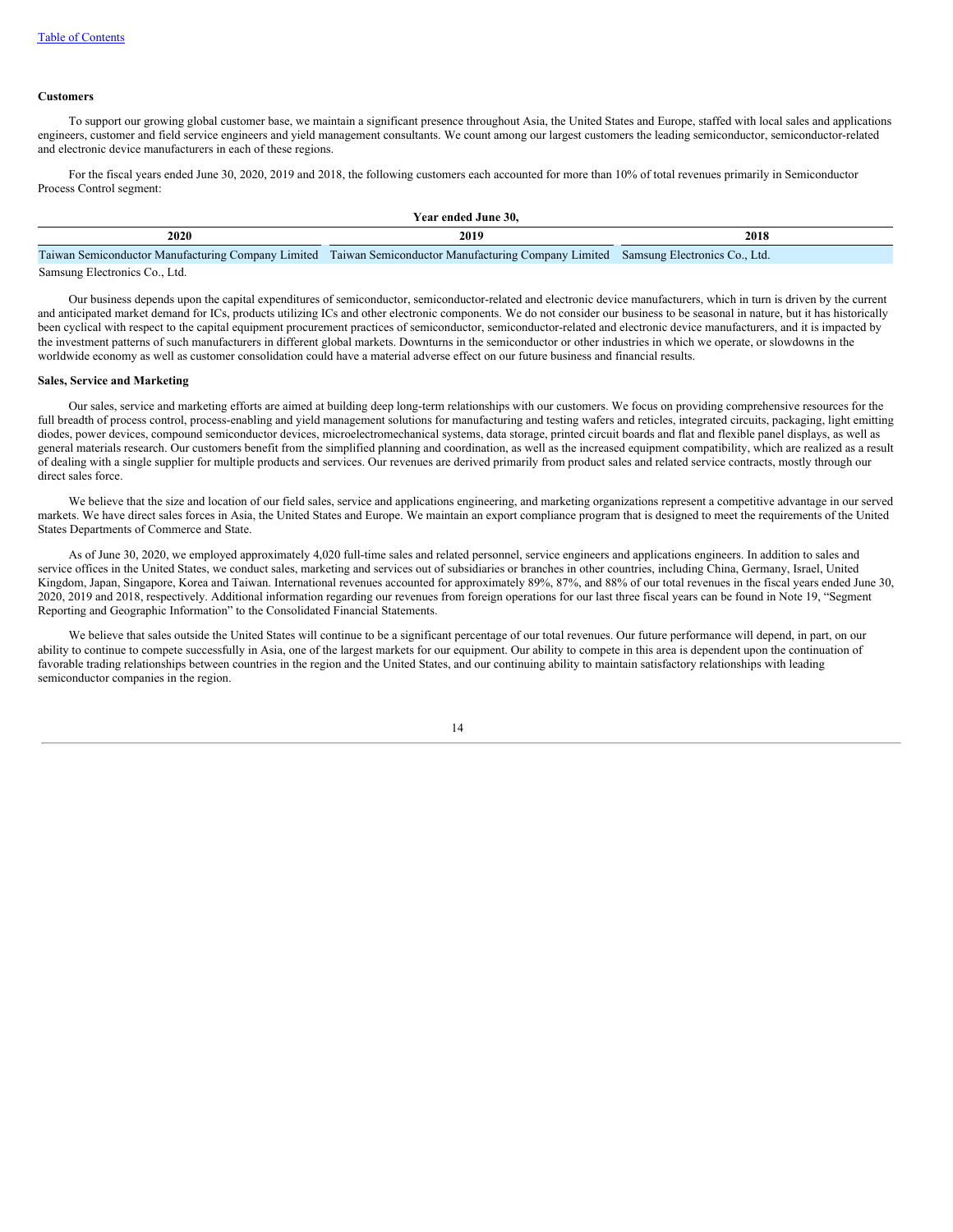International sales and operations may be adversely affected by the imposition of governmental controls, restrictions on export technology, political instability, trade restrictions, changes in tariffs and the difficulties associated with staffing and managing international operations. In addition, international sales may be adversely affected by the economic conditions in each country and by fluctuations in currency exchange rates, and such fluctuations may negatively impact our ability to compete on price with local providers or the value of revenues we generate from our international business. Although we attempt to manage some of the currency risk inherent in non-U.S. dollar product sales through hedging activities, there can be no assurance that such efforts will be adequate. These factors, as well as any of the other risk factors related to our international business and operations that are described in Item 1A, "Risk Factors," could have a material adverse effect on our future business and financial results.

#### **Backlog**

Our backlog which represents our performance obligation to deliver products and services, totaled \$2.13 billion and \$1.84 billion as of June 30, 2020 and 2019, respectively, and primarily consists of sales orders where written customer requests have been received and a majority of the delivery is anticipated within the next 12 months. Orders for service contracts and unreleased products are included in the backlog. All orders are subject to risk of delays, pushouts, and cancellation by the customer, usually with limited or no penalties.

Because customers can potentially change delivery schedules or delay or cancel orders, and because some orders are received and shipped within the same quarter, our shipment backlog at any particular date is not necessarily indicative of business volumes or actual sales for any succeeding periods. The historical cyclicality of the semiconductor industry combined with the lead times from our suppliers sometimes result in timing disparities between, on the one hand, our ability to manufacture, deliver and install products and, on the other, the requirements of our customers. In our efforts to balance the requirements of our customers with the availability of resources, management of our operating model and other factors, we often must exercise discretion and judgment as to the timing and prioritization of manufacturing, deliveries and installations of products, which may impact the timing of revenue recognition with respect to such products.

## **Research and Development**

The market for semiconductor and electronics industries is characterized by rapid technological development and product innovation. These technical innovations are inherently complex and require long development cycles and appropriate professional staffing. We believe that continued and timely development of new products and enhancements to existing products are necessary to maintain our competitive position. Accordingly, we devote a significant portion of our human and financial resources to research and development programs and seek to maintain close relationships with customers to remain responsive to their needs. In addition, we may enter certain strategic development and engineering programs whereby certain government agencies or other third parties fund a portion of our research and development costs. As of June 30, 2020, we employed approximately 2,870 full-time research and development personnel.

Our key research and development activities during the fiscal year ended June 30, 2020 involved the development of process control and process-enabling solutions for a broad range of industries including semiconductors, printed circuit boards and displays. For information regarding our research and development expenses during the last three fiscal years, see Item 7 "Management's Discussion and Analysis of Financial Condition and Results of Operations" in this Annual Report on Form 10-K.

The strength of our competitive positions in many of our existing markets is largely due to our leading technology, which is the result of our continuing significant investments in product research and development. Even during down cycles in the semiconductor industry, we have remained committed to significant engineering efforts toward both product improvement and new product development in order to enhance our competitive position. New product introductions, however, may contribute to fluctuations in operating results, since customers may defer ordering existing products, and, if new products have reliability or quality problems, those problems may result in reduced orders, higher manufacturing costs, delays in acceptance of and payment for new products, and additional service and warranty expenses. There can be no assurance that we will successfully develop and manufacture new products, or that new products introduced by us will be accepted in the marketplace. If we do not successfully introduce new products, our results of operations will be adversely affected.

# **Manufacturing, Raw Materials and Supplies**

We perform system design, assembly and testing in-house and utilize an outsourcing strategy for the manufacture of components and major subassemblies. Our in-house manufacturing activities consist primarily of assembling and testing components and subassemblies that are acquired through third-party vendors and integrating those subassemblies into our finished products. Our principal manufacturing activities take place in the United States, Singapore, Israel, Germany, United Kingdom, Italy, and China. As of June 30, 2020, we employed approximately 1,830 full-time manufacturing personnel.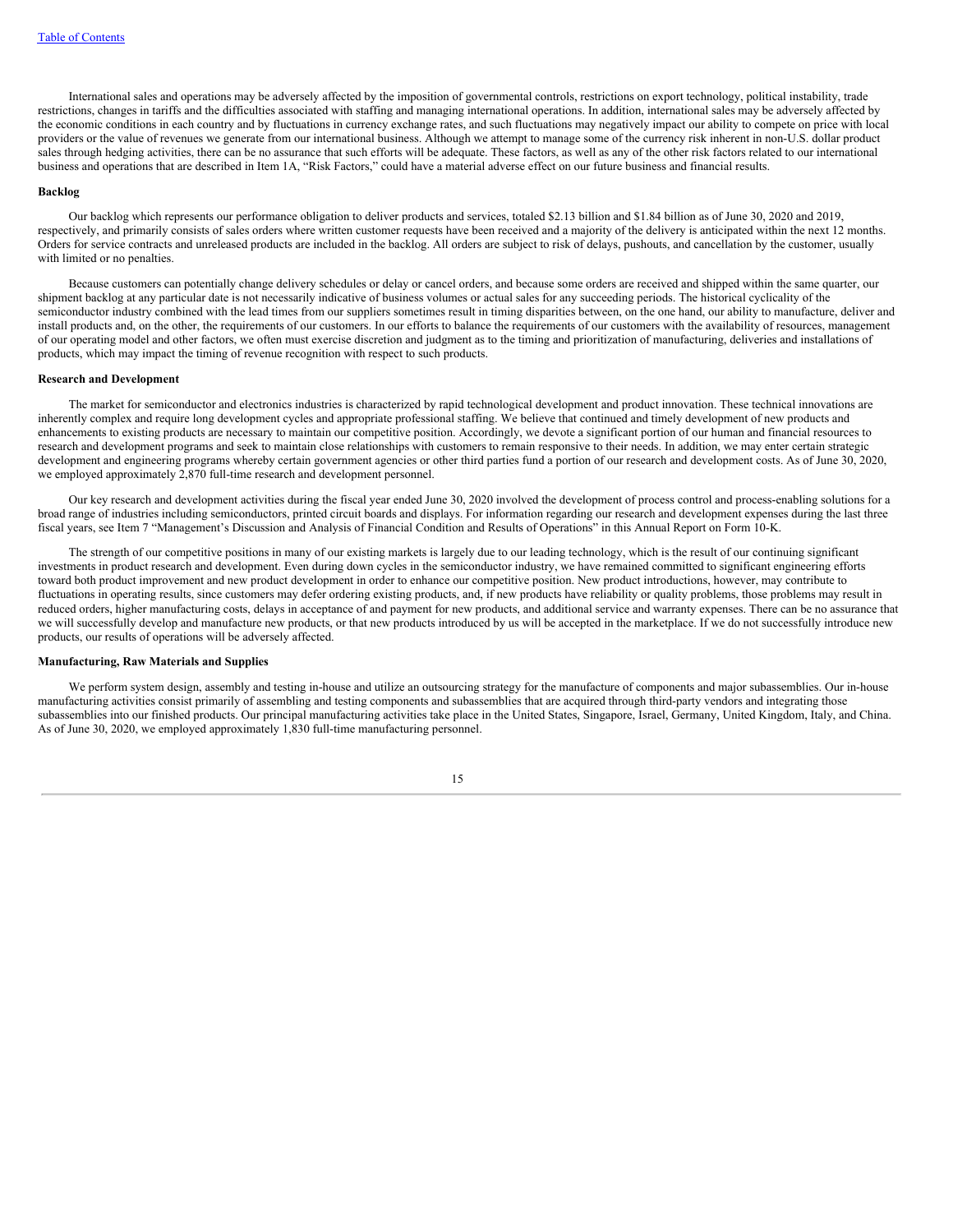Some critical parts, components and subassemblies (collectively, "parts") that we use are designed by us and manufactured by suppliers in accordance with our specifications, while other parts are standard commercial products. We use numerous vendors to supply parts and raw materials for the manufacture and support of our products. Although we make reasonable efforts to ensure that these parts and raw materials are available from multiple suppliers, this is not always possible, and certain parts and raw materials included in our systems may be obtained only from a single supplier or a limited group of suppliers. Through our business interruption planning, we endeavor to minimize the risk of production interruption by, among other things, monitoring the financial condition of suppliers of key parts and raw materials, identifying (but not necessarily qualifying) possible alternative suppliers of such parts and materials, and ensuring adequate inventories of key parts and raw materials are available to maintain manufacturing schedules.

Although we seek to reduce our dependence on sole and limited source suppliers, in some cases the partial or complete loss of certain of these sources, or disruptions within our suppliers' often-complex supply chains, could disrupt scheduled deliveries to customers, damage customer relationships and have a material adverse effect on our results of operations.

# **Competition**

The worldwide market for technologically advanced, process control, process-enabling and yield management solutions used by semiconductor and electronics manufactures is highly competitive. In each of our product markets, we have many competitors, including companies such as Applied Materials, Inc., ASML Holding N.V., Hitachi High-Technologies Corporation, Onto Innovation, Inc. and Lasertec, Inc., some of which may have greater financial, research, engineering, manufacturing and marketing resources than we have. We may also face future competition from new market entrants from other overseas and domestic sources. We expect our competitors to continue to improve the design and performance of their current products and processes and to introduce new products and processes with improved price and performance characteristics. We believe that, to remain competitive, we will require significant financial resources to offer a broad range of products, to maintain customer service and support centers worldwide, and to invest in product and process research and development.

We believe that, while price and delivery are important competitive factors, the customers' overriding requirement is for systems that easily and effectively incorporate automated capabilities into their existing development and manufacturing processes to enhance productivity. Significant competitive factors in the market for process control and process-enabling systems include system performance, ease of use, reliability, interoperability with the existing installed base and technical service and support, as well as overall cost of ownership.

Management believes that we are well positioned in the market with respect to both our products and services. However, any loss of competitive position could negatively impact our prices, customer orders, revenues, gross margins and market share, any of which could negatively impact our operating results and financial condition.

### **Acquisitions and Alliances**

We continuously evaluate strategic acquisitions and alliances to expand our technologies, product offerings and distribution capabilities. Acquisitions involve numerous risks, including management issues and costs in connection with integration of the operations, technologies and products of the acquired companies, and the potential loss of key employees of the acquired companies. The inability to manage these risks effectively could negatively impact our operating results and financial condition.

### **Patents and Other Proprietary Rights**

We protect our proprietary technology through reliance on a variety of intellectual property laws, including patent, copyright and trade secret. We have filed and obtained a number of patents in the United States and abroad and intend to continue pursuing the legal protection of our technology through intellectual property laws. In addition, from time to time we acquire license rights under United States and foreign patents and other proprietary rights of third parties, and we attempt to protect our trade secrets and other proprietary information through confidentiality and other agreements with our customers, suppliers, employees and consultants and through other security measures.

Although we consider patents and other intellectual property significant to our business, no single patent, copyright or trade secret is essential to us as a whole or to any of our business segments.

No assurance can be given that patents will be issued on any of our applications, that license assignments will be made as anticipated, or that our patents, licenses or other proprietary rights will be sufficiently broad to protect our technology. No assurance can be given that any patents issued to or licensed by us will not be challenged, invalidated or circumvented or that the rights granted thereunder will provide us with a competitive advantage. In addition, there can be no assurance that we will be able to protect our technology or that competitors will not be able to independently develop similar or functionally competitive technology.

| ٠           |
|-------------|
| I<br>×<br>٧ |
|             |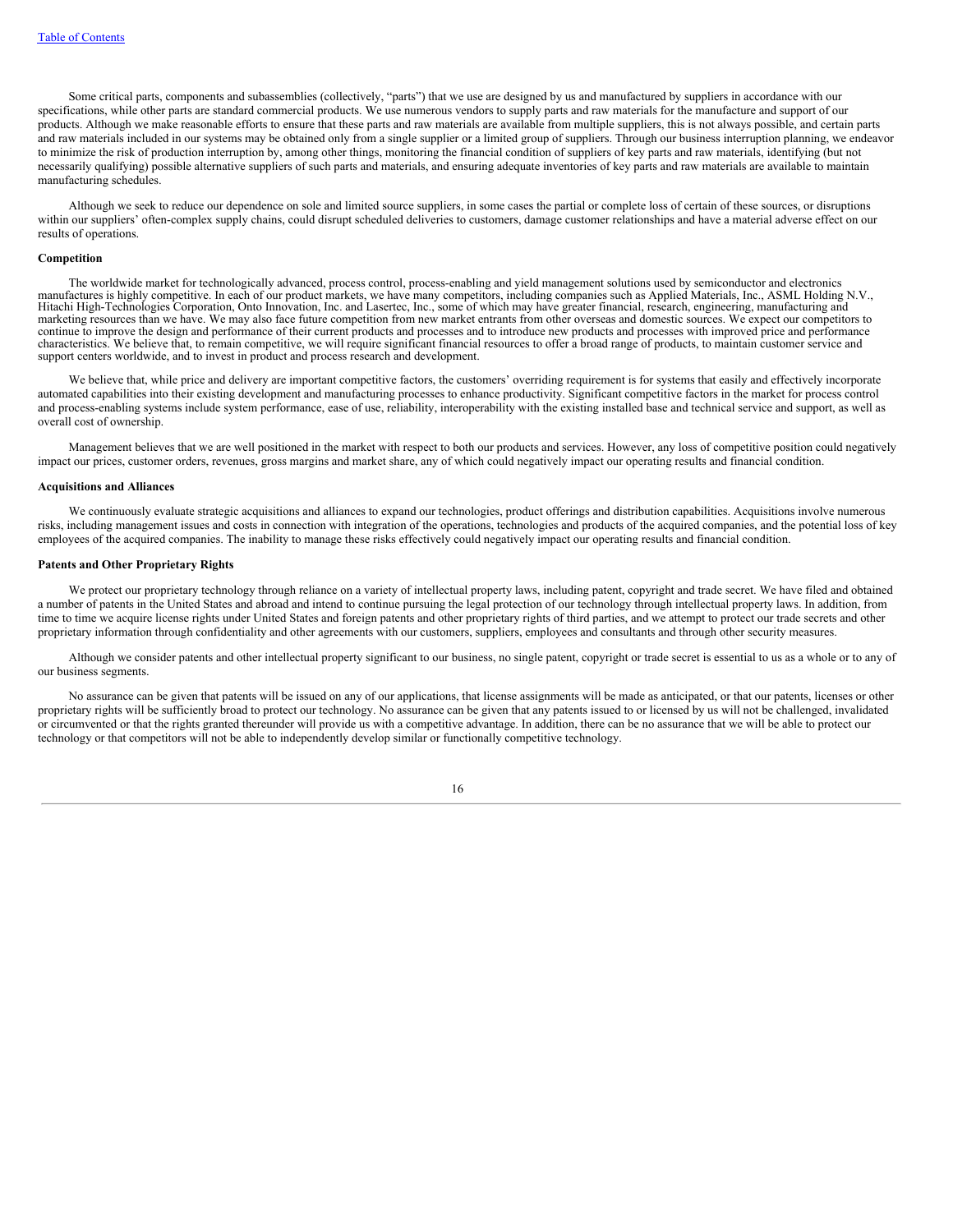### **Environmental Matters**

We are subject to a variety of federal, state and local governmental laws and regulations related to the protection of the environment, including without limitation the management of hazardous materials that we use in our business operations. Compliance with these environmental laws and regulations has not had, and is not expected to have, a material effect on our capital expenditures, financial condition, results of operations or competitive position.

However, any failure to comply with environmental laws and regulations may subject us to a range of consequences, including fines, suspension of certain of our business activities, limitations on our ability to sell our products, obligations to remediate environmental contamination, and criminal and civil liabilities or other sanctions. In addition, changes in environmental laws and regulations could require us to invest in potentially costly pollution control equipment, alter our manufacturing processes or use substitute materials. Our failure to comply with these laws and regulations could subject us to future liabilities.

## **Employees**

As of June 30, 2020, we employed approximately 10,600 full-time employees. Except for our employees in Belgium (where a trade union delegation has been recognized) and our employees in the German operations of our MIE business unit (who are represented by employee works council), none of our employees are represented by a labor union. We have not experienced work stoppages and believe that our employee relations are good.

Competition is intense in the recruiting of personnel in the semiconductor and semiconductor equipment industry. We believe that our future success will depend, in part, on our continued ability to hire and retain qualified management, marketing and technical employees.

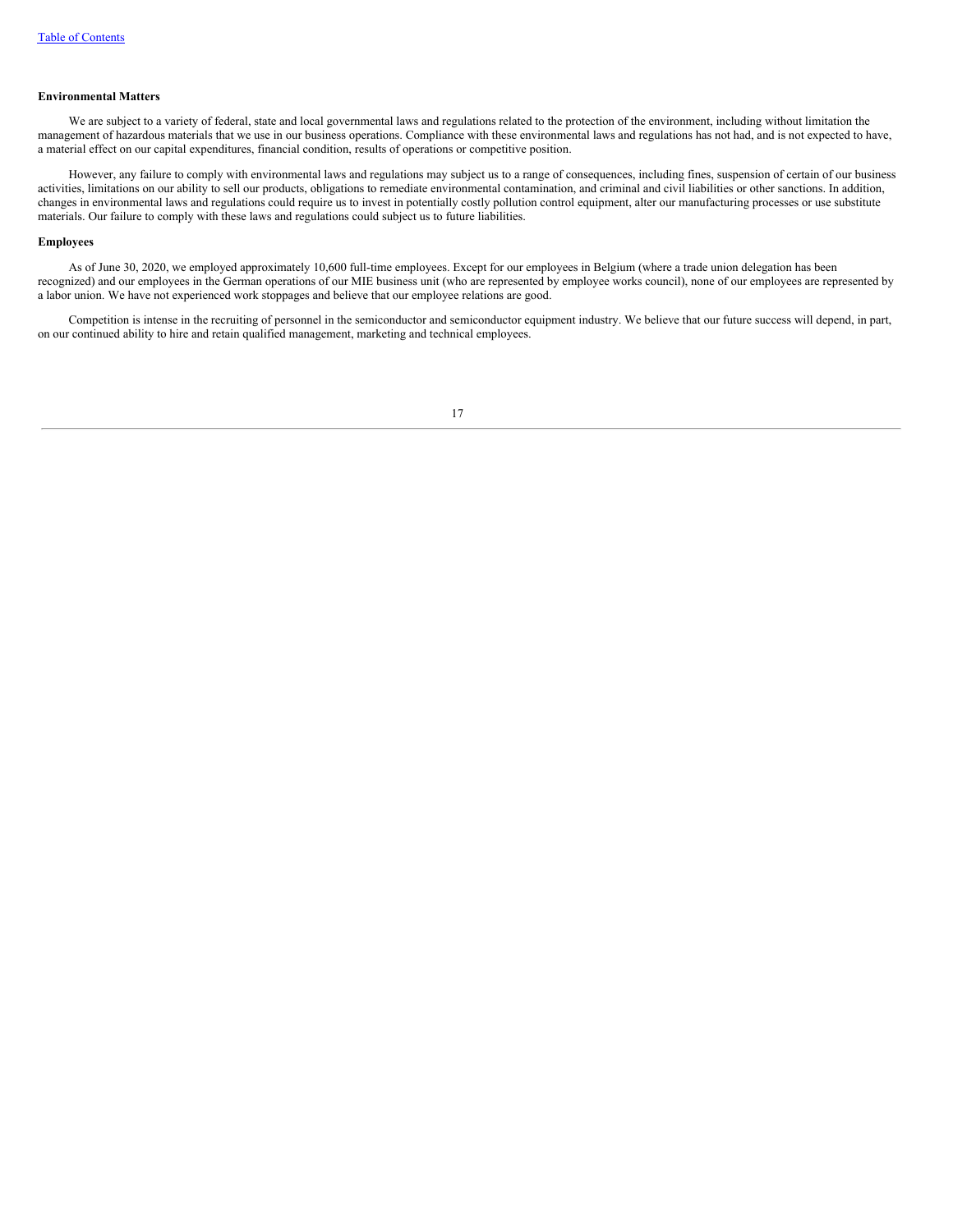# **Glossary**

This section provides definitions for certain industry and technical terms commonly used in our business, which are used elsewhere in this Item 1:

| active matrix                            | A technology used in flat panel displays to control the imaging-produced active areas where the display pixels are<br>located.                                                                                                                                                                |
|------------------------------------------|-----------------------------------------------------------------------------------------------------------------------------------------------------------------------------------------------------------------------------------------------------------------------------------------------|
| broadband                                | An illumination source with a wide spectral bandwidth.                                                                                                                                                                                                                                        |
| computer-aided manufacturing (CAM)       | An application technology that uses computer software and machinery to facilitate and automate manufacturing<br>processes.                                                                                                                                                                    |
| critical dimension (CD)                  | The dimension of a specified geometry (such as the width of a patterned line or the distance between two lines) that<br>must be within design tolerances in order to maintain semiconductor device performance consistency.                                                                   |
| design rules                             | Rules that set forth the allowable dimensions of particular features used in the design and layout of integrated circuits.                                                                                                                                                                    |
| design technology co-optimization (DTCO) | The methodology of optimizing semiconductor design and process simultaneously during the technology definition<br>phase.                                                                                                                                                                      |
| die                                      | The term for a single semiconductor chip on a wafer.                                                                                                                                                                                                                                          |
| electron-beam                            | An illumination source comprised of a stream of electrons emitted by a single source.                                                                                                                                                                                                         |
| epitaxial silicon (epi)                  | A substrate technology based on growing a crystalline silicon layer on top of a silicon wafer. The added layer, where<br>the structure and orientation are matched to those of the silicon wafer, includes dopants (impurities) to imbue the<br>substrate with special electronic properties. |
| etching                                  | A process step in which layers of material are removed from a semiconductor wafer in a specific pattern.                                                                                                                                                                                      |
| excursion                                | For a manufacturing step or process, a deviation from normal operating conditions that can lead to decreased<br>performance or yield of the final product.                                                                                                                                    |
| fab                                      | The main manufacturing facility for processing semiconductor wafers.                                                                                                                                                                                                                          |
| finFET                                   | A type of field-effect transistor (FET), often with source and drain geometries that resemble fins.                                                                                                                                                                                           |
| flat panel display (FPD)                 | A display appliance that uses a thin panel design. Also includes flexible displays.                                                                                                                                                                                                           |
| flexible printed circuit (FPC)           | Flexible circuits in a device provide mechanical support and connect various electrical and mechanical components<br>together using material that can be shaped, bent, twisted or folded.                                                                                                     |
| front end                                | The processes that make up the first half of the semiconductor manufacturing process, from wafer start through final<br>contact window processing.                                                                                                                                            |
| geometry                                 | The surface shape of an object, such as the 3D shape of a semiconductor device structure or the shape of base or<br>patterned wafers                                                                                                                                                          |
| high-density interconnect (HDI)          | HDI PCBs have a higher wiring density per unit area, finer lines and spaces, smaller vias, smaller capture pads and<br>higher connection pad density than conventional PCBs.                                                                                                                  |
| in situ                                  | Refers to processing steps or tests that are done without moving the wafer. Latin for "in original position."                                                                                                                                                                                 |
| ingot                                    | A piece of pure metal intended to be processed. In semiconductors, a silicon ingot is typically created in such a way<br>that slicing cross-sections creates bare wafers.                                                                                                                     |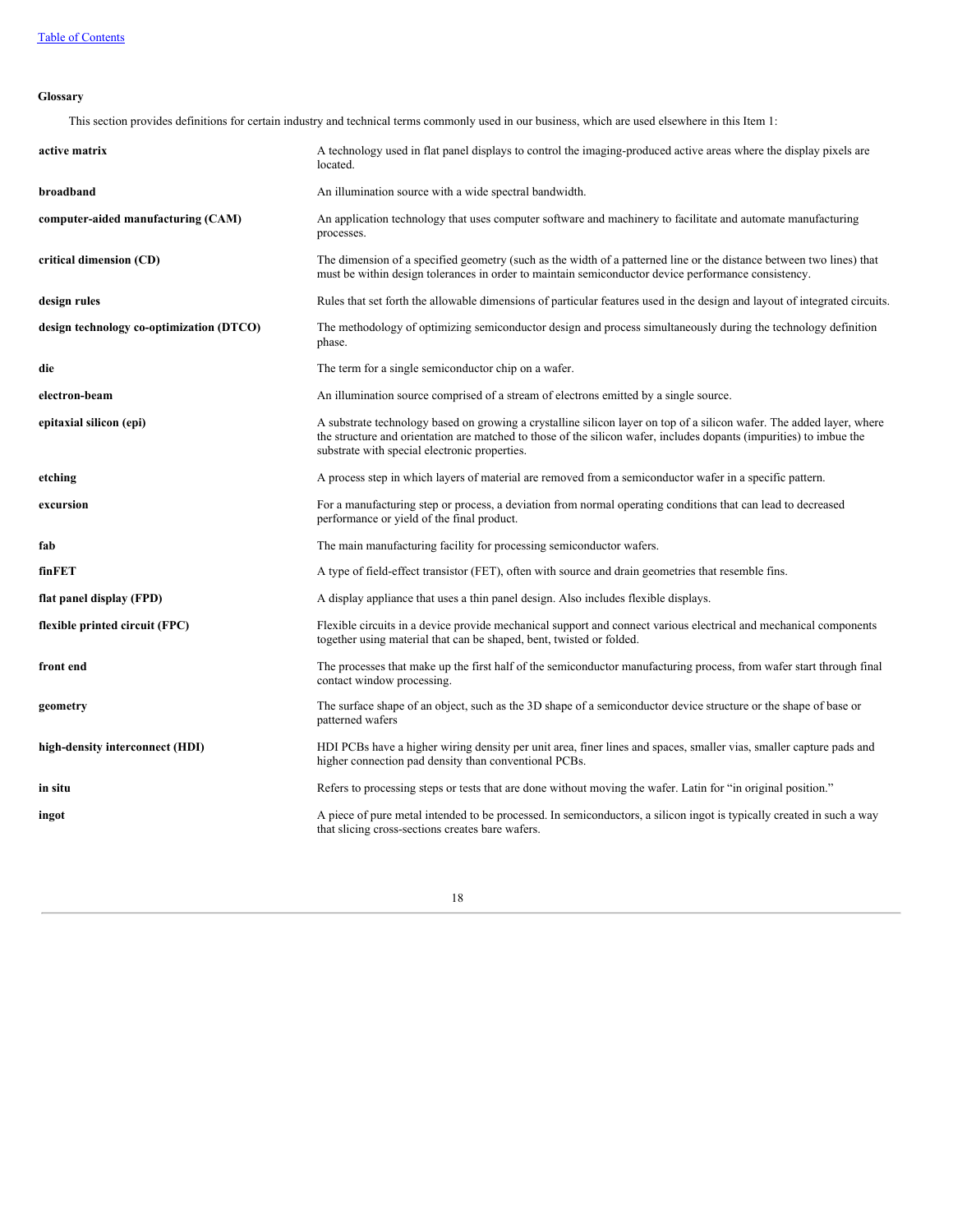| interconnect                          | A highly conductive material, usually copper or aluminum, which carries electrical signals to different parts of a die.                                                                                                                   |
|---------------------------------------|-------------------------------------------------------------------------------------------------------------------------------------------------------------------------------------------------------------------------------------------|
| internet of things (IoT)              | A network of devices with the ability to transfer data without human interaction.                                                                                                                                                         |
| liquid crystal display (LCD)          | A flat panel display technology that uses a backlight to provide light to individual pixels arranged in a grid.                                                                                                                           |
| lithography                           | A process in which a masked pattern is projected onto a photosensitive coating that covers a substrate.                                                                                                                                   |
| mask shop                             | A manufacturer that produces the reticles used by semiconductor manufacturers.                                                                                                                                                            |
| metrology                             | The science of measurement to determine dimensions, quantity or capacity. In the semiconductor industry, typical<br>measurements include critical dimension, overlay and film thickness.                                                  |
| microelectromechanical systems (MEMS) | Micron-sized mechanical devices powered by electricity, created using processes similar to those used to manufacture<br>IC devices.                                                                                                       |
| micron                                | A metric unit of linear measure that equals $1/1,000,000$ meter $(106m)$ , or 10,000 angstroms (the diameter of a human<br>hair is approximately 75 microns).                                                                             |
| <b>Moore's Law</b>                    | An observation made by Gordon Moore in 1965 and revised in 1975 that the number of transistors on a typical<br>integrated circuit doubles approximately every two years.                                                                  |
| multi-layer boards (MLB)              | A printed circuit board (PCB) made up of three or more conductive layers that are pressed together.                                                                                                                                       |
| nanometer (nm)                        | One billionth $(10-9)$ of a meter.                                                                                                                                                                                                        |
| organic light emitting diode (OLED)   | A flat panel display technology containing thin flexible sheets of an organic electroluminescent material, used for<br>visual displays.                                                                                                   |
| patterned                             | For semiconductor manufacturing and industries using similar processing technologies, refers to substrates that have<br>electronic circuits (transistors, interconnects, etc.) fabricated on the surface.                                 |
| photoresist                           | A radiation-sensitive material that, when properly applied to a variety of substrates and then properly exposed and<br>developed, masks portions of the substrate with a high degree of integrity.                                        |
| photovoltaic                          | The property of semiconductor devices to create electric current through exposure to sunlight.                                                                                                                                            |
| printed circuit board (PCB)           | A board used to mechanically support and electrically connect various electrical and mechanical components.                                                                                                                               |
| process control                       | The ability to maintain specifications of products and equipment during manufacturing operations.                                                                                                                                         |
| reticle                               | A very flat glass plate that contains the patterns to be reproduced on a wafer.                                                                                                                                                           |
| silicon on insulator (SOI)            | A substrate technology comprised of a thin top silicon layer separated from the silicon substrate by a thin insulating<br>layer of glass or silicon dioxide, used to improve performance and reduce the power consumption of IC circuits. |
| <b>SLP/mSAP</b>                       | Substrate-like PCB/modified semi-additive process is an advanced manufacturing process or technique that enables<br>fine line and space patterns with higher manufacturing precision that maximizes circuit density.                      |
| substrate                             | A wafer or other material on which layers of various materials are added during the process of manufacturing<br>semiconductor devices (circuits), flat panel displays or printed circuit boards.                                          |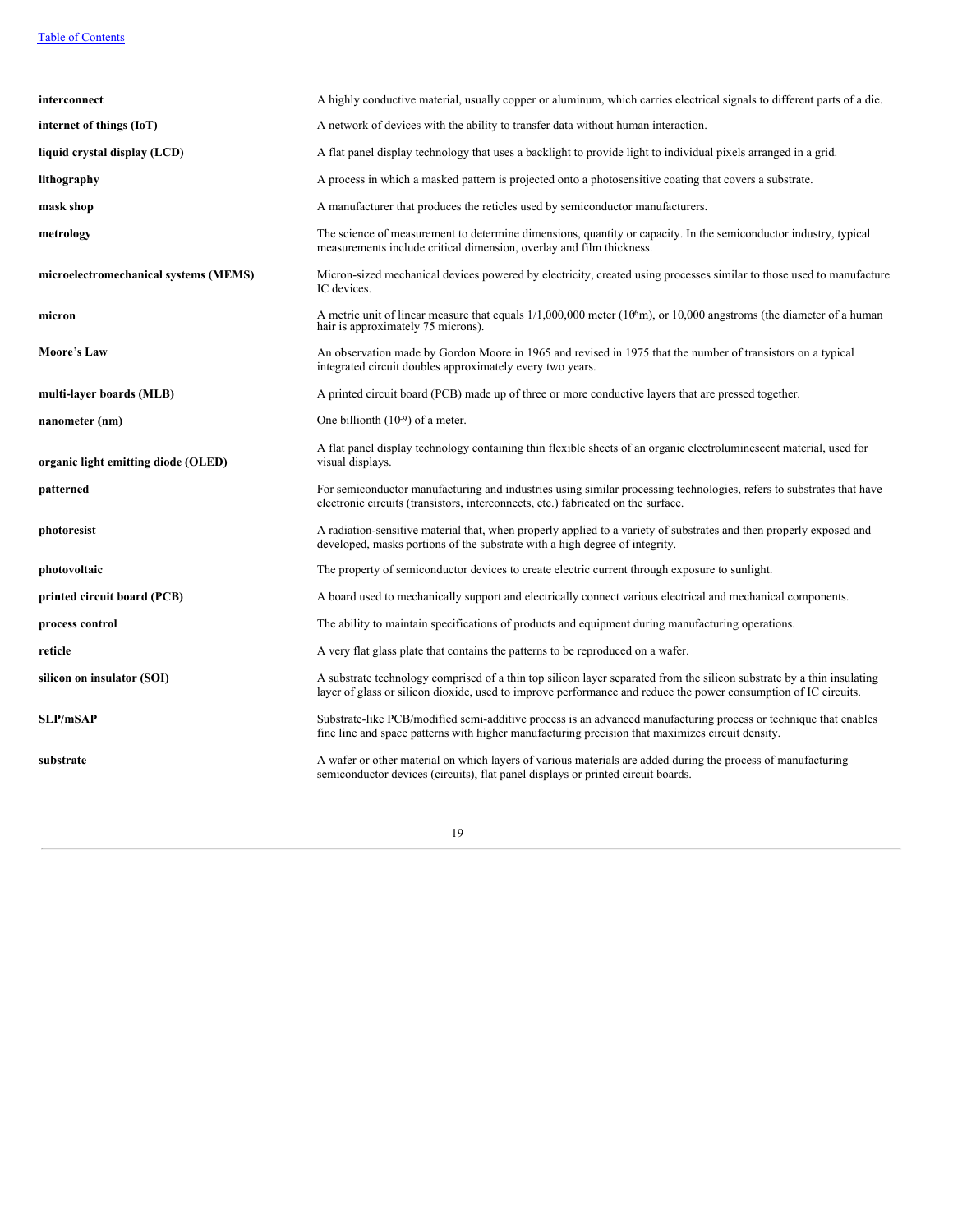$\mathcal{L}=\mathcal{L}^{\mathcal{L}}$  , where  $\mathcal{L}^{\mathcal{L}}$ 

| unpatterned      | For semiconductor manufacturing and industries using similar processing technologies, refers to substrates that do not have<br>electronic circuits (transistors, interconnects, etc.) fabricated on the surface. These can include bare silicon wafers, other<br>bare substrates or substrates on which blanket films have been deposited. |
|------------------|--------------------------------------------------------------------------------------------------------------------------------------------------------------------------------------------------------------------------------------------------------------------------------------------------------------------------------------------|
| vield management | The ability of a semiconductor manufacturer to oversee, manage and control its manufacturing processes so as to maximize<br>the percentage of manufactured wafers or die that conform to pre-determined specifications.                                                                                                                    |

<span id="page-22-0"></span>The definitions above are from internal sources, as well as online semiconductor dictionaries such ashttps://www.semiconductors.org/semiconductors-101/frequently asked questions/.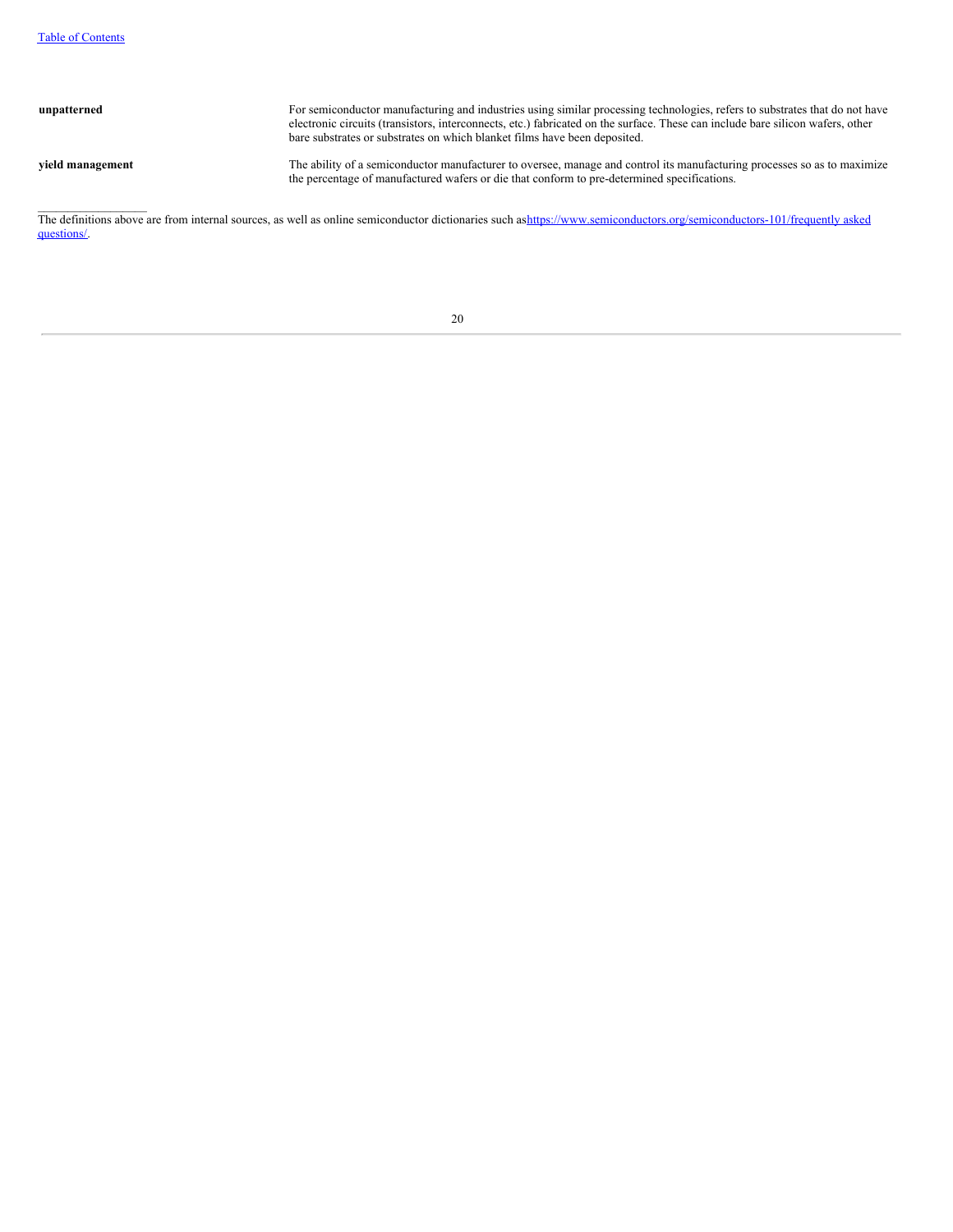# **ITEM 1A. RISK FACTORS**

A description of factors that could materially affect our business, financial condition or operating results is provided below.

# **Risks Related to the COVID-19 Pandemic**

# The current COVID-19 pandemic and the potential aftereffects from it could materially harm our business, financial condition and results of operations

The COVID-19 pandemic has caused substantial global disruptions, including in the jurisdictions where we conduct business and may cause additional disruptions in the future, which are impossible to predict. Local, regional and national authorities in numerous jurisdictions have implemented a variety of measures designed to slow the spread of the virus, including social distancing guidelines, quarantines, banning of non-essential travel and requiring the cessation of non-essential activities on the premises of businesses.

Some of the risks associated with the pandemic or a worsening of the pandemic in the future include:

- cancellation or reduction of routes available from common carriers, which may cause delays in our ability to deliver or service our products or receive components from suppliers necessary to manufacture or service our products;
- travel bans or the requirement to quarantine for a lengthy period after entering a jurisdiction, which may delay our ability to install the products we sell or service those products following installation;
- governmental orders or employee exposure requiring us, our customers or our suppliers to discontinue manufacturing products at our respective facilities for a period of time;
- reduced demand for our products, push-out of deliveries or cancellation of orders by our customers caused by a global recession resulting from the pandemic and the measures implemented by authorities to slow the spread of COVID-19;
- increased costs or inability to acquire components necessary for the manufacture of our products due to reduced availability;
- absence of liquidity at customers and suppliers caused by disruptions from the pandemic, which may hamper the ability of customers to pay for the products they purchase on time or at all, or hamper the ability of our suppliers to continue to supply components to us in a timely manner or at all; and
- loss of efficiencies due to remote working requirements for our employees.

If any of the foregoing risks occur or intensify during this pandemic, our business, financial condition and results of operations could be materially adversely affected.

### **Risks Associated with Our Industry**

### Ongoing changes in the technology industry, as well as the semiconductor industry in particular, could expose our business to significant risks.

The industries that we serve, including the semiconductor, flat panel display and printed circuit board industries, are constantly developing and changing over time. Many of the risks associated with operating in these industries are comparable to the risks faced by all technology companies, such as the uncertainty of future growth rates in the industries that we serve, pricing trends in the end-markets for consumer electronics and other products (which place a growing emphasis on our customers' cost of ownership), changes in our customers' capital spending patterns and, in general, an environment of constant change and development, including decreasing product and component dimensions; use of new materials; and increasingly complex device structures, applications and process steps. If we fail to appropriately adjust our cost structure and operations to adapt to any of these trends, or, with respect to technological advances, if we do not timely develop new technologies and products that successfully anticipate and address these changes, we could experience a material adverse effect on our business, financial condition and operating results.

In addition, we face a number of risks specific to ongoing changes in the semiconductor industry, as a significant majority of our sales are our process control and yield management products sold to semiconductor manufacturers. Some of the trends that our management monitors in operating our business include the following:

• the potential for reversal of the long-term historical trend of declining cost per transistor with each new generation of technological advancement within the semiconductor industry, and the adverse impact that such reversal may have upon our business;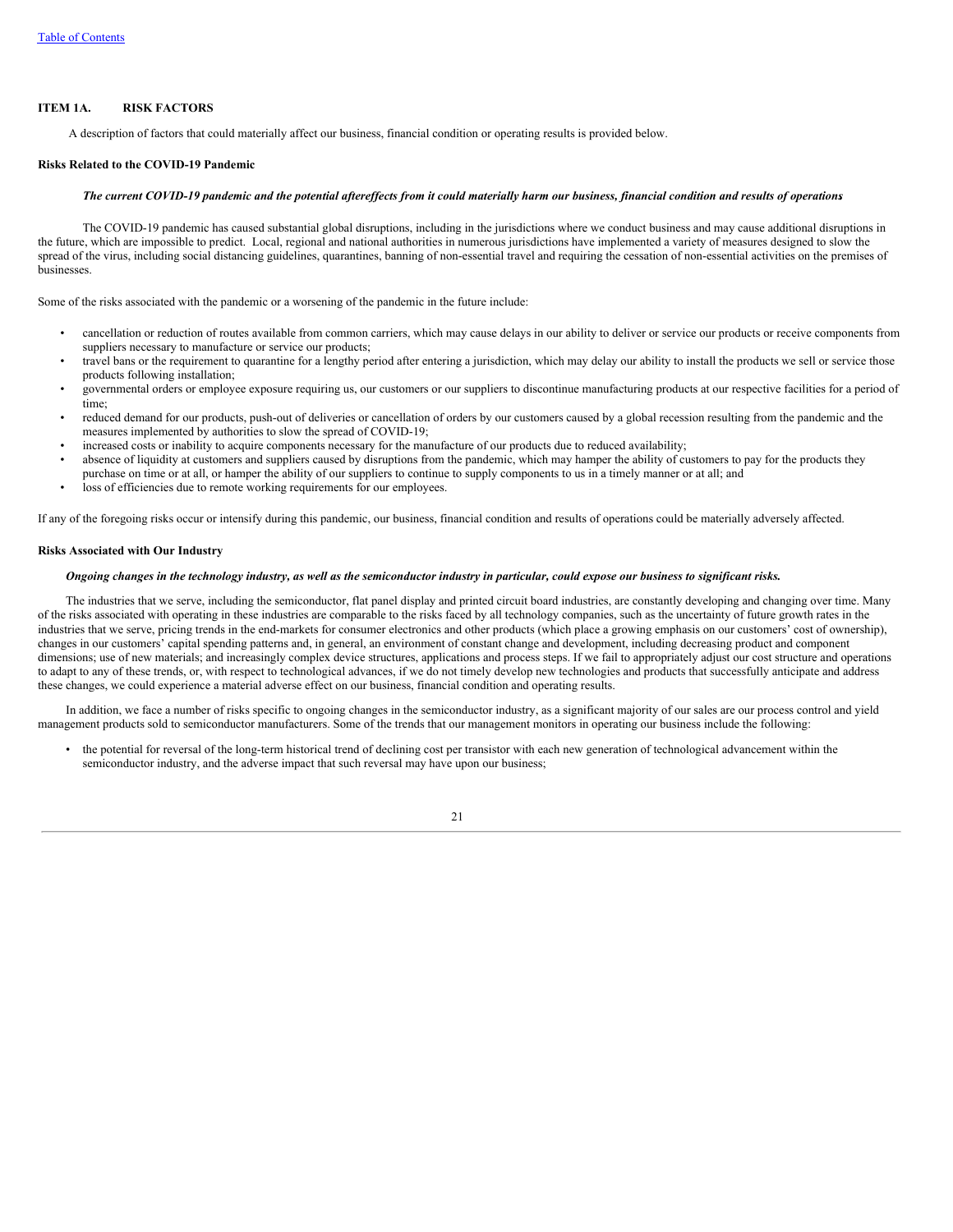- the increasing cost of building and operating fabrication facilities and the impact of such increases on our customers' capital equipment investment decisions;
- differing market growth rates and capital requirements for different applications, such as memory, logic and foundry;
- lower level of process control adoption by our memory customers compared to our foundry and logic customers;
- our customers' reuse of existing and installed products, which may decrease their need to purchase new products or solutions at more advanced technology nodes;
- the emergence of disruptive technologies that change the prevailing semiconductor manufacturing processes (or the economics associated with semiconductor manufacturing) and, as a result, also impact the inspection and metrology requirements associated with such processes;
- the higher design costs for the most advanced integrated circuits, which could economically constrain leading-edge manufacturing technology customers to focus their resources on only the large, technologically advanced products and applications;
- the possible introduction of integrated products by our larger competitors that offer inspection and metrology functionality in addition to managing other semiconductor manufacturing processes;
- changes in semiconductor manufacturing processes that are extremely costly for our customers to implement and, accordingly, our customers could reduce their available budgets for process control equipment by reducing inspection and metrology sampling rates for certain technologies;
- the bifurcation of the semiconductor manufacturing industry into (a) leading edge manufacturers driving continued research and development into next-generation products and technologies and (b) other manufacturers that are content with existing (including previous generation) products and technologies;
- the ever-escalating cost of next-generation product development, which may result in joint development programs between us and our customers or government entities to help fund such programs that could restrict our control of, ownership of and profitability from the products and technologies developed through those programs; and
- the entry by some semiconductor manufacturers into collaboration or sharing arrangements for capacity, cost or risk with other manufacturers, as well as increased outsourcing of their manufacturing activities, and greater focus only on specific markets or applications, whether in response to adverse market conditions or other market **pressures**.

Any of the changes described above may negatively affect our customers' rate of investment in the capital equipment that we produce, which could result in downward pressure on our prices, customer orders, revenues and gross margins. If we do not successfully manage the risks resulting from any of these or other potential changes in our industries, our business, financial condition and operating results could be adversely impacted.

# *We are exposed to risks associated with a highly concentrated customer base.*

Our customer base, particularly in the semiconductor industry, historically has been highly concentrated due to corporate consolidation, acquisitions and business closures. In this environment, orders from a relatively limited number of manufacturers have accounted for, and are expected to continue to account for, a substantial portion of our sales. This increasing concentration exposes our business, financial condition and operating results to a number of risks, including the following:

- The mix and type of customers, and sales to any single customer, may vary significantly from quarter to quarter and from year to year, which exposes our business and operating results to increased volatility tied to individual customers.
- New orders from our foundry customers in the past several years have constituted a significant portion of our total orders. This concentration increases the impact that future business or technology changes within the foundry industry may have on our business, financial condition and operating results.
- In a highly concentrated business environment, if a particular customer does not place an order, or if they delay or cancel orders, we may not be able to replace the business. Furthermore, because our process control and yield management products are configured to each customer's specifications, any changes, delays or cancellations of orders may result in significant, non-recoverable costs.
- As a result of this consolidation, the customers that survive the consolidation represent a greater portion of our sales and, consequently, have greater commercial negotiating leverage. Many of our large customers have more aggressive policies regarding engaging alternative, second-source suppliers for the products we offer and, in addition, may seek and, on occasion, receive pricing, payment, intellectual property-related or other commercial terms that may have an adverse impact on our business. Any of these changes could negatively impact our prices, customer orders, revenues and gross margins.
- Certain customers have undergone significant ownership changes, created alliances with other companies, experienced management changes or have outsourced manufacturing activities, any of which may result in additional complexities in managing customer relationships and transactions. Any future change in ownership or management of our existing customers may result in similar challenges, including the possibility of the successor entity or new management deciding to select a competitor's products.

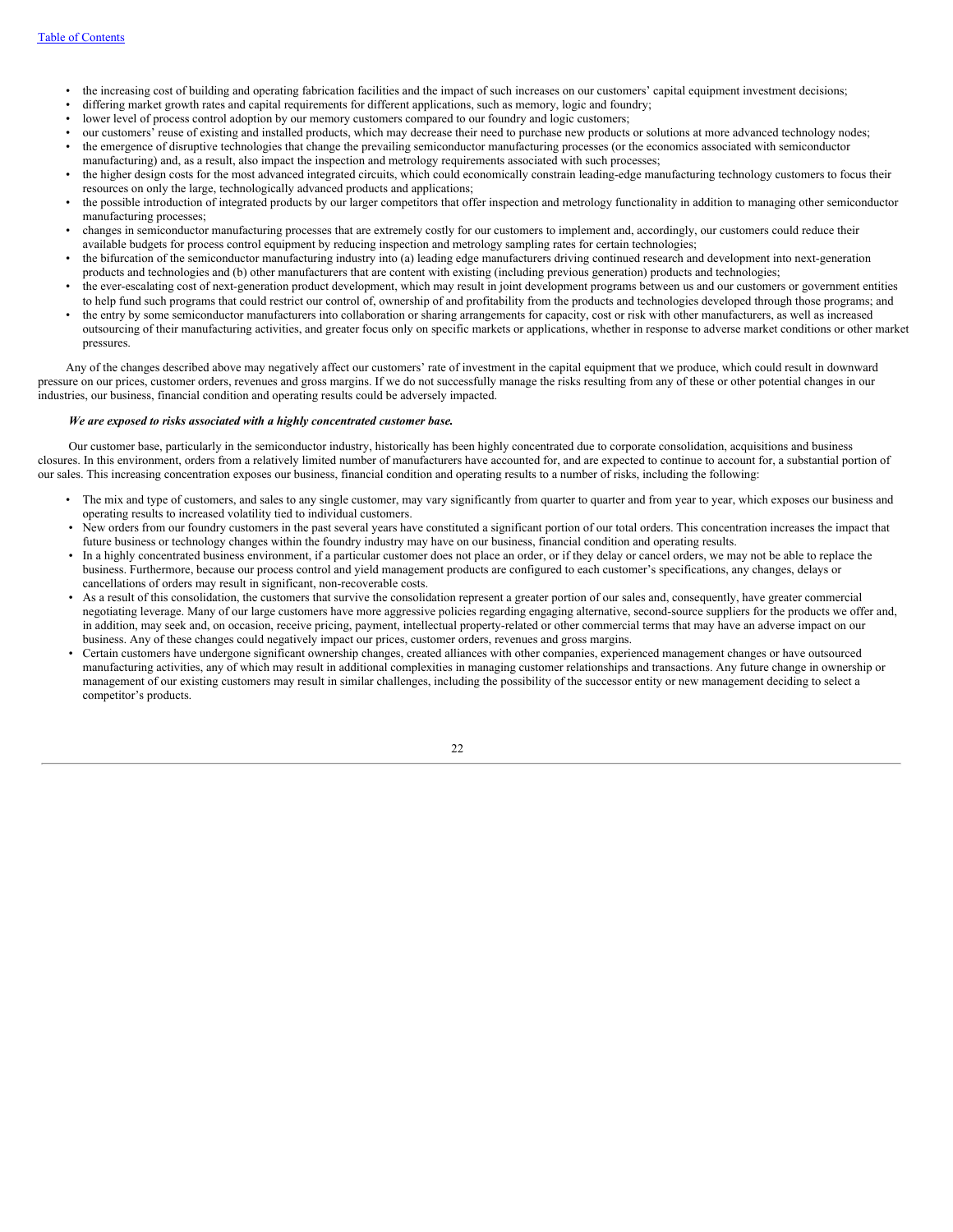- The highly concentrated business environment also increases our exposure to risks related to the financial condition of each of our customers. For example, as a result of the challenging economic environment during fiscal year 2009, we were (and in some cases continue to be) exposed to additional risks related to the continued financial viability of certain of our customers. To the extent our customers experience liquidity issues in the future, we may be required to incur additional bad debt expense with respect to receivables owed to us by those customers. In addition, customers with liquidity issues may be forced to reduce purchases of our equipment, delay deliveries of our products, discontinue operations or may be acquired by one of our customers, and in either case such event would have the effect of further consolidating our customer base.
- Semiconductor manufacturers generally must commit significant resources to qualify, install and integrate process control and yield management equipment into a semiconductor production line. We believe that once a semiconductor manufacturer selects a particular supplier's process control and yield management equipment, the manufacturer generally relies upon that equipment for that specific production line application for an extended period of time. Accordingly, we expect it to be more difficult to sell our products to a given customer for that specific production line application and other similar production line applications if that customer initially selects a competitor's equipment. Similarly, we expect it to be challenging for a competitor to sell its products to a given customer for a specific production line application if that customer initially selects our equipment.
- Prices differ among the products we offer for different applications due to differences in features offered or manufacturing costs. If there is a shift in demand by our customers from our higher-priced to lower-priced products, our gross margin and revenue would decrease. In addition, when products are initially introduced, they tend to have higher costs because of initial development costs and lower production volumes relative to the previous product generation, which can impact gross margin.

Any of these factors could have a material adverse effect on our business, financial condition and operating results.

## We operate in industries that have historically been cyclical, including the semiconductor industry. The purchasing decisions of our customers are highly dependent on the economies of both the local markets in which they are located and the condition of the industry worldwide. If we fail to respond to industry cycles, our business *could be seriously harmed.*

The timing, length and severity of the up-and-down cycles in the industries in which we serve are difficult to predict. The historically cyclical nature of the semiconductor industry in which we primarily operate is largely a function of our customers' capital spending patterns and need for expanded manufacturing capacity, which in turn are affected by factors such as capacity utilization, consumer demand for products, inventory levels and our customers' access to capital. Cyclicality affects our ability to accurately predict future revenue and, in some cases, future expense levels. During down cycles in our industry, the financial results of our customers may be negatively impacted, which could result not only in a decrease in, or cancellation or delay of, orders (which are generally subject to cancellation or delay by the customer with limited or no penalty) but also a weakening of their financial condition that could impair their ability to pay for our products or our ability to recognize revenue from certain customers. Our ability to recognize revenue from a particular customer may also be negatively impacted by the customer's funding status, which could be weakened not only by adverse business conditions or inaccessibility to capital markets for any number of macroeconomic or company-specific reasons, but also by funding limitations imposed by the customer's unique organizational structure. Any of these factors could negatively impact our business, operating results and financial condition.

When cyclical fluctuations result in lower than expected revenue levels, operating results may be adversely affected and cost reduction measures may be necessary for us to remain competitive and financially sound. During periods of declining revenues, we must be in a position to adjust our cost and expense structure to prevailing market conditions and to continue to motivate and retain our key employees. If we fail to respond, or if our attempts to respond fail to accomplish our intended results, then our business could be seriously harmed. Furthermore, any workforce reductions and cost reduction actions that we adopt in response to down cycles may result in additional restructuring charges, disruptions in our operations and loss of key personnel. In addition, during periods of rapid growth, we must be able to increase manufacturing capacity and personnel to meet customer demand. We can provide no assurance that these objectives can be met in a timely manner in response to industry cycles. Each of these factors could adversely impact our operating results and financial condition.

In addition, our management typically provides quarterly forecasts for certain financial metrics, which, when made, are based on business and operational forecasts that are believed to be reasonable at the time. However, largely due to the historical cyclicality of our business and the industries in which we operate, and the fact that business conditions in our industries can change very rapidly as part of these cycles, our actual results may vary (and have varied in the past) from forecasted results. These variations can occur for any number of reasons, including, but not limited to, unexpected changes in the volume or timing of customer orders, product shipments or product acceptance; an inability to adjust our operations rapidly enough to adapt to changing business conditions; or a different than anticipated effective tax rate. The impact on our business of delays or cancellations of customer orders may be exacerbated by the short lead times that our customers expect between order placement and product shipment. This is because order delays and cancellations may lead not only to lower revenues, but also, due to the

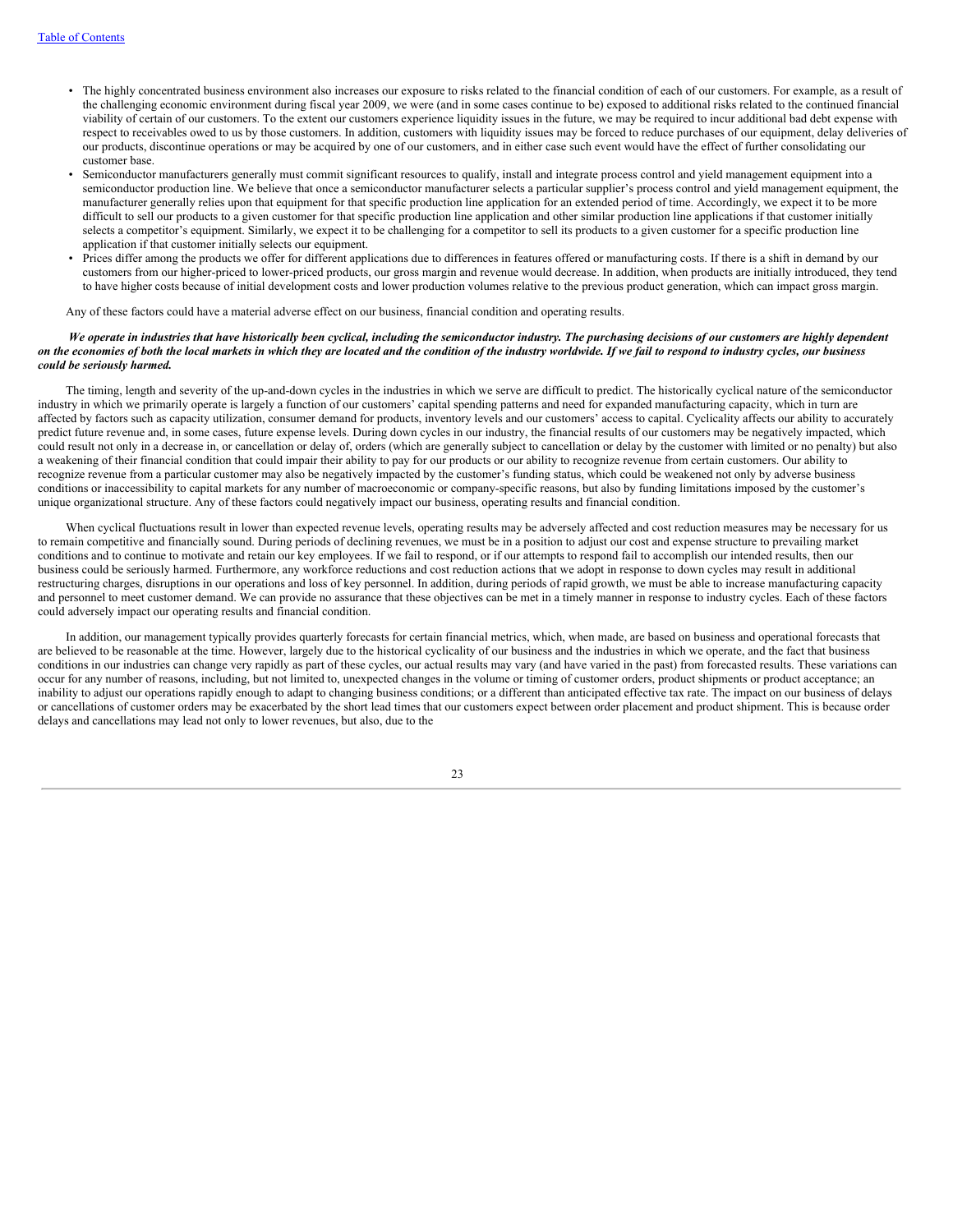advance work we must do in anticipation of receiving a product order to meet the expected lead times, to significant inventory write-offs and manufacturing inefficiencies that decrease our gross margin. Any of these factors could materially and adversely affect our financial results for a particular quarter and could cause those results to differ materially from financial forecasts we have previously provided. We provide these forecasts with the intent of giving investors and analysts a better understanding of management's expectations for the future, but those reviewing such forecasts must recognize that such forecasts are comprised of, and are themselves, forward-looking statements subject to the risks and uncertainties described in this Item 1A and elsewhere in this report and in our other public filings and public statements. If our operating or financial results for a particular period differ from our forecasts or the expectations of investment analysts, or if we revise our forecasts, the market price of our common stock could decline.

### **Risks Related to Our Business Model and Capital Structure**

### If we do not develop and introduce new products and technologies in a timely manner in response to changing market conditions or customer requirements, our *business could be seriously harmed.*

Success in the industries in which we serve, including the semiconductor, flat panel display and printed circuit board industries depends, in part, on continual improvement of existing technologies and rapid innovation of new solutions. The primary driver of technology advancement in the semiconductor industry has been to shrink the lithography that prints the circuit design on semiconductor chips. That driver appears to be slowing, which may cause semiconductor manufacturers to delay investments in equipment, investigate more complex device architectures, use new materials and develop innovative fabrication processes. These and other evolving customer plans and needs require us to respond with continued development programs and cut back or discontinue older programs, which may no longer have industry-wide support. Technical innovations are inherently complex and require long development cycles and appropriate staffing of highly qualified employees. Our competitive advantage and future business success depend on our ability to accurately predict evolving industry standards, develop and introduce new products and solutions that successfully address changing customer needs, win market acceptance of these new products and solutions, and manufacture these new products in a timely and cost-effective manner. Our failure to accurately predict evolving industry standards and develop as well as offer competitive technology solutions in a timely manner with cost-effective products could result in loss of market share, unanticipated costs, and inventory obsolescence, which would adversely impact our business, operating results and financial condition.

We must continue to make significant investments in research and development in order to enhance the performance, features and functionality of our products, to keep pace with competitive products and to satisfy customer demands. Substantial research and development costs typically are incurred before we confirm the technical feasibility and commercial viability of a new product, and not all development activities result in commercially viable products. There can be no assurance that revenues from future products or product enhancements will be sufficient to recover the development costs associated with such products or enhancements. In addition, we cannot be sure that these products or enhancements will receive market acceptance or that we will be able to sell these products at prices that are favorable to us. Our business will be seriously harmed if we are unable to sell our products at favorable prices or if the market in which we operate does not accept our products.

In addition, the complexity of our products exposes us to other risks. We regularly recognize revenue from a sale upon shipment of the applicable product to the customer (even before receiving the customer's formal acceptance of that product) in certain situations, including sales of products for which installation is considered perfunctory, transactions in which the product is sold to an independent distributor and we have no installation obligations, and sales of products where we have previously delivered the same product to the same customer location and that prior delivery has been accepted. However, our products are very technologically complex and rely on the interconnection of numerous subcomponents (all of which must perform to their respective specifications), so it is conceivable that a product for which we recognize revenue upon shipment may ultimately fail to meet the overall product's required specifications. In such a situation, the customer may be entitled to certain remedies, which could materially and adversely affect our operating results for various periods and, as a result, our stock price.

We derive a substantial percentage of our revenues from sales of inspection products. As a result, any delay or reduction of sales of these products could have a material adverse effect on our business, financial condition and operating results. The continued customer demand for these products and the development, introduction and market acceptance of new products and technologies are critical to our future success.

### Our success is dependent in part on our technology and other proprietary rights. If we are unable to maintain our lead or protect our proprietary technology, we may *lose valuable assets.*

Our success is dependent in part on our technology and other proprietary rights. We own various United States and international patents and have additional pending patent applications relating to some of our products and technologies. The process of seeking patent protection is lengthy and expensive, and we cannot be certain that pending or future applications will actually result in issued patents or that issued patents will be of sufficient scope or strength to provide meaningful protection or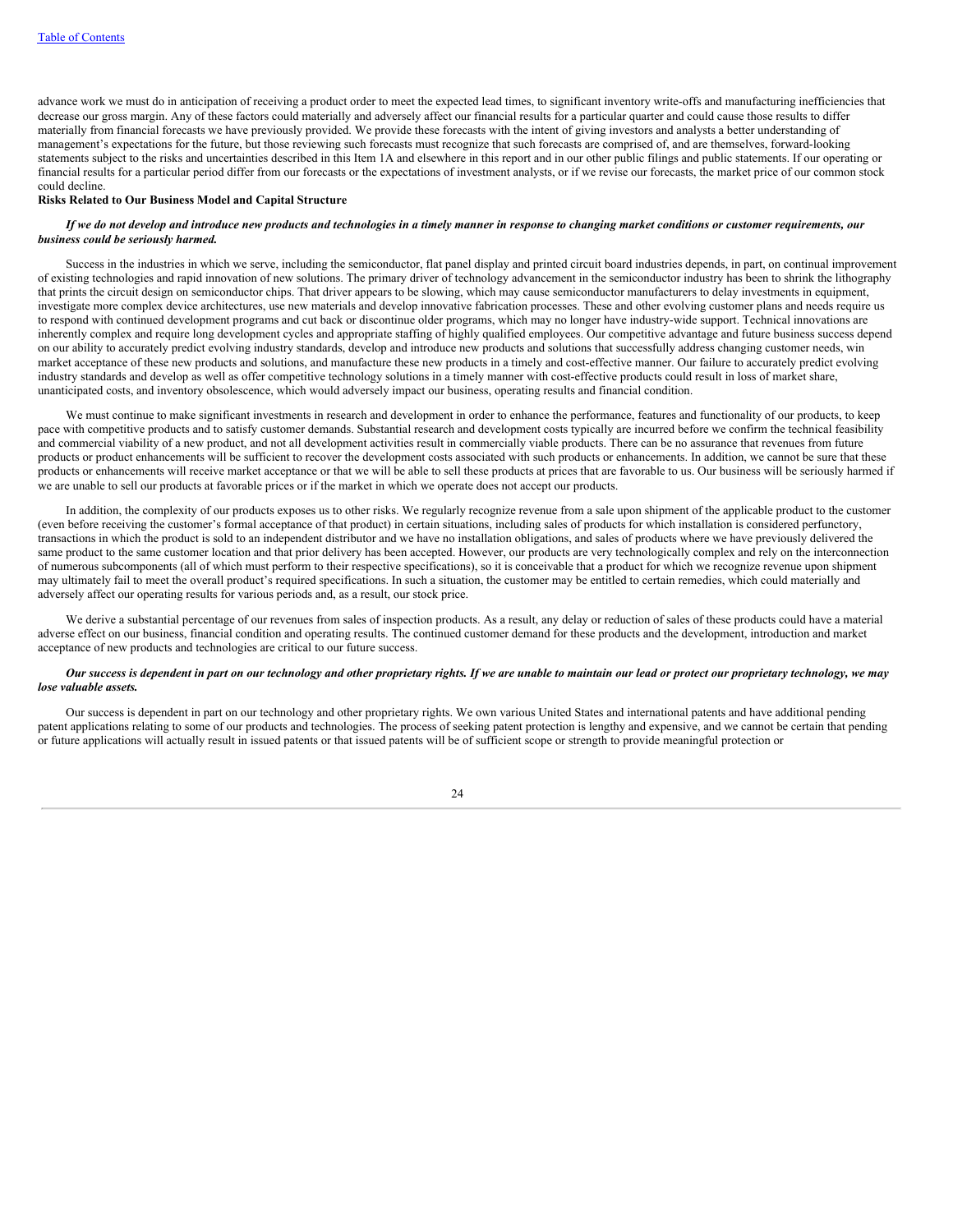commercial advantage to us. Other companies and individuals, including our larger competitors, may develop technologies and obtain patents relating to our business that are similar or superior to our technology or may design around the patents we own, which may adversely affect our business. In addition, we at times engage in collaborative technology development efforts with our customers and suppliers, and these collaborations may constitute a key component of certain of our ongoing technology and product research and development projects. The termination of any such collaboration, or delays caused by disputes or other unanticipated challenges that may arise in connection with any such collaboration, could significantly impair our research and development efforts, which could have a material adverse impact on our business and operations.

We also maintain trademarks on certain of our products and services and claim copyright protection for certain proprietary software and documentation. However, we can give no assurance that our trademarks and copyrights will be upheld or successfully deter infringement by third parties.

While patent, copyright and trademark protection for our intellectual property is important, we believe our future success in highly dynamic markets is most dependent upon the technical competence and creative skills of our personnel. We attempt to protect our trade secrets and other proprietary information through confidentiality and other agreements with our customers, suppliers, employees and consultants and through other security measures. We also maintain exclusive and non-exclusive licenses with third parties for strategic technology used in certain products. However, these employees, consultants and third parties may breach these agreements, and we may not have adequate remedies for wrongdoing. In addition, the laws of certain territories in which we develop, manufacture or sell our products may not protect our intellectual property rights to the same extent as do the laws of the United States. In any event, the extent to which we can protect our trade secrets through the use of confidentiality agreements is limited, and our success will depend to a significant extent on our ability to innovate ahead of our competitors.

# *Our future performance depends, in part, upon our ability to continue to compete successfully worldwide.*

Our industry includes large manufacturers with substantial resources to support customers worldwide. Some of our competitors are diversified companies with greater financial resources and more extensive research, engineering, manufacturing, marketing, and customer service and support capabilities than we possess. We face competition from companies whose strategy is to provide a broad array of products and services, some of which compete with the products and services that we offer. These competitors may bundle their products in a manner that may discourage customers from purchasing our products, including pricing such competitive tools significantly below our product offerings. In addition, we face competition from smaller emerging companies whose strategy is to provide a portion of the products and services that we offer, using innovative technology to sell products into specialized markets. The strength of our competitive positions in many of our existing markets is largely due to our leading technology, which is the result of continuing significant investments in product research and development. However, we may enter new markets, whether through acquisitions or new internal product development, in which competition is based primarily on product pricing, not technological superiority. Further, some new growth markets that emerge may not require leading technologies. Loss of competitive position in any of the markets we serve, or an inability to sell our products on favorable commercial terms in new markets we may enter, could negatively affect our prices, customer orders, revenues, gross margins and market share, any of which would negatively affect our operating results and financial condition.

# Our business would be harmed if we do not receive parts sufficient in number and performance to meet our production requirements and product specifications in a *timely and cost-ef ective manner.*

We use a wide range of materials in the production of our products, including custom electronic and mechanical components, and we use numerous suppliers to supply these materials. We generally do not have guaranteed supply arrangements with our suppliers. Because of the variability and uniqueness of customers' orders, we do not maintain an extensive inventory of materials for manufacturing. Through our business interruption planning, we seek to minimize the risk of production and service interruptions and/or shortages of key parts by, among other things, monitoring the financial stability of key suppliers, identifying (but not necessarily qualifying) possible alternative suppliers and maintaining appropriate inventories of key parts. Although we make reasonable efforts to ensure that parts are available from multiple suppliers, certain key parts are available only from a single supplier or a limited group of suppliers. Also, key parts we obtain from some of our suppliers incorporate the suppliers' proprietary intellectual property; in those cases we are increasingly reliant on third parties for high-performance, high-technology components, which reduces the amount of control we have over the availability and protection of the technology and intellectual property that is used in our products. In addition, if certain of our key suppliers experience liquidity issues and are forced to discontinue operations, which is a heightened risk especially during economic downturns, it could affect their ability to deliver parts and could result in delays for our products. Similarly, especially with respect to suppliers of high-technology components, our suppliers themselves have increasingly complex supply chains, and delays or disruptions at any stage of their supply chains may prevent us from obtaining parts in a timely manner and result in delays for our products. Our operating results and business may be adversely impacted if we are unable to obtain parts to meet our

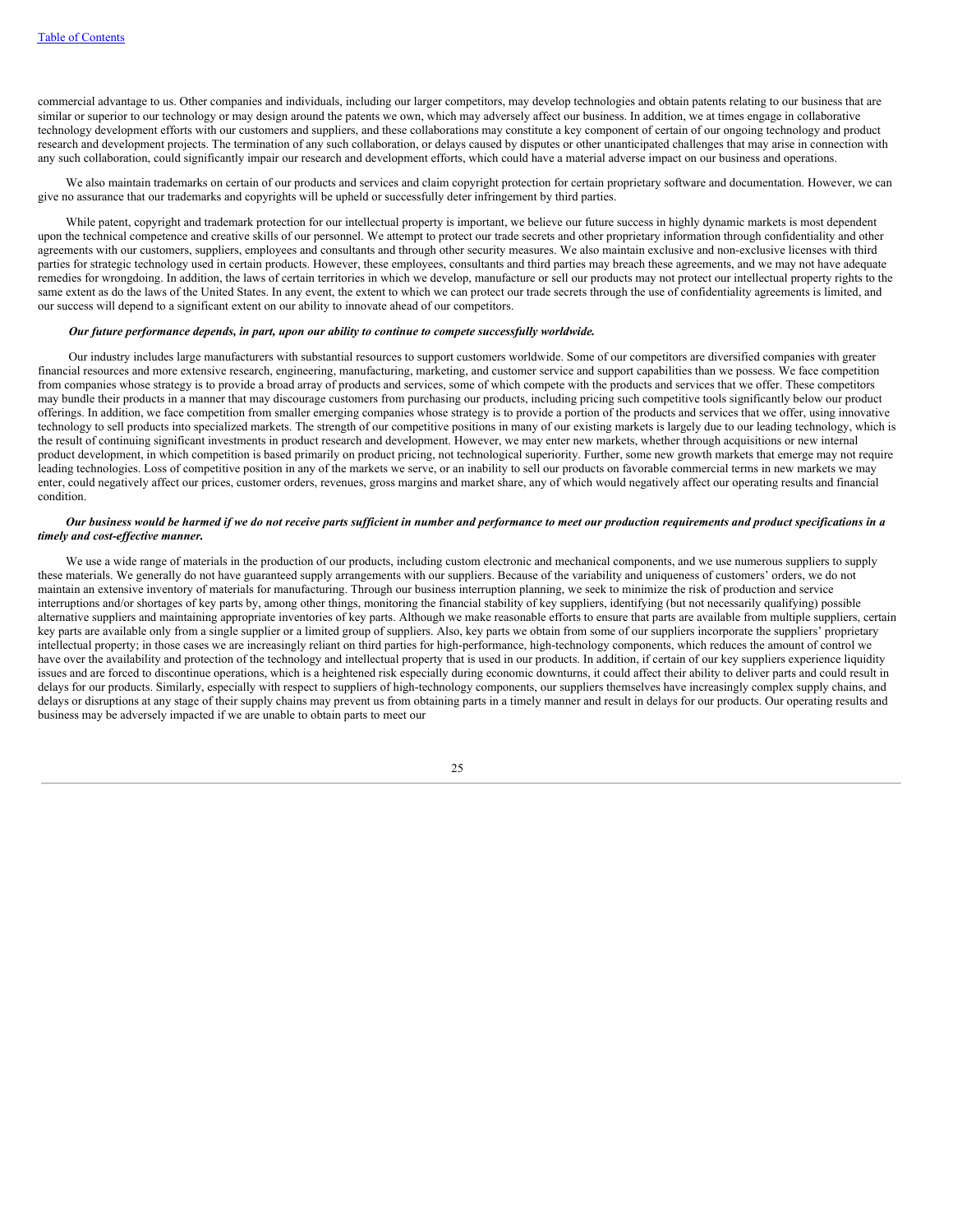production requirements and product specifications, or if we are only able to do so on unfavorable terms. Furthermore, a supplier may discontinue production of a particular part for any number of reasons, including the supplier's financial condition or business operational decisions, which would require us to purchase, in a single transaction, a large number of such discontinued parts in order to ensure that a continuous supply of such parts remains available to our customers. Such "end-of-life" parts purchases could result in significant expenditures by us in a particular period, and ultimately any unused parts may result in a significant inventory write-off, either of which could have an adverse impact on our financial condition and results of operations for the applicable periods.

### If we fail to operate our business in accordance with our business plan, our operating results, business and stock price may be significantly and adversely impacted.

We attempt to operate our business in accordance with a business plan that is established annually, revised frequently (generally quarterly), and reviewed by management even more frequently (at least monthly). Our business plan is developed based on a number of factors, many of which require estimates and assumptions, such as our expectations of the economic environment, future business levels, our customers' willingness and ability to place orders, lead-times, and future revenue and cash flow. Our budgeted operating expenses, for example, are based in part on our future revenue expectations. However, our ability to achieve our anticipated revenue levels is a function of numerous factors, including the volatile and historically cyclical nature of our primary industry, customer order cancellations, macroeconomic changes, operational matters regarding particular agreements, our ability to manage customer deliveries, the availability of resources for the installation of our products, delays or accelerations by customers in taking deliveries and the acceptance of our products (for products where customer acceptance is required before we can recognize revenue from such sales), our ability to operate our business and sales processes effectively, and a number of the other risk factors set forth in this Item 1A.

Because our expenses are in most cases relatively fixed in the short term, any revenue shortfall below expectations could have an immediate and significant adverse effect on our operating results. Similarly, if we fail to manage our expenses effectively or otherwise fail to maintain rigorous cost controls, we could experience greater than anticipated expenses during an operating period, which would also negatively affect our results of operations. If we fail to operate our business consistent with our business plan, our operating results in any period may be significantly and adversely impacted. Such an outcome could cause customers, suppliers or investors to view us as less stable, or could cause us to fail to meet financial analysts' revenue or earnings estimates, any of which could have an adverse impact on our stock price.

In addition, our management is constantly striving to balance the requirements and demands of our customers with the availability of resources, the need to manage our operating model and other factors. In furtherance of those efforts, we often must exercise discretion and judgment as to the timing and prioritization of manufacturing, deliveries, installations and payment scheduling. Any such decisions may impact our ability to recognize revenue, including the fiscal period during which such revenue may be recognized, with respect to such products, which could have a material adverse effect on our business, results of operations or stock price.

# *We have a leveraged capital structure.*

As of June 30, 2020, we had \$3.50 billion aggregate principal amount of outstanding indebtedness, consisting of \$3.45 billion aggregate principal amount of senior, unsecured long-term notes and \$50.0 million borrowed under our Revolving Credit Facility, and an additional \$950.0 million in unfunded commitments. We may incur additional indebtedness in the future by accessing the unfunded portion of our Revolving Credit Facility and/or entering into new financing arrangements. For example, at the same time we announced our intention to acquire Orbotech, we also announced a new stock repurchase program authorizing the repurchase up to \$3.00 billion of our common stock, a large portion of which would be financed with new indebtedness. Our ability to pay interest and repay the principal of our current indebtedness is dependent upon our ability to manage our business operations, our credit rating, the ongoing interest rate environment and the other risk factors discussed in this section. There can be no assurance that we will be able to manage any of these risks successfully.

In certain circumstances involving a change of control followed by a downgrade of the rating of a series of notes by at least two of Moody's, S&P and Fitch Inc., unless we have exercised our right to redeem the notes of such series, we will be required to make an offer to repurchase all or, at the holder's option, any part, of each holder's notes of that series pursuant to the offer described below (the "Change of Control Offer"). In the Change of Control Offer, we will be required to offer payment in cash equal to 101% of the aggregate principal amount of notes repurchased plus accrued and unpaid interest, if any, on the notes repurchased, up to, but not including, the date of repurchase. We cannot make any assurance that we will have sufficient financial resources at such time or will be able to arrange financing to pay the repurchase price of that series of notes. Our ability to repurchase that series of notes in such event may be limited by law, by the indenture associated with that series of notes, or by the terms of other agreements to which we may be party at such time. If we fail to repurchase that series of notes as

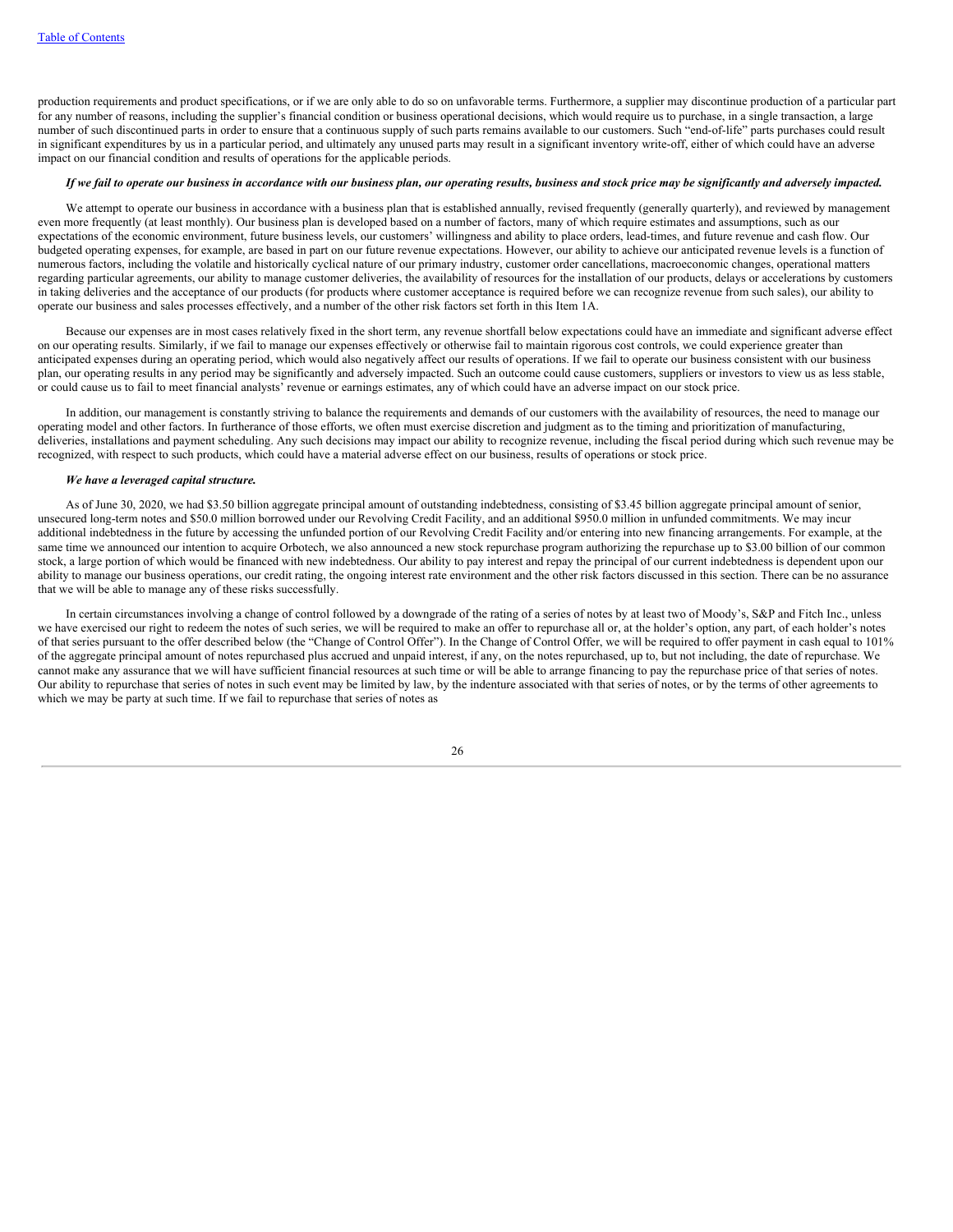required by the terms of such notes, it would constitute an event of default under the indenture governing that series of notes which, in turn, may also constitute an event of default under other of our obligations.

Borrowings under our Revolving Credit Facility bear interest at a floating rate, and an increase in interest rates would require us to pay additional interest on any borrowings, which may have an adverse effect on the value and liquidity of our debt and the market price of our common stock could decline. The interest rate under our Revolving Credit Facility is also subject to an adjustment in conjunction with our credit rating downgrades or upgrades. Additionally, under our Revolving Credit Facility, we are required to comply with affirmative and negative covenants, which include the maintenance of certain financial ratios, the details of which can be found in Note 8 "Debt," in the Notes to Consolidated Financial Statements.

If we fail to comply with these covenants, we will be in default and our borrowings will become immediately due and payable. There can be no assurance that we will have sufficient financial resources or we will be able to arrange financing to repay our borrowings at such time. In addition, certain of our domestic subsidiaries are required to guarantee our borrowings under our Revolving Credit Facility. In the event that we default on our borrowings, these domestic subsidiaries shall be liable for our borrowings, which could disrupt our operations and result in a material adverse impact on our business, financial condition or stock price.

## Our leveraged capital structure may adversely affect our financial condition, results of operations and net income per share.

Our issuance and maintenance of higher levels of indebtedness could have adverse consequences including, but not limited to:

- a negative impact on our ability to satisfy our future obligations;
- an increase in the portion of our cash flows that may have to be dedicated to increased interest and principal payments that may not be available for operations, working capital, capital expenditures, acquisitions, investments, dividends, stock repurchases, general corporate or other purposes;
- an impairment of our ability to obtain additional financing in the future; and
- obligations to comply with restrictive and financial covenants as noted in the above risk factor and Note 8, "Debt," to our Consolidated Financial Statements.

Our ability to satisfy our future expenses as well as our new debt obligations will depend on our future performance, which will be affected by financial, business, economic, regulatory and other factors. Furthermore, our future operations may not generate sufficient cash flows to enable us to meet our future expenses and service our new debt obligations, which may impact our ability to manage our capital structure to preserve and maintain our investment grade rating. If our future operations do not generate sufficient cash flows, we may need to access the money available for borrowing under our Revolving Credit Facility or enter into new financing arrangements to obtain necessary funds. If we determine it is necessary to seek additional funding for any reason, we may not be able to obtain such funding or, if funding is available, we may not be able to obtain it on acceptable terms. Any borrowings under our Revolving Credit Facility will place further pressure on us to comply with the financial covenants. If we fail to make a payment associated with our debt obligations, we could be in default on such debt, and such a default could cause us to be in default on our other obligations.

# There can be no assurance that we will continue to declare cash dividends at all or in any particular amounts.

Our Board of Directors first instituted a quarterly dividend during the fiscal year ended June 30, 2005. Since that time, we have announced a number of increases in the amount of our quarterly dividend level as well as payment of a special cash dividend that was declared and substantially paid in the second quarter of our fiscal year ended June 30, 2015. We intend to continue to pay quarterly dividends subject to capital availability and periodic determinations by our Board of Directors that cash dividends are in the best interest of our stockholders and are in compliance with all laws and agreements applicable to the declaration and payment of cash dividends by us. Future dividends may be affected by, among other factors: our views on potential future capital requirements for investments in acquisitions and the funding of our research and development; legal risks; stock repurchase programs; changes in federal and state income tax laws or corporate laws; changes to our business model; and our increased interest and principal payments required by our outstanding indebtedness and any additional indebtedness that we may incur in the future. Our dividend payments may change from time to time, and we cannot provide assurance that we will continue to declare dividends at all or in any particular amounts. A reduction in our dividend payments could have a negative effect on our stock price.

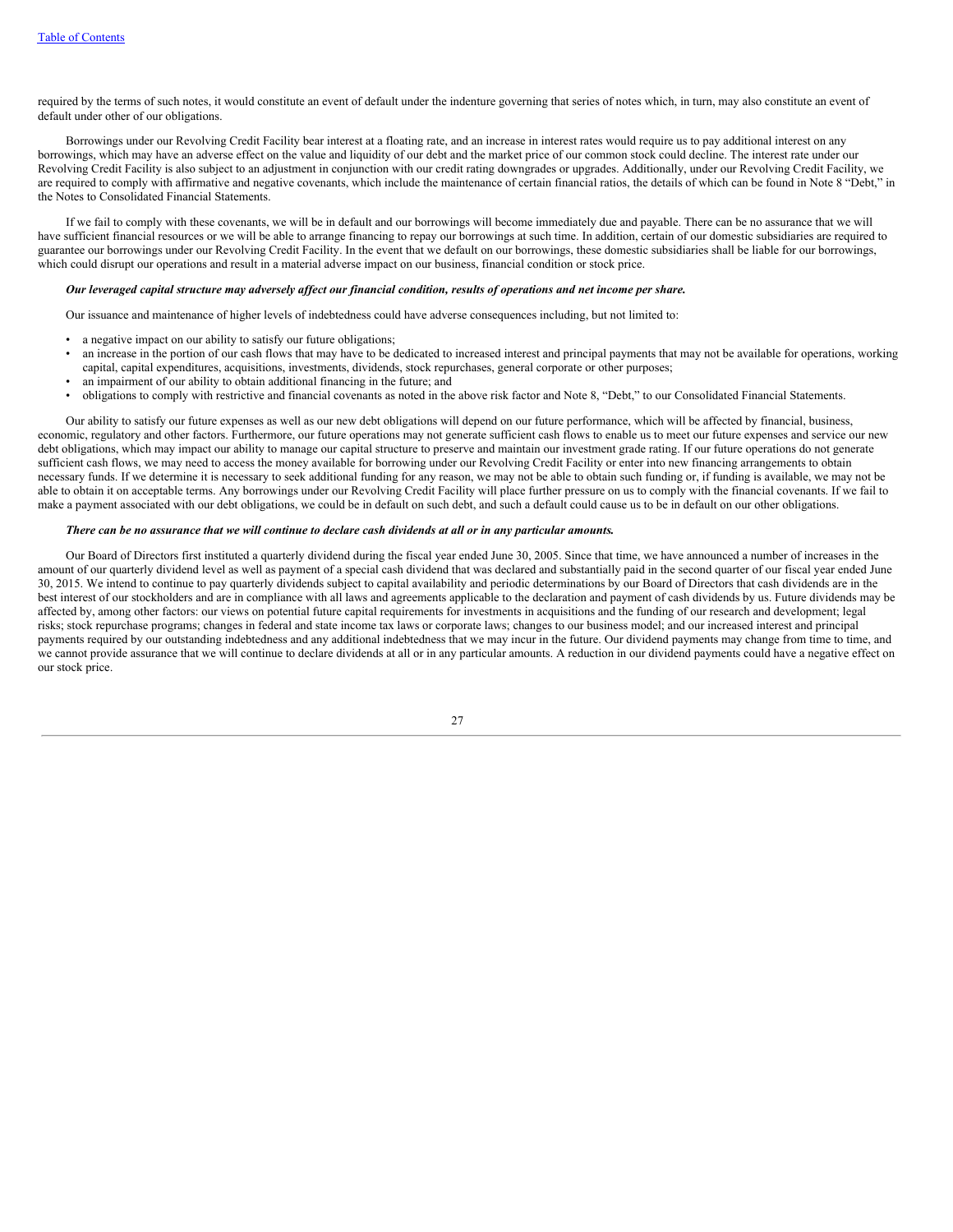## We are exposed to risks related to our commercial terms and conditions, including our indemnification of third parties, as well as the performance of our products.

Although our standard commercial documentation sets forth the terms and conditions that we intend to apply to commercial transactions with our business partners, counterparties to such transactions may not explicitly agree to our terms and conditions. In situations where we engage in business with a third party without an explicit master agreement regarding the applicable terms and conditions, or where the commercial documentation applicable to the transaction is subject to varying interpretations, we may have disputes with those third parties regarding the applicable terms and conditions of our business relationship with them. Such disputes could lead to a deterioration of our commercial relationship with those parties, costly and time-consuming litigation, or additional concessions or obligations being offered by us to resolve such disputes, or could impact our revenue or cost recognition. Any of these outcomes could materially and adversely affect our business, financial condition and results of operations.

In addition, in our commercial agreements, from time to time in the normal course of business we indemnify third parties with whom we enter into contractual relationships, including customers, suppliers and lessors, with respect to certain matters. We have agreed, under certain conditions, to hold these third parties harmless against specified losses, such as those arising from a breach of representations or covenants, other third party claims that our products when used for their intended purposes infringe the intellectual property rights of such other third parties, or other claims made against certain parties. We may be compelled to enter into or accrue for probable settlements of alleged indemnification obligations, or we may be subject to potential liability arising from our customers' involvements in legal disputes. In addition, notwithstanding the provisions related to limitations on our liability that we seek to include in our business agreements, the counterparties to such agreements may dispute our interpretation or application of such provisions, and a court of law may not interpret or apply such provisions in our favor, any of which could result in an obligation for us to pay material damages to third parties and engage in costly legal proceedings. It is difficult to determine the maximum potential amount of liability under any indemnification obligations, whether or not asserted, due to our limited history of prior indemnification claims and the unique facts and circumstances that are likely to be involved in any particular claim. Our business, financial condition and results of operations in a reported fiscal period could be materially and adversely affected if we expend significant amounts in defending or settling any purported claims, regardless of their merit or outcomes.

We are also exposed to potential costs associated with unexpected product performance issues. Our products and production processes are extremely complex and thus could contain unexpected product defects, especially when products are first introduced. Unexpected product performance issues could result in significant costs being incurred by us, including increased service or warranty costs, providing product replacements for (or modifications to) defective products, litigation related to defective products, reimbursement for damages caused by our products, product recalls, or product write-offs or disposal costs. These costs could be substantial and could have an adverse impact upon our business, financial condition and operating results. In addition, our reputation with our customers could be damaged as a result of such product defects, which could reduce demand for our products and negatively impact our business.

Furthermore, we occasionally enter into volume purchase agreements with our larger customers, and these agreements may provide for certain volume purchase incentives, such as credits toward future purchases. We believe that these arrangements are beneficial to our long-term business, as they are designed to encourage our customers to purchase higher volumes of our products. However, these arrangements could require us to recognize a reduced level of revenue for the products that are initially purchased, to account for the potential future credits or other volume purchase incentives. Our volume purchase agreements require significant estimation for the amounts to be accrued depending upon the estimate of volume of future purchases. As such, we are required to update our estimates of the accruals on a periodic basis. Until the earnings process is complete, our estimates could differ in comparison to actual results. As a result, these volume purchase arrangements, while expected to be beneficial to our business over time, could materially and adversely affect our results of operations in near-term periods, including the revenue we can recognize on product sales and therefore our gross margins.

In addition, we may, in limited circumstances, enter into agreements that contain customer-specific commitments on pricing, tool reliability, spare parts stocking levels, response time and other commitments. Furthermore, we may give these customers limited audit or inspection rights to enable them to confirm that we are complying with these commitments. If a customer elects to exercise its audit or inspection rights, we may be required to expend significant resources to support the audit or inspection, as well as to defend or settle any dispute with a customer that could potentially arise out of such audit or inspection. To date, we have made no significant accruals in our Consolidated Financial Statements for this contingency. While we have not in the past incurred significant expenses for resolving disputes regarding these types of commitments, we cannot make any assurance that we will not incur any such liabilities in the future. Our business, financial condition and results of operations in a reported fiscal period could be materially and adversely affected if we expend significant amounts in supporting an audit or inspection, or defending or settling any purported claims, regardless of their merit or outcomes.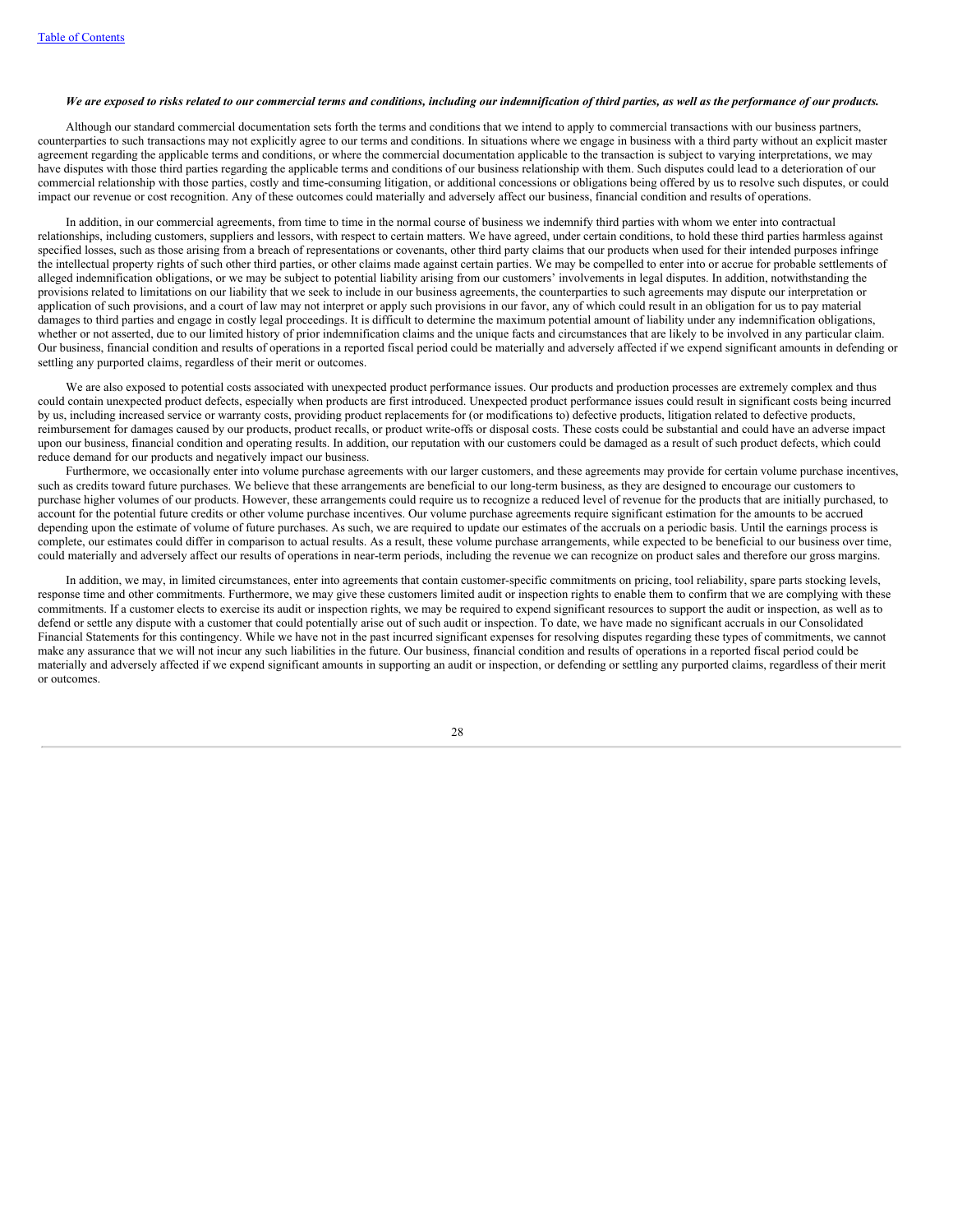## *There are risks associated with our receipt of government funding for research and development.*

We are exposed to additional risks related to our receipt of external funding for certain strategic development programs from various governments and government agencies, both domestically and internationally. Governments and government agencies typically have the right to terminate funding programs at any time in their sole discretion, or a project may be terminated by mutual agreement if the parties determine that the project's goals or milestones are not being achieved, so there is no assurance that these sources of external funding will continue to be available to us in the future. In addition, under the terms of these government grants, the applicable granting agency typically has the right to audit the costs that we incur, directly and indirectly, in connection with such programs. Any such audit could result in modifications to, or even termination of, the applicable government funding program. For example, if an audit were to identify any costs as being improperly allocated to the applicable program, those costs would not be reimbursed, and any such costs that had already been reimbursed would have to be refunded. We do not know the outcome of any future audits. Any adverse finding resulting from any such audit could lead to penalties (financial or otherwise), termination of funding programs, suspension of payments, fines and suspension or prohibition from receiving future government funding from the applicable government or government agency, any of which could adversely impact our operating results, financial condition and ability to operate our business.

### We have recorded significant restructuring, inventory write-off and asset impairment charges and may do so again in the future, which could have a material *negative impact on our results of operations.*

Historically, we have recorded material restructuring charges related to our prior global workforce reductions, large excess inventory write-offs, and material impairment charges related to our goodwill and purchased intangible assets. Workforce changes can also temporarily reduce workforce productivity, which could be disruptive to our business and adversely affect our results of operations. In addition, we may not achieve or sustain the expected cost savings or other benefits of our restructuring plans, or do so within the expected time frame. If we again restructure our organization and business processes, implement additional cost reduction actions or discontinue certain business operations, we may take additional, potentially material, restructuring charges related to, among other things, employee terminations or exit costs. We may also be required to write-off additional inventory if our product build plans or usage of service inventory decline. Also, as our lead times from suppliers increase (due to the increasing complexity of the parts and components they provide) and the lead times demanded by our customers decrease (due to the time pressures they face when introducing new products or technology or bringing new facilities into production), we may be compelled to increase our commitments, and therefore our risk exposure, to inventory purchases to meet our customers' demands in a timely manner, and that inventory may need to be written-off if demand for the underlying product declines for any reason. Such additional write-offs could result in material charges.

We have recorded material charges related to the impairment of our goodwill and purchased intangible assets. Goodwill represents the excess of costs over the net fair value of net assets acquired in a business combination. Goodwill is not amortized, but is instead tested for impairment at least annually in accordance with authoritative guidance for goodwill. Purchased intangible assets with estimable useful lives are amortized over their respective estimated useful lives based on economic benefit if known or using the straight-line method, and are reviewed for impairment in accordance with authoritative guidance for long-lived assets. The valuation of goodwill and intangible assets requires assumptions and estimates of many critical factors, including but not limited to declines in our operating cash flows, declines in our stock price or market capitalization, declines in our market share, and declines in revenues or profits. A substantial decline in our stock price, or any other adverse change in market conditions, particularly if such change has the effect of changing one of the critical assumptions or estimates we previously used to calculate the value of our goodwill or intangible assets (and, as applicable, the amount of any previous impairment charge), could result in a change to the estimation of fair value that could result in an additional impairment charge.

Any such additional material charges, whether related to restructuring or goodwill or purchased intangible asset impairment, may have a material negative impact on our operating results and related financial statements.

#### We are exposed to risks related to our financial arrangements with respect to receivables factoring and banking arrangements.

We enter into factoring arrangements with financial institutions to sell certain of our trade receivables and promissory notes from customers without recourse. In addition, we maintain bank accounts with several domestic and foreign financial institutions, any of which may prove not to be financially viable. If we were to stop entering into these factoring arrangements, our operating results, financial condition and cash flows could be adversely impacted by delays or failures in collecting trade receivables. However, by entering into these arrangements, and by engaging these financial institutions for banking services, we are exposed to additional risks. If any of these financial institutions experiences financial difficulties or is otherwise unable to honor the terms of our factoring or deposit arrangements, we may experience material financial losses due to the failure of such arrangements or a lack of access to our funds, any of which could have an adverse impact upon our operating results, financial condition and cash flows.

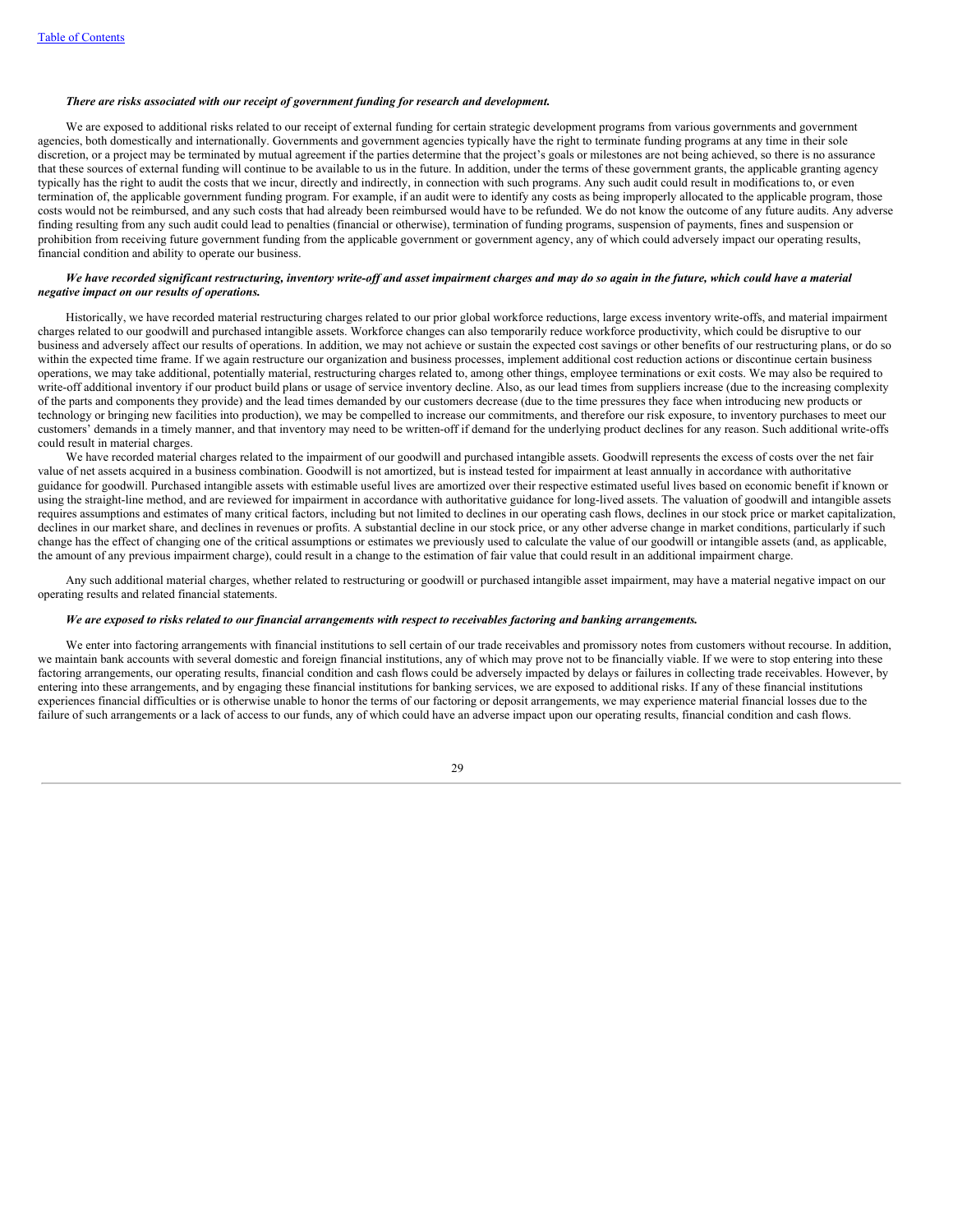## We are subject to the risks of additional government actions in the event we were to breach the terms of any settlement arrangement into which we have entered.

In connection with the settlement of certain government actions and other legal proceedings related to our historical stock option practices, we have explicitly agreed as a condition to such settlements that we will comply with certain laws, such as the books and records provisions of the federal securities laws. If we were to violate any such law, we might not only be subject to the significant penalties applicable to such violation, but our past settlements may also be impacted by such violation, which could give rise to additional government actions or other legal proceedings. Any such additional actions or proceedings may require us to expend significant management time and incur significant accounting, legal and other expenses, and may divert attention and resources from the operation of our business. These expenditures and diversions, as well as an adverse resolution of any such action or proceeding, could have a material adverse effect on our business, financial condition and results of operations.

# **General Commercial, Operational, Financial and Regulatory Risks**

### A majority of our annual revenues are derived from outside the United States, and we maintain significant operations outside the United States. We are exposed to *numerous risks as a result of the international nature of our business and operations.*

A majority of our annual revenues are derived from outside the United States, and we maintain significant operations outside the United States. We expect that these conditions will continue in the foreseeable future. Managing global operations and sites located throughout the world presents a number of challenges, including but not limited to:

- global trade issues and changes in and uncertainties with respect to trade policies, including the ability to obtain required import and export licenses, trade sanctions, tariffs, and international trade disputes;
- political and social attitudes, laws, rules, regulations and policies within countries that favor domestic companies over non-domestic companies, including customer- or government-supported efforts to promote the development and growth of local competitors;
- ineffective or inadequate legal protection of intellectual property rights in certain countries;
- managing cultural diversity and organizational alignment;
- exposure to the unique characteristics of each region in the global market, which can cause capital equipment investment patterns to vary significantly from period to period;
- periodic local or international economic downturns;
- potential adverse tax consequences, including withholding tax rules that may limit the repatriation of our earnings, and higher effective income tax rates in foreign countries where we do business;
- compliance with customs regulations in the countries in which we do business;
- existing and potentially new tariffs or other trade restrictions and barriers (including those applied to our products, spare parts, and services or to parts and supplies that we purchase);
- political instability, natural disasters, legal or regulatory changes, acts of war or terrorism in regions where we have operations or where we do business;
- fluctuations in interest and currency exchange rates may adversely impact our ability to compete on price with local providers or the value of revenues we generate from our international business. Although we attempt to manage some of our near-term currency risks through the use of hedging instruments, there can be no assurance that such efforts will be adequate;
- receiving prepayments for certain of our products and services sold in certain jurisdictions. These prepayments increase our cash flows for the quarter in which they are received. If our practice of requiring prepayments in those jurisdictions changes or deteriorates, our cash flows would be harmed.
- longer payment cycles and difficulties in collecting accounts receivable outside of the United States;
- difficulties in managing foreign distributors (including monitoring and ensuring our distributors' compliance with applicable laws); and
- inadequate protection or enforcement of our intellectual property and other legal rights in foreign jurisdictions.

In addition, government controls, either by the United States or other countries, that restrict our business overseas or restrict our ability to import or export our products and services or increase the cost of our operations through the imposition of tariffs, new controls, outright bans, or otherwise, could harm our business. For example, the United States Department of Commerce has added numerous China-based entities to the U.S. Entity List, including Fujian Jinhua Integrated Circuit Company, Ltd. ("JHICC") and certain Huawei entities , restricting our ability to provide products and services to such entities without a license. In addition, the U.S. Department of Commerce has imposed new export licensing requirements on China-based customers engaged in military end uses, as well as requiring our customers to obtain an export license when they use certain semiconductor capital equipment based on U.S. technology to manufacture custom products for Huawei or its affiliates.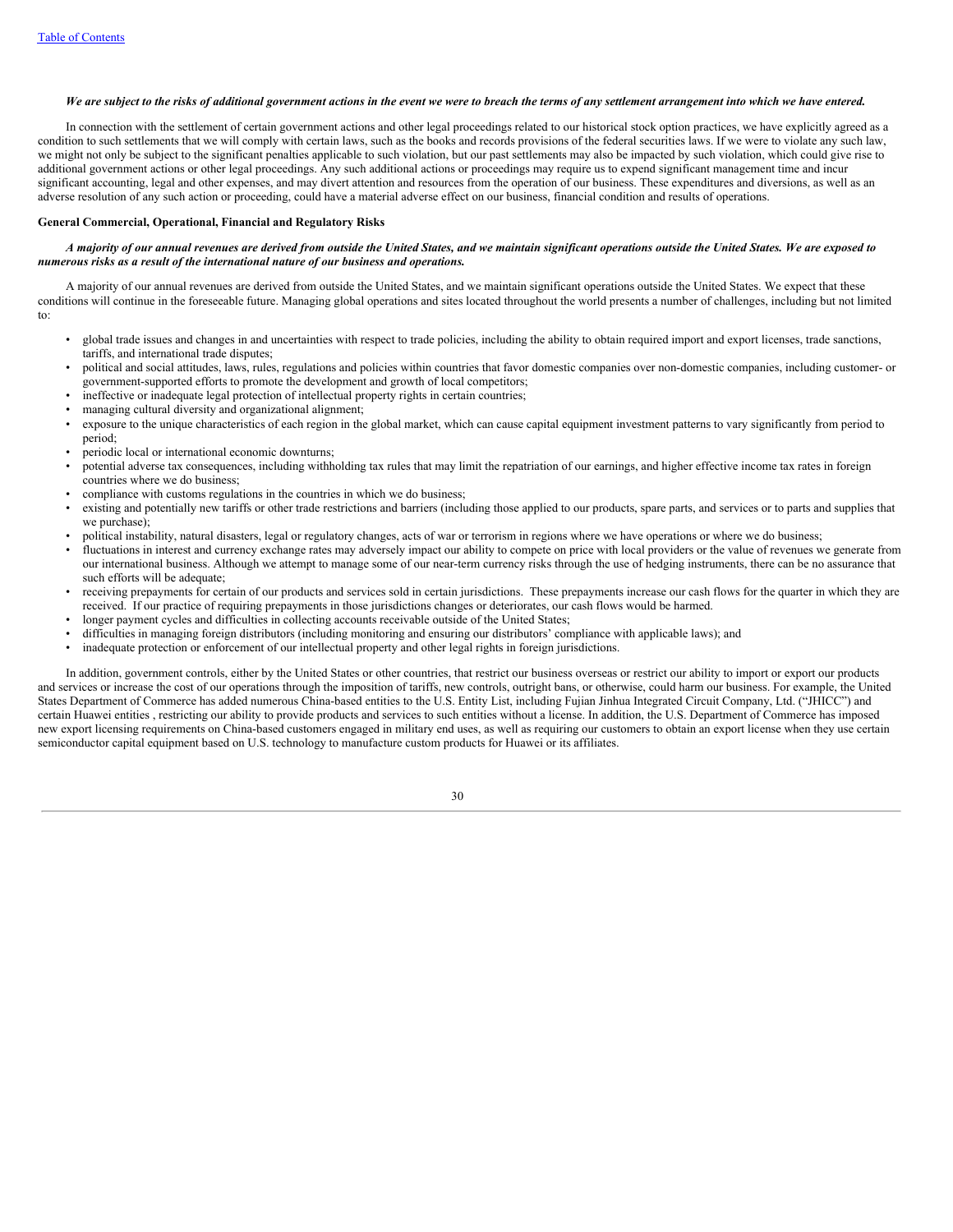To date, these new rules have not significantly impacted our operations, but we are continually monitoring their impact.. Similar actions by the U.S. government or another country could impact our ability to provide our products and services to existing and potential customers.

Any of the factors above could have a significant negative impact on our business and results of operations.

#### We are exposed to risks associated with a weakening in the condition of the financial markets and the global economy.

Demand for our products is ultimately driven by the global demand for electronic devices by consumers and businesses. Economic uncertainty frequently leads to reduced consumer and business spending, which caused our customers to decrease, cancel or delay their equipment and service orders from us in the economic slowdown during fiscal year 2009. In addition, the tightening of credit markets and concerns regarding the availability of credit that accompanied that slowdown made it more difficult for our customers to raise capital, whether debt or equity, to finance their purchases of capital equipment, including the products we sell. Reduced demand, combined with delays in our customers' ability to obtain financing (or the unavailability of such financing), has at times in the past adversely affected our product and service sales and revenues and therefore has harmed our business and operating results, and our operating results and financial condition may again be adversely impacted if economic conditions decline from their current levels.

In addition, a decline in the condition of the global financial markets could adversely impact the market values or liquidity of our investments. Our investment portfolio includes corporate and government securities, money market funds and other types of debt and equity investments. Although we believe our portfolio continues to be comprised of sound investments due to the quality and (where applicable) credit ratings of such investments, a decline in the capital and financial markets would adversely impact the market value of our investments and their liquidity. If the market value of such investments were to decline, or if we were to have to sell some of our investments under illiquid market conditions, we may be required to recognize an impairment charge on such investments or a loss on such sales, either of which could have an adverse effect on our financial condition and operating results.

If we are unable to timely and appropriately adapt to changes resulting from difficult macroeconomic conditions, our business, financial condition or results of operations may be materially and adversely affected.

# We might be involved in claims or disputes related to intellectual property or other confidential information that may be costly to resolve, prevent us from selling or *using the challenged technology and seriously harm our operating results and financial condition.*

As is typical in the industries in which we serve, from time to time we have received communications from other parties asserting the existence of patent rights, copyrights, trademark rights or other intellectual property rights which they believe cover certain of our products, processes, technologies or information. In addition, we occasionally receive notification from customers who believe that we owe them indemnification or other obligations related to intellectual property claims made against such customers by third parties. With respect to intellectual property infringement disputes, our customary practice is to evaluate such infringement assertions and to consider whether to seek licenses where appropriate. However, there can be no assurance that licenses can be obtained or, if obtained, will be on acceptable terms or that costly litigation or other administrative proceedings will not occur. The inability to obtain necessary licenses or other rights on reasonable terms could seriously harm our results of operations and financial condition. Furthermore, we may potentially be subject to claims by customers, suppliers or other business partners, or by governmental law enforcement agencies, related to our receipt, distribution and/or use of third-party intellectual property or confidential information. Legal proceedings and claims, regardless of their merit, and associated internal investigations with respect to intellectual property or confidential information disputes are often expensive to prosecute, defend or conduct; may divert management's attention and other company resources; and/or may result in restrictions on our ability to sell our products, settlements on significantly adverse terms or adverse judgments for damages, injunctive relief, penalties and fines, any of which could have a significant negative effect on our business, results of operations and financial condition. There can be no assurance regarding the outcome of future legal proceedings, claims or investigations. The instigation of legal proceedings or claims, our inability to favorably resolve or settle such proceedings or claims, or the determination of any adverse findings against us or any of our employees in connection with such proceedings or claims could materially and adversely affect our business, financial condition and results of operations, as well as our business reputation.

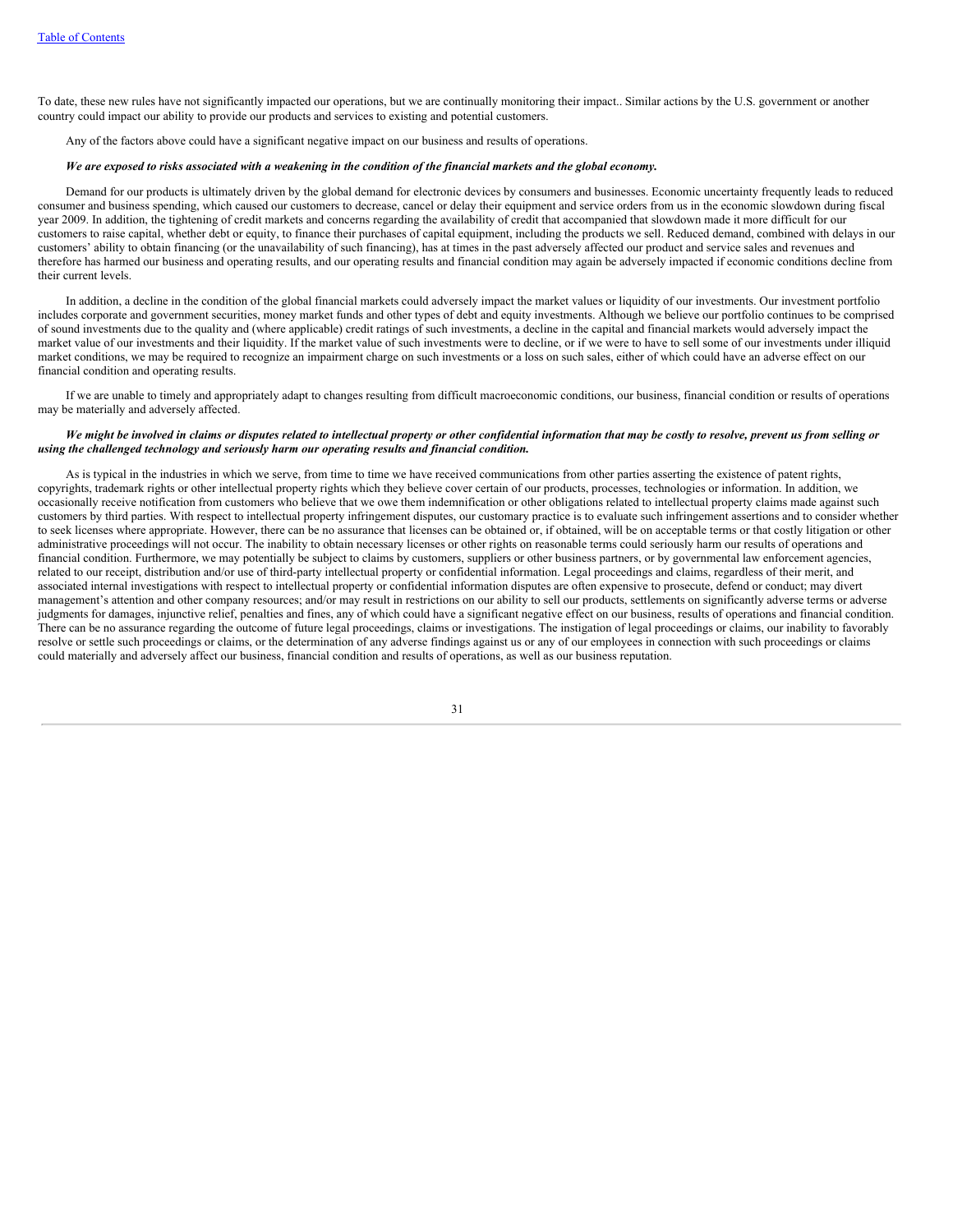## We are exposed to various risks related to the legal, regulatory and tax environments in which we perform our operations and conduct our business.

We are subject to various risks related to compliance with new, existing, different, inconsistent or even conflicting laws, rules and regulations enacted by legislative bodies and/or regulatory agencies in the countries in which we operate and with which we must comply, including environmental, safety, antitrust, anti-corruption/anti-bribery, unclaimed property and export control regulations. Our failure or inability to comply with existing or future laws, rules or regulations, or changes to existing laws, rules or regulations (including changes that result in inconsistent or conflicting laws, rules or regulations), in the countries in which we operate could result in violations of contractual or regulatory obligations that may adversely affect our operating results, financial condition and ability to conduct our business. From time to time, we may receive inquiries or audit notices from governmental or regulatory bodies, or we may participate in voluntary disclosure programs, related to legal, regulatory or tax compliance matters, and these inquiries, notices or programs may result in significant financial cost (including investigation expenses, defense costs, assessments and penalties), reputational harm and other consequences that could materially and adversely affect our operating results and financial condition.

Our properties and many aspects of our business operations are subject to various domestic and international environmental laws and regulations, including those that control and restrict the use, transportation, emission, discharge, storage and disposal of certain chemicals, gases and other substances. Any failure to comply with applicable environmental laws, regulations or requirements may subject us to a range of consequences, including fines, suspension of certain of our business activities, limitations on our ability to sell our products, obligations to remediate environmental contamination, and criminal and civil liabilities or other sanctions. In addition, changes in environmental regulations (including regulations relating to climate change and greenhouse gas emissions) could require us to invest in potentially costly pollution control equipment, alter our manufacturing processes or use substitute (potentially more expensive and/or rarer) materials. Further, we use hazardous and other regulated materials that subject us to risks of strict liability for damages caused by any release, regardless of fault. We also face increasing complexity in our manufacturing, product design and procurement operations as we adjust to new and prospective requirements relating to the materials composition of our products, including restrictions on lead and other substances and requirements to track the sources of certain metals and other materials. The cost of complying, or of failing to comply, with these and other regulatory restrictions or contractual obligations could adversely affect our operating results, financial condition and ability to conduct our business.

In addition, we may from time to time be involved in legal proceedings or claims regarding employment, immigration, contracts, product performance, product liability, antitrust, environmental regulations, securities, unfair competition and other matters. These legal proceedings and claims, regardless of their merit, may be time-consuming and expensive to prosecute or defend, divert management's attention and resources, and/or inhibit our ability to sell our products. There can be no assurance regarding the outcome of current or future legal proceedings or claims, which could adversely affect our operating results, financial condition and ability to operate our business.

### We depend on key personnel to manage our business effectively, and if we are unable to attract, retain and motivate our key employees, our sales and product *development could be harmed.*

Our employees are vital to our success, and our key management, engineering and other employees are difficult to replace. We generally do not have employment contracts with our key employees. Further, we do not maintain key person life insurance on any of our employees. The expansion of high technology companies worldwide has increased demand and competition for qualified personnel. In addition, current or future immigration laws, policies or regulations may limit our ability to attract, hire and retain qualified personnel. If we are unable to attract and retain key personnel, or if we are not able to attract, assimilate and retain additional highly qualified employees to meet our current and future needs, our business and operations could be harmed.

### We outsource a number of services to third-party service providers, which decreases our control over the performance of these functions. Disruptions or delays at our *third-party service providers could adversely impact our operations.*

We outsource a number of services, including our transportation, information systems management and logistics management of spare parts and certain accounting and procurement functions, to domestic and overseas third-party service providers. While outsourcing arrangements may lower our cost of operations, they also reduce our direct control over the services rendered. It is uncertain what effect such diminished control will have on the quality or quantity of products delivered or services rendered, on our ability to quickly respond to changing market conditions, or on our ability to ensure compliance with all applicable domestic and foreign laws and regulations. In addition, many of these outsourced service providers, including certain hosted software applications that we use for confidential data storage, employ cloud computing technology for such storage. These providers' cloud computing systems may be susceptible to "cyber incidents," such as intentional cyber-attacks aimed at theft of sensitive data or inadvertent cyber-security compromises, which are outside of our control. If we do not effectively develop and manage our outsourcing strategies, if required export and other governmental approvals are not timely

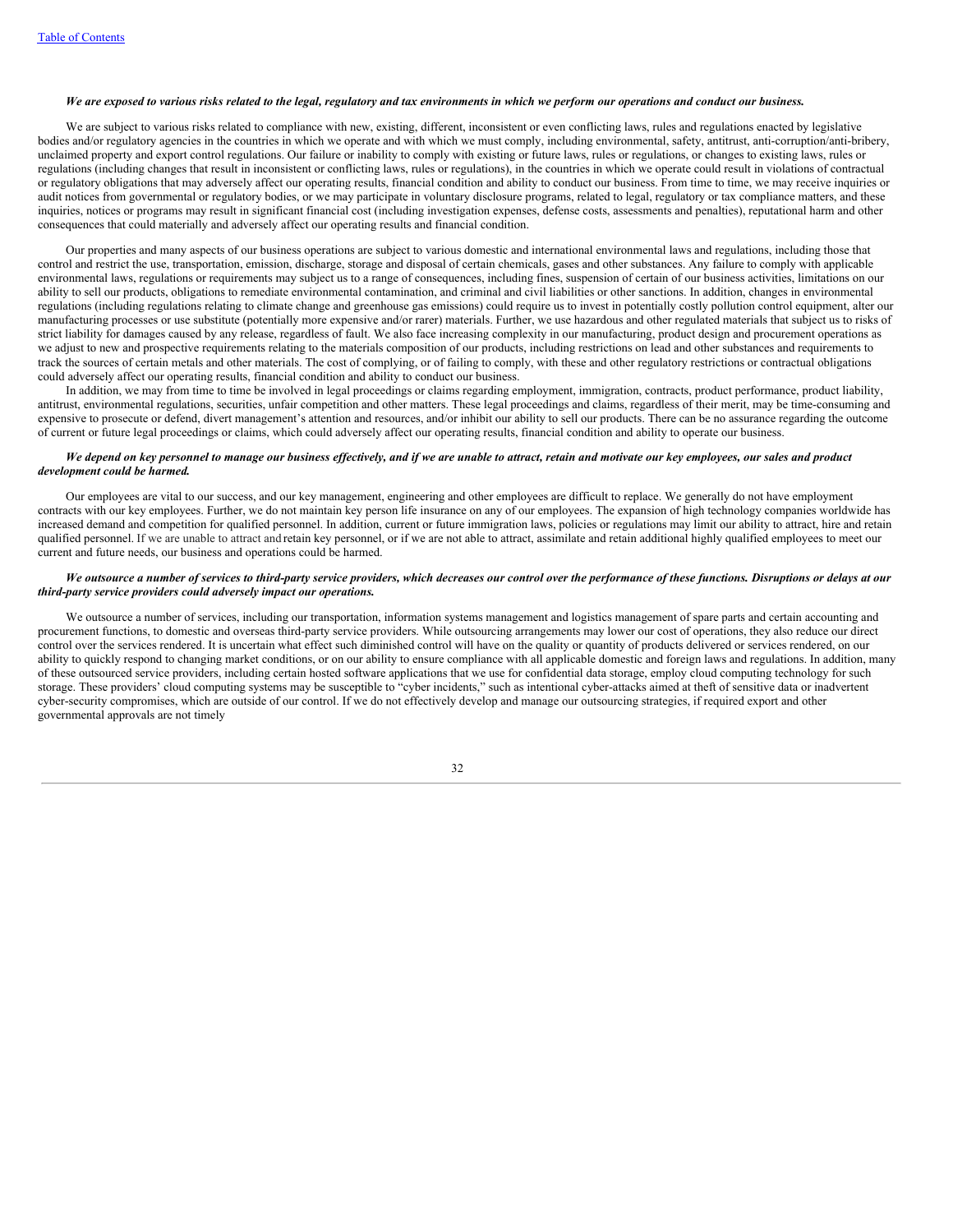obtained, if our third-party service providers do not perform as anticipated or do not adequately protect our data from cyber-related security breaches, or if there are delays or difficulties in enhancing business processes, we may experience operational difficulties (such as limitations on our ability to ship products), increased costs, manufacturing or service interruptions or delays, loss of intellectual property rights or other sensitive data, quality and compliance issues, and challenges in managing our product inventory or recording and reporting financial and management information, any of which could materially and adversely affect our business, financial condition and results of operations.

# *We are exposed to risks related to cybersecurity threats and cyber incidents.*

In the conduct of our business, we collect, use, transmit and store data on information systems. This data includes confidential information, transactional information and intellectual property belonging to us, our customers and our business partners, as well as personally-identifiable information of individuals. We allocate significant resources to network security, data encryption and other measures to protect our information systems and data from unauthorized access or misuse. Despite our ongoing efforts to enhance our network security measures, our information systems are susceptible to computer viruses, cyber-related security breaches and similar disruptions from unauthorized intrusions, tampering, misuse, criminal acts, including phishing, or other events or developments that we may be unable to anticipate or fail to mitigate and are subject to the inherent vulnerabilities of network security measures. We have experienced cyber-related attacks in the past, and may experience cyber-related attacks in the future. Our security measures may also be breached due to employee errors, malfeasance, or otherwise. Third parties may also attempt to influence employees, users, suppliers or customers to disclose sensitive information in order to gain access to our, our customers' or business partners' data. Because the techniques used to obtain unauthorized access to the information systems change frequently, and may not be recognized until launched against a target, we may be unable to anticipate these techniques or to implement adequate preventative measures.

Any of such occurrences could result in disruptions to our operations; misappropriation, corruption or theft of confidential information, including intellectual property and other critical data, of KLA, our customers and other business partners; misappropriation of funds and company assets; reduced value of our investments in research, development and engineering; litigation with, or payment of damages to, third parties; reputational damage; costs to comply with regulatory inquiries or actions; data privacy issues; costs to rebuild our internal information systems; and increased cybersecurity protection and remediation costs.

We carry insurance that provides some protection against the potential losses arising from a cybersecurity incident but it will not likely cover all such losses, and the losses that it does not cover may be significant.

# We rely upon certain critical information systems for our daily business operations. Our inability to use or access our information systems at critical points in time *could unfavorably impact our business operations.*

Our global operations are dependent upon certain information systems, including telecommunications, the internet, our corporate intranet, network communications, email and various computer hardware and software applications. System failures or malfunctioning, such as difficulties with our customer relationship management ("CRM") system, could disrupt our operations and our ability to timely and accurately process and report key components of our financial results. Our enterprise resource planning ("ERP") system is integral to our ability to accurately and efficiently maintain our books and records, record transactions, provide critical information to our management, and prepare our financial statements. Any disruptions or difficulties that may occur in connection with our ERP system or other systems (whether in connection with the regular operation, periodic enhancements, modifications or upgrades of such systems or the integration of our acquired businesses into such systems) could adversely affect our ability to complete important business processes, such as the evaluation of our internal control over financial reporting pursuant to Section 404 of the Sarbanes-Oxley Act of 2002. Any of these events could have an adverse effect on our business, operating results and financial condition.

# Acquisitions are an important element of our strategy but, because of the uncertainties involved, we may not find suitable acquisition candidates and we may not be able to successfully integrate and manage acquired businesses. We are also exposed to risks in connection with strategic alliances into which we may enter.

In addition to our efforts to develop new technologies from internal sources, part of our growth strategy is to pursue acquisitions and acquire new technologies from external sources. As part of this effort, in February 2019, we announced that we had consummated our acquisition of Orbotech. We may also enter into definitive agreements for and consummate acquisitions of, or significant investments in, businesses with complementary products, services and/or technologies. There can be no assurance that we will find suitable acquisition candidates or that acquisitions we complete will be successful. In addition, we may use equity to finance future acquisitions, which would increase our number of shares outstanding and be dilutive to current stockholders.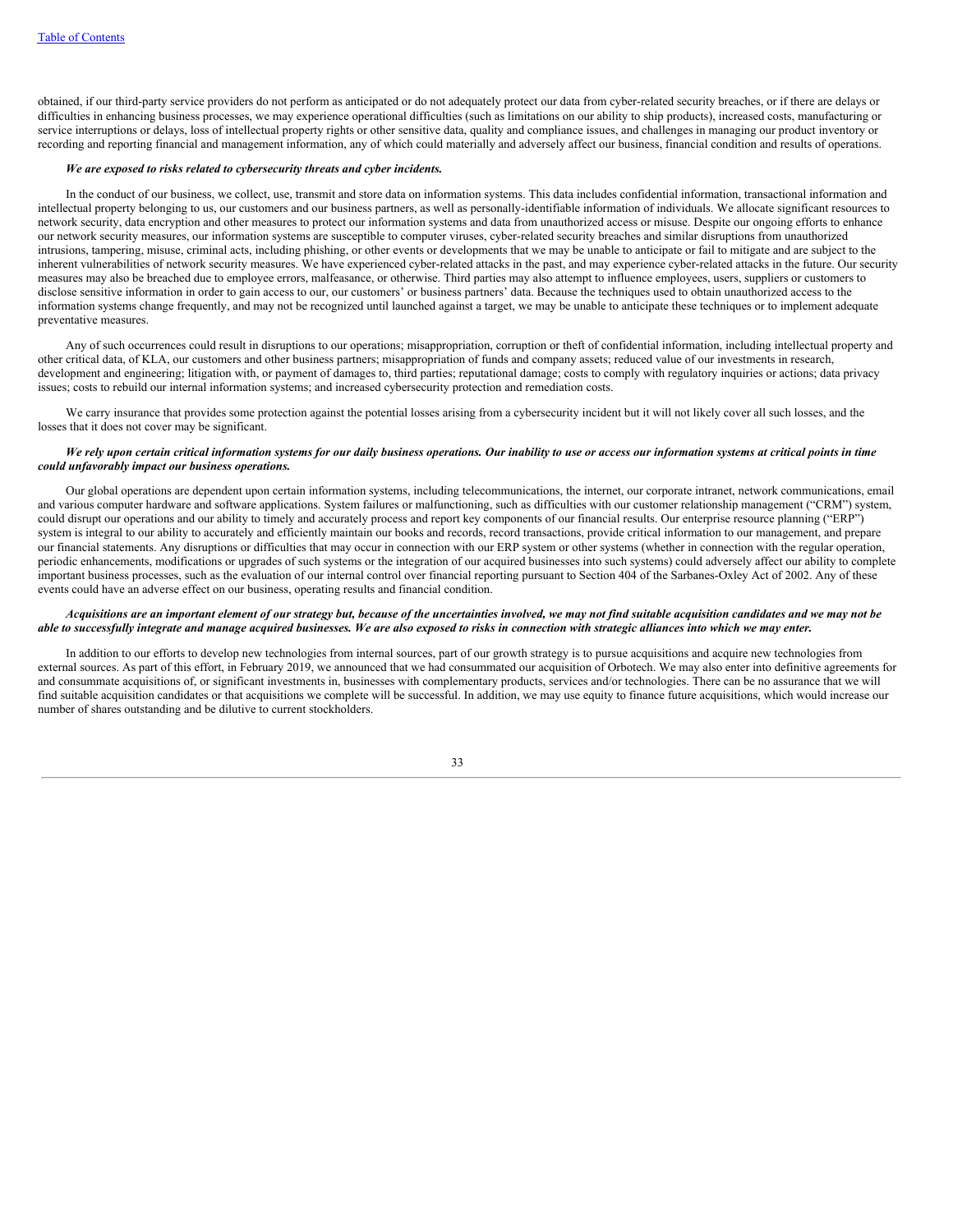If we are unable to successfully integrate and manage acquired businesses, if the costs associated with integrating the acquired business exceeds our expectations, or if acquired businesses perform poorly, then our business and financial results may suffer. It is possible that the businesses we have acquired, as well as businesses that we may acquire in the future, may perform worse than expected or prove to be more difficult to integrate and manage than anticipated. In addition, we may lose key employees of the acquired companies. As a result, risks associated with acquisition transactions may lead to a material adverse effect on our business and financial results for a number of reasons, including:

- we may have to devote unanticipated financial and management resources to acquired businesses;
- the combination of businesses may result in the loss of key personnel or an interruption of, or loss of momentum in, the activities of our company and/or the acquired business;
- we may not be able to realize expected operating efficiencies or product integration benefits from our acquisitions;
- we may experience challenges in entering into new market segments for which we have not previously manufactured and sold products;
- we may face difficulties in coordinating geographically separated organizations, systems and facilities;
- the customers, distributors, suppliers, employees and others with whom the companies we acquire have business dealings may have a potentially adverse reaction to the acquisition;
- we may have difficulty implementing a cohesive framework of internal controls over the entire organization;
- we may have to write-off goodwill or other intangible assets; and
- we may incur unforeseen obligations or liabilities in connection with acquisitions.

At times, we may also enter into strategic alliances with customers, suppliers or other business partners with respect to development of technology and intellectual property. These alliances typically require significant investments of capital and exchange of proprietary, highly sensitive information. The success of these alliances depends on various factors over which we may have limited or no control and requires ongoing and effective cooperation with our strategic partners. Mergers and acquisitions and strategic alliances are inherently subject to significant risks, and the inability to effectively manage these risks could materially and adversely affect our business, financial condition and operating results.

### Disruption of our manufacturing facilities or other operations, or in the operations of our customers, due to earthquake, flood, other natural catastrophic events, health epidemics or terrorism could result in cancellation of orders, delays in deliveries or other business activities, or loss of customers and could seriously harm our *business.*

We have significant manufacturing operations in the United States, Singapore, Israel, Germany, United Kingdom, Italy, and China. In addition, our business is international in nature, with our sales, service and administrative personnel and our customers located in numerous countries throughout the world. Operations at our manufacturing facilities and our assembly subcontractors, as well as our other operations and those of our customers, are subject to disruption for a variety of reasons, including work stoppages, acts of war, terrorism, health epidemics and pandemics, fire, earthquake, volcanic eruptions, energy shortages, flooding or other natural disasters. Such disruption could cause delays in, among other things, shipments of products to our customers, our ability to perform services requested by our customers, or the installation and acceptance of our products at customer sites. We cannot provide any assurance that alternate means of conducting our operations (whether through alternate production capacity or service providers or otherwise) would be available if a major disruption were to occur or that, if such alternate means were available, they could be obtained on favorable terms.

In addition, as part of our cost-cutting actions, we have consolidated several operating facilities. Our California operations are now primarily centralized in our Milpitas facility. The consolidation of our California operations into a single campus could further concentrate the risks related to any of the disruptive events described above, such as acts of war or terrorism, earthquakes, fires or other natural disasters, if any such event were to impact our Milpitas facility.

## We are predominantly uninsured for losses and interruptions caused by terrorist acts and acts of war. If international political instability continues or increases, our *business and results of operations could be harmed.*

The threat of terrorism targeted at, or acts of war in, the regions of the world in which we do business increases the uncertainty in our markets. Any act of terrorism or war that affects the economy or the industries we serve could adversely affect our business. Increased international political instability in various parts of the world, disruption in air transportation and further enhanced security measures as a result of terrorist attacks may hinder our ability to do business and may increase our costs of operations. We maintain significant operations in Israel. Since the establishment of the State of Israel in 1948, a number of armed conflicts have taken place between Israel and its Arab neighbors, and a state of hostility varying in degree and intensity, has led to security and economic challenges for Israel. In addition, some our employees in Israel are obligated to perform annual reserve duty in the Israel Defense Forces, and may be called to active military duty in emergency circumstances. We cannot assess the impact that emergency conditions in Israel in the future may have on our business, operations, financial condition or results of operations, but it could be material. Instability in any region could directly impact

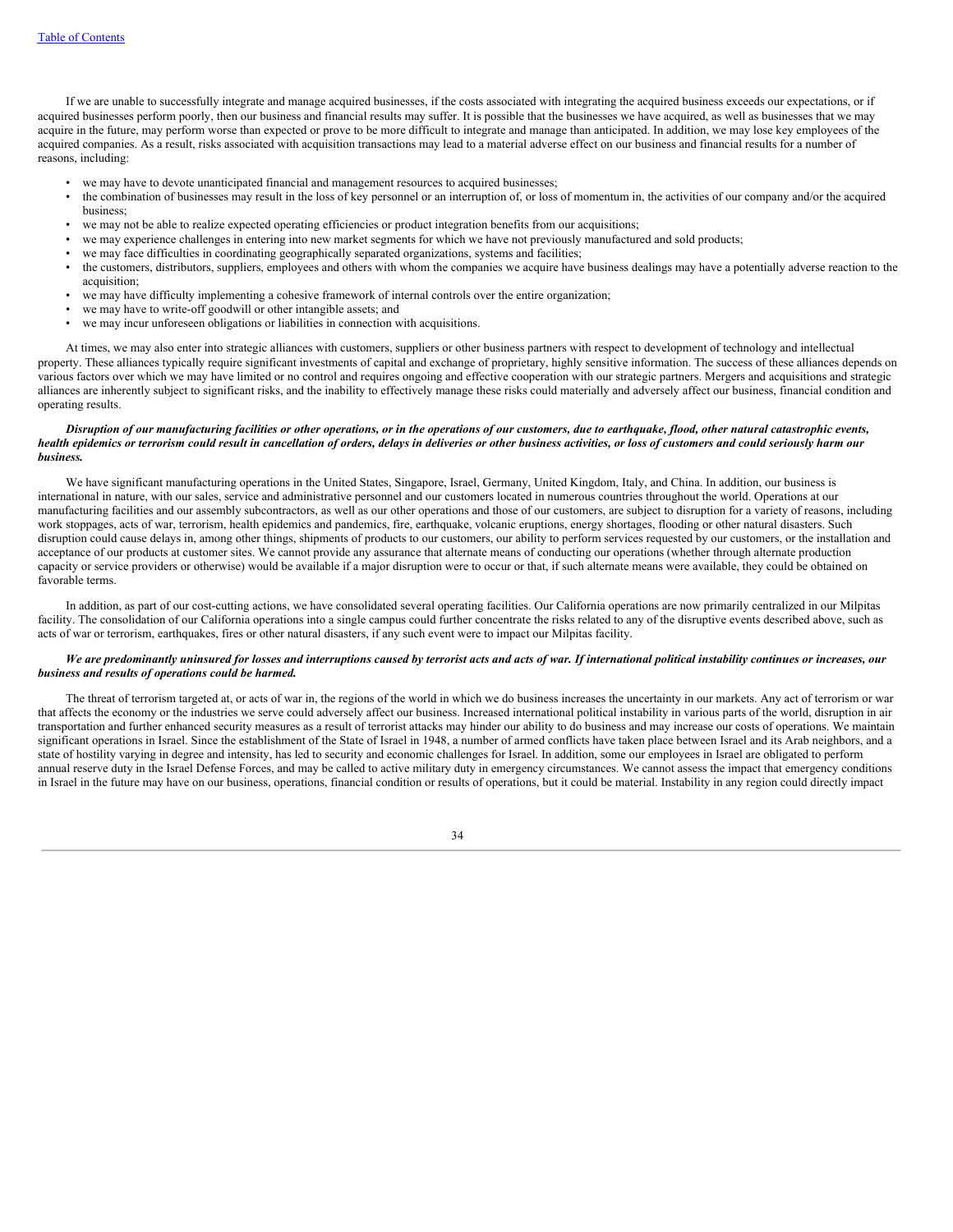our ability to operate our business (or our customers' ability to operate their businesses), cause us to incur increased costs in transportation, make such transportation unreliable, increase our insurance costs, and cause international currency markets to fluctuate. Instability in the region could also have the same effects on our suppliers and their ability to timely deliver their products. If international political instability continues or increases in any region in which we do business, our business and results of operations could be harmed. We are predominantly uninsured for losses and interruptions caused by terrorist acts and acts of war.

## We self-insure certain risks including earthquake risk. If one or more of the uninsured events occurs, we could suffer major financial loss.

We purchase insurance to help mitigate the economic impact of certain insurable risks; however, certain risks are uninsurable, are insurable only at significant cost or cannot be mitigated with insurance. Accordingly, we may experience a loss that is not covered by insurance, either because we do not carry applicable insurance or because the loss exceeds the applicable policy amount or is less than the deductible amount of the applicable policy. For example, we do not currently hold earthquake insurance. An earthquake could significantly disrupt our manufacturing operations, a significant portion of which are conducted in California, an area highly susceptible to earthquakes. It could also significantly delay our research and engineering efforts on new products, much of which is also conducted in California. We take steps to minimize the damage that would be caused by an earthquake, but there is no certainty that our efforts will prove successful in the event of an earthquake. We self-insure earthquake risks because we believe this is a prudent financial decision based on our cash reserves and the high cost and limited coverage available in the earthquake insurance market. Certain other risks are also self-insured either based on a similar cost-benefit analysis, or based on the unavailability of insurance. If one or more of the uninsured events occurs, we could suffer major financial loss.

## We are exposed to foreign currency exchange rate fluctuations. Although we hedge certain currency risks, we may still be adversely affected by changes in foreign *currency exchange rates or declining economic conditions in these countries.*

We have some exposure to fluctuations in foreign currency exchange rates, primarily the Japanese Yen, the euro, the pound sterling and the Israeli new shekel. We have international subsidiaries that operate and sell our products globally. In addition, an increasing proportion of our manufacturing activities are conducted outside of the United States, and many of the costs associated with such activities are denominated in foreign currencies. We routinely hedge our exposures to certain foreign currencies with certain financial institutions in an effort to minimize the impact of certain currency exchange rate fluctuations, but these hedges may be inadequate to protect us from currency exchange rate fluctuations. To the extent that these hedges are inadequate, or if there are significant currency exchange rate fluctuations in currencies for which we do not have hedges in place, our reported financial results or the way we conduct our business could be adversely affected. Furthermore, if a financial counterparty to our hedges experiences financial difficulties or is otherwise unable to honor the terms of the foreign currency hedge, we may experience material financial losses.

## We are exposed to fluctuations in interest rates and the market values of our portfolio investments; impairment of our investments could harm our earnings. In addition, we and our stockholders are exposed to risks related to the volatility of the market for our common stock.

Our investment portfolio primarily consists of both corporate and government debt securities that are susceptible to changes in market interest rates and bond yields. As market interest rates and bond yields increase, those securities with a lower yield-at-cost show a mark-to-market unrealized loss. We believe we have the ability to realize the full value of all these investments upon maturity. However, an impairment of the fair market value of our investments, even if unrealized, must be reflected in our financial statements for the applicable period and may therefore have a material adverse effect on our results of operations for that period.

In addition, the market price for our common stock is volatile and has fluctuated significantly during recent years. The trading price of our common stock could continue to be highly volatile and fluctuate widely in response to various factors, including without limitation conditions in the semiconductor industry and other industries in which we operate, fluctuations in the global economy or capital markets, our operating results or other performance metrics, or adverse consequences experienced by us as a result of any of the risks described elsewhere in this Item 1A. Volatility in the market price of our common stock could cause an investor in our common stock to experience a loss on the value of their investment in us and could also adversely impact our ability to raise capital through the sale of our common stock or to use our common stock as consideration to acquire other companies.

## *We are exposed to risks in connection with tax and regulatory compliance audits in various jurisdictions.*

We are subject to tax and regulatory compliance audits (such as related to customs or product safety requirements) in various jurisdictions, and such jurisdictions may assess additional income or other taxes, penalties, fines or other prohibitions against us. Although we believe our tax estimates are reasonable and that our products and practices comply with applicable

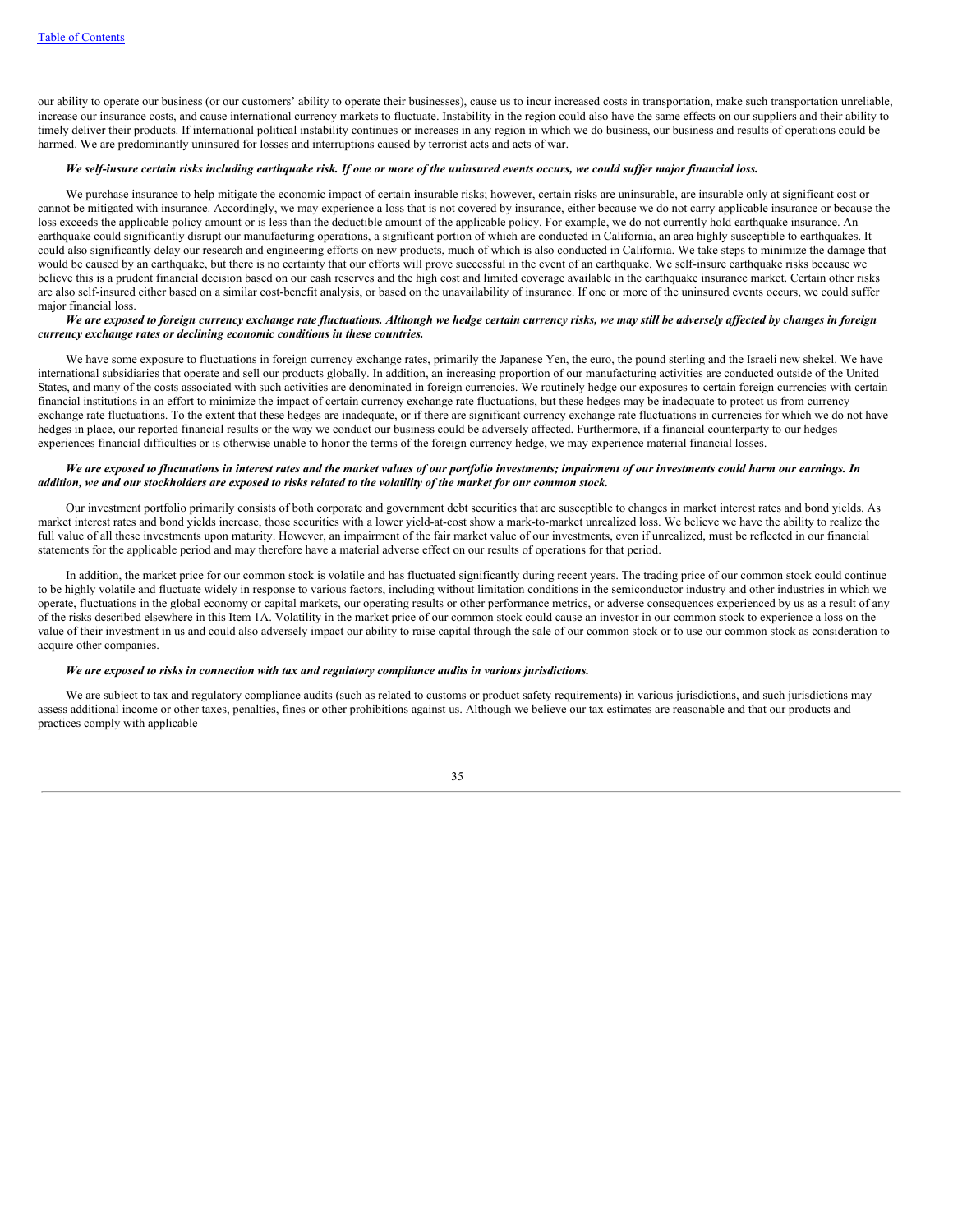regulations, the final determination of any such audit and any related litigation could be materially different from our historical income tax provisions and accruals related to income taxes and other contingencies. In addition to and in connection with the Israel Tax Authority ("ITA") Assessment described in more detail in Note 14 "Income Taxes" in the Notes to the Consolidated Financial Statements, there is an ongoing criminal investigation against our Orbotech subsidiary, certain of its employees and its tax consultant that began prior to the Acquisition Date. We can make no assurances that an indictment will not result from the criminal investigation. The results of an audit or litigation could have a material adverse effect on our operating results or cash flows in the period or periods for which that determination is made.

#### *A change in our ef ective tax rate can have a significant adverse impact on our business.*

We earn profits in, and are therefore potentially subject to taxes in, the U.S. and numerous foreign jurisdictions, including Singapore, Israel and the Cayman Islands, the countries in which we earn the majority of our non-U.S. profits. Due to economic, political or other conditions, tax rates in those jurisdictions may be subject to significant change. A number of factors may adversely impact our future effective tax rates, such as the jurisdictions in which our profits are determined to be earned and taxed; changes in the tax rates imposed by those jurisdictions; expiration of tax holidays in certain jurisdictions that are not renewed; the resolution of issues arising from tax audits with various tax authorities; changes in the valuation of our deferred tax assets and liabilities; adjustments to estimated taxes upon finalization of various tax returns; increases in expenses not deductible for tax purposes, including write-offs of acquired in-process research and development and impairment of goodwill in connection with acquisitions; changes in available tax credits; changes in stock-based compensation expense; changes in tax laws or the interpretation of such tax laws; changes in generally accepted accounting principles; and the repatriation of earnings from outside the U.S. for which we have not previously provided for U.S. taxes. A change in our effective tax rate can materially and adversely impact our results from operations.

In addition, recent changes to U.S. tax laws will significantly impact how U.S. multinational corporations are taxed on foreign earnings. Numerous countries are evaluating their existing tax laws due in part, to recommendations made by the Organization for Economic Co-operation and Development's ("OECD's") Base Erosion and Profit Shifting ("BEPS") project. As of December 31, 2018, we have completed our accounting for the tax effects of the Act, which was enacted into law on December 22, 2017. However, the recent U.S. tax law changes are subject to future guidance from U.S. federal and state governments, such as the Treasury Department and/or the IRS. Any future guidance can change our tax liability. A significant portion of the income taxes due to the enactment of the Act is payable by us over a period of eight years. As a result, our cash flows from operating activities will be adversely impacted until tax liability is paid in full.

#### Compliance with federal securities laws, rules and regulations, as well as NASDAQ requirements, has become increasingly complex, and the significant attention and *expense we must devote to those areas may have an adverse impact on our business.*

Federal securities laws, rules and regulations, as well as NASDAQ rules and regulations, require companies to maintain extensive corporate governance measures, impose comprehensive reporting and disclosure requirements, set strict independence and financial expertise standards for audit and other committee members and impose civil and criminal penalties for companies and their chief executive officers, chief financial officers and directors for securities law violations. These laws, rules and regulations have increased, and in the future are expected to continue to increase, the scope, complexity and cost of our corporate governance, reporting and disclosure practices, which could harm our results of operations and divert management's attention from business operations.

#### A change in accounting standards or practices or a change in existing taxation rules or practices (or changes in interpretations of such standards, practices or rules) can have a significant effect on our reported results and may even affect reporting of transactions completed before the change is effective.

New accounting standards and taxation rules and varying interpretations of accounting pronouncements and taxation rules have occurred and will continue to occur in the future. Changes to (or revised interpretations or applications of) existing accounting standards or tax rules or the questioning of current or past practices may adversely affect our reported financial results or the way we conduct our business. Adoption of new standards may require changes to our processes, accounting systems, and internal controls. Difficulties encountered during adoption could result in internal control deficiencies or delay the reporting of our financial results. In addition, the passing of the Tax Cuts and Jobs-Act in December 2017 caused us to significantly increase our provision for income taxes, which had a material adverse effect on our net income for the fiscal year ended June 30, 2018. Further interpretations of the Act from the government and regulatory organizations may change our tax expense provided for our transitional tax liability and deferred tax adjustments as well as our provision liability or accounting treatment of the provisional liability which may potentially affect the measurement of these balances or potentially give rise to new deferred tax amounts.

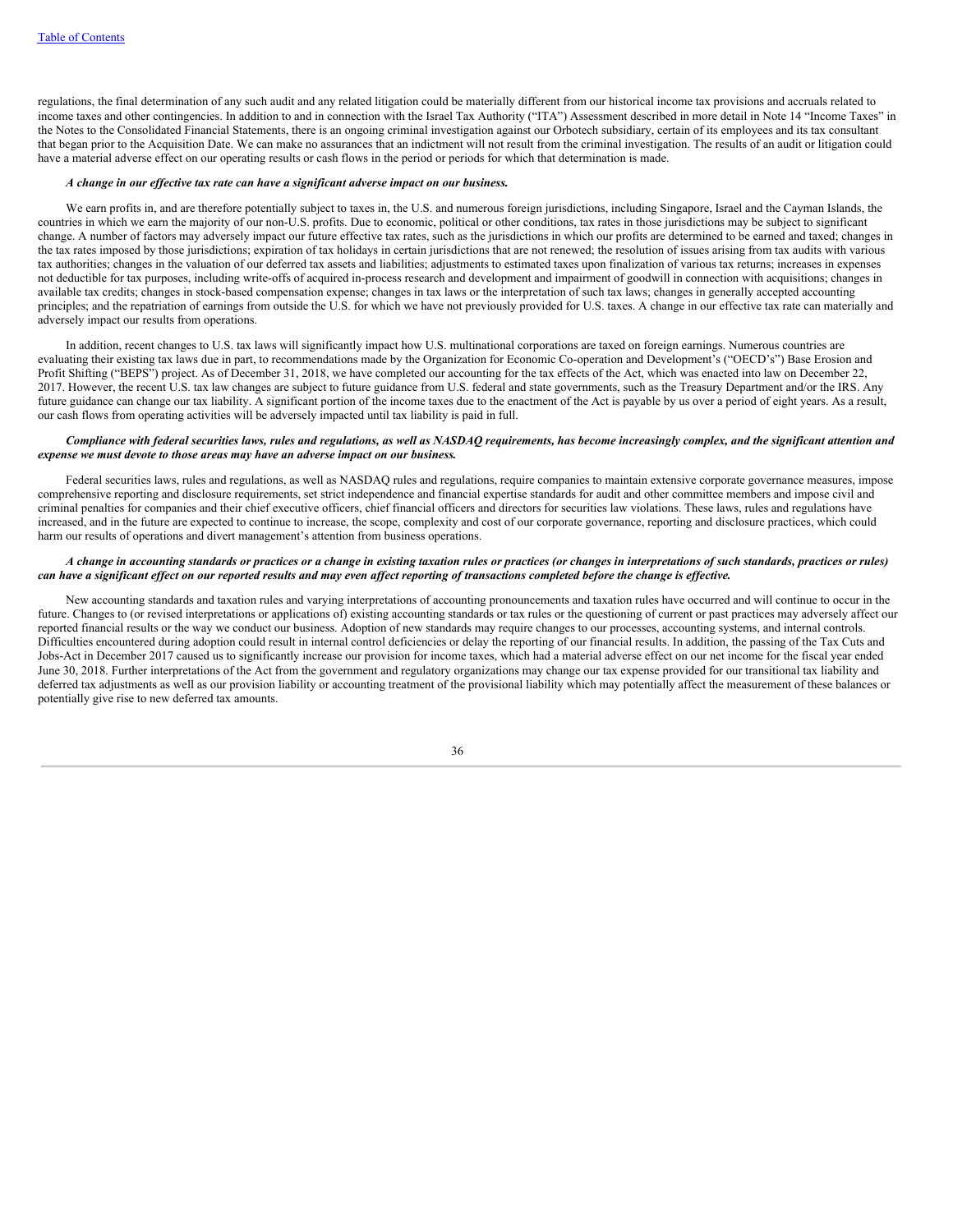### **ITEM 1B. UNRESOLVED STAFF COMMENTS**

None.

## **ITEM 2. PROPERTIES**

Our headquarters are located in Milpitas, California. As of June 30, 2020, we owned or leased a total of approximately 3.4 million square feet of space for research, engineering, marketing, service, sales and administration worldwide primarily in U.S., Israel, China, Singapore, Germany and Taiwan. Our operating leases expire at various times through January 4, 2037, subject to renewal, with some of the leases containing renewal option clauses at the fair market value, for additional periods up to five years. Additional information regarding these leases is incorporated herein by reference to Note 9 "Leases" to the Consolidated Financial Statements. We believe our properties are adequately maintained and suitable for their intended use and that our production facilities have capacity adequate for our current needs.

Information regarding our principal properties as of June 30, 2020 is set forth below:

| (Square Feet)        | <b>United States</b> | <b>Other Countries</b> | Total     |
|----------------------|----------------------|------------------------|-----------|
| Owned <sup>(1)</sup> | 727,302              | 695,048                | .422,350  |
| Leased               | 414,378              | .,612,319              | 2,026,697 |
| Total                | 1,141,680            | 2,307,367              | 3.449.047 |

(1) Includes 248,155 square feet of property owned at our location in Serangoon, Singapore, where the land on which this building resides is leased.

## **ITEM 3. LEGAL PROCEEDINGS**

\_\_\_\_\_\_\_\_\_\_\_\_\_\_\_\_\_\_

The information set forth below under Note 15 "Litigation and Other Legal Matters" to the Consolidated Financial Statements is incorporated herein by reference.

## **ITEM 4. MINE SAFETY DISCLOSURES**

Not applicable.

**PART II**

## **ITEM 5. MARKET FOR REGISTRANT'S COMMON EQUITY, RELATED STOCKHOLDER MATTERS AND ISSUER PURCHASES OF EQUITY SECURITIES**

Our common stock is listed and traded on the NASDAQ Global Select Market under the symbol "KLAC."

On August 3, 2020, we announced that our Board of Directors had approved an increase in the quarterly cash dividend level to \$0.90 per share. On August 6, 2020, we announced that our Board of Directors had declared a quarterly cash dividend of \$0.90 per share to be paid on September 1, 2020 to stockholders of record as of the close of business on August 17, 2020.

As of July 20, 2020, there were 393 holders of record of our common stock.

#### **Equity Repurchase Plans**

Our Board of Directors has authorized a program which permits us to repurchase up to \$3.00 billion of our common stock, reflecting an increase of \$1.00 billion authorized by our Board of Directors during the fiscal year ended June 30, 2020. These repurchases may be effected through various different repurchase transaction structures, including isolated open market transactions or systematic repurchase plans, in all cases, subject to compliance with applicable law. This repurchase program has no termination date and may be suspended or discontinued at any time. We did not repurchase any shares under this authorization in the fourth quarter of fiscal year ended June 30, 2020. As of June 30, 2020, we have approximately \$1.04 billion that may yet be purchased under this authorization.

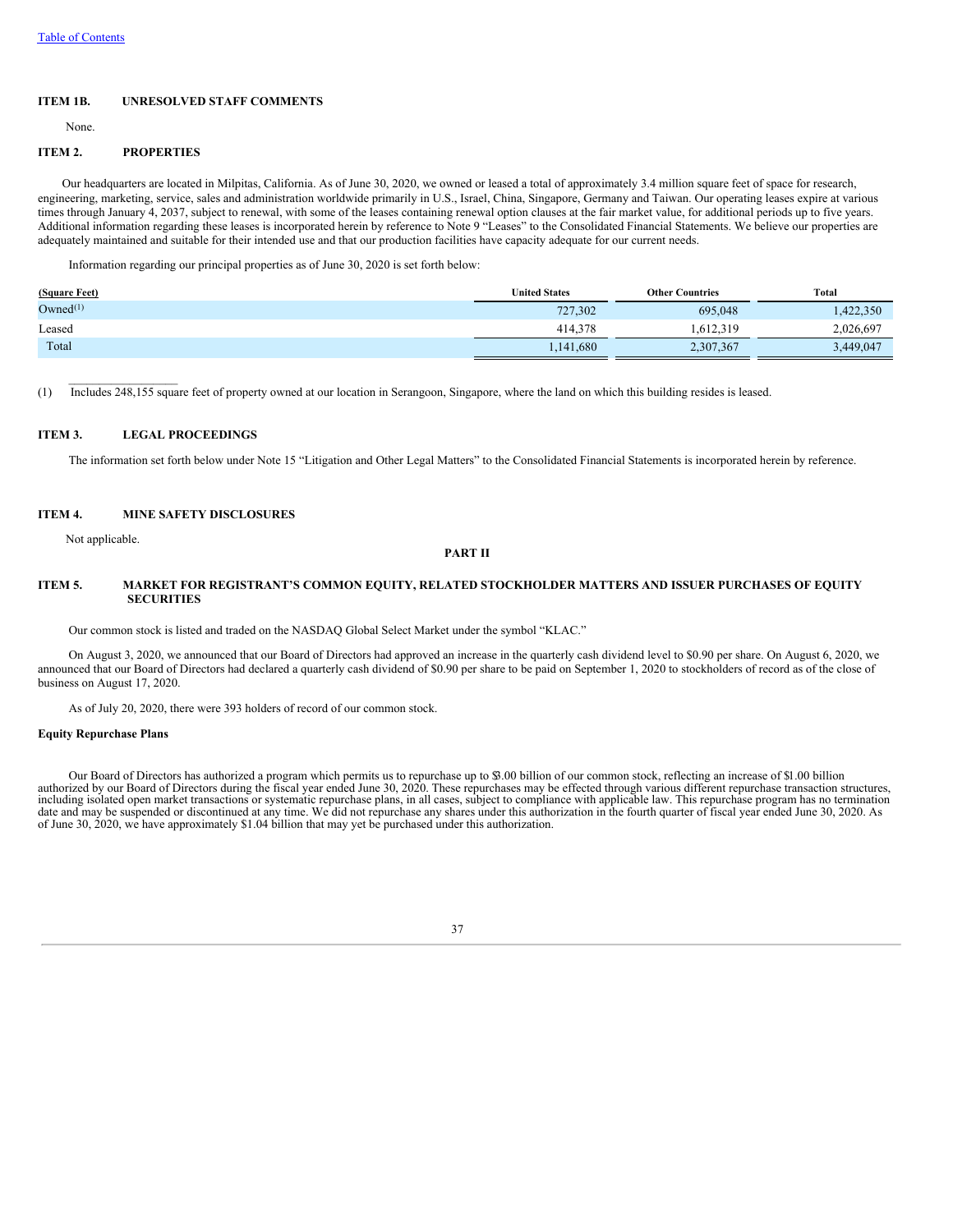## **Stock Performance Graph and Cumulative Total Return**

Notwithstanding any statement to the contrary in any of our previous or future filings with the Securities and Exchange Commission, the following information relating to the price performance of our common stock shall not be deemed "filed" with the Commission or "soliciting material" under the Securities Exchange Act of 1934 and shall not *be incorporated by reference into any such filings.*

The following graph compares the cumulative 5-year total return attained by stockholders on our common stock relative to the cumulative total returns of the S&P 500 Index and the Philadelphia Semiconductor Index (PHLX). The graph tracks the performance of a \$100 investment in our common stock and in each of the indices (with the reinvestment of all dividends) from June 30, 2015 to June 30, 2020.

## **COMPARISON OF 5 YEAR CUMULATIVE TOTAL RETURN\*** Among KLA-Tencor Corporation, the S&P 500 Index and the PHLX Semiconductor Index



\*\$100 invested on 6/30/15 in stock or index, including reinvestment of dividends. Fiscal year ending June 30.

Copyright© 2020 Standard & Poor's, a division of S&P Global. All rights reserved.

|                        | <b>June 2015</b> | <b>June 2016</b> | <b>June 2017</b> | <b>June 2018</b> | <b>June 2019</b> | <b>June 2020</b> |
|------------------------|------------------|------------------|------------------|------------------|------------------|------------------|
| <b>KLA</b> Corporation | \$100.00         | \$134.78         | \$172.89         | \$198.49         | \$235.36         | \$395.31         |
| S&P 500                | \$100.00         | \$103.99         | \$122.60         | \$140.23         | \$154.83         | \$166.45         |
| PHLX Semiconductor     | \$100.00         | \$103.77         | \$157.95         | \$203.93         | \$231.07         | \$321.96         |

Our fiscal year ends June 30. The comparisons in the graph above are based upon historical data and are not necessarily indicative of, nor intended to forecast, future stock price performance.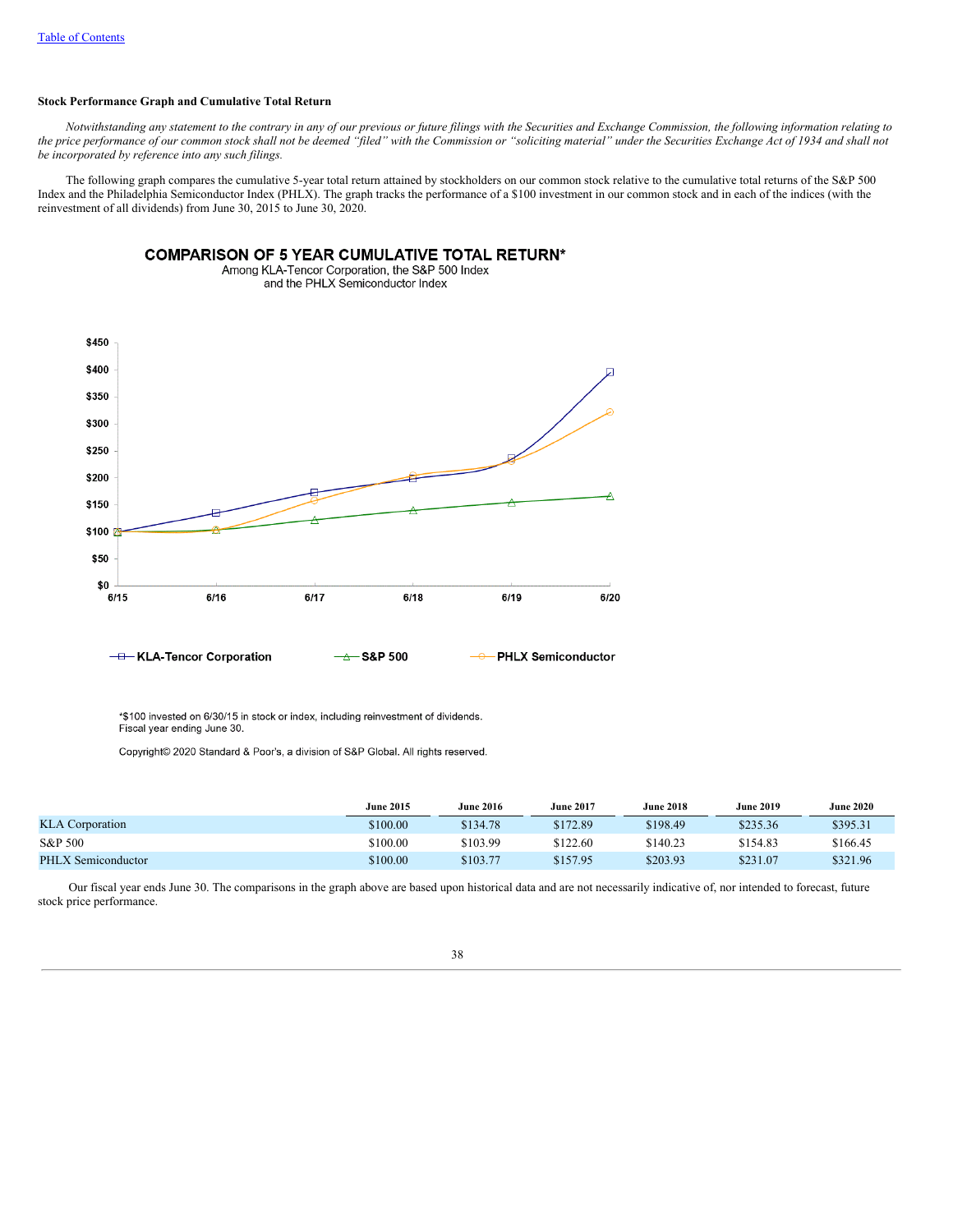$\mathcal{L}=\mathcal{L}$ 

## **ITEM 6. SELECTED FINANCIAL DATA**

The following tables include selected consolidated summary financial data for each of our last five fiscal years. This data should be read in conjunction with Item 8 "Financial Statements and Supplementary Data," and Item 7 "Management's Discussion and Analysis of Financial Condition and Results of Operations" in this Annual Report on Form 10-K.

|                                                     | Year ended June 30, |   |           |          |           |  |           |  |           |  |  |  |
|-----------------------------------------------------|---------------------|---|-----------|----------|-----------|--|-----------|--|-----------|--|--|--|
| (In thousands, except per share amounts)            | 2020                |   | 2019      |          | 2018      |  | 2017      |  | 2016      |  |  |  |
| <b>Consolidated Statements of Operations(1)(2):</b> |                     |   |           |          |           |  |           |  |           |  |  |  |
| Total revenues                                      | 5.806.424           |   | 4.568.904 |          | 4.036.701 |  | 3,480,014 |  | 2,984,493 |  |  |  |
| Net income attributable to $KLA^{(3)}$              | 1.216.785           |   | 1.175.617 |          | 802.265   |  | 926,076   |  | 704,422   |  |  |  |
| Cash dividends declared per share                   | 3.30                |   | 3.00      | <b>S</b> | 2.52      |  | 2.14      |  | 2.08      |  |  |  |
| Net income per share attributable to KLA:           |                     |   |           |          |           |  |           |  |           |  |  |  |
| Basic                                               | 7.76                | S | 7.53      | -S       | 5.13      |  | 5.92      |  | 4.52      |  |  |  |
| Diluted                                             | 7.70                |   | 7.49      |          | 5.10      |  | 5.88      |  | 4.49      |  |  |  |

|                                                        |           |           |   | As of June 30. |           |           |
|--------------------------------------------------------|-----------|-----------|---|----------------|-----------|-----------|
|                                                        | 2020      | 2019      |   | 2018           | 2017      | 2016      |
| <b>Consolidated Balance Sheets</b> <sup>(1)(2)</sup> : |           |           |   |                |           |           |
| Cash, cash equivalents and marketable securities       | 1.980.472 | 1,739,385 |   | 2,880,318      | 3.016.740 | 2,491,294 |
| Working capital $(4)(5)$                               | 3,023,759 | 2,546,589 | S | 3,334,730      | 3,102,094 | 2,868,062 |
| Total assets                                           | 9.279.960 | 9,008,516 |   | 5,638,619      | 5,550,334 | 4,977,076 |
| Long-term $debt(6)$                                    | 3,469,670 | 3,173,383 | S | 2,237,402      | 2,680,474 | 3,057,936 |
| Total KLA stockholders' equity <sup>(6)</sup>          | 2.665.424 | 2.659.108 |   | 1.620.511      | 1,326,417 | 689,114   |

(1) On July 1, 2018, we adopted Accounting Standards Codification ("ASC") 606, Revenue from Contracts with Customers ("ASC 606") using the modified retrospective transition approach. Results for reporting periods beginning after June 30, 2018 are presented under ASC 606, while prior period amounts are not adjusted and continue to be reported in accordance with the previous revenue guidance in ASC 605.

(2) On February 20, 2019, we completed the acquisition of Orbotech for total purchase consideration of approximately \$3.26 billion. The operating results of Orbotech have been included in our Consolidated Financial Statements from the Acquisition Date in 2019. For additional details, refer to Note 6 "Business Combinations" to our Consolidated Financial Statements.

(3) Our net income decreased to \$802.3 million in the fiscal year ended June 30, 2018, primarily as a result of the income tax effects from the enacted tax reform legislation through the Tax Cuts and Jobs Act, which was signed into law on December 22, 2017.

(4) We adopted the accounting standards update regarding classification of deferred taxes on a prospective basis at the beginning of the fourth quarter of fiscal year ended 2016. Upon adoption, approximately \$218.0 million in net current deferred tax assets were reclassified to non-current. No prior periods were retrospectively adjusted.

(5) On July 1, 2019, we adopted ASC 842, Leases ("ASC 842") on a prospective basis. The adoption of ASC 842 resulted in the balance sheet recognition of additional lease assets and lease liabilities of \$110.7 million and \$108.7 million, respectively. Refer to Note 1 "Description of Business and Summary of Significant Accounting Policies" to our Consolidated Financial Statements for additional details.

(6) Our long-term debt increased to \$3.47 billion at the end of fiscal year ended June 30, 2020 because we issued \$750.0 million aggregate principal amount of senior, unsecured long-term notes and prepaid \$500.0 million of senior notes including payment of accrued interest and other costs. Our long-term debt increased to \$3.17 billion at the end of fiscal year ended June 30, 2019 because we issued \$1.20 billion aggregate principal amount of senior, unsecured long-term notes. Refer to Note 8 "Debt" to our Consolidated Financial Statements for additional details.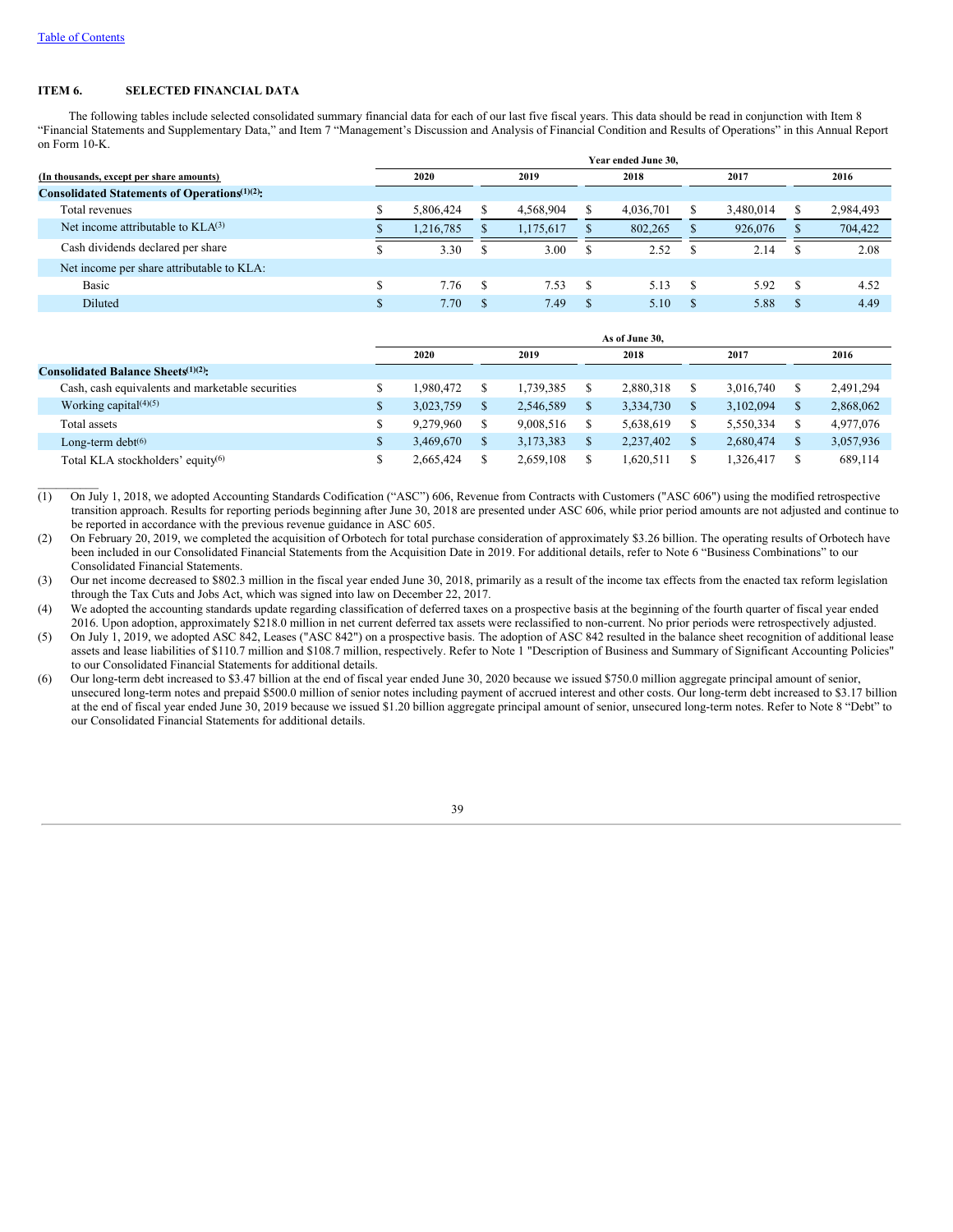#### **ITEM 7. MANAGEMENT**'**S DISCUSSION AND ANALYSIS OF FINANCIAL CONDITION AND RESULTS OF OPERATIONS**

The following discussion of our financial condition and results of operations should be read in conjunction with our Consolidated Financial Statements and the related notes included in Item 8, "Financial Statements and Supplementary Data," in this Annual Report on Form 10-K. This discussion contains forward-looking statements, which involve risks and uncertainties. Our actual results could differ materially from those anticipated in the forward-looking statements as a result of certain factors, including but not limited to those discussed in Item 1A, "Risk Factors" and elsewhere in this Annual Report on Form 10-K. (See "Special Note Regarding Forward-Looking Statements"). Pursuant to the FAST Act Modernization and Simplification of Regulation S-K, discussions related to the changes in results of operations from fiscal year 2019 to fiscal year 2018 have been omitted. Such omitted discussion can be found under Item 7 of our Form 10-K for the fiscal year ended June 30, 2019, filed with the SEC.

### **EXECUTIVE SUMMARY**

We are a global leader in process control and a supplier of process-enabling solutions and services for the data era.

We are a leading supplier of process control and yield management solutions and services for the semiconductor, PCB and Display markets. Our broad portfolio of inspection and metrology products, and related service, software and other offerings primarily supports integrated circuit ("IC" or "chip") manufacturers throughout the entire semiconductor fabrication process, from research and development to final volume production. We provide leading edge equipment, software and services that enable IC manufacturers to identify, resolve and manage significant advanced technology manufacturing process challenges and obtain higher finished product yields at lower overall cost. In addition to serving the semiconductor, PCB and Display industry, we also provide a range of technology solutions to a number of other high technology industries, including advanced packaging, light emitting diode ("LED"), power devices, compound semiconductor, and data storage industries, as well as general materials research.

Our products and services are used by the vast majority of bare wafer, IC, lithography reticle ("reticle" or "mask") and hard disk drive manufacturers around the world. Our products, services and expertise are used by our customers to measure, detect, analyze and resolve critical product defects that arise in that environment in order to control nanometric level manufacturing processes.

Our revenues are driven largely by our customers' spending on capital equipment and related maintenance services necessary to support key transitions in their underlying product technologies, or to increase their production volumes in response to market demand or expansion plans. Our semiconductor customers generally operate in one or more of the three major semiconductor markets - memory, foundry and logic. All three of these markets are characterized by rapid technological changes and sudden shifts in end-user demand, which influence the level and pattern of our customers' spending on our products and services. Although capital spending in all three semiconductor markets has historically been cyclical, the demand for more advanced and lower cost chips used in a growing number of consumer electronics, communications, data processing, and industrial and automotive products has resulted over the long term in a favorable demand environment for our process control and yield management solutions, particularly in the foundry and logic markets, which have higher levels of process control adoption than the memory market. The Data Era is creating multiple drivers for growth, with increased demand for advanced and lower cost chips for Artificial Intelligence ("AI"), 5G connectivity, virtual interaction, electric cars, advanced driver assistance automotive systems ("ADAS"), Internet of Things ("IoT") and mobile devices.

The semiconductor and electronics industries have also been characterized by constant technological innovation. We believe that, over the long term, our customers will continue to invest in advanced technologies and new materials to enable smaller design rules and higher density applications that fuel demand for process control equipment.

The demand for our products and our revenue levels are driven by our customers' needs to solve the process challenges that they face as they adopt new technologies required to fabricate advanced ICs that are incorporated into sophisticated devices. Our customers continuously seek to increase yields and enhance the efficiency of their manufacturing processes, including by improving their manufacturing, inspection, testing and repair capabilities.

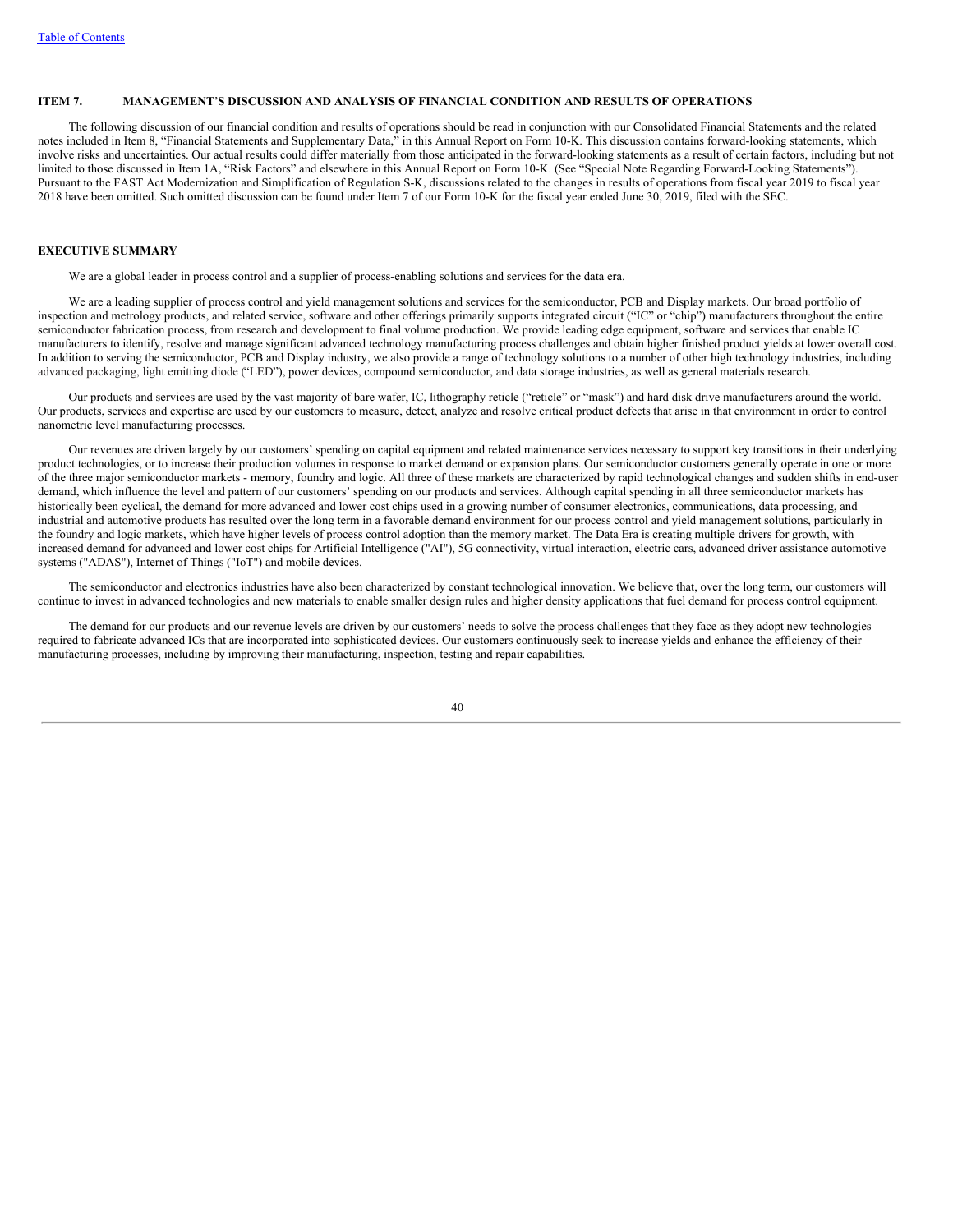The following table sets forth some of our key consolidated financial information for each of our last three fiscal years):

|                                                                    | Year ended June 30. |  |           |        |           |  |  |  |  |  |  |  |
|--------------------------------------------------------------------|---------------------|--|-----------|--------|-----------|--|--|--|--|--|--|--|
| (Dollar amounts in thousands, except diluted net income per share) | 2020                |  | 2019      |        | 2018      |  |  |  |  |  |  |  |
| Total revenues                                                     | 5.806.424           |  | 4.568.904 |        | 4,036,701 |  |  |  |  |  |  |  |
| Costs of revenues                                                  | 2.449.561           |  | 1.869.377 |        | 1.446.041 |  |  |  |  |  |  |  |
| Gross margin percentage                                            | 58 %                |  | 59 %      | $64\%$ |           |  |  |  |  |  |  |  |
| Net income attributable to KLA(2)                                  | .216.785            |  | 1.175.617 |        | 802,265   |  |  |  |  |  |  |  |
| Diluted net income per share attributable to KLA                   | 7.70                |  | 7.49      |        | 5.10      |  |  |  |  |  |  |  |

(1) On February 20, 2019, we completed the acquisition of Orbotech for total consideration of approximately \$3.26 billion. The operating results of Orbotech have been included in our Condensed Consolidated Financial Statements from the Acquisition Date. For additional details, refer to Note 6 "Business Combinations" in the Notes to our Consolidated Financial Statements.

(2) Our net income attributable to KLA for the year ended June 30, 2020 includes a pre-tax goodwill impairment charge of \$256.6 million and a pre-tax charge of \$22.5 million as a result of the extinguishment of debt. For additional details, refer to Note 7 "Goodwill and Purchased Intangible Assets" and Note 8 "Debt" in the Notes to our Consolidated Financial Statements.

## **Impact of COVID-19**

 $\mathcal{L}=\mathcal{L}^{\mathcal{L}}$  , where  $\mathcal{L}^{\mathcal{L}}$ 

Events surrounding the ongoing COVID-19 pandemic have resulted in a reduction in economic activity across the globe. The severity and duration of these economic repercussions remain largely unknown and ultimately will depend on many factors, including the speed and effectiveness of the containment efforts throughout the world. The extent to which the COVID-19 pandemic will impact demand for our products depends on future developments, which are highly uncertain and very difficult to predict, including new information that may emerge concerning the severity of the virus and actions to contain and treat its impacts. While all of our global sites are currently operational, our facilities could be required to temporarily curtail production levels or temporarily cease operations based on government mandates.

From the start of the COVID-19 pandemic, we proactively implemented preventative protocols intended to safeguard our employees, contractors, suppliers, customers, and communities, and ensure business continuity in the event government restrictions or severe outbreaks impact our operations at certain sites. We remain committed to the health and safety of our employees, contractors, suppliers, customers, and communities, and are following government policies and recommendations designed to slow the spread of COVID-19.

Our efforts to respond to the COVID-19 pandemic include the following:

- We have put health screenings in place, required social distancing, and have established employee separation protocols at our facilities. We have also suspended nonessential business travel and require team members to work from home to the extent possible. Where work from home is not possible, all on-site team members must pass through thermal scanning equipment to ensure they do not have an elevated body temperature and must wear a mask at all times.
- We have developed strategies to address our responsiveness and ability to send engineers into customer facilities to provide support services.
- We have evaluated our supply chain and communicated with our suppliers to identify supply gaps and taken steps to ensure continuity. We continue to monitor the supply chain and work with our suppliers to identify and mitigate potential gaps to ensure continuity of supply.
- We are evaluating all our construction projects across our global operations and enacting protocols to enhance the safety of our employees, suppliers, and contractors.
- We have developed strategies and are implementing measures to respond to a variety of potential economic scenarios, such as limitations on new hiring and reductions in discretionary spending.
- We are working with government authorities in the jurisdictions where we operate, and continuing to monitor our operations in an effort to ensure we follow government requirements, relevant regulations, industry standards, and best practices to help safeguard our team members, while safely continuing operations to the extent possible at our sites across the globe.

We believe these actions are appropriate and prudent to safeguard our employees, contractors, suppliers, customers, and communities, while allowing us to safely continue operations, but we cannot predict how the steps we, our team members, government entities, suppliers, or customers take in response to the COVID-19 pandemic will impact our business, outlook, or results of operations.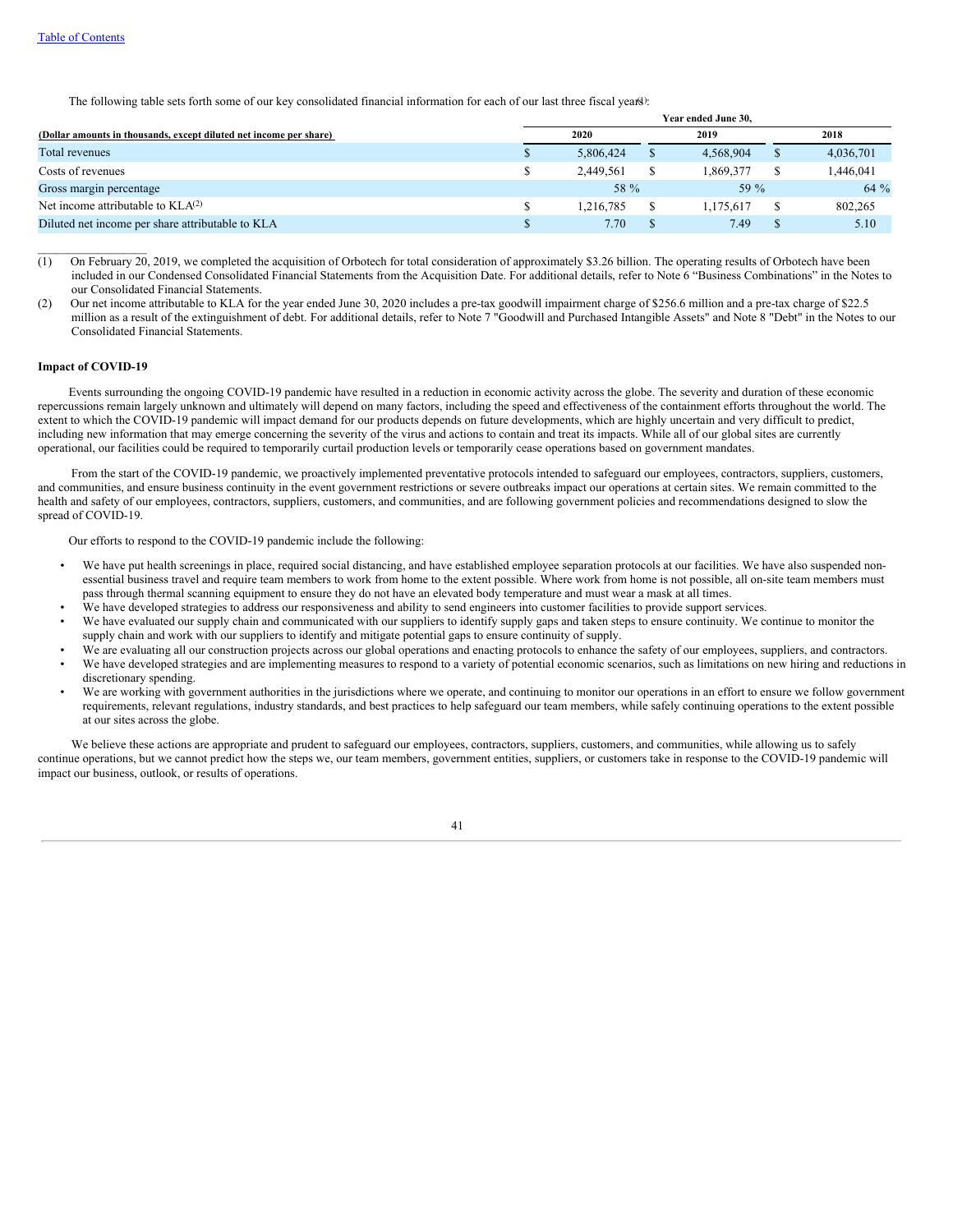We will continue to actively monitor the situation and may take further actions altering our business operations that we determine are in the best interests of our employees, customers, partners, suppliers, and stakeholders, or as required by federal, state, or local authorities. The COVID-19 pandemic has resulted in an increase in freight costs due in large part to reduced air traffic, which impacts gross margin, as well as decreases in travel costs which reduce our cost structure. As of the date of this report, we cannot predict with certainty any other effects the COVID-19 pandemic may have on our business, including the effects on our customers, employees, or on our financial results for the remainder of calendar 2020.

## **CRITICAL ACCOUNTING ESTIMATES AND POLICIES**

The preparation of our Consolidated Financial Statements in conformity with accounting principles generally accepted in the United States of America requires management to make estimates and assumptions in applying our accounting policies that affect the reported amounts of assets, liabilities, revenues and expenses, and related disclosure of contingent assets and liabilities. We base these estimates and assumptions on historical experience and evaluate them on an ongoing basis to ensure that they remain reasonable under current conditions. Actual results could differ from those estimates. We discuss the development and selection of the critical accounting estimates with the Audit Committee of our Board of Directors on a quarterly basis, and the Audit Committee has reviewed our related disclosure in this Annual Report on Form 10-K. The accounting policies that reflect our more significant estimates, judgments and assumptions and which we believe are the most critical to aid in fully understanding and evaluating our reported financial results include the following:

**Revenue Recognition.** We primarily derive revenue from the sale of process control and yield management solutions for the semiconductor and related nanoelectronics industries, maintenance and support of all these products, installation and training services and the sale of spare parts. Our portfolio also includes yield enhancement and production solutions used by manufacturers of printed circuit boards, flat panel displays, advanced packaging, microelectromechanical systems and other electronic components. Our solutions provide a comprehensive portfolio of inspection, metrology and data analytics products, which are accompanied by a flexible portfolio of services to enable our customers to maintain the performance and productivity of the solutions purchased. Our solutions are generally not sold with a right of return, nor have we experienced significant returns from or refunds to our customers.

We account for a contract with a customer when there is approval and commitment from both parties, the rights of the parties are identified, payment terms are identified, the contract has commercial substance and collectibility of consideration is probable. Our revenues are measured based on consideration stipulated in the arrangement with each customer, net of any sales incentives and amounts collected on behalf of third parties, such as sales taxes. The revenues are recognized as separate performance obligations that are satisfied by transferring control of the product or service to the customer. Our arrangements with our customers include various combinations of products and services, which are generally capable of being distinct and accounted for as separate performance obligations. A product or service is considered distinct if it is separately identifiable from other deliverables in the arrangement and if a customer can benefit from it on its own or with other resources that are readily available to the customer. The transaction consideration, including any sales incentives, is allocated between separate performance obligations of an arrangement based on the stand-alone selling prices ("SSP") for each distinct product or service. Management considers a variety of factors to determine the SSP, such as historical standalone sales of products and services, discounting strategies and other observable data. From time to time, our contracts are modified to account for additional, or to change existing, performance obligations. Our contract modifications are generally accounted for prospectively.

#### *Product Revenue*

We recognize revenue from product sales at a point in time when we have satisfied our performance obligation by transferring control of the product to the customer. We use judgment to evaluate whether the control has transferred by considering several indicators, including:

- whether we have a present right to payment;
- the customer has legal title;<br>• the customer has physical po
- the customer has physical possession;
- the customer has significant risk and rewards of ownership; and
- the customer has accepted the product, or whether customer acceptance is considered a formality based on history of acceptance of similar products (for example, when the customer has previously accepted the same tool, with the same specifications, and when we can objectively demonstrate that the tool meets all of the required acceptance criteria, and when the installation of the system is deemed perfunctory).

Not all of the indicators need to be met for us to conclude that control has transferred to the customer. In circumstances in which revenue is recognized prior to the product acceptance, the portion of revenue associated with our performance obligations to install product is deferred and recognized upon acceptance.

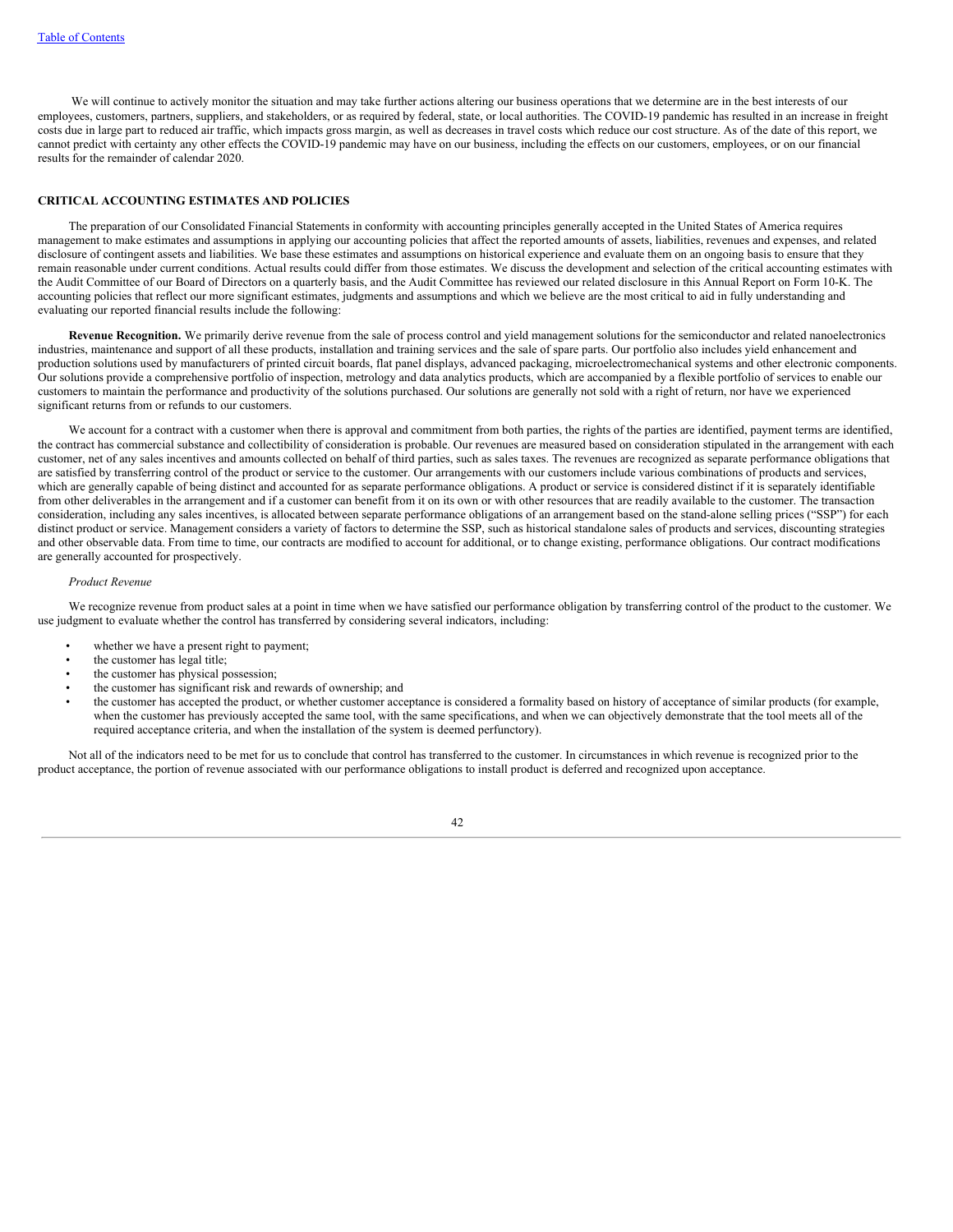We enter into volume purchase agreements with some of our customers. We adjust the transaction consideration for estimated credits earned by our customers for such incentives. These credits are estimated based upon the forecasted and actual product sales for any given period and agreed-upon incentive rate. The estimate is updated at each reporting period.

We offer perpetual and term licenses for software products. The primary difference between perpetual and term licenses is the duration over which the customer can benefit from the use of the software, while the functionality and the features of the software are the same. Software is generally bundled with post-contract customer support ("PCS"), which includes unspecified software updates that are made available throughout the entire term of the arrangement. Revenue from software licenses is recognized at a point in time, when the software is made available to the customer. Revenue from PCS is deferred at contract inception and recognized ratably over the service period, or as services are performed.

## *Services and Spare Parts Revenue*

The majority of product sales include a standard 6 to 12-month warranty that is not separately paid for by the customers. The customers may also purchase extended warranty for periods beyond the initial year as part of the initial product sale. We have concluded that the standard 12-month warranty as well as any extended warranty periods included in the initial product sales are separate performance obligations for most of our products. The estimated fair value of warranty services is deferred and recognized ratably as revenue over the warranty period, as the customer simultaneously receives and consumes the benefits of warranty services provided by us.

Additionally, we offer product maintenance and support services, which the customer may purchase separately from the standard and extended warranty offered as part of the initial product sale. Revenue from separately negotiated maintenance and support service contracts is also recognized over time based on the terms of the applicable service period. Revenue from services performed in the absence of a maintenance contract, including training revenue, is recognized when the related services are performed. We also sell spare parts, revenue from which is recognized when control over the spare parts is transferred to the customer.

Installation services include connecting and validating configuration of the product. In addition, several testing protocols are completed to confirm the equipment is performing to customer specifications. Revenues from product installation are deferred and recognized at a point in time, once installation is complete.

## *Significant Judgments*

Our contracts with our customers often include promises to transfer multiple products and services. Each product and service is generally capable of being distinct within the context of the contract and represents a separate performance obligation. Determining the SSP for each distinct performance obligation and allocation of consideration from an arrangement to the individual performance obligations and the appropriate timing of revenue recognition are significant judgments with respect to these arrangements. We typically estimate the SSP of products and services based on observable transactions when the products and services are sold on a standalone basis and those prices fall within a reasonable range. We typically have more than one SSP for individual products and services due to the stratification of these products by customers and circumstances. In these instances, we use information such as the size of the customer, geographic region, as well as customization of the products in determining the SSP. In instances where the SSP is not directly observable, we determine the SSP using information that includes market conditions, entity-specific factors, including discounting strategies, information about the customer or class of customer that is reasonably available and other observable inputs. While changes in the allocation of SSP between performance obligations will not affect the amount of total revenue recognized for a particular contract, any material changes could impact the timing of revenue recognition, which could have a material effect on our financial position and result of operations.

Although the products are generally not sold with a right of return, we may provide other credits or sales incentives, which are accounted for either as variable consideration or material right, depending on the specific terms and conditions of the arrangement. These credits and incentives are estimated at contract inception and updated at the end of each reporting period if and when additional information becomes available.

As outlined above, we use judgments to evaluate whether or not the customer has obtained control of the product and considers the several indicators in evaluating whether or not control has transferred to the customer. Not all of the indicators need to be met for us to conclude that control has transferred to the customer.

#### *Contract Assets/Liabilities*

The timing of revenue recognition, billings and cash collections may result in accounts receivable, contract assets, and contract liabilities (deferred revenue) on our Consolidated Balance Sheets. A receivable is recorded in the period we deliver products or provide services when we have an unconditional right to payment. Contract assets primarily relate to the value of

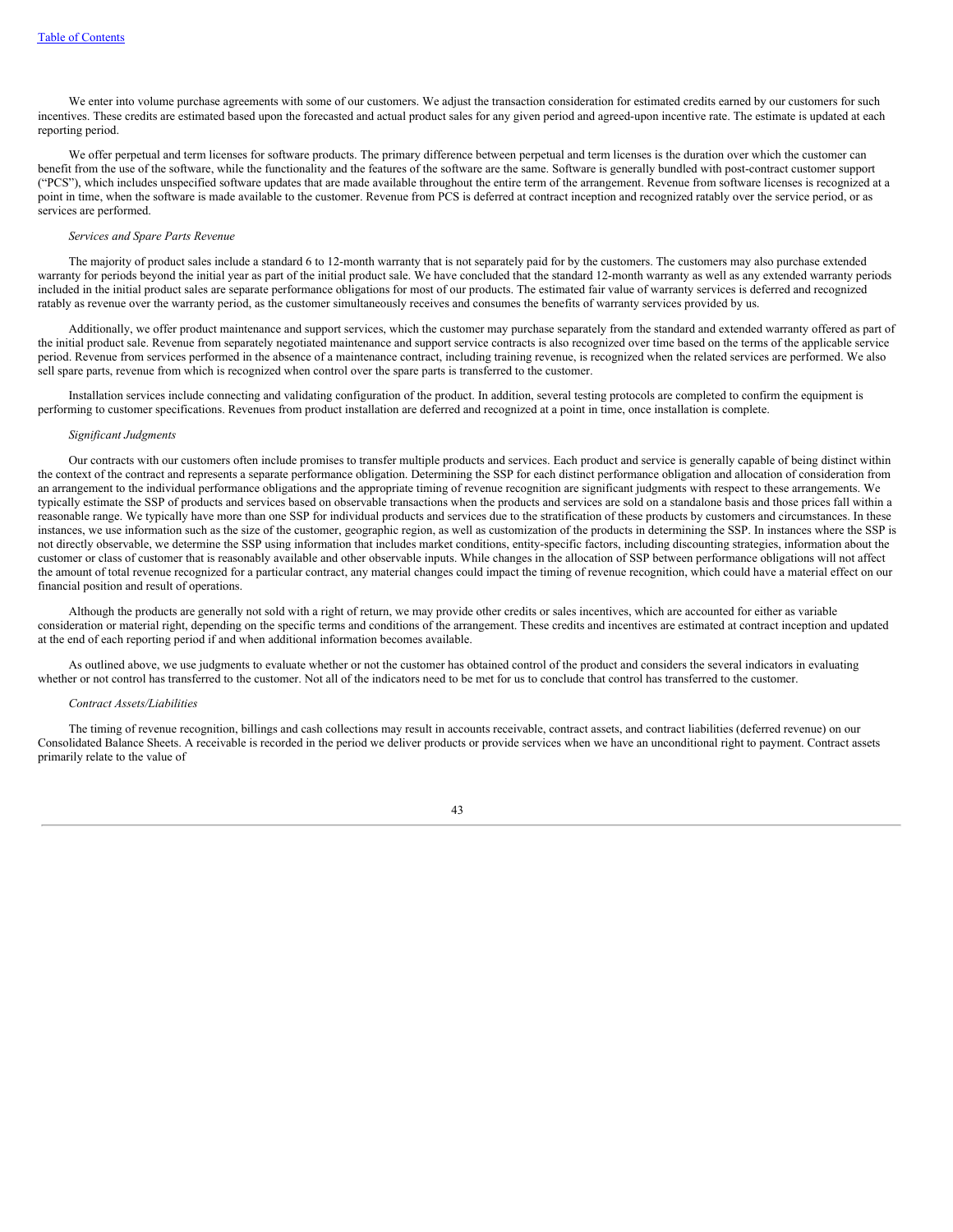products and services transferred to the customer for which the right to payment is not just dependent on the passage of time. Contract assets are transferred to accounts receivable when rights to payment become unconditional.

A contract liability is recognized when we receive payment or have an unconditional right to payment in advance of the satisfaction of performance. The contract liabilities represent (1) deferred product revenue related to the value of products that have been shipped and billed to customers and for which the control has not been transferred to the customers, and (2) deferred service revenue, which is recorded when we receive consideration, or such consideration is unconditionally due, from a customer prior to transferring services to the customer under the terms of a contract. Deferred service revenue typically results from warranty services, and maintenance and other service contracts.

Contract assets and liabilities related to rights and obligations in a contract are recorded net in the Consolidated Balance Sheets.

**Business Combinations.** Accounting for business combinations requires management to make significant estimates and assumptions to determine the fair values of assets acquired and liabilities assumed at the acquisition date. Although we believe the assumptions and estimates we have made in the past have been reasonable and appropriate, they are based, in part, on historical experience and information obtained from management of the acquired companies and are inherently uncertain. Critical estimates in valuing certain acquired intangible assets include, but are not limited to future expected cash flows including revenue growth rate assumptions from product sales, customer contracts and acquired technologies, expected costs to develop in-process research and development into commercially viable products, estimated cash flows from the projects when completed, including assumptions associated with the technology migration curve, estimated royalty rates used in valuing technology related intangible assets, and discount rates. The discount rates used to discount expected future cash flows to present value are typically derived from a weighted-average cost of capital analysis and adjusted to reflect inherent risks. Unanticipated events and circumstances may occur that could affect either the accuracy or validity of such assumptions, estimates or actual results.

We allocate the fair value of the purchase price of our acquisitions to the tangible assets acquired, liabilities assumed, and intangible assets acquired, including in-process research and development ("IPR&D"), based on their estimated fair values. The excess of the fair value of the purchase price over the fair values of these net tangible and intangible assets acquired is recorded as goodwill. Management's estimates of fair value are based upon assumptions believed to be reasonable, but our estimates and assumptions are inherently uncertain and subject to refinement. As a result, during the measurement period, which will not exceed one year from the acquisition date, we record adjustments to the assets acquired and liabilities assumed with the corresponding offset to goodwill. Upon the conclusion of the measurement period or final determination of the fair value of the purchase price of our acquisitions, whichever comes first, any subsequent adjustments are recorded to our Consolidated Statements of Operations.

The fair value of IPR&D is initially capitalized as an intangible asset with an indefinite life and assessed for impairment thereafter whenever events or changes in circumstances indicate that the carrying value of the IPR&D assets may not be recoverable. Impairment of IPR&D is recorded to research and development expenses. When an IPR&D project is completed, the IPR&D is reclassified as an amortizable purchased intangible asset and amortized to costs of revenues over the asset's estimated useful life.

Acquisition-related expenses are recognized separately from the business combination and are expensed as incurred.

**Inventories.** Inventories are stated at the lower of cost (on a first-in, first-out basis) or net realizable value. Net realizable value is the estimated selling prices in the ordinary course of business, less reasonably predictable costs of completion, disposal and transportation. Demonstration units are stated at their manufacturing cost and written down to their net realizable value. We review and set standard costs semi-annually at current manufacturing costs in order to approximate actual costs. Our manufacturing overhead standards for product costs are calculated assuming full absorption of forecasted spending over projected volumes, adjusted for excess capacity. Abnormal inventory costs such as costs of idle facilities, excess freight and handling costs, and spoilage are recognized as current period charges. We write down product inventory based on forecasted demand and technological obsolescence and service spare parts inventory based on forecasted usage. These factors are impacted by market and economic conditions, technology changes, new product introductions and changes in strategic direction and require estimates that may include uncertain elements. Actual demand may differ from forecasted demand, and such differences may have a material effect on recorded inventory values.

**Allowance for Doubtful Accounts.** A majority of our accounts receivable are derived from sales to large multinational semiconductor manufacturers throughout the world. In order to monitor potential credit losses, we perform ongoing credit evaluations of our customers' financial condition. An allowance for doubtful accounts is maintained for probable credit losses based upon our assessment of the expected collectibility of the accounts receivable. The allowance for doubtful accounts is reviewed on a quarterly basis to assess the adequacy of the allowance. We take into consideration (1) any circumstances of

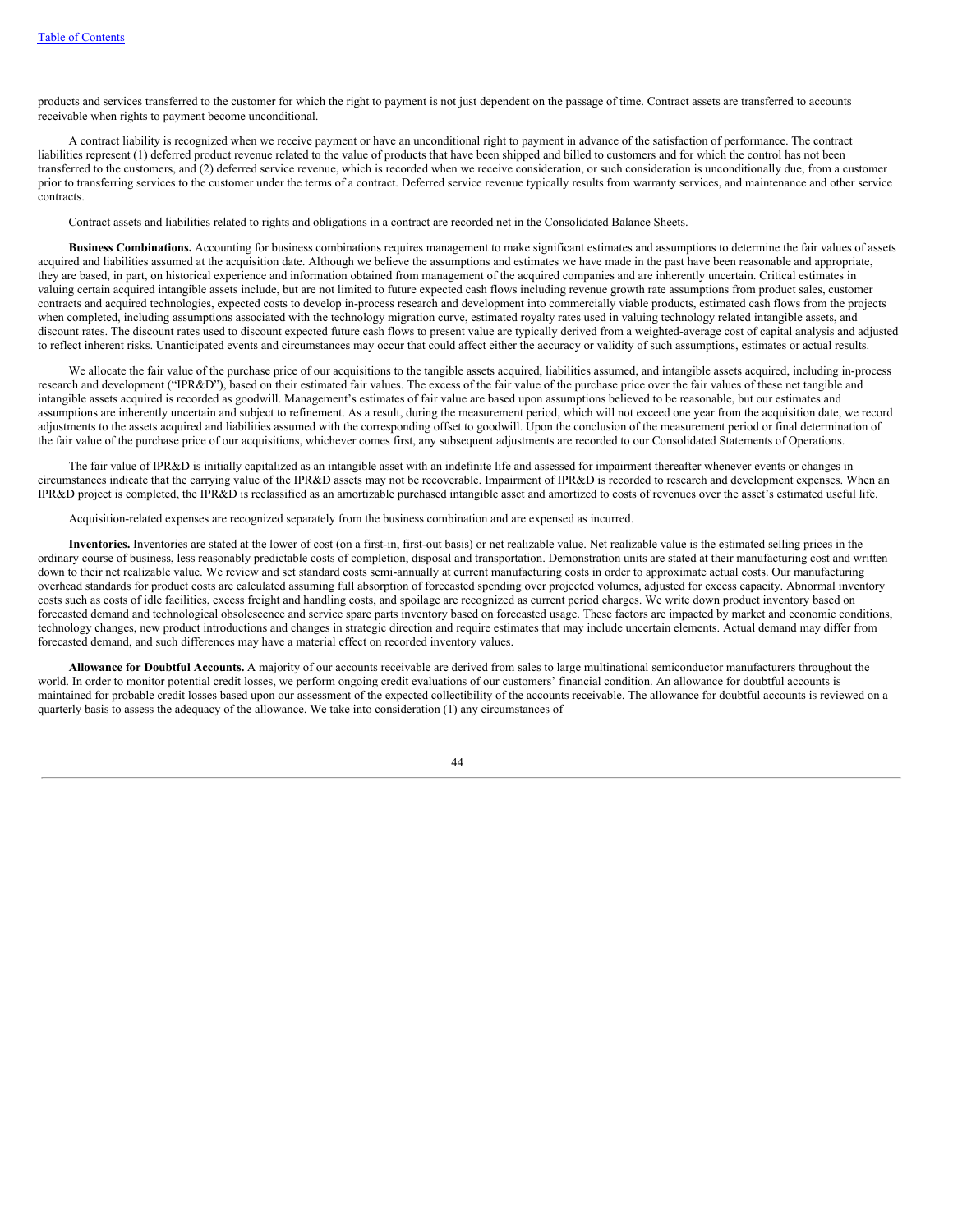which we are aware of a customer's inability to meet its financial obligations; and (2) our judgments as to prevailing economic conditions in the industry and their impact on our customers. If circumstances change, such that the financial conditions of our customers are adversely affected and they are unable to meet their financial obligations to us, we may need to record additional allowances, which would result in a reduction of our net income.

**Accounting for Stock-Based Compensation Plans.** We account for share-based awards in accordance with the provisions of the authoritative accounting guidance, which requires the measurement and recognition of compensation expense for all share-based payment awards made to our employees and directors. Compensation expense for restricted stock units with performance metrics is calculated based upon expected achievement of the metrics specified in the grant, or when a grant contains a market condition, the grant date fair value using a Monte Carlo simulation. The Monte Carlo simulation fair value model requires the use of highly subjective and complex assumptions, including the award's expected life, the price volatility of the underlying stock, as well as the potential outcomes of the market condition on the grant date of each award.

**Contingencies and Litigation.** We are subject to the possibility of losses from various contingencies. Considerable judgment is necessary to estimate the probability and amount of any loss from such contingencies. An accrual is made when it is probable that a liability has been incurred or an asset has been impaired and the amount of loss can be reasonably estimated. We accrue a liability and recognize as expense the estimated costs incurred to defend or settle asserted and unasserted claims existing as of the balance sheet date. See Note 16 "Commitments and Contingencies" and Note 15 "Litigation and Other Legal Matters" to our Consolidated Financial Statements for additional details.

**Goodwill and Purchased Intangible Assets - Impairment Assessments.**We review goodwill for impairment annually during our third fiscal quarter as well as whenever events or changes in circumstances indicate the carrying value may not be fully recoverable. Pursuant to the authoritative guidance, we make certain judgments and assumptions to determine our reporting units and in allocating shared assets and liabilities to those reporting units, which determines the carrying values for each reporting unit. When assessing goodwill for impairment, an initial assessment of qualitative factors determines whether the existence of events and circumstances indicate it is more likely than not that the fair value of a reporting unit is less than its carrying value. Judgments related to qualitative factors include macroeconomic conditions; industry and market considerations; cost factors; overall financial performance; relevant entity-specific events; a sustained decrease in share price; and other events affecting the reporting units. If we determine it is more likely than not that the fair value of a reporting unit is less than its carrying value, a quantitative test is then performed by estimating the fair value of the reporting unit and comparing it to its carrying value including goodwill. If the former is lower, goodwill is written down by the excess amount, limited to the amount of goodwill allocated to that reporting unit. See Note 7 "Goodwill and Other Intangible Assets" of the Consolidated Financial Statements for additional information.

We determine the fair value of a reporting unit using the market approach when deemed appropriate and the necessary information is available, or the income approach which uses discounted cash flow ("DCF") analysis, or a combination of both. If multiple valuation methodologies are used, the results are weighted. Determining fair value requires the exercise of significant judgment, including judgments about appropriate discount rates, revenue growth rates and the amount and timing of expected future cash flows. Discount rates are based on a weighted average cost of capital ("WACC"), which represents the average rate a business must pay its providers of debt and equity, plus a risk premium. The WACC used to test goodwill is derived from a group of comparable companies. The cash flows employed in the DCF analysis are derived from internal forecasts and external market forecasts. The market approach estimates the fair value of the reporting unit by utilizing the market comparable method which is based on revenue and earnings multiples from comparable companies.

We review purchased finite-lived intangible assets for impairment whenever events or changes in business circumstances indicate that the carrying amount of the assets may not be fully recoverable or that the useful lives of the assets are no longer appropriate. We determine whether finite-lived intangible assets are recoverable based on the forecasted undiscounted future cash flows that are expected to be generated by the lowest-level associated asset grouping. Assumptions and estimates about future values and remaining useful lives of our intangible assets are complex and subjective. If the undiscounted cash flows used in the recoverability test are less than the long-lived assets' carrying value, we recognize an impairment loss for the amount that the carrying value exceeds the fair value.

We review indefinite-lived intangible assets for impairment whenever events or changes in business circumstances indicate that the carrying value of the assets may not be fully recoverable. The authoritative accounting guidance allows a qualitative approach for testing indefinite-lived intangible assets for impairment, similar to the impairment testing guidance for goodwill. It allows the option to first assess qualitative factors (events and circumstances) that could have affected the significant inputs used in determining the fair value of the indefinite-lived intangible asset. The qualitative factors assist in determining whether it is more-likely-than-not that the indefinite-lived intangible asset is impaired. An organization may choose to bypass the qualitative assessment for any indefinite-lived intangible asset in any period and proceed directly to

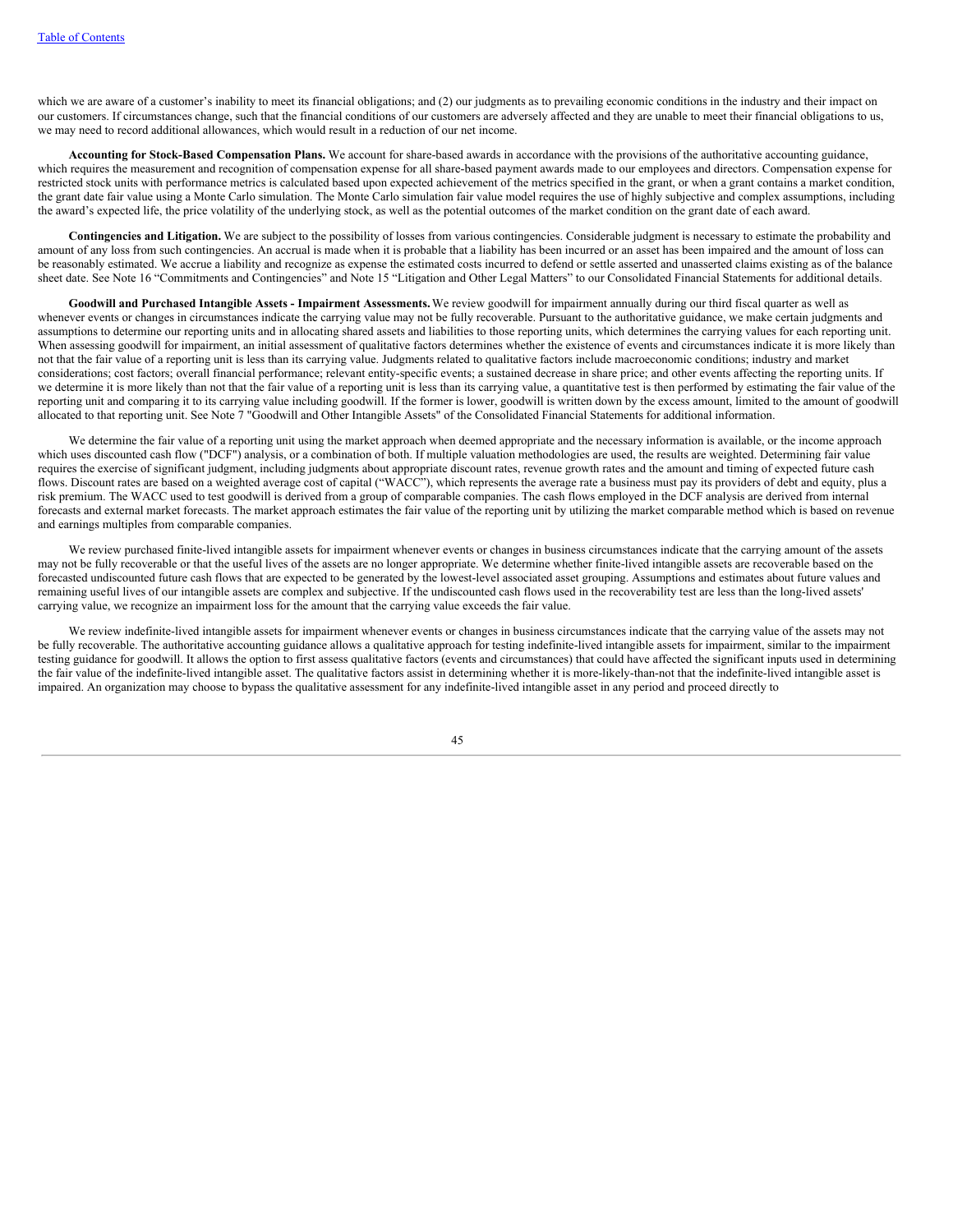calculating its fair value. Our indefinite-lived intangible assets are in-process research and development ("IPR&D") intangible assets.

Any impairment charges could have a material adverse effect on our operating results and net asset value in the quarter in which we recognize the impairment charge. See Note 7 "Goodwill and Other Intangible Assets" of the Consolidated Financial Statements for additional information.

**Income Taxes.** We account for income taxes in accordance with the authoritative guidance, which requires income tax effects for changes in tax laws are recognized in the period in which the law is enacted.

Deferred tax assets and liabilities are recognized using enacted tax rates for the effect of temporary differences between the book and tax bases of recorded assets and liabilities. The guidance also requires that deferred tax assets be reduced by a valuation allowance if it is more likely than not that a portion of the deferred tax asset will not be realized. We have determined that a valuation allowance is necessary against a portion of the deferred tax assets, but we anticipate that our future taxable income will be sufficient to recover the remainder of our deferred tax assets. However, should there be a change in our ability to recover our deferred tax assets that are not subject to a valuation allowance, we could be required to record an additional valuation allowance against such deferred tax assets. This would result in an increase to our tax provision in the period in which we determine that the recovery is not probable.

On a quarterly basis, we provide for income taxes based upon an estimated annual effective income tax rate. The effective tax rate is highly dependent upon the geographic composition of worldwide earnings, tax regulations governing each region, availability of tax credits and the effectiveness of our tax planning strategies. We carefully monitor the changes in many factors and adjust our effective income tax rate on a timely basis. If actual results differ from these estimates, this could have a material effect on our financial condition and results of operations.

The calculation of our tax liabilities involves dealing with uncertainties in the application of complex tax regulations. In accordance with the authoritative guidance on accounting for uncertainty in income taxes, we recognize liabilities for uncertain tax positions based on the two-step process. The first step is to evaluate the tax position for recognition by determining if the weight of available evidence indicates that it is more likely than not that the position will be sustained in audit, including resolution of related appeals or litigation processes, if any. The second step is to measure the tax benefit as the largest amount that is more than 50% likely of being realized upon ultimate settlement. We reevaluate these uncertain tax positions on a quarterly basis. This evaluation is based on factors including, but not limited to, changes in facts or circumstances, changes in tax law, effectively settled issues under audit and new audit activity. Any change in these factors could result in the recognition of a tax benefit or an additional charge to the tax provision.

We record income taxes on the undistributed earnings of foreign subsidiaries unless the subsidiaries' earnings are considered indefinitely reinvested outside the U.S. Our effective tax rate would be adversely affected if we change our intent or if such undistributed earnings are needed for U.S. operations because we would be required to provide or pay income taxes on some or all of these undistributed earnings.

**Global Intangible Low-Taxed Income.** The Tax Cuts and Jobs Act (the "Act") includes provisions for Global Intangible Low-Taxed Income ("GILTI") wherein taxes on foreign income are imposed in excess of a deemed return on tangible assets of foreign corporations. This income will effectively be taxed at a 10.5% tax rate in general. As a result, our deferred tax assets and liabilities were being evaluated to determine if the deferred tax assets and liabilities should be recognized for the basis differences expected to reverse as a result of GILTI provisions that are effective for us after the fiscal year ending June 30, 2018, or should the tax on GILTI provisions be recognized as period costs in each year incurred. We elected to account for GILTI as a component of current period tax expense starting from the first quarter of the fiscal year ending June 30, 2019.

**Valuation of Marketable Securities.** Our investments in available-for-sale securities are reported at fair value. Unrealized gains related to increases in the fair value of investments and unrealized losses related to decreases in the fair value are included in accumulated other comprehensive income (loss), net of tax, as reported on our Consolidated Statements of Stockholders' Equity. However, changes in the fair value of investments impact our net income only when such investments are sold or an impairment charge is recognized. Realized gains and losses on the sale of securities are determined by specific identification of the security's cost basis. We periodically review our investment portfolio to determine if any investment is other-than-temporarily impaired due to changes in credit risk or other potential valuation concerns, which would require us to record an impairment charge in the period during which any such determination is made. In making this judgment, we evaluate, among other things, the duration of the investment, the extent to which the fair value of an investment is less than its cost, the credit rating and any changes in credit rating for the investment, default and loss rates of the underlying collateral, structure and credit enhancements to determine if a credit loss may exist. Our assessment that an investment is not other-than-temporarily impaired could change in the future due to new developments or changes in our strategies or assumptions related to any particular investment.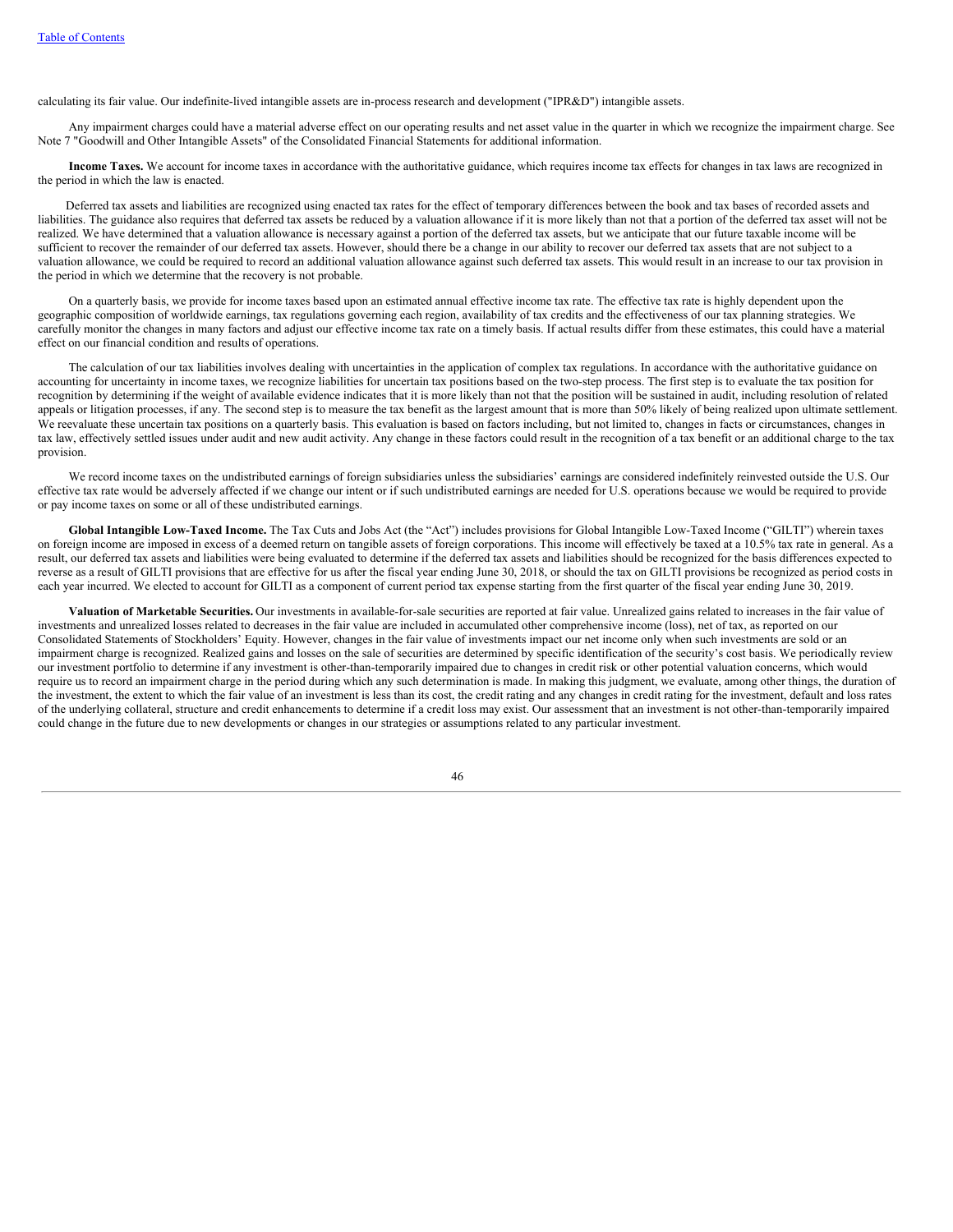## **Recent Accounting Pronouncements**

For a description of recent accounting pronouncements, including those recently adopted and the expected dates of adoption as well as estimated effects, if any, on our Consolidated Financial Statements of those not yet adopted, see Note 1, "Description of Business and Summary of Significant Accounting Policies" of the notes to our Consolidated Financial Statements.

## **RESULTS OF OPERATIONS**

## **Revenues and Gross Margin**

|                               |           | Year ended June 30. |           |   |                      |            |                      |        |
|-------------------------------|-----------|---------------------|-----------|---|----------------------|------------|----------------------|--------|
| (Dollar amounts in thousands) | 2020      | 2019                | 2018      |   | <b>FY20 vs. FY19</b> |            | <b>FY19 vs. FY18</b> |        |
| Revenues:                     |           |                     |           |   |                      |            |                      |        |
| Product                       | 4,328,725 | 3,392,243           | 3.160.671 |   | 936,482              | 28 % \$    | 231,572              | $7\%$  |
| Service                       | 1.477.699 | 1,176,661           | 876,030   |   | 301,038              | $26\%$     | 300,631              | 34%    |
| Total revenues                | 5.806.424 | 4.568.904           | 4,036,701 |   | 1,237,520            | $27 \%$ \$ | 532,203              | 13 %   |
| Costs of revenues             | 2,449,561 | 1,869,377           | 446,041   | S | 580.184              | $31\%$ \$  | 423,336              | $29\%$ |
| Gross margin percentage       | 58%       | 59%                 | 64%       |   | (1)%                 |            | $(5)\%$              |        |

#### **Product revenues**

Our business is affected by the concentration of our customer base and our customers' capital equipment procurement schedules as a result of their investment plans. Our product revenues in any particular period are significantly impacted by the amount of new orders that we receive during that period and, depending upon the duration of manufacturing and installation cycles, in the preceding period.

The increase in product revenues by 28% in the fiscal year ended June 30, 2020 compared to the prior year is primarily attributable to product revenue from our newly acquired Orbotech business and increased investments from our foundry and logic customers, partially offset by a lower products shipments to customers in the memory business.

#### **Service revenues**

Service revenues are generated from product maintenance and support services, as well as billable time and material service calls made to our customers. The amount of our service revenues is typically a function of the number of systems installed at our customers' sites and the utilization of those systems, but it is also impacted by other factors, such as our rate of service contract renewals, the types of systems being serviced and fluctuations in foreign exchange rates.

The increase in service revenues by 26% in the fiscal year ended June 30, 2020 compared to the prior year is primarily attributable to service revenues from our newly acquired Orbotech business and an increase in the number of customers requesting installations.

#### **Revenues by segment (1)**

 $\mathcal{L}_\text{max}$ 

| (Dollar amounts in thousands)                        | 2020      | 2019 |           | 2018 |           | <b>FY20 vs. FY19</b> |          |           | <b>FY19 vs. FY18</b> |        |
|------------------------------------------------------|-----------|------|-----------|------|-----------|----------------------|----------|-----------|----------------------|--------|
| Revenues:                                            |           |      |           |      |           |                      |          |           |                      |        |
| Semiconductor Process Control                        | 4.745.446 |      | 4.080.822 |      | 3,944,015 |                      | 664.624  | $16\%$ \$ | 136.807              | $3\%$  |
| Specialty Semiconductor Process                      | 329,700   |      | 151,164   |      | _         |                      | 178,536  | 118 %     | 151,164              | (3)    |
| PCB, Display and Component Inspection <sup>(2)</sup> | 727.451   |      | 332,810   |      | 92.516    |                      | 394.641  | $119\%$   | 240,294              | (3)    |
| Other                                                | 3,614     |      | 4,676     |      | _         |                      | (1,062)  | $(23)\%$  | 4,676                | (3)    |
| Total revenues                                       | 5.806.211 |      | 4.569.472 |      | 4.036.531 |                      | .236.739 | $27\%$    | 532,941              | $13\%$ |

(1) Segment revenues exclude corporate allocation and the effects of foreign exchange rates. For additional details, refer to Note 19 "Segment Reporting and Geographic Information" to our Consolidated Financial Statements.

(2) Segment revenues for the fiscal year ended June 30, 2018 includes the component inspection business only.

(3) Orbotech was acquired on February 20, 2019.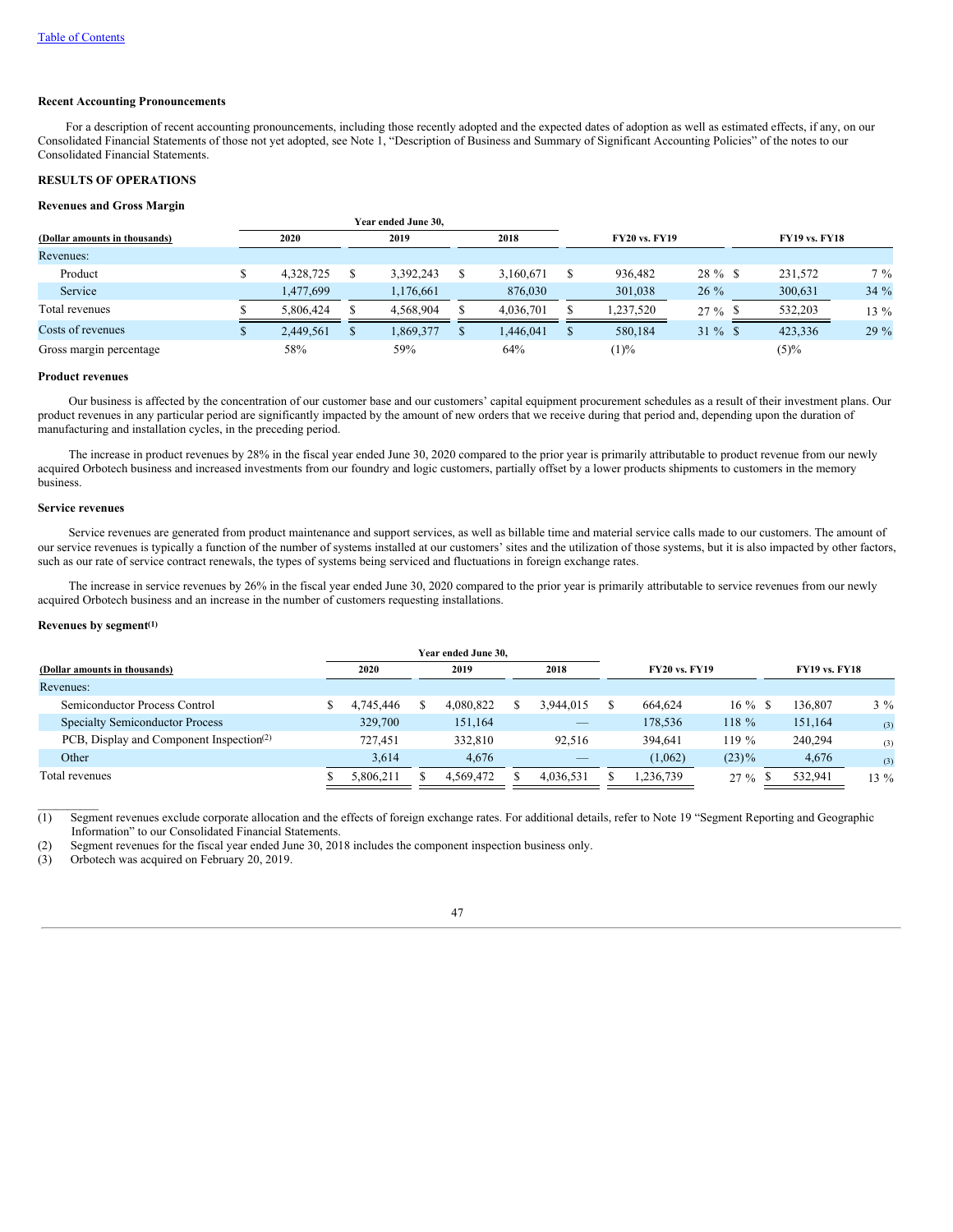## *Fiscal Year 2020 compared with Fiscal Year 2019*

Revenue from our Semiconductor Process Control segment increased by 16% primarily due to a strong demand from our foundry and logic customers, and growth in service revenues. The increase in revenues from our Specialty Semiconductor Process, PCB, Display and Component Inspection and Other segments is primarily driven by full year results for the year-ended June 30, 2020 compared to partial year results for the year-ended June 30, 2019 and relates to the Orbotech business which was acquired in February of 2019.

# **Revenues - Top Customers**

The following customers each accounted for more than 10% of our total revenues primarily in Semiconductor Process Control segment for the indicated periods:

| Year ended June 30.                                |                                                    |                               |  |  |  |  |  |  |  |  |
|----------------------------------------------------|----------------------------------------------------|-------------------------------|--|--|--|--|--|--|--|--|
| 2020                                               | 2019                                               | 2018                          |  |  |  |  |  |  |  |  |
| Taiwan Semiconductor Manufacturing Company Limited | Taiwan Semiconductor Manufacturing Company Limited | Samsung Electronics Co., Ltd. |  |  |  |  |  |  |  |  |
| Samsung Electronics Co., Ltd.                      |                                                    |                               |  |  |  |  |  |  |  |  |

#### **Revenues by region**

Revenues by region for the periods indicated were as follows:

|                               | Year ended June 30. |           |             |  |           |             |  |           |         |  |  |  |  |
|-------------------------------|---------------------|-----------|-------------|--|-----------|-------------|--|-----------|---------|--|--|--|--|
| (Dollar amounts in thousands) |                     | 2020      |             |  | 2019      |             |  | 2018      |         |  |  |  |  |
| Taiwan                        |                     | 1,566,823 | $27 \%$ \$  |  | 1,105,726 | $24 \%$ \$  |  | 636, 363  | 16 %    |  |  |  |  |
| China                         |                     | 1,457,579 | $25\%$      |  | 1,215,807 | $27 \%$     |  | 643,033   | $16\%$  |  |  |  |  |
| Korea                         |                     | 982,171   | $17\%$      |  | 584,091   | $13\%$      |  | 1,178,601 | 29 %    |  |  |  |  |
| Japan                         |                     | 670,287   | $12\%$      |  | 581,529   | $13\%$      |  | 638,358   | $16\%$  |  |  |  |  |
| <b>United States</b>          |                     | 657,550   | $11\%$      |  | 596,452   | $13\%$      |  | 494,330   | $12\%$  |  |  |  |  |
| Europe and Israel             |                     | 318,483   | $5\%$       |  | 305,924   | $7\%$       |  | 300,883   | $7\%$   |  |  |  |  |
| Rest of Asia                  |                     | 153,531   | $3\%$       |  | 179,375   | $3\%$       |  | 145,133   | $4\%$   |  |  |  |  |
| Total                         |                     | 5,806,424 | $100 \%$ \$ |  | 4,568,904 | $100 \%$ \$ |  | 4,036,701 | $100\%$ |  |  |  |  |

A significant portion of our revenues continues to be generated in Asia, where a substantial portion of the world's semiconductor manufacturing capacity is located, and we expect that trend to continue.

### **Gross margin**

Our gross margin fluctuates with revenue levels and product mix and is affected by variations in costs related to manufacturing and servicing our products, including our ability to scale our operations efficiently and effectively in response to prevailing business conditions.

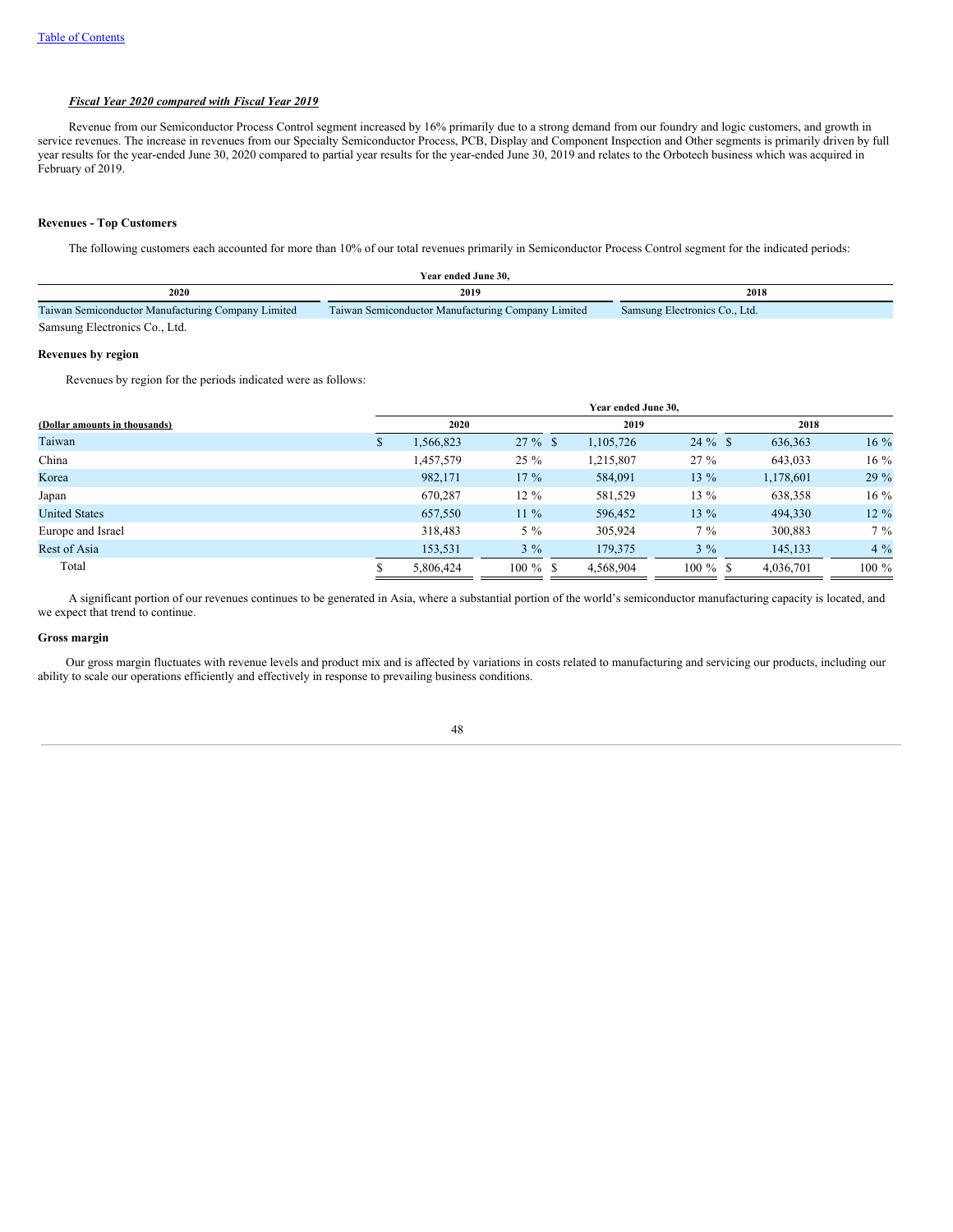The following table summarizes the major factors that contributed to the changes in gross margin percentage:

|                                                | <b>Gross Margin Percentage</b> |
|------------------------------------------------|--------------------------------|
| Fiscal year ended June 30, 2018                | $64.1\%$                       |
| Revenue volume of products and services        | $(1.0)$ %                      |
| Mix of products and services sold              | $0.7 \frac{9}{6}$              |
| Manufacturing labor, overhead and efficiencies | $(1.6)$ %                      |
| Other service and manufacturing costs          | $(0.5)$ %                      |
| Impact from acquisition of Orbotech            | $(2.6)$ %                      |
| Fiscal year ended June 30, 2019                | 59.1 %                         |
| Revenue volume of products and services        | 1.5<br>$\%$                    |
| Mix of products and services sold              | $(0.8)$ %                      |
| Manufacturing labor, overhead and efficiencies | $0.5\%$                        |
| <b>Intangible Amortization</b>                 | $(1.6)$ %                      |
| Other service and manufacturing costs          | $(0.8)$ %                      |
| Fiscal year ended June 30, 2020                | 57.9 $\%$                      |

Changes in gross margin percentage, which are driven by the revenue volume of products and services, reflect our ability to leverage existing infrastructure to generate higher revenues. It also includes average customer pricing, customer revenue deferrals associated with volume purchase agreements and the effect of fluctuations in foreign exchange rates. Changes in gross margin percentage from the mix of products and services sold reflect the impact of changes within the composition of product and service offerings, and amortization of inventory fair value adjustments from business combinations. Changes in gross margin percentage from manufacturing labor, overhead and efficiencies reflect our ability to manage costs and drive productivity as we scale our manufacturing activity to respond to customer requirements, and amortization of intangible assets. Changes in gross margin percentage from other service and manufacturing costs include the impact of customer support costs, including the efficiencies with which we deliver services to our customers, and the effectiveness with which we manage our production plans and inventory risk.

The decrease in our gross margin from 59.1% to 57.9% during the fiscal year ended June 30, 2020 is primarily attributable to an increase in amortization of intangibles related to the acquisition of Orbotech, unfavorable mix of products and services sold, and an increase in service and manufacturing costs. These decreases were partially offset by a favorable impact from higher revenue volume of products and services.

## **Segment gross margin(1)**

 $\mathcal{L}=\mathcal{L}^{\mathcal{L}}$  , where  $\mathcal{L}^{\mathcal{L}}$ 

| Year ended June 30. |                                                      |  |           |  |           |  |                          |  |                      |            |                      |       |
|---------------------|------------------------------------------------------|--|-----------|--|-----------|--|--------------------------|--|----------------------|------------|----------------------|-------|
|                     | (Dollar amounts in thousands)                        |  | 2020      |  | 2019      |  | 2018                     |  | <b>FY20 vs. FY19</b> |            | <b>FY19 vs. FY18</b> |       |
|                     | Segment gross margin:                                |  |           |  |           |  |                          |  |                      |            |                      |       |
|                     | Semiconductor Process Control                        |  | 3,028,167 |  | 2.590.434 |  | 2,554,223                |  | 437.733              | $17 \%$ \$ | 36.211               | $1\%$ |
|                     | <b>Specialty Semiconductor Process</b>               |  | 183.641   |  | 78,800    |  | $\overline{\phantom{a}}$ |  | 104.841              | $133\%$    | 78,800               | (3)   |
|                     | PCB, Display and Component Inspection <sup>(2)</sup> |  | 315,723   |  | 155,765   |  | 38.428                   |  | 159.958              | $103\%$    | 117,337              | (3)   |
|                     | Other                                                |  | (63)      |  | 1,102     |  | $\overline{\phantom{a}}$ |  | (1, 165)             | $(106)\%$  | 1,102                | (3)   |
|                     |                                                      |  | 3,527,468 |  | 2.826.101 |  | 2,592,651                |  | 701,367              | $25\%$ \$  | 233,450              | $9\%$ |

(1) Segment gross margin is calculated as segment revenues less segment cost of revenues and excludes corporate allocations and the effects of foreign exchange rates, amortization of intangible assets, inventory fair value adjustments, and acquisition related costs. For additional details, refer to Note 19 "Segment Reporting and Geographic Information" to our Consolidated Financial Statements.

(2) Segment gross margin in the fiscal year ended June 30, 2018 includes the component inspection business only.

(3) Orbotech was acquired on February 20, 2019.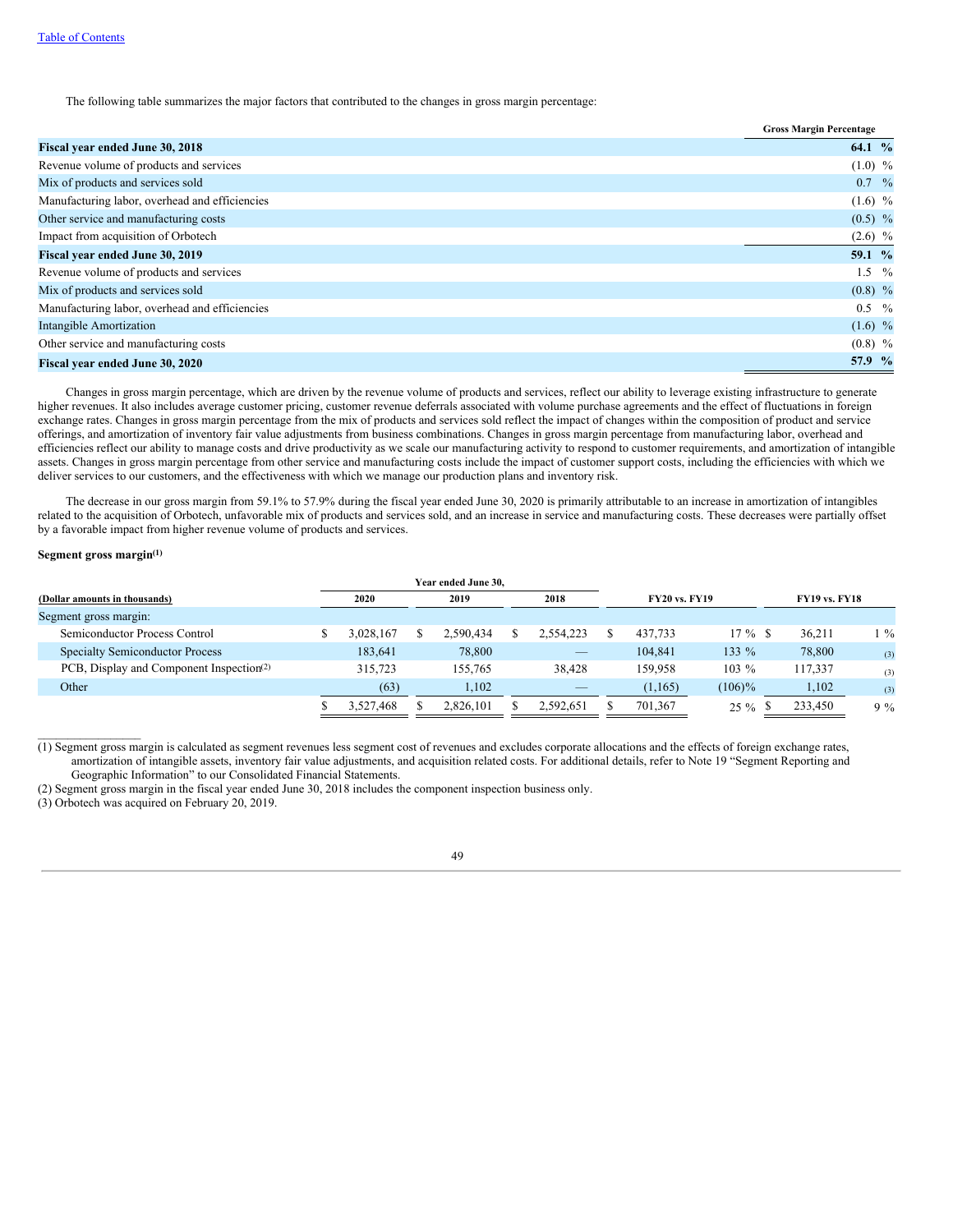### *Fiscal Year 2020 compared with Fiscal Year 2019*

The primary factors impacting the performance of our segment gross margins are summarized as follows:

- Semiconductor Process Control segment gross margin remained relatively consistent from prior years.
- The segment gross margins of Specialty Semiconductor Process, PCB, Display and Component Inspection and Other segments primarily relate to the Orbotech business, which was acquired in February 2019.

## **Research and Development ("R&D")**

|                                                |         | Year ended June 30. |         |                      |           |                      |        |
|------------------------------------------------|---------|---------------------|---------|----------------------|-----------|----------------------|--------|
| (Dollar amounts in thousands)                  | 2020    | 2019                | 2018    | <b>FY20 vs. FY19</b> |           | <b>FY19 vs. FY18</b> |        |
| R&D expenses                                   | 863.864 | 711.030             | 608.531 | 152.834              | $21\%$ \$ | 102,499              | $.7\%$ |
| R&D expenses as a percentage of total revenues | $5\%$   | 16 %                | $15\%$  | 1)%                  |           |                      |        |

R&D expenses may fluctuate with product development phases and project timing as well as our R&D efforts. As technological innovation is essential to our success, we may incur significant costs associated with R&D projects, including compensation for engineering talent, engineering material costs, and other expenses.

R&D expenses during the fiscal year ended June 30, 2020 were higher compared to the fiscal year ended June 30, 2019, primarily due to an increase in employee-related expenses of \$50.2 million as a result of additional engineering headcount, higher employee benefit costs and higher variable compensation and an increase of \$100.2 million of expenses from the Orbotech business, partially offset by a decrease in travel and entertainment expense of \$4.3 million.

Our future operating results will depend significantly on our ability to produce products and provide services that have a competitive advantage in our marketplace. To do this, we believe that we must continue to make substantial and focused investments in our research and development. We remain committed to product development in new and emerging technologies.

#### **Selling, General and Administrative ("SG&A")**

| (Dollar amounts in thousands)                   |  | 2020<br>2018<br>2019 |  | <b>FY20 vs. FY19</b> | <b>FY19 vs. FY18</b> |               |  |         |            |         |      |
|-------------------------------------------------|--|----------------------|--|----------------------|----------------------|---------------|--|---------|------------|---------|------|
| SG&A expenses                                   |  | 734.149              |  | 599,124              |                      | 442,304       |  | 135.025 | $23 \%$ \$ | 156,820 | 35 % |
| SG&A expenses as a percentage of total revenues |  |                      |  | $3\%$                |                      | $\frac{0}{0}$ |  | $-$ %   |            | $2\%$   |      |

SG&A expenses during the fiscal year ended June 30, 2020 were higher compared to the fiscal year ended June 30, 2019, primarily due to an increase in employee-related expenses of \$33.7 million as a result of additional headcount, higher employee benefit costs and variable compensation, an increase in depreciation expense of \$12.5 million and expenses related to the Orbotech business of \$115.6 million, which includes an increase in amortization expense for purchased intangible assets of \$30.8 million. These increases were partially offset by a decrease in acquisition-related expenses of \$29.1 million, lower travel-related expenses of \$11.6 million, and \$10.9 million of stock-based compensation expense from acceleration of certain equity awards for Orbotech employees recorded in the three months ended March 31, 2019.

#### **Goodwill Impairment**

We performed our annual impairment assessment of goodwill as of February 28, 2020 and concluded that there was no impairment of goodwill for the Wafer Inspection and Patterning, Global Service and Support, and Component Inspection reporting units.

However, due to the downward revision of financial outlook for the Specialty Semiconductor Process and PCB and Display reporting units as well as the impact of elevated risk and macroeconomic slowdown driven by the COVID-19 pandemic, we performed a quantitative goodwill impairment assessment for these reporting units. As a result, we recorded \$144.2 million and \$112.5 million in impairment charges in the Specialty Semiconductor Process and PCB and Display reporting units, respectively, in the three months ended March 31, 2020.

For our fiscal year ended June 30, 2019, we performed our annual qualitative assessment of goodwill during the third quarter and concluded that there was no impairment.

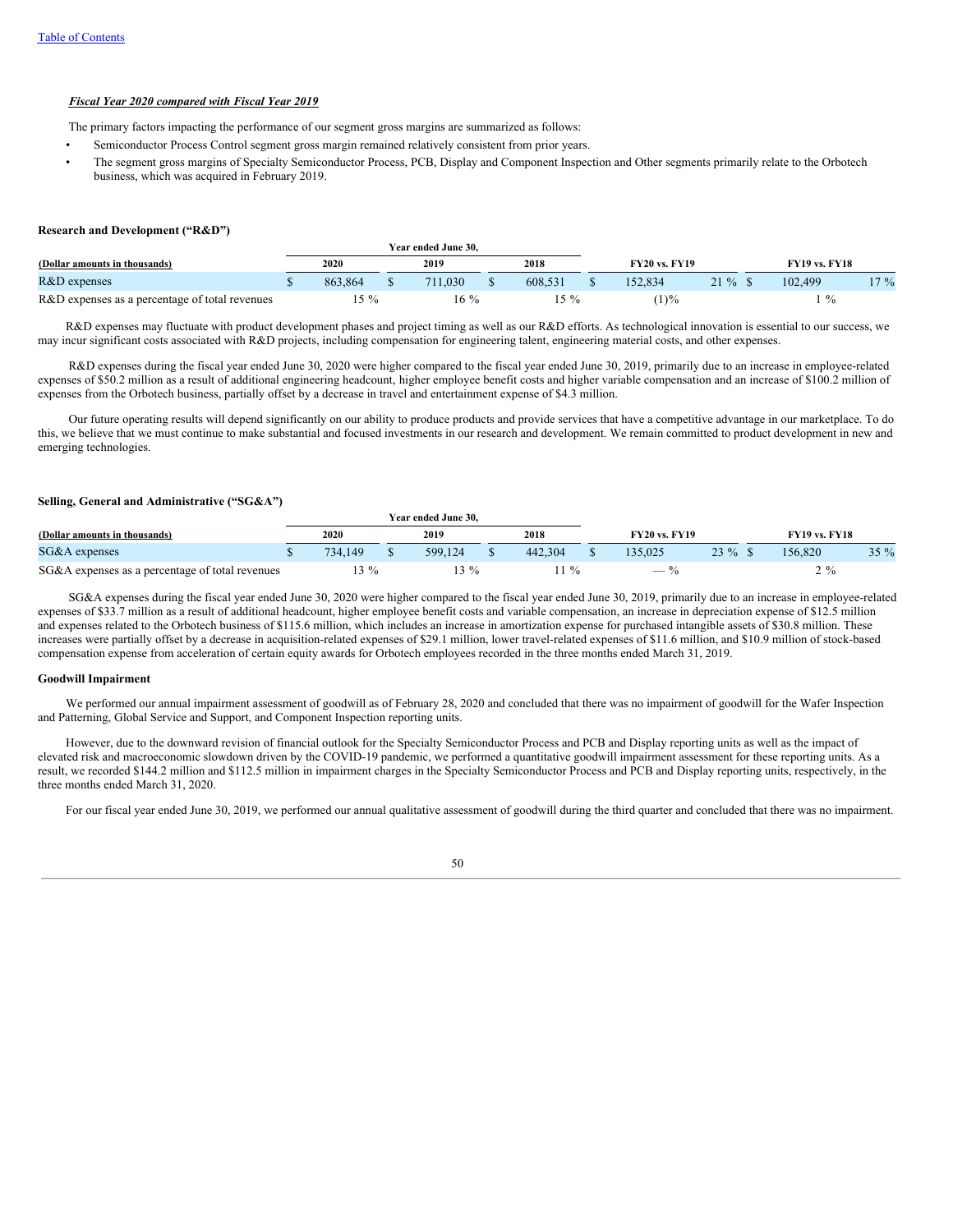### **Restructuring Charges**

In September 2019, management approved a plan to streamline our organization and business processes that included the reduction of workforce, which is expected to be completed in the second half of our fiscal year 2021, primarily in our PCB, Display and Component Inspection segment. Restructuring charges were \$7.7 million for the year ended June 30, 2020, and the accrual for restructuring charges was \$5.7 million at June 30, 2020.

We expect to incur additional restructuring charges in future periods in connection with the completion of our workforce reduction. For additional information refer to Note 20 "Restructuring Charges" in the Notes to the Condensed Consolidated Financial Statements.

#### **Interest Expense and Other Expense (Income), Net**

|                                                               |  | Year ended June 30.                  |  |          |  |               |  |  |  |  |  |  |
|---------------------------------------------------------------|--|--------------------------------------|--|----------|--|---------------|--|--|--|--|--|--|
| (Dollar amounts in thousands)                                 |  | 2020                                 |  | 2019     |  | 2018          |  |  |  |  |  |  |
| Interest expense                                              |  | 160,274                              |  | 124,604  |  | 114,376       |  |  |  |  |  |  |
| Other expense (income), net                                   |  | 2.678                                |  | (31.462) |  | (30.482)      |  |  |  |  |  |  |
| Interest expense as a percentage of total revenues            |  | $3\%$                                |  | $3\%$    |  | $3\%$         |  |  |  |  |  |  |
| Other expense (income), net as a percentage of total revenues |  | $^{0/2}$<br>$\overline{\phantom{0}}$ |  |          |  | $\frac{0}{0}$ |  |  |  |  |  |  |

The increase in interest expense during the fiscal year ended June 30, 2020 compared to the fiscal year ended June 30, 2019, was primarily due to interest on the \$1.20 billion Senior Notes issued in March 2019.

Other expense (income), net is comprised primarily of realized gains or losses on sales of marketable securities, gains or losses from revaluations of certain foreign currency denominated assets and liabilities as well as foreign currency contracts, and interest-related accruals (such as interest and penalty accruals related to our tax obligations) and interest income earned on our invested cash, cash equivalents and marketable securities.

The decrease in other expense (income), net during the fiscal year ended June 30, 2020 compared to the fiscal year ended June 30, 2019 was primarily due to a decrease in interest income of \$17.2 million, other impairments of \$8.8 million, and foreign exchange losses of \$4.6 million. In addition, during the fourth quarter of fiscal 2020, we entered into an Asset Purchase Agreement to sell certain core assets of our non-strategic solar energy business. This transaction resulted in a loss of \$1.9 million, which was included in other expense (income) in our Consolidated Statement of Operations for fiscal 2020.

#### **Loss on Extinguishment of Debt**

For the fiscal year ended June 30, 2020, loss on extinguishment of debt reflected a pre-tax net loss of \$22.5 million associated with the redemption of our \$500.0 million of the Senior Notes due 2021, including associated redemption premiums, accrued interest and other fees and expenses. We had no loss on extinguishment of debt in the year ended June 30, 2019.

#### **Provision for Income Taxes**

The following table provides details of income taxes:

|                               | Year ended June 30. |           |  |           |  |           |  |  |  |  |  |
|-------------------------------|---------------------|-----------|--|-----------|--|-----------|--|--|--|--|--|
| (Dollar amounts in thousands) |                     | 2020      |  | 2019      |  | 2018      |  |  |  |  |  |
| Income before income taxes    |                     | 1.316.711 |  | 1.296.231 |  | 1,455,931 |  |  |  |  |  |
| Provision for income taxes    |                     | 101.686   |  | 121.214   |  | 653,666   |  |  |  |  |  |
| Effective tax rate            | $7.7\%$             |           |  | $9.4\%$   |  | 44.9 %    |  |  |  |  |  |

Tax expense was lower as a percentage of income before taxes during the fiscal year ended June 30, 2020 compared to the fiscal year ended June 30, 2019 primarily due to the impact of the following items: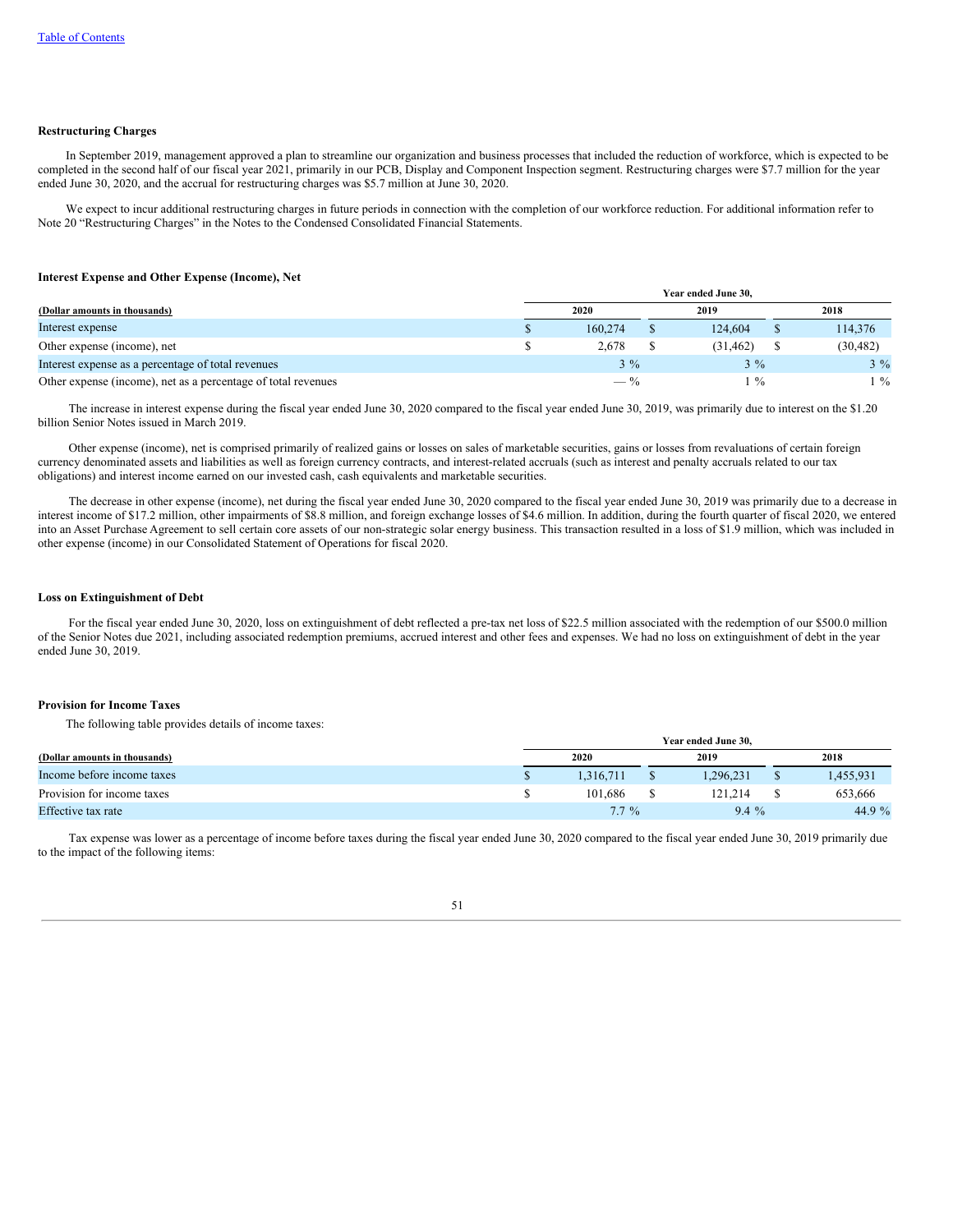- Tax expense decreased by \$13.7 million relating to an increase in the Foreign Derived Intangible Income deduction during the fiscal year ended June 30, 2020;
- Tax expense decreased by \$6.9 million relating to a decrease in the Global Intangible Low Taxed Income during the fiscal year ended June 30, 2020;
- Tax expense decreased by \$23.6 million relating to the impact of an increase in the proportion of KLA's earnings +generated in jurisdictions with tax rates lower than the U.S. statutory rate during the fiscal year ended June 30, 2020; and
- Tax expense decreased by \$34.3 million relating to the impact of an internal restructuring during the fiscal year ended June 30, 2020; partially offset by
- Tax expense increased by \$53.9 million relating to a \$256.6 million goodwill impairment charge, which is non-deductible for income tax.

Our effective tax rate during the fiscal years ended June 30, 2019 and June 30, 2018 was impacted by the Tax Cuts and Jobs Act ("the Act"), which was enacted into law on December 22, 2017. The following items are the tax impact as a result of the Act:

- Tax expense decreased by \$50.9 million relating to the reduction of the U.S. federal corporate tax rate from 35.0% to 28.1% for the fiscal year ended June 30, 2018 and tax expense decreased by \$49.9 million relating to the reduction of the U.S. federal corporate tax rate from 28.1% to 21.0% for the fiscal year ended June 30, 2019. The Act reduced the U.S. federal corporate tax rate from 35.0% to 21.0% as of January 1, 2018. The decrease in the U.S. federal corporate tax rate from 35.0% to 21.0% results in a blended statutory tax rate of 28.1% for the fiscal year ended June 30, 2018;
- Tax expense increased by \$339.6 million relating to the one-time transition tax recorded during the fiscal year ended June 30, 2018 on our total post-1986 earnings and profits ("E&P") of which, prior to the enactment of the Act, was previously deferred from U.S. income taxes;
- Tax expense increased by \$102.1 million relating to the one-time re-measurement of our deferred tax assets and liabilities recorded during the fiscal year ended June 30, 2018 based on the Act's new corporate tax rate of 21.0%; and
- Tax expense decreased by \$19.3 million relating to the transition tax liability during the fiscal year ended June 30, 2019.

Our future effective income tax rate depends on various factors, such as tax legislation, the geographic composition of our pre-tax income, the amount of our pre-tax income as business activities fluctuate, non-deductible expenses incurred in connection with acquisitions, research and development credits as a percentage of aggregate pre-tax income, non-taxable or non-deductible increases or decreases in the assets held within our Executive Deferred Savings Plan, the tax effects of employee stock activity and the effectiveness of our tax planning strategies.

In the normal course of business, we are subject to examination by tax authorities throughout the world. We are subject to federal income tax examinations for all years beginning from the fiscal year ended June 30, 2017 and are under United States income tax examination for the fiscal year ended June 30, 2018. We are subject to state income tax examinations for all years beginning from the fiscal year ended June 30, 2016. We are also subject to examinations in other major foreign jurisdictions, including Singapore and Israel, for all years beginning from the calendar year ended December 31, 2012. We are under audit in Germany related to Orbotech for the years ended December 31, 2013 to December 31, 2015. We are also under audit in Israel related to KLA for the fiscal years ended June 30, 2017 to June 30, 2019. Although we believe our tax estimates are reasonable, the final determination of tax audits and any related litigation could be materially different from our historical income tax provisions and accruals. The results of an audit or litigation could have a material adverse effect on our results of operations or cash flows in the period or periods for which that determination is made.

In May 2017, Orbotech received an assessment from the Israel Tax Authority ("ITA") with respect to its fiscal years 2012 through 2014 (the "Assessment", and the "Audit Period", respectively), for an aggregate amount of tax, after offsetting all net operating losses ("NOLs") available through the end of 2014, of approximately NIS 229.0 million (equivalent to approximately \$66.0 million which includes related interest and linkage differentials to the Israeli consumer price index as of date of the issuance of the Tax Decrees).

On August 31, 2018, Orbotech filed an objection in respect of the tax assessment (the "Objection"). The ITA completed the second stage of the audit, in which the claims Orbotech raised in the Objection were examined by different personnel at the ITA. In addition, the ITA examined additional items during this second stage of the audit. As Orbotech and the ITA did not reach an agreement during the second stage, the ITA issued Tax Decrees to Orbotech on August 28, 2019 ("Tax Decrees") for an aggregate amount of tax, after offsetting all NOLs available through the end of 2014, of approximately NIS 257 million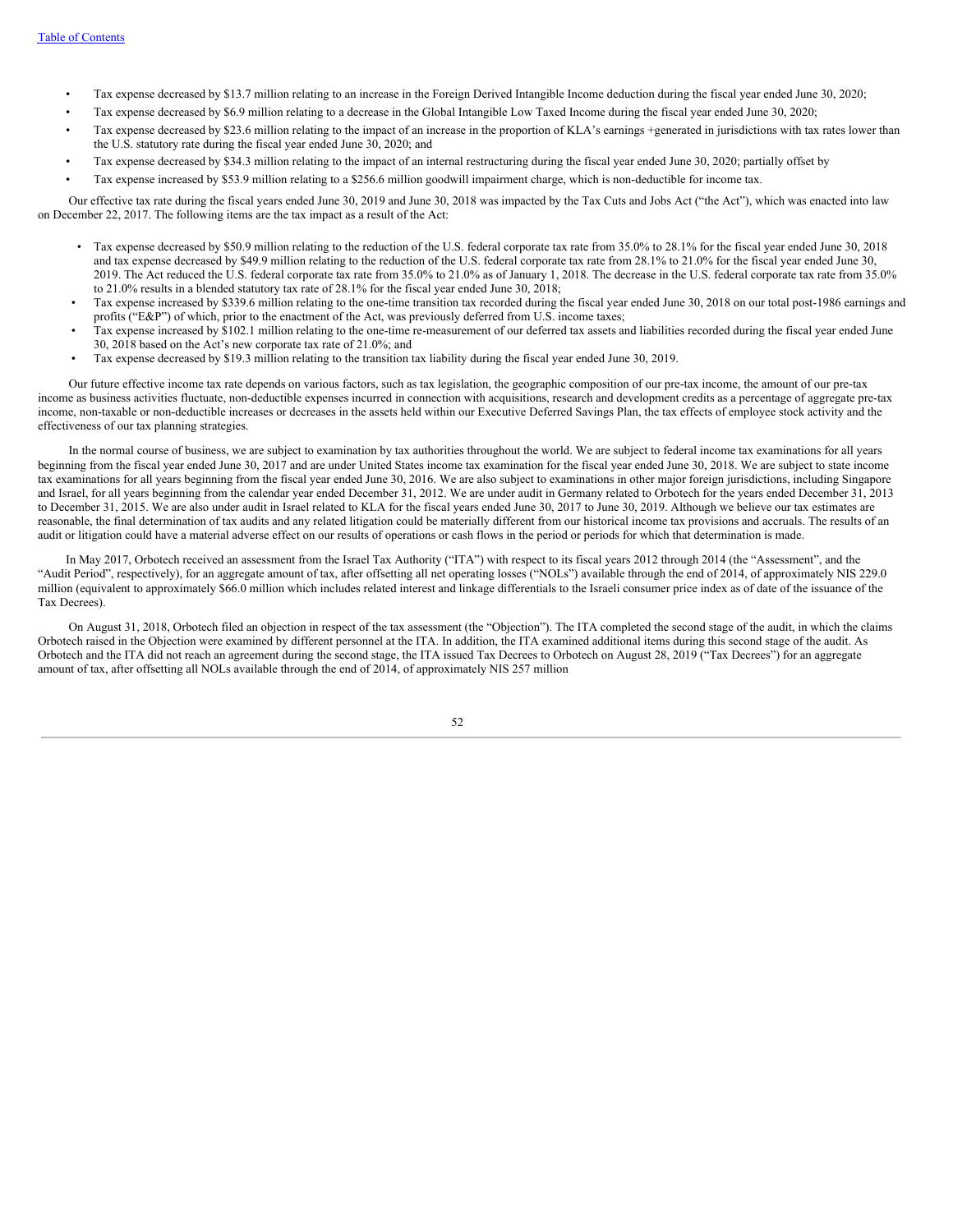(equivalent to approximately \$74 million which includes related interest and linkage differentials to the Israeli consumer price index as of the date of the issuance of the Tax Decrees). These Tax Decrees replaced the Assessment. We believe that our recorded unrecognized tax benefits are sufficient to cover the resolution of these Tax Decrees.

Orbotech filed a notice of appeal with respect to the above Tax Decrees with the District Court of Tel Aviv on September 26, 2019. On February 27, 2020 the ITA filed its arguments in support of the Tax Decrees. Orbotech filed the grounds of appeal with respect to the above Tax Decrees on July 30, 2020. The ITA and Orbotech are continuing discussions in an effort to resolve this matter in a mutually agreeable manner.

In connection with the above, there is an ongoing criminal investigation in Israel against Orbotech, certain of its employees and its tax consultant. On April 11, 2018, Orbotech received a "suspect notification letter" (dated March 28, 2018) from the Tel Aviv District Attorney's Office (Fiscal and Financial). In the letter, it was noted that the investigation file was transferred from the Assessment Investigation Officer to the District Attorney's Office. The letter further states that the District Attorney's Office has not yet made a decision regarding submission of an indictment against Orbotech; and that if after studying the case, a decision is made to consider prosecuting Orbotech, Orbotech will receive an additional letter, and within 30 days, Orbotech may present its arguments to the District Attorney's Office as to why it should not be indicted. On October 27, 2019, we received a request for additional information from the District Attorney's Office. We will continue to monitor the progress of the District Attorney's Office investigation; however, we cannot anticipate when the review of the case will be completed and what will be the results thereof. We intend to cooperate with the District Attorney's Office to enable them to conclude their investigation.

On March 27, 2020, The Coronavirus Aid, Relief, and Economic Security (CARES) Act was signed into law which included several tax relief provisions. As a result of the CARES Act, we have deferred payment of certain payroll taxes to the federal government through December 31, 2022 and accelerated the tax deduction of qualified improvement property. The provisions of the CARES Act do not have a material impact to our liquidity and we are not expecting a material tax refund.

## **Liquidity and Capital Resources**

|                                                        | As of June 30. |  |           |  |           |  |  |  |  |  |  |
|--------------------------------------------------------|----------------|--|-----------|--|-----------|--|--|--|--|--|--|
| (Dollar amounts in thousands)                          | 2020           |  | 2019      |  | 2018      |  |  |  |  |  |  |
| Cash and cash equivalents                              | 1.234.409      |  | 1.015.994 |  | 1,404,382 |  |  |  |  |  |  |
| Marketable securities                                  | 746,063        |  | 723.391   |  | 1,475,936 |  |  |  |  |  |  |
| Total cash, cash equivalents and marketable securities | 1.980.472      |  | 1.739.385 |  | 2,880,318 |  |  |  |  |  |  |
| Percentage of total assets                             | $21\%$         |  | $19\%$    |  | 51 %      |  |  |  |  |  |  |

|                                                              | Year ended June 30. |  |             |  |             |  |  |  |  |
|--------------------------------------------------------------|---------------------|--|-------------|--|-------------|--|--|--|--|
| (In thousands)                                               | 2020                |  | 2019        |  | 2018        |  |  |  |  |
| Cash flows:                                                  |                     |  |             |  |             |  |  |  |  |
| Net cash provided by operating activities                    | 1.778.850           |  | 1.152.632   |  | 1,229,120   |  |  |  |  |
| Net cash (used in) provided by investing activities          | (258, 874)          |  | (1,180,982) |  | 291,618     |  |  |  |  |
| Net cash used in financing activities                        | (1,299,635)         |  | (360,005)   |  | (1,270,103) |  |  |  |  |
| Effect of exchange rate changes on cash and cash equivalents | (1,926)             |  | (33)        |  | 696         |  |  |  |  |
| Net (decrease) increase in cash and cash equivalents         | 218,415             |  | (388, 388)  |  | 251,331     |  |  |  |  |

## *Cash and Cash Equivalents and Marketable Securities:*

As of June 30, 2020, our cash, cash equivalents and marketable securities totaled \$1.98 billion, which represents an increase of \$0.24 billion from June 30, 2019. The increase is mainly due to net proceeds from our 2020 Senior Notes of \$0.74 billion, net proceeds from our revolving credit facility of \$0.45 billion and cash generated from operations of \$1.78 billion, partially offset by repayments of debt of \$1.17 billion, payments of dividends and dividend equivalents of \$0.52 billion, stock repurchases of \$0.83 billion and capital expenditures of \$0.15 billion. As of June 30, 2020, \$0.82 billion of our \$1.98 billion of cash, cash equivalents, and marketable securities were held by our foreign subsidiaries and branch offices. We currently intend to indefinitely reinvest \$0.53 billion of the cash, cash equivalents and marketable securities held by our foreign subsidiaries for which we assert that earnings are permanently reinvested. If, however, a portion of these funds were to be repatriated to the United States, we would be required to accrue and pay state and foreign taxes of approximately 1%-22% of the funds repatriated. The amount of taxes due will depend on the amount and manner of the repatriation, as well as the location from which the funds are repatriated. We have accrued state and foreign tax on the remaining cash of \$0.29 billion of the \$0.82

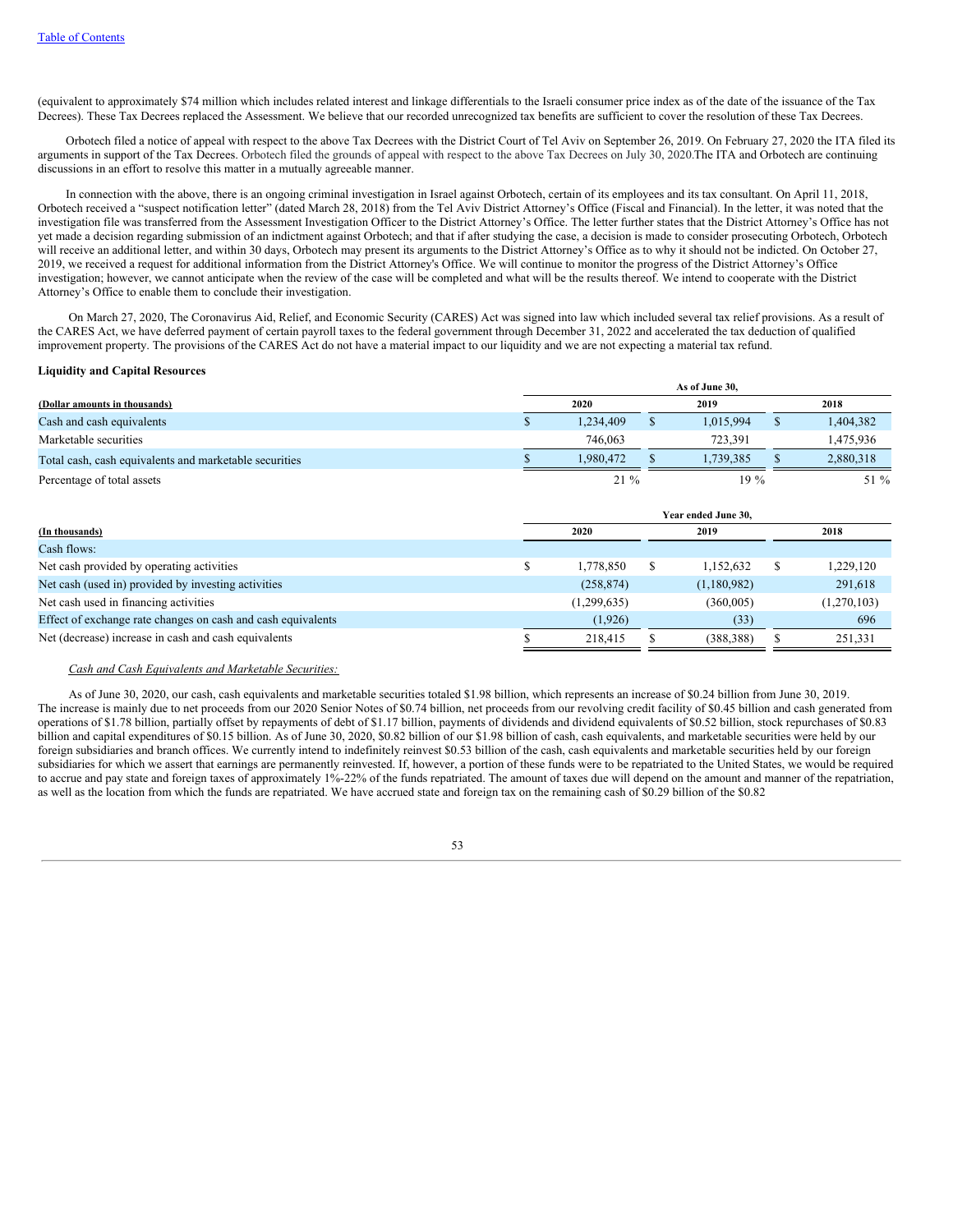billion held by our foreign subsidiaries and branch offices. As such, these funds can be returned to the U.S. without accruing any additional U.S. tax expense.

## *Cash Dividends and Special Cash Dividend:*

The total amounts of regular quarterly cash dividends and dividends equivalents paid during the fiscal years ended June 30, 2020, 2019 and 2018 were \$522.4 million, \$469.4 million and \$395.6 million, respectively. The increase in the amount of regular quarterly cash dividends and dividends equivalents paid during the fiscal year ended June 30, 2020 reflected the increase in the level of our regular quarterly cash dividend from \$0.75 to \$0.85 per share that was instituted during the three months ended December 31, 2019. The amounts of accrued dividend equivalents payable for regular quarterly cash dividends on unvested restricted stock units ("RSUs") with dividend equivalent rights were \$8.3 million and \$7.3 million as of June 30, 2020 and 2019, respectively. These amounts will be paid upon vesting of the underlying unvested RSUs as described in Note 10 "Equity, Long-term Incentive Compensation Plans and Non-Controlling Interest" to our Consolidated Financial Statements.

On August 6, 2020, we announced that our Board of Directors had declared a quarterly cash dividend of \$0.90 per share. Refer to Note 21 "Subsequent Events" to the Consolidated Financial Statements for additional information regarding the declaration of our quarterly cash dividend announced subsequent to June 30, 2020.

On November 19, 2014, our Board of Directors declared a special cash dividend of \$16.50 per share on our outstanding common stock. The declaration and payment of the special cash dividend was part of our leveraged recapitalization transaction under which the special cash dividend was financed through a combination of existing cash and proceeds from the debt financing disclosed in Note 8 "Debt" that was completed during the three months ended December 31, 2014. The total amount of the special cash dividend accrued by us at the declaration date was substantially paid out during the three months ended December 31, 2014, except for the aggregate special cash dividend of \$43.0 million that was accrued for the unvested RSUs to be paid when such underlying unvested RSUs vest. Payments of the special cash dividend with respect to vested restricted stock units during the fiscal years ended June 30, 2019 and 2018 were \$2.9 million and \$6.4 million, respectively, and by the end of the second quarter of fiscal 2019 all of the special cash dividend accrued with respect to outstanding RSUs had vested and been paid in full. Other than the special cash dividend declared during the three months ended December 31, 2014, we historically have not declared any special cash dividends.

### *Stock Repurchases:*

The shares repurchased under our stock repurchase program have reduced our basic and diluted weighted-average shares outstanding for the fiscal years ended June 30, 2020 and 2019. The stock repurchase program is intended, in part, to offset shares issued in connection with the purchases under our Employee Stock Purchase Plan ("ESPP") program and the vesting of employee restricted stock units.

### *Fiscal Year 2020 Compared to Fiscal Year 2019*

#### *Cash Flows from Operating Activities:*

We have historically financed our liquidity requirements through cash generated from operations. Net cash provided by operating activities during the fiscal year ended June 30, 2020 increased by \$0.63 billion compared to the fiscal year ended June 30, 2019, from \$1.15 billion to \$1.78 billion, primarily as a result of the following factors:

- An increase in collections of approximately \$1.67 billion mainly driven by higher shipments and inclusion of Orbotech during the entire 2020 fiscal year;
- Lower merger and acquisition costs of approximately \$29.0 million; partially offset by the following:
- A decrease in interest income of approximately \$16.0 million mainly due to lower average cash balances and interest rates;
- An increase in accounts payable payments of approximately \$619.0 million mainly due to the inclusion of Orbotech during the entire 2020 fiscal year;
- An increase in employee-related payments of approximately \$391.0 million mainly due to the inclusion of Orbotech during the entire 2020 fiscal year;
- An increase of debt interest payments of approximately \$47.0 million related to Senior Notes issued in March 2019 for the Orbotech acquisition and early redemption of 2021 Senior Notes.

### *Cash Flows from Investing Activities:*

Net cash used in investing activities during the fiscal year ended June 30, 2020 was \$0.26 billion compared to net cash used by investing activities of \$1.18 billion during the fiscal year ended June 30, 2019. This decrease was mainly due to a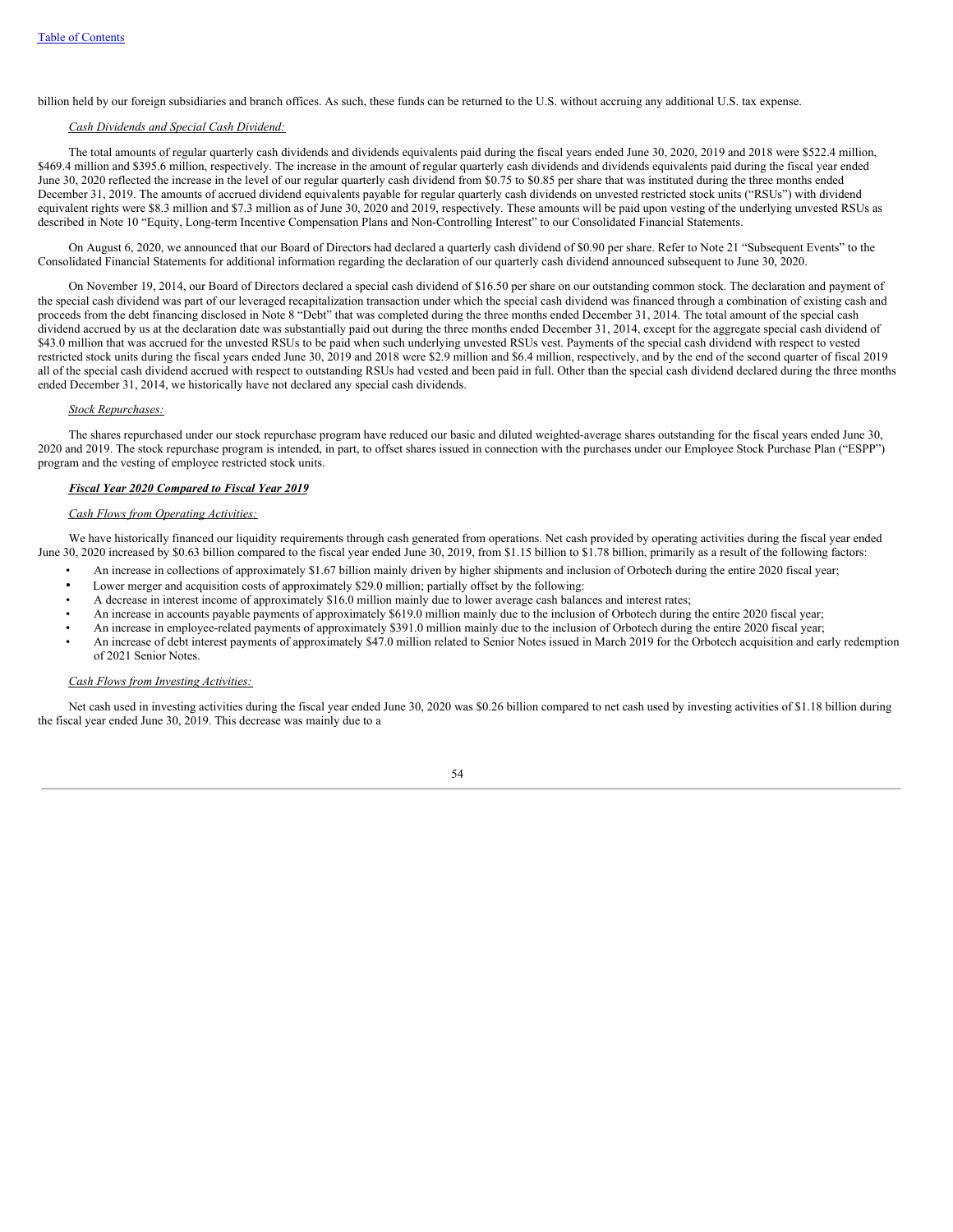decrease in cash paid for business acquisitions of \$1.73 billion, partially offset by higher net purchases of marketable securities of \$0.79 billion.

## *Cash Flows from Financing Activities:*

Net cash used in financing activities during the fiscal year ended June 30, 2020 increased compared to the fiscal year ended June 30, 2019, from \$0.36 billion to \$1.30 billion. This change was mainly impacted by lower net proceeds from borrowings of \$1.16 billion, partially offset by a decrease in cash used for common stock repurchases of \$0.27 billion.

## *Senior Notes:*

In February 2020, March 2019 and November 2014, we issued \$750.0 million, \$1.20 billion and \$2.50 billion, respectively (each a "2020 Senior Notes", a "2019 Senior Notes", a "2014 Senior Notes", and collectively the "Senior Notes"), aggregate principal amount of senior, unsecured long-term notes. In February 2020 and October 2019, we repaid \$500.0 million and \$250.0 million of Senior Notes, respectively.

In February 2020, S&P upgraded its credit rating of the Company to "BBB+" and revised its outlook to stable, which permanently removed interest rate adjustments and the interest rate on the 2014 Senior Notes became fixed. The interest rate for each series of the 2020 Senior Notes and 2019 Senior Notes are not subject to adjustments.

In January 2020, we entered into a series of forward contracts ("2020 Rate Lock Agreements") to lock the 30-year treasury rate ("benchmark rate") on a portion of the 2020 Senior Notes. The 2020 Rate Lock Agreements had a notional amount of \$350.0 million in aggregate and matured in the same quarter. The 2020 Rate Lock Agreements were terminated on the date of the pricing of the \$750.0 million of 3.300% Senior Notes due in 2050 and we recorded the fair value of \$21.5 million as a loss within Accumulated Other Comprehensive Income (Loss) ("OCI") as of March 31, 2020, which will be amortized over the life of the debt. During the fiscal year ended June 30, 2018, we entered into a series of forward contracts (the "2018 Rate Lock Agreements") to lock the benchmark interest rate with notional amount of \$500.0 million in aggregate. In October 2014, we entered into a series of forward contracts to lock the 10-year treasury rate ("benchmark rate") on a portion of the 2014 Senior Notes with a notional amount of \$1.00 billion in aggregate. For additional details, refer to Note 17 "Derivative Instruments and Hedging Activities" and Note 8 "Debt" of the Notes to the Consolidated Financial Statements.

The original discounts on the 2020 Senior Notes, the 2019 Senior Notes and the 2014 Senior Notes amounted to \$0.3 million, \$6.7 million and \$4.0 million, respectively, and are being amortized over the life of the debt. Interest is payable as follows: semi-annually on March 1 and September 1 of each year for the 2020 Senior Notes; semiannually on March 15 and September 15 of each year for the 2019 Senior Notes; and semi-annually on May 1 and November 1 of each year for the 2014 Senior Notes. The indenture for the Senior Notes (the "Indenture") includes covenants that limit our ability to grant liens on our facilities and enter into sale and leaseback transactions, subject to certain allowances under which certain sale and leaseback transactions are not restricted.

In certain circumstances involving a change of control followed by a downgrade of the rating of a series of Senior Notes by at least two of Moody's, S&P and Fitch Inc., unless we have exercised our rights to redeem the Senior Notes of such series, we will be required to make an offer to repurchase all or, at the holder's option, any part, of each holder's Senior Notes of that series pursuant to the offer described below (the "Change of Control Offer"). In the Change of Control Offer, we will be required to offer payment in cash equal to 101% of the aggregate principal amount of Senior Notes repurchased plus accrued and unpaid interest, if any, on the Senior Notes repurchased, up to, but not including, the date of repurchase.

As of June 30, 2020, we were in compliance with all of our covenants under the Indenture associated with the Senior Notes.

## *Revolving Credit Facility:*

In November 2017, we entered into a Credit Agreement (the "Credit Agreement") providing for a \$750.0 million five-year unsecured Revolving Credit Facility (the "Revolving Credit Facility"), which replaced our prior Credit Facility. Subject to the terms of the Credit Agreement, the Revolving Credit Facility may be increased in an amount up to \$250.0 million in the aggregate. In November 2018, we entered into an Incremental Facility, Extension and Amendment Agreement (the "Amendment"), which amends the Credit Agreement to (a) extend the Maturity Date (the "Maturity Date") from November 30, 2022 to November 30, 2023, (b) increase the total commitment by \$250.0 million and (c) effect certain other amendments to the Credit Agreement as set forth in the Amendment. After giving effect to the Amendment, the total commitments under the Credit Agreement are \$1.00 billion. During the fiscal year ended June 30, 2020, we borrowed \$450.0 million from the Revolving Credit Facility and made a principal payment of \$400.0 million. As of June 30, 2020, we had outstanding \$50.0 million aggregate principal amount of borrowings under the Revolving Credit Facility.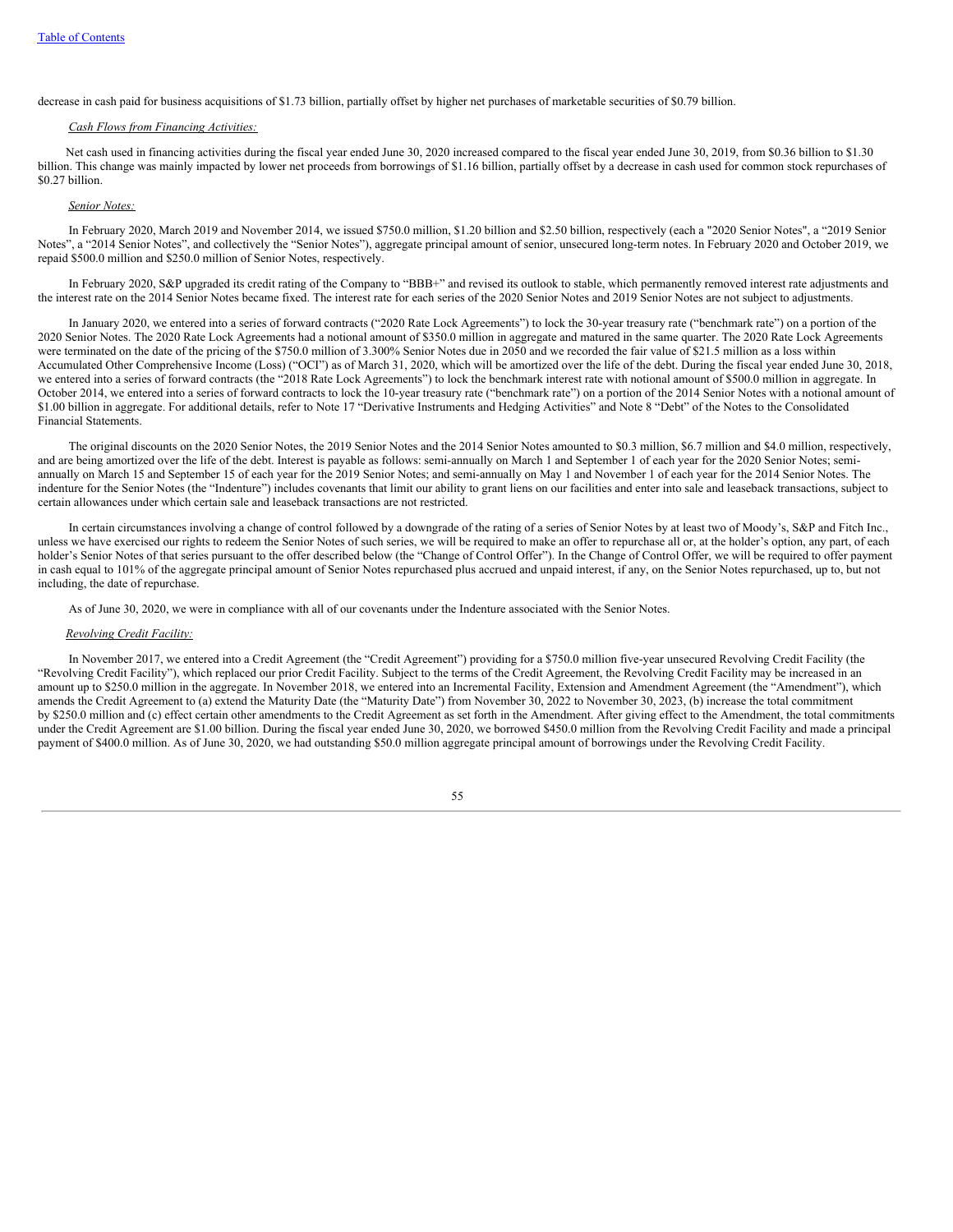We may borrow, repay and reborrow funds under the Revolving Credit Facility until the Maturity Date, at which time such Revolving Credit Facility will terminate, and all outstanding loans under such facility, together with all accrued and unpaid interest, must be repaid. We may prepay outstanding borrowings under the Revolving Credit Facility at any time without a prepayment penalty.

Borrowings under the Revolving Credit Facility will bear interest, at our option, at either: (i) the Alternative Base Rate ("ABR") plus a spread, which ranges from 0 bps to 75 bps, or (ii) the London Interbank Offered Rate ("LIBOR") plus a spread, which ranges from 100 bps to 175 bps. The spreads under ABR and LIBOR are subject to adjustment in conjunction with credit rating downgrades or upgrades. We are also obligated to pay an annual commitment fee on the daily undrawn balance of the Revolving Credit Facility, which ranges from 10 bps to 25 bps, subject to an adjustment in conjunction with changes to our credit rating. As of June 30, 2020, we elected to pay interest on the borrowed amount under the Revolving Credit Facility at LIBOR plus a spread of 112.5 bps and we pay an annual commitment fee of 12.5 bps on the daily undrawn balance of the Revolving Credit Facility.

The Revolving Credit Facility requires us to maintain an interest expense coverage ratio as described in the Credit Agreement, on a quarterly basis, covering the trailing four consecutive fiscal quarters of no less than 3.50 to 1.00. In addition, we are required to maintain the maximum leverage ratio as described in the Credit Agreement, on a quarterly basis of 3.00 to 1.00, covering the trailing four consecutive fiscal quarters for each fiscal quarter, which can be increased to 4.00 to 1.00 for a period of time in connection with a material acquisition or a series of material acquisitions. As of June 30, 2020, our maximum allowed leverage ratio was 3.50 to 1.00.

We were in compliance with all covenants under the Credit Agreement as of June 30, 2020 (the interest expense coverage ratio was 13.97 to 1.00 and the leverage ratio was 1.56 to 1.00). Considering our current liquidity position, short-term financial forecasts and ability to prepay the Revolving Credit Facility, if necessary, we expect to continue to be in compliance with our financial covenants at the end of our fiscal year ending June 30, 2021.

**Fiscal year ending June 30,**

## **Contractual Obligations**

 $\mathcal{L}=\mathcal{L}^{\mathcal{L}}$  , where  $\mathcal{L}^{\mathcal{L}}$ 

The following is a schedule summarizing our significant obligations to make future payments under contractual obligations as of June 30, 2020:

|                                                                                 | PISCAL YEAL CHUING JUNE JU, |           |  |          |  |         |  |         |  |         |      |           |     |                        |          |               |
|---------------------------------------------------------------------------------|-----------------------------|-----------|--|----------|--|---------|--|---------|--|---------|------|-----------|-----|------------------------|----------|---------------|
| (In thousands)                                                                  |                             | Total     |  | 2021     |  | 2022    |  | 2023    |  | 2024    | 2025 |           |     | 2026 and<br>thereafter |          | <b>Others</b> |
| Debt obligations <sup>(1)</sup>                                                 |                             | 3,500,000 |  |          |  |         |  |         |  | 50,000  |      | 1,250,000 | \$. | 2,200,000              | <b>S</b> |               |
| Interest payments associated with<br>all $\Box$ debt obligations <sup>(2)</sup> |                             | 2,087,338 |  | 151,118  |  | 151,067 |  | 150,331 |  | 149,800 |      | 120,738   |     | 1,364,284              |          |               |
| Purchase commitments <sup>(3)</sup>                                             |                             | 896,928   |  | 887,851  |  | 8,397   |  | 453     |  | 227     |      |           |     |                        |          |               |
| Income taxes $\Box$ payable <sup>(4)</sup>                                      |                             | 172,674   |  |          |  |         |  |         |  |         |      |           |     |                        |          | 172,674       |
| Operating leases                                                                |                             | 105,743   |  | 30,628   |  | 22,750  |  | 15,410  |  | 10,221  |      | 8,508     |     | 18,226                 |          |               |
| Cash long-term incentive program <sup>(5)</sup>                                 |                             | 197,116   |  | 78,404   |  | 56,573  |  | 41,039  |  | 21,100  |      |           |     |                        |          |               |
| Pension obligations <sup>(6)</sup>                                              |                             | 42,482    |  | 3,014    |  | 2,955   |  | 3,047   |  | 4,317   |      | 3,758     |     | 25,391                 |          |               |
| Executive Deferred□Savings Plan <sup>(7)</sup>                                  |                             | 215,167   |  |          |  |         |  |         |  |         |      |           |     |                        |          | 215,167       |
| Transition tax payable <sup>(8)</sup>                                           |                             | 274,498   |  | 26,143   |  | 26,143  |  | 26,143  |  | 49,018  |      | 65,357    |     | 81,694                 |          |               |
| Liability for employee rights upon<br>retirement <sup>(9)</sup>                 |                             | 52,898    |  |          |  |         |  |         |  |         |      |           |     |                        |          | 52,898        |
| Other $(10)$                                                                    |                             | 8,310     |  | 3,287    |  | 2,600   |  | 1,612   |  | 811     |      |           |     |                        |          |               |
| Total obligations                                                               |                             | 7,553,154 |  | ,180,445 |  | 270,485 |  | 238,035 |  | 285,494 |      | ,448,361  |     | 3,689,595              |          | 440,739       |

(1) Represents \$3.45 billion aggregate principal amount of Senior Notes due from fiscal year 2025 to fiscal year 2050 and \$50.0 million principal amount of Revolving Credit Facility due in fiscal year 2024.

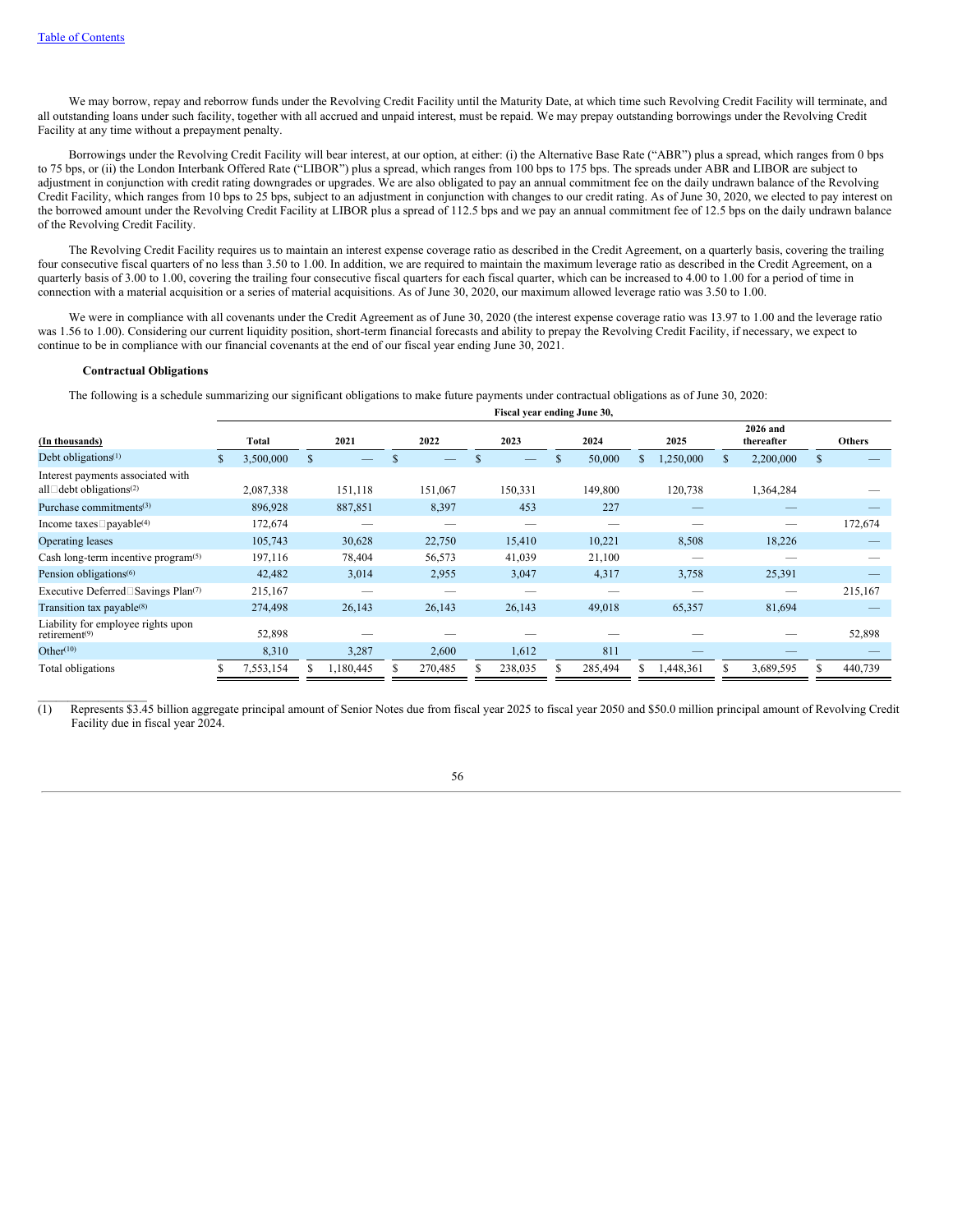- (2) The interest payments associated with the Senior Notes payable included in the table above are based on the principal amount multiplied by the applicable interest rate for each series of Senior Notes. Our future interest payments are subject to change if our then effective credit rating is below investment grade as discussed above. The interest payment under the Revolving Credit Facility for the undrawn balance is payable at 12.5 bps as a commitment fee based on the daily undrawn balance and we utilized the existing rate for the projected interest payments included in the table above. Our future interest payments for the Revolving Credit Facility is subject to change due to any upgrades or downgrades to our then effective credit rating.
- (3) Represents an estimate of significant commitments to purchase inventory from our suppliers as well as an estimate of significant purchase commitments associated with goods, services and other assets in the ordinary course of business. Our obligation under these purchase commitments is generally restricted to a forecasted time-horizon as mutually agreed upon between the parties. This forecasted time-horizon can vary among different suppliers. Actual expenditures will vary based upon the volume of the transactions and length of contractual service provided. In addition, the amounts paid under these arrangements may be less in the event the arrangements are renegotiated or canceled. Certain agreements provide for potential cancellation penalties.
- (4) Represents the estimated income tax payable obligation related to uncertain tax positions as well as related accrued interest. We are unable to make a reasonably reliable estimate of the timing of payments in individual years due to uncertainties in the timing of tax audit outcomes.
- (5) Represents the amount committed under our cash long-term incentive program. The expected payment after estimated forfeitures is approximately \$160.2 million.
- (6) Represents an estimate of expected benefit payments up to fiscal year 2030 that was actuarially determined and excludes the minimum cash required to contribute to the plan. As of June 30, 2020, our defined benefit pension plans do not have material required minimum cash contribution obligations.
- (7) Represents the amount committed under our non-qualified executive deferred compensation plan. We are unable to make a reasonably reliable estimate of the timing of payments in individual years due to the uncertainties in the timing around participant's separation and any potential changes that participants may decide to make to the previous distribution elections.
- (8) Represents the transition tax liability associated with our deemed repatriation of accumulated foreign earnings as a result from the enactment of the Tax Cuts and Jobs-Act into law on December 22, 2017.
- (9) Represents severance payments due upon dismissal of an employee or upon termination of employment in certain other circumstances as required under Israeli law.
- (10) Represents amounts committed for accrued dividends payable for quarterly cash dividends for unvested restricted stock units granted with dividend equivalent rights. For additional details, refer to Note 10 "Equity, Long-term Incentive Compensation Plans and Non-Controlling Interest" to our Consolidated Financial Statements.

We have adopted a cash-based long-term incentive ("Cash LTI") program for many of our employees as part of our employee compensation program. Cash LTI awards issued to employees under the Cash Long-Term Incentive Plan ("Cash LTI Plan") generally vest in three or four equal installments. For additional details, refer to Note 10 "Equity, Long-term Incentive Compensation Plans and Non-Controlling Interest" to our Consolidated Financial Statements.

We have agreements with financial institutions to sell certain of our trade receivables and promissory notes from customers without recourse. In addition, we periodically sell certain letters of credit ("LCs"), without recourse, received from customers in payment for goods and services.

The following table shows total receivables sold under factoring agreements and proceeds from sales of LCs for the indicated periods:

|                                             |  | Year ended June 30. |  |         |      |                   |  |  |  |  |  |
|---------------------------------------------|--|---------------------|--|---------|------|-------------------|--|--|--|--|--|
| (In thousands)                              |  | 2020                |  | 2019    | 2018 |                   |  |  |  |  |  |
| Receivables sold under factoring agreements |  | 293,006             |  | 193.089 |      | 217,462           |  |  |  |  |  |
| Proceeds from sales of LCs                  |  | 59,036              |  | 95.436  |      | 5.51 <sub>1</sub> |  |  |  |  |  |

Factoring and LC fees for the sale of certain trade receivables were recorded in other expense (income), net and were not material for the periods presented.

We maintain guarantee arrangements available through various financial institutions for up to \$81.7 million, of which \$68.7 million had been issued as of June 30, 2020, primarily to fund guarantees to customs authorities for value-added tax ("VAT") and other operating requirements of our subsidiaries in Europe, Israel, and Asia.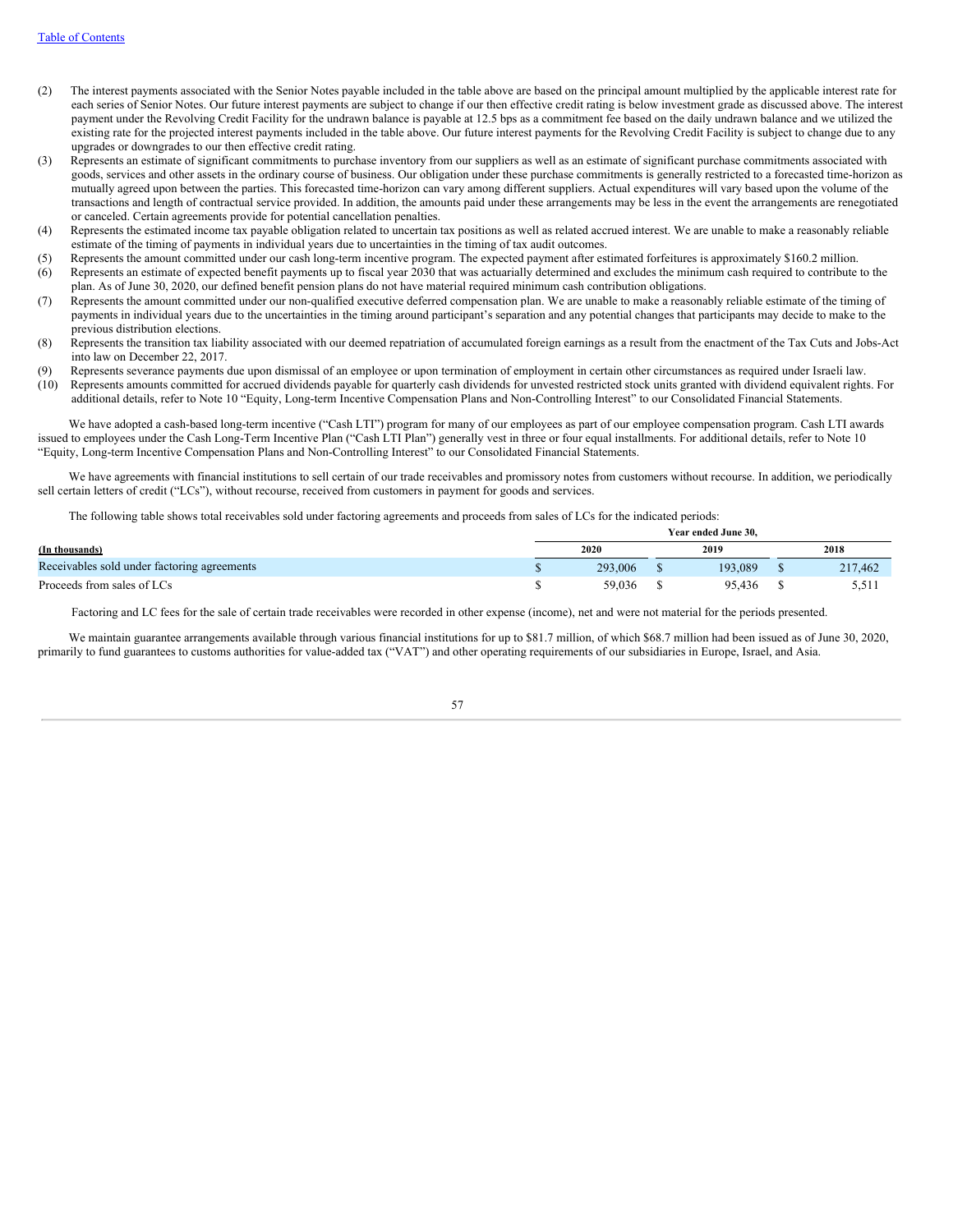## *Working Capital:*

Working capital was \$3.02 billion as of June 30, 2020, which represents an increase of \$477.2 million compared to our working capital as of June 30, 2019. As of June 30, 2020, our principal sources of liquidity consisted of \$1.98 billion of cash, cash equivalents and marketable securities. Our liquidity may be affected by many factors, some of which are based on the normal ongoing operations of the business, spending for business acquisitions, and other factors such as uncertainty in the global and regional economies and the semiconductor, semiconductor-related and electronic device industries. Although cash requirements will fluctuate based on the timing and extent of these factors, we believe that cash generated from operations, together with the liquidity provided by existing cash and cash equivalents balances and our \$1.00 billion Revolving Credit Facility, will be sufficient to satisfy our liquidity requirements associated with working capital needs, capital expenditures, cash dividends, stock repurchases and other contractual obligations, including repayment of outstanding debt, for at least the next 12 months.

Our credit ratings as of June 30, 2020 are summarized below:

| <b>Rating Agency</b> | Rating |
|----------------------|--------|
| Fitch                | $BBB+$ |
| Moody's              | Baa1   |
| Standard & Poor's    | $BBB+$ |

Factors that can affect our credit ratings include changes in our operating performance, the economic environment, conditions in the semiconductor and semiconductor equipment industries, our financial position, material acquisitions and changes in our business strategy.

#### **Off-Balance Sheet Arrangements**

As of June 30, 2020, we did not have any off-balance sheet arrangements, as defined in Item 303(a)(4)(ii) of SEC Regulation S-K, that have or are reasonably likely to have a current or future effect on our financial position, changes in financial condition, revenues and expenses, results of operations, liquidity, capital expenditures, or capital resources that are material to investors. Refer to Note 16 "Commitments and Contingencies" to our Consolidated Financial Statements for information related to indemnification obligations.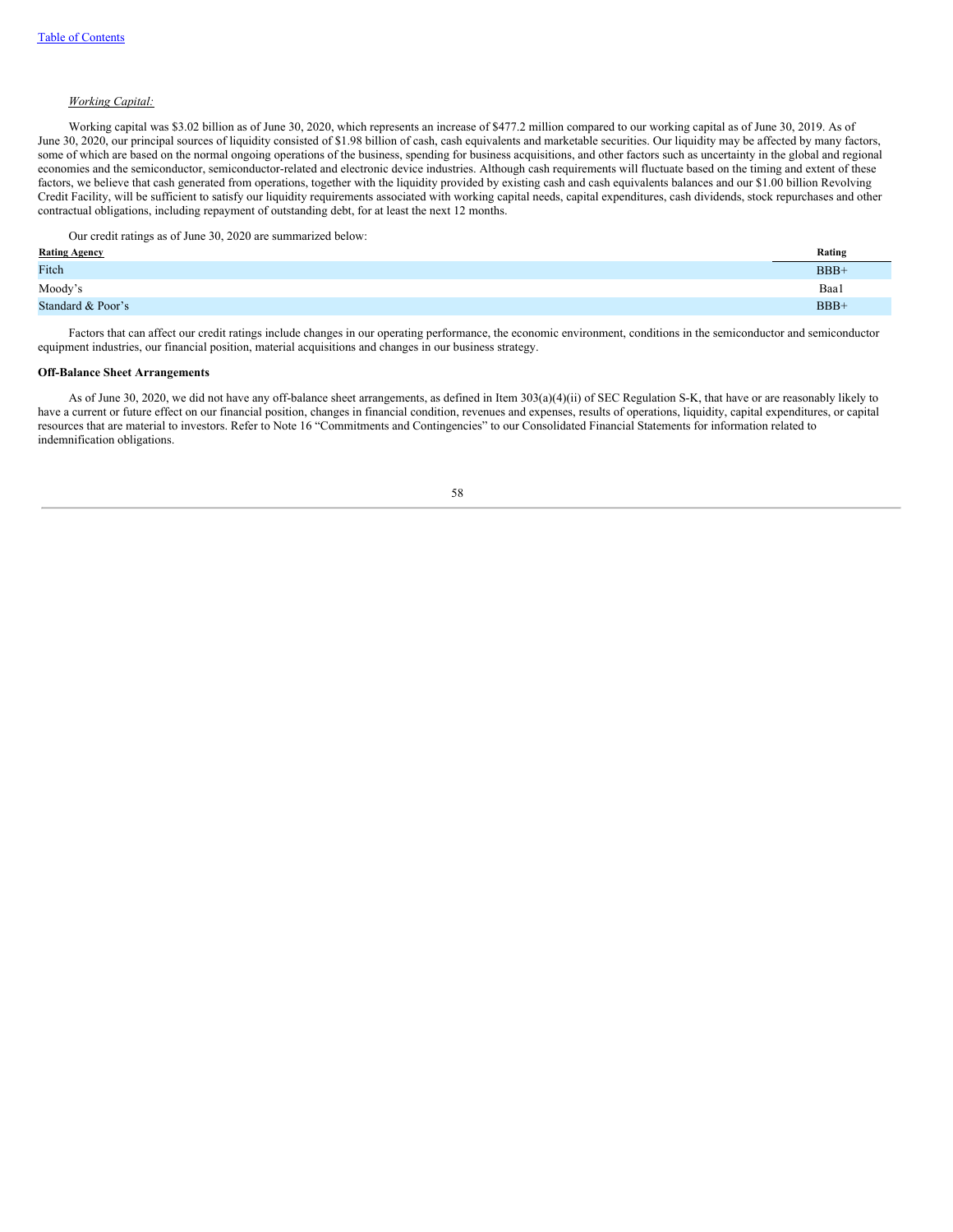## **ITEM 7A. QUANTITATIVE AND QUALITATIVE DISCLOSURES ABOUT MARKET RISK**

We are exposed to financial market risks, including changes in interest rates, foreign currency exchange rates and marketable equity security prices. To mitigate these risks, we utilize derivative financial instruments, such as foreign currency hedges. All of the potential changes noted below are based on sensitivity analysis performed on our financial position as of June 30, 2020. Actual results may differ materially.

As of June 30, 2020, we had an investment portfolio of fixed income securities of \$717.5 million These securities, as with all fixed income instruments, are subject to interest rate risk and will decline in value if market interest rates increase. If market interest rates were to increase immediately and uniformly by 100 bps from levels as of June 30, 2020, the fair value of the portfolio would have declined by \$4.7 million.

In February 2020, March 2019 and November 2014, we issued \$750.0 million, \$1.20 billion and \$2.50 billion, respectively, (each, a "2020 Senior Notes", "2019 Senior Notes", a "2014 Senior Notes", and collectively the "Senior Notes") aggregate principal amount of fixed rate senior, unsecured long-term notes. The fair market value of longterm fixed interest rate notes is subject to interest rate risk. Generally, the fair market value of fixed interest rate notes will increase as interest rates fall and decrease as interest rates rise. As of June 30, 2020, the fair value and the book value of our Senior Notes were \$4.01 billion and \$3.45 billion, respectively, due in various fiscal years ranging from 2024 to 2050. The interest expense for the 2014 Senior Notes was subject to interest rate adjustments following downgrade of our credit ratings below investment grade by the credit rating agencies. In February 2020, S&P upgraded its credit rating of the Company to "BBB+" and revised its outlook to stable, which permanently removed interest rate adjustments and the interest rate on the 2014 Senior Notes became fixed. Unlike the 2014 Senior Notes, the interest rate for each series of the 2019 Senior Notes are not subject to such adjustments.

In November 2017, we entered into a Credit Agreement (the "Credit Agreement") for a \$750.0 million five-year unsecured Revolving Credit Facility (the "Revolving Credit Facility"), which replaced our prior Credit Agreement. Subject to the terms of the Credit Agreement, the Revolving Credit Facility may be increased in an amount up to \$250.0 million in the aggregate. In November 2018, we entered into an Incremental Facility, Extension and Amendment Agreement (the "Amendment"), which amends the Credit Agreement to (a) extend the Maturity Date (the "Maturity Date") from November 30, 2022 to November 30, 2023, (b) increase the total commitment by \$250.0 million and (c) effect certain other amendments to the Credit Agreement as set forth in the Amendment. After giving effect to the Amendment, the total commitments under the Credit Agreement are \$1.00 billion. As of June 30, 2020, we had outstanding \$50.0 million aggregate principal amount of borrowings under the Revolving Credit Facility. As of June 30, 2020, we elected to pay interest on the borrowed amount under the Revolving Credit Facility at the London Interbank Offered Rate ("LIBOR") plus a spread. The spread ranges from 100 bps to 175 bps based on the adjusted credit rating. The fair value of the borrowings under the Revolving Credit Facility is subject to interest rate risk only to the extent of the fixed spread portion of the interest rates which does not fluctuate with changes in interest rates. We are also obligated to pay an annual commitment fee of 12.5 bps on the daily undrawn balance of the Revolving Credit Facility which is subject to an adjustment in conjunction with our credit rating downgrades or upgrades. The annual commitment fee ranges from 10 bps to 25 bps on the daily undrawn balance of the Revolving Credit Facility, depending upon the then-effective credit rating. As of June 30, 2020, if LIBOR-based interest rates increased by 100 bps, the change would increase our annual interest expense annually by approximately \$0.5 million as it relates to our borrowings under the Revolving Credit Facility. Additionally as of June 30, 2020, if our credit ratings were downgraded to be below investment grade, the maximum potential increase to our annual commitment fee for the Revolving Credit Facility, using the highest range of the ranges discussed above, is estimated to be approximately \$0.9 million.

See Note 5 "Marketable Securities" to our Consolidated Financial Statements in Part II, Item 8; Management's Discussion and Analysis of Financial Condition and Results of Operations, "Liquidity and Capital Resources," in Part II, Item 7; and Risk Factors in Part I, Item 1A of this Annual Report on Form 10-K for a description of recent market events that may affect the value of the investments in our portfolio that we held as of June 30, 2020.

As of June 30, 2020, we had net forward and option contracts to sell \$89.4 million in foreign currency in order to hedge certain currency exposures (see Note 17 "Derivative Instruments and Hedging Activities" to our Consolidated Financial Statements for additional details). If we had entered into these contracts on June 30, 2020, the U.S. dollar equivalent would have been \$88.7 million. A 10% adverse move in all currency exchange rates affecting the contracts would decrease the fair value of the contracts by \$39.0 million. However, if this occurred, the fair value of the underlying exposures hedged by the contracts would increase by a similar amount. Accordingly, we believe that, as a result of the hedging of certain of our foreign currency exposure, changes in most relevant foreign currency exchange rates should have no material impact on our results of operations or cash flows.

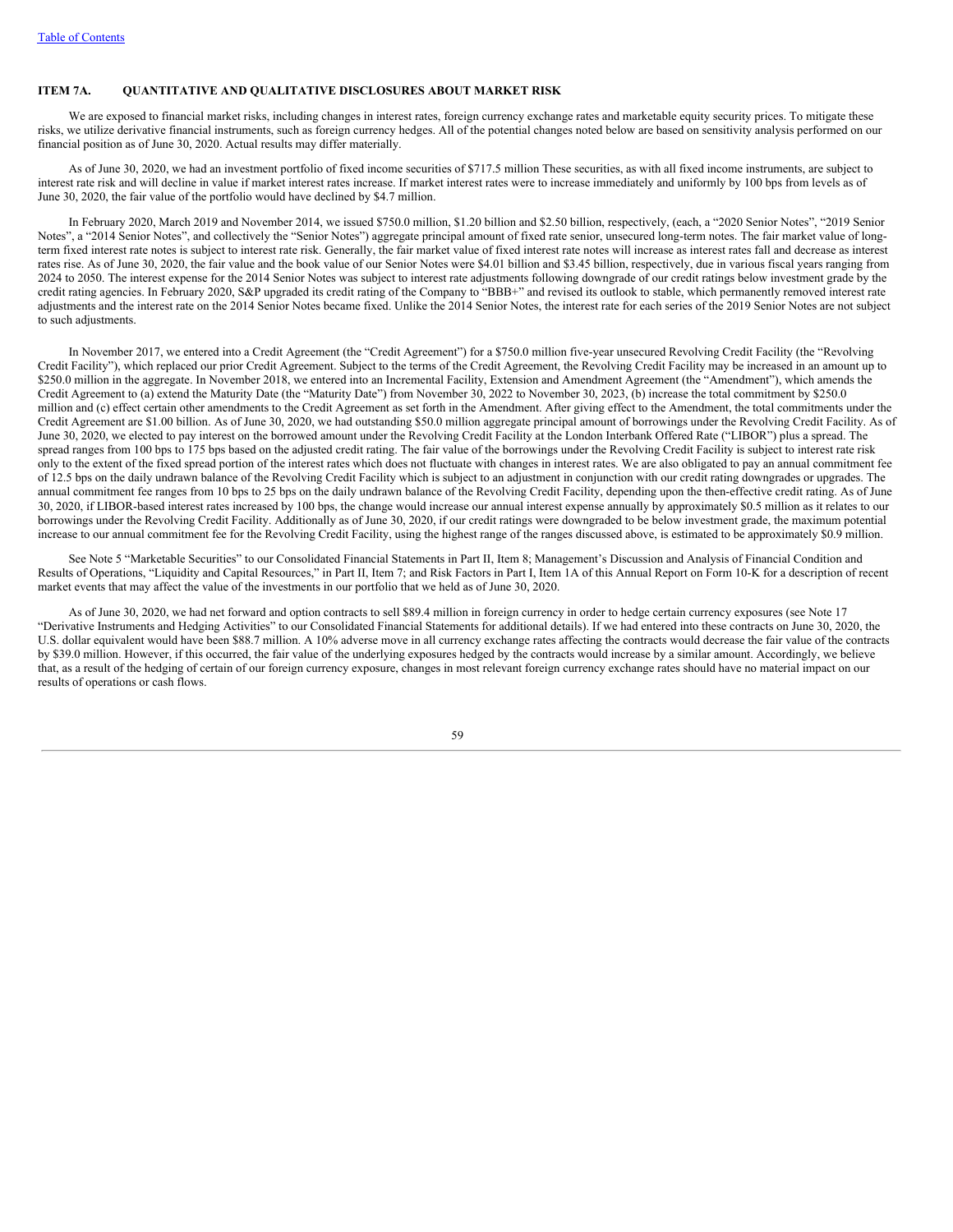## **ITEM 8. FINANCIAL STATEMENTS AND SUPPLEMENTARY DATA**

<span id="page-62-0"></span>

| Consolidated Balance Sheets as of June 30, 2020 and 2019                                                      | <u>61</u> |
|---------------------------------------------------------------------------------------------------------------|-----------|
| Consolidated Statements of Operations for each of the three years in the period ended June 30, 2020           | 62        |
| Consolidated Statements of Comprehensive Income for each of the three years in the period ended June 30, 2020 | 63        |
| Consolidated Statements of Stockholders' Equity for each of the three years in the period ended June 30, 2020 | <u>64</u> |
| Consolidated Statements of Cash Flows for each of the three years in the period ended June 30, 2020           | 65        |
| <b>Notes to Consolidated Financial Statements</b>                                                             | 67        |
| Report of Independent Registered Public Accounting Firm                                                       | 114       |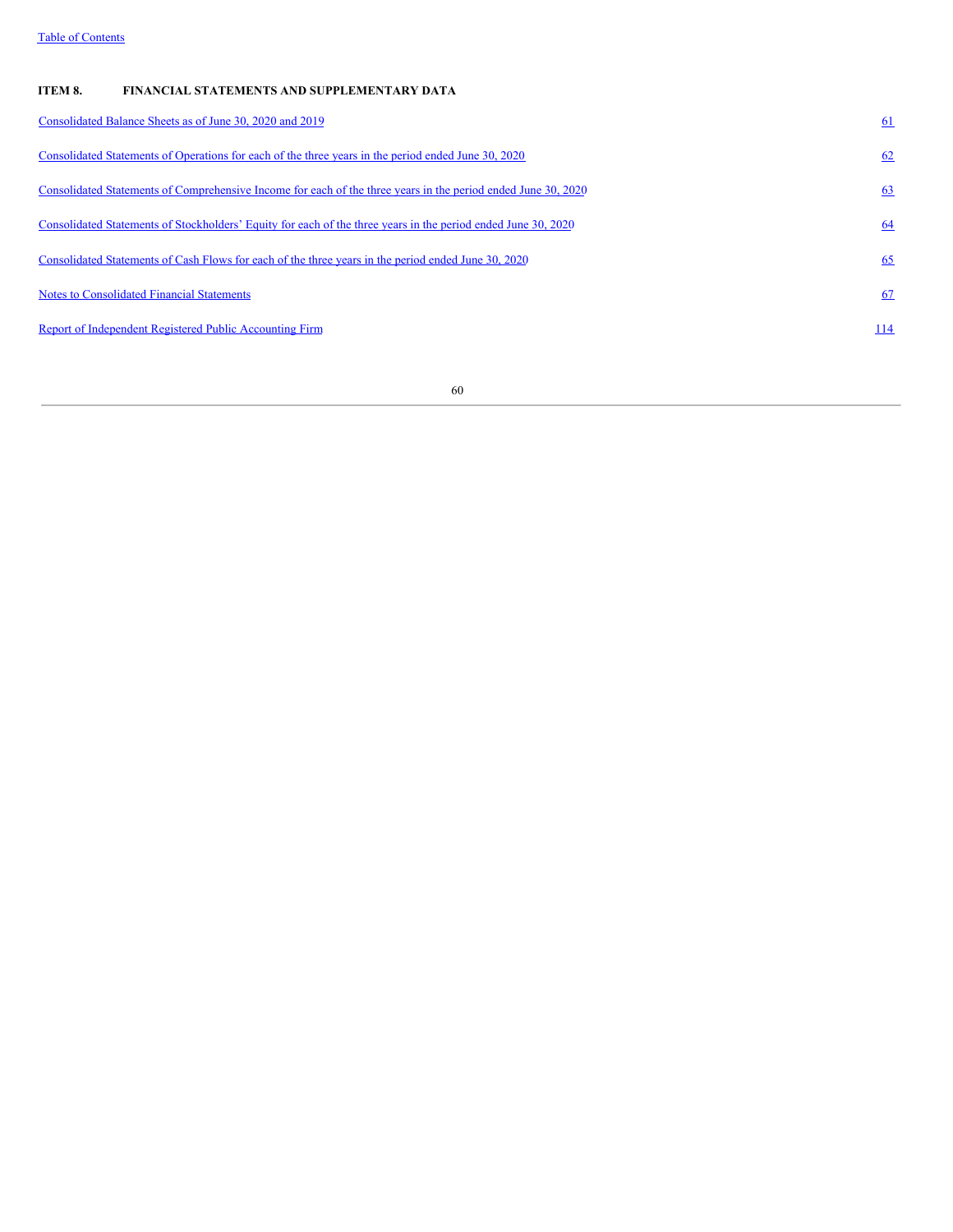## **Consolidated Balance Sheets**

|                                                                                                                                                                                               | As of June 30. |           |              |           |
|-----------------------------------------------------------------------------------------------------------------------------------------------------------------------------------------------|----------------|-----------|--------------|-----------|
| (In thousands, except par value)                                                                                                                                                              |                | 2020      |              | 2019      |
| <b>ASSETS</b>                                                                                                                                                                                 |                |           |              |           |
| Current assets:                                                                                                                                                                               |                |           |              |           |
| Cash and cash equivalents                                                                                                                                                                     | $\mathbf S$    | 1,234,409 | $\mathbb{S}$ | 1,015,994 |
| Marketable securities                                                                                                                                                                         |                | 746,063   |              | 723,391   |
| Accounts receivable, net                                                                                                                                                                      |                | 1,107,413 |              | 990,113   |
| Inventories                                                                                                                                                                                   |                | 1,310,985 |              | 1,262,500 |
| Other current assets                                                                                                                                                                          |                | 324,675   |              | 323,077   |
| Total current assets                                                                                                                                                                          |                | 4,723,545 |              | 4,315,075 |
| Land, property and equipment, net                                                                                                                                                             |                | 519,824   |              | 448,799   |
| Goodwill                                                                                                                                                                                      |                | 2,045,402 |              | 2,211,858 |
| Deferred income taxes                                                                                                                                                                         |                | 236,797   |              | 206,141   |
| Purchased intangible assets, net                                                                                                                                                              |                | 1,391,413 |              | 1,560,670 |
| Other non-current assets                                                                                                                                                                      |                | 362,979   |              | 265,973   |
| Total assets                                                                                                                                                                                  | \$             | 9,279,960 | \$           | 9,008,516 |
| LIABILITIES, NON-CONTROLLING INTEREST AND STOCKHOLDERS' EQUITY                                                                                                                                |                |           |              |           |
| Current liabilities:                                                                                                                                                                          |                |           |              |           |
| Accounts payable                                                                                                                                                                              | $\mathbb{S}$   | 264,280   | $\mathbb{S}$ | 202,416   |
| Deferred system revenue                                                                                                                                                                       |                | 336,237   |              | 282,348   |
| Deferred service revenue                                                                                                                                                                      |                | 233,493   |              | 206,669   |
| Current portion of long-term debt                                                                                                                                                             |                |           |              | 249,999   |
| Other current liabilities                                                                                                                                                                     |                | 865,776   |              | 827,054   |
| Total current liabilities                                                                                                                                                                     |                | 1,699,786 |              | 1,768,486 |
| Non-current liabilities:                                                                                                                                                                      |                |           |              |           |
| Long-term debt                                                                                                                                                                                |                | 3,469,670 |              | 3,173,383 |
| Deferred tax liabilities                                                                                                                                                                      |                | 660,885   |              | 702,285   |
| Deferred service revenue                                                                                                                                                                      |                | 96,325    |              | 98,772    |
| Other non-current liabilities                                                                                                                                                                 |                | 672,284   |              | 587,897   |
| <b>Total liabilities</b>                                                                                                                                                                      |                | 6,598,950 |              | 6,330,823 |
| Commitments and contingencies (Notes 9, 15 and 16)                                                                                                                                            |                |           |              |           |
| Stockholders' equity:                                                                                                                                                                         |                |           |              |           |
| Preferred stock, \$0.001 par value, 1,000 shares authorized, none outstanding                                                                                                                 |                |           |              |           |
| Common stock, \$0.001 par value, 500,000 shares authorized, 277,526 and 276,202 shares issued, 155,461 and 159,475<br>shares outstanding, as of June 30, 2020 and June 30, 2019, respectively |                | 155       |              | 159       |
| Capital in excess of par value                                                                                                                                                                |                | 2,090,113 |              | 2,017,153 |
| Retained earnings                                                                                                                                                                             |                | 654,930   |              | 714,825   |
| Accumulated other comprehensive income (loss)                                                                                                                                                 |                | (79, 774) |              | (73, 029) |
| Total KLA stockholders' equity                                                                                                                                                                |                | 2,665,424 |              | 2,659,108 |
| Non-controlling interest in consolidated subsidiaries                                                                                                                                         |                | 15,586    |              | 18,585    |
| Total stockholders' equity                                                                                                                                                                    |                | 2,681,010 |              | 2,677,693 |
| Total liabilities and stockholders' equity                                                                                                                                                    | $\mathbf S$    | 9.279.960 | $\mathbb{S}$ | 9,008,516 |

<span id="page-63-0"></span>See accompanying notes to Consolidated Financial Statements.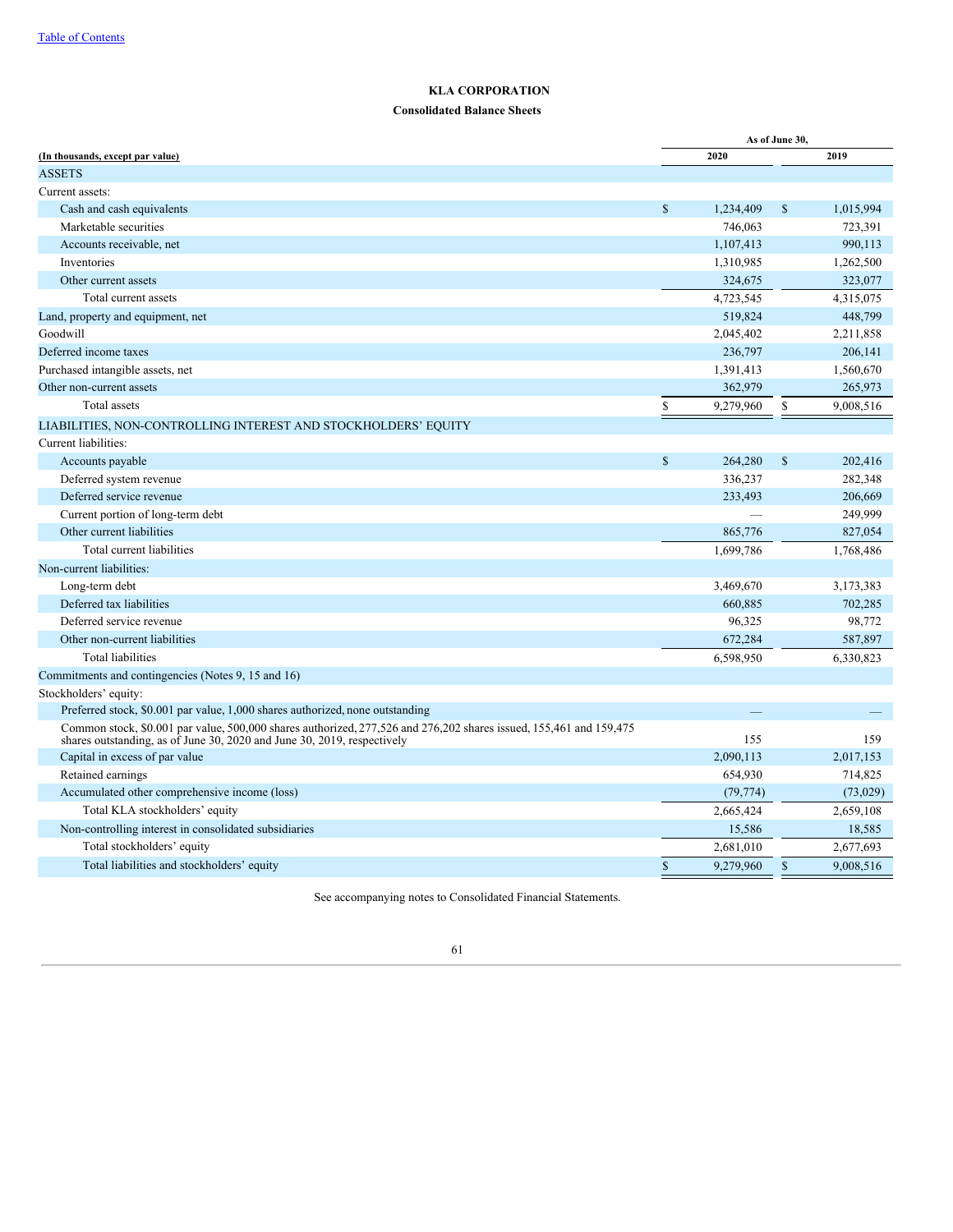## **Consolidated Statements of Operations**

|                                                         |     | Year ended June 30, |    |           |               |           |  |  |
|---------------------------------------------------------|-----|---------------------|----|-----------|---------------|-----------|--|--|
| (In thousands, except per share amounts)                |     | 2020                |    | 2019      |               | 2018      |  |  |
| Revenues:                                               |     |                     |    |           |               |           |  |  |
| Product                                                 | \$  | 4,328,725           | \$ | 3,392,243 | \$            | 3,160,671 |  |  |
| Service                                                 |     | 1,477,699           |    | 1,176,661 |               | 876,030   |  |  |
| Total revenues                                          |     | 5,806,424           |    | 4,568,904 |               | 4,036,701 |  |  |
| Costs and expenses:                                     |     |                     |    |           |               |           |  |  |
| Costs of revenues                                       |     | 2,449,561           |    | 1,869,377 |               | 1,446,041 |  |  |
| Research and development                                |     | 863,864             |    | 711,030   |               | 608,531   |  |  |
| Selling, general and administrative                     |     | 734,149             |    | 599,124   |               | 442,304   |  |  |
| Goodwill impairment                                     |     | 256,649             |    |           |               |           |  |  |
| Interest expense                                        |     | 160,274             |    | 124,604   |               | 114,376   |  |  |
| Loss on extinguishment of debt                          |     | 22,538              |    |           |               |           |  |  |
| Other expense (income), net                             |     | 2,678               |    | (31, 462) |               | (30, 482) |  |  |
| Income before income taxes                              |     | 1,316,711           |    | 1,296,231 |               | 1,455,931 |  |  |
| Provision for income taxes                              |     | 101,686             |    | 121,214   |               | 653,666   |  |  |
| Net income                                              |     | 1,215,025           |    | 1,175,017 |               | 802,265   |  |  |
| Less: Net loss attributable to non-controlling interest |     | (1,760)             |    | (600)     |               |           |  |  |
| Net income attributable to KLA                          | S   | 1,216,785           |    | 1,175,617 | \$            | 802,265   |  |  |
| Net income per share attributable to KLA                |     |                     |    |           |               |           |  |  |
| <b>Basic</b>                                            | \$. | 7.76                |    | 7.53      | <sup>\$</sup> | 5.13      |  |  |
| Diluted                                                 |     | 7.70                |    | 7.49      |               | 5.10      |  |  |
| Weighted-average number of shares:                      |     |                     |    |           |               |           |  |  |
| Basic                                                   |     | 156,797             |    | 156,053   |               | 156,346   |  |  |
| Diluted                                                 |     | 158,005             |    | 156,949   |               | 157,378   |  |  |
|                                                         |     |                     |    |           |               |           |  |  |

<span id="page-64-0"></span>See accompanying notes to Consolidated Financial Statements.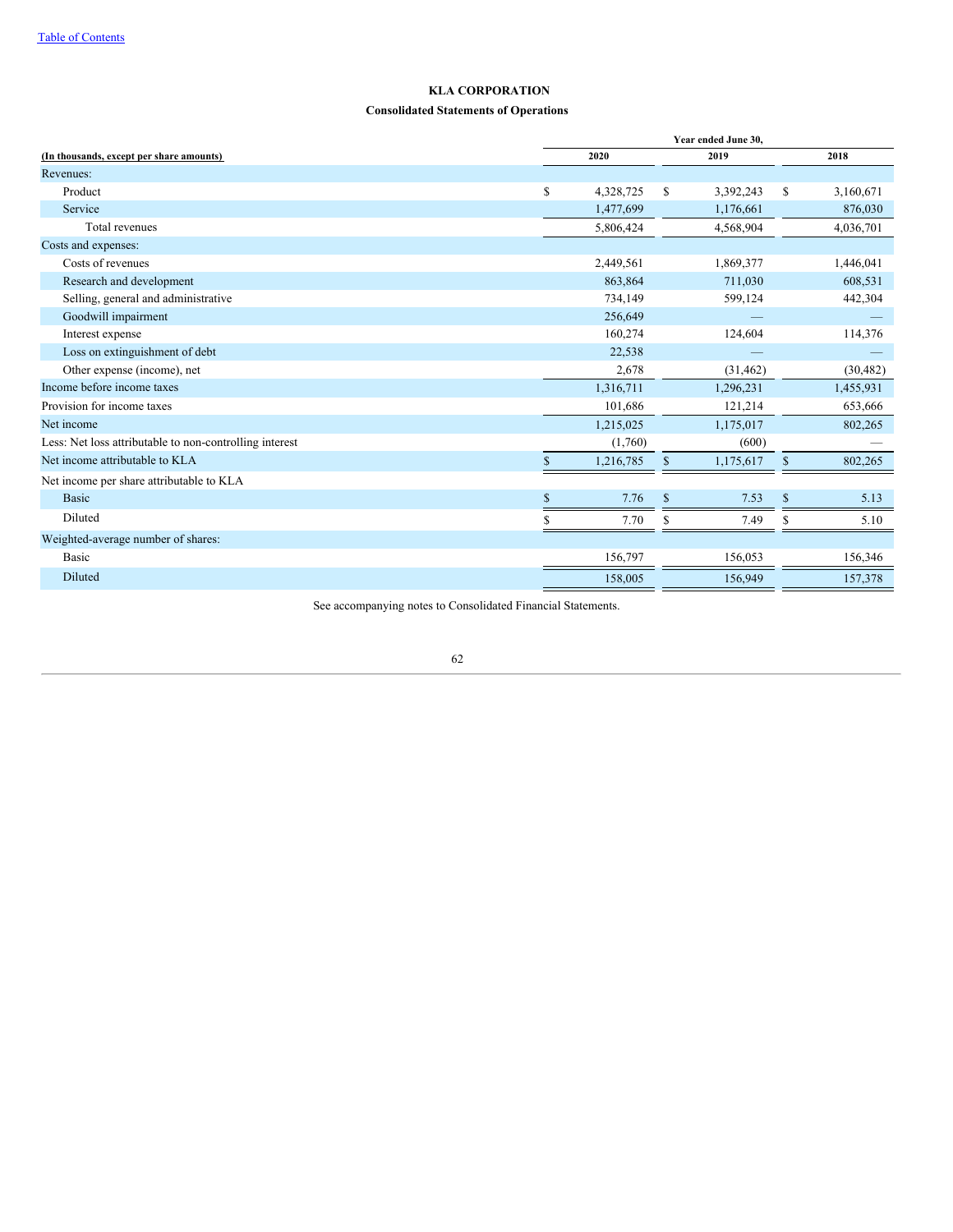## **Consolidated Statements of Comprehensive Income**

|                                                                                                               | Year ended June 30, |           |               |           |  |          |
|---------------------------------------------------------------------------------------------------------------|---------------------|-----------|---------------|-----------|--|----------|
| (In thousands)                                                                                                |                     | 2020      |               | 2019      |  | 2018     |
| Net income                                                                                                    |                     | 1,215,025 | <sup>\$</sup> | 1,175,017 |  | 802,265  |
| Other comprehensive income (loss):                                                                            |                     |           |               |           |  |          |
| Currency translation adjustments:                                                                             |                     |           |               |           |  |          |
| Cumulative currency translation adjustments                                                                   |                     | (26)      |               | (5,190)   |  | 1,358    |
| Income tax (provision) benefit                                                                                |                     | 110       |               | 117       |  | (678)    |
| Net change related to currency translation adjustments                                                        |                     | 84        |               | (5,073)   |  | 680      |
| Cash flow hedges:                                                                                             |                     |           |               |           |  |          |
| Net unrealized gains (losses) arising during the period                                                       |                     | (16, 739) |               | (9,119)   |  | (1,934)  |
| Reclassification adjustments for net (gains) losses included in net income                                    |                     | (2,072)   |               | (4,018)   |  | (3,846)  |
| Income tax (provision) benefit                                                                                |                     | 4,286     |               | 2,033     |  | 2,491    |
| Net change related to cash flow hedges                                                                        |                     | (14, 525) |               | (11, 104) |  | (3,289)  |
| Net change related to unrecognized losses and transition obligations in connection with defined benefit plans |                     | 2,397     |               | (1,824)   |  | 7,162    |
| Available-for-sale securities:                                                                                |                     |           |               |           |  |          |
| Net unrealized gains (losses) arising during the period                                                       |                     | 6,029     |               | 11,664    |  | (9,697)  |
| Reclassification adjustments for net (gains) losses included in net income                                    |                     | (297)     |               | 1,294     |  | 209      |
| Income tax (provision) benefit                                                                                |                     | (433)     |               | (3,208)   |  | 2,325    |
| Net change related to available-for-sale securities                                                           |                     | 5,299     |               | 9,750     |  | (7, 163) |
| Other comprehensive income (loss)                                                                             |                     | (6,745)   |               | (8,251)   |  | (2,610)  |
| Less: Comprehensive loss attributable to non-controlling interest                                             |                     | (1,760)   |               | (600)     |  |          |
| Total comprehensive income attributable to KLA                                                                |                     | 1,210,040 |               | 1,167,366 |  | 799,655  |

<span id="page-65-0"></span>See accompanying notes to Consolidated Financial Statements.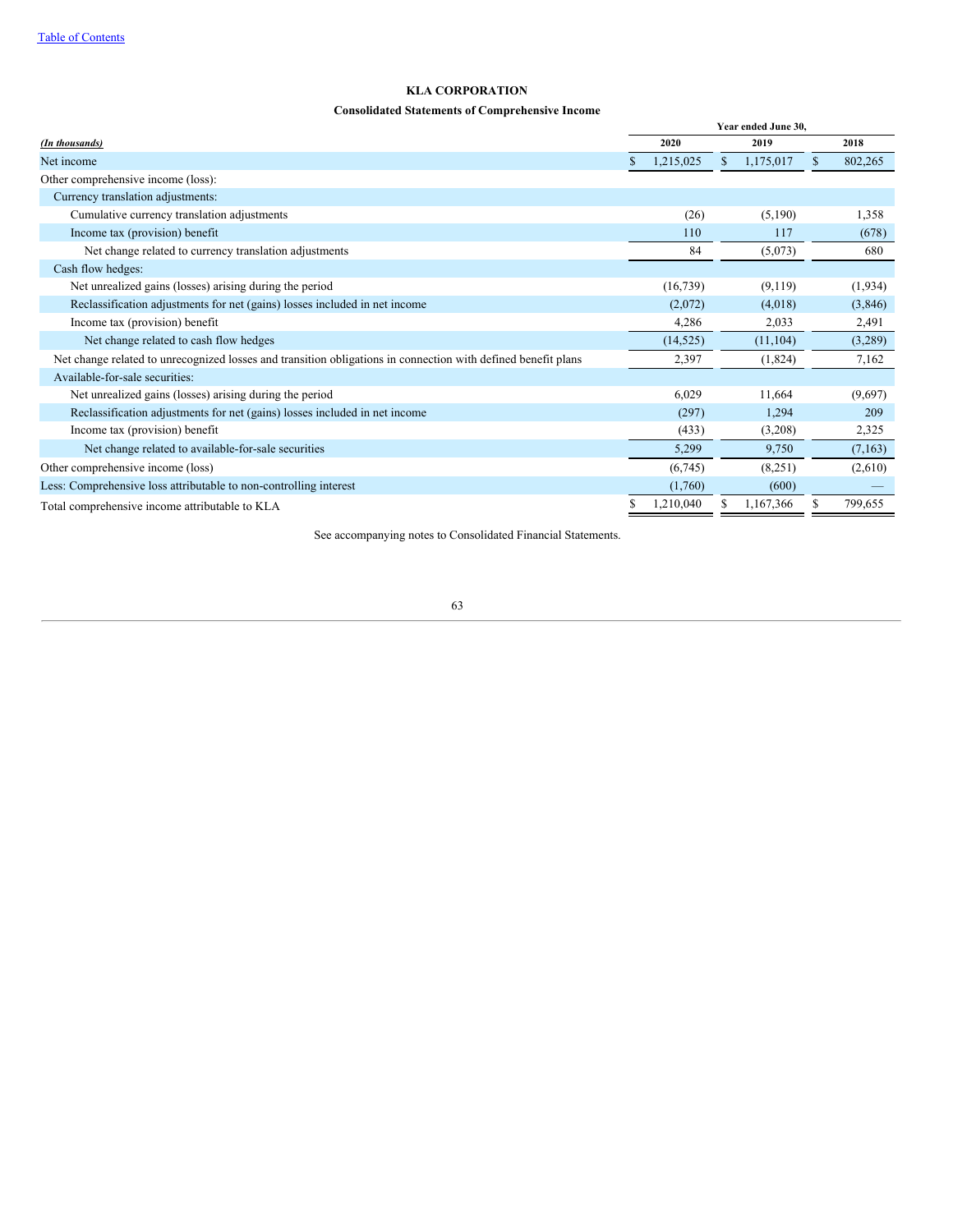|                                                                                                      |                                                                     |             |                          |               | <b>Consolidated Statements of Stockholders' Equity</b> |                                       |                          |                                      |             |                     |                          |                            |               |
|------------------------------------------------------------------------------------------------------|---------------------------------------------------------------------|-------------|--------------------------|---------------|--------------------------------------------------------|---------------------------------------|--------------------------|--------------------------------------|-------------|---------------------|--------------------------|----------------------------|---------------|
|                                                                                                      | <b>Common Stock and</b><br><b>Capital in Excess of</b><br>Par Value |             |                          |               | <b>Retained</b>                                        | Accumulated<br>Other<br>Comprehensive |                          | <b>Total</b><br>KLA<br>Stockholders' |             | Non-<br>Controlling |                          | <b>Total Stockholders'</b> |               |
| (In thousands, except per share amounts)                                                             | <b>Shares</b>                                                       |             | Amount                   |               | Earnings                                               |                                       | Income (Loss)            |                                      | Equity      |                     | <b>Interest</b>          |                            | Equity        |
| Balances as of June 30, 2017                                                                         | 156,840                                                             | $\mathbf S$ | 529.283                  | $\mathbf S$   | 848,457                                                | $\mathbf S$                           | (51, 323)                | $\mathbf{s}$                         | 1,326,417   | $\mathbf S$         |                          | $\mathbb{S}$               | 1,326,417     |
| Net income                                                                                           |                                                                     |             |                          |               | 802,265                                                |                                       |                          |                                      | 802,265     |                     |                          |                            | 802,265       |
| Other comprehensive loss                                                                             |                                                                     |             |                          |               |                                                        |                                       | (2,610)                  |                                      | (2,610)     |                     |                          |                            | (2,610)       |
| Net issuance under employee stock plans                                                              | 1,168                                                               |             | 32,687                   |               |                                                        |                                       | $\qquad \qquad$          |                                      | 32,687      |                     | $\overline{\phantom{a}}$ |                            | 32,687        |
| Repurchase of common stock                                                                           | (1,960)                                                             |             | (6,755)                  |               | (196, 414)                                             |                                       |                          |                                      | (203, 169)  |                     |                          |                            | (203, 169)    |
| Cash dividends (\$2.52 per share) and dividend equivalents<br>declared                               |                                                                     |             | $\overline{\phantom{0}}$ |               | (397, 863)                                             |                                       |                          |                                      | (397, 863)  |                     |                          |                            | (397, 863)    |
| Stock-based compensation expense                                                                     |                                                                     |             | 62,784                   |               |                                                        |                                       |                          |                                      | 62,784      |                     |                          |                            | 62,784        |
| Balances as of June 30, 2018                                                                         | 156,048                                                             |             | 617,999                  |               | 1,056,445                                              |                                       | (53, 933)                |                                      | 1,620,511   |                     | $\overline{\phantom{0}}$ |                            | 1,620,511     |
| Adoption of ASC 606                                                                                  |                                                                     |             |                          |               | (21,215)                                               |                                       | 75                       |                                      | (21, 140)   |                     |                          |                            | (21, 140)     |
| Reclassification of stranded tax effects                                                             |                                                                     |             |                          |               | 10,920                                                 |                                       | (10, 920)                |                                      |             |                     |                          |                            |               |
| Balance as of July 1, 2018                                                                           | 156,048                                                             |             | 617,999                  |               | 1,046,150                                              |                                       | (64, 778)                |                                      | 1,599,371   |                     |                          |                            | 1,599,371     |
| Net income attributable to KLA                                                                       |                                                                     |             | $\overline{\phantom{0}}$ |               | 1,175,617                                              |                                       | $\qquad \qquad$          |                                      | 1,175,617   |                     | $\overline{\phantom{0}}$ |                            | 1,175,617     |
| Net loss attributable to non-controlling interest                                                    |                                                                     |             | —                        |               |                                                        |                                       | $\overline{\phantom{0}}$ |                                      |             |                     | (600)                    |                            | (600)         |
| Other comprehensive loss                                                                             |                                                                     |             | $\overline{\phantom{0}}$ |               | $\overline{\phantom{0}}$                               |                                       | (8,251)                  |                                      | (8,251)     |                     | $\overline{\phantom{0}}$ |                            | (8,251)       |
| Assumption of stock-based compensation plan awards in<br>connection with the acquisition of Orbotech |                                                                     |             | 13,281                   |               |                                                        |                                       |                          |                                      | 13,281      |                     |                          |                            | 13,281        |
| Common stock issued upon the acquisition of Orbotech                                                 | 12,292                                                              |             | 1,330,786                |               |                                                        |                                       |                          |                                      | 1,330,786   |                     |                          |                            | 1,330,786     |
| Net issuance under employee stock plans                                                              | 1,342                                                               |             | 27,321                   |               |                                                        |                                       |                          |                                      | 27,321      |                     |                          |                            | 27,321        |
| Repurchase of common stock                                                                           | (10,207)                                                            |             | (66, 269)                |               | (1,036,933)                                            |                                       |                          |                                      | (1,103,202) |                     |                          |                            | (1, 103, 202) |
| Cash dividends (\$3.00 per share) and dividend equivalents<br>declared                               |                                                                     |             |                          |               | (470,009)                                              |                                       |                          |                                      | (470,009)   |                     |                          |                            | (470,009)     |
| Non-controlling interest in connection with the acquisition of<br>Orbotech                           |                                                                     |             |                          |               |                                                        |                                       |                          |                                      |             |                     | 19,185                   |                            | 19,185        |
| Stock-based compensation expense                                                                     |                                                                     |             | 94,194                   |               |                                                        |                                       |                          |                                      | 94,194      |                     |                          |                            | 94,194        |
| Balances as of June 30, 2019                                                                         | 159,475                                                             |             | 2,017,312                |               | 714,825                                                |                                       | (73, 029)                |                                      | 2,659,108   |                     | 18,585                   |                            | 2,677,693     |
| Net income attributable to KLA                                                                       | -                                                                   |             | $\overline{\phantom{0}}$ |               | 1,216,785                                              |                                       | $\overline{\phantom{0}}$ |                                      | 1,216,785   |                     | $\qquad \qquad -$        |                            | 1,216,785     |
| Other comprehensive income                                                                           |                                                                     |             |                          |               |                                                        |                                       | (6,745)                  |                                      | (6,745)     |                     | $\overline{\phantom{0}}$ |                            | (6,745)       |
| Net loss attributable to non-controlling interest                                                    | $\overline{\phantom{0}}$                                            |             | $\equiv$                 |               | $\overline{\phantom{a}}$                               |                                       | $\overline{\phantom{0}}$ |                                      |             |                     | (1,760)                  |                            | (1,760)       |
| Net issuance under employee stock plans                                                              | 1,313                                                               |             | 29,374                   |               |                                                        |                                       |                          |                                      | 29,374      |                     | $\overline{\phantom{0}}$ |                            | 29,374        |
| Repurchase of common stock                                                                           | (5,327)                                                             |             | (67, 799)                |               | (753, 284)                                             |                                       |                          |                                      | (821,083)   |                     |                          |                            | (821,083)     |
| Cash dividends (\$3.30 per share) and dividend equivalents<br>declared                               |                                                                     |             |                          |               | (523, 396)                                             |                                       |                          |                                      | (523, 396)  |                     | $\overline{\phantom{0}}$ |                            | (523, 396)    |
| Dividend to non-controlling interest                                                                 |                                                                     |             |                          |               |                                                        |                                       |                          |                                      |             |                     | (1,239)                  |                            | (1,239)       |
| Stock-based compensation expense                                                                     |                                                                     |             | 111,381                  |               |                                                        |                                       |                          |                                      | 111,381     |                     |                          |                            | 111,381       |
| Balances as of June 30, 2020                                                                         | 155,461                                                             | \$          | 2,090,268                | $\mathsf{\$}$ | 654,930                                                | $\mathbb{S}$                          | (79, 774)                | $\mathbb{S}$                         | 2,665,424   | $\mathbb{S}$        | 15,586                   | $\mathsf{\$}$              | 2,681,010     |

<span id="page-66-0"></span>See accompanying notes to Consolidated Financial Statements.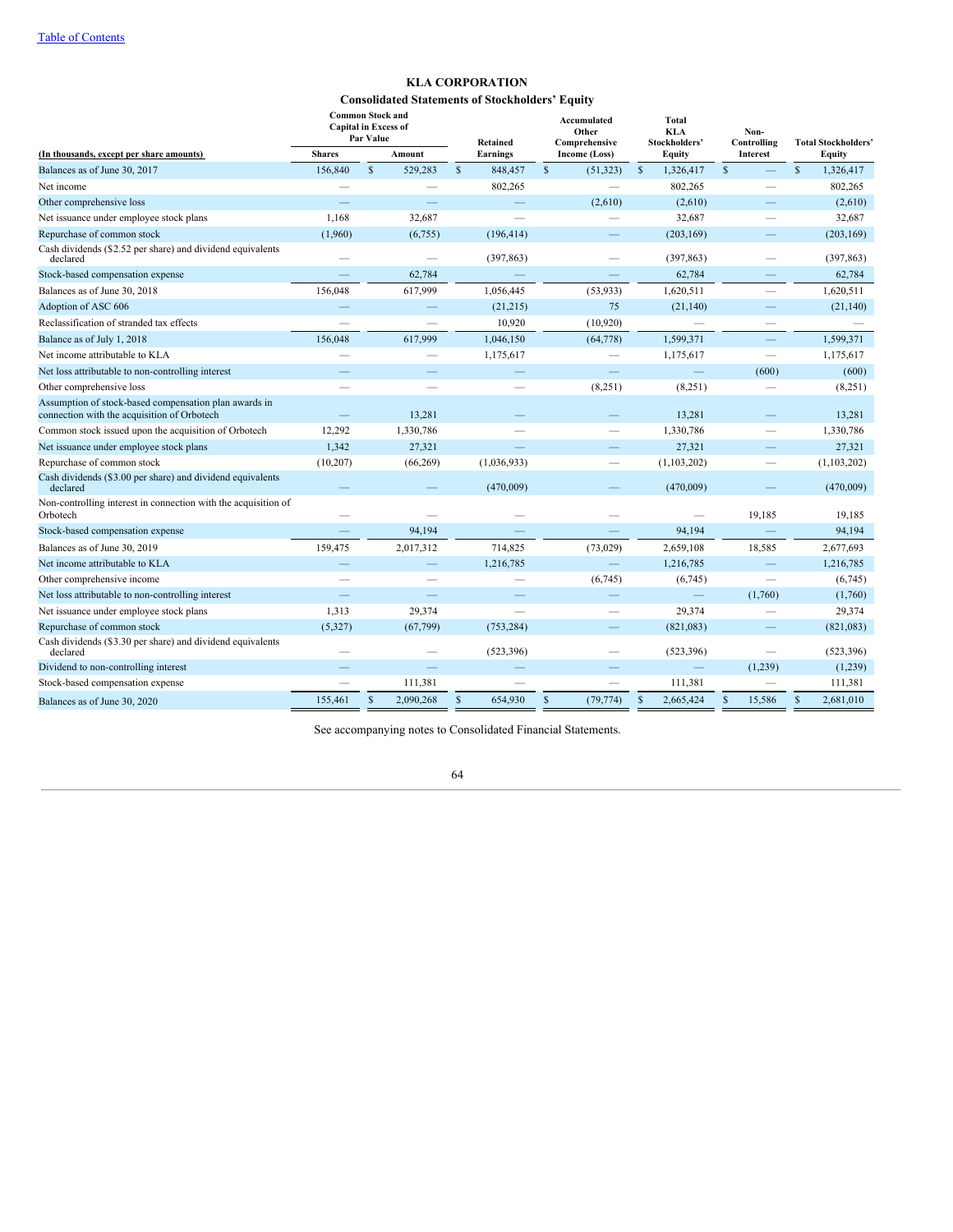## **KLA CORPORATION Consolidated Statements of Cash Flows**

|                                                                                                             | Year Ended June 30, |                          |              |             |              |                          |
|-------------------------------------------------------------------------------------------------------------|---------------------|--------------------------|--------------|-------------|--------------|--------------------------|
| (In thousands)                                                                                              |                     | 2020                     |              | 2019        |              | 2018                     |
| Cash flows from operating activities:                                                                       |                     |                          |              |             |              |                          |
| Net income                                                                                                  | \$                  | 1,215,025                | S            | 1,175,017   | S            | 802,265                  |
| Adjustments to reconcile net income to net cash provided by operating activities:                           |                     |                          |              |             |              |                          |
| Goodwill impairment                                                                                         |                     | 256,649                  |              |             |              |                          |
| Depreciation and amortization                                                                               |                     | 348,049                  |              | 233,224     |              | 62,684                   |
| Loss on extinguishment of debt                                                                              |                     | 22,538                   |              |             |              |                          |
| Loss on unrealized foreign exchange and other                                                               |                     | 13,860                   |              | 3,830       |              | 9,886                    |
| Other impairment charges                                                                                    |                     | 13,341                   |              | 221         |              |                          |
| Stock-based compensation expense                                                                            |                     | 111,381                  |              | 94,194      |              | 62,784                   |
| Deferred income taxes                                                                                       |                     | (93, 110)                |              | (27, 511)   |              | 98,760                   |
| Changes in assets and liabilities, net of assets acquired and liabilities assumed in business acquisitions: |                     |                          |              |             |              |                          |
| Accounts receivable                                                                                         |                     | (118, 362)               |              | (146, 151)  |              | (76, 033)                |
| Inventories                                                                                                 |                     | (74, 817)                |              | (59, 561)   |              | (179, 605)               |
| Other assets                                                                                                |                     | (11, 147)                |              | (47, 123)   |              | (41, 748)                |
| Accounts payable                                                                                            |                     | 61,144                   |              | (21,627)    |              | 21,778                   |
| Deferred system revenue                                                                                     |                     | 57,687                   |              | (15,674)    |              |                          |
| Deferred service revenue                                                                                    |                     | 22,779                   |              | 15,064      |              |                          |
| Deferred system profit                                                                                      |                     |                          |              |             |              | 99,457                   |
| Other liabilities                                                                                           |                     | (24, 649)                |              | (51, 271)   |              | 368,892                  |
| Settlement of treasury lock agreement                                                                       |                     | (21,518)                 |              |             |              |                          |
| Net cash provided by operating activities                                                                   |                     | 1,778,850                |              | 1,152,632   |              | 1,229,120                |
| Cash flows from investing activities:                                                                       |                     |                          |              |             |              |                          |
| Acquisition of non-marketable securities                                                                    |                     |                          |              | (630)       |              | (3,377)                  |
| Business acquisitions, net of cash acquired                                                                 |                     | (90, 143)                |              | (1,818,283) |              | (17, 403)                |
| Capital expenditures                                                                                        |                     | (152, 675)               |              | (130, 498)  |              | (66, 947)                |
| Proceeds from disposition of non-marketable securities                                                      |                     | 1,086                    |              |             |              |                          |
| Purchases of available-for-sale securities                                                                  |                     | (798, 493)               |              | (81, 533)   |              | (466, 330)               |
| Proceeds from sale of available-for-sale securities                                                         |                     | 148,969                  |              | 256,395     |              | 233,259                  |
| Proceeds from maturity of available-for-sale securities                                                     |                     | 626,943                  |              | 589,324     |              | 608,446                  |
| Purchases of trading securities                                                                             |                     | (110,241)                |              | (81, 022)   |              | (77, 922)                |
| Proceeds from sale of trading securities                                                                    |                     | 115,680                  |              | 85,265      |              | 81,892                   |
| Net cash (used in) provided by investing activities                                                         |                     | (258, 874)               |              | (1,180,982) |              | 291,618                  |
| Cash flows from financing activities:                                                                       |                     |                          |              |             |              |                          |
| Proceeds from issuance of debt, net of issuance costs                                                       |                     | 741,832                  |              | 1,183,785   |              |                          |
|                                                                                                             |                     |                          |              |             |              |                          |
| Proceeds from revolving credit facility, net of costs                                                       |                     | 450,000                  |              | 900,000     |              | 248,693                  |
| Repayment of debt                                                                                           |                     | (1, 171, 033)            |              | (902, 474)  |              | (946, 250)               |
| Common stock repurchases                                                                                    |                     | (829, 084)               |              | (1,095,202) |              | (203, 169)               |
| Payment of dividends to stockholders                                                                        |                     | (522, 421)               |              | (472, 263)  |              | (402,065)                |
| Payment of dividends to subsidiary's non-controlling interest holders                                       |                     | (1,239)                  |              |             |              |                          |
| Issuance of common stock                                                                                    |                     | 75,634                   |              | 64,828      |              | 61,444                   |
| Tax withholding payments related to vested and released restricted stock units                              |                     | (46,260)                 |              | (37, 517)   |              | (28, 756)                |
| Contingent consideration payable and other, net                                                             |                     | 2,936                    |              | (1,162)     |              |                          |
| Net cash used in financing activities                                                                       |                     | (1,299,635)              |              | (360,005)   |              | (1,270,103)              |
| Effect of exchange rate changes on cash and cash equivalents                                                |                     | (1,926)                  |              | (33)        |              | 696                      |
| Net (decrease) increase in cash and cash equivalents                                                        |                     | 218,415                  |              | (388, 388)  |              | 251,331                  |
| Cash and cash equivalents at beginning of period                                                            |                     | 1,015,994                |              | 1,404,382   |              | 1,153,051                |
| Cash and cash equivalents at end of period                                                                  | $\mathbb{S}$        | 1,234,409                | \$           | 1,015,994   | $\mathbb S$  | 1,404,382                |
| Supplemental cash flow disclosures:                                                                         |                     |                          |              |             |              |                          |
| Income taxes paid, net                                                                                      | \$                  | 194,583                  | \$           | 180,470     | \$           | 253,128                  |
| Interest paid                                                                                               | \$                  | 152,651                  | \$           | 107,073     | \$           | 114,238                  |
| Non-cash activities:                                                                                        |                     |                          |              |             |              |                          |
| Issuance of common stock for the acquisition of Orbotech - financing activities                             | \$                  | $\qquad \qquad$          | \$           | 1,330,786   | \$           |                          |
| Contingent consideration payable - financing activities                                                     | $\mathbb{S}$        | 5,326                    | \$           | 6,905       | $\mathbb{S}$ | $\qquad \qquad -$        |
| Dividends payable - financing activities                                                                    | \$                  | 5,978                    | \$           | 7,340       | \$           | 9,571                    |
| Business acquisition holdback amounts - investing activities                                                | \$                  | $\overline{\phantom{0}}$ | \$           | 440         | \$           | $\overline{\phantom{0}}$ |
| Unsettled common stock repurchase - financing activities                                                    | \$                  |                          | \$           | 8,000       | \$           |                          |
| Accrued purchase of land, property and equipment - investing activities                                     | $\mathbb{S}$        | 15,843                   | $\mathbb{S}$ | 6,353       | $\mathbb{S}$ | 7,418                    |

<span id="page-67-0"></span>See accompanying notes to Consolidated Financial Statements.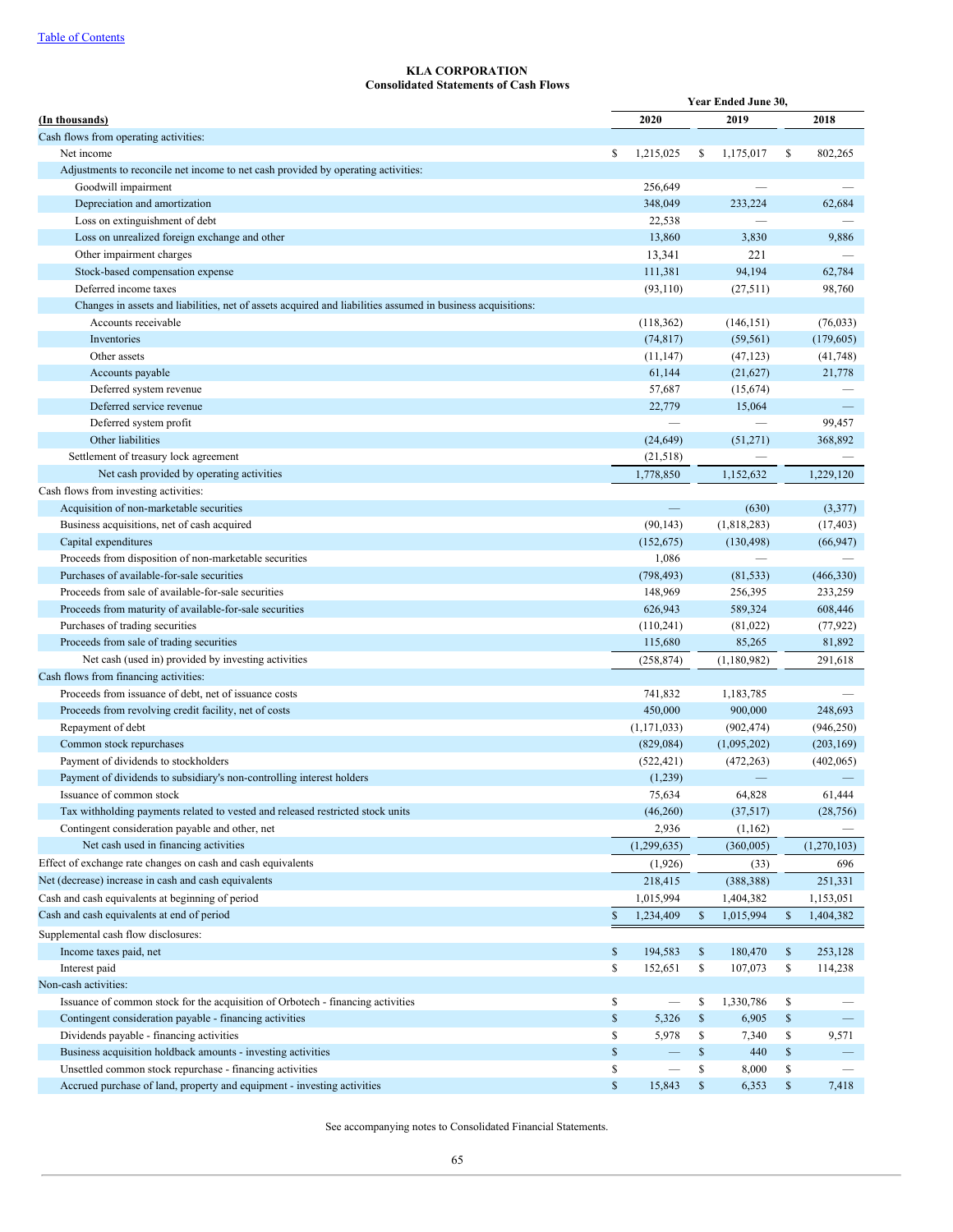## **Notes to Consolidated Financial Statements**

## **NOTE 1— DESCRIPTION OF BUSINESS AND SUMMARY OF SIGNIFICANT ACCOUNTING POLICIES**

**Description of Business and Principles of Consolidation.** For purposes of this report, "KLA," the "Company," "we," "our," "us," or similar references mean KLA Corporation, and its majority-owned subsidiaries unless the context requires otherwise. We are a supplier of process equipment, process control equipment, and data analytics products for a broad range of industries, including semiconductors, printed circuit boards and displays. We provide advanced process control and process-enabling solutions for manufacturing and testing wafers and reticles, integrated circuits ("IC" or "chip"), packaging, light emitting diodes, power devices, compound semiconductor devices, microelectromechanical systems, data storage, printed circuit boards and flat and flexible panel displays, as well as general materials research. Our comprehensive portfolio of inspection, metrology and data analytics products, and related services, helps integrated circuit manufacturers achieve target yield throughout the entire semiconductor fabrication process, from research and development to final volume production. We develop and sell advanced vacuum deposition and etching process tools, which are used by a broad range of specialty semiconductor customers. We enable electronic device manufacturers to inspect, test and measure printed circuit boards ("PCBs") and flat panel displays ("FPDs) and ICs to verify their quality, pattern the desired electronic circuitry on the relevant substrate and perform three-dimensional shaping of materialized circuits on multiple surfaces. Our advanced products, coupled with our unique yield management services, allow us to deliver the solutions our semiconductor, printed circuit board and display customers need to achieve their productivity goals, by significantly reducing their risks and costs. Headquartered in Milpitas, California, we have subsidiaries both in the United States and in key markets throughout the world.

The Consolidated Financial Statements include the accounts of KLA and its majority-owned subsidiaries. All significant intercompany balances and transactions have been eliminated.

**Acquisition of Orbotech, Ltd.** On February 20, 2019 (the "Closing Date" or "Acquisition Date"), we completed the acquisition of Orbotech, Ltd. ("Orbotech") for \$38.86 in cash and 0.25 of a share of our common stock in exchange for each ordinary share of Orbotech for a total consideration of \$.26 billion. The acquisition of Orbotech is referred to as the "Orbotech Acquisition". The Orbotech Acquisition was accounted for by applying the acquisition method of accounting for business combinations. The Consolidated Financial Statements in this report include the financial results of Orbotech prospectively from the Acquisition Date. For additional details, refer to Note 6 "Business Combinations."

**Comparability.** Effective on the first day of fiscal 2020, we adopted Accounting Standards Codification ("ASC") 842, Leases ("ASC 842"). Prior periods were not retrospectively restated, and accordingly the Consolidated Balance Sheet as of June 30, 2019 and the Consolidated Statements of Operations for the years ended June 30, 2019 and 2018 were prepared using accounting standards that were different than those in effect for the year ended June 30, 2020.

Effective on the first day of fiscal 2019, we adopted ASC 606, Revenue from Contracts with Customers ("ASC 606"). Prior periods were not retrospectively restated, and accordingly the Consolidated Statement of Operations for the year ended June 30, 2018 was prepared using accounting standards that were different from those in effect for the years ended June 30, 2019 and 2020.

Certain reclassifications have been made to the prior year's Consolidated Financial Statements to conform to the current year presentation. The reclassifications did not have material effects on the prior year's Consolidated Balance Sheets, Statements of Operations, Comprehensive Income and Cash Flows.

**Management Estimates.** The preparation of the Consolidated Financial Statements in conformity with accounting principles generally accepted in the United States of America requires management to make estimates and assumptions in applying our accounting policies that affect the reported amounts of assets and liabilities (and related disclosure of contingent assets and liabilities) at the date of the Consolidated Financial Statements and the reported amounts of revenues and expenses during the reporting periods. Actual results could differ from those estimates.

**Cash Equivalents and Marketable Securities.** All highly liquid debt instruments with original or remaining maturities of less than three months at the date of purchase are considered to be cash equivalents. Marketable securities are generally classified as available-for-sale for use in current operations, if required, and are reported at fair value, with unrealized gains and losses, net of tax, presented as a separate component of stockholders' equity under the caption "Accumulated other comprehensive income (loss)." All realized gains and losses and unrealized losses resulting from declines in fair value that are other than temporary are recorded in earnings in the period of occurrence. The specific identification method is used to determine the realized gains and losses on investments. For all investments in debt and equity securities, we assess whether the impairment is other than temporary. If the fair value of a debt security is less than its amortized cost basis, an impairment is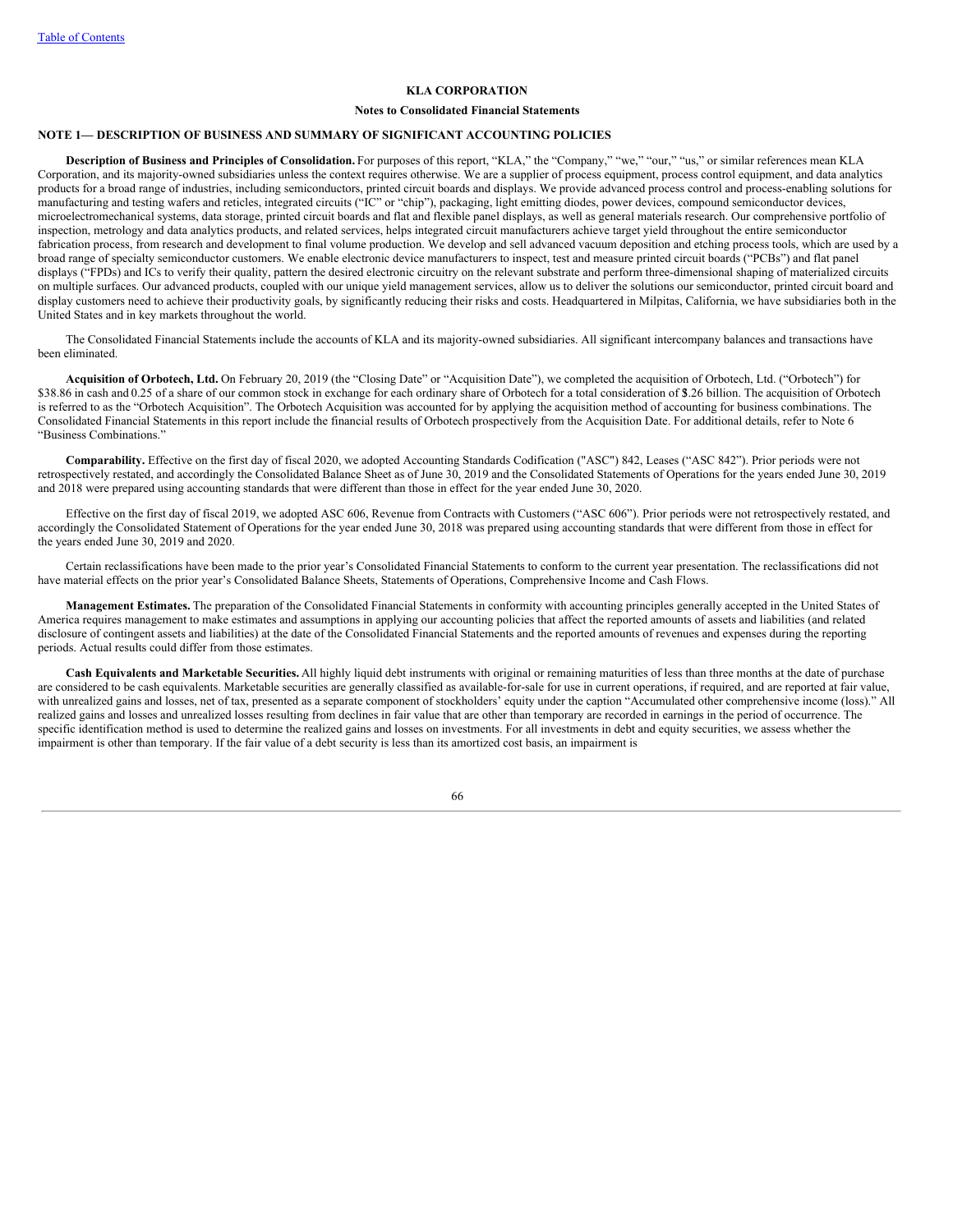considered other than temporary if (i) we have the intent to sell the security or it is more likely than not that we will be required to sell the security before recovery of its entire amortized cost basis, or (ii) we do not expect to recover the entire amortized cost of the security. If an impairment is considered other than temporary based on condition (i), the entire difference between the amortized cost and the fair value of the security is recognized in earnings. If an impairment is considered other than temporary based on condition (ii), the amount representing credit losses, defined as the difference between the present value of the cash flows expected to be collected and the amortized cost basis of the debt security, will be recognized in earnings, and the amount relating to all other factors will be recognized in other comprehensive income (loss). We evaluate both qualitative and quantitative factors such as duration and severity of the unrealized losses, credit ratings, default and loss rates of the underlying collateral, structure and credit enhancements to determine if a credit loss may exist.

**Non-Marketable Equity Securities.** We acquire certain non-marketable equity investments for the promotion of business and strategic objectives. Non-marketable equity securities do not give us the ability to exercise significant influence over the investees and are accounted for at cost, less impairment, plus or minus observable price changes for identical or similar securities of the same issuer. Non-marketable equity securities are included in "Other non-current assets" on the balance sheet. Non-marketable equity securities are subject to a periodic impairment review; however, since there are no open-market valuations, the impairment analysis requires significant judgment. This analysis includes assessment of the investee's financial condition, the business outlook for its products and technology, its projected results and cash flow, financing transactions subsequent to the acquisition of the investment, the likelihood of obtaining subsequent rounds of financing and the impact of any relevant contractual equity preferences held by us or the others.

**Variable Interest Entities.** We use a qualitative approach in assessing the consolidation requirement for variable interest entities. The approach focuses on identifying which enterprise has the power to direct the activities that most significantly impact the variable interest entity's economic performance and which enterprise has the obligation to absorb losses or the right to receive benefits from the variable interest entity. In the event we are the primary beneficiary of a variable interest entity, the assets, liabilities, and results of operations of the variable interest entity will be included in our Consolidated Financial Statements. We have concluded that none of our equity investments require consolidation based on our most recent qualitative assessment.

**Inventories.** Inventories are stated at the lower of cost (on a first-in, first-out basis) or net realizable value. Net realizable value is the estimated selling prices in the ordinary course of business, less costs of completion, disposal and transportation. Demonstration units are stated at their manufacturing cost and written down to their net realizable value. We review and set standard costs at current manufacturing costs in order to approximate actual costs. Our manufacturing overhead standards for product costs are calculated assuming full absorption of forecasted spending over projected volumes, adjusted for excess capacity. Abnormal inventory costs such as costs of idle facilities, excess freight and handling costs, and spoilage are recognized as current period charges. We write down product inventory based on forecasted demand and technological obsolescence and service spare parts inventory based on forecasted usage. These factors are impacted by market and economic conditions, technology changes, new product introductions and changes in strategic direction and require estimates that may include uncertain elements. Actual demand may differ from forecasted demand, and such differences may have a material effect on recorded inventory values.

**Allowance for Doubtful Accounts.** A majority of our accounts receivable are derived from sales to large multinational semiconductor manufacturers throughout the world. In order to monitor potential credit losses, we perform ongoing credit evaluations of our customers' financial condition. An allowance for doubtful accounts is maintained for probable credit losses based upon our assessment of the expected collectibility of the accounts receivable. The allowance for doubtful accounts is reviewed on a quarterly basis to assess its adequacy.

**Property and Equipment.** Property and equipment are recorded at cost, net of accumulated depreciation. Depreciation of property and equipment is based on the straight-line method over the estimated useful lives of the assets. The following table sets forth the estimated useful life for various asset categories:

| <b>Asset Category</b>         | <b>Range of Useful Lives</b>      |  |
|-------------------------------|-----------------------------------|--|
| <b>Buildings</b>              | $30$ to 50 years                  |  |
| Leasehold improvements        | Shorter of 15 years or lease term |  |
| Machinery and equipment       | 2 to 10 years                     |  |
| Office furniture and fixtures | vears                             |  |

Construction-in-process assets are not depreciated until the assets are placed in service.Depreciation expense for the fiscal years ended June 30, 2020, 2019 and 2018 was \$101.4 million, \$72.6 million and \$53.3 million, respectively.

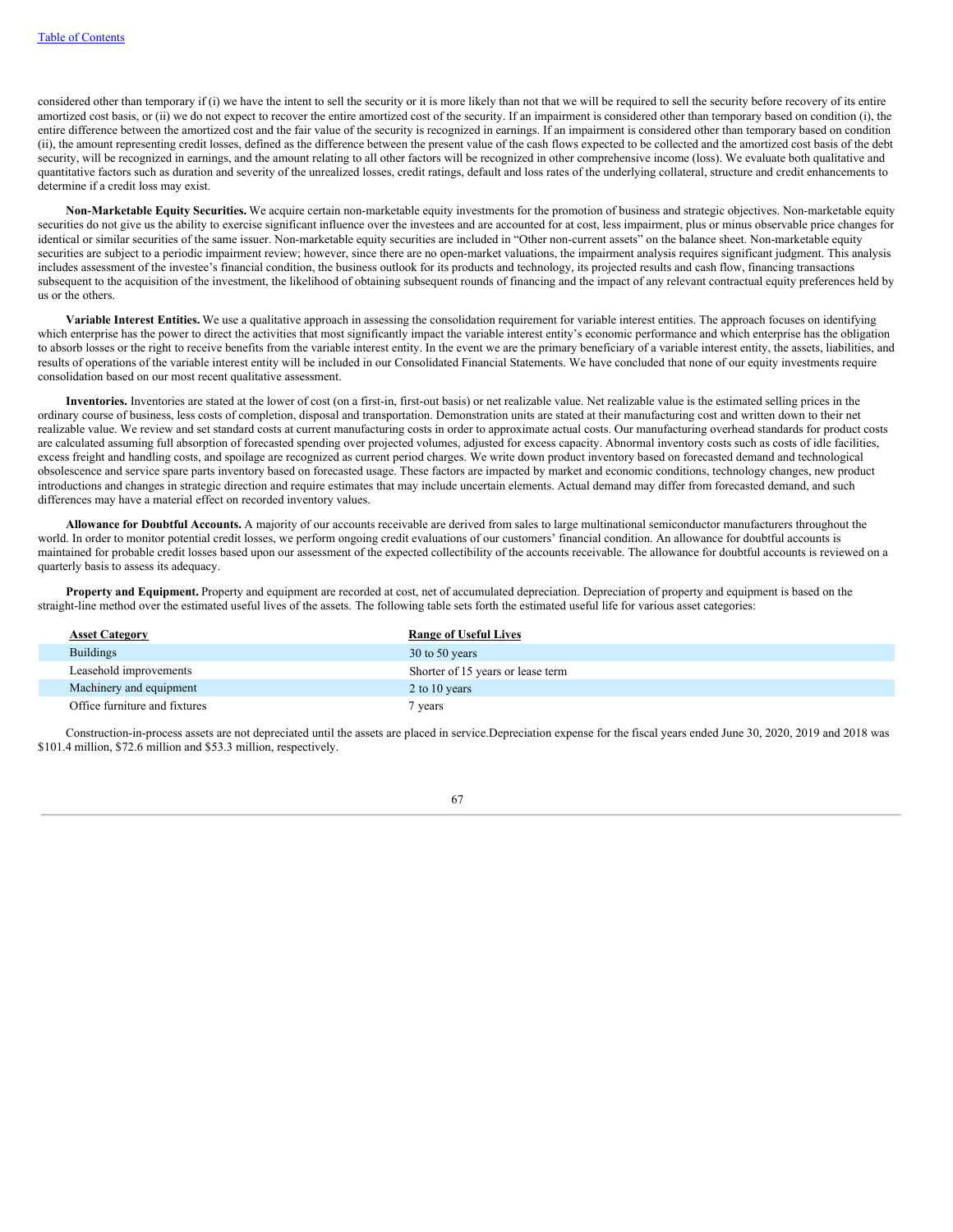**Leases**. Under ASC 842, a contract is or contains a lease when we have the right to control the use of an identified asset for a period of time. We determine if an arrangement is a lease at inception of the contract, which is the date on which the terms of the contract are agreed to, and the agreement creates enforceable rights and obligations. The commencement date of the lease is the date that the lessor makes an underlying asset available for our use. On the commencement date leases are evaluated for classification and assets and liabilities are recognized based on the present value of lease payments over the lease term.

The lease term used to calculate the lease liability includes options to extend or terminate the lease when it is reasonably certain that the option will be exercised. The right-of-use ("ROU") asset is initially measured as the amount of lease liability, adjusted for any initial lease costs, prepaid lease payments and any lease incentives. Variable lease payments, consisting primarily of reimbursement of costs incurred by lessors for common area maintenance, real estate taxes, and insurance are not included in the lease liability and are recognized as they are incurred.

As most of our leases do not provide an implicit rate, we use our incremental borrowing rate at lease commencement to measure ROU assets and lease liabilities. The incremental borrowing rate used by us is based on baseline rates and adjusted by the credit spreads commensurate with our secured borrowing rate, over a similar term. We used the incremental borrowing rate on June 30, 2019 for all leases that commenced on or prior to that date. Operating lease expense is generally recognized on a straight-line basis over the lease term.

We have elected the practical expedient to account for the lease and non-lease components as a single lease component for the majority of our asset classes. For leases with a term of one year or less, we have elected not to record the ROU asset or liability.

**Goodwill, Purchased Intangible Assets and Impairment Assessment.** Purchased intangible assets that are not considered to have an indefinite useful life are amortized over their estimated useful lives, which generally range from six months to nine years. The carrying values of our intangible assets are reviewed for impairment whenever events or changes in circumstances indicate that the carrying value may not be fully recoverable. Recoverability of finite-lived intangible assets is measured by comparison of the carrying value of the asset to the future undiscounted cash flows the asset is expected to generate. Recoverability of indefinite-lived intangible assets is measured by comparison of the carrying value of the asset to its fair value. If the asset is considered to be impaired, the amount of any impairment is measured as the difference between the carrying value and the fair value.

Goodwill represents the excess of the purchase price in a business combination over the fair value of the net tangible and intangible assets acquired. We assess goodwill for impairment annually during our third fiscal quarter and whenever events or changes in circumstances indicate the carrying value may not be fully recoverable. We have the option to perform an assessment of qualitative factors of impairment prior to necessitating a quantitative impairment test. The former is performed when the fair value of a reporting unit historically has significantly exceeded the carrying value of its net assets and, based on current operations, is expected to continue to do so. In the qualitative assessment, if we determine that it is more likely than not that the fair value of a reporting unit is less than the carrying value, a quantitative test is then performed, which involves a comparison of the estimated fair value of a reporting unit to its carrying value including goodwill. We determine the fair value of a reporting unit using the income approach which uses discounted cash flow ("DCF") analysis, the market approach when deemed appropriate and the necessary information is available, or a combination of both. If the fair value of a reporting unit is less than its carrying value, a goodwill impairment charge is recorded for the difference. See Note 7 "Goodwill and Other Intangible Assets" for additional information. Any further impairment charges could have a material adverse effect on our operating results and net asset value in the quarter in which we recognize the impairment charge.

**Impairment of Long-Lived Assets.** We evaluate the carrying value of our long-lived assets whenever events or changes in business circumstances indicate that the carrying value of the asset may be impaired. An impairment loss is recognized when estimated future cash flows expected to result from the use of the asset, including disposition, are less than the carrying value of the asset. Such an impairment charge would be measured as the excess of the carrying value of the asset over its fair value.

**Concentration of Credit Risk.** Financial instruments that potentially subject us to significant concentrations of credit risk consist primarily of cash equivalents, shortterm marketable securities, trade accounts receivable and derivative financial instruments used in hedging activities. We invest in a variety of financial instruments, such as, but not limited to, certificates of deposit, corporate debt and municipal securities, United States Treasury and Government agency securities, and equity securities and, by policy, we limit the amount of credit exposure with any one financial institution or commercial issuer. We have not experienced any material credit losses on our investments.

A majority of our accounts receivable are derived from sales to large multinational semiconductor manufacturers located throughout the world, with a majority located in Asia. In recent years, our customer base has become increasingly concentrated due to corporate consolidations, acquisitions and business closures, and to the extent that these customers experience liquidity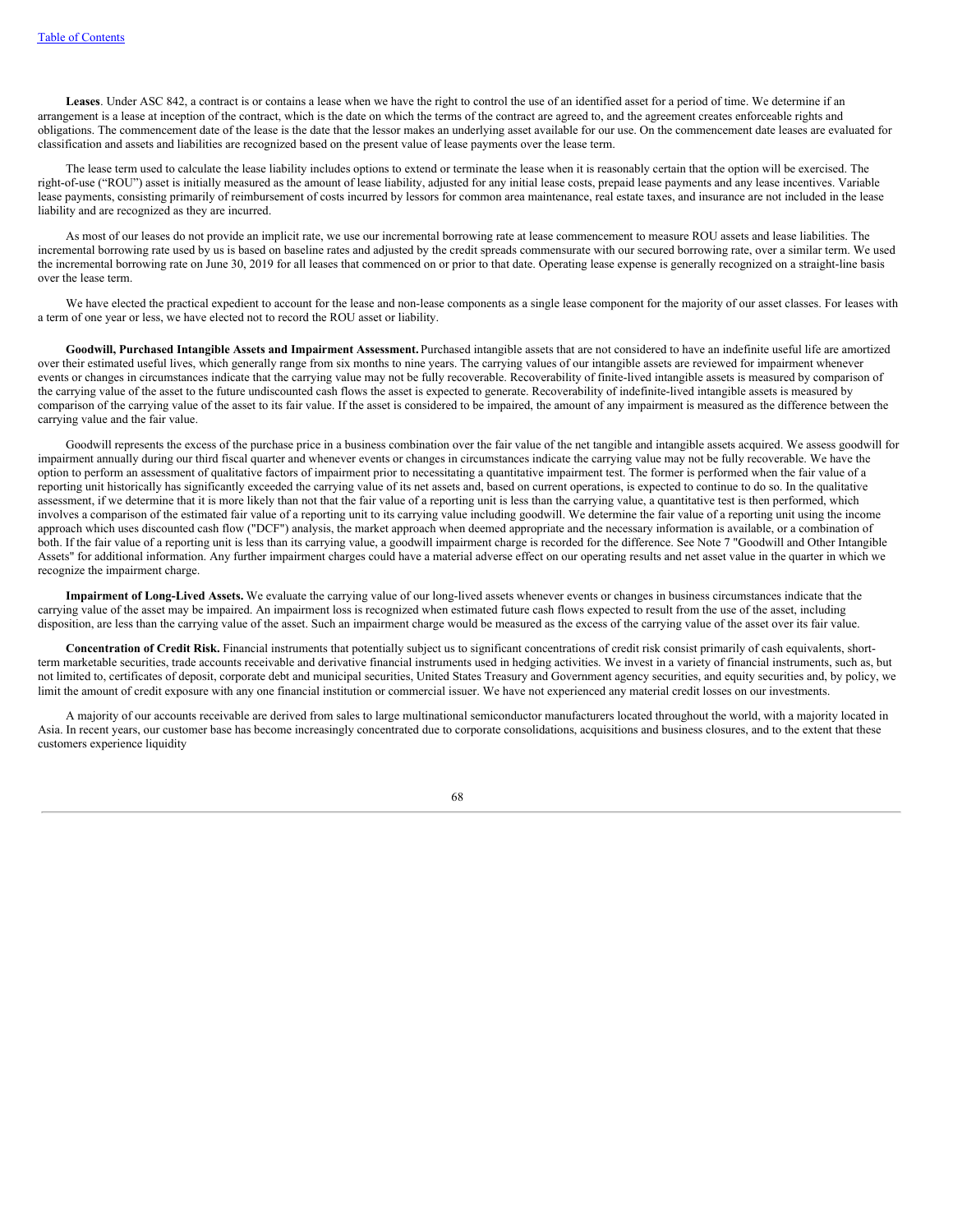issues in the future, we may be required to incur additional bad debt expense with respect to trade receivables. We perform ongoing credit evaluations of our customers' financial condition and generally require little to no collateral to secure accounts receivable. We maintain an allowance for potential credit losses based upon expected collectibility risk of all accounts receivable. In addition, we may utilize letters of credit, credit insurance or non-recourse factoring to mitigate credit risk when considered appropriate.

We are exposed to credit loss in the event of non-performance by counterparties on the foreign exchange contracts that we use in hedging activities and in certain factoring transactions. These counterparties are large international financial institutions, and to date no such counterparty has failed to meet its financial obligations to us under such contracts.

The following customers each accounted for more than 10% of total revenues primarily in Semiconductor Process Control segment for the indicated periods:

| Year ended June 30.           |                                                                                                                                     |      |  |  |  |  |
|-------------------------------|-------------------------------------------------------------------------------------------------------------------------------------|------|--|--|--|--|
| 2020                          | 2019                                                                                                                                | 2018 |  |  |  |  |
|                               | Taiwan Semiconductor Manufacturing Company Limited Taiwan Semiconductor Manufacturing Company Limited Samsung Electronics Co., Ltd. |      |  |  |  |  |
| Samsung Electronics Co., Ltd. |                                                                                                                                     |      |  |  |  |  |

The following customers each accounted for more than 10% of net accounts receivable as of the dates indicated below:

| As of June 30.                                     |                                                    |  |  |  |  |
|----------------------------------------------------|----------------------------------------------------|--|--|--|--|
| 2020                                               | 2019                                               |  |  |  |  |
| Taiwan Semiconductor Manufacturing Company Limited | Taiwan Semiconductor Manufacturing Company Limited |  |  |  |  |

Samsung Electronics Co., Ltd.

Foreign Currency. The functional currencies of our foreign subsidiaries are primarily the local currencies, except as described below. Accordingly, all assets and liabilities of these foreign operations are translated to U.S. dollars at current period end exchange rates, and revenues and expenses are translated to U.S. dollars using average exchange rates in effect during the period. The gains and losses from foreign currency translation of these subsidiaries' financial statements are recorded directly into a separate component of stockholders' equity under the caption "Accumulated other comprehensive income (loss)."

Our manufacturing subsidiaries in Singapore, Israel, Germany, and United Kingdom use the U.S. dollar as their functional currency. Accordingly, monetary assets and liabilities in non-functional currency of these subsidiaries are remeasured using exchange rates in effect at the end of the period. Revenues and costs in local currency are remeasured using average exchange rates for the period, except for costs related to those balance sheet items that are remeasured using historical exchange rates. The resulting remeasurement gains and losses are included in the Consolidated Statements of Operations as incurred.

**Derivative Financial Instruments.** We use financial instruments, such as forward exchange contracts and currency options, to hedge a portion of, but not all, existing and forecasted foreign currency denominated transactions. The purpose of our foreign currency program is to manage the effect of exchange rate fluctuations on certain foreign currency denominated revenues, costs and eventual cash flows. The effect of exchange rate changes on forward exchange contracts is expected to offset the effect of exchange rate changes on the underlying hedged items. We also use interest rate lock agreements to hedge the risk associated with the variability of cash flows due to changes in the benchmark interest rate of the intended debt financing. We believe these financial instruments do not subject us to speculative risk that would otherwise result from changes in currency exchange rates or interest rates. All of our derivative financial instruments are recorded at fair value based upon quoted market prices for comparable instruments adjusted for risk of counterparty non-performance.

For derivative instruments designated and qualifying as cash flow hedges of forecasted foreign currency denominated transactions or debt financing expected to occur within twelve to eighteen months, the effective portion of the gains or losses is reported in accumulated other comprehensive income (loss) ("OCI") and reclassified into earnings in the same period or periods during which the hedged transaction affects earnings. In the second quarter of our fiscal year ending June 30, 2019, we early adopted the new accounting guidance for hedge accounting. Prior to adopting this new accounting guidance, time value was excluded from the assessment of effectiveness for derivative instruments designated as cash flow hedges. Time value was amortized on a mark-to-market basis and recognized in earnings over the life of the derivative contract. For derivative contracts executed after adopting the new accounting guidance, the election to include time value for the assessment of effectiveness is made on all forward contracts designated as cash flow hedges. The change in fair value of the derivative are recorded in OCI until the hedged transaction is recognized in earnings. The assessment effectiveness of options contracts designated as cash

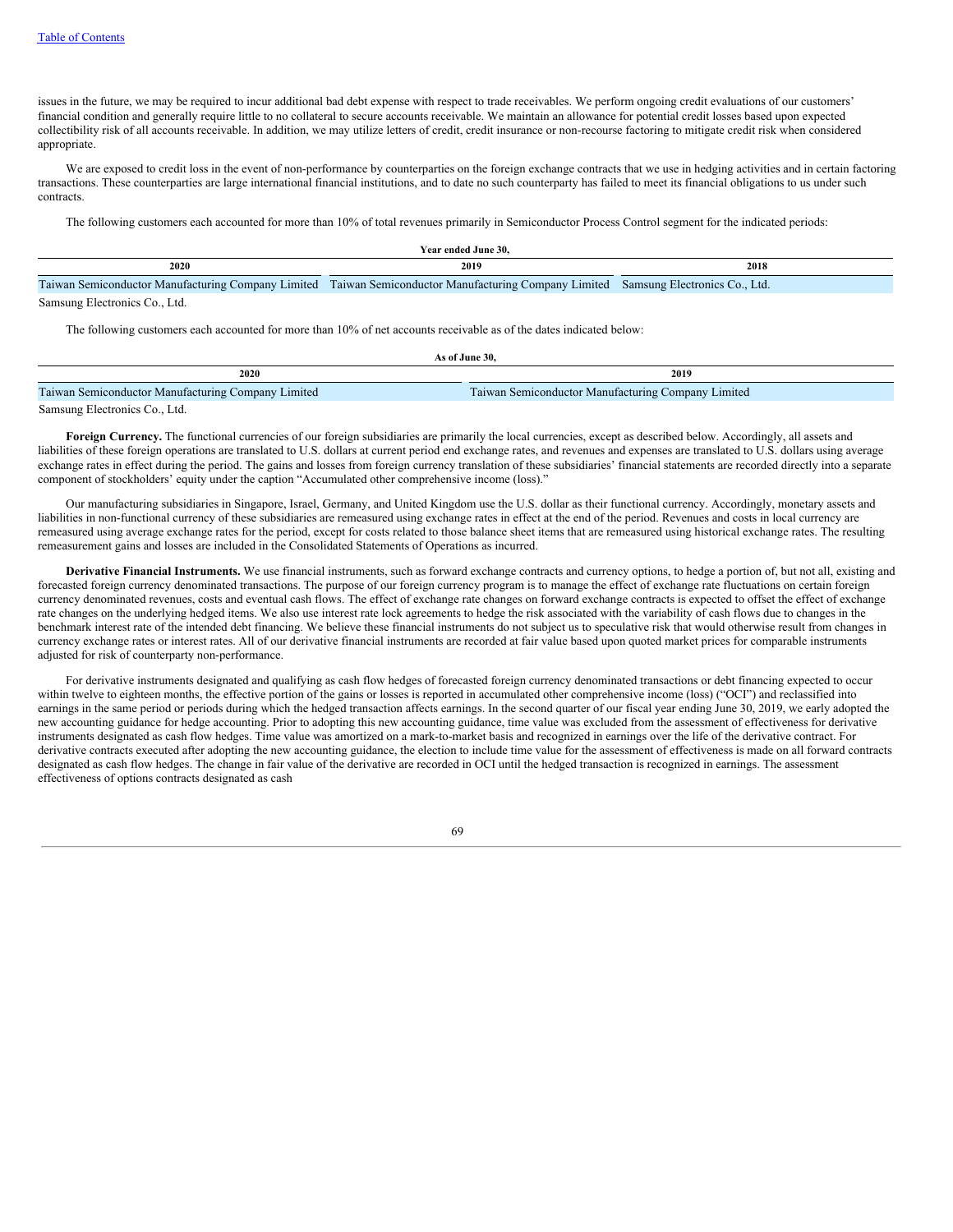flow hedges continue to exclude time value after adopting the new accounting guidance. The initial value of the component excluded from the assessment of effectiveness are recognized in earnings over the life of the derivative contracts. Any difference between change in the fair value of the excluded components and the amounts recognized in earnings are recorded in OCI. For derivative instruments that are not designated as a cash flow hedge, gains and losses are recognized in other expense (income), net. We use foreign currency forward contracts to hedge certain foreign currency denominated assets or liabilities. The gains and losses on these derivative instruments are largely offset by the changes in the fair value of the assets or liabilities being hedged.

**Revenue Recognition.** We primarily derive revenue from the sale of process control and yield management solutions for the semiconductor and related nanoelectronics industries, maintenance and support of all these products, installation and training services and the sale of spare parts. Our solutions provide a comprehensive portfolio of inspection, metrology and data analytics products, which are accompanied by a flexible portfolio of services to enable our customers to maintain the performance and productivity of the solutions purchased. The acquisition of Orbotech enabled us to broaden our portfolio to include the yield enhancement and production solutions used by manufacturers of printed circuit boards, flat panel displays, advanced packaging, microelectromechanical systems and other electronic components.

Our solutions are generally not sold with a right of return, nor have we experienced significant returns from or refunds to our customers.

We account for a contract with a customer when there is approval and commitment from both parties, the rights of the parties are identified, payment terms are identified, the contract has commercial substance and collectibility of consideration is probable.

Our revenues are measured based on consideration stipulated in the arrangement with each customer, net of any sales incentives and amounts collected on behalf of third parties, such as sales taxes. The revenues are recognized as separate performance obligations that are satisfied by transferring control of the product or service to the customer.

Our arrangements with our customers include various combinations of products and services, which are generally capable of being distinct and accounted for as separate performance obligations. A product or service is considered distinct if it is separately identifiable from other deliverables in the arrangement and if a customer can benefit from it on its own or with other resources that are readily available to the customer.

The transaction consideration, including any sales incentives, is allocated between separate performance obligations of an arrangement based on the stand-alone selling prices ("SSP") for each distinct product or service. Management considers a variety of factors to determine the SSP, such as, historical standalone sales of products and services, discounting strategies and other observable data.

From time to time, our contracts are modified to account for additional, or to change existing, performance obligations. Our contract modifications are generally accounted for prospectively.

#### *Product Revenue*

We recognize revenue from product sales at a point in time when we have satisfied our performance obligation by transferring control of the product to the customer. We use judgment to evaluate whether the control has transferred by considering several indicators, including:

- whether we have a present right to payment;
- the customer has legal title;
- the customer has physical possession;
- the customer has significant risk and rewards of ownership; and
- the customer has accepted the product, or whether customer acceptance is considered a formality based on history of acceptance of similar products (for example, when the customer has previously accepted the same tool, with the same specifications, and when we can objectively demonstrate that the tool meets all of the required acceptance criteria, and when the installation of the system is deemed perfunctory).

Not all of the indicators need to be met for us to conclude that control has transferred to the customer. In circumstances in which revenue is recognized prior to the product acceptance, the portion of revenue associated with our performance obligations to install product is deferred and recognized upon acceptance.

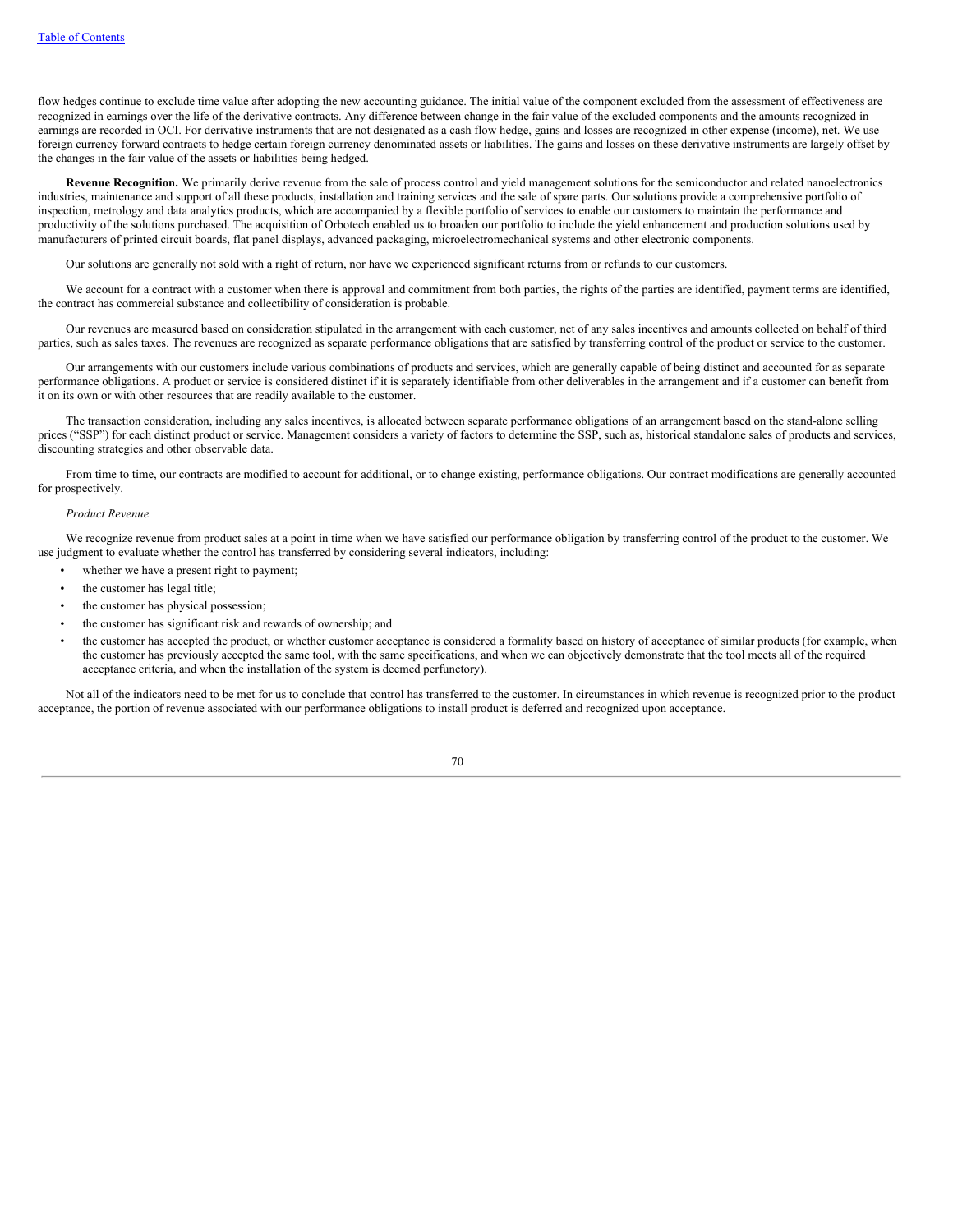We enter into volume purchase agreements with some of our customers. We adjust the transaction consideration for estimated credits earned by our customers for such incentives. These credits are estimated based upon the forecasted and actual product sales for any given period and agreed-upon incentive rate. The estimate is updated at each reporting period.

We offer perpetual and term licenses for software products. The primary difference between perpetual and term licenses is the duration over which the customer can benefit from the use of the software, while the functionality and the features of the software are the same. Software is generally bundled with post-contract customer support ("PCS"), which includes unspecified software updates that are made available throughout the entire term of the arrangement. Revenue from software licenses is recognized at a point in time, when the software is made available to the customer. Revenue from PCS is deferred at contract inception and recognized ratably over the service period, or as services are performed.

# *Services and Spare Parts Revenue*

The majority of product sales include a standard6 to 12-month warranty that is not separately paid for by the customers. The customers may also purchase extended warranty for periods beyond the initial year as part of the initial product sale. We have concluded that the standard 12-month warranty as well as any extended warranty periods included in the initial product sales are separate performance obligations for most of our products. The estimated fair value of warranty services is deferred and recognized ratably as revenue over the warranty period, as the customer simultaneously receives and consumes the benefits of warranty services provided by us.

Additionally, we offer product maintenance and support services, which the customer may purchase separately from the standard and extended warranty offered as part of the initial product sale. Revenue from separately negotiated maintenance and support service contracts is also recognized over time based on the terms of the applicable service period. Revenue from services performed in the absence of a maintenance contract, including training revenue, is recognized when the related services are performed. We also sell spare parts, revenue from which is recognized when control over the spare parts is transferred to the customer.

Installation services include connecting and validating configuration of the product. In addition, several testing protocols are completed to confirm the equipment is performing to customer specifications. Revenues from product installation are deferred and recognized at a point in time, once installation is complete.

#### *Significant Judgments*

Our contracts with our customers often include promises to transfer multiple products and services. Each product and service is generally capable of being distinct within the context of the contract and represents a separate performance obligation. Determining the SSP for each distinct performance obligation and allocation of consideration from an arrangement to the individual performance obligations and the appropriate timing of revenue recognition are significant judgments with respect to these arrangements. We typically estimate the SSP of products and services based on observable transactions when the products and services are sold on a standalone basis and those prices fall within a reasonable range. We typically have more than one SSP for individual products and services due to the stratification of these products by customers and circumstances. In these instances, we use information such as the size of the customer, geographic region, as well as customization of the products in determining the SSP. In instances where the SSP is not directly observable, we determine the SSP using information that includes market conditions, entity-specific factors, including discounting strategies, information about the customer or class of customer that is reasonably available and other observable inputs. While changes in the allocation of SSP between performance obligations will not affect the amount of total revenue recognized for a particular contract, any material changes could impact the timing of revenue recognition, which could have a material effect on our financial position and result of operations.

Although the products are generally not sold with a right of return, we may provide other credits or sales incentives, which are accounted for either as variable consideration or material right, depending on the specific terms and conditions of the arrangement. These credits and incentives are estimated at contract inception and updated at the end of each reporting period if and when additional information becomes available.

As outlined above, we use judgments to evaluate whether or not the customer has obtained control of the product and considers the several indicators in evaluating whether or not control has transferred to the customer. Not all of the indicators need to be met for us to conclude that control has transferred to the customer.

#### *Contract Assets/Liabilities*

The timing of revenue recognition, billings and cash collections may result in accounts receivable, contract assets, and contract liabilities (deferred revenue) on our Consolidated Balance Sheets. A receivable is recorded in the period we deliver products or provide services when we have an unconditional right to payment. Contract assets primarily relate to the value of

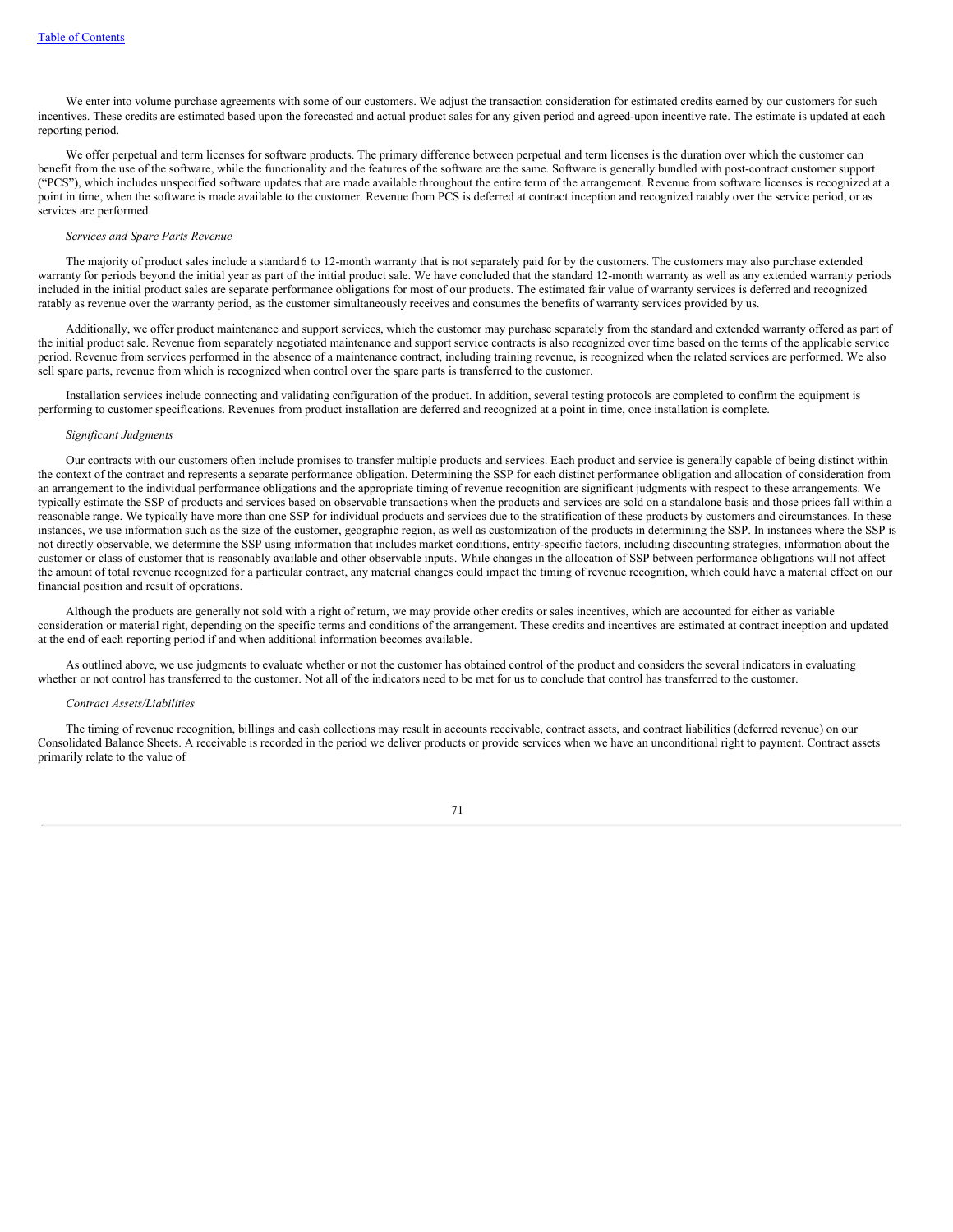products and services transferred to the customer for which the right to payment is not just dependent on the passage of time. Contract assets are transferred to receivables when rights to payment become unconditional.

A contract liability is recognized when we receive payment or have an unconditional right to payment in advance of the satisfaction of performance. The contract liabilities represent (1) deferred product revenue related to the value of products that have been shipped and billed to customers and for which the control has not been transferred to the customers, and (2) deferred service revenue, which is recorded when we receive consideration, or such consideration is unconditionally due, from a customer prior to transferring services to the customer under the terms of a contract. Deferred service revenue typically results from warranty services, and maintenance and other service contracts.

Contract assets and liabilities related to rights and obligations in a contract are recorded net in the Consolidated Balance Sheets.

**Research and Development Costs.** Research and development costs are expensed as incurred.

**Shipping and Handling Costs.** Shipping and handling costs are included as a component of cost of sales.

**Accounting for Stock-Based Compensation Plans.** We account for stock-based awards granted to employees for services based on the fair value of those awards. The fair value of stock-based awards is measured at the grant date and is recognized as expense over the employee's requisite service period. The fair value for restricted stock units granted without "dividend equivalent" rights is determined using the closing price of our common stock on the grant date, adjusted to exclude the present value of dividends which are not accrued on the restricted stock units. The fair value for restricted stock units granted with "dividend equivalent" rights is determined using the closing price of our common stock on the grant date. The award holder is not entitled to receive payments under dividend equivalent rights unless the associated restricted stock unit award vests (i.e., the award holder is entitled to receive credits, payable in cash or shares of common stock, equal to the cash dividends that would have been received on the shares of our common stock underlying the restricted stock units had the shares been issued and outstanding on the dividend record date, but such dividend equivalents are only paid subject to the recipient satisfying the vesting requirements of the underlying award). Compensation expense for restricted stock units with performance metrics is calculated based upon expected achievement of the metrics specified in the grant, or when a grant contains a market condition, the grant date fair value using a Monte Carlo simulation. The Monte Carlo simulation incorporates estimates of the potential outcomes of the market condition on the grant date fair value of each award. Additionally, we estimate forfeitures based on historical experience and revise those estimates in subsequent periods if actual forfeitures differ from the estimated amounts. The fair value is determined using a Black-Scholes valuation model for purchase rights under our Employee Stock Purchase Plan. The Black-Scholes option-pricing model requires the input of assumptions, including the option's expected term and the expected price volatility of the underlying stock. The expected stock price volatility assumption is based on the market-based historical implied volatility from traded options of our common stock.

**Accounting for Cash-Based Long-Term Incentive Compensation.**Cash-based long-term incentive ("Cash LTI") awards issued to employees under our Cash LTI program vests in three or four equal installments, with one-third or one-fourth of the aggregate amount of the Cash LTI award vesting on each yearly anniversary of the grant date over a three or four-year period. In order to receive payments under a Cash LTI award, participants must remain employed by us as of the applicable award vesting date. Compensation expense related to the Cash LTI awards is recognized over the vesting term and adjusted for the impact of estimated forfeitures.

**Accounting for Non-qualified Deferred Compensation Plan.** We have a non-qualified deferred compensation plan (known as "Executive Deferred Savings Plan") under which certain executives and non-employee directors may defer a portion of their compensation. Participants are credited with returns based on their allocation of their account balances among measurement funds. We control the investment of these funds, and the participants remain general creditors of ours. We invest these funds in certain mutual funds and such investments are classified as trading securities in the Consolidated Balance Sheets. Investments in trading securities are measured at fair value in the statement of financial position. Unrealized holding gains and losses for trading securities are included in earnings. Distributions from the Executive Deferred Savings Plan commence following a participant's retirement or termination of employment or on a specified date allowed per the Executive Deferred Savings Plan provisions, except in cases where such distributions are required to be delayed in order to avoid a prohibited distribution under Internal Revenue Code Section 409A. Participants can generally elect the distributions to be paid in lump sum or quarterly cash payments over a scheduled period for up to 15 years and are allowed to make subsequent changes to their existing elections as permissible under the Executive Deferred Savings Plan provisions. The liability associated with the Executive Deferred Savings Plan is included as a component of other current liabilities in the Consolidated Balance Sheets. Changes in the Executive Deferred Savings Plan liability is recorded in selling, general and administrative expense in the Consolidated Statements of Operations. The expense associated with changes in the liability included in selling, general and administrative expense was \$13.3 million, \$13.6 million and \$19.9 million for the fiscal years ended June 30, 2020, 2019 and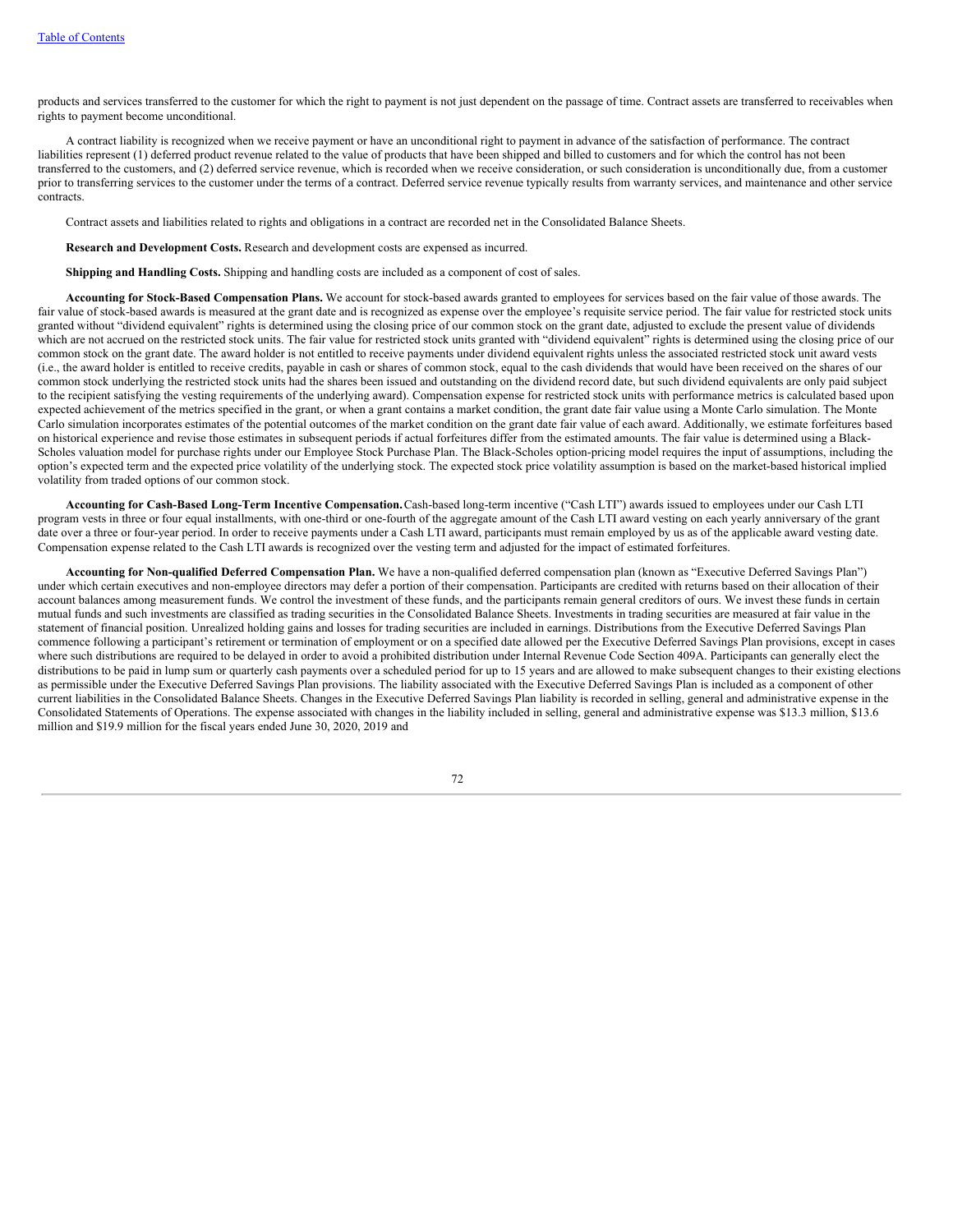2018, respectively. We also have a deferred compensation asset that corresponds to the liability under the Executive Deferred Savings Plan and it is included as a component of other non-current assets in the Consolidated Balance Sheets. Changes in the Executive Deferred Savings Plan assets are recorded as gains (losses), net in selling, general and administrative expense in the Consolidated Statements of Operations. The amount of net gains included in selling, general and administrative expense were \$13.9 million, \$14.7 million and \$19.5 million for the fiscal years ended June 30, 2020, 2019 and 2018, respectively.

**Income Taxes.** We account for income taxes in accordance with the authoritative guidance, which requires income tax effects for changes in tax laws are recognized in the period in which the law is enacted.

Deferred tax assets and liabilities are recognized using enacted tax rates for the effect of temporary differences between the book and tax bases of recorded assets and liabilities. The guidance also requires that deferred tax assets be reduced by a valuation allowance if it is more likely than not that a portion of the deferred tax asset will not be realized. We have determined that a valuation allowance is necessary against a portion of the deferred tax assets, but we anticipate that our future taxable income will be sufficient to recover the remainder of our deferred tax assets. However, should there be a change in our ability to recover our deferred tax assets that are not subject to a valuation allowance, we could be required to record an additional valuation allowance against such deferred tax assets. This would result in an increase to our tax provision in the period in which we determine that the recovery is not probable.

On a quarterly basis, we provide for income taxes based upon an estimated annual effective income tax rate. The effective tax rate is highly dependent upon the geographic composition of worldwide earnings, tax regulations governing each region, availability of tax credits and the effectiveness of our tax planning strategies. We carefully monitor the changes in many factors and adjust our effective income tax rate on a timely basis. If actual results differ from these estimates, this could have a material effect on our financial condition and results of operations.

The calculation of our tax liabilities involves dealing with uncertainties in the application of complex tax regulations. In accordance with the authoritative guidance on accounting for uncertainty in income taxes, we recognize liabilities for uncertain tax positions based on the two-step process. The first step is to evaluate the tax position for recognition by determining if the weight of available evidence indicates that it is more likely than not that the position will be sustained in audit, including resolution of related appeals or litigation processes, if any. The second step is to measure the tax benefit as the largest amount that is more than 50% likely of being realized upon ultimate settlement. We reevaluate these uncertain tax positions on a quarterly basis. This evaluation is based on factors including, but not limited to, changes in facts or circumstances, changes in tax law, effectively settled issues under audit and new audit activity. Any change in these factors could result in the recognition of a tax benefit or an additional charge to the tax provision.

We record income taxes on the undistributed earnings of foreign subsidiaries unless the subsidiaries' earnings are considered indefinitely reinvested outside the U.S. Our effective tax rate would be adversely affected if we change our intent or if such undistributed earnings are needed for U.S. operations because we would be required to provide or pay income taxes on some or all of these undistributed earnings.

**Global Intangible Low-Taxed Income.** The Tax Cuts and Jobs Act (the "Act") includes provisions for Global Intangible Low-Taxed Income ("GILTI") wherein taxes on foreign income are imposed in excess of a deemed return on tangible assets of foreign corporations. We elected to account for GILTI as a component of current period tax expense starting from the first quarter of the fiscal year ending June 30, 2019.

**Business Combinations.** Accounting for business combinations requires management to make significant estimates and assumptions to determine the fair values of assets acquired and liabilities assumed at the acquisition date. Although we believe the assumptions and estimates we have made in the past have been reasonable and appropriate, they are based, in part, on historical experience and information obtained from management of the acquired companies and are inherently uncertain. Critical estimates in valuing certain acquired intangible assets include, but are not limited to future expected cash flows including revenue growth rate assumptions from product sales, customer contracts and acquired technologies, expected costs to develop in-process research and development into commercially viable products, estimated cash flows from the projects when completed, including assumptions associated with the technology migration curve, estimated royalty rates used in valuing technology related intangible assets, and discount rates. The discount rates used to discount expected future cash flows to present value are typically derived from a weighted-average cost of capital analysis and adjusted to reflect inherent risks. Unanticipated events and circumstances may occur that could affect either the accuracy or validity of such assumptions, estimates or actual results.

We allocate the fair value of the purchase price of our acquisitions to the tangible assets acquired, liabilities assumed, and intangible assets acquired, including in-process research and development ("IPR&D"), based on their estimated fair values. The excess of the fair value of the purchase price over the fair values of these net tangible and intangible assets acquired is recorded as goodwill. Management's estimates of fair value are based upon assumptions believed to be reasonable, but our estimates and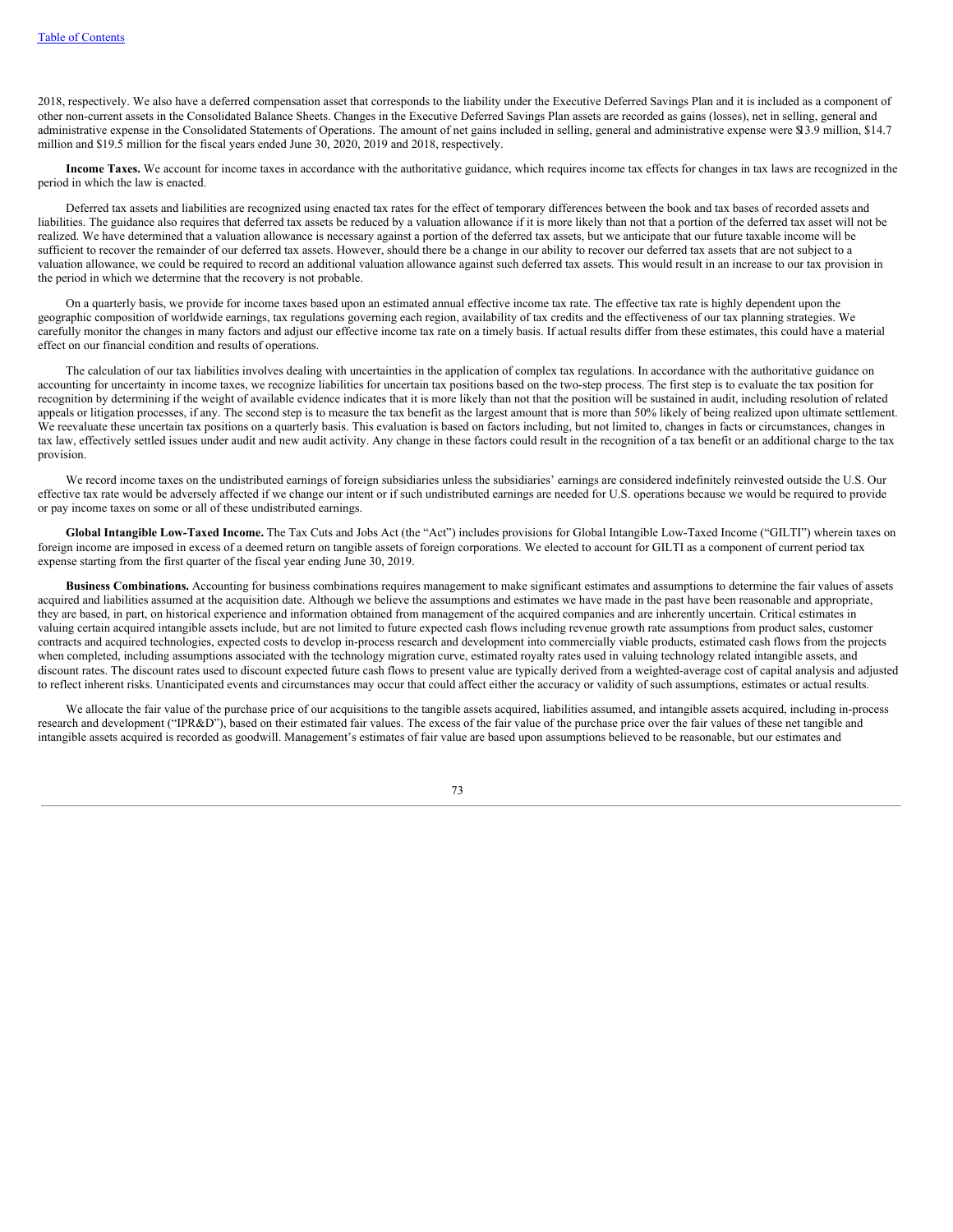assumptions are inherently uncertain and subject to refinement. As a result, during the measurement period, which will not exceed one year from the acquisition date, we record adjustments to the assets acquired and liabilities assumed with the corresponding offset to goodwill. Upon the conclusion of the measurement period or final determination of the fair value of the purchase price of our acquisitions, whichever comes first, any subsequent adjustments are recorded to our Consolidated Statements of Operations.

The fair value of IPR&D is initially capitalized as an intangible asset with an indefinite life and assessed for impairment thereafter whenever events or changes in circumstances indicate that the carrying value of the IPR&D assets may not be recoverable. Impairment of IPR&D is recorded to research and development expenses. When an IPR&D project is completed, the IPR&D is reclassified as an amortizable purchased intangible asset and amortized to costs of revenues over the asset's estimated useful life.

Acquisition-related expenses are recognized separately from the business combination and are expensed as incurred.

**Net Income Per Share.**Basic net income per share is calculated by dividing net income available to common stockholders by the weighted-average number of common shares outstanding during the period. Diluted net income per share is calculated by using the weighted-average number of common shares outstanding during the period increased to include the number of additional shares of common stock that would have been outstanding if the dilutive potential shares of common stock had been issued. The dilutive effect of restricted stock units and options is reflected in diluted net income per share by application of the treasury stock method. The dilutive securities are excluded from the computation of diluted net loss per share when a net loss is recorded for the period as their effect would be anti-dilutive.

**Contingencies and Litigation.** We are subject to the possibility of losses from various contingencies. Considerable judgment is necessary to estimate the probability and amount of any loss from such contingencies. An accrual is made when it is probable that a liability has been incurred or an asset has been impaired and the amount of loss can be reasonably estimated. We accrue a liability and recognize as expense the estimated costs to defend or settle asserted and unasserted claims existing as of the balance sheet date. See Note 16 "Commitments and Contingencies" and Note 15 "Litigation and Other Legal Matters" for additional details.

### **Recent Accounting Pronouncements**

#### *Recently Adopted*

In February 2016, the Financial Accounting Standards Board ("FASB") issued ASC 842 which supersedes the lease recognition requirements in ASC 840, Leases, ("ASC 840"). The most prominent of the changes in ASC 842 is the recognition of right of use ("ROU") assets and lease liabilities by lessees for those leases classified as operating leases.

Consistent with ASC 840, leases will be classified as either finance or operating, with classification affecting the pattern of expense recognition in the Consolidated Statements of Operations. In July 2018, the FASB issued an accounting standard update which amended ASC 842 and offered an additional (and optional) transition method by which entities could elect not to recast the comparative periods presented in financial statements in the period of adoption.

We adopted the new standard on July 1, 2019, the first day of fiscal 2020, using the optional adoption method whereby we did not adjust comparative period financial statements. Consequently, prior period balances and disclosures have not been restated. We elected certain practical expedients, which among other things, allowed us to carry forward prior conclusions about lease identification and classification. The adoption of ASC 842 resulted in the balance sheet recognition of additional lease assets and lease liabilities of \$110.7 million and \$108.7 million, respectively, related primarily to facilities, vehicles and other equipment. The adoption of ASC 842 did not have a material impact on beginning retained earnings, the Consolidated Statement of Operations, Cash Flows, or earnings per share. Additionally, the adoption of ASC 842 did not have a material impact on the Consolidated Financial Statements for arrangements in which we are the lessor. For additional information regarding our leases, see Note 9 "Leases" in the Notes to the Condensed Consolidated Financial Statements.

#### *Updates Not Yet Ef ective*

In June 2016, the FASB issued an accounting standard update which replaces existing incurred loss impairment guidance and requires an entity to measure expected credit losses for certain financial instruments and financial assets including trade receivables. This new standard also modifies the impairment models for available-for-sale debt securities. This new standard is effective for us beginning in the first quarter of our fiscal year ending June 30, 2021. We plan to adopt the standard in the first quarter of fiscal 2021 using the modified retrospective transition method. We do not currently believe the adoption will have a material impact on our Consolidated Balance Sheets and Consolidated Statements of Operations, pending further evaluation of potential economic recession and disruption associated with the current COVID-19 pandemic.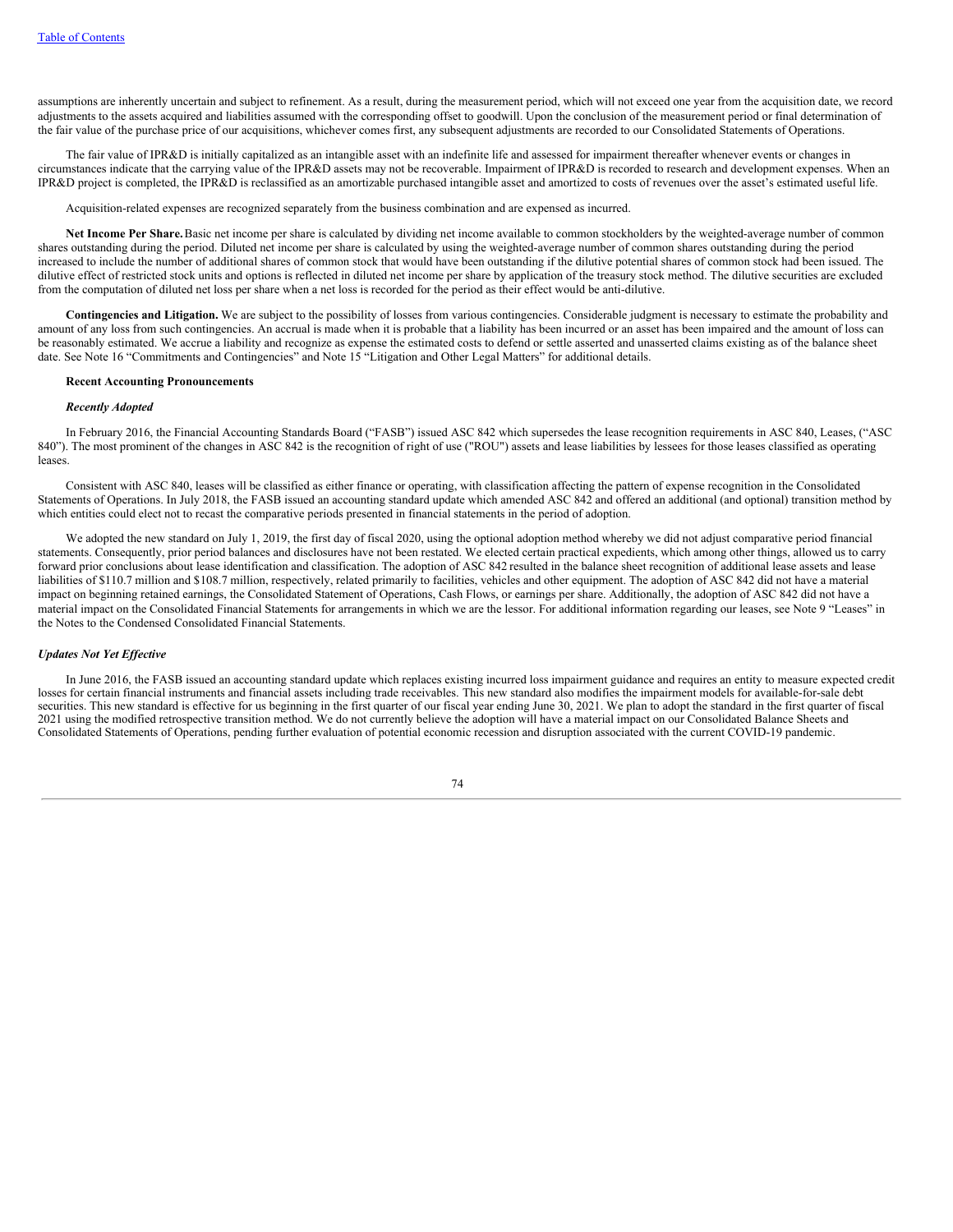In August 2018, the FASB issued an accounting standard update which modifies the existing accounting standards for fair value measurement disclosure. This update eliminates the disclosure of the amount of and reasons for transfers between level 1 and level 2 of the fair value hierarchy, and the policy for timing of transfers between levels. This standard update is effective for us beginning in the first quarter of our fiscal year ending June 30, 2021, and early adoption is permitted. We do not expect a material impact on our Consolidated Financial Statements upon adoption of this accounting standard update.

In August 2018, the FASB issued an accounting standard update to amend the disclosure requirements related to defined benefit pension and other post-retirement plans. Some of the changes include adding a disclosure requirement for significant gains and losses related to changes in the benefit obligation for the period and removing the amounts in accumulated other comprehensive income expected to be recognized as components of net periodic benefit cost over the next fiscal year. This standard update is effective for us beginning in the first quarter of the fiscal year ending June 30, 2021, and early adoption is permitted. We do not expect a material impact on our Consolidated Financial Statements upon adoption of this accounting standard update.

In August 2018, the FASB issued an accounting standard update to align the requirements for capitalizing implementation costs incurred in a cloud computing arrangement that is a service contract with the requirements for capitalizing implementation costs incurred to develop or obtain internal-use software. The guidance clarifies which costs should be capitalized including the cost to acquire the license and the related implementation costs. This standard update is effective for us beginning in the first quarter of our fiscal year ending June 30, 2021, with an option to be adopted either prospectively or retrospectively. Early adoption is permitted. We do not expect a material impact on our Consolidated Financial Statements upon adoption of this accounting standard update.

In December 2019, the FASB issued an accounting standard update to simplify the accounting for income taxes in ASC 740, Income Taxes, ("ASC 740"). This amendment removes certain exceptions and improves consistent application of accounting principles for certain areas in ASC 740. The update is effective for us beginning in the first quarter of our fiscal year ending June 30, 2022, and early adoption is permitted. We are currently evaluating the impact of this accounting standard update on our Consolidated Financial Statements.

#### **NOTE 2 — REVENUE**

## *Contract Balances*

The following table represents the opening and closing balances of accounts receivable, contract assets and contract liabilities for the indicated periods.

|                                       | As of         | As of         | As of               |                              |         |            |                       |         |       |
|---------------------------------------|---------------|---------------|---------------------|------------------------------|---------|------------|-----------------------|---------|-------|
| (In thousands, except for percentage) | June 30, 2020 | June 30, 2019 | <b>July 1, 2018</b> | <b>Change in Fiscal 2020</b> |         |            | Change in Fiscal 2019 |         |       |
| Accounts receivable, net              | .107.413      | 990,113       | 635,878             |                              | 117,300 | $12 \%$ \$ |                       | 354,235 | 56 %  |
| Contract assets                       | 99.876        | 94.015        | 14.727              |                              | 5.861   | $6\%$ \$   |                       | 79.288  | 538 % |
| <b>Contract liabilities</b>           | 666,055       | 587,789       | 556,691             |                              | 78.266  | 13 % \$    |                       | 31,098  | $6\%$ |

Our payment terms and conditions vary by contract type, although terms generally include a requirement of payment of70% to 90% of total contract consideration within 30 to 60 days of shipment, with the remainder payable within 30 days of acceptance. Contract assets are included in other current asset and contract liabilities are included in current and non-current liabilities on our Consolidated Balance Sheets.

The change in contract assets during the fiscal year ended June 30, 2020 was mainly due to \$0.9 million of contract assets reclassified to net accounts receivable as our right to consideration for these contract assets became unconditional, partially offset by \$71.4 million of revenue recognized for which the payment is subject to conditions other than the passage of time.

During the fiscal year ended June 30, 2020, we recognized revenue of \$456.0 million that was included in contract liabilities as of June 30, 2019. This was partially offset by the value of products and services billed to customers for which control of the products and service has not transferred to the customers.

#### *Remaining Performance Obligations*

As of June 30, 2020, we had \$2.13 billion of remaining performance obligations, which represents our obligation to deliver products and services, and consists primarily of sales orders where written customer requests have been received. We expect to recognize approximately 5% to 15% of these performance obligations as revenue beyond the next twelve months, subject to risk of delays, pushouts, and cancellation by the customer, usually with limited or no penalties.

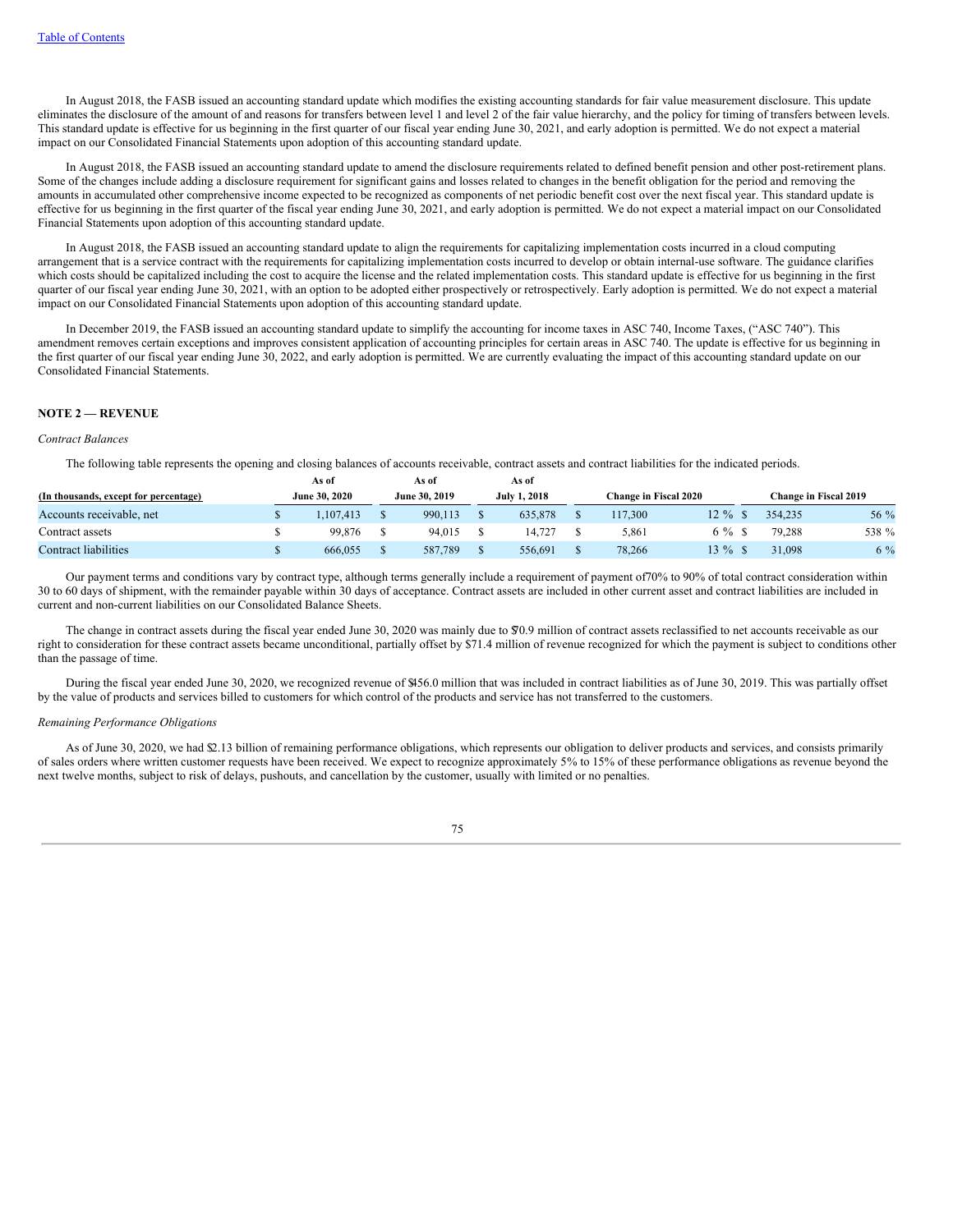*Practical expedients*

- We account for shipping and handling costs as activities to fulfill the promise to transfer goods, instead of a promised service to our customer.
- We have elected to not adjust the promised amount of consideration for the effects of a significant financing component as we expect, at contract inception, that the period between when we transfer a promised good or service to a customer and when the customer pays for that good or service will generally be one year or less. We have elected to expense costs to obtain a contract as incurred because the expected amortization period is one year or less.

Refer to Note 19 "Segment Reporting and Geographic Information" for information related to revenue by geographic region as well as significant product and service offerings.

#### **NOTE 3 — FAIR VALUE MEASUREMENTS**

Our financial assets and liabilities are measured and recorded at fair value, except for our debt and certain equity investments in privately held companies. Equity investments without a readily available fair value are accounted for using the measurement alternative. The measurement alternative is calculated as cost minus impairment, if any, plus or minus changes resulting from observable price changes.

Our non-financial assets, such as goodwill, intangible assets, and land, property and equipment, are assessed for impairment when an event or circumstance indicates that an other-than-temporary decline in value may have occurred.

**Fair Value of Financial Instruments.**We have evaluated the estimated fair value of financial instruments using available market information and valuations as provided by third-party sources. The use of different market assumptions and/or estimation methodologies could have a significant effect on the estimated fair value amounts. The fair value of our cash equivalents, accounts receivable, accounts payable and other current assets and liabilities approximate their carrying amounts due to the relatively short maturity of these items.

**Fair Value Hierarchy.** The authoritative guidance for fair value measurements establishes a fair value hierarchy that prioritizes the inputs to valuation techniques used to measure fair value. The hierarchy gives the highest priority to unadjusted quoted prices in active markets for identical assets or liabilities (Level 1 measurements) and the lowest priority to unobservable inputs (Level 3 measurements). The three levels of the fair value hierarchy are described below:

Level 1 Valuations based on quoted prices in active markets for identical assets or liabilities that the entity has the ability to access.

Level 2 Valuations based on quoted prices for similar assets or liabilities, quoted prices in markets that are not active, or other inputs that are observable or can be corroborated by observable data for substantially the full term of the assets or liabilities.

Level 3 Valuations based on inputs that are supported by little or no market activity and that are significant to the fair value of the assets or liabilities.

A financial instrument's level within the fair value hierarchy is based on the lowest level of any input that is significant to the fair value measurement.

As of June 30, 2020, the types of instruments valued based on quoted market prices in active markets included money market funds, certain U.S. Treasury securities and U.S. Government agency securities. Such instruments are generally classified within Level 1 of the fair value hierarchy.

The types of instruments valued based on other observable inputs included corporate debt securities, sovereign securities, municipal securities and certain U.S. Treasury securities. The market inputs used to value these instruments generally consist of market yields, reported trades and broker/dealer quotes. Such instruments are generally classified within Level 2 of the fair value hierarchy.

The principal market in which we execute our foreign currency contracts is the institutional market in an over-the-counter environment with a relatively high level of price transparency. The market participants generally are large financial institutions. Our foreign currency contracts' valuation inputs are based on quoted prices and quoted pricing intervals from public data sources and do not involve management judgment. These contracts are typically classified within Level 2 of the fair value hierarchy.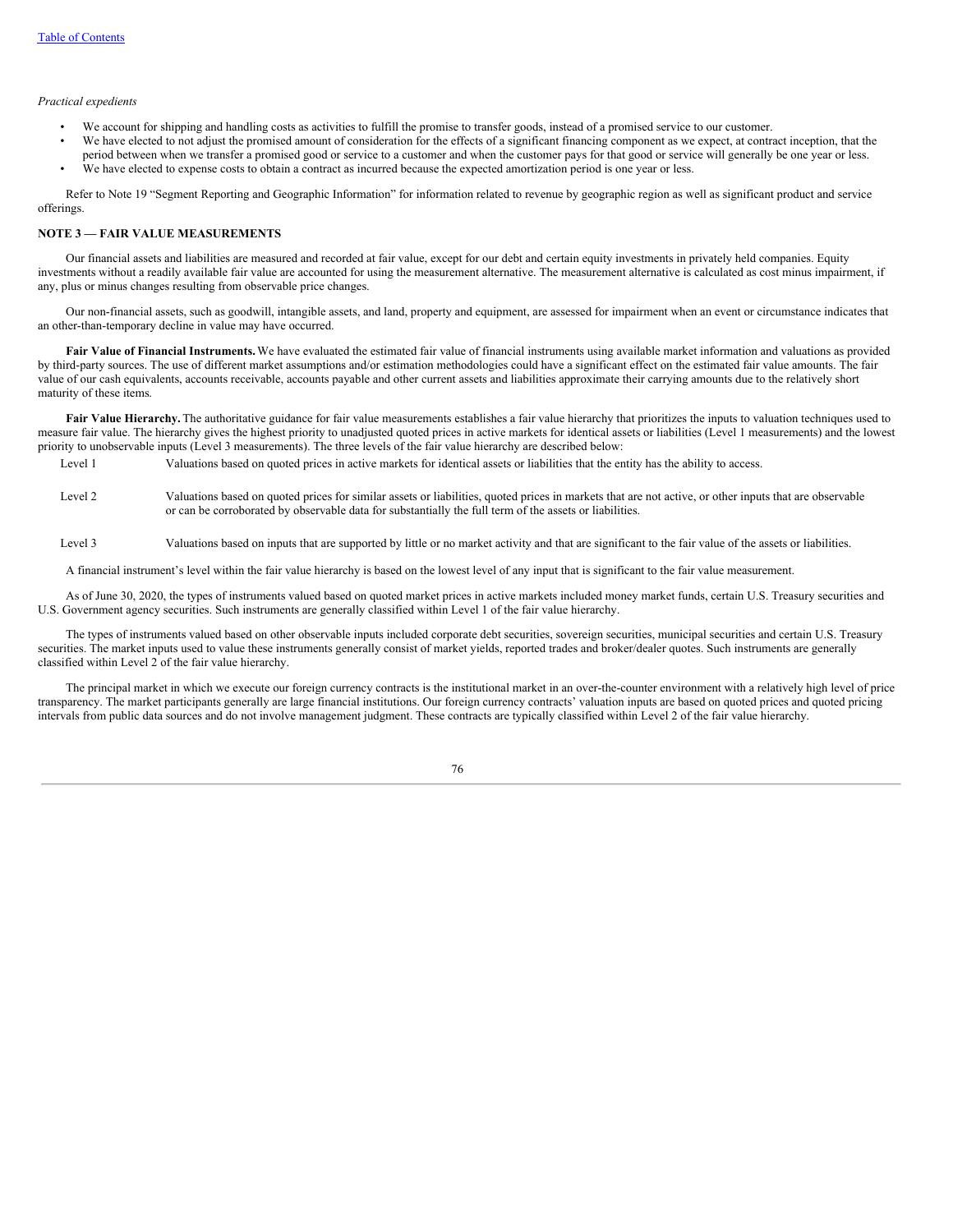\_\_\_\_\_\_\_\_\_\_\_\_\_\_\_\_\_\_

The fair value of deferred payments and contingent consideration payable, the majority of which were recorded in connection with business combinations, were classified as Level 3 and estimated using significant inputs that were not observable in the market. See Note 6 "Business Combinations" for additional information.

Financial assets (excluding cash held in operating accounts and time deposits) and liabilities measured at fair value on a recurring basis as of the date indicated below were presented on our Consolidated Balance Sheets as follows:

| As of June 30, 2020 (In thousands)                             | <b>Total</b> |           |              | <b>Ouoted Prices</b><br>in Active Markets<br>for Identical<br><b>Assets (Level 1)</b> |              | Significant<br>Other<br><b>Observable</b><br><b>Inputs</b><br>(Level 2) |               | Little or No<br><b>Market Activity</b><br>Inputs (Level 3) |
|----------------------------------------------------------------|--------------|-----------|--------------|---------------------------------------------------------------------------------------|--------------|-------------------------------------------------------------------------|---------------|------------------------------------------------------------|
| <b>Assets</b>                                                  |              |           |              |                                                                                       |              |                                                                         |               |                                                            |
| Cash equivalents:                                              |              |           |              |                                                                                       |              |                                                                         |               |                                                            |
| Corporate debt securities                                      | $\mathbb{S}$ |           | $\mathbf S$  |                                                                                       | $\mathbb{S}$ |                                                                         | <sup>\$</sup> |                                                            |
| Money market funds and other                                   |              | 694,950   |              | 694,950                                                                               |              |                                                                         |               |                                                            |
| U.S. Government agency securities                              |              |           |              |                                                                                       |              |                                                                         |               |                                                            |
| U.S. Treasury securities                                       |              |           |              |                                                                                       |              |                                                                         |               |                                                            |
| <b>Marketable securities:</b>                                  |              |           |              |                                                                                       |              |                                                                         |               |                                                            |
| Corporate debt securities                                      |              | 381,957   |              |                                                                                       |              | 381,957                                                                 |               |                                                            |
| Municipal securities                                           |              | 29,110    |              |                                                                                       |              | 29,110                                                                  |               |                                                            |
| Sovereign securities                                           |              | 2,017     |              |                                                                                       |              | 2,017                                                                   |               |                                                            |
| U.S. Government agency securities                              |              | 106,336   |              | 106,336                                                                               |              |                                                                         |               |                                                            |
| U.S. Treasury securities                                       |              | 181,193   |              | 151,210                                                                               |              | 29,983                                                                  |               |                                                            |
| Total cash equivalents and marketable securities <sup>1)</sup> |              | 1,395,563 |              | 952,496                                                                               |              | 443,067                                                                 |               |                                                            |
| Other current assets:                                          |              |           |              |                                                                                       |              |                                                                         |               |                                                            |
| Derivative assets                                              |              | 2,077     |              |                                                                                       |              | 2,077                                                                   |               |                                                            |
| Other non-current assets:                                      |              |           |              |                                                                                       |              |                                                                         |               |                                                            |
| <b>Executive Deferred Savings Plan</b>                         |              | 213,487   |              | 166,000                                                                               |              | 47,487                                                                  |               |                                                            |
| Total financial assets <sup>(1)</sup>                          | \$           | 1,611,127 | \$           | 1,118,496                                                                             | \$           | 492,631                                                                 | \$            |                                                            |
| <b>Liabilities</b>                                             |              |           |              |                                                                                       |              |                                                                         |               |                                                            |
| Derivative liabilities                                         | $\mathbb{S}$ | (1, 410)  | <b>S</b>     |                                                                                       | \$           | (1, 410)                                                                | $\mathbb{S}$  |                                                            |
| Deferred payments                                              |              | (6,750)   |              |                                                                                       |              |                                                                         |               | (6,750)                                                    |
| Contingent consideration payable                               |              | (15,513)  |              |                                                                                       |              |                                                                         |               | (15, 513)                                                  |
| <b>Total financial liabilities</b>                             | $\mathbb{S}$ | (23, 673) | $\mathbb{S}$ |                                                                                       | \$           | (1, 410)                                                                | $\mathbb{S}$  | (22, 263)                                                  |

(1) Excludes cash of \$460.8 million held in operating accounts and time deposits of \$78.7 million as of June 30, 2020.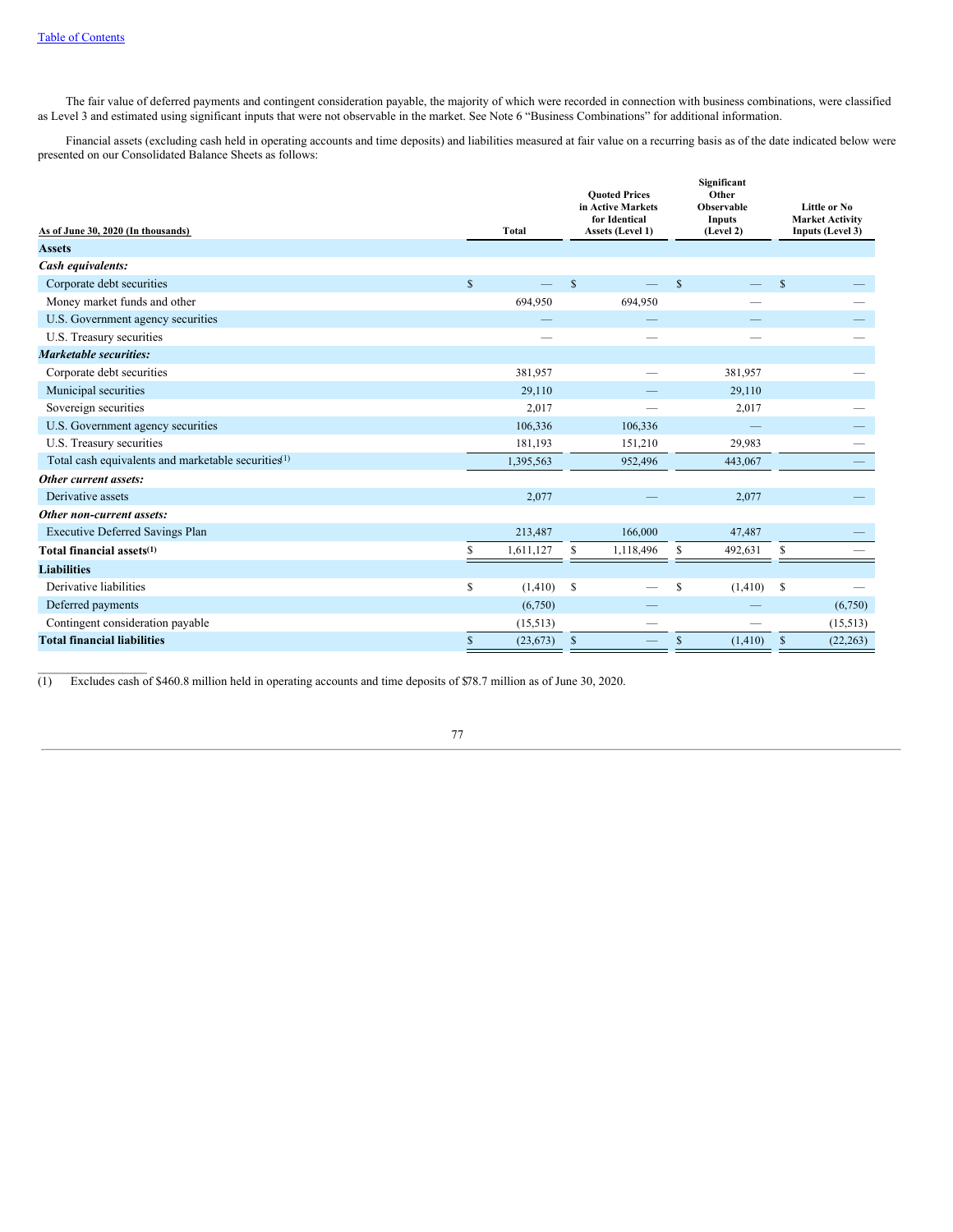\_\_\_\_\_\_\_\_\_\_\_\_\_\_\_\_\_\_

Financial assets (excluding cash held in operating accounts and time deposits) and liabilities measured at fair value on a recurring basis as of the date indicated below were presented on our Consolidated Balance Sheets as follows: **Quoted Prices in**

| As of June 30, 2019 (In thousands)                              |              | Total     |               | Quoted Prices in<br><b>Active Markets</b><br>for Identical<br><b>Assets (Level 1)</b> |               | <b>Significant Other</b><br><b>Observable Inputs</b><br>(Level 2) |              | <b>Little or No</b><br><b>Market Activity Inputs</b><br>(Level 3) |  |  |
|-----------------------------------------------------------------|--------------|-----------|---------------|---------------------------------------------------------------------------------------|---------------|-------------------------------------------------------------------|--------------|-------------------------------------------------------------------|--|--|
| <b>Assets</b>                                                   |              |           |               |                                                                                       |               |                                                                   |              |                                                                   |  |  |
| Cash equivalents:                                               |              |           |               |                                                                                       |               |                                                                   |              |                                                                   |  |  |
| Corporate debt securities                                       | $\mathbb{S}$ | 10,988    | $\mathbb{S}$  |                                                                                       | <sup>\$</sup> | 10,988                                                            | $\mathbb{S}$ |                                                                   |  |  |
| Money market funds and other                                    |              | 352,708   |               | 352,708                                                                               |               |                                                                   |              |                                                                   |  |  |
| U.S. Government agency securities                               |              | 27,994    |               |                                                                                       |               | 27,994                                                            |              |                                                                   |  |  |
| U.S. Treasury securities                                        |              | 55,858    |               |                                                                                       |               | 55,858                                                            |              |                                                                   |  |  |
| <b>Marketable securities:</b>                                   |              |           |               |                                                                                       |               |                                                                   |              |                                                                   |  |  |
| Corporate debt securities                                       |              | 422,089   |               |                                                                                       |               | 422,089                                                           |              |                                                                   |  |  |
| Municipal securities                                            |              | 1,913     |               |                                                                                       |               | 1,913                                                             |              |                                                                   |  |  |
| Sovereign securities                                            |              | 5,994     |               |                                                                                       |               | 5,994                                                             |              |                                                                   |  |  |
| U.S. Government agency securities                               |              | 131,224   |               | 131,224                                                                               |               |                                                                   |              |                                                                   |  |  |
| U.S. Treasury securities                                        |              | 151,838   |               | 151,838                                                                               |               |                                                                   |              |                                                                   |  |  |
| Total cash equivalents and marketable securities <sup>(1)</sup> |              | 1,160,606 |               | 635,770                                                                               |               | 524,836                                                           |              |                                                                   |  |  |
| Other current assets:                                           |              |           |               |                                                                                       |               |                                                                   |              |                                                                   |  |  |
| Derivative assets                                               |              | 2,557     |               |                                                                                       |               | 2,557                                                             |              |                                                                   |  |  |
| Other non-current assets:                                       |              |           |               |                                                                                       |               |                                                                   |              |                                                                   |  |  |
| <b>Executive Deferred Savings Plan</b>                          |              | 207,581   |               | 158,021                                                                               |               | 49,560                                                            |              |                                                                   |  |  |
| Total financial assets <sup>(1)</sup>                           | S            | 1,370,744 | S             | 793,791                                                                               | \$            | 576,953                                                           | S            |                                                                   |  |  |
| <b>Liabilities</b>                                              |              |           |               |                                                                                       |               |                                                                   |              |                                                                   |  |  |
| Derivative liabilities                                          | $\mathbb{S}$ | (3, 334)  | <sup>\$</sup> |                                                                                       | <sup>\$</sup> | (3,334)                                                           | <b>S</b>     |                                                                   |  |  |
| Deferred payments                                               |              | (8,800)   |               |                                                                                       |               |                                                                   |              | (8,800)                                                           |  |  |
| Contingent consideration payable                                |              | (14,005)  |               |                                                                                       |               |                                                                   |              | (14,005)                                                          |  |  |
| <b>Total financial liabilities</b>                              | S            | (26, 139) | \$            |                                                                                       | \$            | (3, 334)                                                          | $\mathbb{S}$ | (22, 805)                                                         |  |  |
|                                                                 |              |           |               |                                                                                       |               |                                                                   |              |                                                                   |  |  |

(1) Excludes cash of \$479.8 million held in operating accounts and time deposits of \$99.0 million as of June 30, 2019.

There were no transfers between Level 1 and Level 2 fair value measurements during the fiscal years ended June 30, 2020 or 2019. See Note 8 "Debt" for disclosure of the fair value of our Senior Notes.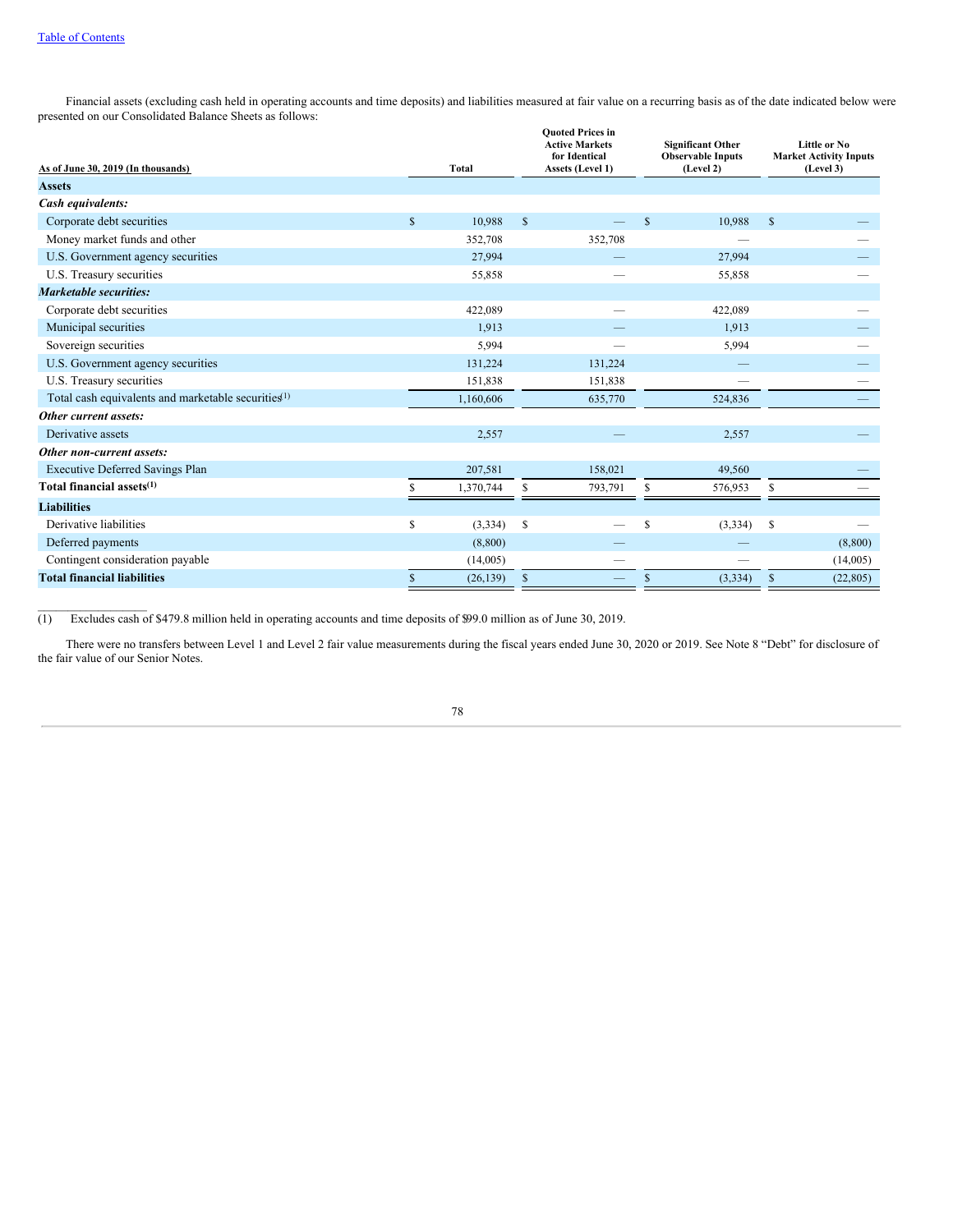# **NOTE 4 — FINANCIAL STATEMENT COMPONENTS**

# **Consolidated Balance Sheets**

|                                        |              | As of June 30, |              |            |
|----------------------------------------|--------------|----------------|--------------|------------|
| (In thousands)                         |              | 2020           |              | 2019       |
| Accounts receivable, net:              |              |                |              |            |
| Accounts receivable, gross             | \$           | 1,119,235      | \$           | 1,002,114  |
| Allowance for doubtful accounts        |              | (11,822)       |              | (12,001)   |
|                                        | \$           | 1,107,413      | \$           | 990,113    |
| Inventories:                           |              |                |              |            |
| Customer service parts                 | \$           | 338,608        | \$           | 328,515    |
| Raw materials                          |              | 478,594        |              | 444,627    |
| Work-in-process                        |              | 334,965        |              | 285,191    |
| Finished goods                         |              | 158,818        |              | 204,167    |
|                                        | \$           | 1,310,985      | $\mathbb{S}$ | 1,262,500  |
|                                        |              |                |              |            |
| Other current assets:                  |              |                |              |            |
| Contract assets                        | \$           | 99,876         | \$           | 94,015     |
| Deferred costs of revenue              |              | 77,219         |              | 70,721     |
| Prepaid expenses                       |              | 74,955         |              | 88,387     |
| Prepaid income and other taxes         |              | 56,809         |              | 51,889     |
| Other current assets                   |              | 15,816         |              | 18,065     |
|                                        | $\mathbb S$  | 324,675        | \$           | 323,077    |
| Land, property and equipment, net:     |              |                |              |            |
| Land                                   | $\mathbb{S}$ | 67,858         | $\mathbb{S}$ | 67,883     |
| Buildings and leasehold improvements   |              | 405,238        |              | 402,678    |
| Machinery and equipment                |              | 677,627        |              | 669,316    |
| Office furniture and fixtures          |              | 29,964         |              | 28,282     |
| Construction-in-process                |              | 93,736         |              | 26,029     |
|                                        |              | 1,274,423      |              | 1,194,188  |
| Less: accumulated depreciation         |              | (754, 599)     |              | (745, 389) |
|                                        | \$           | 519,824        | $\mathbb{S}$ | 448,799    |
| Other non-current assets:              |              |                |              |            |
| <b>Executive Deferred Savings Plan</b> | \$           | 213,487        | \$           | 207,581    |
| Operating lease right of use assets    |              | 100,790        |              |            |
| Other non-current assets               |              | 48,702         |              | 58,392     |
|                                        | $\mathbb S$  | 362,979        | $\mathbb{S}$ | 265,973    |
| Other current liabilities:             |              |                |              |            |
| <b>Executive Deferred Savings Plan</b> | $\mathbb{S}$ | 215,167        | $\mathbb{S}$ | 208,926    |
| Compensation and benefits              |              | 251,379        |              | 226,462    |
| Other accrued expenses                 |              | 183,435        |              | 202,647    |
| Customer credits and advances          |              |                |              |            |
|                                        |              | 114,896        |              | 133,677    |
| Income taxes payable                   |              | 35,640         |              | 23,350     |
| Interest payable                       |              | 36,265         |              | 31,992     |
| Operating lease liabilities            |              | 28,994         |              |            |
|                                        | $\mathbb S$  | 865,776        | \$           | 827,054    |
| Other non-current liabilities:         |              |                |              |            |
| Pension liabilities                    | \$           | 78,911         | \$           | 79,622     |
| Income taxes payable                   |              | 383,447        |              | 392,266    |
| Operating lease liabilities            |              | 70,885         |              |            |
| Other non-current liabilities          |              | 139,041        |              | 116,009    |
|                                        | $\mathbb S$  | 672,284        | \$           | 587,897    |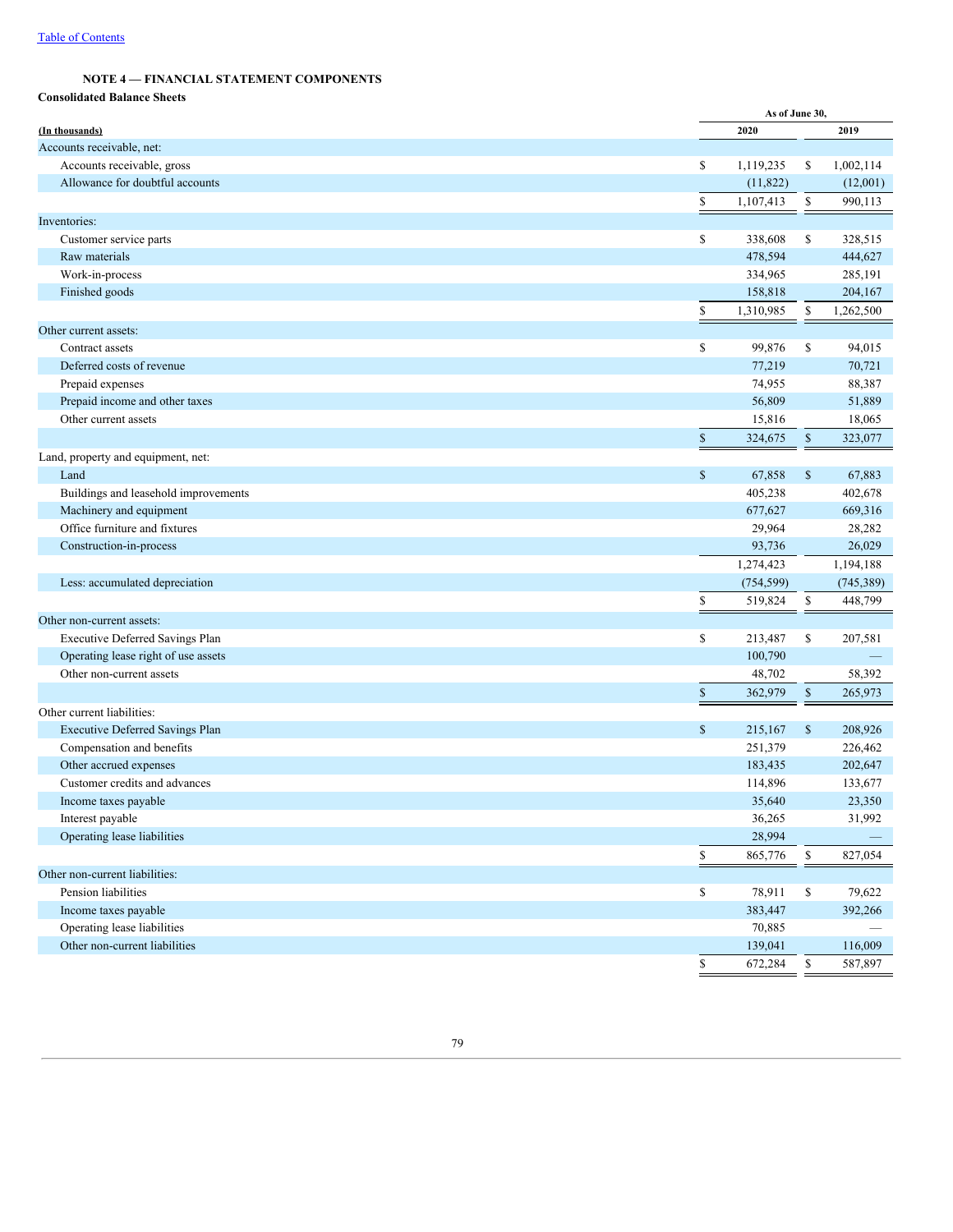# **Accumulated Other Comprehensive Income (Loss)**

The components of accumulated other comprehensive income (loss) ("OCI") as of the dates indicated below were as follows:

| (In thousands)              | <b>Currency Translation</b><br>Adiustments | Unrealized Gains<br>(Losses) on Available-<br>for-Sale Securities |         | <b>Unrealized Gains</b><br>(Losses) on Cash Flow<br>Hedges | <b>Unrealized Gains</b><br>(Losses) on Defined<br><b>Benefit Plans</b> |  | Total     |
|-----------------------------|--------------------------------------------|-------------------------------------------------------------------|---------|------------------------------------------------------------|------------------------------------------------------------------------|--|-----------|
| Balance as of June 30, 2020 | (43.957)                                   |                                                                   | 3.683   | (23.250)                                                   | (16.250)                                                               |  | (79, 774) |
|                             |                                            |                                                                   |         |                                                            |                                                                        |  |           |
| Balance as of June 30, 2019 | (44, 041)                                  |                                                                   | (1,616) | (8, 725)                                                   | (18, 647)                                                              |  | (73,029)  |

The effects on net income of amounts reclassified from accumulated OCI to the Consolidated Statements of Operations for the indicated periods were as follows (in thousands):

|                                                                                                          | <b>Location in the Consolidated Statements of</b> | Year ended June 30. |          |          |         |  |  |  |
|----------------------------------------------------------------------------------------------------------|---------------------------------------------------|---------------------|----------|----------|---------|--|--|--|
| <b>Accumulated OCI Components</b>                                                                        | <b>Operations</b>                                 |                     | 2020     |          | 2019    |  |  |  |
| Unrealized gains (losses) on cash flow hedges from foreign exchange<br>and interest rate contracts $(1)$ | Revenues                                          |                     | 4,086    | <b>S</b> | 4,329   |  |  |  |
|                                                                                                          | Costs of revenues and operating expenses          |                     | (1, 377) |          | (739)   |  |  |  |
|                                                                                                          | Interest expense                                  |                     | (637)    |          | 424     |  |  |  |
|                                                                                                          | Other expense (income), net                       |                     |          |          |         |  |  |  |
|                                                                                                          | Net gains reclassified from accumulated OCI       |                     | 2.072    |          | 4,018   |  |  |  |
|                                                                                                          |                                                   |                     |          |          |         |  |  |  |
| Unrealized gains (losses) on available-for-sale securities                                               | Other expense (income), net                       |                     | 297      |          | (1,294) |  |  |  |

 $\overline{(1)}$  Reflects the adoption of the new accounting guidance for hedge accounting in the second quarter of fiscal year 2019. For additional details, refer to Note 17 "Derivative Instruments and Hedging Activities."

The amounts reclassified out of accumulated OCI related to our defined benefit pension plans, which were recognized as a component of net periodic cost for the fiscal years ended June 30, 2020 and 2019 were \$1.2 million and \$1.1 million, respectively. For additional details, refer to Note 13 "Employee Benefit Plans."

## **Consolidated Statements of Operations**

 $\mathcal{L}=\mathcal{L}^{\mathcal{L}}$  , where  $\mathcal{L}^{\mathcal{L}}$ 

The following table shows other expense (income), net for the indicated periods:

|                                                    | Year ended June 30, |               |  |           |   |           |  |  |
|----------------------------------------------------|---------------------|---------------|--|-----------|---|-----------|--|--|
| (In thousands)                                     |                     | 2020          |  | 2019      |   | 2018      |  |  |
| Other expense (income), net:                       |                     |               |  |           |   |           |  |  |
| Interest income                                    |                     | $(21,646)$ \$ |  | (40,367)  | S | (36, 869) |  |  |
| Foreign exchange (gains) losses, net               |                     | 4,236         |  | (322)     |   | 708       |  |  |
| Net realized losses (gains) on sale of investments |                     | (297)         |  | 1,294     |   | 209       |  |  |
| Other                                              |                     | 20,385        |  | 7,933     |   | 5,470     |  |  |
|                                                    |                     | 2,678         |  | (31, 462) | Э | (30, 482) |  |  |
|                                                    |                     |               |  |           |   |           |  |  |

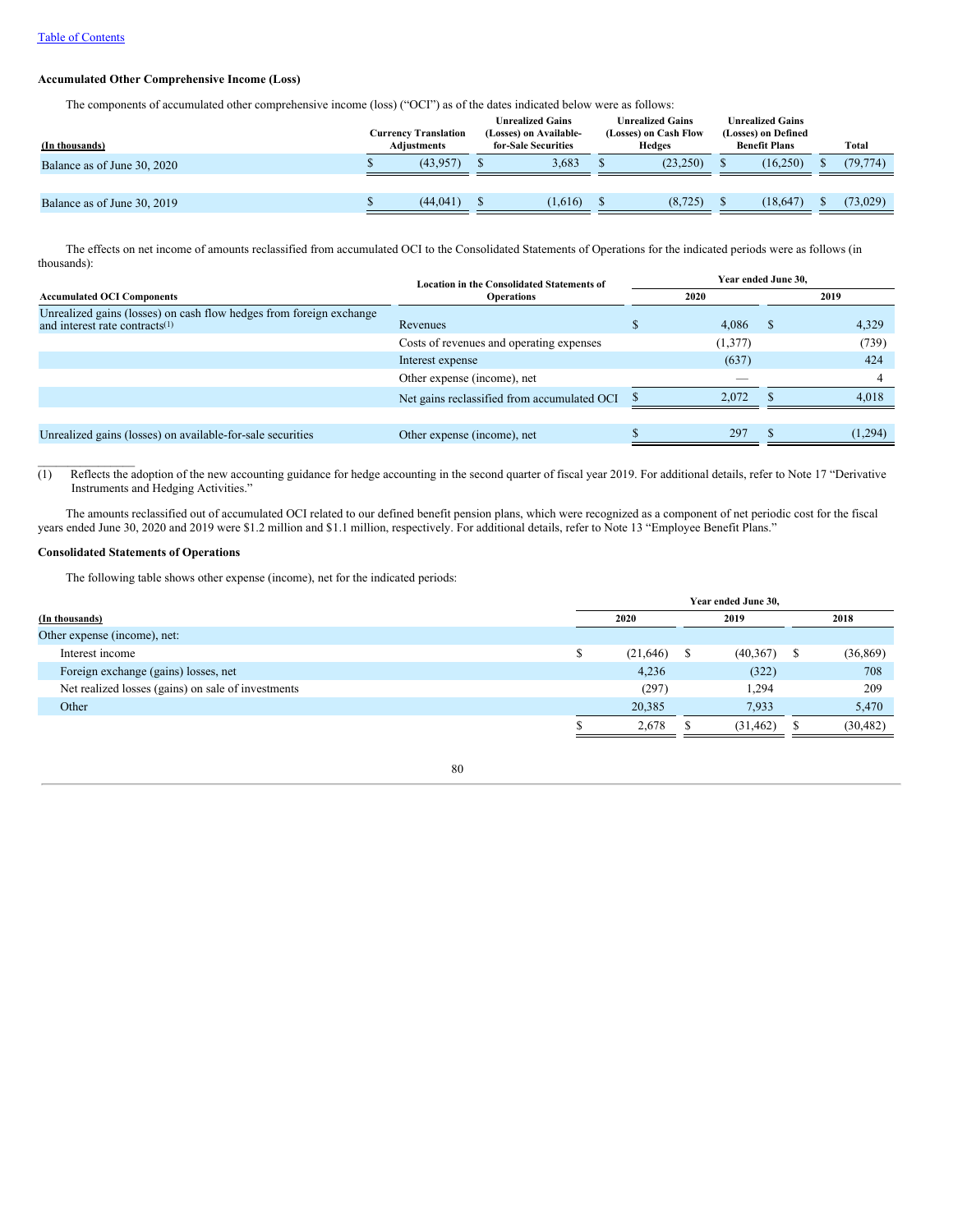# **NOTE 5 — MARKETABLE SECURITIES**

The amortized cost and fair value of marketable securities as of the dates indicated below were as follows:

|                                    | Amortized     |              | Gross<br><b>Unrealized</b> |               | Gross<br>Unrealized |                   |
|------------------------------------|---------------|--------------|----------------------------|---------------|---------------------|-------------------|
| As of June 30, 2020 (In thousands) | Cost          |              | Gains                      |               | <b>Losses</b>       | <b>Fair Value</b> |
| Corporate debt securities          | \$<br>379,334 | <sup>S</sup> | 2,673                      | <sup>\$</sup> | (50)                | \$<br>381,957     |
| Money market funds and other       | 694,950       |              | $\overline{\phantom{a}}$   |               |                     | 694,950           |
| Municipal securities               | 28,859        |              | 251                        |               |                     | 29,110            |
| Sovereign securities               | 2,009         |              | 8                          |               |                     | 2,017             |
| U.S. Government agency securities  | 106,091       |              | 252                        |               | (7)                 | 106,336           |
| U.S. Treasury securities           | 179,631       |              | 1,564                      |               | (2)                 | 181,193           |
| Subtotal                           | 1,390,874     |              | 4,748                      |               | (59)                | 1,395,563         |
| Add: Time deposits $(1)$           | 124,153       |              |                            |               |                     | 124,153           |
| Less: Cash equivalents             | 773,653       |              | $\overline{\phantom{a}}$   |               |                     | 773,653           |
| Marketable securities              | 741,374       |              | 4,748                      |               | (59)                | 746,063           |

| As of June 30, 2019 (In thousands) | Amortized<br>Cost |               | <b>Gross</b><br><b>Unrealized</b><br>Gains |               | <b>Gross</b><br><b>Unrealized</b><br><b>Losses</b> |    | <b>Fair Value</b> |
|------------------------------------|-------------------|---------------|--------------------------------------------|---------------|----------------------------------------------------|----|-------------------|
| Corporate debt securities          | \$<br>433,518     | <sup>\$</sup> | 141                                        | <sup>\$</sup> | (582)                                              | -S | 433,077           |
| Money market funds and other       | 352,708           |               |                                            |               |                                                    |    | 352,708           |
| Municipal securities               | 1,910             |               |                                            |               | _                                                  |    | 1,913             |
| Sovereign securities               | 6,001             |               |                                            |               | (8)                                                |    | 5,994             |
| U.S. Government agency securities  | 159,454           |               |                                            |               | (241)                                              |    | 159,218           |
| U.S. Treasury securities           | 208,058           |               | 39                                         |               | (401)                                              |    | 207,696           |
| Subtotal                           | 1,161,649         |               | 189                                        |               | (1,232)                                            |    | 1,160,606         |
| Add: Time deposits $(1)$           | 99,006            |               | $\overline{\phantom{a}}$                   |               |                                                    |    | 99,006            |
| Less: Cash equivalents             | 536,206           |               | 17                                         |               | (2)                                                |    | 536,221           |
| Marketable securities              | 724,449           |               | 172                                        |               | (1,230)                                            |    | 723,391           |
|                                    |                   |               |                                            |               |                                                    |    |                   |

(1) Time deposits excluded from fair value measurements.

\_\_\_\_\_\_\_\_\_\_\_\_\_\_\_\_\_\_

Our investment portfolio consists of both corporate and government securities that have a maximum maturity ofthree years. The longer the duration of these securities, the more susceptible they are to changes in market interest rates and bond yields. As yields increase, those securities with a lower yield-at-cost show a mark-to-market unrealized loss. Most of our unrealized losses are due to changes in market interest rates, and bond yields. We believe that we have the ability to realize the full value of all of these investments upon maturity. As of June 30, 2020, we had 40 investments in an unrealized loss position.The following table summarizes the fair value and gross unrealized losses of our investments that were in an unrealized loss position as of the date indicated below, none of which were in a continuous loss position for 12 months or more:

**Gross**

| As of June 30, 2020 (In thousands) | <b>Fair Value</b> | <b>ULUSS</b><br>Unrealized<br>Losses |
|------------------------------------|-------------------|--------------------------------------|
| Corporate debt securities          | 44,429            | (50)                                 |
| Municipal securities               | 870               | $\overline{0}$                       |
| Sovereign securities               | _                 |                                      |
| U.S. Government agency securities  | 9,951             |                                      |
| U.S. Treasury securities           | 19,010            | (2)                                  |
| Total                              | 74.260            | (59)                                 |
|                                    |                   |                                      |

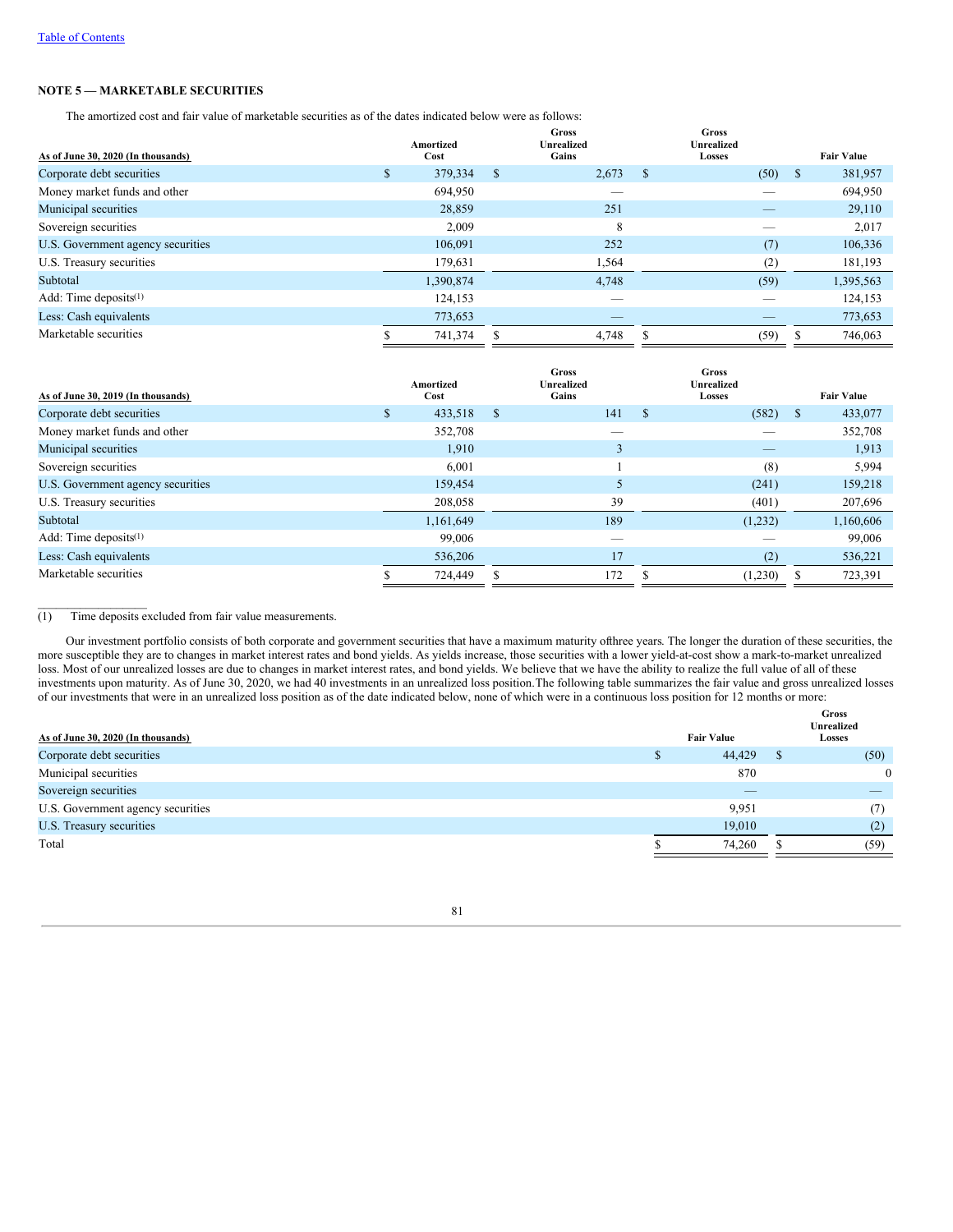The contractual maturities of securities classified as available-for-sale, regardless of their classification on our Consolidated Balance Sheets, as of the date indicated below were as follows:

|                                        | Amortized |                   |
|----------------------------------------|-----------|-------------------|
| As of June 30, 2020 (In thousands)     | Cost      | <b>Fair Value</b> |
| Due within one year                    | 415.915   | 418,169           |
| Due after one year through three years | 325,459   | 327,894           |
|                                        | 741.374   | 746,063           |

Actual maturities may differ from contractual maturities because borrowers may have the right to call or prepay obligations with or without call or prepayment penalties. Realized gains on available for sale securities were immaterial for the fiscal years ended June 30, 2020, 2019 and 2018. Realized losses on available for sale securities were \$1.4 million for the fiscal year ended June 30, 2019 and were immaterial for the fiscal years ended June 30, 2020 and June 30, 2018.

## **NOTE 6 - BUSINESS COMBINATIONS**

## **Fiscal 2020 Acquisitions**

On April 24, 2020, we acquired a product line from a public company for total purchase consideration of \$11.4 million, of which \$2.2 million was allocated to goodwill. Goodwill recognized was assigned to the Wafer Inspection and Patterning reporting unit, and was deductible for income tax purposes.

On August 22, 2019, we acquired the outstanding shares of a privately held company, primarily to expand our products and services offerings, for a total purchase consideration of \$94.0 million inclusive of measurement period adjustments of \$0.2 million as well as the fair value of the promise to pay an additional consideration up to \$60.0 million contingent on the achievement of certain revenue milestones. As of June 30, 2020, the estimated fair value of the additional consideration was \$8.9 million, which was classified as a non-current liability on the Consolidated Balance Sheet.

The purchase price of this acquisition was allocated as follows:

| (In thousands)                                                             | <b>Fair Value</b> |
|----------------------------------------------------------------------------|-------------------|
| Net tangible assets (including Cash and cash equivalents of \$6.6 million) | 7,196             |
| Deferred tax liabilities                                                   | (15,265)          |
| Identifiable intangible assets                                             | 47,931            |
| Goodwill                                                                   | 54,168            |
| Total                                                                      | 94,030            |

The \$54.2 million of goodwill was assigned to the Wafer Inspection and Patterning reporting unit and was not deductible for income tax purposes.

We have included the financial results of the fiscal 2020 acquisitions in our Consolidated Financial Statements from their respective acquisition dates, and these results were not material to our Consolidated Financial Statements.

#### **Fiscal 2019 Acquisitions**

#### *Orbotech Acquisition*

On February 20, 2019, we completed the acquisition of Orbotech, a global supplier of yield-enhancing and process-enabling solutions for the manufacture of electronics products. We acquired Orbotech to extend and enhance its portfolio of products to address market opportunities in the printed circuit board, flat panel display, advanced packaging and semiconductor manufacturing areas.

The total purchase price for Orbotech was approximately \$3.26 billion, which consisted of (1) approximately \$1.7 billion in cash net of \$215.6 million cash acquired; (2) 12.3 billion shares of KLA's common stock valued at approximately \$1.3 billion and (3) \$13.3 million for the fair values of stock options and RSUs assumed. The Orbotech Acquisition was accounted for as a business combination and we have included the financial results of Orbotech in our Consolidated Financial Statements since the Acquisition Date. Our Consolidated Statements of Operations include revenue of \$388.9 million and a net loss of \$61.6 million from Orbotech for the year ended June 30, 2019.

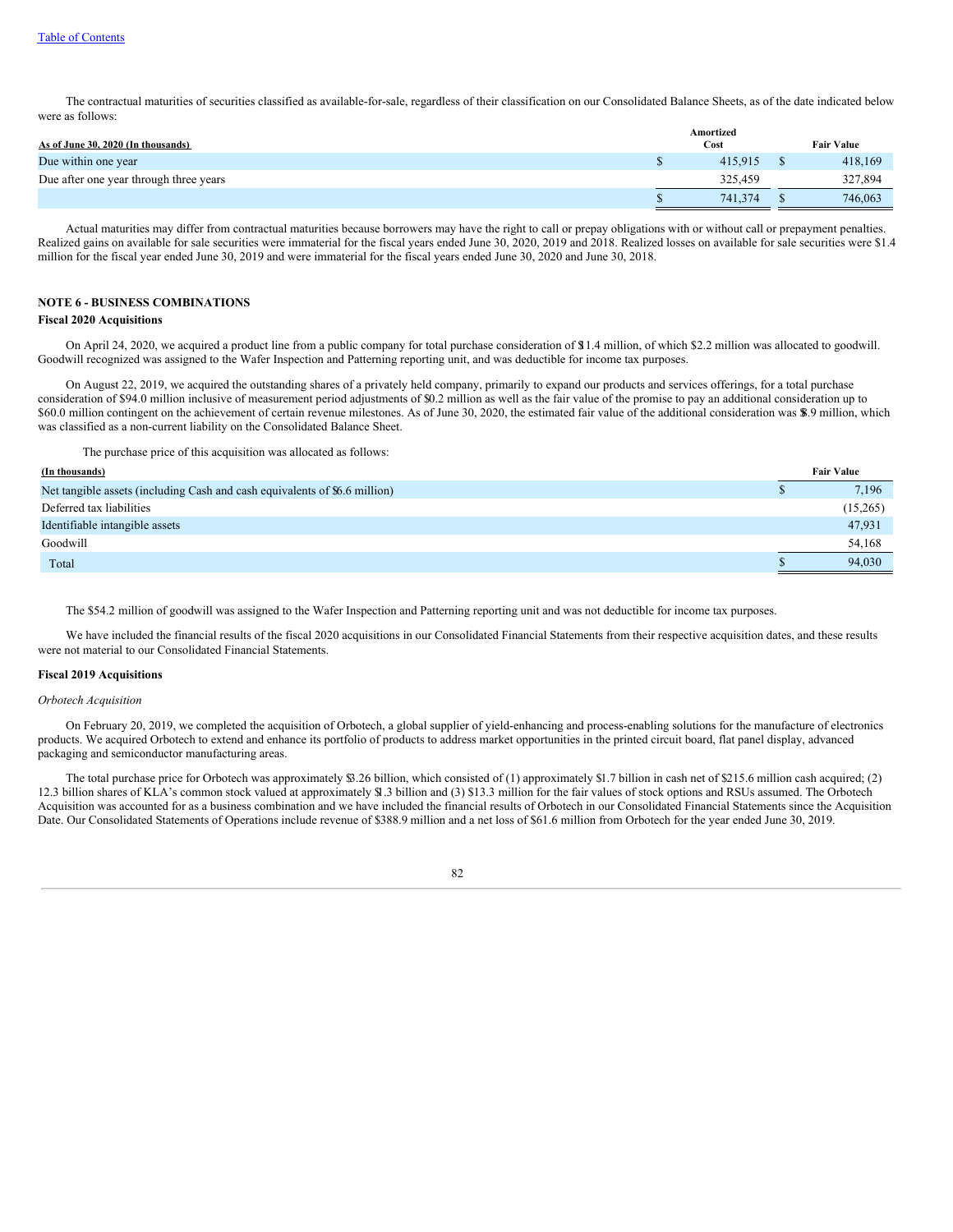During the quarter ended December 31, 2019, we finalized the allocation of the purchase price to the estimated fair value of the assets acquired and liabilities assumed. Since the Acquisition, we have recorded measurement period adjustments to reflect facts and circumstances in existence as of the Acquisition Date. These adjustments primarily related to the valuation of acquired intangible assets of \$75.5 million, trade accounts receivable of \$21.5 million, non-controlling interest of \$17.4 million, other immaterial adjustments of \$6.1 million, and related impacts on the deferred income tax liabilities of \$47.5 million recorded during the fourth quarter of the fiscal year ended June 30, 2019; the valuation of individually insignificant net tangible assets of \$2.1 million recorded during the first quarter of the fiscal year ended June 30, 2020; and the additional reserves for uncertain tax positions of \$16.9 million and other individually insignificant items of \$10.4 million with related impacts on the deferred income tax liabilities of \$8.8 million recorded in the second quarter of the fiscal year ended June 30, 2020. These adjustments resulted in the corresponding increase to goodwill of \$34.0 million and \$38.2 million in the fiscal years ended June 30, 2020 and 2019, respectively. The purchase price was allocated to tangible and identified intangible assets acquired and liabilities assumed based on their estimated fair values, which were determined using generally accepted valuation techniques on the basis of inputs and assumptions made by management at the time of the Orbotech Acquisition.

The allocation of the purchase price to the estimated fair value of the assets acquired and liabilities assumed at the Acquisition date, including all measurement period adjustments, is as follows:

| (In thousands)                         |    | <b>Purchase Price Allocation</b> |
|----------------------------------------|----|----------------------------------|
| <b>Assets</b>                          |    |                                  |
| Accounts receivable, net               | \$ | 197,873                          |
| Inventories                            |    | 330,325                          |
| Contract assets                        |    | 63,181                           |
| Other current assets                   |    | 70,622                           |
| Property, plant, and equipment, net    |    | 97,664                           |
| Intangible assets                      |    | 1,553,570                        |
| Other non-current assets               |    | 73,179                           |
| Total assets acquired                  | S. | 2,386,414                        |
|                                        |    |                                  |
| <b>Liabilities</b>                     |    |                                  |
| Accounts payable                       | \$ | 53,015                           |
| <b>Accrued liabilities</b>             |    | 173,507                          |
| Other current liabilities              |    | 73,057                           |
| Deferred tax liabilities               |    | 786,671                          |
| Other non-current liabilities          |    | 86,789                           |
| Non-controlling interest               |    | 19,185                           |
| Total liabilities assumed              |    | 1,192,224                        |
|                                        |    |                                  |
| Total identifiable net assets acquired | \$ | 1,194,190                        |
| Goodwill                               |    | 1,845,728                        |
| Total purchase price                   | \$ | 3,039,918                        |

On December 24, 2018, Orbotech acquired the remaining50% of the shares of Frontline for \$85.0 million in cash and agreed to pay an additional \$10.0 million in cash over four years plus a cash earn-out of not less than \$5.0 million and up to \$20.0 million. As of June 30, 2020, the estimated fair market values of the four-year cash payment and the earn-out were \$6.7 million and \$3.3 million, respectively, and these amounts have been included in current and non-current liabilities at \$2.5 million and \$7.5 million, respectively.

The goodwill was primarily attributable to the assembled workforce of Orbotech, planned growth in new markets and synergies expected to be achieved from the combined operations of KLA and Orbotech. None of the goodwill is deductible for income tax purposes. Goodwill arising from the acquisition of Orbotech has been allocated to the Specialty Semiconductor Process and the PCB and Display reporting units during the fiscal year ended June 30, 2019. For additional details, refer to Note 7 "Goodwill and Purchased Intangible Assets".

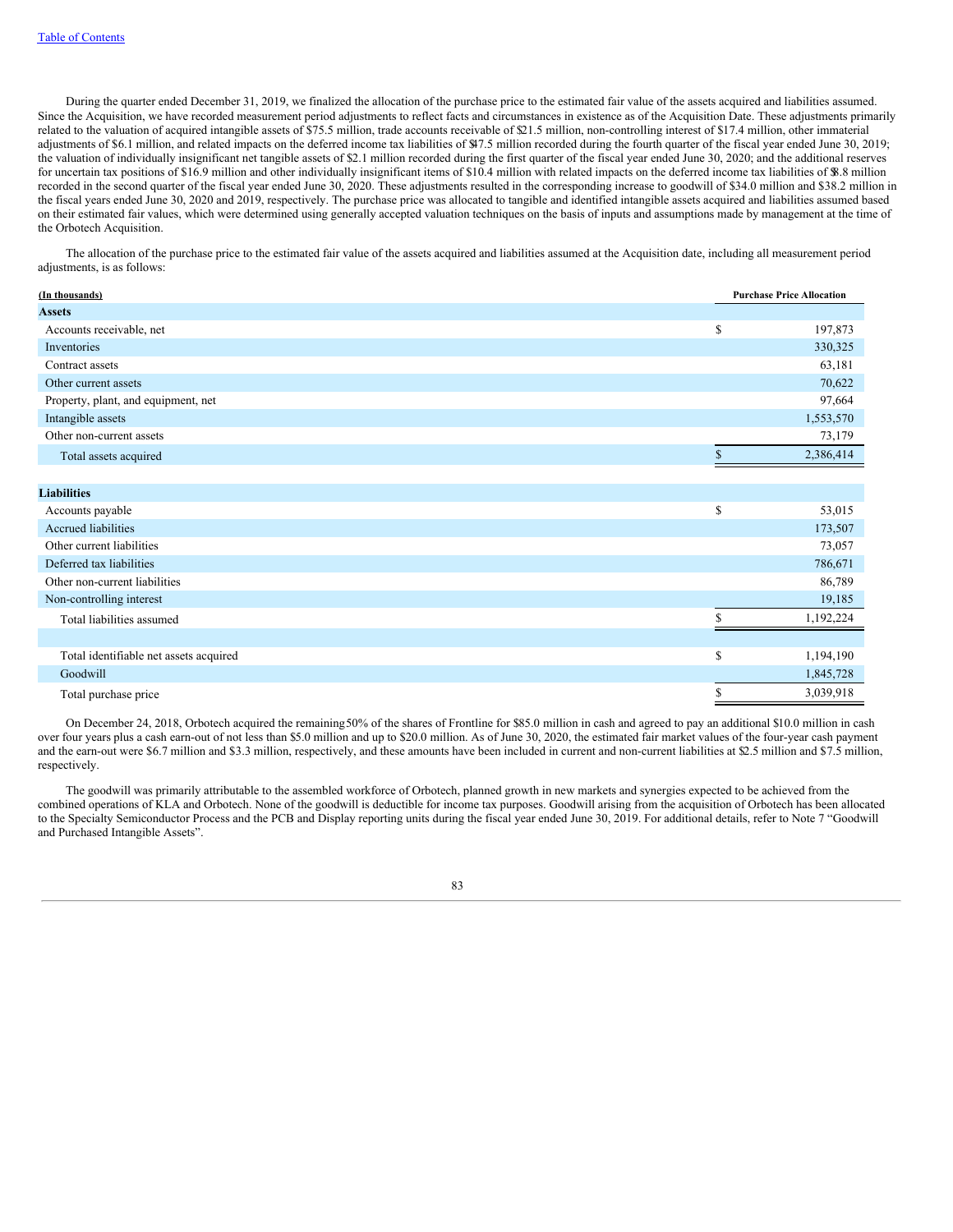We believe the amounts of purchased intangible assets represent the fair values of and approximate the amounts a market participant would pay for these intangible assets as of the Acquisition Date.

#### *Other Fiscal 2019 Acquisitions*

During the fiscal year ended June 30, 2019, we acquiredfive privately held companies primarily to expand our products and services offerings. These acquisitions were not individually significant. We have included the financial results of the acquired companies in our Consolidated Financial Statements from their respective acquisition dates, and the results from each of these companies were not individually material to our consolidated financial statements.

In the aggregate, the total purchase price for these acquisitions was approximately \$133.7 million, including a post-closing working capital adjustment, and the fair value of the promise to pay additional consideration of up to \$19.0 million contingent on the achievement of certain milestones. As of June 30, 2020, the estimated fair value of the additional consideration was \$3.2 million, which was classified as a non-current liability on the Consolidated Balance Sheets.

Based on their estimated fair values, we recorded \$13.2 million of net tangible assets, \$75.1 million of identifiable intangible assets and \$45.4 million of goodwill related to our other fiscal 2019 acquisitions, \$26.3 million of which was allocated to Wafer Inspection and Patterning reporting unit, \$17.9 million was allocated to GSS reporting unit and \$1.2 million was allocated to Component Inspection reporting unit.

The goodwill was primarily attributable to the assembled workforce and planned growth in new markets. A portion of the goodwill is deductible for income tax purposes.

#### **Fiscal 2018 Acquisitions**

In the fiscal year ended June 30, 2018, we acquired a product line from Keysight Technologies, Inc., a related party, for a total purchase consideration of 1\$2.1 million, of which \$5.2 million was allocated to goodwill based on the fair value at the acquisition date. Goodwill recognized was deductible for income tax purposes. See Note 18 "Related Party Transactions" for additional details.

#### **Acquisition-related Costs**

KLA, in the aggregate for the Orbotech and other fiscal 2019 acquisitions, incurred approximately \$40.2 million of acquisition-related costs which are primarily included within selling, general and administrative expenses in our Consolidated Statements of Operations. KLA incurred insignificant acquisition-related costs for the fiscal 2020 and fiscal 2018 acquisitions.

## **Supplemental Unaudited Pro Forma Information:**

The following unaudited pro forma financial information summarizes the combined results of operations for KLA, Orbotech, and the three acquisitions completed in the third quarter of fiscal 2019 as if the companies were combined as of the beginning of fiscal 2018. The unaudited pro forma information includes adjustments to amortization and depreciation for intangible assets and property, plant and equipment acquired, adjustments to stock-based compensation expense, the purchase accounting effect on inventory acquired, the purchase accounting effect on deferred revenue, interest expense and amortization of debt issuance costs associated with the Senior Notes financing, and transaction costs. Two of the fiscal 2019 acquisitions and the fiscal 2020 acquisitions do not have material impact on our consolidated financial statements; therefore, the pro forma financial information has not been presented for these acquisitions.

The table below reflects the impact of material and nonrecurring adjustments to the unaudited pro forma results for the indicated periods that are directly attributable to the acquisitions:

|                                                                           |  | Year ended June 30.             |  |        |
|---------------------------------------------------------------------------|--|---------------------------------|--|--------|
| <b>Non-recurring Adjustments (In thousands)</b>                           |  | 2019                            |  | 2018   |
| Decrease to revenue as a result of deferred revenue fair value adjustment |  | $\hspace{0.1mm}-\hspace{0.1mm}$ |  | 5,349  |
| Increase to expense as a result of inventory fair value adjustment        |  | 1.029                           |  | 85,778 |
| (Decrease)/increase to expense as a result of transaction costs           |  | (64, 343)                       |  | 64,343 |
| Increase to expense as a result of compensation costs                     |  | 7.201                           |  | 39,888 |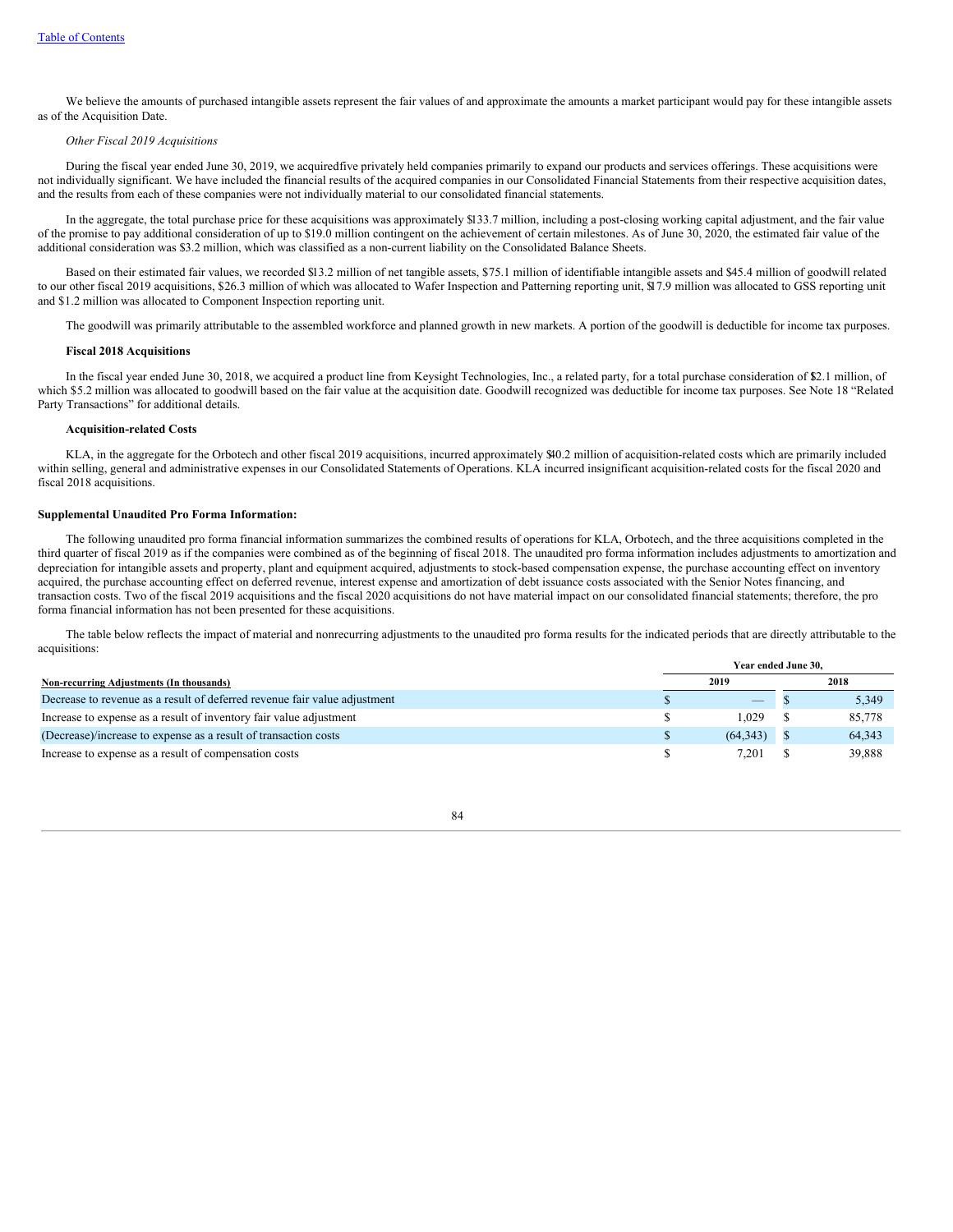The unaudited pro forma information presented below is for informational purposes only and is not necessarily indicative of our consolidated results of operations of the combined business had the acquisitions actually occurred at the beginning of fiscal year 2018 or of the results of our future operations of the combined businesses.

|                                |   | Year ended June 30, |  |           |
|--------------------------------|---|---------------------|--|-----------|
| (In thousands)                 |   | 2019                |  | 2018      |
| Revenues                       | ω | 5.154.823           |  | 5,079,654 |
| Net income attributable to KLA |   | .288.467            |  | 608,542   |

# **NOTE 7 — GOODWILL AND PURCHASED INTANGIBLE ASSETS**

## **Goodwill**

 $\mathcal{L}=\mathcal{L}^{\mathcal{L}}$  , where  $\mathcal{L}^{\mathcal{L}}$ 

Following an update of the organizational structure during the fiscal year 2019, we havefour reportable segments and six operating segments. The operating segments are determined to be the same as reporting units. The following table presents goodwill carrying value and the movements by reporting unit during the fiscal years ended June 30, 2020 and  $2019^{(1)}$ 

| (In thousands)                         | <b>Wafer Inspection</b> | Patterning               | <b>GSS</b>                                                                                                                                                                                                                                                                                                                                                                                        | <b>SPC</b> Others | Wafer<br><b>Inspection and</b><br>Patterning | <b>Specialty</b><br><b>Semiconductor Process</b> | PCB and<br><b>Display</b> | <b>Component Inspection</b> | <b>Total</b> |
|----------------------------------------|-------------------------|--------------------------|---------------------------------------------------------------------------------------------------------------------------------------------------------------------------------------------------------------------------------------------------------------------------------------------------------------------------------------------------------------------------------------------------|-------------------|----------------------------------------------|--------------------------------------------------|---------------------------|-----------------------------|--------------|
| Balance as of June 30, 2018            | 281,005                 | 53,255                   | 8,039                                                                                                                                                                                                                                                                                                                                                                                             | 12,399            |                                              | $\overline{\phantom{a}}$                         |                           | $\overline{\phantom{a}}$    | 354,698      |
| Acquired goodwill                      | $\qquad \qquad -$       | 26,362                   | 17,869                                                                                                                                                                                                                                                                                                                                                                                            | 1,176             |                                              | 796,442                                          | 977,102                   | $\overline{\phantom{0}}$    | 1,818,951    |
| Goodwill adjustments                   |                         | --                       |                                                                                                                                                                                                                                                                                                                                                                                                   | -                 | --                                           | 25,400                                           | 12,816                    |                             | 38,216       |
| Reallocation due to change in segments | (281,005)               | (79,617)                 | $\hspace{1.0cm} \overline{\hspace{1.0cm} \hspace{1.0cm} \hspace{1.0cm} } \hspace{1.0cm} \hspace{1.0cm} \overline{\hspace{1.0cm} \hspace{1.0cm} \hspace{1.0cm} } \hspace{1.0cm} \hspace{1.0cm} \hspace{1.0cm} \hspace{1.0cm} } \hspace{1.0cm} \hspace{1.0cm} \overline{\hspace{1.0cm} \hspace{1.0cm} \hspace{1.0cm} } \hspace{1.0cm} \hspace{1.0cm} \hspace{1.0cm} \hspace{1.0cm} } \hspace{1.0cm$ | (13, 575)         | 360,622                                      |                                                  | $\overline{\phantom{a}}$  | 13,575                      |              |
| Foreign currency adjustment            | -                       | $\overline{\phantom{a}}$ |                                                                                                                                                                                                                                                                                                                                                                                                   |                   | (7)                                          | $\overline{\phantom{a}}$                         |                           | $\overline{\phantom{0}}$    | (7)          |
| Balance as of June 30, 2019            |                         |                          | 25,908                                                                                                                                                                                                                                                                                                                                                                                            |                   | 360,615                                      | 821,842                                          | 989,918                   | 13,575                      | 2,211,858    |
| Acquired goodwill                      |                         |                          |                                                                                                                                                                                                                                                                                                                                                                                                   |                   | 56,180                                       |                                                  |                           |                             | 56,180       |
| Goodwill adjustments                   |                         |                          |                                                                                                                                                                                                                                                                                                                                                                                                   |                   | 166                                          | 4,195                                            | 29,773                    |                             | 34,134       |
| Goodwill impairment                    |                         |                          |                                                                                                                                                                                                                                                                                                                                                                                                   |                   |                                              | (144, 179)                                       | (112, 470)                |                             | (256, 649)   |
| Foreign currency adjustment            |                         | $\overline{\phantom{m}}$ |                                                                                                                                                                                                                                                                                                                                                                                                   |                   | (121)                                        | $\overline{\phantom{a}}$                         |                           |                             | (121)        |
| Balance as of June 30, 2020            |                         |                          | 25,908                                                                                                                                                                                                                                                                                                                                                                                            |                   | 416,840                                      | 681,858                                          | 907,221                   | 13,575                      | 2,045,402    |

(1) No goodwill was assigned to the Other reporting unit, and accordingly is not disclosed in the table above.

Goodwill is not subject to amortization but is tested for impairment annually during the third fiscal quarter as well as whenever events or changes in circumstances indicate that the carrying value may not be recoverable. We performed the required annual goodwill impairment test as of February 28, 2020. We completed qualitative assessments for all reporting units and concluded that goodwill was not impaired for the Wafer Inspection and Patterning, Global Service and Support, and Component Inspection reporting units. However, due to the downward revision of the financial outlook for the Specialty Semiconductor Process and PCB and Display reporting units as well as the impact of elevated risk and macroeconomic slowdown driven by the COVID-19 pandemic, we performed a quantitative goodwill impairment assessment for these two reporting units. As a result of the assessment, we recorded \$144.2 million and \$112.5 million in impairment charges in the Specialty Semiconductor Process and PCB and Display reporting units, respectively, during the quarter ended March 31, 2020.

We determined the fair values of these reporting units using the results derived from income and market valuation approaches and applied a weighting of 5 percent and 25 percent, respectively. The income approach is estimated through discounted cash flow analysis. The estimated fair value of each reporting unit was computed by adding the present value of the estimated annual discounted cash flows over a discrete projection period to the residual value of the business at the end of the projection period. This valuation technique requires us to use significant estimates and assumptions, including long-term growth rates, discounts rates and other inputs. The estimated growth rates for the projection period are based on our internal forecasts of anticipated future performance of the business. The residual value is estimated based on a perpetual nominal growth rate, which is based on projected long-range inflation and long-term industry projections. Discount rates are based on a weighted average cost of capital ("WACC"), which represents the average rate a business must pay its providers of debt and equity, plus a risk premium. The WACC used to test goodwill is derived from a group of comparable peer companies. The market approach estimates the fair value of the reporting unit by utilizing the market comparable method, which is based on revenue and earnings multiples from comparable companies. There can be no assurance that these estimates and assumptions

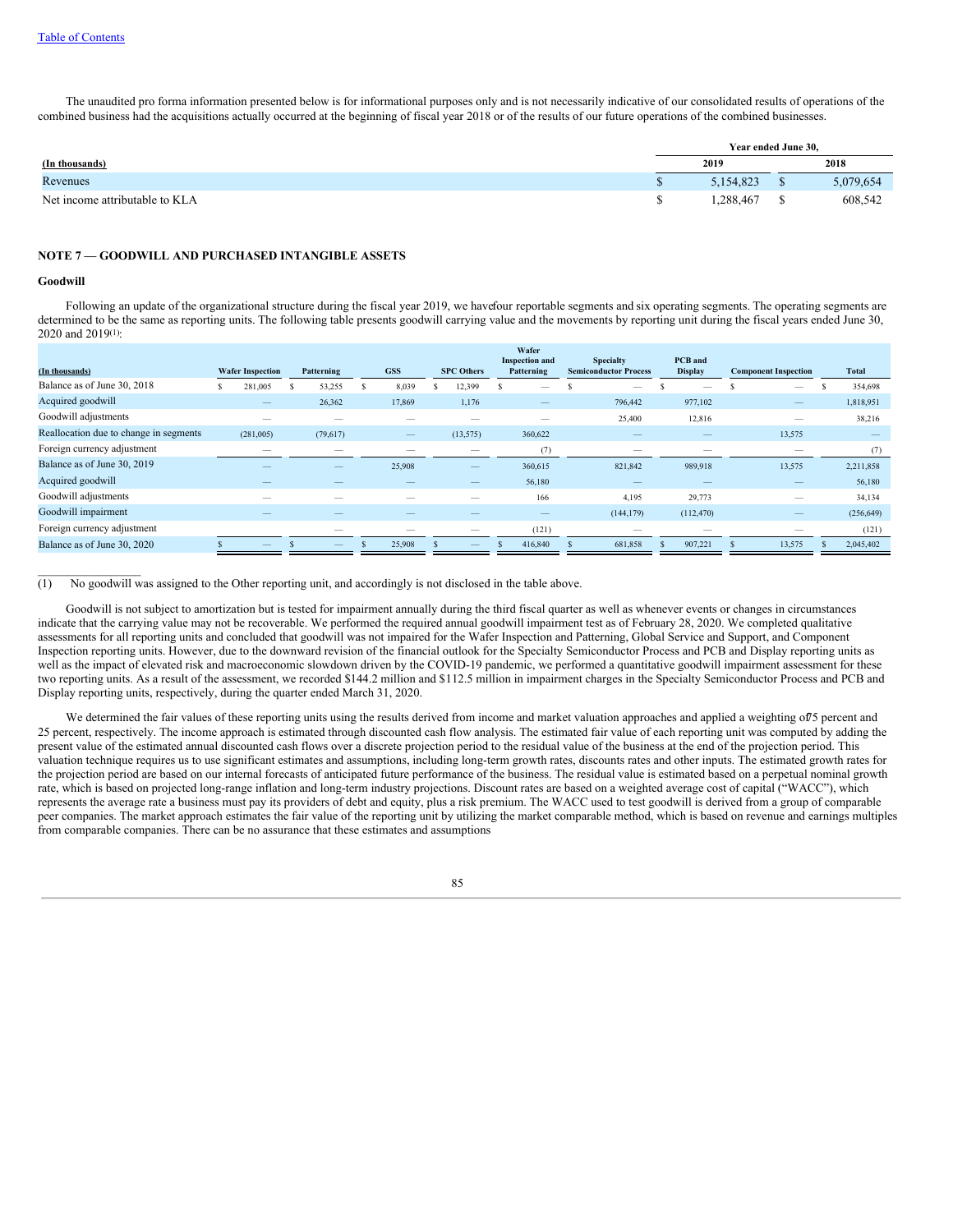will prove to be an accurate prediction of the future, and a downward revision of these estimates and/or assumptions would decrease the fair value of our reporting units, which could result in additional impairment charges in the future.

Goodwill as of June 30, 2020 is net of accumulated impairment losses of \$534.2 million. \$277.6 million was included in the Wafer Inspection and Patterning reporting unit, \$144.2 million was included in the Specialty Semiconductor Process reporting unit, and \$112.5 million was included in the PCB and Display reporting unit.

Goodwill as of June 30, 2019 and 2018 is net of accumulated impairment losses of \$277.6 million, which were recorded prior to the fiscal year ended June 30, 2014. As of June 30, 2019, all of accumulated impairment losses were included in the Wafer Inspection and Patterning reporting unit. As of June 30, 2018, approximately \$1.0 million and \$276.6 million of accumulated impairment losses were included in the Wafer Inspection reporting unit and the Patterning reporting unit, respectively.

There have been no significant events or circumstances affecting the valuation of goodwill subsequent to the assessment performed in the third quarter of the fiscal year ended June 30, 2020. The next annual assessment of goodwill by reporting unit is scheduled to be performed in the third quarter of the fiscal year ending June 30, 2021.

## **Purchased Intangible Assets**

The components of purchased intangible assets as of the dates indicated below were as follows:

| (In thousands)                            |                                               | As of June 30, 2020         |    |                                                      |  | As of June 30, 2019  |  |                                    |                                               |         |  |                      |
|-------------------------------------------|-----------------------------------------------|-----------------------------|----|------------------------------------------------------|--|----------------------|--|------------------------------------|-----------------------------------------------|---------|--|----------------------|
| <b>Category</b>                           | Range of<br><b>Useful Lives</b><br>(in years) | Gross<br>Carrying<br>Amount |    | Accumulated<br><b>Amortization and</b><br>Impairment |  | <b>Net</b><br>Amount |  | <b>Gross</b><br>Carrying<br>Amount | Accumulated<br>Amortization and<br>Impairment |         |  | <b>Net</b><br>Amount |
| Existing technology                       | $4 - 8$                                       | ,269,883                    | \$ | 342,623                                              |  | 927,260              |  | 1,224,629                          | S                                             | 196,582 |  | 1,028,047            |
| Customer relationships                    | $4 - 9$                                       | 305,817                     |    | 98,754                                               |  | 207,063              |  | 297,250                            |                                               | 66,471  |  | 230,779              |
| Trade name/trademark                      | $4 - 7$                                       | 117,383                     |    | 39,216                                               |  | 78,167               |  | 114,573                            |                                               | 25,052  |  | 89,521               |
| Backlog and other                         | $<1-9$                                        | 50,404                      |    | 47,215                                               |  | 3,189                |  | 43,969                             |                                               | 19.146  |  | 24,823               |
| Intangible assets subject to amortization |                                               | 1,743,487                   |    | 527,808                                              |  | 1,215,679            |  | 1,680,421                          |                                               | 307,251 |  | 1,373,170            |
| In-process research and development       |                                               | 175,834                     |    | 100                                                  |  | 175,734              |  | 187,500                            |                                               | __      |  | 187,500              |
| Total                                     |                                               | \$1,919,321                 |    | 527,908                                              |  | 1,391,413            |  | 1,867,921                          |                                               | 307,251 |  | 1,560,670            |

Purchased intangible assets are reviewed for impairment whenever events or changes in circumstances indicate that the carrying amount of an asset or asset group may not be fully recoverable. The impairment indicator primarily includes the declines in our operating cash flows from the use of these assets. If the impairment indicators are present, we are required to perform a recoverability test by comparing the sum of the estimated undiscounted future cash flows attributable to these long-lived assets to their carrying value.

As of February 28, 2020, no impairment indicator was present except for intangible assets acquired from Orbotech acquisition due to the downward revision of its financial outlook and the impact of elevated risk and macroeconomic slowdown driven by the COVID- 19 pandemic. We performed the required recoverability test and concluded that there was no impairment based on the assessment.

To perform a recoverability test, we are required to group long-lived assets and liabilities at the lowest levels for which identifiable cash flows are largely independent of the cash flows of other assets and liabilities. For the intangible assets acquired from Orbotech, the asset group levels at which we performed the recoverability test were the Specialty Semiconductor Process and PCB and Display business level.

The change in the gross carrying amounts of intangible assets is due to the acquisition of certain privately held companies. For additional details, refer to Note 6 "Business Combinations."

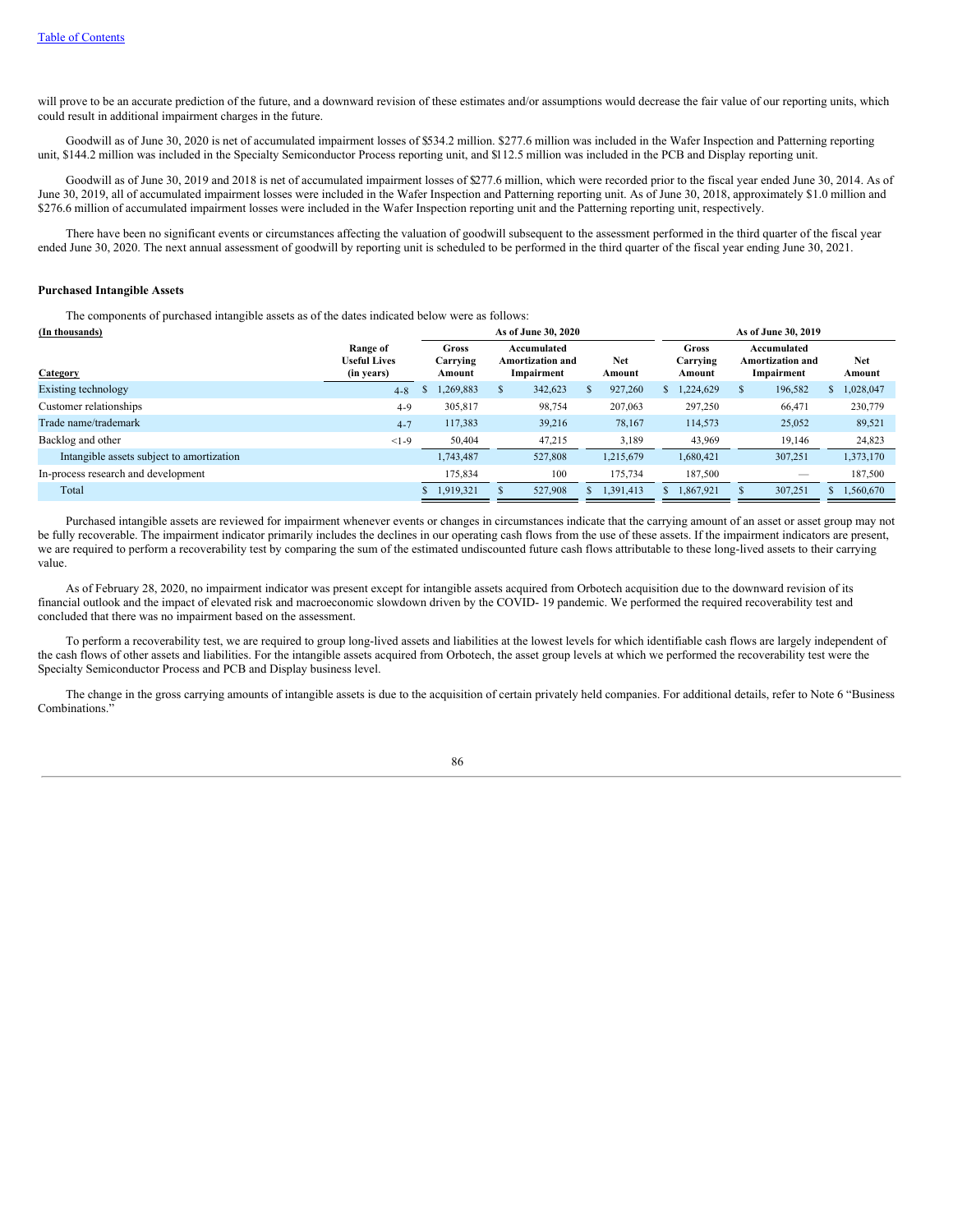Amortization expense for purchased intangible assets for the periods indicated below was as follows:

|                                                           | Year ended June 30, |         |  |        |  |
|-----------------------------------------------------------|---------------------|---------|--|--------|--|
| (In thousands)                                            |                     | 2020    |  | 2019   |  |
| Amortization expense- Cost of revenues                    |                     | 145,823 |  | 52,387 |  |
| Amortization expense- Selling, general and administrative |                     | 74.532  |  | 34,992 |  |
| Amortization expense-Research and development             |                     | 224     |  |        |  |
| Total                                                     |                     | 220,579 |  | 87.392 |  |

Based on the purchased intangible assets' gross carrying value recorded as of June 30, 2020, the remaining estimated annual amortization expense is expected to be as follows:

| Fiscal year ending June 30: |        | Amortization<br>(In thousands) |
|-----------------------------|--------|--------------------------------|
| 2021                        | ¢<br>Ф | 197,817                        |
| 2022                        |        | 195,239                        |
| 2023                        |        | 194,147                        |
| 2024                        |        | 191,630                        |
| 2025                        |        | 179,421                        |
| Thereafter                  |        | 257,425                        |
| Total                       |        | 1,215,679                      |

## **NOTE 8 — DEBT**

The following table summarizes our debt as of June 30, 2020 and June 30, 2019:

|                                                        |                          | As of June 30, 2020                      | As of June 30, 2019      |                                          |  |  |  |
|--------------------------------------------------------|--------------------------|------------------------------------------|--------------------------|------------------------------------------|--|--|--|
|                                                        | Amount<br>(In thousands) | <b>Effective</b><br><b>Interest Rate</b> | Amount<br>(In thousands) | <b>Effective</b><br><b>Interest Rate</b> |  |  |  |
| Fixed-rate 3.375% Senior Notes due on November 1, 2019 |                          | $-$ %                                    | 250,000                  | 3.377 %                                  |  |  |  |
| Fixed-rate 4.125% Senior Notes due on November 1, 2021 |                          | $-\frac{9}{6}$                           | 500,000                  | 4.128 %                                  |  |  |  |
| Fixed-rate 4.650% Senior Notes due on November 1, 2024 | 1,250,000                | 4.682 %                                  | 1,250,000                | 4.682 %                                  |  |  |  |
| Fixed-rate 5.650% Senior Notes due on November 1, 2034 | 250,000                  | 5.670 %                                  | 250,000                  | 5.670 %                                  |  |  |  |
| Fixed-rate 4.100% Senior Notes due on March 15, 2029   | 800,000                  | 4.159 %                                  | 800,000                  | 4.159 %                                  |  |  |  |
| Fixed-rate 5.000% Senior Notes due on March 15, 2049   | 400,000                  | 5.047 %                                  | 400,000                  | 5.047 %                                  |  |  |  |
| Fixed-rate 3.300% Senior notes due on March 1, 2050    | 750,000                  | 3.302 %                                  |                          | $-$ %                                    |  |  |  |
| <b>Revolving Credit Facility</b>                       | 50,000                   | 1.310 %                                  |                          | $-$ %                                    |  |  |  |
| Total                                                  | 3,500,000                |                                          | 3,450,000                |                                          |  |  |  |
| Unamortized discount                                   | (8,167)                  |                                          | (8,738)                  |                                          |  |  |  |
| Unamortized debt issuance costs                        | (22, 163)                |                                          | (17,880)                 |                                          |  |  |  |
| Total                                                  | 3,469,670                |                                          | 3,423,382                |                                          |  |  |  |
|                                                        |                          |                                          |                          |                                          |  |  |  |
| Reported as:                                           |                          |                                          |                          |                                          |  |  |  |
| Current portion of long-term debt                      |                          |                                          | 249,999                  |                                          |  |  |  |
| Long-term debt                                         | 3,469,670                |                                          | 3,173,383                |                                          |  |  |  |
| Total                                                  | 3,469,670                |                                          | 3,423,382                |                                          |  |  |  |

As of June 30, 2020, future principal payments for the long-term debt are \$50.0 million in fiscal year 2024, \$1.25 billion in fiscal year 2025 and \$2.20 billion after fiscal year 2025.

# *Senior Notes:*

In February 2020, we issued \$750 million ("2020 Senior Notes") aggregate principal amount of senior, unsecured long-term notes under which the proceeds were used to redeem \$500.0 million of Senior Notes due 2021, including associated redemption premiums, accrued interest and other fees and expenses, to repay borrowings of \$200.0 million under the Revolving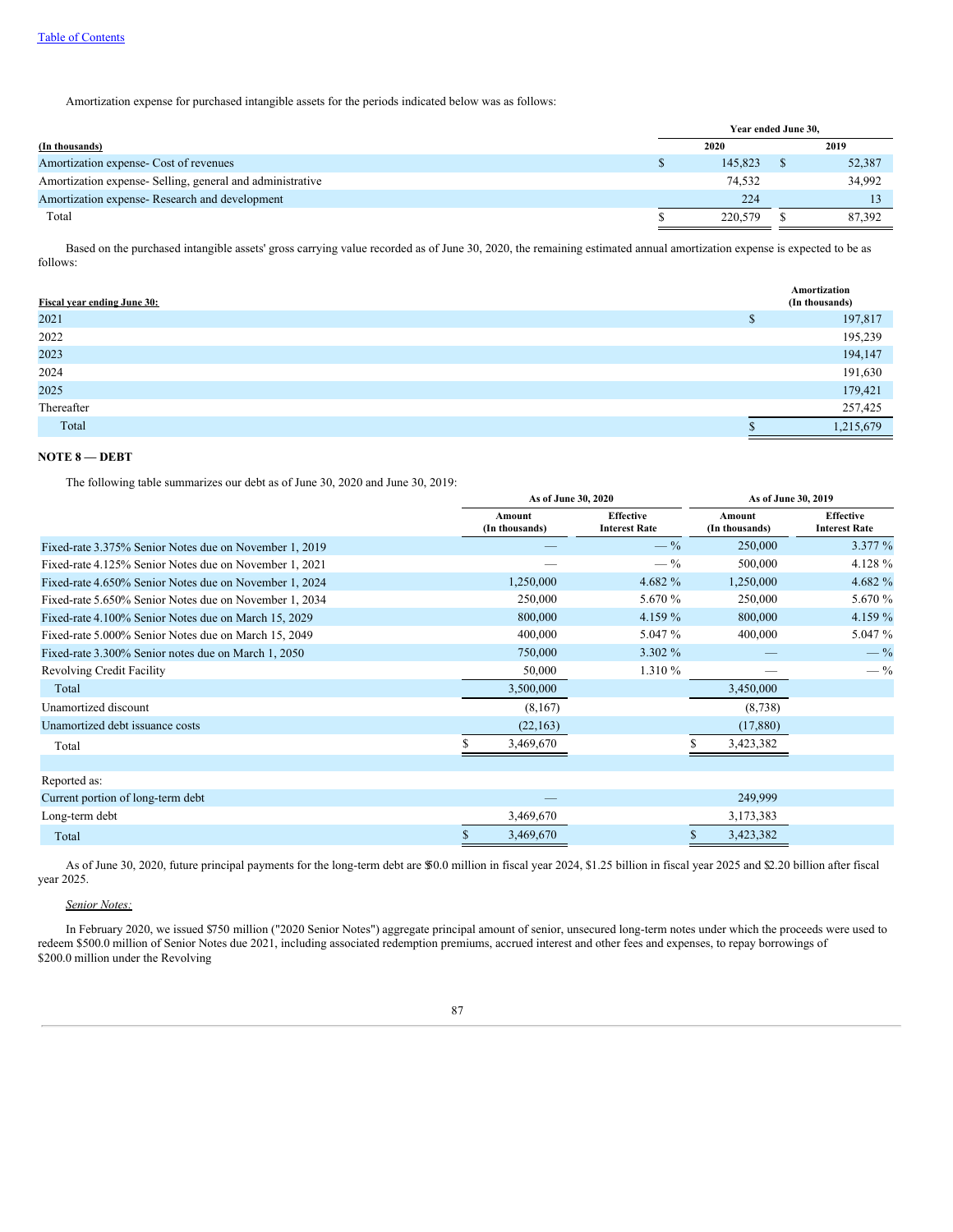Credit Facility, and for other general corporate purposes. The redemption resulted in a pre-tax net loss on extinguishment of debt of \$22.5 million for the fiscal year ended June 30, 2020.

In March 2019 and November 2014, we issued \$1.20 billion and \$2.50 billion, respectively (each, a "2019 Senior Notes", a "2014 Senior Notes", and collectively the "Senior Notes"), aggregate principal amount of senior, unsecured long-term notes. In October 2019, we repaid \$250.0 million of Senior Notes.

In February 2020, S&P upgraded its credit rating of the Company to "BBB+" and revised its outlook to stable, which permanently removed interest rate adjustments and the interest rate on the 2014 Senior Notes became fixed. The interest rate for each series of the 2020 Senior Notes and 2019 Senior Notes are not subject to adjustments.

In January 2020, we entered into a series of forward contracts ("2020 Rate Lock Agreements") to lock the30-year treasury rate ("benchmark rate") on a portion of the 2020 Senior Notes. The 2020 Rate Lock Agreements had a notional amount of \$350.0 million in aggregate and matured in the same quarter. The 2020 Rate Lock Agreements were terminated on the date of the pricing of the \$750.0 million of 3.300% Senior Notes due in 2050 and we recorded the fair value of \$21.5 million as a loss within Accumulated Other Comprehensive Income (Loss) ("OCI") as of March 31, 2020, which will be amortized over the life of the debt. During the fiscal year ended June 30, 2018, we entered into a series of forward contracts (the "2018 Rate Lock Agreements") to lock the benchmark interest rate with notional amount of \$500.0 million in aggregate. In October 2014, we entered into a series of forward contracts to lock the 10-year treasury rate ("benchmark rate") on a portion of the 2014 Senior Notes with a notional amount of \$1.00 billion in aggregate. For additional details on the forward contracts, refer to Note 17 "Derivative Instruments and Hedging Activities".

The original discounts on the 2020 Senior Notes, the 2019 Senior Notes and the 2014 Senior Notes amounted to \$0.3 million, \$6.7 million and \$4.0 million, respectively and are being amortized over the life of the debt. Interest is payable as follows: semi-annually on March 1 and September 1 of each year for the 2020 Senior Notes; semiannually on March 15 and September 15 of each year for the 2019 Senior Notes; and semi-annually on May 1 and November 1 of each year for the 2014 Senior Notes. The indenture for the Senior Notes (the "Indenture") includes covenants that limit our ability to grant liens on our facilities and enter into sale and leaseback transactions, subject to certain allowances under which certain sale and leaseback transactions are not restricted.

In certain circumstances involving a change of control followed by a downgrade of the rating of a series of Senior Notes by at least two of Moody's, S&P and Fitch Inc., unless we have exercised our rights to redeem the Senior Notes of such series, we will be required to make an offer to repurchase all or, at the holder's option, any part, of each holder's Senior Notes of that series pursuant to the offer described below (the "Change of Control Offer"). In the Change of Control Offer, we will be required to offer payment in cash equal to 101% of the aggregate principal amount of Senior Notes repurchased plus accrued and unpaid interest, if any, on the Senior Notes repurchased, up to, but not including, the date of repurchase.

Based on the trading prices of the Senior Notes on the applicable dates, the fair value of the Senior Notes as of June 30, 2020 and June 30, 2019 was approximately \$.01 billion and \$3.70 billion, respectively. While the Senior Notes are recorded at cost, the fair value of the long-term debt was determined based on quoted prices in markets that are not active; accordingly, the long-term debt is categorized as Level 2 for purposes of the fair value measurement hierarchy.

As of June 30, 2020, we were in compliance with all of our covenants under the Indenture associated with the Senior Notes.

## *Revolving Credit Facility:*

In November 2017, we entered into a Credit Agreement (the "Credit Agreement") providing for a \$750.0 million five-year unsecured Revolving Credit Facility (the "Revolving Credit Facility"), which replaced our prior Credit Facility. Subject to the terms of the Credit Agreement, the Revolving Credit Facility may be increased in an amount up to \$250.0 million in the aggregate. In November 2018, we entered into an Incremental Facility, Extension and Amendment Agreement (the "Amendment"), which amends the Credit Agreement to (a) extend the Maturity Date (the "Maturity Date") from November 30, 2022 to November 30, 2023, (b) increase the total commitment by \$250.0 million and (c) effect certain other amendments to the Credit Agreement as set forth in the Amendment. After giving effect to the Amendment, the total commitments under the Credit Agreement are \$1.00 billion. During the fiscal year ended June 30, 2020, we borrowed \$450.0 million from the Revolving Credit Facility and made a principal payment of \$400.0 million. As of June 30, 2020, we had outstanding \$50.0 million aggregate principal amount of borrowings under the Revolving Credit Facility.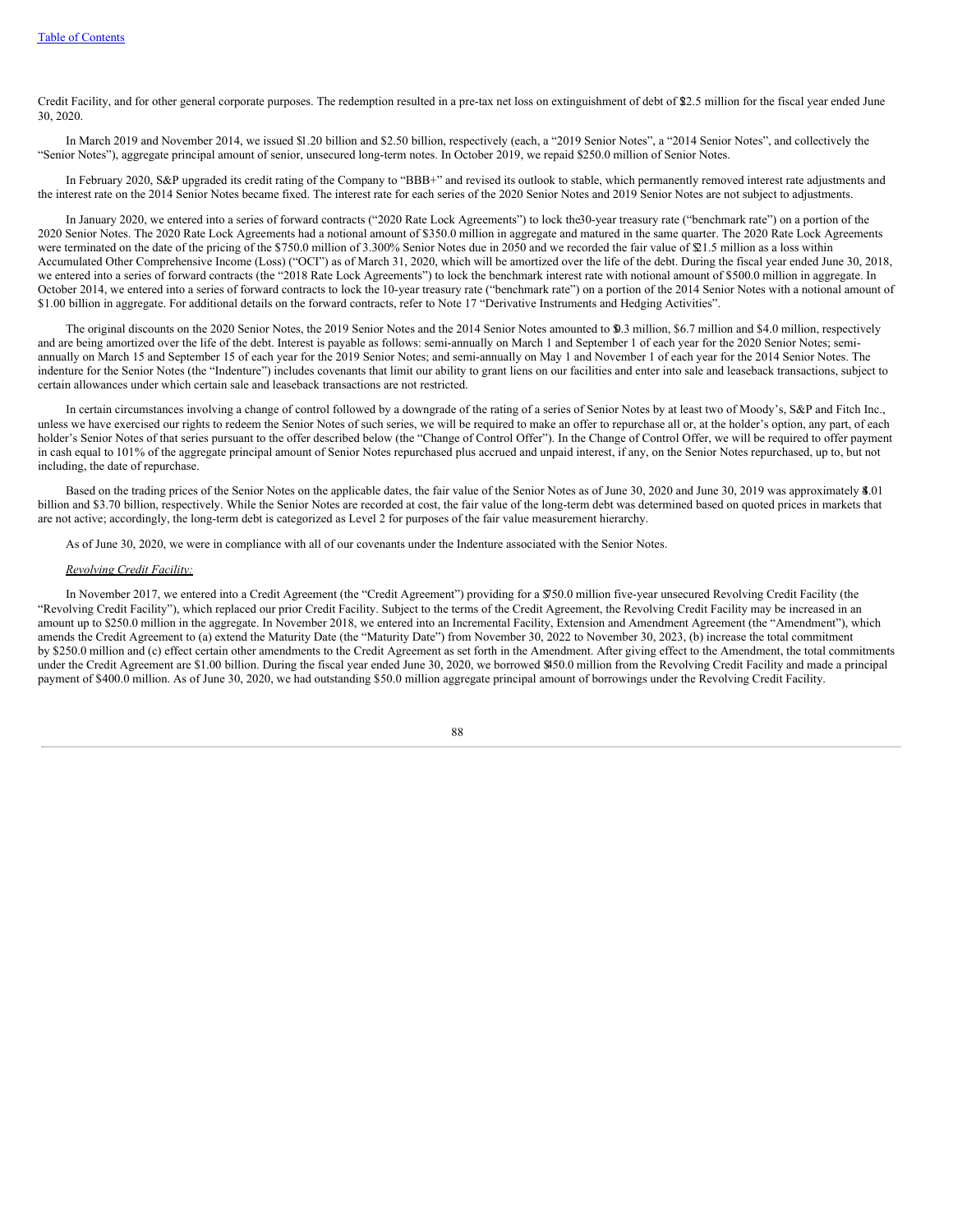We may borrow, repay and reborrow funds under the Revolving Credit Facility until the Maturity Date, at which time such Revolving Credit Facility will terminate, and all outstanding loans under such facility, together with all accrued and unpaid interest, must be repaid. We may prepay outstanding borrowings under the Revolving Credit Facility at any time without a prepayment penalty.

Borrowings under the Revolving Credit Facility will bear interest, at our option, at either: (i) the Alternative Base Rate ("ABR") plus a spread, which ranges from bps to 75 bps, or (ii) the London Interbank Offered Rate ("LIBOR") plus a spread, which ranges from100 bps to 175 bps. The spreads under ABR and LIBOR are subject to adjustment in conjunction with credit rating downgrades or upgrades. We are also obligated to pay an annual commitment fee on the daily undrawn balance of the Revolving Credit Facility, which ranges from 10 bps to 25 bps, subject to an adjustment in conjunction with changes to our credit rating. As of June 30, 2020, we elected to pay interest on the borrowed amount under the Revolving Credit Facility at LIBOR plus a spread of 112.5 bps, and we pay an annual commitment fee of 12.5 bps on the daily undrawn balance of the Revolving Credit Facility.

The Revolving Credit Facility requires us to maintain an interest expense coverage ratio as described in the Credit Agreement, on a quarterly basis, covering the trailing four consecutive fiscal quarters of no less than3.50 to 1.00. In addition, we are required to maintain the maximum leverage ratio as described in the Credit Agreement on a quarterly basis of 3.00 to 1.00, covering the trailing four consecutive fiscal quarters for each fiscal quarter, which can be increased to4.00 to 1.00 for a period of time in connection with a material acquisition or a series of material acquisitions. As of June 30, 2020, our maximum allowed leverage ratio to 3.50 to 1.00.

We were in compliance with all covenants under the Credit Agreement as of June 30, 2020. **Note 9 — LEASES**

We have operating leases for facilities, vehicles and other equipment. Our facility leases are primarily used for administrative functions, research and development, manufacturing, and storage and distribution. Our finance leases are not material.

Our existing leases do not contain significant restrictive provisions or residual value guarantees; however, certain leases contain provisions for payment of maintenance, real estate taxes, or insurance costs by us. Our leases have remaining lease terms ranging from less than one year to sixteen years, including periods covered by options to extend the lease when it is reasonably certain that the option will be exercised.

Lease expense for the fiscal year ended June 30, 2020 was \$35.1 million. Expense related to short-term leases, which are not recorded on the Consolidated Balance Sheets, was not material for the fiscal year ended June 30, 2020. At June 30, 2020, the weighted average remaining lease term and weighted average discount rate for operating leases was 5.1 years and 1.99%, respectively.

Supplemental cash flow information related to leases was as follows:

| <b>Fiscal year ending June 30:</b>                                  | Amount<br>(In thousands) |
|---------------------------------------------------------------------|--------------------------|
| Operating cash outflows from operating leases                       | 34.702                   |
| ROU assets obtained in exchange for new operating lease liabilities | 24.549                   |

Maturities of lease liabilities as of June 30, 2020 were as follows:

| <b>Fiscal year ending June 30:</b> |              | Amount<br>(In thousands) |
|------------------------------------|--------------|--------------------------|
| 2021                               | $\mathbb{S}$ | 30,628                   |
| 2022                               |              | 22,750                   |
| 2023                               |              | 15,410                   |
| 2024                               |              | 10,221                   |
| 2025                               |              | 8,508                    |
| 2026 and thereafter                |              | 18,226                   |
| Total lease payments               |              | 105,743                  |
| Less imputed interest              |              | (5,864)                  |
| Total                              |              | 99,879                   |

As of June 30, 2020, we did not have material leases that had not yet commenced.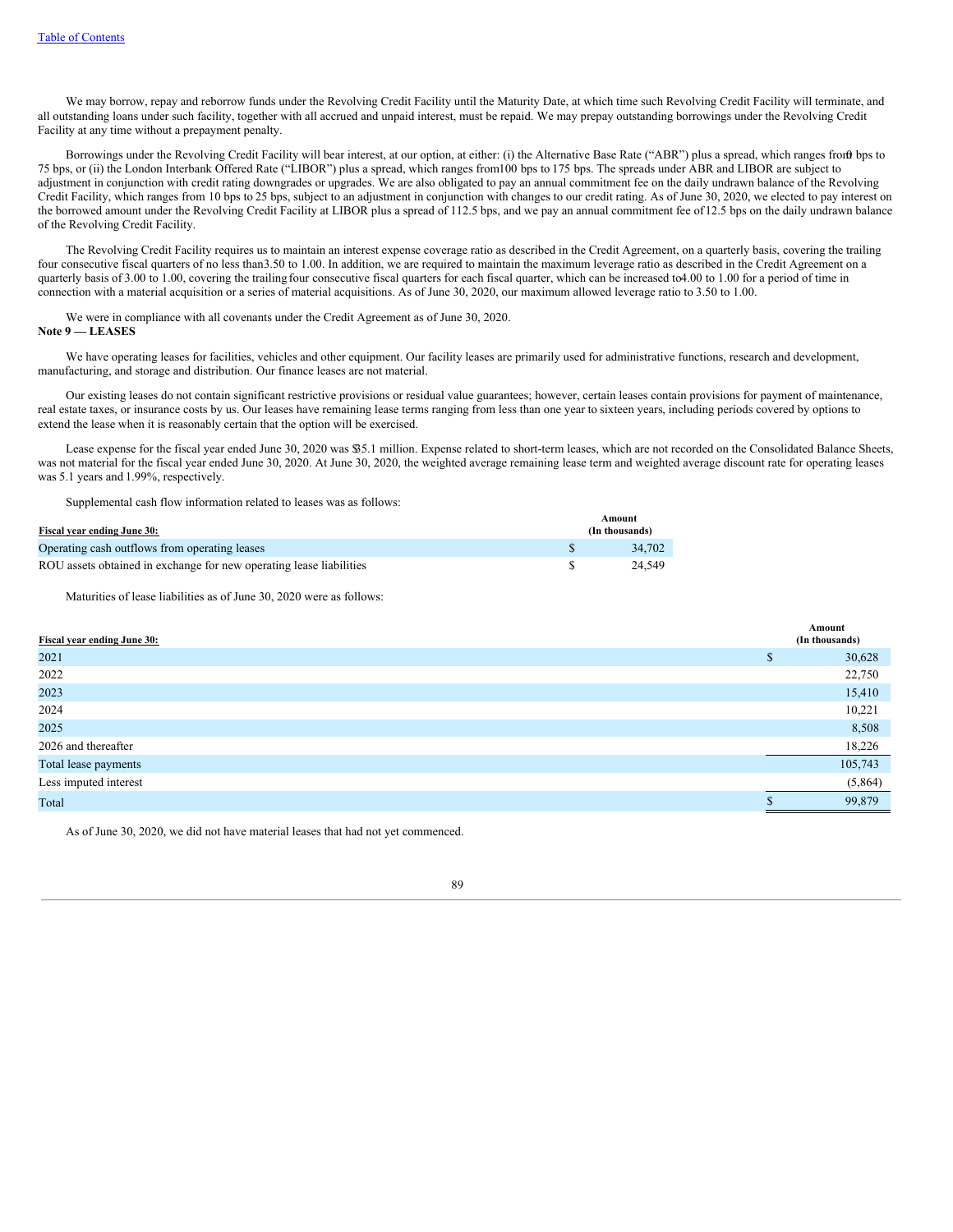As of June 30, 2019, future minimum lease payments as defined under the previous lease accounting guidance of ASC 840 under noncancelable operating leases were as follows:

| <b>Fiscal year ending June 30:</b> |   | Amount<br>(In thousands) |
|------------------------------------|---|--------------------------|
| 2020                               | S | 30,296                   |
| 2021                               |   | 22,250                   |
| 2022                               |   | 16,217                   |
| 2023                               |   | 11,878                   |
| 2024                               |   | 7,912                    |
| 2025 and thereafter                |   | 15,018                   |
| Total minimum lease payments       |   | 103,571                  |

Facilities rent expense under the previous lease accounting guidance of ASC 840 was \$13.5 million and \$10.4 million for the fiscal years ended June 30, 2019 and 2018.

## **NOTE 10 — EQUITY, LONG-TERM INCENTIVE COMPENSATION PLANS AND NON-CONTROLLING INTEREST**

#### **Equity Incentive Program**

As of June 30, 2020, we were able to issue new equity incentive awards, such as restricted stock units ("RSUs") and stock options, to our employees, consultants and members of our Board of Directors under our 2004 Equity Incentive Plan (the "2004 Plan") with 10.8 million shares available for issuance.

Any 2004 Plan awards of restricted stock units, performance shares, performance units or deferred stock units are counted against the total number of shares issuable under the 2004 Plan share reserve as 2.0 shares for every one share subject thereto.

In addition, the plan administrator has the ability to grant "dividend equivalent" rights in connection with awards of restricted stock units, performance shares, performance units and deferred stock units before they are fully vested. The plan administrator, at its discretion, may grant a right to receive dividends on the aforementioned awards which may be settled in cash or our stock at the discretion of the plan administrator subject to meeting the vesting requirement of the underlying awards.

#### **Assumed Equity Plans**

As of the Orbotech Acquisition Date, we assumed outstanding equity incentive awards under the following Orbotech equity incentive plans: (i) Equity Remuneration Plan for Key Employees of Orbotech and its Affiliates and Subsidiaries (as Amended and Restated in 2005), (ii) 2010 Equity-Based Incentive Plan, and (iii) 2015 Equity-Based Incentive Plan (each, an "Assumed Equity Plan" and collectively the "Assumed Equity Plans"). The awards under the Assumed Equity Plans, previously issued in the form of stock options and restricted share units ("RSUs"), were generally settled as follows:

- a) Each award of Orbotech's stock options and RSUs that was outstanding and vested immediately prior to the Acquisition Date (collectively the "Vested Equity Awards") was canceled and terminated and converted into the right to receive the purchase consideration in respect of such Vested Equity Awards as of the Acquisition Date, and in the case of stock options, less the exercise price.
- b) Each award of Orbotech's stock options and RSUs that was outstanding and unvested immediately prior to the Acquisition Date was assumed by us (each, an "Assumed Option" and "Assumed RSU", and collectively the "Assumed Equity Awards") and converted to stock options and RSUs exercisable for the number of shares of our common stock equal to the product of (i) the number of Orbotech shares underlying such Assumed Equity Awards as of immediately prior to the Acquisition Date multiplied by (ii) the exchange ratio defined in the Acquisition Agreement. The Assumed Equity Awards generally retain all of the rights, terms and conditions of the respective plans under which they were originally granted, including the same service-based vesting schedule, applicable thereto.

As of the Acquisition Date, the estimated fair value of the Assumed Equity Awards was \$55.0 million, of which \$13.3 million was recognized as goodwill and the balance of \$41.7 million is being recognized as stock-based compensation expense over the remaining service period of the Assumed Equity Awards. The fair value of the Assumed Equity Awards for services rendered through the Acquisition Date was recognized as a component of the merger consideration, with the remaining fair value related to the postcombination services being recorded as stock-based compensation over the remaining vesting period.

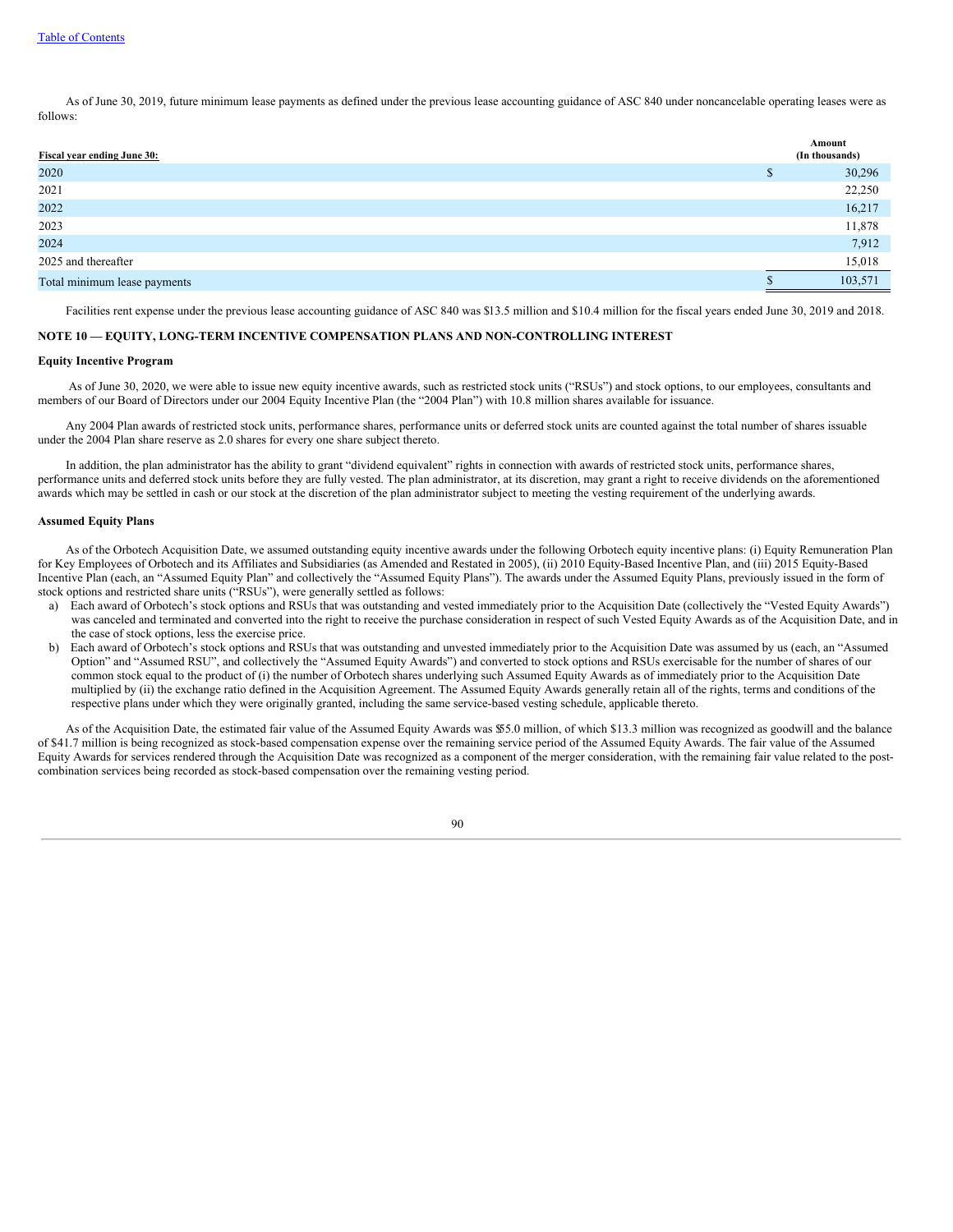$\mathcal{L}_\text{max}$ 

A total of 14,558 and 518,971 shares of our common stock underlie the Assumed Options and RSUs and had an estimated weighted average fair value at the Acquisition Date of \$53.3 and \$104.5 per share, respectively. During the fiscal year ended June 30, 2020, there were14,558 Assumed Options exercised with a weighted-average exercise price of \$54.00. As of June 30, 2020, there were226,587 shares of our common stock underlying the outstanding Assumed RSUs under the Assumed Equity Plans.

#### **Equity Incentive Plans - General Information**

The following table summarizes the combined activity under our equity incentive plans:

|                                                          | Available        |
|----------------------------------------------------------|------------------|
| (In thousands)                                           | For $Gran(1)(5)$ |
| Balances as of June 30, 2017                             | 4,710            |
| Restricted stock units granted <sup>(2)</sup>            | (1, 132)         |
| Restricted stock units granted adjustment(4)             | 33               |
| Restricted stock units canceled                          | 69               |
| Balances as of June 30, 2018                             | 3,680            |
| Plan shares increased                                    | 12,000           |
| Restricted stock units granted <sup>(2)(3)</sup>         | (2, 463)         |
| Restricted stock units granted adjustment <sup>(4)</sup> |                  |
| Restricted stock units canceled                          | 51               |
| Plan shares expired (1998 Director Plan)                 | (1,660)          |
| Balances as of June 30, 2019                             | 11,613           |
| Restricted stock units granted <sup>(2)</sup>            | (1, 174)         |
| Restricted stock units granted adjustment <sup>(4)</sup> | 103              |
| Restricted stock units canceled                          | 218              |
| Balances as of June 30, 2020                             | 10,760           |

(1) The number of RSUs reflects the application of the award multiplier of2.0x as described above.

- (2) Includes RSUs granted to senior management with performance-based vesting criteria (in addition to service-based vesting criteria for any of such RSUs that are deemed to have been earned) ("performance-based RSUs"). As of June 30, 2020, it had not yet been determined the extent to which (if at all) the performance-based vesting criteria had been satisfied. Therefore, this line item includes all such performance-based RSUs granted during the fiscal year, reported at the maximum possible number of shares that may ultimately be issuable if all applicable performance-based criteria are achieved at their maximum levels and all applicable service-based criteria are fully satisfied  $(0.4 \text{ million shares}, 0.7 \text{ million shares}$  and 0.3 million shares for the fiscal years ended June 30, 2020, 2019 and 2018, respectively, reflects the application of the  $2.0x$ multiplier described above).
- (3) Includes RSUs granted to executive management during the fiscal year ended June 30, 2019 with both a market condition and a service condition ("market-based RSUs"). Under the award agreements, the vesting of the market-based RSUs is contingent on achieving total stockholder return (including stock price appreciation and cash dividends) objectives on a per share basis of equal to or greater than 150%, 175% and 200% multiplied by the measurement price of \$116.39 during the five-year period ending March 20, 2024. The awards are split into three tranches and, to the extent that total stockholder return targets have been met, one-third of the maximum number of shares available under these awards will vest on each of the third, fourth, and fifth anniversaries of the grant date. This line item includes all such market-based RSUs granted during the third quarter of the fiscal year ended June 30, 2019 reported at the maximum possible number of shares that may ultimately be issuable if all applicable market-based criteria are met at their maximum levels and all applicable service-based criteria are fully satisfied (0.8 million shares for the year ended June 30, 2019 reflects the application of the multiplier described above).
- (4) Represents the portion of RSUs granted with performance-based vesting criteria and reported at the actual number of shares issued upon achievement of the performance vesting criteria during the fiscal years ended June 30, 2020, 2019, and 2018.
- (5) No additional stock options, RSUs or other awards will be granted under the Assumed Equity Plans.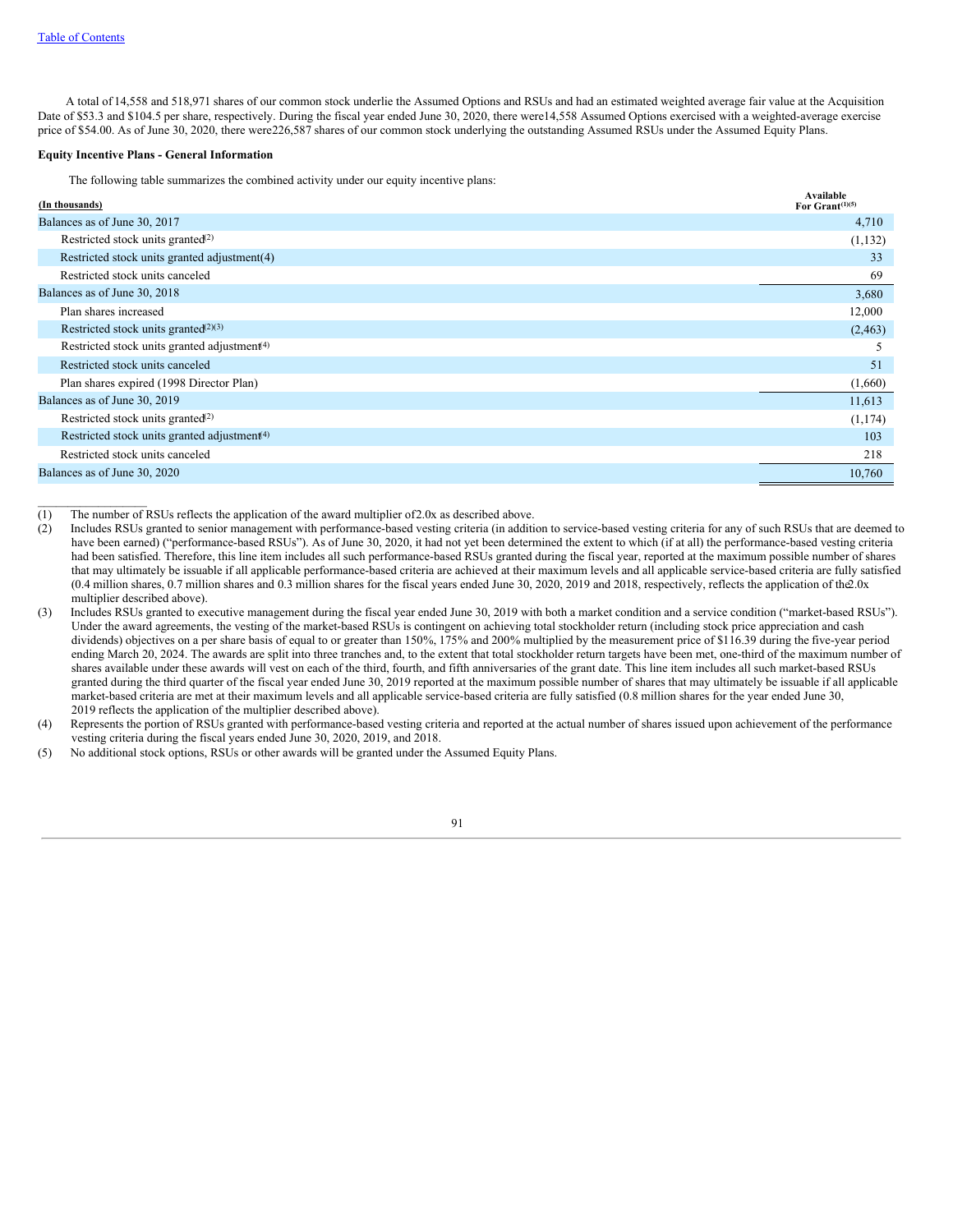The fair value of stock-based awards is measured at the grant date and is recognized as an expense over the employee's requisite service period. For RSUs granted without "dividend equivalent" rights, fair value is calculated using the closing price of our common stock on the grant date, adjusted to exclude the present value of dividends which are not accrued on those RSUs. The fair value for RSUs granted with "dividend equivalent" rights is determined using the closing price of our common stock on the grant date. The fair value for market-based RSUs is estimated on the grant date using a Monte Carlo simulation model with the following assumptions: expected volatilities ranging from 27.8% to 28.1%, based on a combination of implied volatility from traded options on our common stock and the historical volatility of our common stock; dividend yield ranging from 2.4% to 2.5%, based on our current expectations about our anticipated dividend policy; risk-free interest rate ranging from2.3% to 2.4%, based on the implied yield available on U.S. Treasury zero-coupon issues with terms equal to the contractual terms of each tranche; and an expected term which takes into consideration the vesting term and the contractual term of the market-based award. The awards are amortized over service periods of three, four, and five years, which is the longer of the explicit service period or the period in which the market target is expected to be met. The fair value for purchase rights under our Employee Stock Purchase Plan is determined using a Black-Scholes model.

The following table shows stock-based compensation expense for the indicated periods:

| (In thousands)                         |  | 2020    | $2019^{(1)}$ | 2018   |
|----------------------------------------|--|---------|--------------|--------|
| Stock-based compensation expense by:   |  |         |              |        |
| Costs of revenues                      |  | 14.680  | 10.384       | 8,062  |
| Research and development               |  | 23,530  | 16,225       | 11,249 |
| Selling, general and administrative    |  | 73.171  | 67.585       | 43,473 |
| Total stock-based compensation expense |  | 111.381 | 94.194       | 62,784 |

(1) Includes \$10.9 million of stock-based compensation expense acceleration for certain equity awards for Orbotech employees.

The following table shows stock-based compensation capitalized as inventory as of the dates indicated below:

|                |  | As of June 30. |      |  |  |  |  |  |  |
|----------------|--|----------------|------|--|--|--|--|--|--|
| (In thousands) |  | 2020           | 2019 |  |  |  |  |  |  |
| Inventory      |  | 750<br>0.132   | 010  |  |  |  |  |  |  |
|                |  |                |      |  |  |  |  |  |  |

## **Restricted Stock Units**

 $\mathcal{L}=\{1,2,3,4,5\}$ 

 $\mathcal{L}_\text{max}$ 

The following table shows the activity and weighted-average grant date fair value for RSUs during the fiscal year ended June 30, 2020:

|                                                                      | <b>Shares</b><br>(In thousands) $(1)$ |      | Weighted-Average<br><b>Grant Date</b><br><b>Fair Value</b> |
|----------------------------------------------------------------------|---------------------------------------|------|------------------------------------------------------------|
| Outstanding restricted stock units as of June 30, 2019 <sup>2</sup>  | 2,902                                 | -S   | 91.84                                                      |
| Granted <sup>(2)</sup>                                               | 587                                   | S    | 146.94                                                     |
| Granted adjustments <sup>(3)</sup>                                   | (52)                                  | - \$ | 111.41                                                     |
| Vested and released                                                  | (738)                                 | -S   | 87.30                                                      |
| Withheld for taxes                                                   | (313)                                 | - \$ | 87.30                                                      |
| Forfeited                                                            | (133)                                 | -S   | 101.10                                                     |
| Outstanding restricted stock units as of June 30, 2020 <sup>2)</sup> | 2,253                                 |      | 107.33                                                     |

(1) Share numbers reflect actual shares subject to awarded RSUs. Under the terms of the 2004 Plan, the number of shares subject to each award reflected in this number is multiplied by 2.0x to calculate the impact of the award on the share reserve under the 2004 Plan.

(2) Includes performance-based RSUs. As of June 30, 2020, it had not yet been determined the extent to which (if at all) the performance-based criteria had been satisfied. Therefore, this line item includes all such RSUs, reported at the maximum possible number of shares (i.e., 0.2 million shares for the fiscal year ended June 30, 2020) that may ultimately be issuable if all applicable performance-based criteria are achieved at their maximum.

(3) Represents the portion of RSUs granted with performance-based vesting criteria and reported at the actual number of shares issued upon achievement of the performance vesting criteria during the fiscal year ended June 30, 2020.

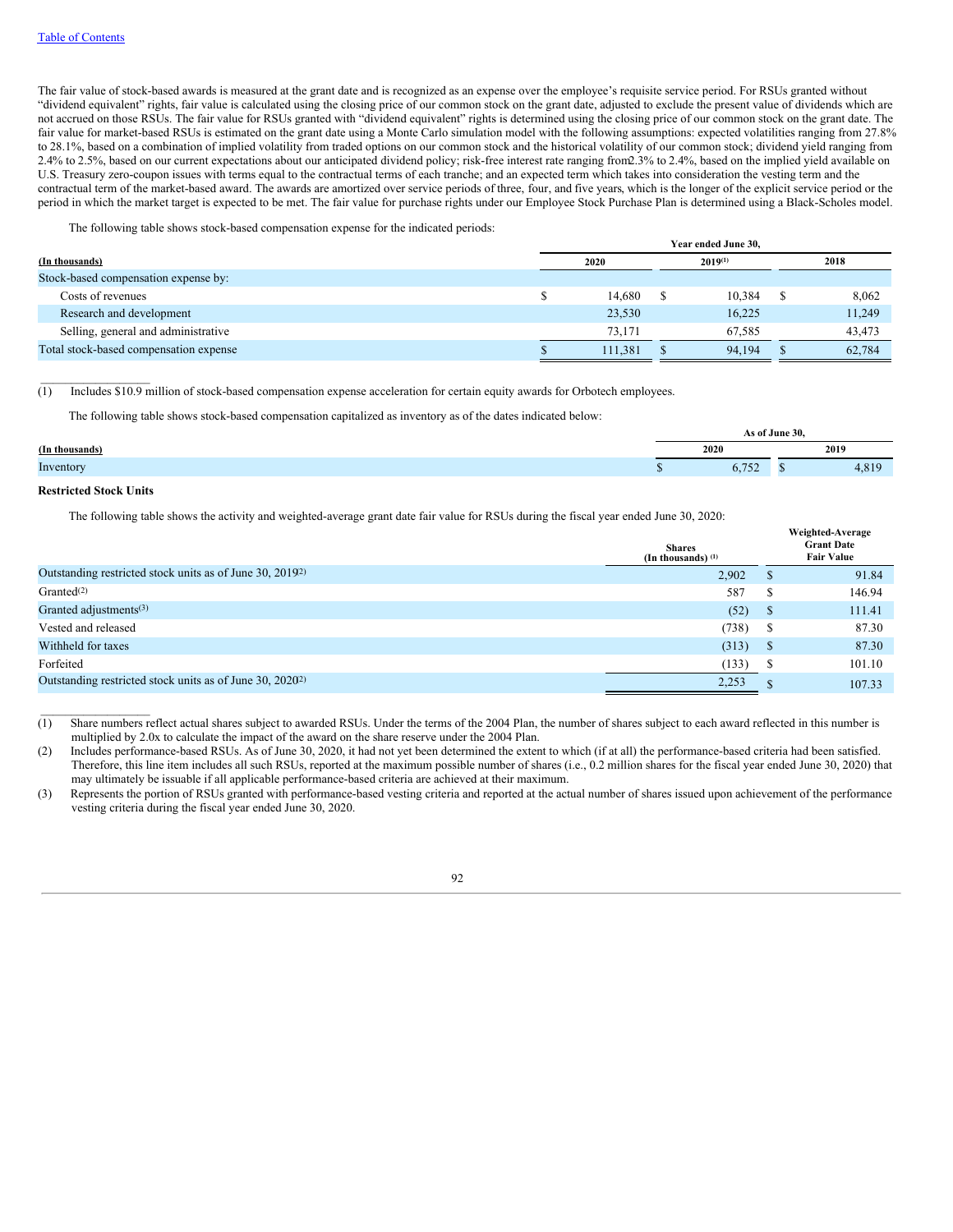The RSUs granted by us generally vest (a) with respect to awards with only service-based vesting criteria, over periods ranging fromtwo to four years and (b) with respect to awards with both performance-based and service-based vesting criteria, in two equal installments on the third and fourth anniversaries of the grant date, and (c) with respect to awards with both market-based and service-based vesting criteria in three equal installments on the third, fourth and fifth anniversaries of the grant date, in each case subject to the recipient remaining employed by us as of the applicable vesting date. The RSUs granted to the independent members of the Board of Directors vest annually.

The following table shows the weighted-average grant date fair value per unit for the RSUs granted, vested, and tax benefits realized by us in connection with vested and released RSUs for the indicated periods:

|                                                                                           | Year ended June 30. |                          |  |        |  |        |  |  |
|-------------------------------------------------------------------------------------------|---------------------|--------------------------|--|--------|--|--------|--|--|
| (In thousands, except for weighted-average grant date fair value)                         |                     | 2020                     |  | 2019   |  | 2018   |  |  |
| Weighted-average grant date fair value per unit                                           |                     | 146.94                   |  | 99.53  |  | 95.95  |  |  |
| Weighted-average fair value per unit assumed upon Orbotech Acquisition                    |                     | $\overline{\phantom{a}}$ |  | 104.49 |  | _      |  |  |
| Grant date fair value of vested restricted stock units                                    |                     | 91.812                   |  | 60.749 |  | 49,606 |  |  |
| Tax benefits realized by us in connection with vested and released restricted stock units |                     | 21,960                   |  | 15.053 |  | 16.615 |  |  |

As of June 30, 2020, the unrecognized stock-based compensation expense balance related to RSUs was \$152.4 million, excluding the impact of estimated forfeitures, and will be recognized over a weighted-average remaining contractual term and an estimated weighted-average amortization period of 1.5 years. The intrinsic value of outstanding RSUs as of June 30, 2020 was \$438.1 million.

#### **Cash-Based Long-Term Incentive Compensation**

We have adopted a cash-based long-term incentive ("Cash LTI Plan") program for many of our employees as part of our employee compensation program. Executives and non-employee members of the Board of Directors are not participating in this program. During the fiscal years ended June 30, 2020 and 2019, we approved Cash LTI awards of \$94 million and \$85.2 million, respectively. Cash LTI awards issued to employees under the Cash LTI Plan will vest inthree or four equal installments, with one-third or onefourth of the aggregate amount of the Cash LTI award vesting on each anniversary of the grant date over a three or four-year period. In order to receive payments under a Cash LTI award, participants must remain employed by us as of the applicable award vesting date. During the fiscal years ended June 30, 2020, 2019 and 2018, we recognized \$64.0 million, \$55.5 million and \$52.4 million, respectively, in compensation expense under the Cash LTI Plan. As of June 30, 2020, the unrecognized compensation balance (excluding the impact of estimated forfeitures) related to the Cash LTI Plan was \$191.0 million.

## **Employee Stock Purchase Plan**

Our Employee Stock Purchase Plan ("ESPP") provides that eligible employees may contribute up to15% of their eligible earnings toward the semi-annual purchase of our common stock. The ESPP is qualified under Section 423 of the Internal Revenue Code. The employee's purchase price is derived from a formula based on the closing price of the common stock on the first day of the offering period versus the closing price on the date of purchase (or, if not a trading day, on the immediately preceding trading day).

The offering period (or length of the look-back period) under the ESPP has a duration ofsix months, and the purchase price with respect to each offering period beginning on or after such date is, until otherwise amended, equal to 85% of the lesser of (i) the fair market value of our common stock at the commencement of the applicable six-month offering period or (ii) the fair market value of our common stock on the purchase date. We estimate the fair value of purchase rights under the ESPP using a Black-Scholes model.

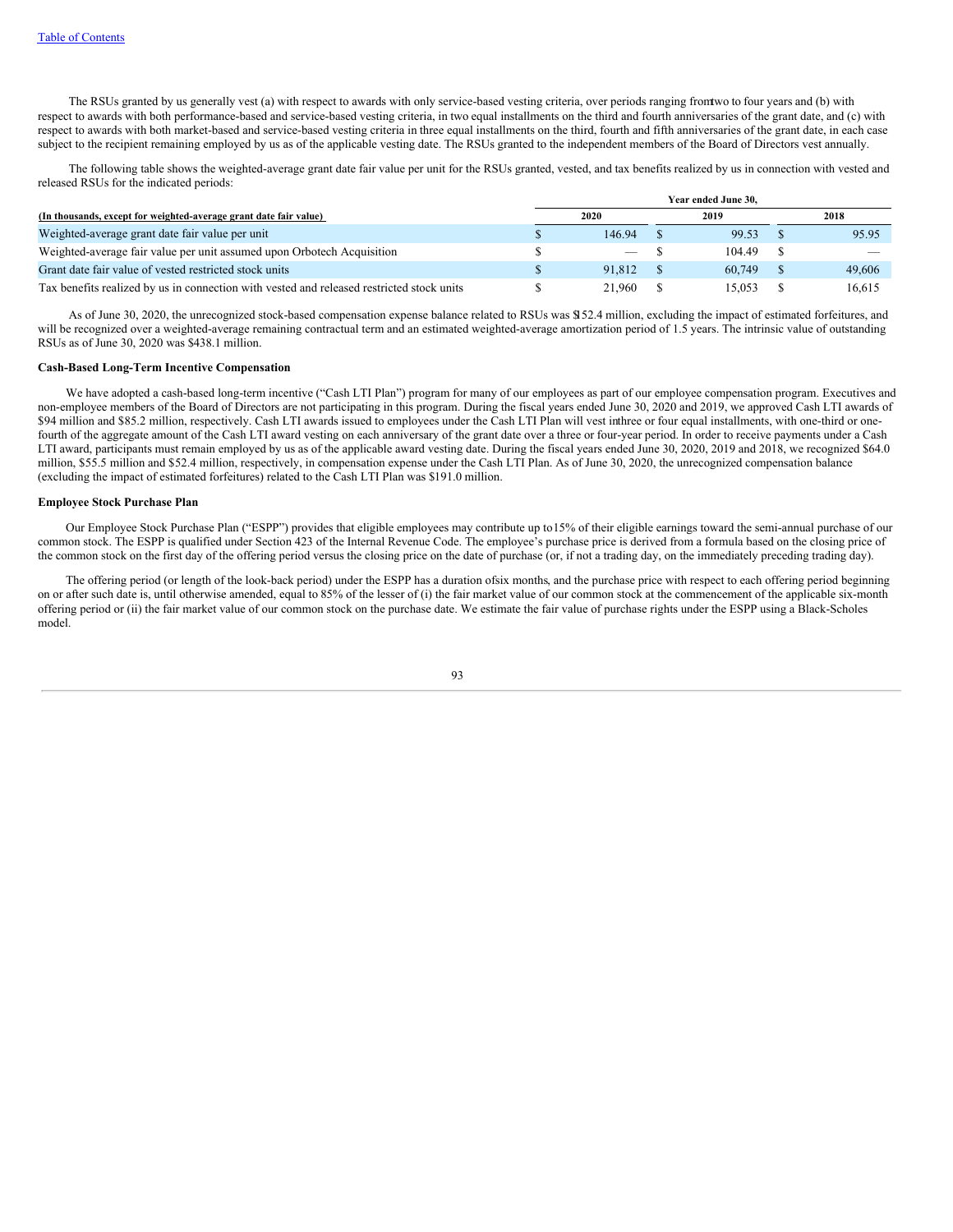The fair value of each purchase right under the ESPP was estimated on the date of grant using the Black-Scholes model and the straight-line attribution approach with the following weighted-average assumptions:

|                                 |          | Year ended June 30. |         |  |  |  |  |
|---------------------------------|----------|---------------------|---------|--|--|--|--|
|                                 | 2020     | 2019                | 2018    |  |  |  |  |
| Stock purchase plan:            |          |                     |         |  |  |  |  |
| Expected stock price volatility | $34.3\%$ | 33.2 %              | 28.7 %  |  |  |  |  |
| Risk-free interest rate         | $2.1\%$  | $2.1\%$             | $1.1\%$ |  |  |  |  |
| Dividend yield                  | $2.2\%$  | $3.1\%$             | $2.5\%$ |  |  |  |  |
| Expected life (in years)        | 0.50     | 0.50                | 0.50    |  |  |  |  |

The following table shows total cash received from employees for the issuance of shares under the ESPP, the number of shares purchased by employees through the ESPP, the tax benefits realized by us in connection with the disqualifying dispositions of shares purchased under the ESPP and the weighted-average fair value per share for the indicated periods:

|                                                                                                                     | Year ended June 30. |        |  |        |  |        |  |  |  |
|---------------------------------------------------------------------------------------------------------------------|---------------------|--------|--|--------|--|--------|--|--|--|
| (In thousands, except for weighted-average fair value per share)                                                    |                     | 2020   |  | 2019   |  | 2018   |  |  |  |
| Total cash received from employees for the issuance of shares under the ESPP                                        |                     | 74.849 |  | 64.828 |  | 61,452 |  |  |  |
| Number of shares purchased by employees through the ESPP                                                            |                     | 561    |  | 843    |  | 733    |  |  |  |
| Tax benefits realized by us in connection with the disqualifying dispositions of shares purchased<br>under the ESPP |                     | 3.237  |  | 1.133  |  | 1.664  |  |  |  |
| Weighted-average fair value per share based on Black-Scholes model                                                  |                     | 36.61  |  | 21.72  |  | 21.95  |  |  |  |

The ESPP shares are replenished annually on the first day of each fiscal year by virtue of an evergreen provision. The provision allows for share replenishment equal to the lesser of 2.0 million shares or the number of shares which we estimate will be required to be issued under the ESPP during the forthcoming fiscal year. As of June 30, 2020, a total of 2.1 million shares were reserved and available for issuance under the ESPP.

#### **Quarterly cash dividends**

On May 7, 2020, our Board of Directors declared a regular quarterly cash dividend of \$0.85 per share on the outstanding shares of our common stock, which was paid on June 2, 2020 to the stockholders of record as of the close of business on May 18, 2020. The total amount of regular quarterly cash dividends and dividend equivalents paid during the fiscal years ended June 30, 2020 and 2019 was \$522.4 million and \$469.4 million, respectively. The amount of accrued dividends equivalents payable related to unvested RSUs with dividend equivalent rights was \$8.3 million and \$7.3 million as of June 30, 2020 and 2019, respectively. These amounts will be paid upon vesting of the underlying RSUs. Refer to Note 21 "Subsequent Events" to the Consolidated Financial Statements for additional information regarding the declaration of our quarterly cash dividend announced subsequent to June 30, 2020.

#### **Special cash dividend**

On November 19, 2014, our Board of Directors declared a special cash dividend of \$16.50 per share on our outstanding common stock, which was paid on December 9, 2014 to the stockholders of record as of the close of business on December 1, 2014. The declaration and payment of the special cash dividend was part of our leveraged recapitalization transaction under which the special cash dividend was financed through a combination of existing cash and proceeds from the debt financing disclosed in Note 8 "Debt" that was completed during the three months ended December 31, 2014. As of the declaration date, the total amount of the special cash dividend accrued by us was approximately \$2.76 billion, substantially all of which was paid out during the three months ended December 31, 2014, except for the aggregate special cash dividend of \$3.0 million that was accrued for the unvested RSUs and to be paid when such underlying unvested RSUs vest. Payments of the special cash dividend with respect to vested restricted stock units during the fiscal year ended June 30, 2019 were \$2.9 million, and by the end of the second quarter of fiscal 2019 all of the special cash dividends accrued with respect to outstanding RSUs had vested and been paid in full. Other than the special cash dividend declared during the three months ended December 31, 2014, we historically have not declared any special cash dividends.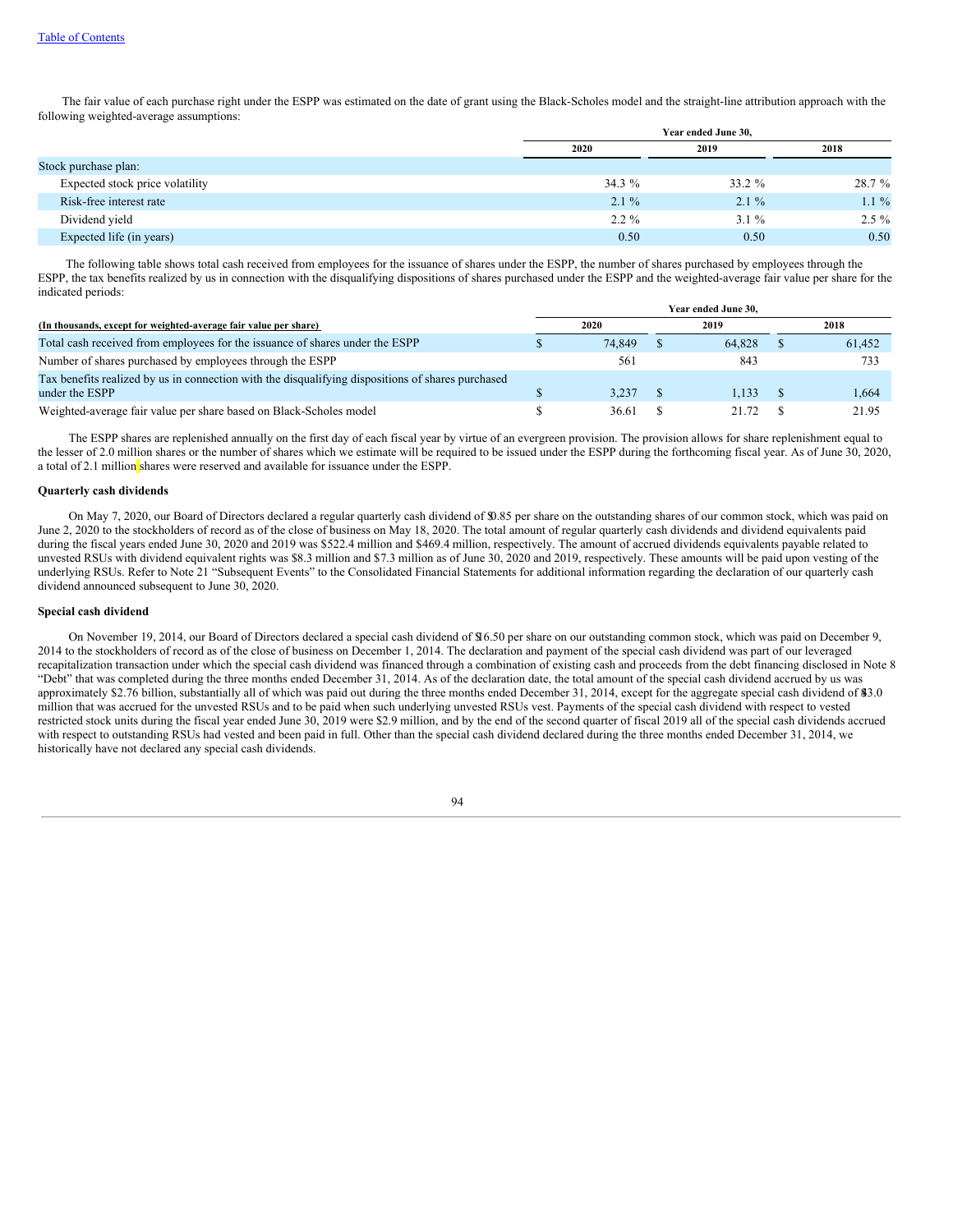## **Non-controlling Interest**

We have consolidated the results of Orbotech LT Solar, LLC ("OLTS") and Orbograph Ltd. ("Orbograph"), in which we own approximately84% and 94% of the outstanding equity interest, respectively. OLTS is engaged in the research, development and marketing of products for the deposition of thin film coating of various materials on crystalline silicon photovoltaic wafers for solar energy panels through plasma-enhanced chemical vapor deposition ("PECVD"). Orbograph is engaged in the development and marketing of character recognition solutions to banks, financial and other payment processing institutions and healthcare providers.

Additionally, we have consolidated the results of PixCell, an Israeli company developing diagnostic equipment for point-of-care hematology applications of which we own approximately 52% of the outstanding equity interest and are entitled to appoint the majority of this company's directors.

### **NOTE 11 — STOCK REPURCHASE PROGRAM**

Our Board of Directors has authorized a program which permits us to repurchase up to \$3.00 billion of our common stock, reflecting an increase of \$1.00 billion authorized by our Board of Directors during fiscal year ended June 30, 2020. For additional details, refer to Note 1, "Description of Business and Summary of Significant Accounting Policies." The intent of this program is to offset the dilution from our equity incentive plans, employee stock purchase plan, the issuance of shares in the Orbotech Acquisition, as well as to return excess cash to our stockholders. Subject to market conditions, applicable legal requirements and other factors, the repurchases were made in the open market in compliance with applicable securities laws, including the Securities Exchange Act of 1934 and the rules promulgated thereunder such as Rule 10b-18 and Rule 10b5-1. This stock repurchase program has no expiration date and may be suspended at any time. As of June 30, 2020, an aggregate of approximately \$1.04 billion was available for repurchase under our stock repurchase program.

Share repurchases for the indicated periods (based on the trade date of the applicable repurchase) were as follows:

|                                              | Year ended June 30, |         |  |          |  |         |
|----------------------------------------------|---------------------|---------|--|----------|--|---------|
| (In thousands)                               |                     | 2020    |  | 2019     |  | 2018    |
| Number of shares of common stock repurchased |                     | 5,327   |  | 10.207   |  | 1.960   |
| Total cost of repurchases                    |                     | 821.083 |  | .103.202 |  | 203,169 |

## **NOTE 12 — NET INCOME PER SHARE**

Basic net income per share is calculated by dividing net income available to common stockholders by the weighted-average number of common shares outstanding during the period. Diluted net income per share is calculated by using the weighted-average number of common shares outstanding during the period, increased to include the number of additional shares of common stock that would have been outstanding if the shares of common stock underlying our outstanding dilutive restricted stock units had been issued. The dilutive effect of outstanding restricted stock units is reflected in diluted net income per share by application of the treasury stock method.

The following table sets forth the computation of basic and diluted net income per share attributable to KLA:

|                                                                                        | Year ended June 30. |           |          |           |          |         |
|----------------------------------------------------------------------------------------|---------------------|-----------|----------|-----------|----------|---------|
| (In thousands, except per share amounts)                                               |                     | 2020      |          | 2019      |          | 2018    |
| Numerator:                                                                             |                     |           |          |           |          |         |
| Net income attributable to KLA                                                         | ъ                   | 1,216,785 | ъ.       | 1,175,617 |          | 802,265 |
| Denominator:                                                                           |                     |           |          |           |          |         |
| Weighted-average shares-basic, excluding unvested restricted stock units               |                     | 156,797   |          | 156,053   |          | 156,346 |
| Effect of dilutive restricted stock units and options                                  |                     | 1,208     |          | 896       |          | 1,032   |
| Weighted-average shares-diluted                                                        |                     | 158,005   |          | 156,949   |          | 157,378 |
| Basic net income per share attributable to KLA                                         | ъ                   | 7.76      | <b>S</b> | 7.53      | <b>S</b> | 5.13    |
| Diluted net income per share attributable to KLA                                       | S                   | 7.70      |          | 7.49      | \$.      | 5.10    |
| Anti-dilutive securities excluded from the computation of diluted net income per share |                     | 22        |          | 227       |          |         |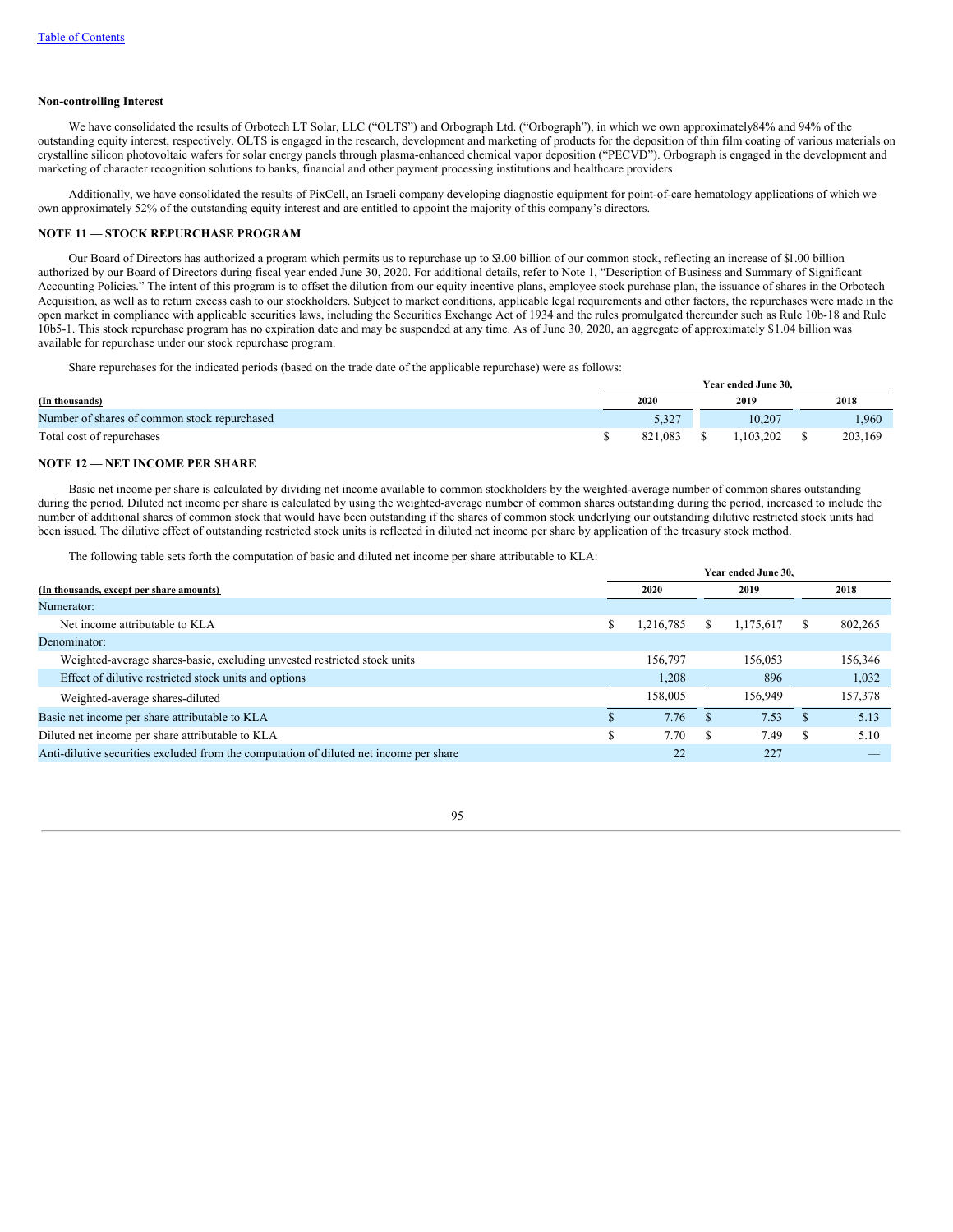#### **NOTE 13 — EMPLOYEE BENEFIT PLANS**

We have a profit sharing program for eligible employees, which distributes a percentage of our pre-tax profits on a quarterly basis. In addition, we have an employee savings plan that qualifies as a deferred salary arrangement under Section 401(k) of the Internal Revenue Code. Since April 1, 2011, the employer match amount was 50% of the first \$8,000 of an eligible employee's contribution (i.e., a maximum of \$4,000) during each fiscal year until January 1, 2019, when the employer match was changed to the greater of 50% of the first \$8,000 of an eligible employee's contributions or 50% of the first 5% of eligible compensation contributed plus 25% of the next 5% of compensation contributed.

The total expenses under the profit sharing and 401(k) programs aggregated \$24.6 million, \$18.6 million, and \$16.0 million in the fiscal years ended June 30, 2020, 2019 and 2018, respectively. We have no defined benefit plans in the United States. In addition to the profit sharing plan and the United States 401(k), several of our foreign subsidiaries have retirement plans for their full-time employees, several of which are defined benefit plans. Consistent with the requirements of local law, our deposits funds for certain of these plans are held with insurance companies, with third-party trustees or in government-managed accounts. The assumptions used in calculating the obligation for the foreign plans depend on the local economic environment.

We apply authoritative guidance that requires an employer to recognize the funded status of each of its defined pension and post-retirement benefit plans as a net asset or liability on its balance sheets. Additionally, the authoritative guidance requires an employer to measure the funded status of each of its plans as of the date of its year-end statement of financial position. The benefit obligations and related assets under our plans have been measured as of June 30, 2020 and 2019.

Summary data relating to our foreign defined benefit pension plans, including key weighted-average assumptions used, is provided in the following tables:

|                                                                     | Year ended June 30, |         |   |         |
|---------------------------------------------------------------------|---------------------|---------|---|---------|
| (In thousands)                                                      |                     | 2020    |   | 2019    |
| Change in projected benefit obligation:                             |                     |         |   |         |
| Projected benefit obligation as of the beginning of the fiscal year | S                   | 115,490 | S | 96,682  |
| Service cost                                                        |                     | 4,823   |   | 4,220   |
| Interest cost                                                       |                     | 1.084   |   | 1,132   |
| Contributions by plan participants                                  |                     | 78      |   | 69      |
| Actuarial (gain) loss                                               |                     | (496)   |   | 4,187   |
| Benefit payments                                                    |                     | (3,119) |   | (1,755) |
| Assumed benefit obligation from acquisition                         |                     |         |   | 11,095  |
| Foreign currency exchange rate changes and others, net              |                     | 2.010   |   | (140)   |
| Projected benefit obligation as of the end of the fiscal year       |                     | 119,870 |   | 115,490 |

|                                                                  |  | Year ended June 30. |    |         |  |
|------------------------------------------------------------------|--|---------------------|----|---------|--|
| (In thousands)                                                   |  | 2020                |    | 2019    |  |
| Change in fair value of plan assets:                             |  |                     |    |         |  |
| Fair value of plan assets as of the beginning of the fiscal year |  | 33,555              | £. | 27,932  |  |
| Actual return on plan assets                                     |  | 1,264               |    | 854     |  |
| <b>Employer contributions</b>                                    |  | 5,271               |    | 3,587   |  |
| Benefit and expense payments                                     |  | (3,115)             |    | (1,752) |  |
| Assumed plan assets from acquisition                             |  |                     |    | 3,424   |  |
| Foreign currency exchange rate changes and others, net           |  | 953                 |    | (490)   |  |
| Fair value of plan assets as of the end of the fiscal year       |  | 37,928              |    | 33,555  |  |
|                                                                  |  |                     |    |         |  |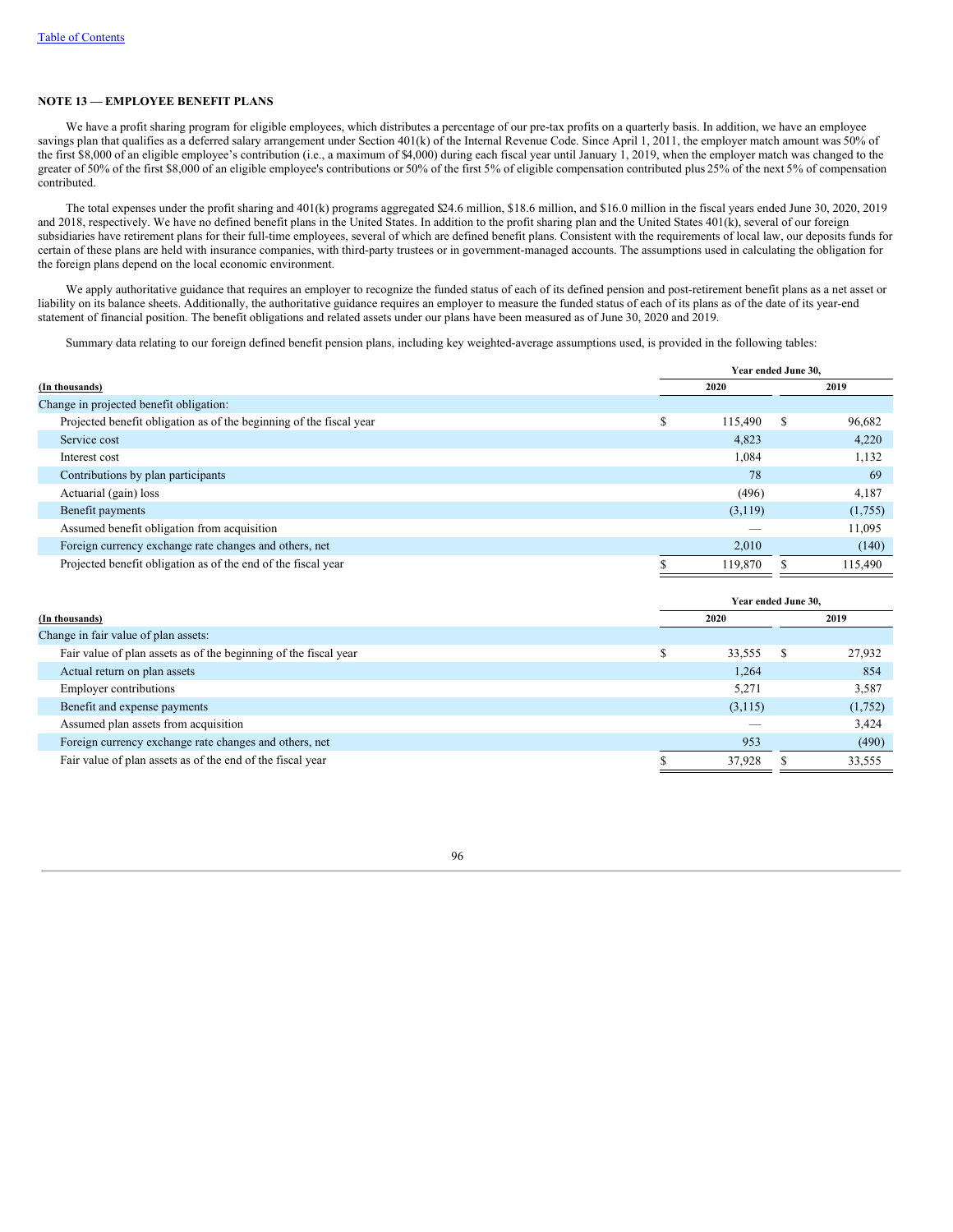$\mathcal{L}_\text{max}$ 

|                                                                      |                |         | As of June 30, |         |  |
|----------------------------------------------------------------------|----------------|---------|----------------|---------|--|
| (In thousands)                                                       | 2020           |         |                | 2019    |  |
| Underfunded status                                                   |                | 81,942  | <sup>S</sup>   | 81,935  |  |
|                                                                      | As of June 30, |         |                |         |  |
| (In thousands)                                                       |                | 2020    |                | 2019    |  |
| Plans with accumulated benefit obligations in excess of plan assets: |                |         |                |         |  |
| Accumulated benefit obligation                                       |                | 75,550  | S              | 72,508  |  |
| Projected benefit obligation                                         | S.             | 119,870 | <sup>\$</sup>  | 115,490 |  |
| Plan assets at fair value                                            | S              | 37,928  | S              | 33,555  |  |

|                                      | Year ended June 30, |                 |                 |  |  |  |
|--------------------------------------|---------------------|-----------------|-----------------|--|--|--|
|                                      | 2020                | 2019            |                 |  |  |  |
| Weighted-average assumptions $(1)$ : |                     |                 |                 |  |  |  |
| Discount rate                        | $0.6\% - 1.7\%$     | $0.3\% - 1.7\%$ | $0.5\% - 2.3\%$ |  |  |  |
| Expected rate of return on assets    | $0.8\% - 2.9\%$     | $1.0\% - 2.9\%$ | $1.3\% - 2.9\%$ |  |  |  |
| Rate of compensation increases       | $1.8\% - 4.5\%$     | 1.8%-4.5%       | $3.0\% - 4.5\%$ |  |  |  |

(1) Represents the weighted-average assumptions used to determine the benefit obligation.

The assumptions for expected rate of return on assets were developed by considering the historical returns and expectations of future returns relevant to the country in which each plan is in effect and the investments applicable to the corresponding plan. The discount rate for each plan was derived by reference to appropriate benchmark yields on high quality corporate bonds, allowing for the approximate duration of both plan obligations and the relevant benchmark index.

The following table presents losses recognized in accumulated other comprehensive income (loss) before tax related to our foreign defined benefit pension plans:

|                                    | As of June 30, |        |  |        |  |  |
|------------------------------------|----------------|--------|--|--------|--|--|
| (In thousands)                     |                | 2020   |  | 2019   |  |  |
| Unrecognized transition obligation |                | 310    |  | 242    |  |  |
| Unrecognized prior service cost    |                | _      |  |        |  |  |
| Unrealized net loss                |                | 23.157 |  | 25,721 |  |  |
| Amount of losses recognized        |                | 23.467 |  | 25,967 |  |  |

Losses in accumulated other comprehensive income (loss) related to our foreign defined benefit pension plans expected to be recognized as components of net periodic benefit cost over the fiscal year ending June 30, 2021 are as follows:

| (In thousands)                             |      |
|--------------------------------------------|------|
| Unrecognized prior service cost            |      |
| Unrealized net loss                        | .050 |
| Amount of losses expected to be recognized | .050 |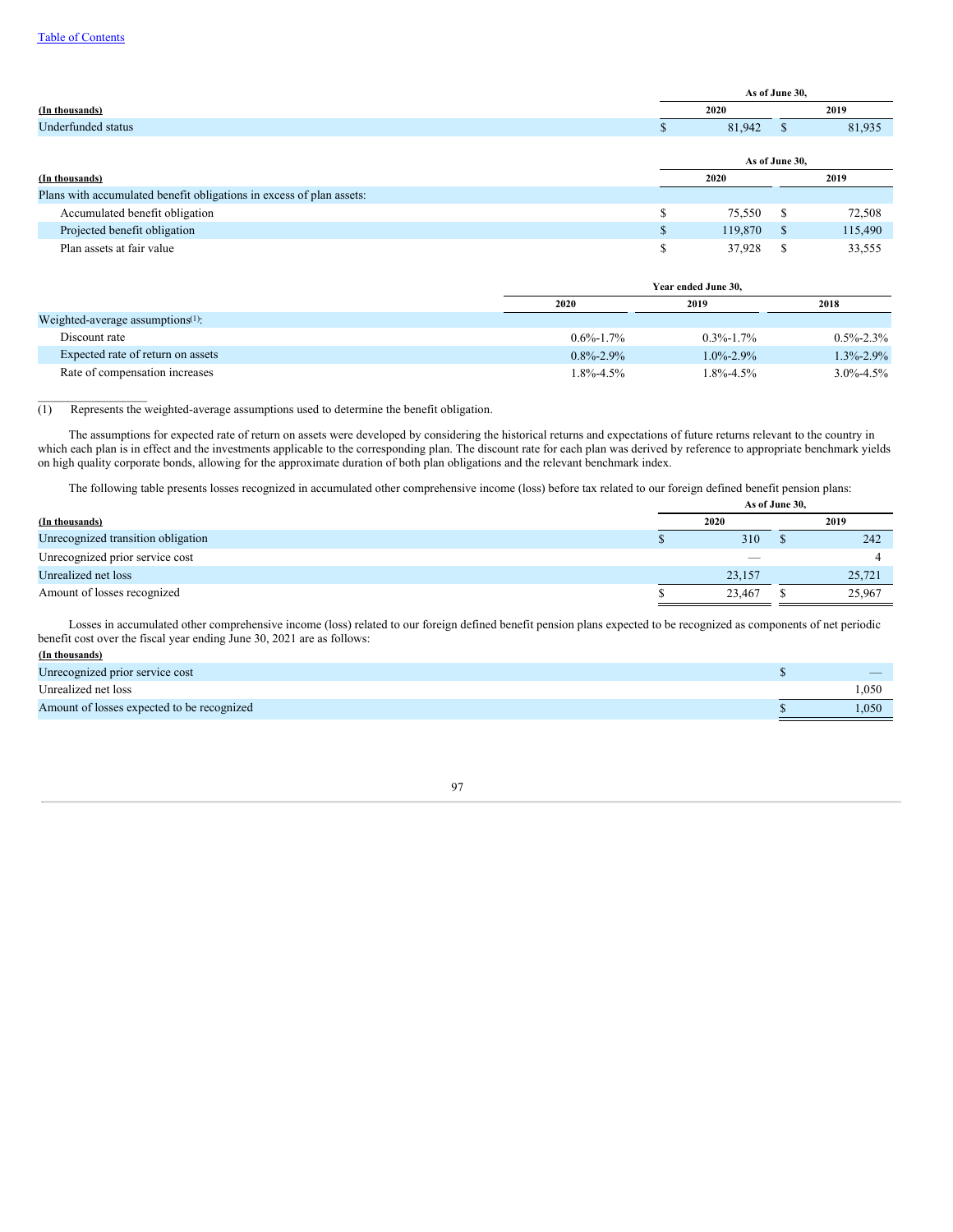The components of our net periodic cost relating to our foreign subsidiaries' defined pension plans are as follows:

|                                          | Year ended June 30, |                          |   |                          |    |       |
|------------------------------------------|---------------------|--------------------------|---|--------------------------|----|-------|
| (In thousands)                           |                     | 2020                     |   | 2019                     |    | 2018  |
| Components of net periodic pension cost: |                     |                          |   |                          |    |       |
| Service $cost^{(1)}$                     |                     | 4,823                    | S | 4,220                    | £. | 4,127 |
| Interest cost                            |                     | 1,086                    |   | 1,132                    |    | 1,302 |
| Return on plan assets                    |                     | (475)                    |   | (476)                    |    | (428) |
| Amortization of transitional obligation  |                     | $\overline{\phantom{a}}$ |   | $\overline{\phantom{a}}$ |    | _     |
| Amortization of prior service cost       |                     | 3                        |   | 21                       |    | 26    |
| Amortization of net loss                 |                     | 1,214                    |   | 1,047                    |    | 1,731 |
| Net periodic pension cost                |                     | 6,651                    |   | 5,944                    |    | 6,758 |
|                                          |                     |                          |   |                          |    |       |

 $\overline{(1)}$  Service cost is reported in cost of revenues, research and development and selling, general and administrative expenses. All other components of net periodic pension cost are reported in other expense (income), net in the Consolidated Statements of Operations.

## **Fair Value of Plan Assets**

 $\mathcal{L}_\text{max}$ 

Fair value is the price that would be received from selling an asset or paid to transfer a liability in an orderly transaction between market participants at the measurement date. The three levels of inputs used to measure fair value of plan assets are described in Note 3, "Fair Value Measurements."

The foreign plans' investments are managed by third-party trustees consistent with the regulations or market practice of the country where the assets are invested. We are not actively involved in the investment strategy, nor do we have control over the target allocation of these investments. These investments made up 100% of total foreign plan assets in the fiscal years ended June 30, 2020 and 2019.

The expected aggregate employer contribution for the foreign plans during the fiscal year ending June 30, 2021 is \$4.3 million.

The total benefits to be paid from the foreign pension plans are not expected to exceed \$5.1 million in any year through the fiscal year ending June 30, 2030.

Foreign plan assets measured at fair value on a recurring basis consisted of the following investment categories as of June 30, 2020 and 2019, respectively:

| As of June 30, 2020 (In thousands)             | Total |        |  | <b>Ouoted Prices in</b><br><b>Active Markets</b><br>for Identical<br><b>Assets (Level 1)</b> | <b>Significant Other</b><br><b>Observable Inputs</b><br>(Level 2) |
|------------------------------------------------|-------|--------|--|----------------------------------------------------------------------------------------------|-------------------------------------------------------------------|
| Cash and cash equivalents                      |       | 21.420 |  | 21,420                                                                                       |                                                                   |
| Bonds, equity securities and other investments |       | 16.508 |  |                                                                                              | 16.508                                                            |
| Total assets measured at fair value            |       | 37,928 |  | 21,420                                                                                       | 16.508                                                            |

| As of June 30, 2019 (In thousands)             | Total    |        |  | <b>Ouoted Prices in</b><br><b>Active Markets</b><br>for Identical<br><b>Assets (Level 1)</b> | <b>Significant Other</b><br><b>Observable Inputs</b><br>(Level 2) |
|------------------------------------------------|----------|--------|--|----------------------------------------------------------------------------------------------|-------------------------------------------------------------------|
| Cash and cash equivalents                      | <b>D</b> | 18.571 |  | 18.571                                                                                       |                                                                   |
| Bonds, equity securities and other investments |          | 14.984 |  | $\overline{\phantom{a}}$                                                                     | 14.984                                                            |
| Total assets measured at fair value            |          | 33.555 |  | 18.571                                                                                       | 14.984                                                            |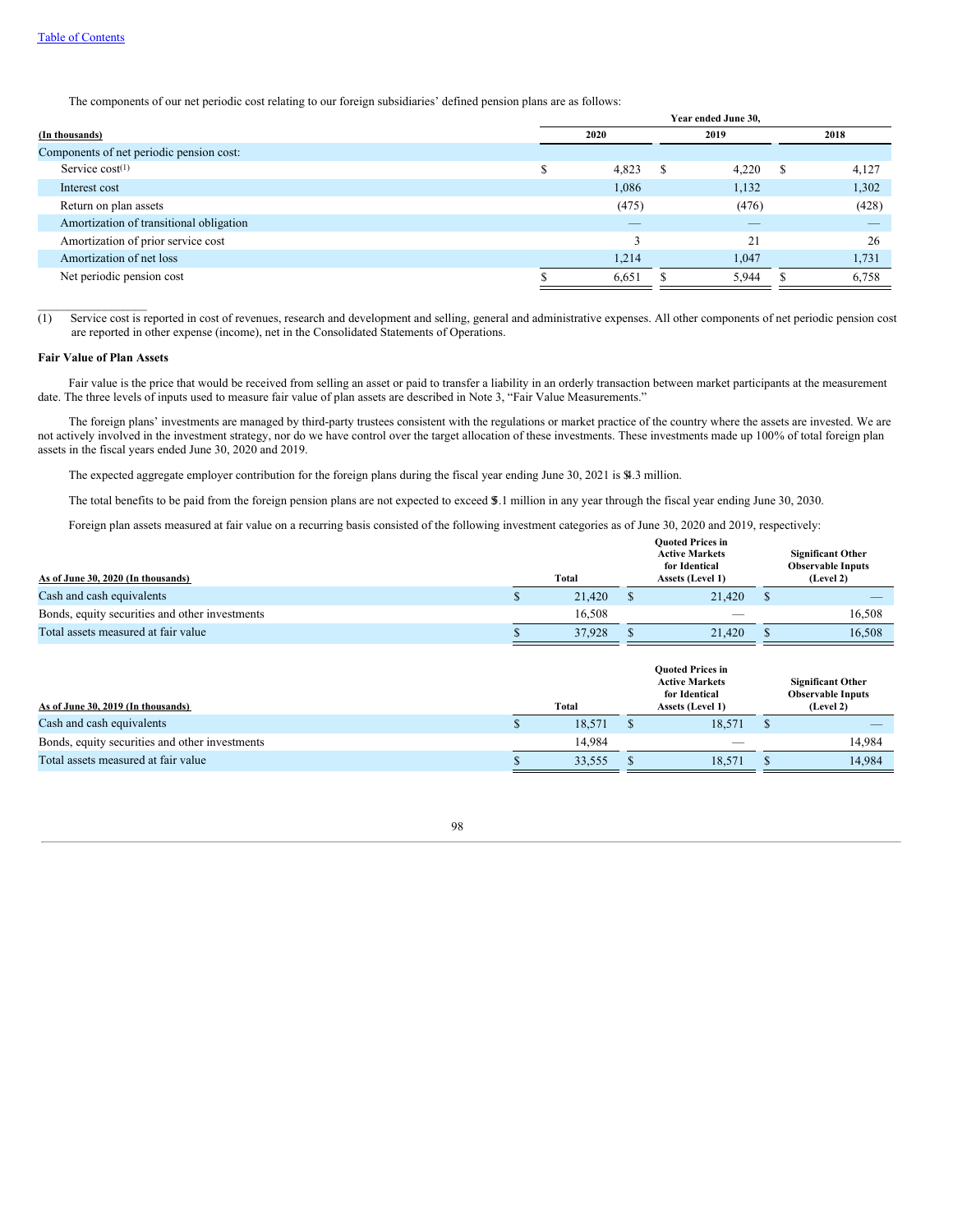## **Concentration of Risk**

We manage a variety of risks, including market, credit and liquidity risks, across our plan assets through our investment managers. We define a concentration of risk as an undiversified exposure to one of the above-mentioned risks that increases the exposure of the loss of plan assets unnecessarily. We monitor exposure to such risks in the foreign plans by monitoring the magnitude of the risk in each plan and diversifying our exposure to such risks across a variety of instruments, markets and counterparties. As of June 30, 2020, we did not have concentrations of plan asset investment risk in any single entity, manager, counterparty, sector, industry or country.

# **NOTE 14 — INCOME TAXES**

The components of income before income taxes were as follows:

| (In thousands)                      | 2020      | 2019      |  | 2018      |
|-------------------------------------|-----------|-----------|--|-----------|
| Domestic income before income taxes | 752,844   | 545,401   |  | 716,015   |
| Foreign income before income taxes  | 563.867   | 750,830   |  | 739,916   |
| Total income before income taxes    | 1.316.711 | 1.296.231 |  | 1,455,931 |

The provision for income taxes was comprised of the following:

|                            | Year ended June 30, |               |           |               |         |
|----------------------------|---------------------|---------------|-----------|---------------|---------|
| (In thousands)             | 2020                |               | 2019      |               | 2018    |
| Current:                   |                     |               |           |               |         |
| Federal                    | \$<br>108,136       | <sup>\$</sup> | 82,460    | \$            | 504,758 |
| <b>State</b>               | 518                 |               | 5,665     |               | 6,422   |
| Foreign                    | 86,374              |               | 59,274    |               | 41,414  |
|                            | 195,028             |               | 147,399   |               | 552,594 |
| Deferred:                  |                     |               |           |               |         |
| Federal                    | (26,743)            |               | 1,636     |               | 98,702  |
| State                      | (1, 174)            |               | 2,118     |               | 1,526   |
| Foreign                    | (65, 425)           |               | (29, 939) |               | 844     |
|                            | (93, 342)           |               | (26, 185) |               | 101,072 |
| Provision for income taxes | 101,686             | <b>S</b>      | 121,214   | <sup>\$</sup> | 653,666 |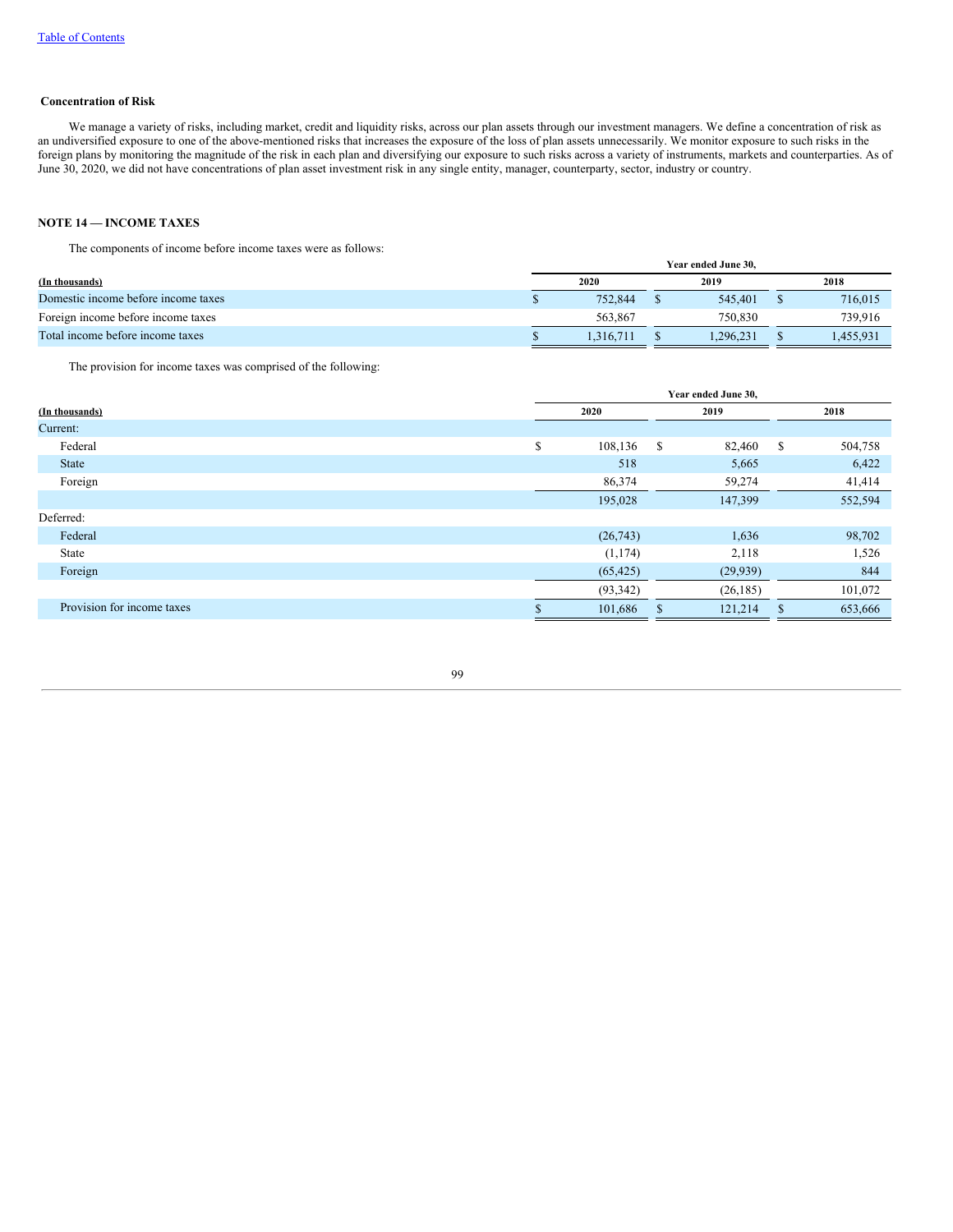The significant components of deferred income tax assets and liabilities were as follows:

|                                                                         |   | As of June 30, |               |            |
|-------------------------------------------------------------------------|---|----------------|---------------|------------|
| (In thousands)                                                          |   | 2020           |               | 2019       |
| Deferred tax assets:                                                    |   |                |               |            |
| Tax credits and net operating losses                                    | S | 214,305        | $\mathbb{S}$  | 208,572    |
| Employee benefits accrual                                               |   | 67,729         |               | 65,065     |
| Stock-based compensation                                                |   | 8,871          |               | 9,432      |
| Inventory reserves                                                      |   | 73,939         |               | 67,249     |
| Non-deductible reserves                                                 |   | 20,526         |               | 21,633     |
| Unearned revenue                                                        |   | 15,786         |               | 16,126     |
| Unrealized loss on investments                                          |   | 5,345          |               | 1,492      |
| Other                                                                   |   | 66,667         |               | 55,518     |
| Gross deferred tax assets                                               |   | 473,168        |               | 445,087    |
| Valuation allowance                                                     |   | (181, 846)     |               | (166, 571) |
| Net deferred tax assets                                                 |   | 291,322        | S             | 278,516    |
| Deferred tax liabilities:                                               |   |                |               |            |
| Unremitted earnings of foreign subsidiaries not indefinitely reinvested | S | (257, 757)     | <sup>\$</sup> | (243, 491) |
| Deferred profit                                                         |   | (18, 111)      |               | (15,718)   |
| Depreciation and amortization                                           |   | (439, 685)     |               | (515, 643) |
| Total deferred tax liabilities                                          |   | (715, 553)     |               | (774, 852) |
| Total net deferred tax assets (liabilities)                             | S | (424, 231)     | \$            | (496, 336) |

The provision for income taxes and the significant components of deferred income tax assets and liabilities for the year ended June 30, 2020 includes the tax impact of the acquisition of Orbotech.

As of June 30, 2020, we, excluding Orbotech, had U.S. federal, state and foreign net operating loss ("NOL") carry-forwards of approximately \$16.3 million, \$24.7 million and \$19.6 million, respectively. Orbotech had U.S. federal, state, and foreign NOLs of approximately \$51.0 million, \$26.6 million and \$76.2 million, respectively. Orbotech also had capital loss carry-forwards of approximately \$44.6 million. The U.S. federal NOL carry-forwards will expire at various dates beginning in 2023 through 2033. The utilization of NOLs created by acquired companies is subject to annual limitations under Section 382 of the Internal Revenue Code. However, it is not expected that such annual limitation will significantly impair the realization of these NOLs. The state NOLs began to expire in 2020. Foreign NOLs and capital loss carry-forwards will be carried forward indefinitely. State credits of \$245.3 million for us including Orbotech, will also be carried forward indefinitely.

The net deferred tax asset valuation allowance was \$181.8 million and \$166.6 million as of June 30, 2020 and June 30, 2019, respectively. The change was primarily due to an increase in the valuation allowance related to state credit carry-forwards generated in the fiscal year ended June 30, 2020, partially offset by a decrease in the valuation allowance related to foreign NOL carry-forwards. The valuation allowance is based on our assessment that it is more likely than not that certain deferred tax assets will not be realized in the foreseeable future. Of the valuation allowance as of June 30, 2020, \$181.8 million relates to federal and state credit carry-forwards. The remainder of the valuation allowance relates to state NOL carry-forwards.

As of June 30, 2020, we intend to indefinitely reinvest \$3.03 billion of cumulative undistributed earnings held by certain non-U.S. subsidiaries. If these undistributed earnings were repatriated to the U.S., the potential deferred tax liability associated with the undistributed earnings would be approximately \$111.9 million.

We benefit from tax holidays in Israel and Singapore where we manufacture certain of our products. These tax holidays are on approved investments and are scheduled to expire at varying times in the next one to nine years. We are in compliance with all the terms and conditions of the tax holidays as of June 30, 2020. The net impact of these tax holidays was to decrease our tax expense by approximately \$33.3 million, \$31.6 million and \$39.7 million in the fiscal years ended June 30, 2020, 2019 and 2018, respectively. The benefits of the tax holidays on diluted net income per share were \$0.21, \$0.20 and \$0.25 for the fiscal years ended June 30, 2020, 2019 and 2018, respectively.

The reconciliation of the U.S. federal statutory income tax rate to our effective income tax rate was as follows: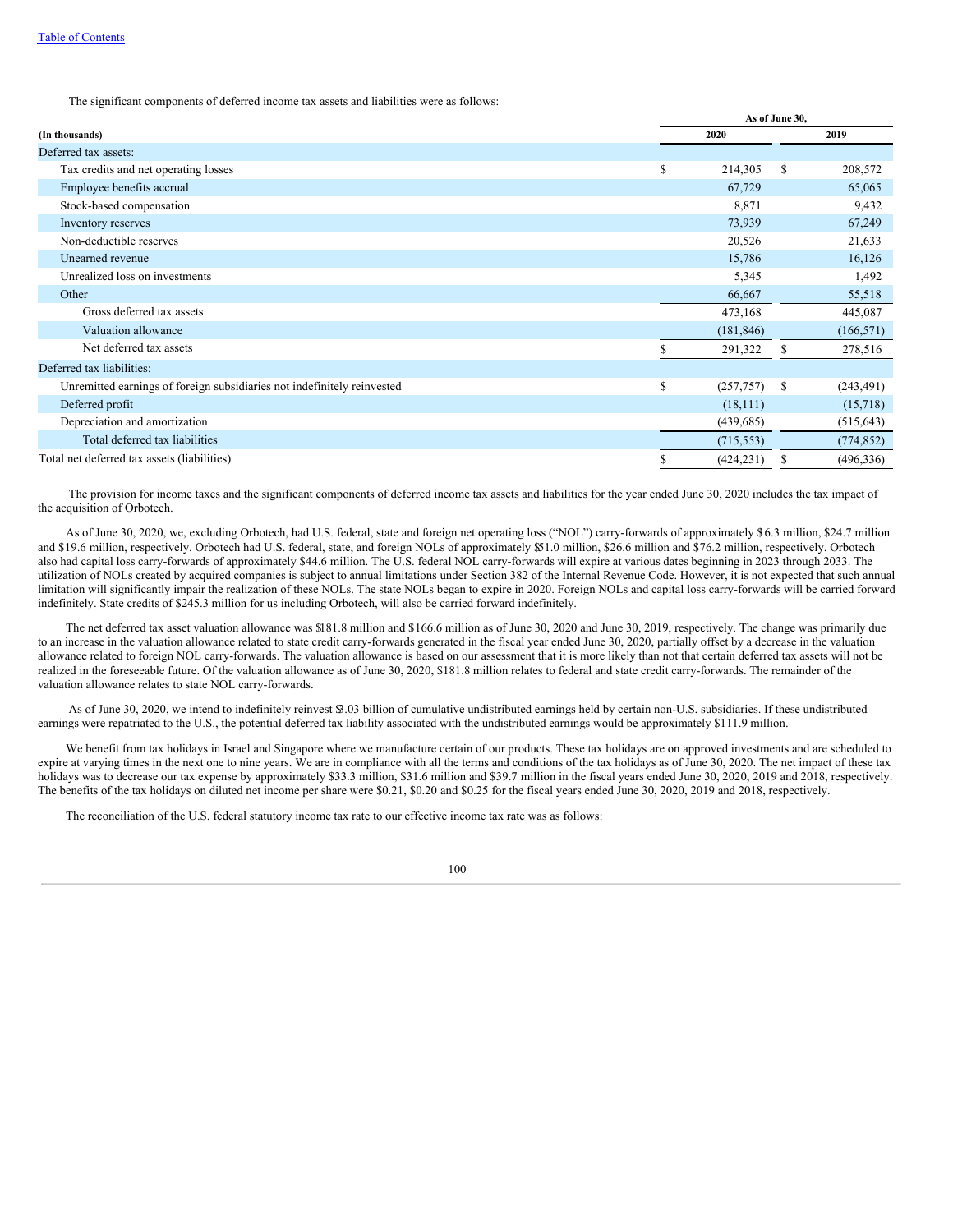|                                                                         | Year ended June 30, |                 |                |  |  |  |
|-------------------------------------------------------------------------|---------------------|-----------------|----------------|--|--|--|
|                                                                         | 2020                | 2019            | 2018           |  |  |  |
| Federal statutory rate                                                  | 21.0 %              | 21.0%           | 28.1 %         |  |  |  |
| State income taxes, net of federal benefit                              | $0.2\%$             | $0.5 \%$        | $0.5 \%$       |  |  |  |
| Effect of foreign operations taxed at various rates                     | $(12.1)\%$          | $(10.5)\%$      | $(11.0)\%$     |  |  |  |
| Tax Cuts and Jobs Act of 2017 - Transition tax and deferred tax effects | $-\frac{9}{6}$      | $(1.5)\%$       | 30.3 $%$       |  |  |  |
| Global intangible low-taxed income                                      | $3.0\%$             | $3.5\%$         | $-$ %          |  |  |  |
| Foreign derived intangible income                                       | $(5.0)\%$           | $(4.0)\%$       | $-$ %          |  |  |  |
| Research and development tax credit                                     | $(1.8)\%$           | $(1.8)\%$       | $(1.4)\%$      |  |  |  |
| Net change in tax reserves                                              | $1.5\%$             | $1.4\%$         | $(0.4)\%$      |  |  |  |
| Domestic manufacturing benefit                                          | $-\frac{9}{6}$      | $- \frac{9}{6}$ | $(1.1)\%$      |  |  |  |
| Non-deductible impairment of goodwill                                   | 4.1 $%$             | $- \frac{9}{6}$ | $-\frac{9}{6}$ |  |  |  |
| Effect of stock-based compensation                                      | $(0.3)\%$           | $0.4\%$         | $(0.1)\%$      |  |  |  |
| Restructuring                                                           | $(2.6)\%$           | $-$ %           | $-\frac{9}{6}$ |  |  |  |
| Other                                                                   | $(0.3)\%$           | $0.4\%$         | $-$ %          |  |  |  |
| Effective income tax rate                                               | $7.7\%$             | $9.4\%$         | 44.9 %         |  |  |  |

A reconciliation of gross unrecognized tax benefits was as follows:

|                                                        | Year ended June 30, |           |  |           |   |           |  |
|--------------------------------------------------------|---------------------|-----------|--|-----------|---|-----------|--|
| (In thousands)                                         |                     | 2020      |  | 2019      |   | 2018      |  |
| Unrecognized tax benefits at the beginning of the year |                     | 146,426   |  | 63,994    | ж | 68,439    |  |
| Increases for tax positions from acquisitions          |                     |           |  | 60,753    |   |           |  |
| Increases for tax positions taken in prior years       |                     | 6,826     |  | 13,001    |   | 4,642     |  |
| Decreases for tax positions taken in prior years       |                     | (518)     |  | (1,304)   |   | (6,045)   |  |
| Increases for tax positions taken in current year      |                     | 34,278    |  | 26,178    |   | 16,812    |  |
| Decreases for settlements with taxing authorities      |                     |           |  |           |   | (9,666)   |  |
| Decreases for lapsing of statutes of limitations       |                     | (14, 569) |  | (16, 196) |   | (10, 188) |  |
| Unrecognized tax benefits at the end of the year       |                     | 172,443   |  | 146,426   |   | 63,994    |  |
|                                                        |                     |           |  |           |   |           |  |

The amount of unrecognized tax benefits that would impact the effective tax rate was \$161.5 million, \$136.1 million and \$57.9 million as of June 30, 2020, 2019 and 2018, respectively. The amount of interest and penalties recognized during the years ended June 30, 2020, 2019 and 2018 was expense of \$4.6 million, expense of \$2.9 million, and income of \$0.1 million as a result of a release of unrecognized tax benefits, respectively. Our policy is to include interest and penalties related to unrecognized tax benefits within other expense (income), net. The amount of interest and penalties accrued as of June 30, 2020 and 2019 was approximately \$37.6 million and \$21.8 million, respectively.

We are subject to examination by tax authorities throughout the world. We are subject to federal income tax examinations for all years beginning from the fiscal year ended June 30, 2017 and are under United States federal income tax examination for the fiscal year ended June 30, 2018. We are subject to state income tax examinations for all years beginning from the fiscal year ended June 30, 2016. We are also subject to examinations in other major foreign jurisdictions, including Singapore and Israel, for all years beginning from the calendar year ended December 31, 2012. We are under audit in Germany related to Orbotech for the years ended December 31, 2013 to December 31, 2015. We are also under audit in Israel related to KLA for the fiscal years ended June 30, 2017 to June 30, 2019.

In May 2017, Orbotech received an assessment from the Israel Tax Authority ("ITA") with respect to its fiscal years 2012 through 2014 (the "Assessment", and the "Audit Period", respectively), for an aggregate amount of tax, after offsetting all net operating losses ("NOLs") available through the end of 2014, of approximately NIS 229.0 million (equivalent to approximately \$66.0 million which amount includes related interest and linkage differentials to the Israeli consumer price index as of date of issuance of the Tax Decrees). We believe our recorded unrecognized tax benefits are sufficient to cover the resolution of the Assessment.

On August 31, 2018, Orbotech filed an objection in respect of the tax assessment (the "Objection"). The ITA completed the second stage of the audit, in which the claims Orbotech raised in the Objection were examined by different personnel at the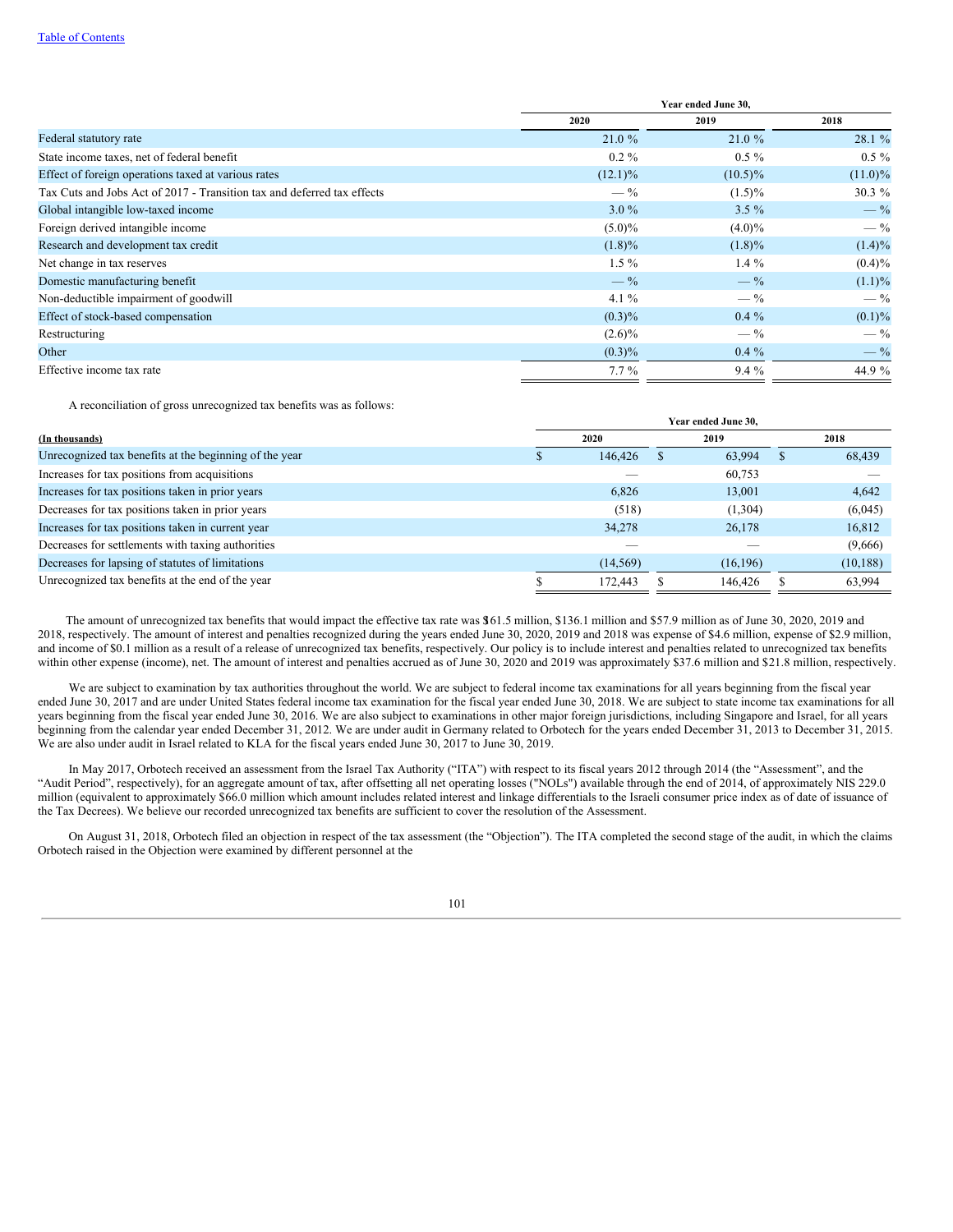ITA. In addition, the ITA examined additional items during this second stage of the audit. As Orbotech and the ITA did not reach an agreement during the second stage, the ITA issued Tax Decrees to Orbotech on August 28, 2019 ("Tax Decrees") for an aggregate amount of tax, after offsetting all NOLs available through the end of 2014, of approximately NIS 257 million (equivalent to approximately \$74 million which includes related interest and linkage differentials to the Israeli consumer price index as of the date of the issuance of the Tax Decrees). These Tax Decrees replaced the Assessment. We believe that our recorded unrecognized tax benefits are sufficient to cover the resolution of these Tax Decrees.

Orbotech filed a notice of appeal with respect to the above Tax Decrees with the District Court of Tel Aviv on September 26, 2019. On February 27, 2020 the ITA filed its arguments in support of the Tax Decrees. Orbotech filed the grounds of appeal with respect to the above Tax Decrees on July 30, 2020. The ITA and Orbotech are continuing discussions in an effort to resolve this matter in a mutually agreeable manner.

In connection with the above, there is an ongoing criminal investigation in Israel against Orbotech, which became our wholly owned subsidiary as of the acquisition date, certain of its employees and its tax consultant. On April 11, 2018, Orbotech received a "suspect notification letter" (dated March 28, 2018) from the Tel Aviv District Attorney's Office (Fiscal and Financial). In the letter, it was noted that the investigation file was transferred from the Assessment Investigation Officer to the District Attorney's Office. The letter further states that the District Attorney's Office has not yet made a decision regarding submission of an indictment against Orbotech; and that if after studying the case, a decision is made to consider prosecuting Orbotech, Orbotech will receive an additional letter, and within 30 days, Orbotech may present its arguments to the District Attorney's Office as to why it should not be indicted. On October 27, 2019, we received a request for additional information from the District Attorney's Office. We will continue to monitor the progress of the District Attorney's Office investigation; however, we cannot anticipate when the review of the case will be completed and what will be the results thereof. We intend to cooperate with the District Attorney's Office to enable them to conclude their investigation.

It is possible that certain examinations may be concluded in the next twelve months. We believe that we may recognize up to \$10.5 million of our existing unrecognized tax benefits within the next twelve months as a result of the lapse of statutes of limitations and the resolution of examinations with various tax authorities.

## **NOTE 15 — LITIGATION AND OTHER LEGAL MATTERS**

We are named from time to time as a party to lawsuits and other types of legal proceedings and claims in the normal course of our business. Actions filed against us include commercial, intellectual property, customer, and labor and employment related claims, including complaints of alleged wrongful termination and potential class action lawsuits regarding alleged violations of federal and state wage and hour and other laws. In general, legal proceedings and claims, regardless of their merit, and associated internal investigations (especially those relating to intellectual property or confidential information disputes) are often expensive to prosecute, defend or conduct and may divert management's attention and other company resources. Moreover, the results of legal proceedings are difficult to predict, and the costs incurred in litigation can be substantial, regardless of outcome. We believe the amounts provided in our Consolidated Financial Statements are adequate in light of the probable and estimated liabilities. However, because such matters are subject to many uncertainties, the ultimate outcomes are not predictable, and there can be no assurances that the actual amounts required to satisfy alleged liabilities from the matters described above will not exceed the amounts reflected in our Consolidated Financial Statements or will not have a material adverse effect on our results of operations, financial condition or cash flows.

## **NOTE 16 — COMMITMENTS AND CONTINGENCIES**

Factoring. We have agreements (referred to as "factoring agreements") with financial institutions to sell certain of our trade receivables and promissory notes from customers without recourse. We do not believe we are at risk for any material losses as a result of these agreements. In addition, we periodically sell certain letters of credit ("LCs"), without recourse, received from customers in payment for goods and services.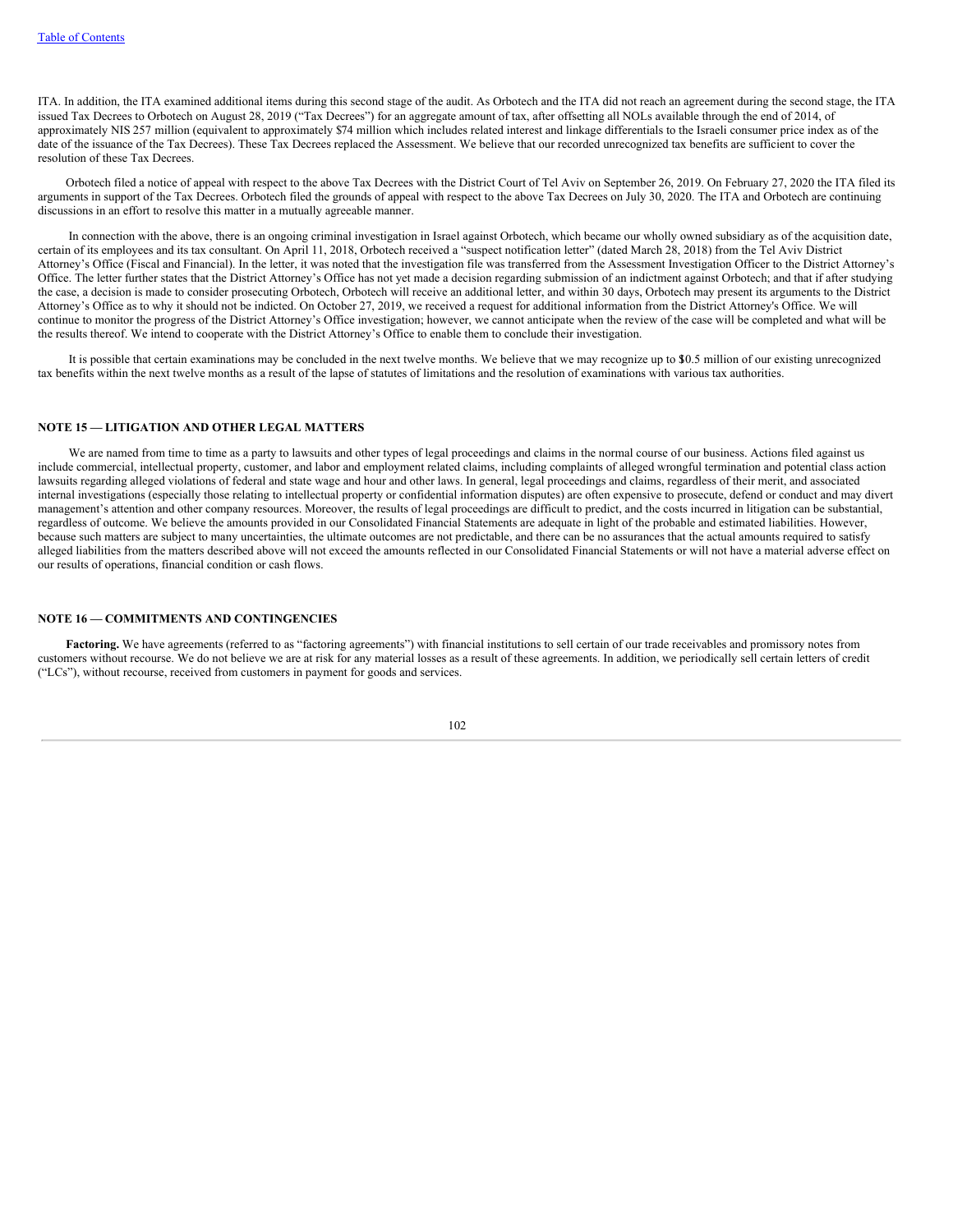The following table shows total receivables sold under factoring agreements and proceeds from sales of LCs for the indicated periods:

| (In thousands)                              | Year ended June 30. |  |         |  |         |  |  |  |
|---------------------------------------------|---------------------|--|---------|--|---------|--|--|--|
|                                             | 2020                |  | 2019    |  | 2018    |  |  |  |
| Receivables sold under factoring agreements | 293,006             |  | 193,089 |  | 217,462 |  |  |  |
| Proceeds from sales of LCs                  | 59.036              |  | 95.436  |  | 5,511   |  |  |  |

Factoring and LC fees for the sale of certain trade receivables were recorded in other expense (income), net and were not material for the periods presented.

**Purchase Commitments.** We maintain commitments to purchase inventory from our suppliers as well as goods, services, and other assets in the ordinary course of business. Our liability under these purchase commitments is generally restricted to a forecasted time-horizon as mutually agreed upon between the parties. This forecasted timehorizon can vary among different suppliers. Our estimate of our significant purchase commitments for material, services, supplies and asset purchases is approximately \$896.9 million as of June 30, 2020, which are primarily due within the next 12 months. Actual expenditures will vary based upon the volume of the transactions and length of contractual service provided. In addition, the amounts paid under these arrangements may be less in the event that the arrangements are renegotiated or canceled. Certain agreements provide for potential cancellation penalties.

**Cash Long-Term Incentive Plan.** As of June 30, 2020, we have committed \$197.1 million for future payment obligations under our Cash LTI Plan. The calculation of compensation expense related to the Cash LTI Plan includes estimated forfeiture rate assumptions. Cash LTI awards issued to employees under the Cash LTI Plan vest in three or four equal installments, with one-third or one-fourth of the aggregate amount of the Cash LTI award vesting on each anniversary of the grant date over athree or four-year period. In order to receive payments under a Cash LTI award, participants must be employed by us as of the applicable award vesting date.

**Guarantees and Contingencies.** We maintain guarantee arrangements available through various financial institutions for up to \$81.7 million, of which \$68.7 million had been issued as of June 30, 2020, primarily to fund guarantees to customs authorities for value-added tax ("VAT") and other operating requirements of our subsidiaries in Europe, Israel and Asia.

**Indemnification Obligations.** Subject to certain limitations, we are obligated to indemnify our current and former directors, officers and employees with respect to certain litigation matters and investigations that arise in connection with their service to us. These obligations arise under the terms of our certificate of incorporation, its bylaws, applicable contracts, and Delaware and California law. The obligation to indemnify generally means that we are required to pay or reimburse the individuals' reasonable legal expenses and possibly damages and other liabilities incurred in connection with these matters. For example, we have paid or reimbursed legal expenses incurred in connection with the investigation of our historical stock option practices and the related litigation and government inquiries by several of our current and former directors, officers and employees. Although the maximum potential amount of future payments we could be required to make under the indemnification obligations generally described in this paragraph is theoretically unlimited, we believe the fair value of this liability, to the extent estimable, is appropriately considered within the reserve we have established for currently pending legal proceedings.

We are a party to a variety of agreements pursuant to which we may be obligated to indemnify the other party with respect to certain matters. Typically, these obligations arise in connection with contracts and license agreements or the sale of assets, under which we customarily agree to hold the other party harmless against losses arising from, or provides customers with other remedies to protect against, bodily injury or damage to personal property caused by our products, non-compliance with our product performance specifications, infringement by our products of third-party intellectual property rights and a breach of warranties, representations and covenants related to matters such as title to assets sold, validity of certain intellectual property rights, non-infringement of third-party rights, and certain income tax-related matters. In each of these circumstances, payment by us is typically subject to the other party making a claim to and cooperating with us pursuant to the procedures specified in the particular contract. This usually allows us to challenge the other party's claims or, in case of breach of intellectual property representations or covenants, to control the defense or settlement of any third-party claims brought against the other party. Further, our obligations under these agreements may be limited in terms of amounts, activity (typically at our option to replace or correct the products or terminate the agreement with a refund to the other party), and duration. In some instances, we may have recourse against third parties and/or insurance covering certain payments made by us.

In addition, we may in limited circumstances enter into agreements that contain customer-specific commitments on pricing, tool reliability, spare parts stocking levels, response time and other commitments. Furthermore, we may give these customers limited audit or inspection rights to enable them to confirm that we are complying with these commitments. If a customer elects to exercise its audit or inspection rights, we may be required to expend significant resources to support the audit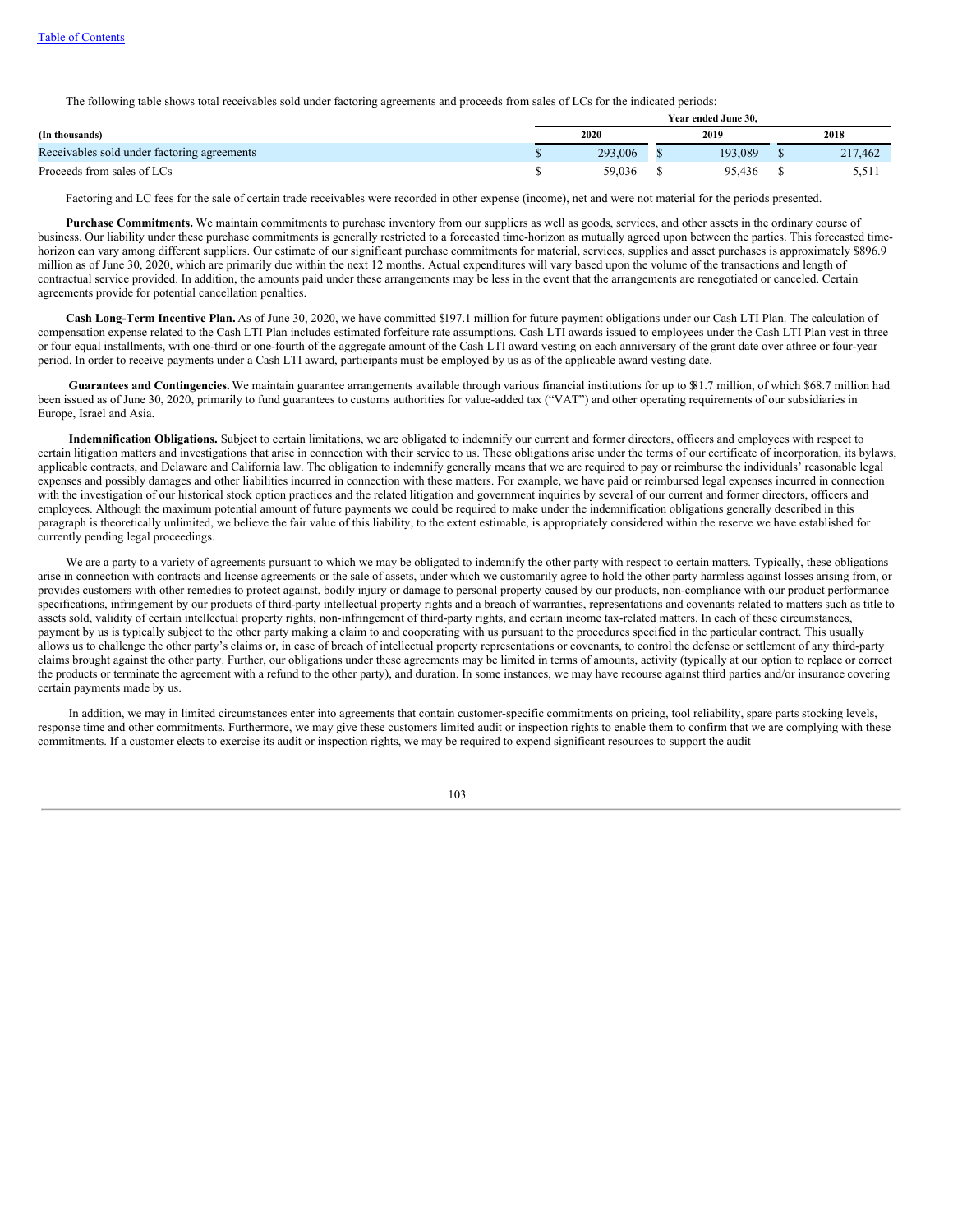or inspection, as well as to defend or settle any dispute with a customer that could potentially arise out of such audit or inspection. To date, we have made no significant accruals in our Consolidated Financial Statements for this contingency. While we have not in the past incurred significant expenses for resolving disputes regarding these types of commitments, we cannot make any assurance that it will not incur any such liabilities in the future.

It is not possible to predict the maximum potential amount of future payments under these or similar agreements due to the conditional nature of our obligations and the unique facts and circumstances involved in each particular agreement. Historically, payments made by us under these agreements have not had a material effect on our business, financial condition, results of operations or cash flows.

## **NOTE 17 — DERIVATIVE INSTRUMENTS AND HEDGING ACTIVITIES**

The authoritative guidance requires companies to recognize all derivative instruments and hedging activities, including foreign currency exchange contracts and interest rate lock agreements, (collectively "derivatives") as either assets or liabilities at fair value on the Consolidated Balance Sheets. In accordance with the accounting guidance, we designate foreign currency exchange contracts and interest rate lock agreements as cash flow hedges of certain forecasted foreign currency denominated sales, purchase and spending transactions, and the benchmark interest rate of the corresponding debt financing, respectively.

Our foreign subsidiaries operate and sell our products in various global markets. As a result, we are exposed to risks relating to changes in foreign currency exchange rates. We utilize foreign currency forward exchange contracts and option contracts to hedge against future movements in foreign exchange rates that affect certain existing and forecasted foreign currency denominated sales and purchase transactions, such as the Japanese yen, the euro, the pound sterling and the Israeli new shekel. We routinely hedge our exposures to certain foreign currencies with various financial institutions in an effort to minimize the impact of certain currency exchange rate fluctuations. These currency forward exchange contracts and options, designated as cash flow hedges, generally have maturities of less than 18 months. Cash flow hedges are evaluated for effectiveness monthly, based on changes in total fair value of the derivatives. If a financial counterparty to any of our hedging arrangements experiences financial difficulties or is otherwise unable to honor the terms of the foreign currency hedge, we may experience material losses.

In January 2020, we entered into a series of forward contracts ("2020 Rate Lock Agreements") to lock the benchmark interest rate on a portion of the \$750.0 million of 3.300% Senior Notes due in 2050 (the "2020 Senior Notes"). The 2020 Rate Lock Agreements had a notional amount of \$350.0 million in aggregate which matured in the same quarter. The 2020 Rate Lock Agreements were terminated on the date of the pricing of the 2020 Senior Notes and we recorded the fair value of \$21.5 million as a loss within accumulated other comprehensive income (loss) ("OCI") as of March 31, 2020, which will be amortized over the life of the debt. We recognized \$0.2 million for the year ended June 30, 2020, for the amortization of the loss recognized in accumulated other comprehensive income (loss), which increased the interest expense. As of June 30, 2020, the unamortized portion of the fair value of the forward contracts for the Rate Lock Agreements was \$21.3 million.

During the fiscal year ended June 30, 2018, we entered into a series of forward contracts (the "2018 Rate Lock Agreements") to lock the benchmark interest rate prior to expected debt issuances. The objective of the 2018 Rate Lock Agreements was to hedge the risk associated with the variability in interest rates due to the changes in the benchmark rate leading up to the closing of the intended financing, on the notional amount being hedged. The 2018 Rate Lock Agreement had a notional amount of \$500.0 million in aggregate, which matured and terminated in the third quarter of fiscal year ended June 30, 2019 and we recorded the fair value of \$13.6 million as a loss within OCI. We recognized \$1.2 million and \$0.3 million for the fiscal years ended June 30, 2020 and 2019, respectively, for the amortization of the loss recognized in AOCI, which amounts increased our interest expense. As of June 30, 2020, the unamortized portion of the fair value of the 2018 Rate Lock Agreements was \$12.1 million.

In October 2014, we entered into a series of forward contracts ("Rate Lock Agreements") to lock the benchmark rate on a portion of the 2014 Senior Notes. The Rate Lock Agreements had a notional amount of \$1.00 billion in aggregate which matured in the second quarter of the fiscal year ended June 30, 2015. The Rate Lock Agreements were terminated on the date of pricing of the \$1.25 billion of 4.650% Senior Notes due in 2024 and we recorded the fair value of \$7.5 million as a gain within accumulated other comprehensive income (loss) ("OCI") as of December 31, 2014. We recognized \$0.8 million for each of the fiscal years ended June 30, 2020, 2019 and 2018, for the amortization of the gain recognized in accumulated other comprehensive income (loss), which amount reduced the interest expense. As of June 30, 2020, the unamortized portion of the fair value of the forward contracts for the rate lock agreements was \$3.3 million.

For derivatives that are designated and qualify as cash flow hedges, the effective portion of the gains or losses is reported in OCI and reclassified into earnings in the same period or periods during which the hedged transaction affects earnings. Prior to adopting the new accounting guidance for hedge accounting, time value was excluded from the assessment of effectiveness for derivatives designated as cash flow hedges. Time value was amortized on a mark-to-market basis and recognized in earnings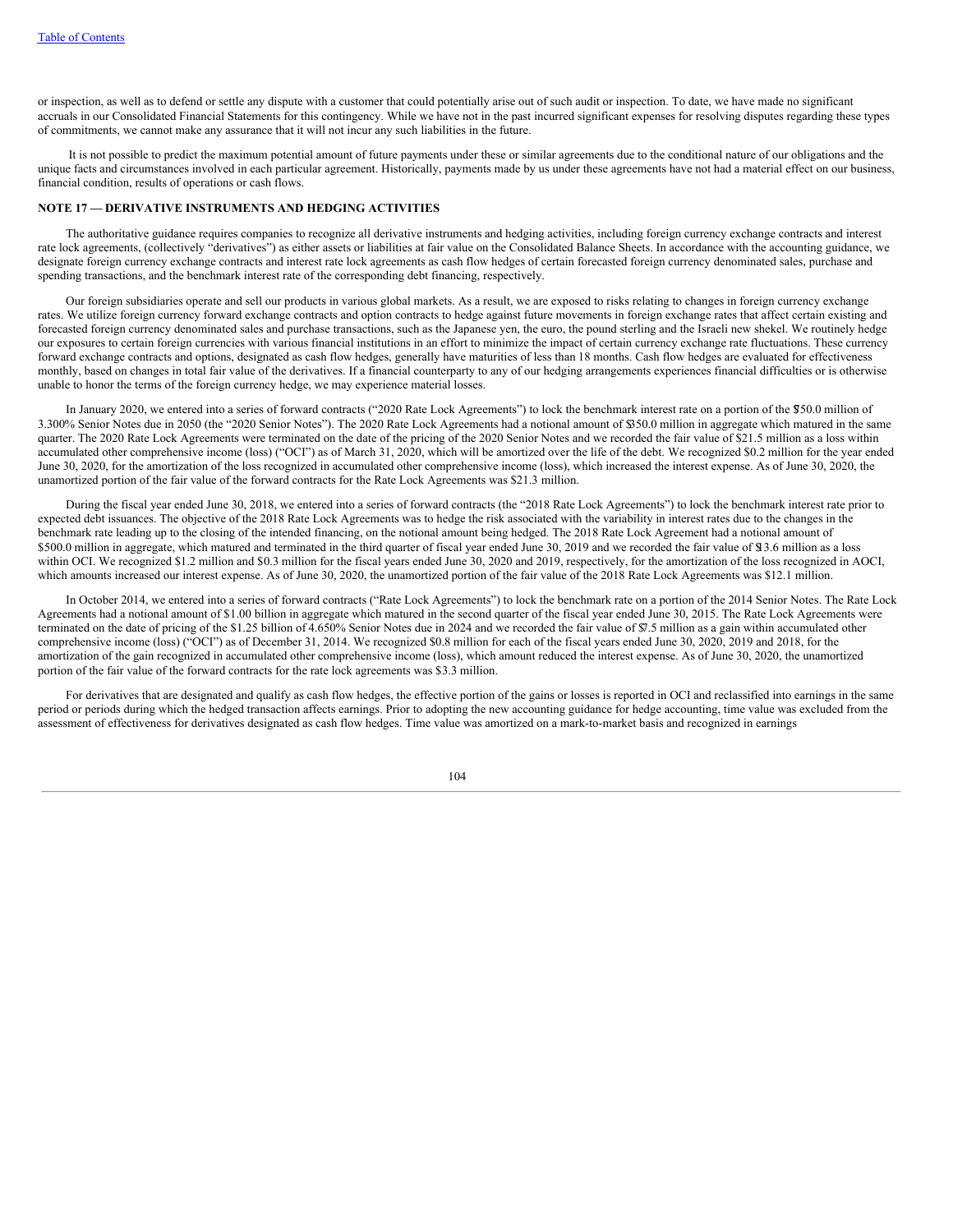over the life of the derivative contract. For derivative contracts executed after adopting the new accounting guidance, the election to include time value for the assessment of effectiveness is made on all forward contracts designated as cash flow hedges. The change in fair value of the derivative is recorded in OCI until the hedged item is recognized in earnings. The assessment of effectiveness of options contracts designated as cash flow hedges continue to exclude time value after adopting the new accounting guidance. The initial value of the component excluded from the assessment of effectiveness is recognized in earnings over the life of the derivative contract. Any difference between change in the fair value of the excluded components and the amounts recognized in earnings are recorded in OCI.

For derivatives that are not designated as cash flow hedges, gains and losses are recognized in other expense (income), net. We use foreign currency forward contracts to hedge certain foreign currency denominated assets or liabilities. The gains and losses on these derivative instruments are largely offset by the changes in the fair value of the assets or liabilities being hedged.

## **Derivatives in Cash Flow Hedging Relationships: Foreign Exchange and Interest Rate Contracts**

The gains (losses) on derivatives in cash flow hedging relationships recognized in OCI for the indicated periods were as follows:

|                                                       | Year ended June 30. |               |  |         |  |  |  |
|-------------------------------------------------------|---------------------|---------------|--|---------|--|--|--|
| (In thousands)                                        |                     | 2020          |  | 2019    |  |  |  |
| Derivatives Designated as Hedging Instruments:        |                     |               |  |         |  |  |  |
| Rate lock agreements:                                 |                     |               |  |         |  |  |  |
| Amounts included in the assessment of effectiveness   |                     | $-$           |  | (8,649) |  |  |  |
| Foreign exchange contracts:                           |                     |               |  |         |  |  |  |
| Amounts included in the assessment of effectiveness   |                     | $(16,649)$ \$ |  | (358)   |  |  |  |
| Amounts excluded from the assessment of effectiveness |                     | (90)          |  | (112)   |  |  |  |

The locations and amounts of designated and non-designated derivative's gains and losses reported in the Consolidated Statements of Operations for the indicated periods were as follows: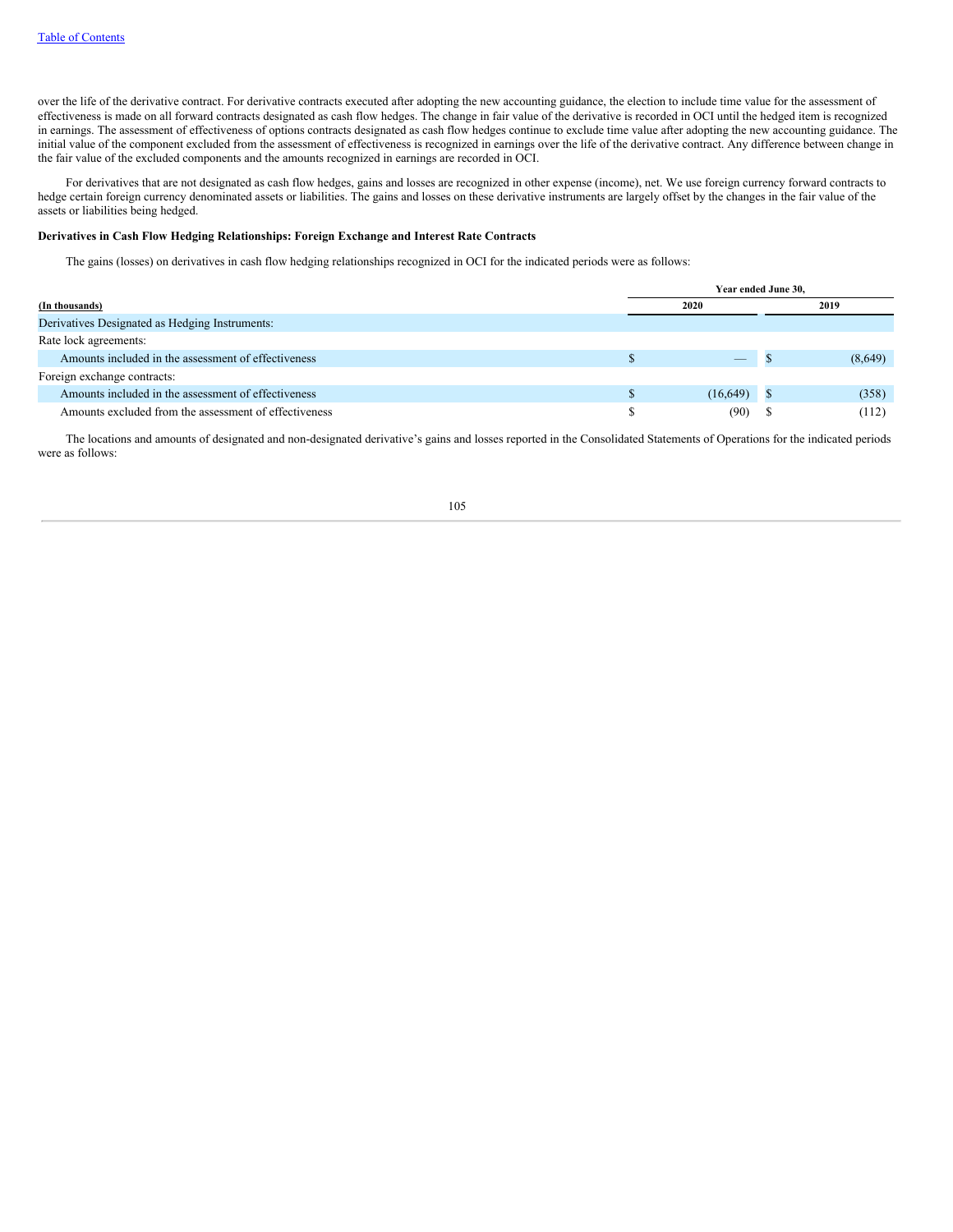|                                                                                                                                                              |               |                 |               |                                                                |      |                            |          | Year ended June 30,                   |    |                 |                             |           |                                   |         |                                       |           |
|--------------------------------------------------------------------------------------------------------------------------------------------------------------|---------------|-----------------|---------------|----------------------------------------------------------------|------|----------------------------|----------|---------------------------------------|----|-----------------|-----------------------------|-----------|-----------------------------------|---------|---------------------------------------|-----------|
|                                                                                                                                                              |               |                 |               |                                                                | 2020 |                            |          |                                       |    |                 |                             |           | 2019                              |         |                                       |           |
| (In thousands)                                                                                                                                               |               | <b>Revenues</b> |               | Costs of<br><b>Revenues and</b><br>Operating<br><b>Expense</b> |      | Interest<br><b>Expense</b> |          | <b>Other Expense</b><br>(Income), Net |    | <b>Revenues</b> | Costs of<br><b>Revenues</b> |           | <b>Interest</b><br><b>Expense</b> |         | <b>Other Expense</b><br>(Income), Net |           |
| Total amounts presented in the Consolidated<br>Statements of Operations in which the effects of<br>cash flow hedges are recorded                             |               | \$5,806,424     |               | 2,449,561                                                      |      | 160,274                    |          | 2,678                                 | S. | 4,568,904       |                             | 1,869,377 |                                   | 124,604 |                                       | (31, 462) |
| Gains (losses) on Derivatives Designated as Hedging Instruments:                                                                                             |               |                 |               |                                                                |      |                            |          |                                       |    |                 |                             |           |                                   |         |                                       |           |
| Rate lock agreements:                                                                                                                                        |               |                 |               |                                                                |      |                            |          |                                       |    |                 |                             |           |                                   |         |                                       |           |
| Amount of gains (losses) reclassified from<br>accumulated OCI to earnings                                                                                    | S             |                 |               |                                                                |      | (637)                      | S        |                                       |    |                 | ς                           |           |                                   | 424     | \$.                                   |           |
| Amount of gains (losses) reclassified from<br>accumulated OCI to earnings as a result that a<br>forecasted transaction is no longer probable of<br>occurring | S             |                 | $\mathcal{S}$ |                                                                |      |                            |          |                                       |    |                 |                             |           |                                   |         | $\mathbf S$                           |           |
| Foreign exchange contracts:                                                                                                                                  |               |                 |               |                                                                |      |                            |          |                                       |    |                 |                             |           |                                   |         |                                       |           |
| Amount of gains (losses) reclassified from<br>accumulated OCI to earnings                                                                                    | S             | 4.473           | <sup>S</sup>  | (1,377)                                                        | S    |                            |          |                                       |    | 4.329           | <sup>\$</sup>               | (739)     | <sup>S</sup>                      |         |                                       |           |
| Amount excluded from the assessment of<br>effectiveness recognized in earnings based on an<br>amortization approach                                          | S             | (387)           | <sup>\$</sup> |                                                                |      |                            | S        |                                       |    |                 | <b>S</b>                    |           |                                   |         | S                                     |           |
| Amount excluded from the assessment of<br>effectiveness                                                                                                      | <sup>\$</sup> |                 |               |                                                                |      |                            | ٢        |                                       |    |                 | S                           |           |                                   |         | $\mathcal{S}$                         | (323)     |
| Gains (losses) on Derivatives Not Designated as Hedging Instruments:                                                                                         |               |                 |               |                                                                |      |                            |          |                                       |    |                 |                             |           |                                   |         |                                       |           |
| Amount of gains (losses) recognized in earnings \$                                                                                                           |               |                 | <b>S</b>      |                                                                |      |                            | <b>S</b> | 1,990                                 |    |                 |                             |           |                                   |         | $\mathcal{S}$                         | (23)      |

The U.S. dollar equivalent of all outstanding notional amounts of foreign currency hedge contracts, with maximum remaining maturities of approximatelyseven months as of June 30, 2020 and 2019, were as follows:

| (In thousands)                             | As of June 30, 2020 |         |      | As of June 30, 2019 |
|--------------------------------------------|---------------------|---------|------|---------------------|
| Cash flow hedge contracts-foreign currency |                     |         |      |                     |
| Purchase                                   |                     | 10.705  |      | 31,108              |
| <b>Sell</b>                                | Ъ                   | 71.431  | - \$ | 113,226             |
| Other foreign currency hedge contracts     |                     |         |      |                     |
| Purchase                                   | S.                  | 329,310 |      | 257,614             |
| Sell                                       |                     | 357.939 | - \$ | 273,061             |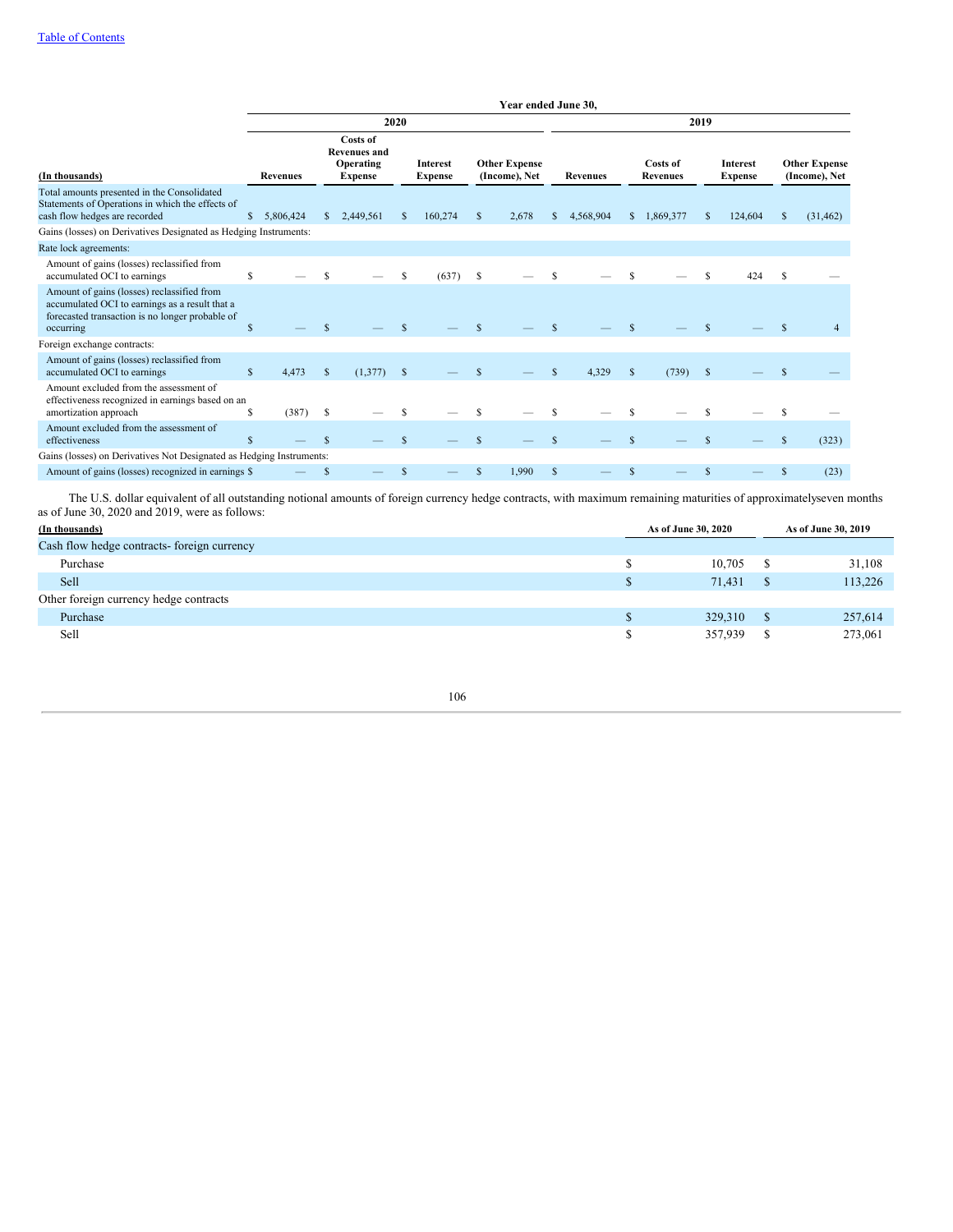The locations and fair value of our derivatives reported in our Consolidated Balance Sheets as of the dates indicated below were as follows:

|                                                            |                      | <b>Asset Derivatives</b>         |       |                   |                      | <b>Liability Derivatives</b> |   |                       |   |       |  |  |
|------------------------------------------------------------|----------------------|----------------------------------|-------|-------------------|----------------------|------------------------------|---|-----------------------|---|-------|--|--|
|                                                            | <b>Balance Sheet</b> | As of June<br>30,2020<br>30,2019 |       | As of June        | <b>Balance Sheet</b> | As of June<br>30,2020        |   | As of June<br>30,2019 |   |       |  |  |
| (In thousands)                                             | Location             |                                  |       | <b>Fair Value</b> |                      | Location                     |   | <b>Fair Value</b>     |   |       |  |  |
| Derivatives designated as hedging<br>instruments           |                      |                                  |       |                   |                      |                              |   |                       |   |       |  |  |
| Rate lock contracts                                        | Other current assets | S                                |       | S                 |                      | Other current liabilities    | S | $\sim$                | S |       |  |  |
| Foreign exchange contracts                                 | Other current assets |                                  | 680   |                   | 397                  | Other current liabilities    |   | 45                    |   | 2,097 |  |  |
| Total derivatives designated as hedging<br>instruments     |                      |                                  | 680   | S                 | 397                  |                              |   | 45                    | S | 2,097 |  |  |
| Derivatives not designated as hedging<br>instruments       |                      |                                  |       |                   |                      |                              |   |                       |   |       |  |  |
| Foreign exchange contracts                                 | Other current assets |                                  | 1,397 | S                 | 2,160                | Other current liabilities    |   | 1,365                 | S | 1,237 |  |  |
| Total derivatives not designated as hedging<br>instruments |                      |                                  | 1,397 | S                 | 2,160                |                              |   | 1,365                 | S | 1,237 |  |  |
| Total derivatives                                          |                      |                                  | 2,077 | S                 | 2,557                |                              |   | 1,410                 |   | 3,334 |  |  |

The changes in OCI, before taxes, related to derivatives for the indicated periods were as follows:

|                                          | Year ended June 30. |           |
|------------------------------------------|---------------------|-----------|
| (In thousands)                           | 2020                | 2019      |
| Beginning balance                        | (10, 791)           | 2,346     |
| Amount reclassified to earnings          | (2,072)             | (4,018)   |
| Net change in unrealized gains or losses | (16, 739)           | (9,119)   |
| Ending balance                           | (29,602)            | (10, 791) |

### **Offsetting of Derivative Assets and Liabilities**

We present derivatives at gross fair values in the Consolidated Balance Sheets. We have entered into arrangements with each of our counterparties, which reduce credit risk by permitting net settlement of transactions with the same counterparty under certain conditions. The information related to the offsetting arrangements for the periods indicated was as follows (in thousands):

> **Gross Amounts of Derivatives Not Offset in the Consolidated Balance Sheets**

|  | As of June 30, 2020 |  |  |
|--|---------------------|--|--|
|  |                     |  |  |

| <b>Description</b>        |   | <b>Gross Amounts of</b><br><b>Derivatives</b> |               | <b>Gross Amounts of Derivatives</b><br><b>Offset in the Consolidated</b><br><b>Balance Sheets</b> |    | <b>Net Amount of Derivatives</b><br>Presented in the<br><b>Consolidated Balance</b><br><b>Sheets</b> |              | <b>Financial Instruments</b>                                                         |    | <b>Cash Collateral</b><br>Received |    | <b>Net Amount</b> |
|---------------------------|---|-----------------------------------------------|---------------|---------------------------------------------------------------------------------------------------|----|------------------------------------------------------------------------------------------------------|--------------|--------------------------------------------------------------------------------------|----|------------------------------------|----|-------------------|
| Derivatives - assets      | S | 2,077                                         | <b>S</b>      | $-$                                                                                               | J. | 2,077                                                                                                | S.           | (1,020)                                                                              | S  | $\overline{\phantom{m}}$           | ъ  | 1,057             |
| Derivatives - liabilities | S | (1, 410)                                      | S             | _                                                                                                 | J. | (1,410)                                                                                              | S            | 1,020                                                                                | S  |                                    | \$ | (390)             |
| As of June 30, 2019       |   |                                               |               |                                                                                                   |    |                                                                                                      |              | <b>Gross Amounts of Derivatives Not Offset in</b><br>the Consolidated Balance Sheets |    |                                    |    |                   |
| <b>Description</b>        |   | <b>Gross Amounts of</b><br><b>Derivatives</b> |               | <b>Gross Amounts of Derivatives</b><br><b>Offset in the Consolidated</b><br><b>Balance Sheets</b> |    | <b>Net Amount of Derivatives</b><br>Presented in the<br><b>Consolidated Balance</b><br><b>Sheets</b> |              | <b>Financial Instruments</b>                                                         |    | <b>Cash Collateral</b><br>Received |    | <b>Net Amount</b> |
| Derivatives - assets      | Ф | 2,557                                         | <sup>\$</sup> | $-$                                                                                               | J. | 2,557                                                                                                | <sup>S</sup> | (1, 397)                                                                             | -S | $-$                                |    | 1,160             |
| Derivatives - liabilities | S | (3,334)                                       | S             |                                                                                                   |    | (3,334)                                                                                              | S            | 1,397                                                                                | S  | $-$                                |    | (1,937)           |

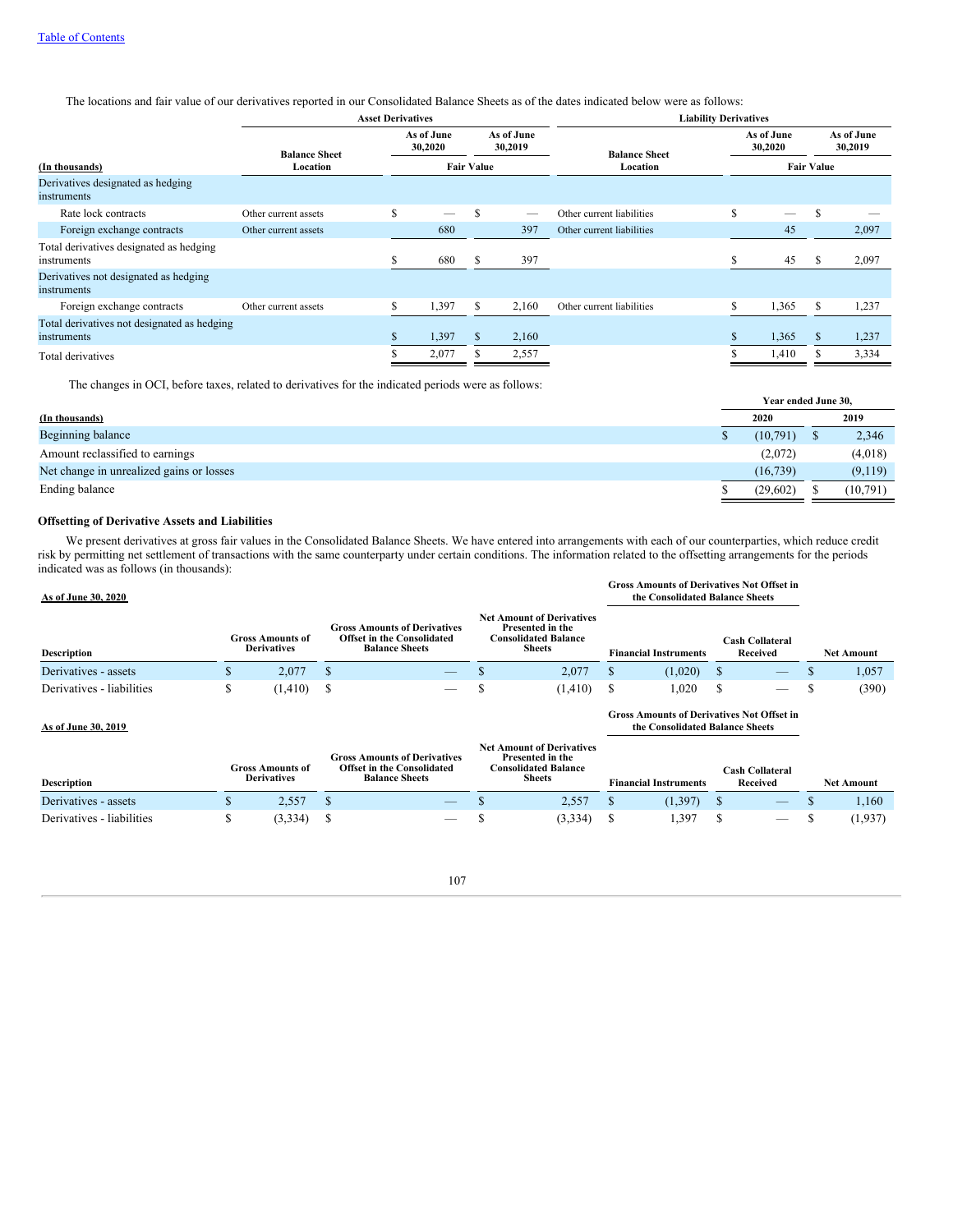$\mathcal{L}=\mathcal{L}^{\mathcal{L}}$  , where  $\mathcal{L}^{\mathcal{L}}$ 

### **NOTE 18 — RELATED PARTY TRANSACTIONS**

During the fiscal years ended June 30, 2020, 2019 and 2018, we purchased from, or sold to, several entities, where one or more of our executive officers or members of our Board of Directors, or their immediate family members were, during the periods presented, an executive officer or a board member of a subsidiary, including Anaplan, Inc., Ansys, Inc., Citrix Systems, Inc., HP Inc., Integrated Device Technology, Inc., Keysight Technologies, Inc., Logmein Inc., NetApp, Inc. and Proofpoint, Inc.

The following table provides the transactions with these parties for the indicated periods (for the portion of such period that they were considered related):

|                       |       | Year ended June 30. |        |
|-----------------------|-------|---------------------|--------|
| (In thousands)        | 2020  | 2019                | 2018   |
| Total revenues        | 4.237 | 2,402               | 474    |
| Total purchases $(1)$ | 2,414 | 2,881               | 14,723 |

(1) During the fourth quarter of the fiscal year ended June 30, 2018, we acquired a product line from Keysight Technologies, Inc. ("Keysight") and entered into a transition services agreement pursuant to which Keysight provides certain manufacturing services to us. For additional details refer to Note 6 "Business Combinations". We recorded the manufacturing services fees under the transition services agreement with Keysight within cost of revenues, which was immaterial for the fiscal year ended June 30, 2020 and 2019.

Our receivable balance was \$2.4 million and payable balance was immaterial from these parties as of June 30,2020. Our receivable and payable balances from these parties were immaterial as of June 30, 2019 and June 30, 2018.

#### **NOTE 19 — SEGMENT REPORTING AND GEOGRAPHIC INFORMATION**

ASC 280, Segment Reporting, establishes standards for reporting information about operating segments. Operating segments are defined as components of an enterprise about which separate financial information is evaluated regularly by the chief operating decision maker ("CODM") in deciding how to allocate resources and in assessing performance. Our CODM is our Chief Executive Officer.

We have four reportable segments: Semiconductor Process Control; Specialty Semiconductor Process; PCB, Display and Component Inspection; and Other. The reportable segments are determined based on several factors including, but not limited to, customer base, homogeneity of products, technology, delivery channels and similar economic characteristics.

#### *Semiconductor Process Control.*

The Semiconductor Process Control ("SPC") segment offers comprehensive portfolio of inspection, metrology and data analytics products, and related service, which helps integrated circuit manufacturers achieve target yield throughout the entire semiconductor fabrication process-from research and development ("R&D") to final volume production. Our differentiated products and services are designed to provide comprehensive solutions that help our customers accelerate development and production ramp cycles, achieve higher and more stable semiconductor die yields and improve their overall profitability. This reportable segment is comprised of two operating segments, Wafer Inspection and Patterning and GSS.

#### *Specialty Semiconductor Process*

The Specialty Semiconductor Manufacturing segment develops and sells advanced vacuum deposition and etching process tools, which are used by a broad range of specialty semiconductor customers, including manufacturers of microelectromechanical systems ("MEMS"), radio frequency ("RF") communication chips, and power semiconductors for automotive and industrial applications. This reportable segment is comprised of one operating segment.

### *PCB, Display and Component Inspection*

The PCB, Display and Component Inspection segment enable electronic device manufacturers to inspect, test and measure printed circuit boards ("PCBs"), flat panel displays ("FPDs") and ICs to verify their quality, pattern the desired electronic circuitry on the relevant substrate and perform three-dimensional shaping of metalized circuits on multiple surfaces. This segment also engages in the development and marketing of character recognition solutions to banks, financial and other payment processing institutions and healthcare providers. This reportable segment is comprised of two operating segments, PCB and Display and Component Inspection..

*Other*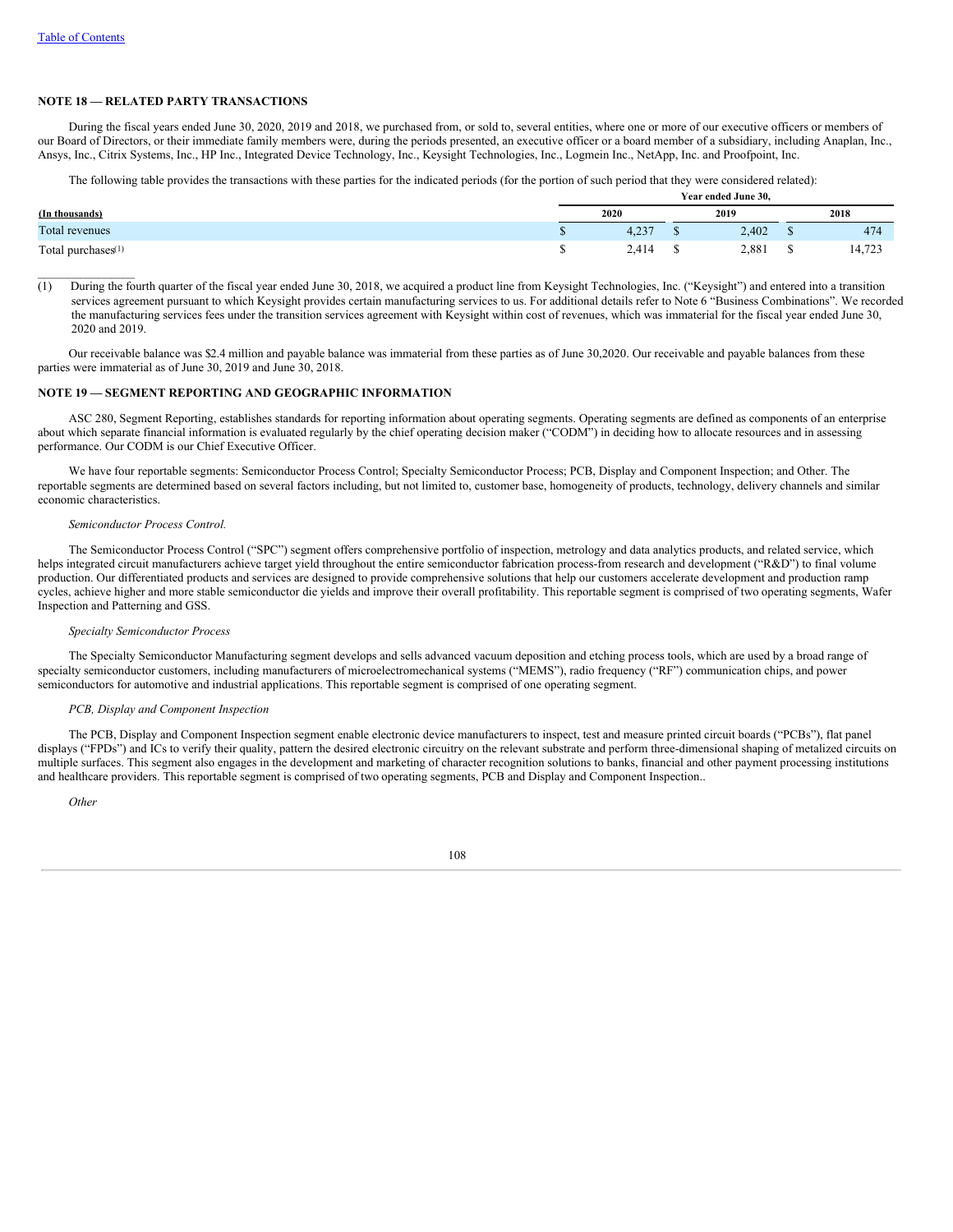We engage in the research, development and marketing of products for the deposition of thin film coating of various materials on crystalline silicon photovoltaic wafers for solar energy panels. This reportable segment is comprised of one operating segment. During the fourth quarter of fiscal 2020, we entered into an Asset Purchase Agreement to sell certain core assets of our non-strategic solar energy business, which is included in our Other reportable segment, for a total consideration of \$1.7 million.

The CODM assesses the performance of each operating segment and allocates resources to those segments based on total revenue and segment gross margin and does not evaluate the segments using discrete asset information. Segment gross margin excludes corporate allocation and effects of foreign exchange rates, amortization of intangible assets, amortization of inventory fair value adjustments, and transaction costs associated with our acquisitions related to costs of revenues.

The following is a summary of results for each of ourfour reportable segments for the indicated periods:

|              | 2020      |              | 2019      |                     | 2018      |
|--------------|-----------|--------------|-----------|---------------------|-----------|
|              |           |              |           |                     |           |
| \$           | 4,745,446 | \$           | 4,080,822 | <sup>\$</sup>       | 3,944,015 |
| \$           | 3,028,167 | \$           | 2,590,434 | $\mathcal{S}$       | 2,554,223 |
|              |           |              |           |                     |           |
| $\mathbb{S}$ | 329,700   | $\mathbb{S}$ | 151,164   | <sup>\$</sup>       |           |
| \$           | 183,641   | \$           | 78,800    | <sup>\$</sup>       |           |
|              |           |              |           |                     |           |
| \$           | 727,451   | \$           | 332,810   | <sup>\$</sup>       | 92,516    |
| \$           | 315,723   | \$           | 155,765   | $\mathcal{S}$       | 38,428    |
|              |           |              |           |                     |           |
| \$           | 3,614     | $\mathbb{S}$ | 4,676     | $\mathcal{S}$       |           |
| \$           | (63)      | \$           | 1,102     | \$                  |           |
|              |           |              |           |                     |           |
|              | 5,806,211 | S            | 4,569,472 | S                   | 4,036,531 |
|              | 3,527,468 | \$.          | 2,826,101 | \$                  | 2,592,651 |
|              |           |              |           | Year ended June 30, |           |

The following table reconciles total reportable segment revenue to total revenue for the indicated periods:

|                                                             | Year ended June 30. |           |  |           |  |           |  |  |  |  |
|-------------------------------------------------------------|---------------------|-----------|--|-----------|--|-----------|--|--|--|--|
| (In thousands)                                              |                     | 2020      |  | 2019      |  | 2018      |  |  |  |  |
| Total revenue for reportable segments                       |                     | 5,806,211 |  | 4.569.472 |  | 4,036,531 |  |  |  |  |
| Corporate allocations and effects of foreign exchange rates |                     | 213       |  | (568)     |  | 170       |  |  |  |  |
| Total revenue                                               |                     | 5.806.424 |  | 4.568.904 |  | 4.036.701 |  |  |  |  |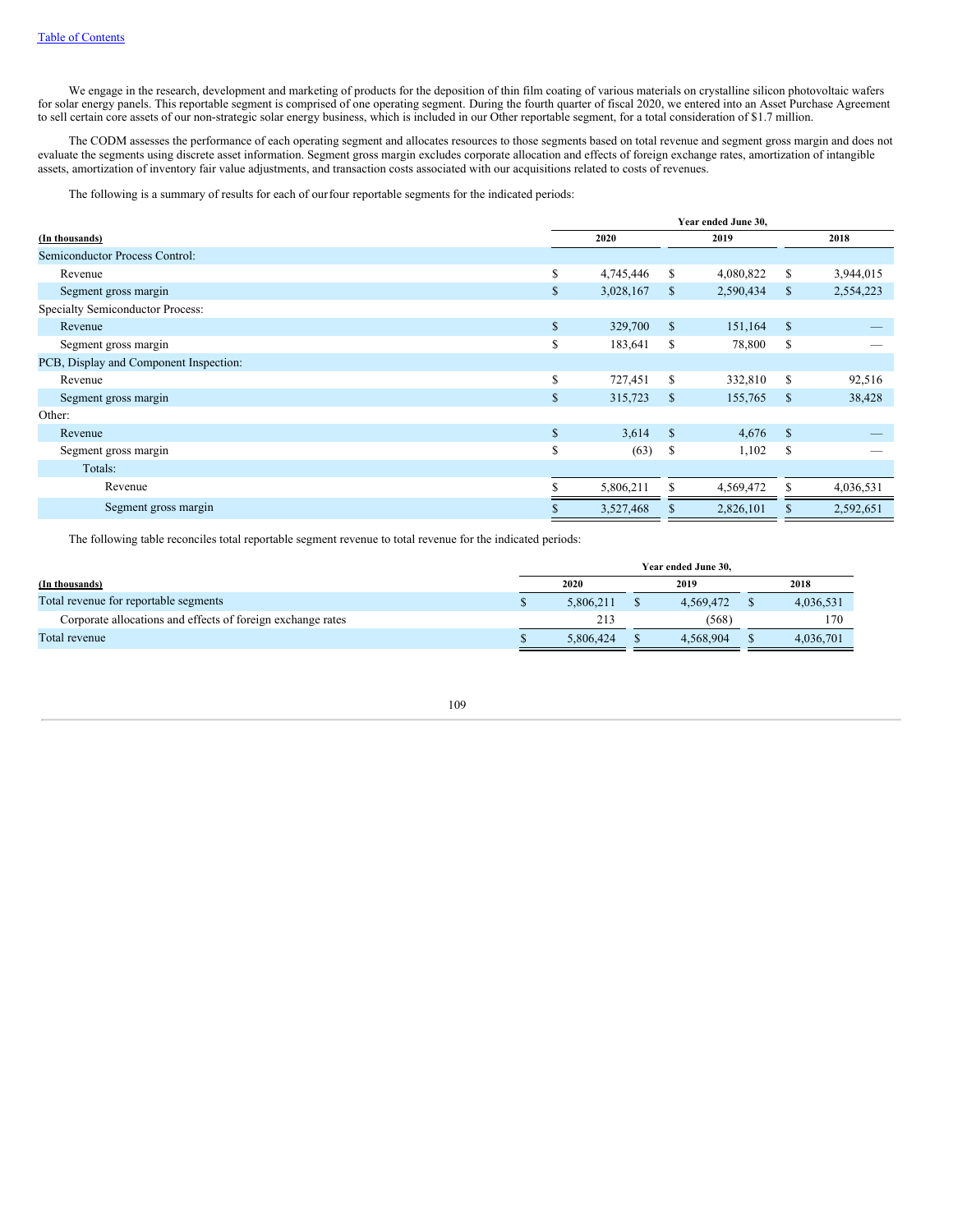$\mathcal{L}=\mathcal{L}^{\mathcal{L}}$  , where  $\mathcal{L}^{\mathcal{L}}$ 

The following table reconciles total segment gross margin to total income before income taxes for the indicated periods:

|                                                                                                         |     |           |    | Year ended June 30, |    |           |
|---------------------------------------------------------------------------------------------------------|-----|-----------|----|---------------------|----|-----------|
| (In thousands)                                                                                          |     | 2020      |    | 2019                |    | 2018      |
| Total segment gross margin                                                                              | аħ. | 3,527,468 | Ъ. | 2,826,101           | S. | 2,592,651 |
| Acquisition-related charges, corporate allocations and effects of foreign exchange rates <sup>(1)</sup> |     | 170,605   |    | 126,574             |    | 1,991     |
| Research and development                                                                                |     | 863,864   |    | 711,030             |    | 608,531   |
| Selling, general and administrative                                                                     |     | 734,149   |    | 599.124             |    | 442,304   |
| Goodwill impairment                                                                                     |     | 256,649   |    |                     |    |           |
| Interest expense                                                                                        |     | 160,274   |    | 124,604             |    | 114,376   |
| Loss on extinguishment of debt                                                                          |     | 22,538    |    |                     |    |           |
| Other expense (income), net                                                                             |     | 2,678     |    | (31, 462)           |    | (30, 482) |
| Income before income taxes                                                                              |     | 1,316,711 |    | 1,296,231           |    | 1,455,931 |

(1) Acquisition-related charges primarily include amortization of intangible assets, amortization of inventory fair value adjustments, and other acquisition-related costs classified or presented as part of costs of revenues.

Our significant operations outside the United States include manufacturing facilities in China, Germany, Israel and Singapore and sales, marketing and service offices in Japan, the rest of the Asia Pacific region and Europe. For geographical revenue reporting, revenues are attributed to the geographic location in which the customer is located. Long-lived assets consist of land, property and equipment, net and are attributed to the geographic region in which they are located.

The following is a summary of revenues by geographic region, based on ship-to location, for the indicated periods:

|                               | Year ended June 30, |           |             |  |           |             |  |           |          |  |  |
|-------------------------------|---------------------|-----------|-------------|--|-----------|-------------|--|-----------|----------|--|--|
| (Dollar amounts in thousands) |                     | 2020      |             |  | 2019      |             |  |           |          |  |  |
| Revenues:                     |                     |           |             |  |           |             |  |           |          |  |  |
| Taiwan                        | \$                  | 1,566,823 | $27 \%$ \$  |  | 1,105,726 | $24 \%$ \$  |  | 636, 363  | 16 %     |  |  |
| China                         |                     | 1,457,579 | $25\%$      |  | 1,215,807 | $27\%$      |  | 643,033   | $16\%$   |  |  |
| Korea                         |                     | 982,171   | $17\%$      |  | 584,091   | 13 %        |  | 1,178,601 | 29 %     |  |  |
| Japan                         |                     | 670,287   | $12\%$      |  | 581,529   | $13\%$      |  | 638,358   | 16 %     |  |  |
| <b>United States</b>          |                     | 657,550   | $11\%$      |  | 596,452   | $13\%$      |  | 494,330   | $12\%$   |  |  |
| Europe and Israel             |                     | 318,483   | $5\%$       |  | 305,924   | $7\%$       |  | 300,883   | $7\%$    |  |  |
| Rest of Asia                  |                     | 153,531   | $3\%$       |  | 179,375   | $3\%$       |  | 145,133   | $4\%$    |  |  |
| Total                         |                     | 5,806,424 | $100 \%$ \$ |  | 4,568,904 | $100 \%$ \$ |  | 4,036,701 | $100 \%$ |  |  |

The following is a summary of revenues by major products for the indicated periods:

|                                       |    |           |             |           | Year ended June 30. |           |                |
|---------------------------------------|----|-----------|-------------|-----------|---------------------|-----------|----------------|
| (Dollar amounts in thousands)         |    | 2020      |             |           | 2019                | 2018      |                |
| Revenues:                             |    |           |             |           |                     |           |                |
| Wafer Inspection                      | D. | 2,080,484 | $36\%$ \$   | 1,630,899 | $36\%$ \$           | 1,714,421 | 42 $\%$        |
| Patterning                            |    | 1,278,382 | $22\%$      | 1,161,263 | $25\%$              | 1,133,410 | 29 %           |
| Specialty Semiconductor Process       |    | 269,667   | $5\%$       | 129,854   | $3\%$               |           | $-\frac{0}{0}$ |
| PCB, Display and Component Inspection |    | 497,026   | $9\%$       | 238,275   | $5\%$               | 85,836    | $2\%$          |
| Services                              |    | 1,477,699 | $25 \%$     | 1,176,661 | 26 %                | 876,030   | 22 %           |
| Other                                 |    | 203,166   | $3\%$       | 231,952   | $5\%$               | 227,004   | $5\%$          |
| Total                                 |    | 5,806,424 | $100 \%$ \$ | 4,568,904 | $100 \%$ \$         | 4,036,701 | $100\%$        |

Wafer Inspection, and Patterning products are offered in Semiconductor Process Control segment. Services are offered in multiple segments. Other includes primarily refurbished systems, remanufactured legacy systems, and enhancements and upgrades for previous-generation products that are part of Semiconductor Process Control segment.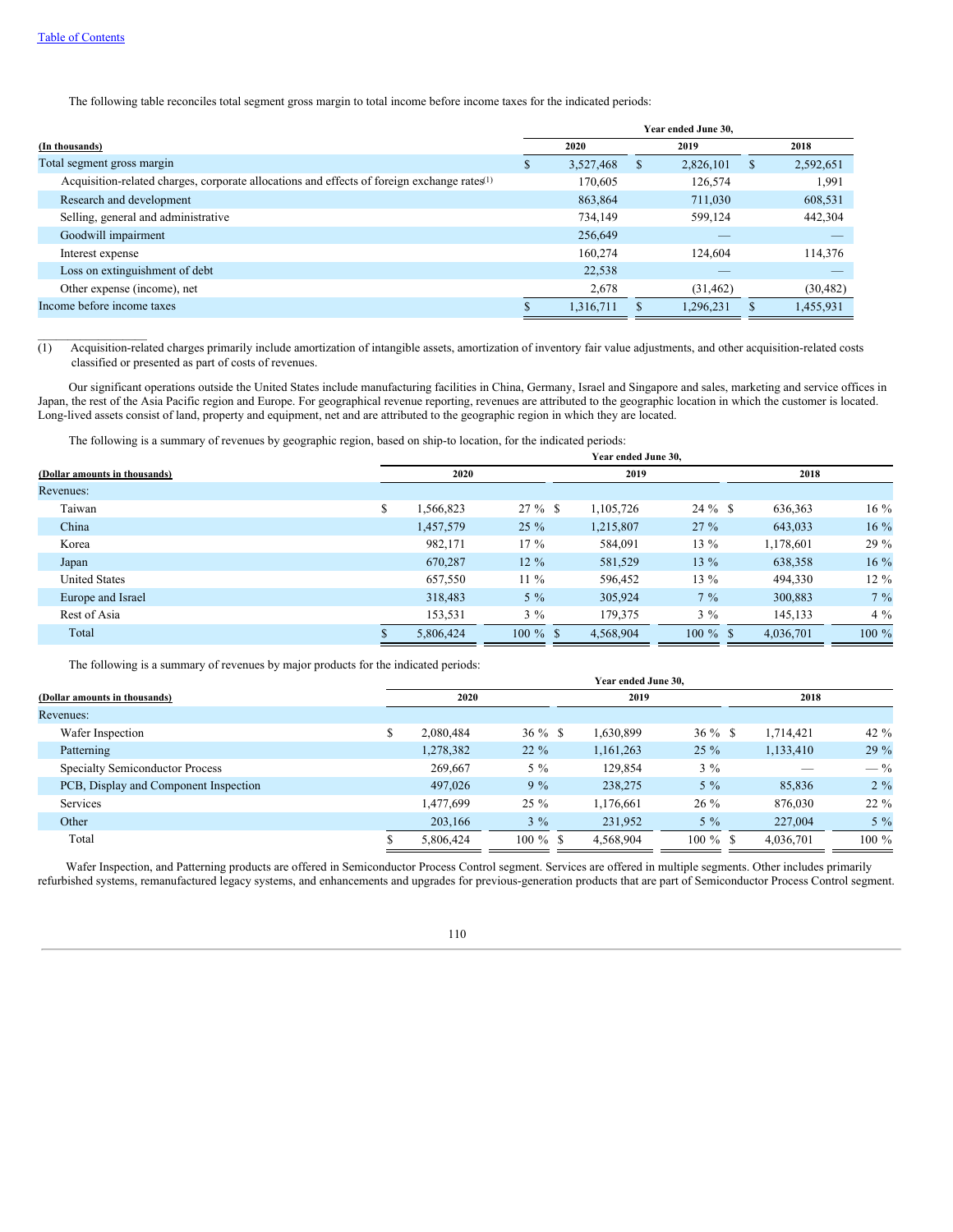In the fiscal year ended June 30, 2020,two customers accounted for approximately 20% and 14% of total revenues. In the fiscal year ended June 30, 2019,one customer accounted for approximately 15% of total revenues. In the fiscal year ended June 30, 2018,one customer accounted for approximately 21% of total revenues.

Long-lived assets by geographic region as of the dates indicated below were as follows:

|                      | As of June 30, |         |    |         |
|----------------------|----------------|---------|----|---------|
| (In thousands)       |                | 2020    |    | 2019    |
| Long-lived assets:   |                |         |    |         |
| <b>United States</b> | \$             | 329,558 | \$ | 253,255 |
| Israel               |                | 59,162  |    | 66,082  |
| Europe               |                | 58,065  |    | 62,027  |
| Singapore            |                | 54,946  |    | 49,523  |
| Rest of Asia         |                | 18,093  |    | 17,912  |
| Total                |                | 519,824 | \$ | 448,799 |

### **NOTE 20 — RESTRUCTURING CHARGES**

In September 2019, management approved a plan to streamline our organization and business processes that included the reduction of workforce, which is expected to be completed in the second half of our fiscal year 2021, primarily in our PCB, Display and Component Inspection segment. Restructuring charges were \$7.7 million for fiscal year ended June 30, 2020. As of June 30, 2020, the accrual for restructuring charges was \$5.7 million.

We expect to incur additional restructuring charges, including additional severance costs and other related costs in future periods in connection with the completion of our workforce reduction.

### **NOTE 21 — SUBSEQUENT EVENTS**

 $\mathcal{L}=\mathcal{L}^{\mathcal{L}}$  , where  $\mathcal{L}^{\mathcal{L}}$ 

On August 3, 2020, we announced that our Board of Directors had approved an increase in the quarterly cash dividend level to 0.90 per share. On August 6, 2020, we announced that our Board of Directors had declared a quarterly cash dividend of \$0.90 per share to be paid on September 1, 2020 to stockholders of record as of the close of business on August 17, 2020.

### **NOTE 22 — QUARTERLY CONSOLIDATED RESULTS OF OPERATIONS (UNAUDITED)**

The following is a summary of our quarterly consolidated results of operations (unaudited) for the fiscal years ended June 30, 2020 and 2019.

| (In thousands, except per share data)     | <b>First Quarter Ended</b><br>September 30, 2019 |               | <b>Second Quarter Ended</b><br>December 31, 2019 |               | <b>Third Quarter Ended</b><br><b>March 31, 2020</b> | <b>Fourth Quarter Ended</b><br><b>June 30, 2020</b> |
|-------------------------------------------|--------------------------------------------------|---------------|--------------------------------------------------|---------------|-----------------------------------------------------|-----------------------------------------------------|
| Total revenues                            | 1.413.414                                        | S             | 1,509,453                                        | <sup>S</sup>  | 1,423,964                                           | 1,459,593                                           |
| Gross margin                              | 809,173                                          |               | 875,835                                          | \$            | 833,806                                             | 838,049                                             |
| Net income attributable to KLA            | 346,525                                          | <sup>\$</sup> | 380,555                                          | <sup>\$</sup> | 78.452                                              | 411,253                                             |
| Net income attributable to KLA per share: |                                                  |               |                                                  |               |                                                     |                                                     |
| Basic <sup>(2)</sup>                      | 2.18                                             |               | 2.42                                             | -S            | 0.50                                                | 2.65                                                |
| Diluted <sup>(2)</sup>                    | 2.16                                             | S             | 2.40                                             | £.            | 0.50                                                | 2.63                                                |

| (In thousands, except per share data)            | <b>First Ouarter Ended</b><br>September 30, 2018 |   | <b>Second Ouarter Ended</b><br><b>December 31, 2018</b> |    | <b>Third Ouarter Ended</b><br><b>March 31, 2019</b> | <b>Fourth Quarter Ended</b><br>June 30, 2019 |
|--------------------------------------------------|--------------------------------------------------|---|---------------------------------------------------------|----|-----------------------------------------------------|----------------------------------------------|
| Total revenues $(1)$                             | 1.093.260                                        | S | 1,119,898                                               | S  | 1,097,311                                           | 1,258,435                                    |
| Gross margin                                     | 711.873                                          |   | 711.638                                                 | S  | 610.366                                             | 665,650                                      |
| Net income (loss) attributable to KLA(3)         | 395,944                                          |   | 369,100                                                 | \$ | 192.728                                             | 217,845                                      |
| Net income (loss) attributable to KLA per share: |                                                  |   |                                                         |    |                                                     |                                              |
| Basic <sup>(2)</sup>                             | 2.55                                             |   | 2.43                                                    |    | 1.23                                                | 1.36                                         |
| Diluted <sup>(2)</sup>                           | 2.54                                             |   | 2.42                                                    | £. | .23                                                 | 1.35                                         |

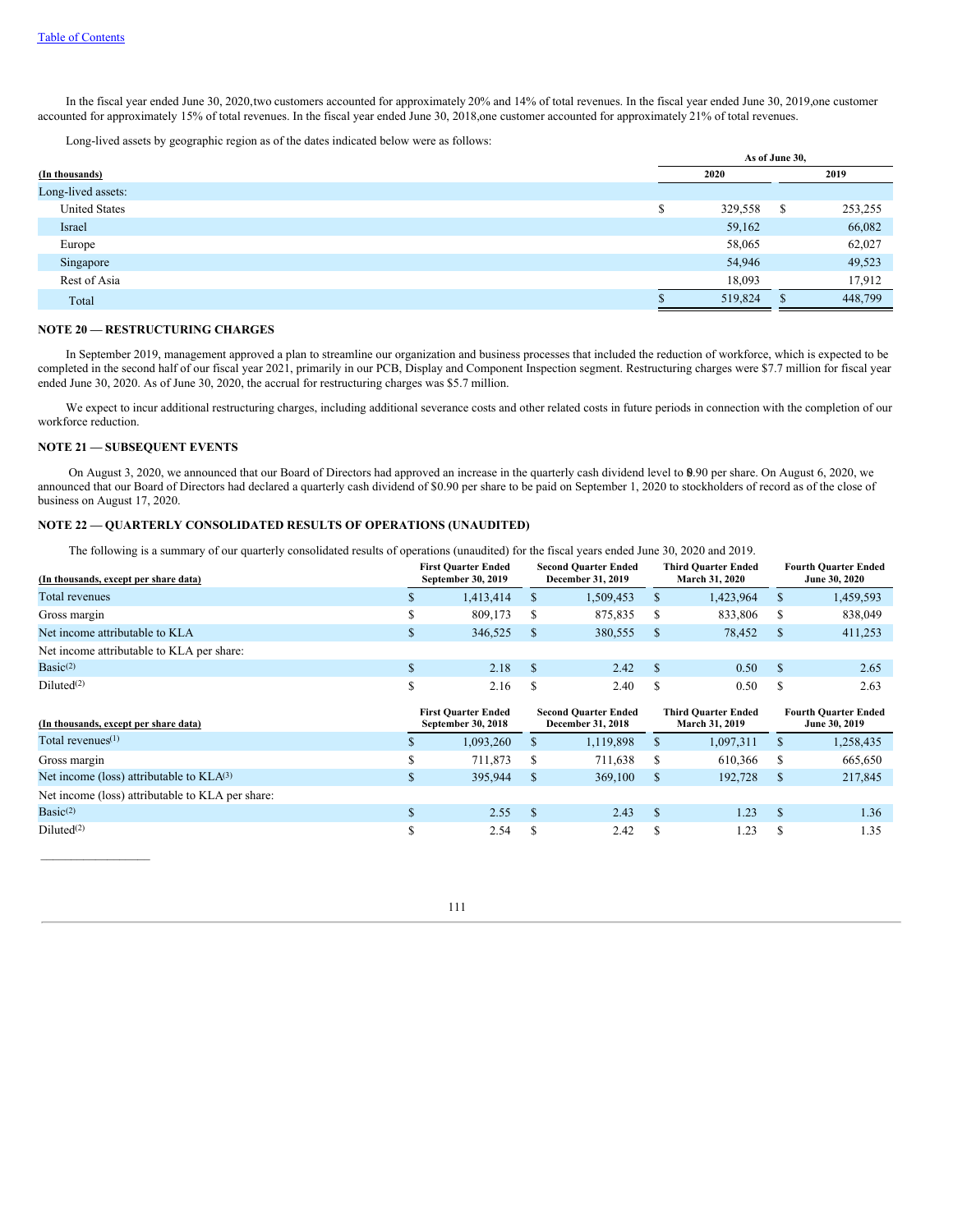- (1) On February 20, 2019, we completed the acquisition of Orbotech for total consideration of approximately \$3.26 billion. The operating results of Orbotech have been included in our Consolidated financial statements for the fiscal year ended June 30, 2019 from the Acquisition Date. For additional details, refer to Note 6 "Business Combinations".
- <span id="page-114-0"></span>(2) Basic and diluted net income (loss) per share were computed independently for each of the quarters presented based on the weighted-average basic and fully diluted shares outstanding for each quarter. Therefore, the sum of quarterly basic and diluted net income (loss) per share information may not equal annual basic and diluted net income (loss) per share.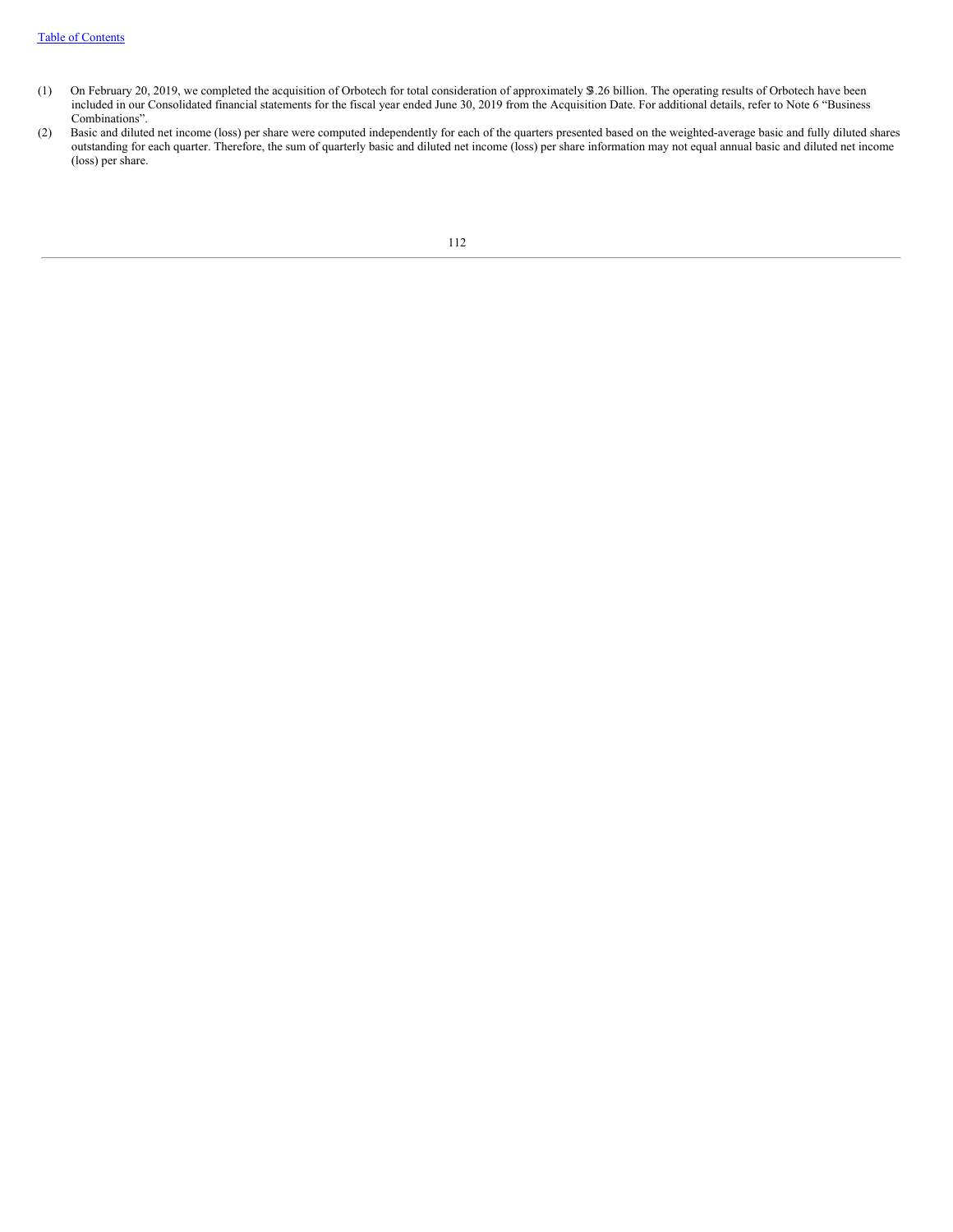#### **Report of Independent Registered Public Accounting Firm**

### To the Board of Directors and Stockholders of KLA Corporation

### *Opinions on the Financial Statements and Internal Control over Financial Reporting*

We have audited the accompanying consolidated balance sheets of KLA Corporation and its subsidiaries (the "Company") as of June 30, 2020 and 2019, and the related consolidated statements of operations, comprehensive income, stockholders' equity and cash flows for each of the three years in the period ended June 30, 2020, including the related notes and financial statement schedule listed in the index appearing under Item 15(a)(2) (collectively referred to as the "consolidated financial statements"). We also have audited the Company's internal control over financial reporting as of June 30, 2020, based on criteria established in *Internal Control - Integrated Framework* (2013) issued by the Committee of Sponsoring Organizations of the Treadway Commission (COSO).

In our opinion, the consolidated financial statements referred to above present fairly, in all material respects, the financial position of the Company as of June 30, 2020 and 2019, and the results of its operations and its cash flows for each of the three years in the period ended June 30, 2020 in conformity with accounting principles generally accepted in the United States of America. Also, in our opinion, the Company maintained, in all material respects, effective internal control over financial reporting as of June 30, 2020, based on criteria established in *Internal Control - Integrated Framework* (2013) issued by the COSO.

#### *Changes in Accounting Principles*

As discussed in Note 1 to the consolidated financial statements, the Company changed the manner in which it accounts for leases in 2020 and the manner in which it accounts for revenue from contracts with customers in 2019.

### *Basis for Opinions*

The Company's management is responsible for these consolidated financial statements, for maintaining effective internal control over financial reporting, and for its assessment of the effectiveness of internal control over financial reporting, included in Management's Report on Internal Control over Financial Reporting appearing under Item 9A. Our responsibility is to express opinions on the Company's consolidated financial statements and on the Company's internal control over financial reporting based on our audits. We are a public accounting firm registered with the Public Company Accounting Oversight Board (United States) (PCAOB) and are required to be independent with respect to the Company in accordance with the U.S. federal securities laws and the applicable rules and regulations of the Securities and Exchange Commission and the PCAOB.

We conducted our audits in accordance with the standards of the PCAOB. Those standards require that we plan and perform the audits to obtain reasonable assurance about whether the consolidated financial statements are free of material misstatement, whether due to error or fraud, and whether effective internal control over financial reporting was maintained in all material respects.

Our audits of the consolidated financial statements included performing procedures to assess the risks of material misstatement of the consolidated financial statements, whether due to error or fraud, and performing procedures that respond to those risks. Such procedures included examining, on a test basis, evidence regarding the amounts and disclosures in the consolidated financial statements. Our audits also included evaluating the accounting principles used and significant estimates made by management, as well as evaluating the overall presentation of the consolidated financial statements. Our audit of internal control over financial reporting included obtaining an understanding of internal control over financial reporting, assessing the risk that a material weakness exists, and testing and evaluating the design and operating effectiveness of internal control based on the assessed risk. Our audits also included performing such other procedures as we considered necessary in the circumstances. We believe that our audits provide a reasonable basis for our opinions.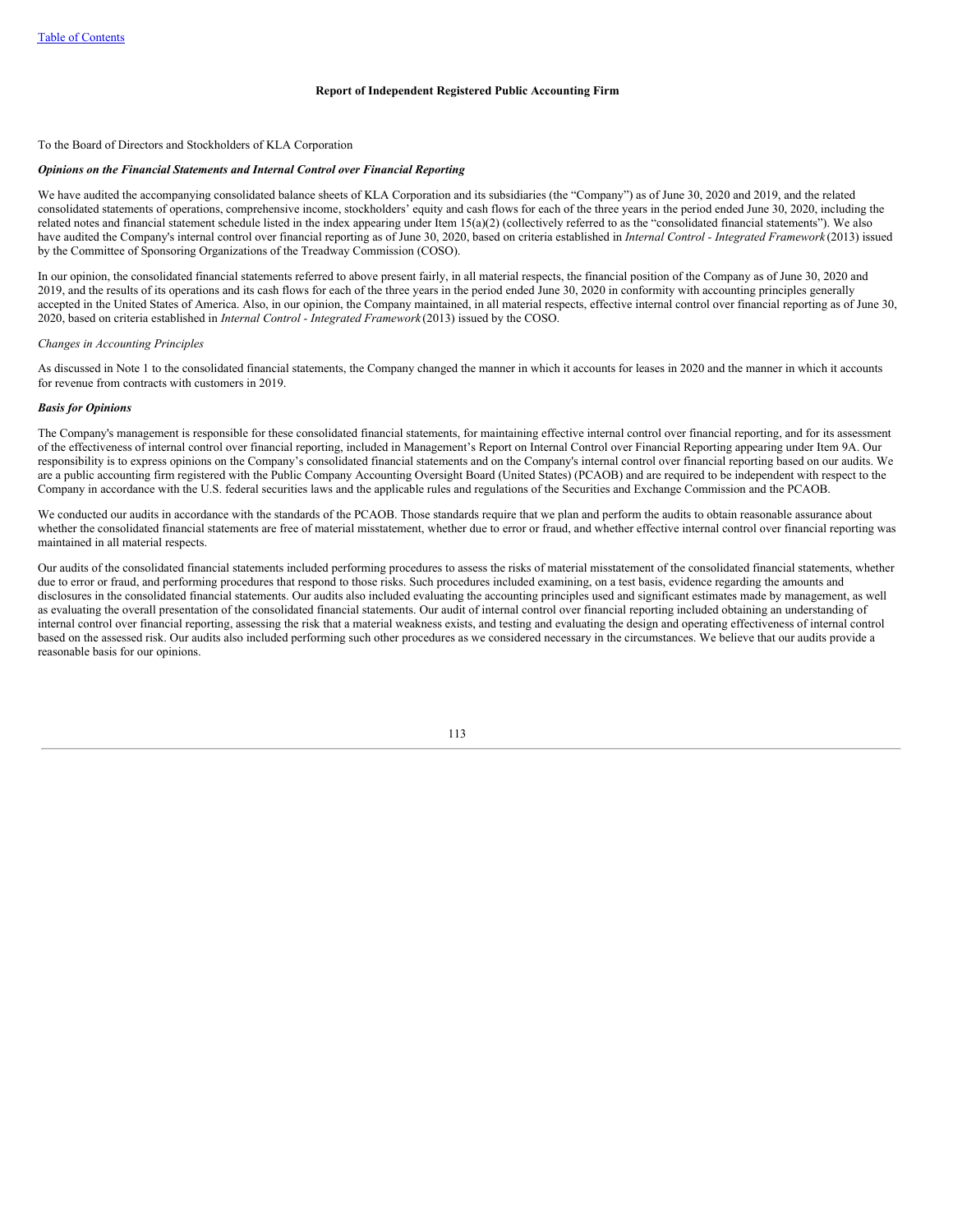### *Definition and Limitations of Internal Control over Financial Reporting*

A company's internal control over financial reporting is a process designed to provide reasonable assurance regarding the reliability of financial reporting and the preparation of financial statements for external purposes in accordance with generally accepted accounting principles. A company's internal control over financial reporting includes those policies and procedures that (i) pertain to the maintenance of records that, in reasonable detail, accurately and fairly reflect the transactions and dispositions of the assets of the company; (ii) provide reasonable assurance that transactions are recorded as necessary to permit preparation of financial statements in accordance with generally accepted accounting principles, and that receipts and expenditures of the company are being made only in accordance with authorizations of management and directors of the company; and (iii) provide reasonable assurance regarding prevention or timely detection of unauthorized acquisition, use, or disposition of the company's assets that could have a material effect on the financial statements.

Because of its inherent limitations, internal control over financial reporting may not prevent or detect misstatements. Also, projections of any evaluation of effectiveness to future periods are subject to the risk that controls may become inadequate because of changes in conditions, or that the degree of compliance with the policies or procedures may deteriorate.

### *Critical Audit Matters*

The critical audit matters communicated below are matters arising from the current period audit of the consolidated financial statements that were communicated or required to be communicated to the audit committee and that (i) relate to accounts or disclosures that are material to the consolidated financial statements and (ii) involved our especially challenging, subjective, or complex judgments. The communication of critical audit matters does not alter in any way our opinion on the consolidated financial statements, taken as a whole, and we are not, by communicating the critical audit matters below, providing separate opinions on the critical audit matters or on the accounts or disclosures to which they relate.

### *Quantitative Goodwill Impairment Assessment - Specialty Semiconductor Process and PCB and Display Reporting Units*

As described in Notes 1 and 7 to the consolidated financial statements, the Company's consolidated goodwill balance was \$2.0 billion as of June 30, 2020, and the goodwill associated with the Specialty Semiconductor Process ("SSP") and PCB and Display reporting units was \$681.9 million and \$907.2 million, respectively. Management recorded charges of \$144.2 million and \$112.5 million for the impairment of goodwill related to the SSP and PCB and Display reporting units, respectively, during the quarter ended March 31, 2020. Management tests goodwill for impairment annually during the third fiscal quarter as well as whenever events or changes in circumstances indicate that the carrying value may not be recoverable. To determine the fair value of the reporting units, management utilized the results derived from income and market valuation approaches and applied a weighting of 75 percent and 25 percent, respectively. The income approach is estimated through a discounted cash flow analysis. The estimated fair value of each reporting unit was computed by adding the present value of the estimated annual discounted cash flows over a discrete projection period to the residual value of the business at the end of the projection period. This valuation technique requires management to use significant estimates and assumptions, including long-term growth rates, discount rates and other inputs. The market approach estimates the fair value of the reporting unit by utilizing the market comparable method which is based on revenue and earnings multiples from comparable companies.

The principal considerations for our determination that performing procedures relating to the quantitative goodwill impairment assessment for the SSP and PCB and Display reporting units is a critical audit matter are the significant judgment by management when determining the fair value of the reporting units, which in turn led to significant auditor judgment, subjectivity and effort in performing procedures and evaluating management's significant assumptions related to the long-term growth rates and discount rates. In addition, the audit effort involved the use of professionals with specialized skill and knowledge to assist in evaluating the audit evidence obtained.

Addressing the matter involved performing procedures and evaluating audit evidence in connection with forming our overall opinion on the consolidated financial statements. These procedures included testing the effectiveness of controls relating to management's quantitative goodwill impairment assessment, including controls over the determination of the fair value of the reporting units and controls over development of the related assumptions. These procedures also included, among others, (i) testing management's process for determining the fair value of the reporting units, (ii) evaluating the appropriateness of the income and market approaches, (iii) testing the completeness, accuracy, and relevance of underlying data used in the estimate, and (iv) evaluating the significant assumptions related to the long-term growth rates and the discount rates. Evaluating management's assumptions related to the long-term growth rates involved evaluating whether the assumptions used by management were reasonable considering (i) the current and past performance of the reporting units, (ii) the consistency with external market and industry data, and (iii) whether these assumptions were consistent with evidence obtained in other areas of the audit. Professionals with specialized skill and knowledge were used to assist in the evaluation of the long-term growth rates and discount rates assumptions.

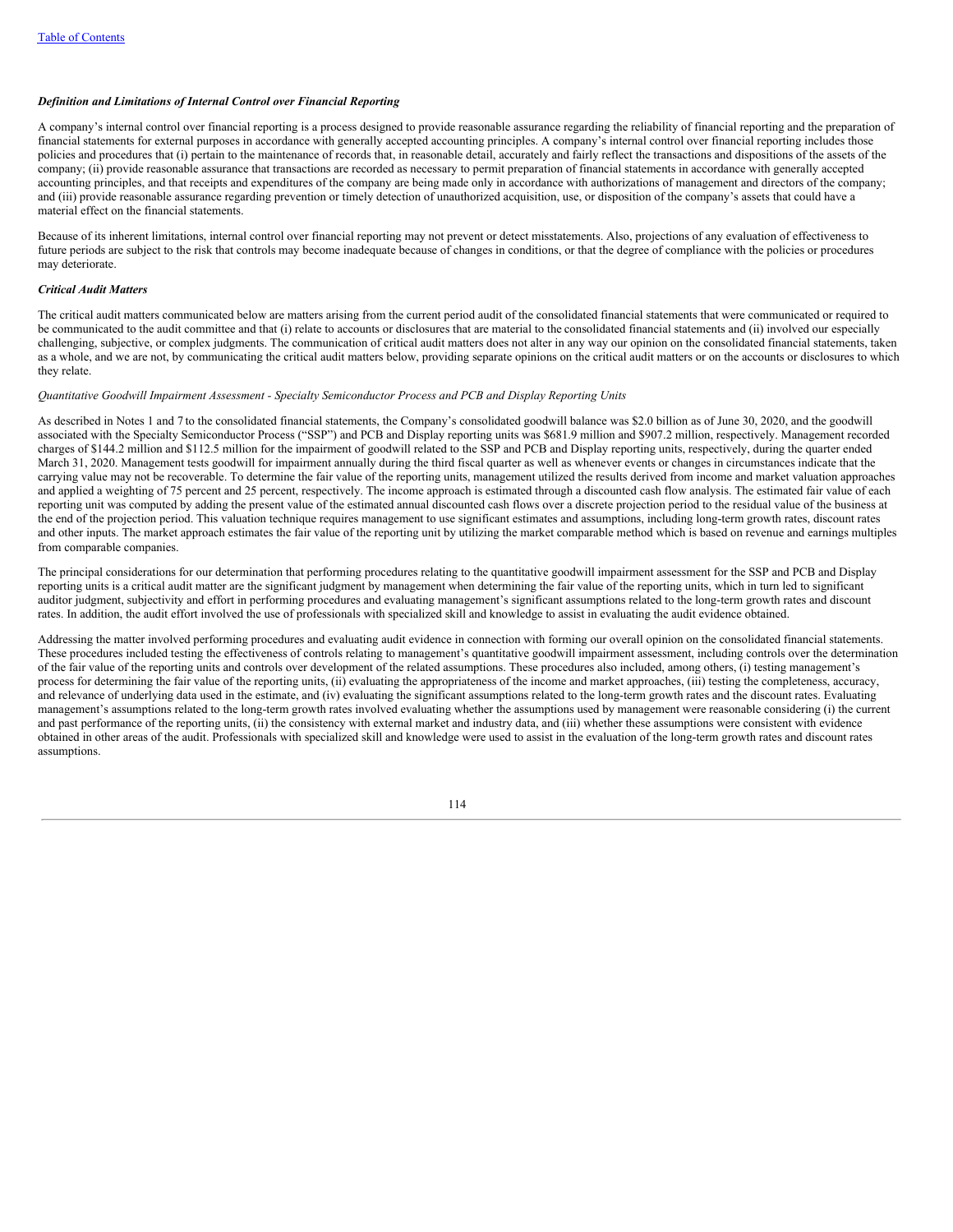### *Uncertain Tax Positions Related to the Ongoing Israeli Tax Authority Matter*

As described in Notes 1 and 14 to the consolidated financial statements, the Company has recorded liabilities for uncertain tax positions arising from a tax assessment and subsequent Tax Decrees received from the Israel Tax Authority ("ITA"). The calculation of the Company's tax liabilities associated with the ongoing ITA matter involves dealing with the application of complex tax regulations. Management recognizes liabilities for uncertain tax positions based on the two-step process. The first step is to evaluate the tax position for recognition by determining if the weight of available evidence indicates that it is more likely than not that the position will be sustained in audit, including resolution of related appeals or litigation processes, if any. The second step is to measure the tax benefit as the largest amount that is more than 50% likely of being realized upon ultimate settlement. Management re-evaluates uncertain tax positions on a quarterly basis and this evaluation is based on factors including, but not limited to changes in facts or circumstances, changes in tax law, effectively settled issues under audit and new audit activity.

The principal considerations for our determination that performing procedures relating to the uncertain tax positions related to the ongoing ITA matter is a critical audit matter are the significant judgment by management when evaluating uncertain tax positions and the application of complex tax regulations, which in turn led to significant audit effort in performing procedures to evaluate the timely identification and accurate measurement of uncertain tax positions. Also, the evaluation of audit evidence available to support the liability for uncertain tax positions is complex as the nature of the evidence is often subjective, and the audit effort involved the use of professionals with specialized skill and knowledge to assist in evaluating the audit evidence obtained from these procedures.

Addressing the matter involved performing procedures and evaluating audit evidence in connection with forming our overall opinion on the consolidated financial statements. These procedures included testing the effectiveness of controls relating to the identification and recognition of the liability for uncertain tax positions, and controls addressing completeness of the uncertain tax positions, as well as controls over measurement of the liability. These procedures also included, among others, (i) testing the information used in the calculation of the liability for uncertain tax positions related to the ongoing ITA matter, including evaluating international filing positions, the related final tax returns and communications between the Company and the tax authorities; (ii) testing the calculation of the liability for uncertain tax positions by jurisdiction, including management's assessment of the technical merits of tax positions related to the ITA matter and estimates of the amount of tax benefit expected to be sustained for the matter; and (iii) testing the completeness of management's assessment of both the identification of uncertain tax positions and possible outcomes of each uncertain tax position. Professionals with specialized skill and knowledge were used to assist in the evaluation of the completeness and measurement of the liability for uncertain tax positions related to the ITA matter, including evaluating the reasonableness of management's assessment of whether tax positions are more-likely-than-not of being sustained, the amount of potential benefit to be realized, and the application of relevant tax laws.

/s/ PricewaterhouseCoopers LLP

San Jose, California

August 7, 2020

We have served as the Company's auditor since 1977.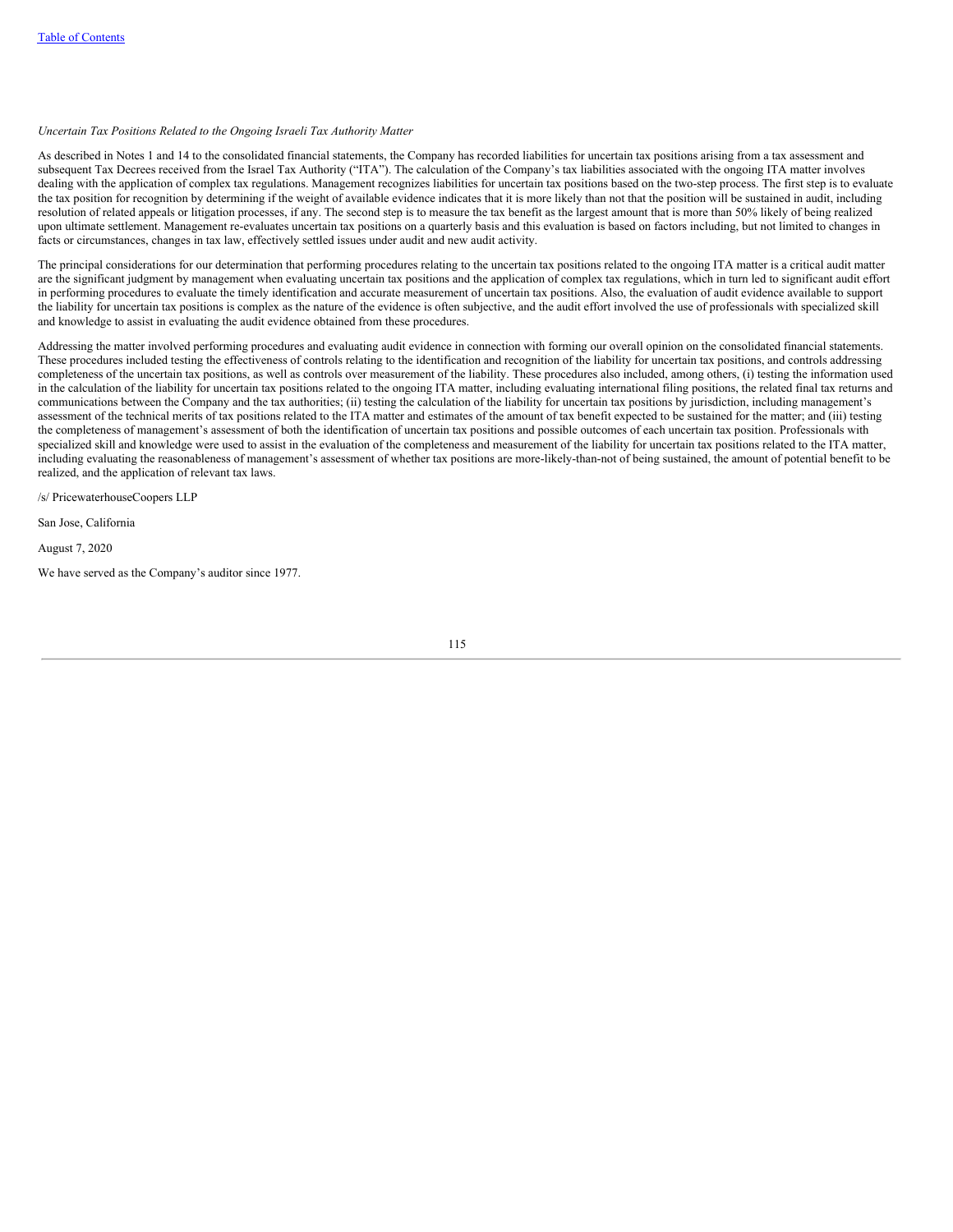### **ITEM 9. CHANGES IN AND DISAGREEMENTS WITH ACCOUNTANTS ON ACCOUNTING AND FINANCIAL DISCLOSURE**

None.

### **ITEM 9A. CONTROLS AND PROCEDURES**

#### *Evaluation of Disclosure Controls and Procedures*

We conducted an evaluation of the effectiveness of the design and operation of our disclosure controls and procedures (as defined in Rules 13a-15(e) and 15d-15(e) under the Securities Exchange Act of 1934, as amended (the "Exchange Act")) ("Disclosure Controls") as of the end of the period covered by this Annual Report on Form 10-K (this "Report") required by Exchange Act Rules 13a-15(b) or 15d-15(b). The evaluation of our disclosure controls and procedures was conducted under the supervision and with the participation of our management, including our Chief Executive Officer ("CEO") and Chief Financial Officer ("CFO"). Based on this evaluation, the CEO and CFO have concluded that as of June 30, 2020, the end of the period covered by this Report, our Disclosure Controls were effective at a reasonable assurance level.

Attached as exhibits to this Report are certifications of the CEO and CFO, which are required in accordance with Rule 13a-14 of the Exchange Act. This Controls and Procedures section includes the information concerning the controls evaluation referred to in the certifications, and it should be read in conjunction with the certifications for a more complete understanding of the topics presented.

#### *Definition of Disclosure Controls*

Disclosure Controls are controls and procedures designed to reasonably assure that information required to be disclosed in our reports filed or submitted under the Exchange Act, such as this Report, is recorded, processed, summarized and reported within the time periods specified in the SEC's rules and forms. Disclosure Controls are also designed to reasonably assure that such information is accumulated and communicated to our management, including our CEO and CFO, as appropriate to allow timely decisions regarding required disclosure. Our Disclosure Controls include components of our internal control over financial reporting, which consists of control processes designed to provide reasonable assurance regarding the reliability of our financial reporting and the preparation of financial statements in accordance with generally accepted accounting principles in the United States. To the extent that components of our internal control over financial reporting are included within our Disclosure Controls, they are included in the scope of our annual controls evaluation.

#### *Management's Report on Internal Control over Financial Reporting*

Our management is responsible for establishing and maintaining adequate internal control over financial reporting as defined in Rules 13a-15(f) and 15d-15(f) under the Exchange Act. Under the supervision and with the participation of our management, including our CEO and CFO, we conducted an evaluation of the effectiveness of our internal control over financial reporting based on criteria established in the framework in *Internal Control—Integrated Framework (2013)* issued by the Committee of Sponsoring Organizations of the Treadway Commission. Based on this evaluation, our management concluded that our internal control over financial reporting was effective as of June 30, 2020.

The effectiveness of our internal control over financial reporting as of June 30, 2020 has been audited by PricewaterhouseCoopers LLP, an independent registered public accounting firm, as stated in their report which appears in Item 8, "Financial Statements and Supplementary Data" in this Annual Report on Form 10-K.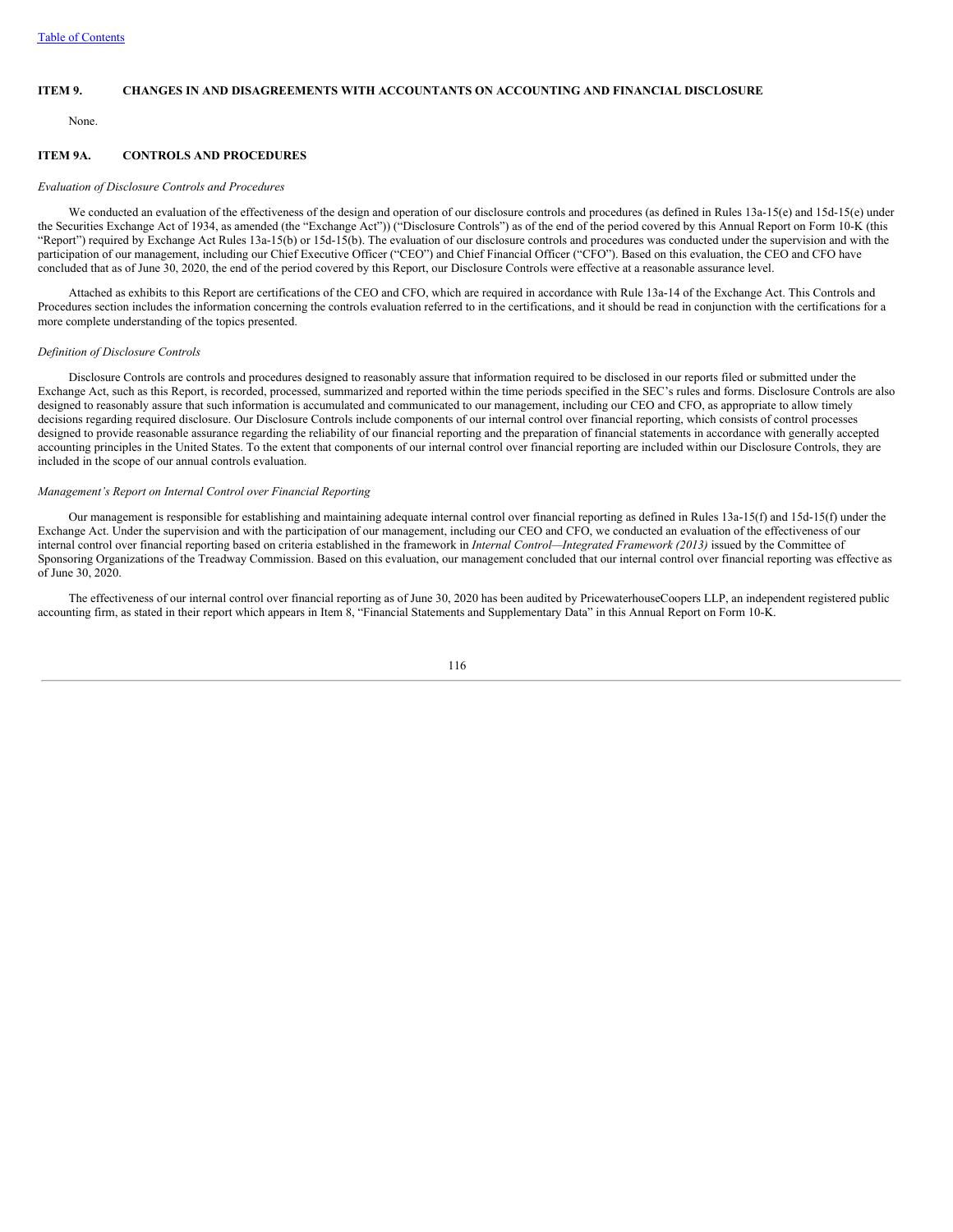### *Limitations on the Ef ectiveness of Controls*

Our management, including the CEO and CFO, does not expect that our Disclosure Controls or internal control over financial reporting will prevent all error and all fraud. A control system, no matter how well designed and operated, can provide only reasonable, not absolute, assurance that the control system's objectives will be met. Further, the design of a control system must reflect the fact that there are resource constraints, and the benefits of controls must be considered relative to their costs. Because of the inherent limitations in all control systems, no evaluation of controls can provide absolute assurance that all control issues and instances of fraud, if any, within the Company have been detected. These inherent limitations include the realities that judgments in decision making can be faulty and that breakdowns can occur because of simple error or mistake. Controls can also be circumvented by the individual acts of some persons, by collusion of two or more people, or by management override of the controls. The design of any system of controls is based in part on certain assumptions about the likelihood of future events, and there can be no assurance that any design will succeed in achieving our stated goals under all potential future conditions. Over time, controls may become inadequate because of changes in conditions or deterioration in the degree of compliance with policies or procedures. Because of the inherent limitations in a cost-effective control system, misstatements due to error or fraud may occur and not be detected.

### *Changes in Internal Control over Financial Reporting*

There were no changes in our internal control over financial reporting identified in connection with the evaluation required by Rule 13a-15(d) and 15d-15(d) of the Exchange Act that occurred during the fourth quarter of the fiscal year ended June 30, 2020 that has materially affected, or is reasonably likely to materially affect, our internal control over financial reporting.

### **ITEM 9B. OTHER INFORMATION**

None.

#### **PART III**

### **ITEM 10. DIRECTORS, EXECUTIVE OFFICERS AND CORPORATE GOVERNANCE**

For the information required by this Item, see "Information About the Directors and the Nominees," "Information About Executive Officers," "Security Ownership of Certain Beneficial Owners and Management—Delinquent Section 16(a) Reports Beneficial Ownership Reporting Compliance," "Our Corporate Governance Practices— Standards of Business Conduct; Whistleblower Hotline and Website" and "Information About the Board of Directors and Its Committees—Audit Committee" in the Proxy Statement, which is incorporated herein by reference.

### **ITEM 11. EXECUTIVE COMPENSATION**

For the information required by this Item, see "Executive Compensation and Other Matters," "Director Compensation" and "Information About the Board of Directors and Its Committees—Compensation Committee—Risk Considerations in Our Compensation Programs" in the Proxy Statement, which is incorporated herein by reference.

#### **ITEM 12. SECURITY OWNERSHIP OF CERTAIN BENEFICIAL OWNERS AND MANAGEMENT AND RELATED STOCKHOLDER MATTERS**

For the information required by this Item, see "Security Ownership of Certain Beneficial Owners and Management" and "Equity Compensation Plan Information" in the Proxy Statement, which is incorporated herein by reference.

### **ITEM 13. CERTAIN RELATIONSHIPS AND RELATED TRANSACTIONS, AND DIRECTOR INDEPENDENCE**

For the information required by this Item, see "Certain Relationships and Related Transactions" and "Information About the Board of Directors and Its Committees — The Board of Directors" in the Proxy Statement, which is incorporated herein by reference.

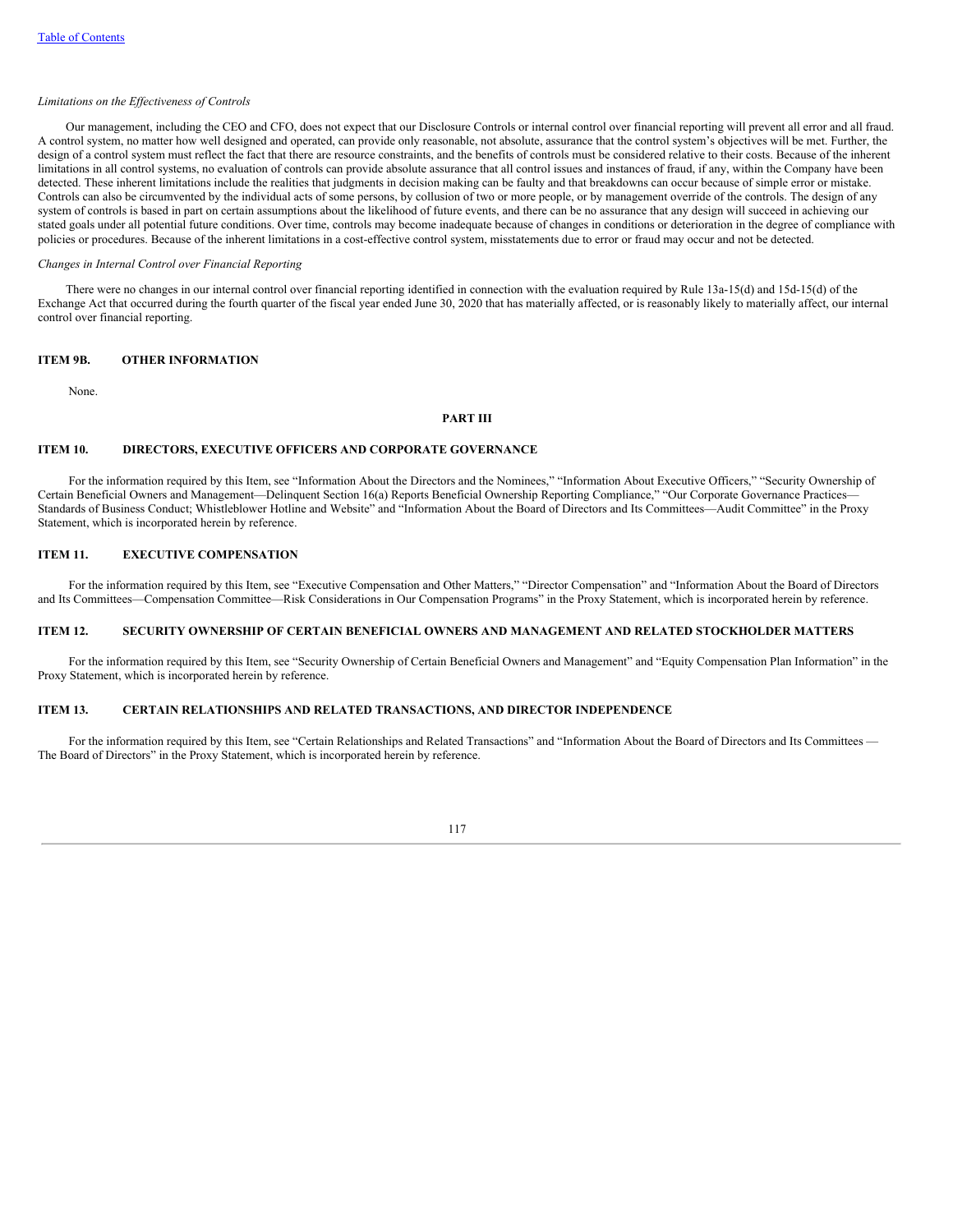### **ITEM 14. PRINCIPAL ACCOUNTING FEES AND SERVICES**

For the information required by this Item, see "Proposal Two: Ratification of Appointment of PricewaterhouseCoopers LLP as Our Independent Registered Public Accounting Firm for the Fiscal Year Ending June 30, 2021" in the Proxy Statement, which is incorporated herein by reference.

### **PART IV**

### **ITEM 15. EXHIBITS, FINANCIAL STATEMENT SCHEDULES**

(a) The following documents are filed as part of this Annual Report on Form 10-K:

1. Financial Statements:

The following financial statements and schedules of the Registrant are contained in Item 8, "Financial Statements and Supplementary Data" of this Annual Report on Form 10-K:

| Consolidated Balance Sheets as of June 30, 2020 and June 30, 2019                                             |     |
|---------------------------------------------------------------------------------------------------------------|-----|
| Consolidated Statements of Operations for each of the three years in the period ended June 30, 2020           |     |
| Consolidated Statements of Comprehensive Income for each of the three years in the period ended June 30, 2020 |     |
| Consolidated Statements of Stockholders' Equity for each of the three years in the period ended June 30, 2020 |     |
| Consolidated Statements of Cash Flows for each of the three years in the period ended June 30, 2020           |     |
| <b>Notes to Consolidated Financial Statements</b>                                                             |     |
| Report of Independent Registered Public Accounting Firm                                                       | 114 |
|                                                                                                               |     |

2. Financial Statement Schedule:

The following financial statement schedule of the Registrant is filed as part of this Annual Report on Form 10-K and should be read in conjunction with the financial statements:

Schedule [II—Valuation](#page-122-0) and Qualifying Accounts for the years ended June 30, 2020, 2019 and 2018 [122](#page-122-0)

All other schedules are omitted because they are either not applicable or the required information is shown in the Consolidated Financial Statements or notes thereto.

3. Exhibits

The information required by this Item is set forth in the Exhibit Index following Schedule II included in this Annual Report.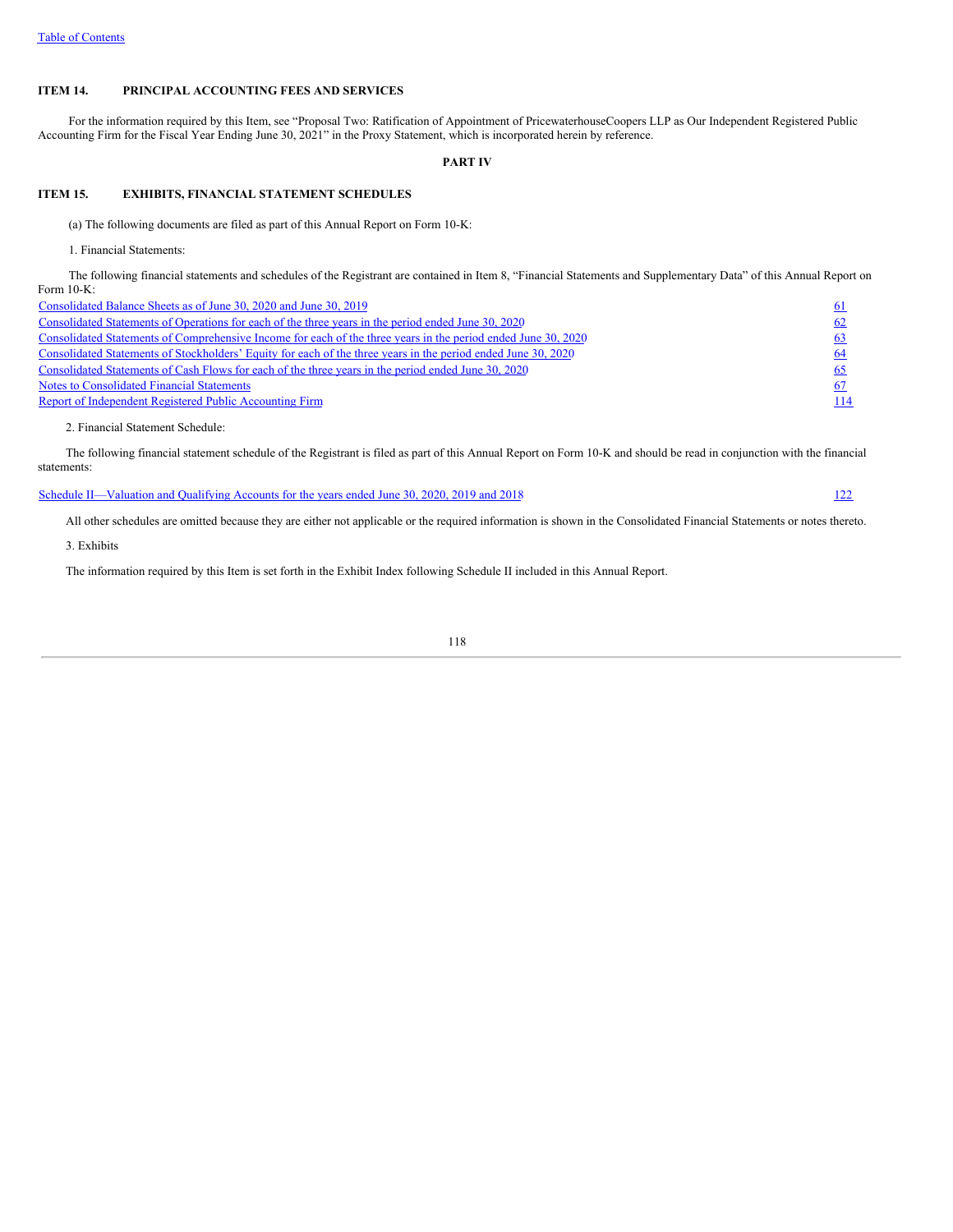### **SIGNATURES**

Pursuant to the requirements of Section 13 or 15(d) of the Securities Exchange Act of 1934, the registrant has duly caused this report to be signed on its behalf by the undersigned, thereunto duly authorized.

## KLA Corporation

August 6, 2020 By: By: /S/ RICHARD P. WALLACE

(Date) **Richard P. Wallace President and Chief Executive Officer**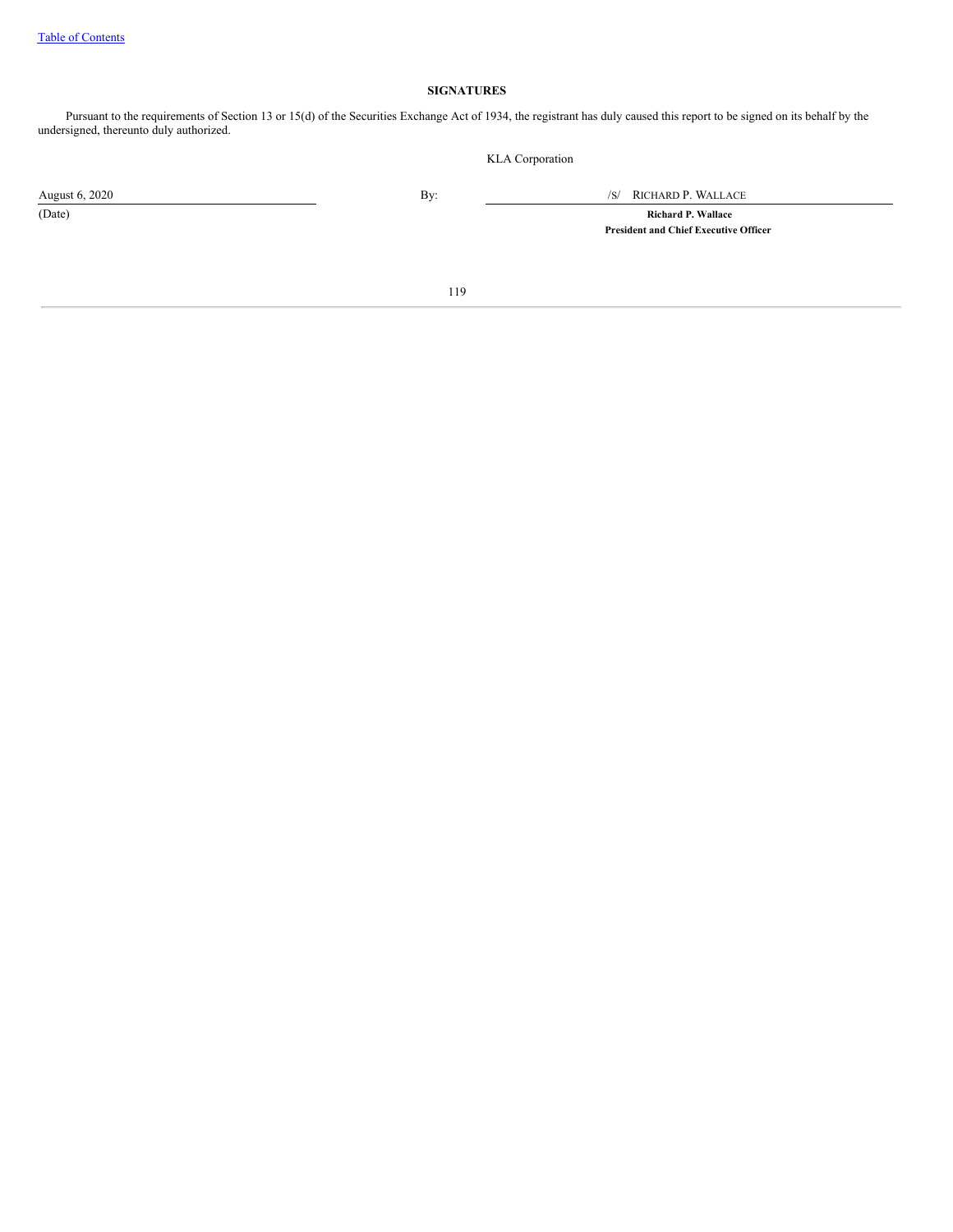Pursuant to the requirements of the Securities Exchange Act of 1934, this report has been signed below by the following persons on behalf of the registrant and in the capacities and on the dates indicated.

<span id="page-122-0"></span>

| Signature                                                      | <b>Title</b>                                                                          | Date           |
|----------------------------------------------------------------|---------------------------------------------------------------------------------------|----------------|
| /s/<br>RICHARD P. WALLACE<br>Richard P. Wallace                | President, Chief Executive Officer and Director (principal<br>executive officer)      | August 6, 2020 |
| <b>BREN D. HIGGINS</b><br>/s/<br><b>Bren D. Higgins</b>        | Executive Vice President and Chief Financial Officer (principal<br>financial officer) | August 6, 2020 |
| VIRENDRA A. KIRLOSKAR<br>$\sqrt{s}$<br>Virendra A. Kirloskar   | Senior Vice President and Chief Accounting Officer (principal<br>accounting officer)  | August 6, 2020 |
| EDWARD W. BARNHOLT<br>/s/<br><b>Edward W. Barnholt</b>         | Chairman of the Board and Director                                                    | August 6, 2020 |
| ROBERT M. CALDERONI<br>$\sqrt{s}$<br>Robert M. Calderoni       | Director                                                                              | August 6, 2020 |
| <b>JENEANNE HANLEY</b><br>$\sqrt{s}$<br><b>Jeneanne Hanley</b> | Director                                                                              | August 6, 2020 |
| <b>EMIKO HIGASHI</b><br>/s/<br>Emiko Higashi                   | Director                                                                              | August 6, 2020 |
| <b>KEVIN J. KENNEDY</b><br>/s/<br>Kevin J. Kennedy             | Director                                                                              | August 6, 2020 |
| <b>GARY B. MOORE</b><br>$\sqrt{s}$<br>Gary B. Moore            | Director                                                                              | August 6, 2020 |
| <b>MARIE MYERS</b><br>$\sqrt{s}$<br><b>Marie Myers</b>         | Director                                                                              | August 6, 2020 |
| <b>KIRAN M. PATEL</b><br>$\sqrt{s}$<br>Kiran M. Patel          | Director                                                                              | August 6, 2020 |
| /s/ VICTOR PENG<br><b>Victor Peng</b>                          | Director                                                                              | August 6, 2020 |
| ROBERT A. RANGO<br>$\sqrt{s}$<br>Robert A. Rango               | Director                                                                              | August 6, 2020 |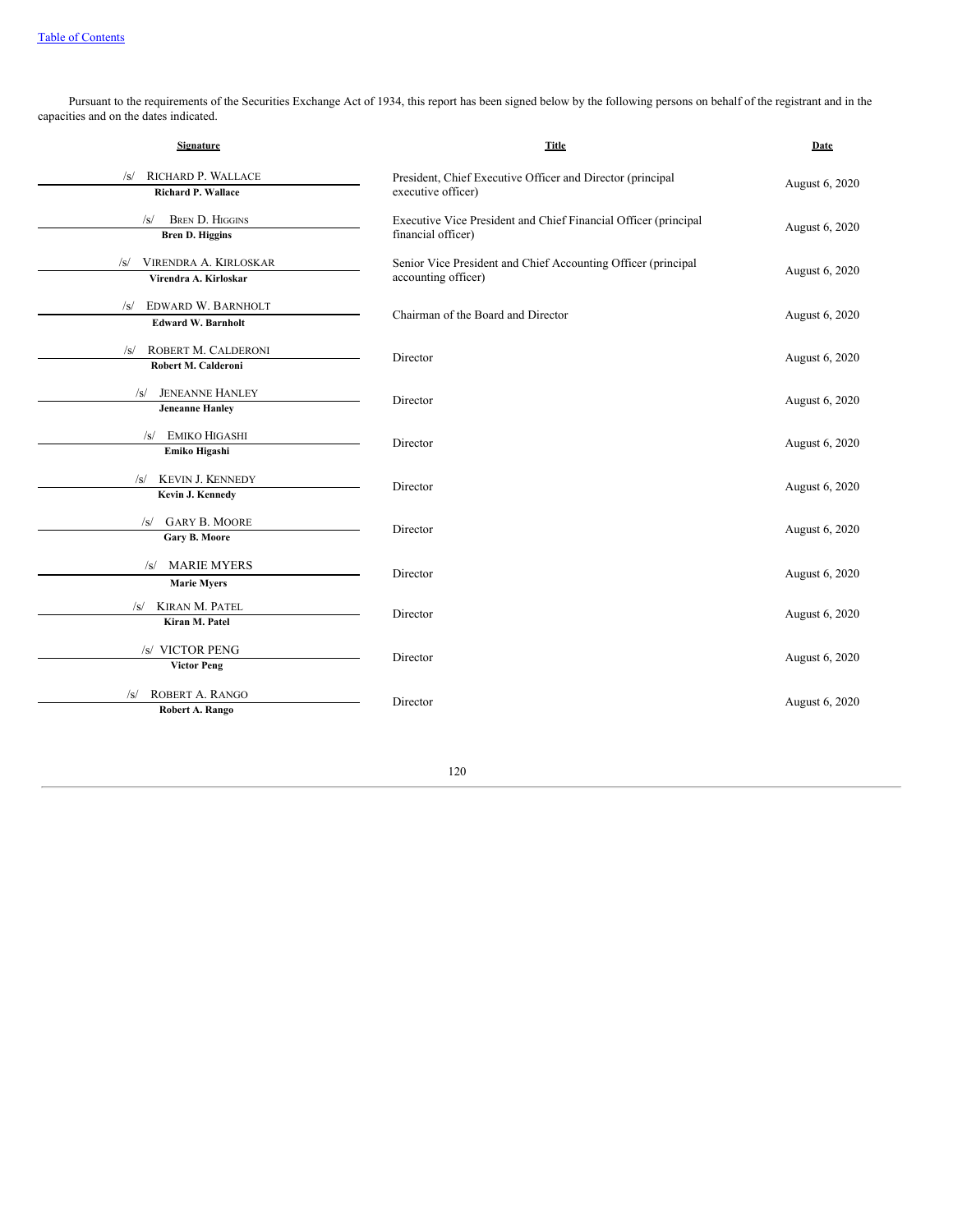### **SCHEDULE II**

## **Valuation and Qualifying Accounts**

| (In thousands)                    |                   | <b>Balance at</b><br><b>Beginning</b><br>of Period |    | <b>Charged to</b><br><b>Expense</b> |               | Deductions/<br>Adjustments |               | <b>Balance</b><br>at End<br>of Period |
|-----------------------------------|-------------------|----------------------------------------------------|----|-------------------------------------|---------------|----------------------------|---------------|---------------------------------------|
| Fiscal Year Ended June 30, 2018:  |                   |                                                    |    |                                     |               |                            |               |                                       |
| Allowance for Doubtful Accounts   | J.                | 21.636                                             | -S |                                     | ъ             | (9,997)                    | <sup>\$</sup> | 11,639                                |
| Allowance for Deferred Tax Assets | <b>J</b>          | 120,708                                            | S  | 1,152                               | -S            | 41,710                     | <sup>S</sup>  | 163,570                               |
| Fiscal Year Ended June 30, 2019:  |                   |                                                    |    |                                     |               |                            |               |                                       |
| Allowance for Doubtful Accounts   | ъ                 | 11,639                                             | S  | 364                                 | <sup>\$</sup> | (2)                        | - \$          | 12,001                                |
| Allowance for Deferred Tax Assets | $\triangle$<br>J. | 163,570                                            | S  |                                     | S             | 3,001                      | S             | 166,571                               |
| Fiscal Year Ended June 30, 2020:  |                   |                                                    |    |                                     |               |                            |               |                                       |
| Allowance for Doubtful Accounts   | $\triangle$       | 12.001                                             | S  | (189)                               | -S            | 10                         | S             | 11.822                                |
| Allowance for Deferred Tax Assets | <b>J</b>          | 166,571                                            | S  | $\overline{\phantom{m}}$            | S             | 15,275                     | \$.           | 181,846                               |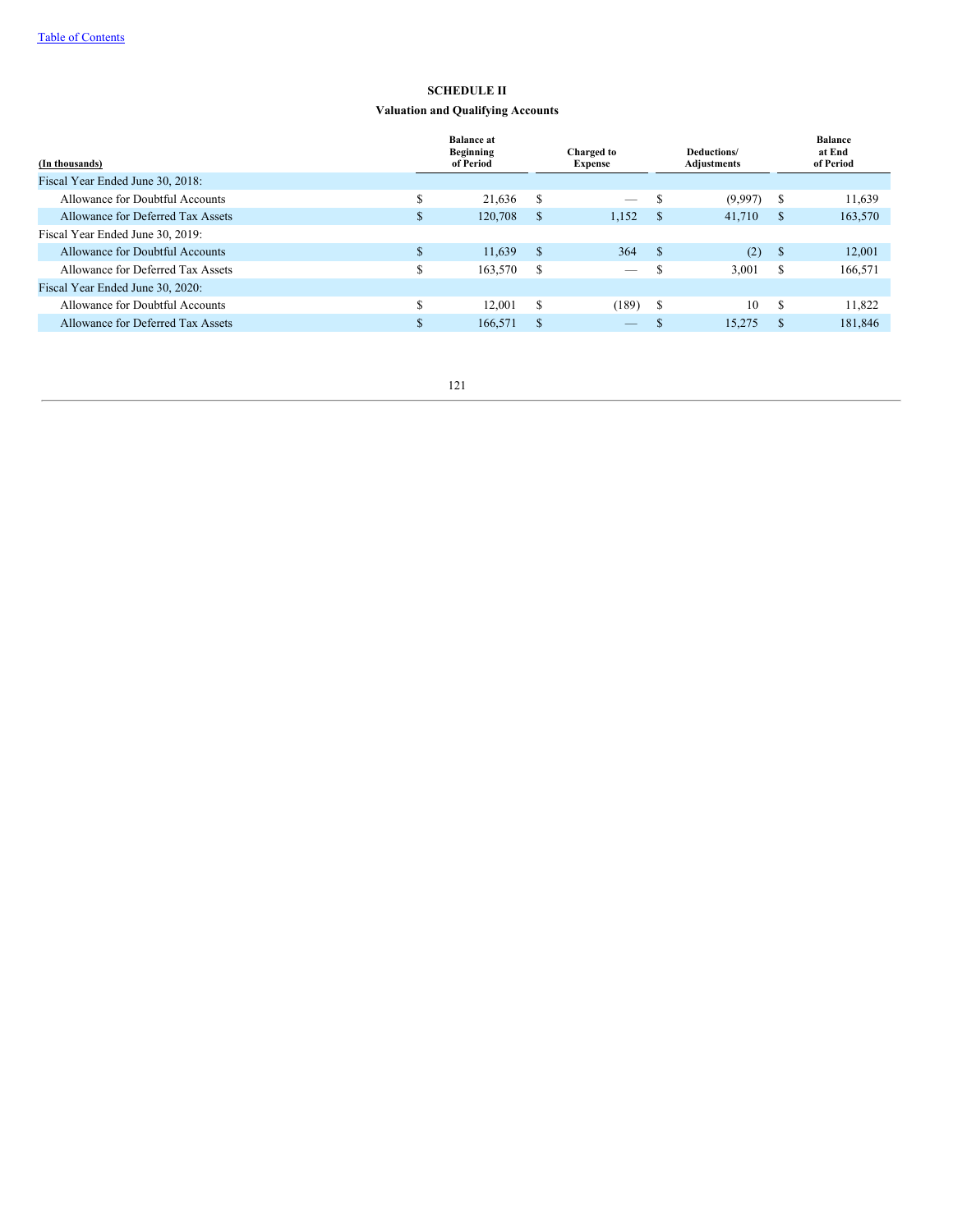# **KLA CORPORATION EXHIBIT INDEX**

|                          |                                                                                                                                                                              |        |               | <b>Incorporated by Reference</b> |                    |
|--------------------------|------------------------------------------------------------------------------------------------------------------------------------------------------------------------------|--------|---------------|----------------------------------|--------------------|
| Exhibit<br><b>Number</b> | <b>Exhibit Description</b>                                                                                                                                                   | Form   | File No.      | Exhibit<br><b>Number</b>         | <b>Filing Date</b> |
| <u>3.1</u>               | <b>Restated Certificate of Incorporation</b>                                                                                                                                 | $10-K$ | No. 000-09992 | 3.1                              | August 16, 2019    |
| 3.2                      | <b>Amended and Restated Bylaws of the Company</b><br>effective as of July 15, 2019                                                                                           | 8-K    | No. 000-09992 | 3.2                              | July 16, 2019      |
| 4.1                      | Indenture dated November 6, 2014 between KLA-<br>Tencor Corporation and Wells Fargo Bank,<br>National Association, as trustee                                                | 8-K    | No. 000-09992 | 4.1                              | November 7, 2014   |
| 4.2                      | Form of Officer's Certificate setting forth the terms<br>of the Notes (with form of Notes attached)                                                                          | $8-K$  | No. 000-09992 | 4.2                              | November 7, 2014   |
| 4.3                      | Form of Officer's Certificate setting forth the terms<br>of the $4.100\%$ Senior Notes due 2029 and $5.000\%$<br>Senior Notes due 2049 (with form of Notes<br>attached)      | $8-K$  | No. 000-09992 | 4.2                              | March 20, 2019     |
| 4.4                      | Form of Officer's Certificate setting forth the terms<br>of the 3.300% Senior Notes due 2050 (with form of<br>Notes attached)                                                | $8-K$  | No. 000-09992 | 4.2                              | March 3, 2020      |
| 10.1                     | 2004 Equity Incentive Plan (as amended and<br>restated (as of November 7, 2018))*                                                                                            | $S-8$  | No. 228283    | 10.1                             | November 8, 2018   |
| 10.2                     | Notice of Grant of Restricted Stock Units*                                                                                                                                   | $10-Q$ | No. 000-09992 | 10.18                            | May 4, 2006        |
| 10.3                     | Form of Restricted Stock Unit Award Notification<br>(Performance-Vesting) (approved August $2014$ )*                                                                         | $8-K$  | No. 000-09992 | 10.49                            | August 12, 2014    |
| 10.4                     | Form of Restricted Stock Unit Award Notification<br>(Service-Vesting) (approved August 2012)*                                                                                | 8-K    | No. 000-09992 | 10.1                             | August 2, 2012     |
| 10.5                     | Form of Restricted Stock Unit Award Notification<br>(Service-Vesting; 25% Annual Vesting) (approved<br>August 2014)*                                                         | $8-K$  | No. 000-09992 | 10.50                            | August 12, 2014    |
| 10.6                     | Form of Restricted Stock Unit Award Notification<br>(Service-Vesting: 50% Vesting Year Two, 50%)<br>Vesting Year Four) (approved August 2014)*                               | $8-K$  | No. 000-09992 | 10.51                            | August 12, 2014    |
| 10.7                     | Form of Restricted Stock Unit Agreement for U.S.<br><b>Employees (with Dividend Equivalents) (approved</b><br>August 2014)*                                                  | $8-K$  | No. 000-09992 | 10.46                            | August 12, 2014    |
| 10.8                     | Form of Restricted Stock Unit Agreement for Non-<br>U.S. Employees (with Dividend Equivalents)<br>(approved August $2014$ )*                                                 | $8-K$  | No. 000-09992 | 10.48                            | August 12, 2014    |
| 10.9                     | Executive Deferred Savings Plan (as amended and<br>restated effective July 31, 2019)*                                                                                        | $10-K$ | No. 000-09992 | 10.9                             | August 16, 2019    |
| 10.10                    | Credit Agreement, dated as of November 30, 2017<br>among KLA-Tencor Corporation, the lenders from<br>time to time and JPM organ Chase Bank, N.A., as<br>administrative agent | $8-K$  | No. 000-09992 | 10.1                             | November 30, 2017  |
| 10.11                    | Amended and Restated Executive Severance Plan*                                                                                                                               | $8-K$  | No. 000-09992 | 10.1                             | October 20, 2016   |
| 10.12                    | Amended and Restated 2010 Executive Severance<br>Plan                                                                                                                        | $10-o$ | No. 000-09992 | 10.45                            | October 22, 2015   |
| 10.13                    | Calendar Year 2020 Executive Incentive Plan*+                                                                                                                                | $10-o$ | No. 000-09992 | 10.1                             | May 6, 2020        |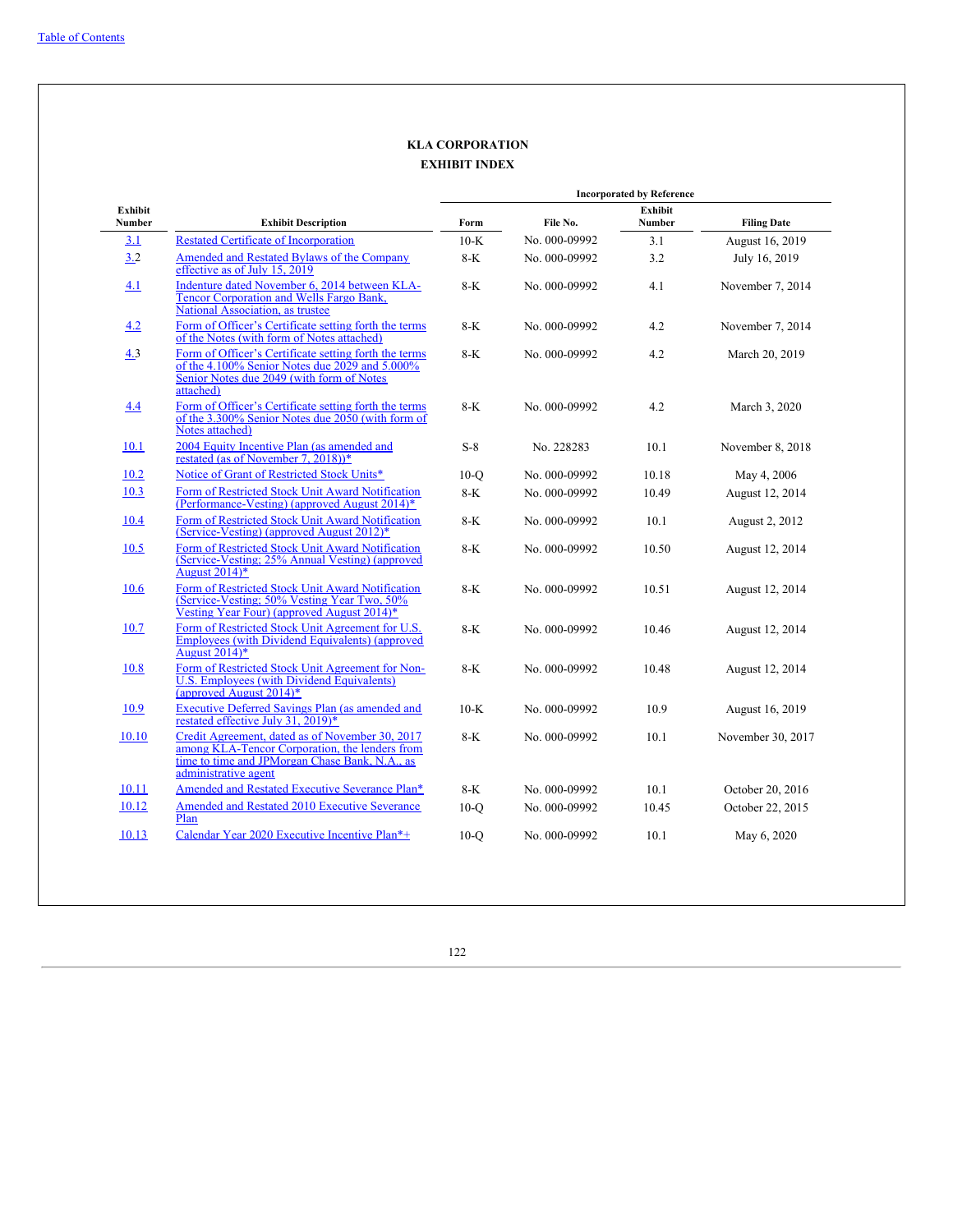|                   |                                                                                                            |       |               | <b>Incorporated by Reference</b> |                    |
|-------------------|------------------------------------------------------------------------------------------------------------|-------|---------------|----------------------------------|--------------------|
| Exhibit<br>Number | <b>Exhibit Description</b>                                                                                 | Form  | File No.      | Exhibit<br>Number                | <b>Filing Date</b> |
| 10.14             | <b>Incremental Facility, Extension and</b>                                                                 | $8-K$ | No. 000-09992 | 10.1                             | November 8, 2018   |
|                   | Amendment Agreement, dated as of                                                                           |       |               |                                  |                    |
|                   | November 2, 2018 by and among the                                                                          |       |               |                                  |                    |
|                   | registrant, the subsidiary guarantors party                                                                |       |               |                                  |                    |
|                   | thereto, the lenders party thereto and                                                                     |       |               |                                  |                    |
|                   | JPMorgan Chase Bank, N.A., as                                                                              |       |               |                                  |                    |
|                   | administrative agent                                                                                       |       |               |                                  |                    |
| 10.15             | Consulting Agreement dated September 23, 2019                                                              |       |               |                                  |                    |
|                   | between the registrant and Jeneanne Hanley, as<br>amended on April 16, 2020                                |       |               |                                  |                    |
| 21.1              | <b>List of Subsidiaries</b>                                                                                |       |               |                                  |                    |
| 23.1              | <b>Consent of Independent Registered Public</b><br><b>Accounting Firm</b>                                  |       |               |                                  |                    |
| 31.1              | Certification of Chief Executive Officer under Rule<br>13a-14(a) of the Securities Exchange Act of 1934    |       |               |                                  |                    |
| 31.2              | Certification of Chief Financial Officer under Rule<br>13a-14(a) of the Securities Exchange Act of 1934    |       |               |                                  |                    |
| 32                | Certification of Chief Executive Officer and Chief<br>Financial Officer Pursuant to 18 U.S.C. Section 1350 |       |               |                                  |                    |
| 101.INS           | XBRL Instance Document - the instance                                                                      |       |               |                                  |                    |
|                   | document does not appear in the                                                                            |       |               |                                  |                    |
|                   | Interactive Data File because its XBRL                                                                     |       |               |                                  |                    |
|                   | tags are embedded within the Inline                                                                        |       |               |                                  |                    |
|                   | XBRL document.                                                                                             |       |               |                                  |                    |
| 101.SCH           | XBRL Taxonomy Extension Schema Document                                                                    |       |               |                                  |                    |
| 101.CAL           | XBRL Taxonomy Extension Calculation Linkbase<br>Document                                                   |       |               |                                  |                    |
| 101.DEF           | XBRL Taxonomy Extension Definition Linkbase<br>Document                                                    |       |               |                                  |                    |
| 101.LAB           | XBRL Taxonomy Extension Label Linkbase<br>Document                                                         |       |               |                                  |                    |
| 101.PRE           | XBRL Taxonomy Extension Presentation Linkbase                                                              |       |               |                                  |                    |

# **ITEM 16. FORM 10-K SUMMARY**

None.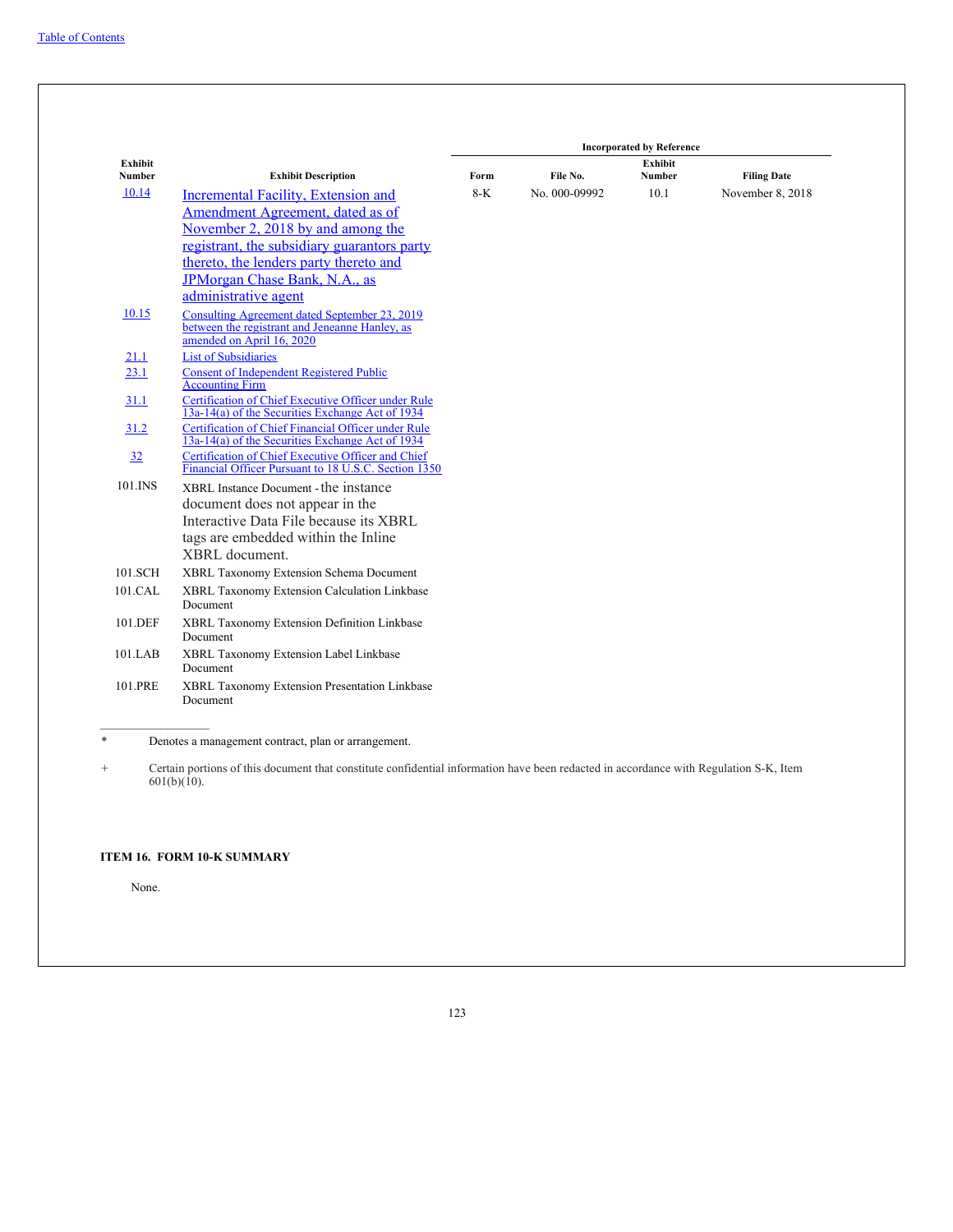# **Exhibit 10.15**

# **Modification of Consulting Agreement**

Pursuant to Section 13(c) of the Consulting Agreement ("Agreement") dated September 23, 2019, by and between KLA Corporation, a Delaware corporation, having its principal place of business at One Technology Drive, Milpitas, CA 95035, together with its subsidiaries ("KLA") and Jeneanne Hanley, having an address at [\*\*\*] ("Consultant"), KLA and Consultant hereby agree to modify the Agreement by suspending it indefinitely.

# **KLA Corporation Consultant**

By: /s/ Teri Little By /s/ Jeneanne Hanley Name: Teri Little Name: Jeneanne Hanley Date: April 16, 2020 Date: April 16, 2020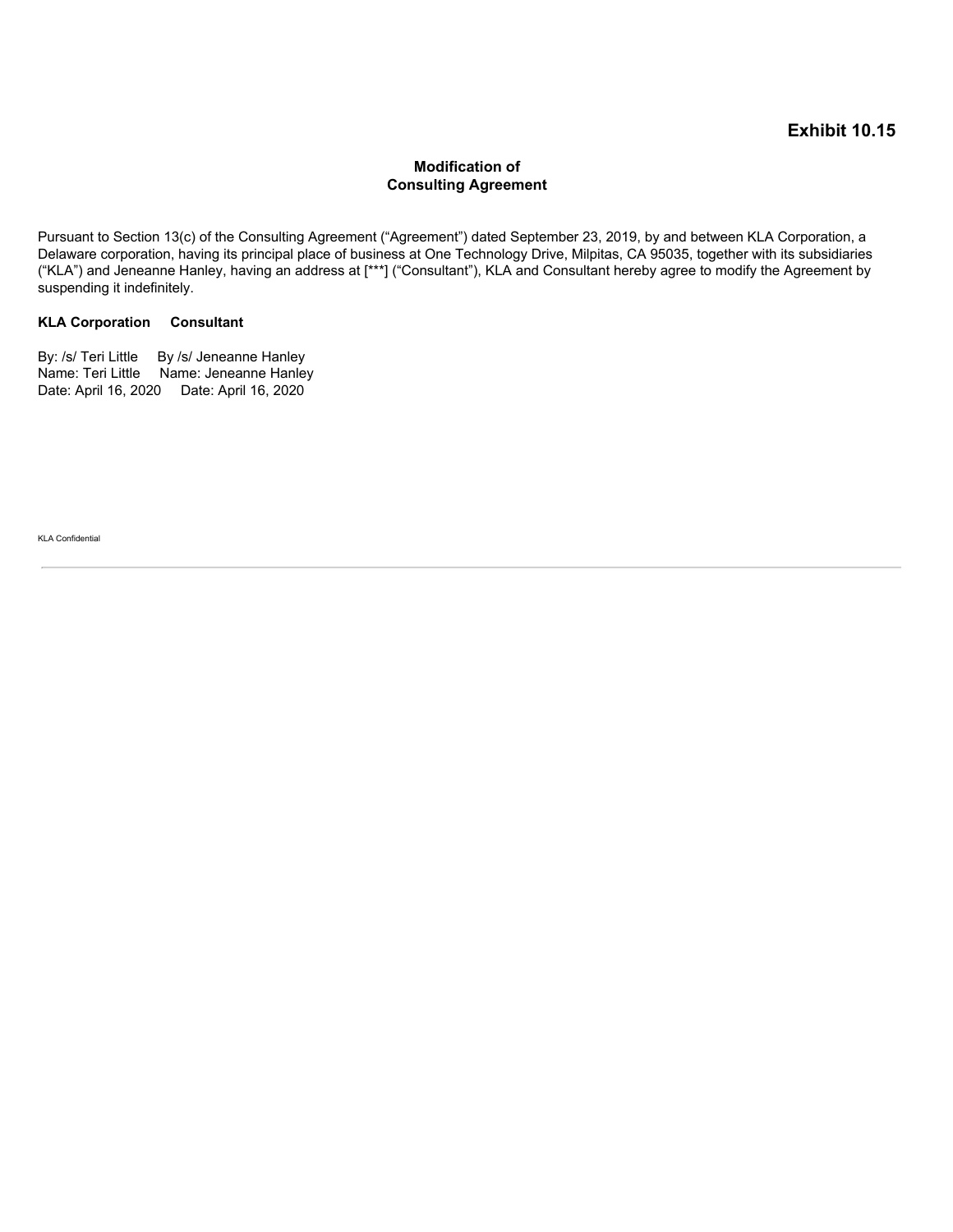# **Consulting Agreement**

This Consulting Agreement ("Agreement") is entered as of September 23, 2019 (the "Effective Date") between KLA Corporation, a Delaware corporation, having its principal place of business at One Technology Drive, Milpitas, CA 95035, together with its subsidiaries ("KLA") and Jeneanne Hanley, having an address at [\*\*\*] ("Consultant"). This Agreement shall remain in effect for a period of one year from the Effective Date, unless earlier terminated in accordance with the terms set forth herein. This Agreement may be extended for one or more subsequent terms upon mutual agreement of the parties.

# **1. Definitions**

- (a) "KLA Project Monitor(s)" is/are the KLA employee designated in the Statement of Work attached hereto as Exhibit A, who will act as the liaison between Consultant and KLA.
- (b) "Confidential Information" includes:
	- (i) any and all versions of KLA's proprietary information (collectively, "technical information"), in any form, whether now existing or hereafter created, developed, produced or distributed by KLA (including, without limitation, any such technical information made known to Consultant during the term of this Agreement);
	- (ii) KLA's business methods and practices;
	- (iii) compilations of data or information concerning KLA's business;
	- (iv) the identities of KLA's licensors, licensees, consultants and customers and the nature of KLA's relationships with these licensors, licensees, consultants or customers;
	- (v) the business of KLA's consultants, customers or other third parties doing business with KLA;
	- (vi) confidential, proprietary or trade secret information submitted by any third party to KLA for study, evaluation or any other use; and
	- (vii) any other information not generally known to the public (including information about operations, personnel, products or services) which, if misused or disclosed, could have a reasonable possibility of adversely affecting the business of KLA.
- (c) "Project" is the engagement described in the Statement of Work attached hereto asExhibit A, as may be amended by mutual written agreement of the parties.
- (d) "Statement of Work" or "SOW" shall mean a document agreed to by both parties describing work to be performed by Consultant, including Milestones and Deliverables. The initial Statement of Work effective as of the Effective Date hereof is attached hereto as Exhibit A and incorporated herein by reference.

# **2. Performance of Services**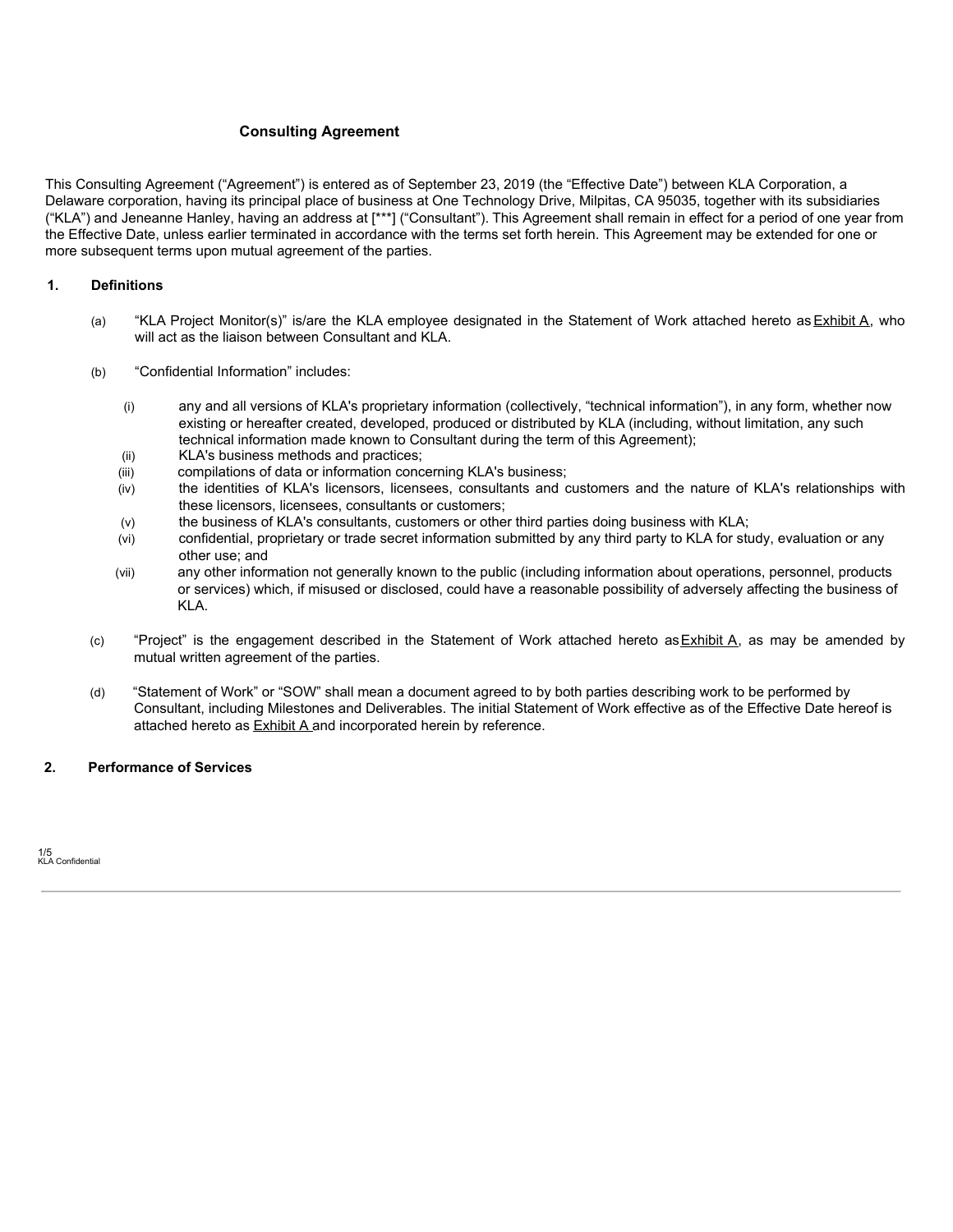(a) Consultant will complete the Project as set forth in Exhibit A, attached hereto and incorporated herein.

## **3. Report and Records Retention Requirements**

(a) Consultant will discuss the Project with the Project Monitor on a periodic basis.

# **4. Compensation**

- (a) Payment for the Project shall be as set forth in the SOW.
	- $(i)$  Following each monthly program review, as described on **Exhibit A**, Consultant shall submit any expenses incurred in connection with the program reviews to Maria Trevino. In addition to the monthly payment as set forth on Exhibit A, Consultant shall receive reimbursement for expenses incurred.
	- (ii) Maximum compensation to Consultant shall not exceed the amount set forth in the SOW.

## **5. Independent Contractor**

- (a) Consultant is an independent contractor and not an employee of KLA. Consultant, and not KLA, shall have control over the method, manner and means of Consultant's performance of the Project, subject to the express provisions of this Agreement.
- (b) Consultant shall not be entitled to any benefits accruing to KLA employees generally. KLA shall not be liable for any federal, state, or local withholding, or other payroll taxes relating to performance of services by the Consultant under this Agreement, and shall not deduct from Consultant's compensation nor in any manner pay for those charges which are normally paid on behalf of an employee, including but not limited to worker's compensation insurance, income tax withholdings, health insurance, etc.
- (c) Nothing in this Agreement shall be construed to imply that Consultant is an agent, employee, or other representative of KLA, nor shall Consultant make any representations to the contrary.

# **6. Nondisclosure**

(a) At all times during and subsequent to the term of this Agreement, Consultant agrees to keep in strict confidence all Confidential Information and to take all reasonable precautions to protect against its disclosure or misuse. Without prior written consent of KLA, Consultant will neither use any Confidential Information other than for the sole benefit of KLA for performance of Consultant's duties in connection with the Project, nor disclose any Confidential Information except to employees of KLA with a need to know for purposes of performing the Project.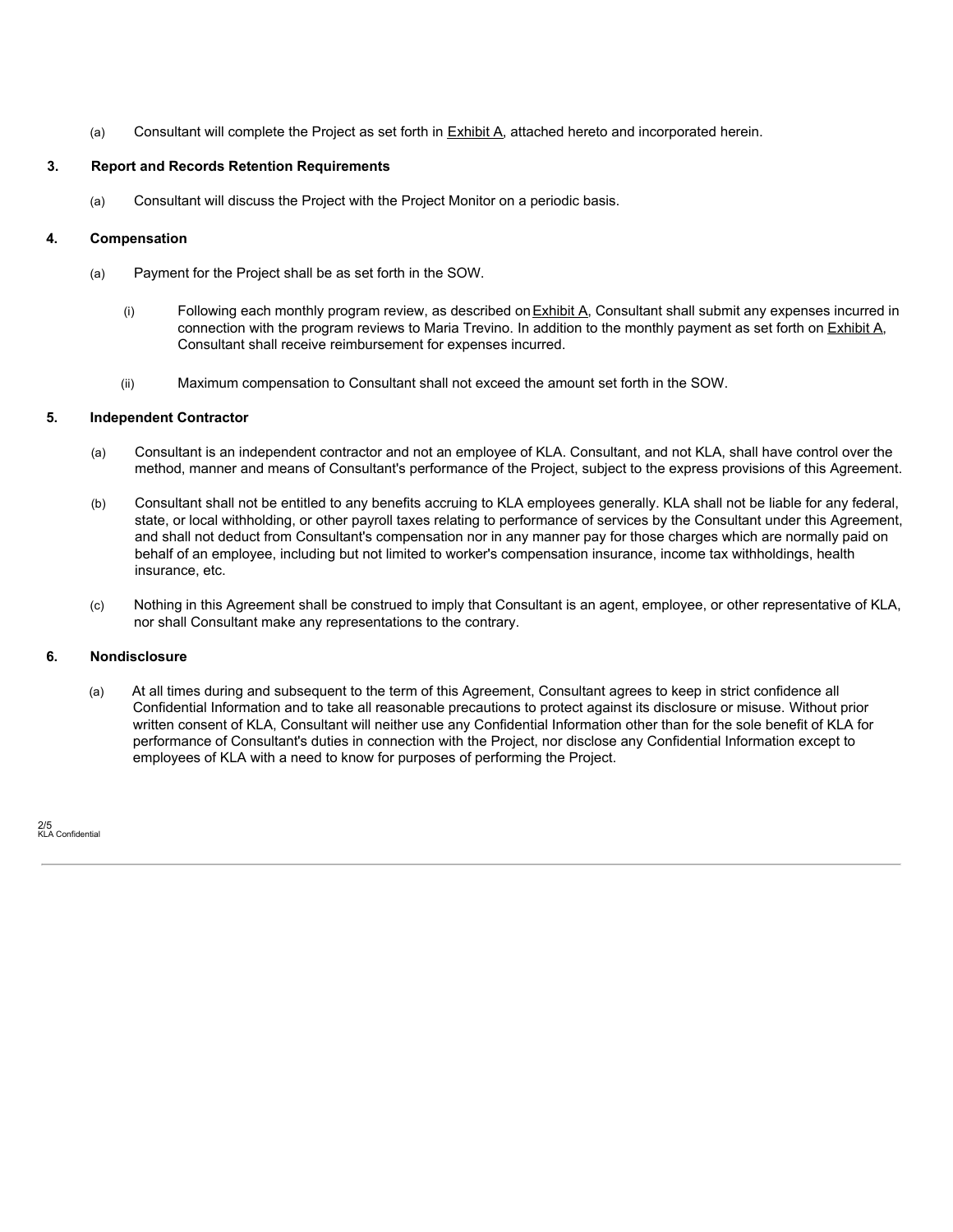<span id="page-129-0"></span>Consultant shall not, however, be required to treat as confidential any of the Confidential Information which Consultant establishes by written evidence: (i) is in the public domain by reason of prior publication not directly or indirectly resulting from any act or omission of Consultant or its employees or subcontractors, or (ii) was already properly known to Consultant (other than in connection with this Agreement) without restriction on use or disclosure at the time of KLA's disclosure to Consultant. Consultant understands that the arrangement contemplated hereunder creates a relationship of confidence and trust between Consultant and KLA with regard to Confidential Information.

(b) Consultant's obligations under this Section shall survive any termination of this Agreement.

# **7. Deleted and Reserved**

# **8. Term and Termination**

- (a) This Agreement shall remain in effect for a period of one year from the Effective Date and may be extended for one or more subsequent terms upon mutual agreement of the parties.
- (b) Notwithstanding provision 8(a), this Agreement may be terminated with immediate effect upon mutual agreement of both parties. This Agreement may also be terminated by KLA upon thirty (30) days advance written notice in the event Consultant ceases to remain on the Board of Directors of the Company, in which case Consultant shall be entitled to compensation for the most recent monthly period (or portion thereof) during which consultant performed work under this Agreement (but in no event shall aggregate compensation exceed the amount set forth in an applicable SOW).

# **9. Conflicting Obligations**

(a) Consultant certifies that there are no outstanding agreements or obligations that are in conflict with the terms of this Agreement, or that would preclude Consultant from complying with the provisions hereof.

# **10. Arbitration**

Any dispute, controversy or claim arising out of or in relation to this Agreement or at law, or the breach termination or invalidity thereof, that cannot be settled amicably by the parties shall be resolved by binding arbitration in accordance with the Commercial Rules of the American Arbitration Association then in force (except that either party may seek equitable or similar relief from a court). The place of arbitration shall be Santa Clara County, California. All documents and agreements relative to any such dispute shall be read, interpreted, and construed from the English versions thereof. The award rendered shall be final and binding upon both parties. Judgment upon the award may be entered in any court having jurisdiction.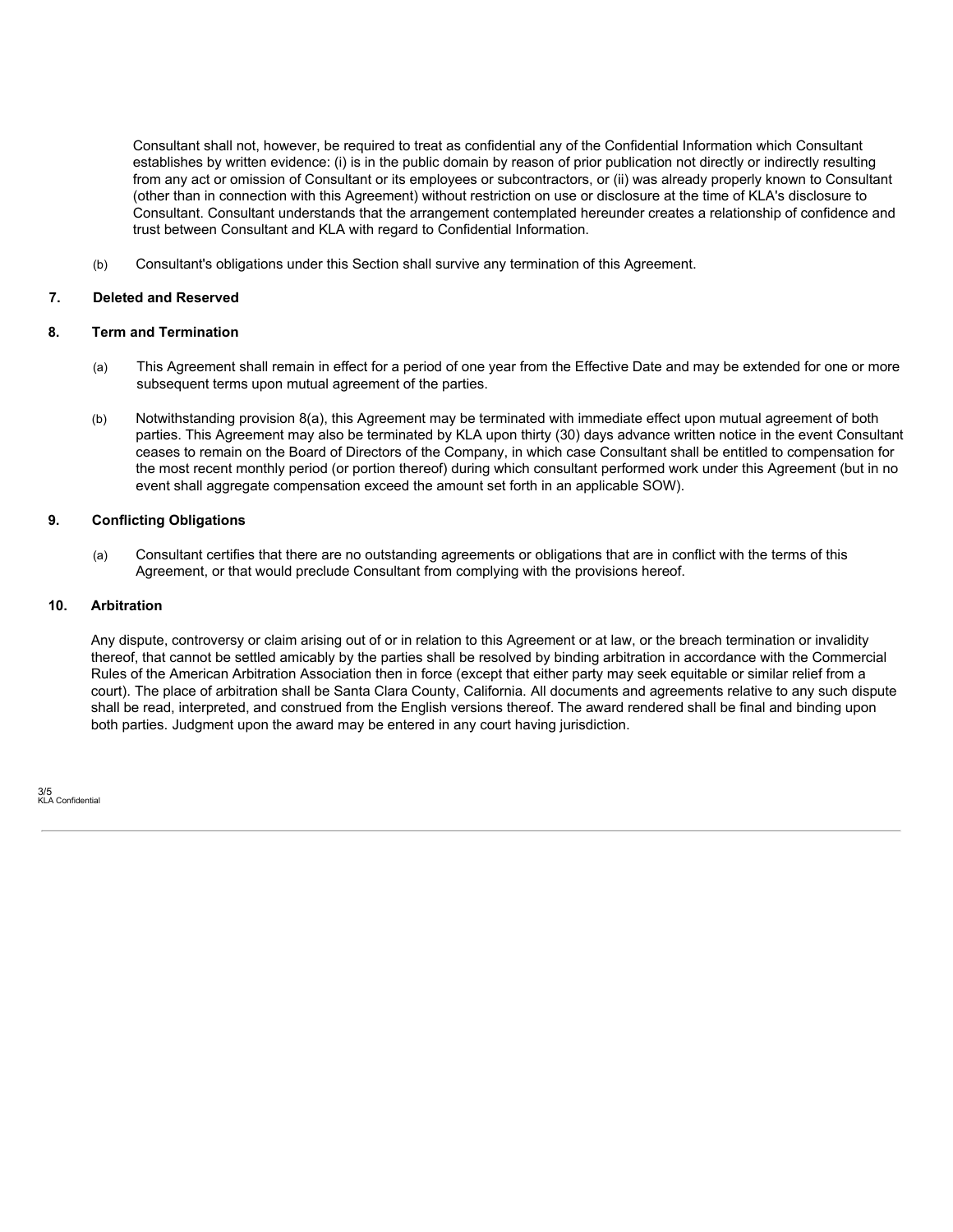# **11. Deleted and Reserved**

### **12. Compliance with Laws and Rules**

(a) Compliance with Laws and Rules. Consultant agrees to comply with all applicable statutes, regulations, rules, ordinances, codes and standards (collectively, "Laws") governing the performance of services by the Consultant under this Agreement, as well as KLA's rules that are provided to Consultant in writing, posted conspicuously or easily observed while on KLA's premises or customarily followed or known by third party invitees.

### 13. Miscellaneous

- (a) The parties acknowledge that the work and services to be performed under the Project are unique and personal to the parties, and that no rights herein may be assigned or otherwise transferred without the express written consent of the other party, except that KLA may assign this Agreement to a majority owned subsidiary without consent of Consultant.
- (b) Section headings and titles are for convenience only ,and shall be of no force or effect in the construction or interpretation of this Agreement.
- (c) This Agreement expresses the complete and exclusive statement of the understanding between the parties regarding the subject matter herein and supersedes any prior or contemporaneous written or oral proposals and agreements, representations or courses of dealing. Any modification to this Agreement must be in writing and signed by an authorized representative of KLA and by Consultant.
- (d) If any terms of this Agreement are deemed to be unenforceable by a court of competent jurisdiction, then such term shall be deemed deleted. The remaining terms shall be construed to give maximum lawful effect to any such deleted terms.
- (e) No waiver by either party of any breach of any provision of this Agreement shall constitute a waiver of any other breach of that or any other provision of this Agreement.
- (f) This Agreement shall be construed in accordance with the laws of California (excluding its conflict of laws rules).
- (g) Any notices, requests, or demands required or permitted herein, be in writing and mailed to the addresses shown below its signature to this Agreement, provided however that either party may change its address by written notice to the other party.

# **KLA Corporation Consultant**

By: /s/ Teri Little By /s/ Jeneanne Hanley Name: Teri Little, CLO Name: Jeneanne Hanley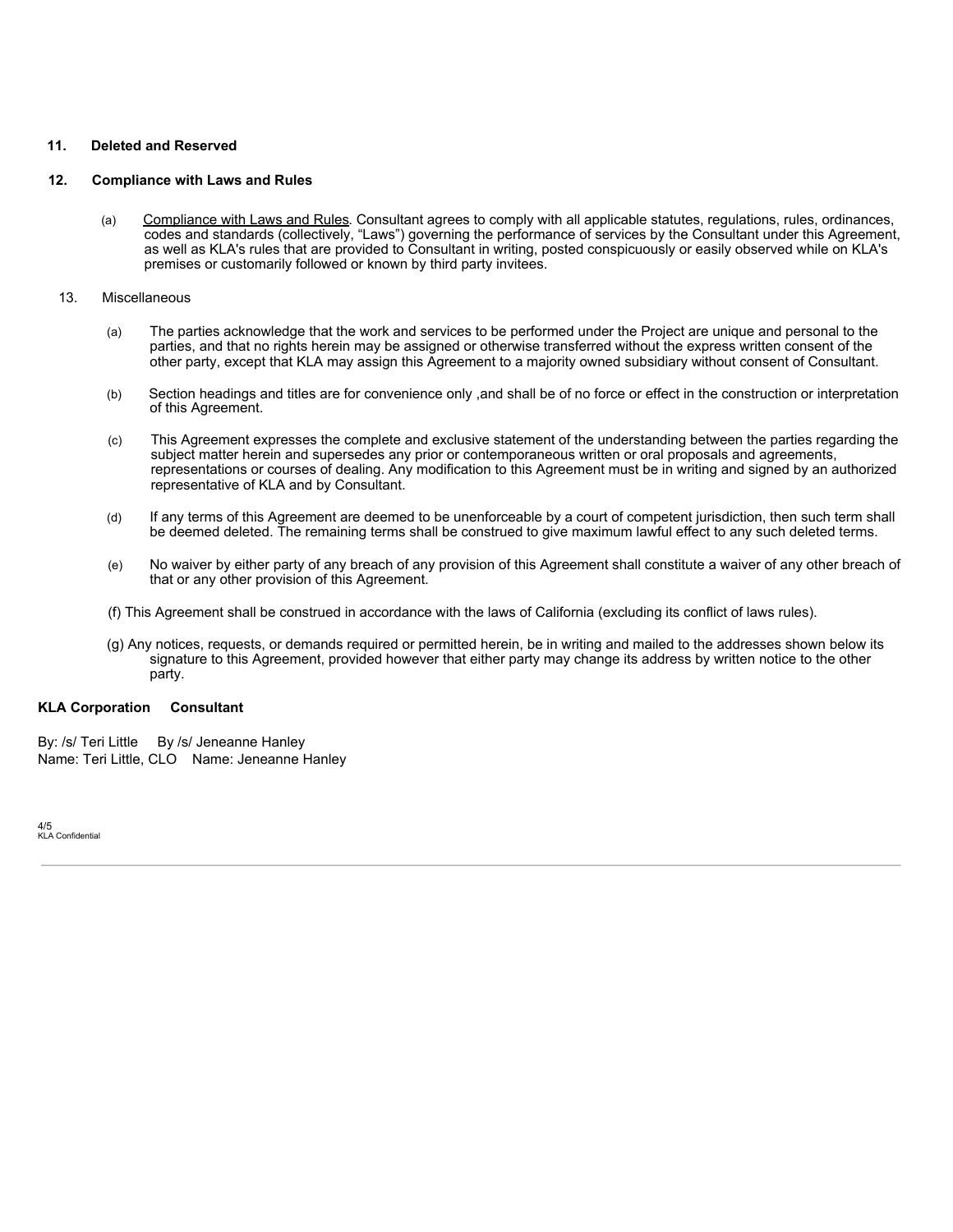Date: 9-23-19 Date: 9-23-19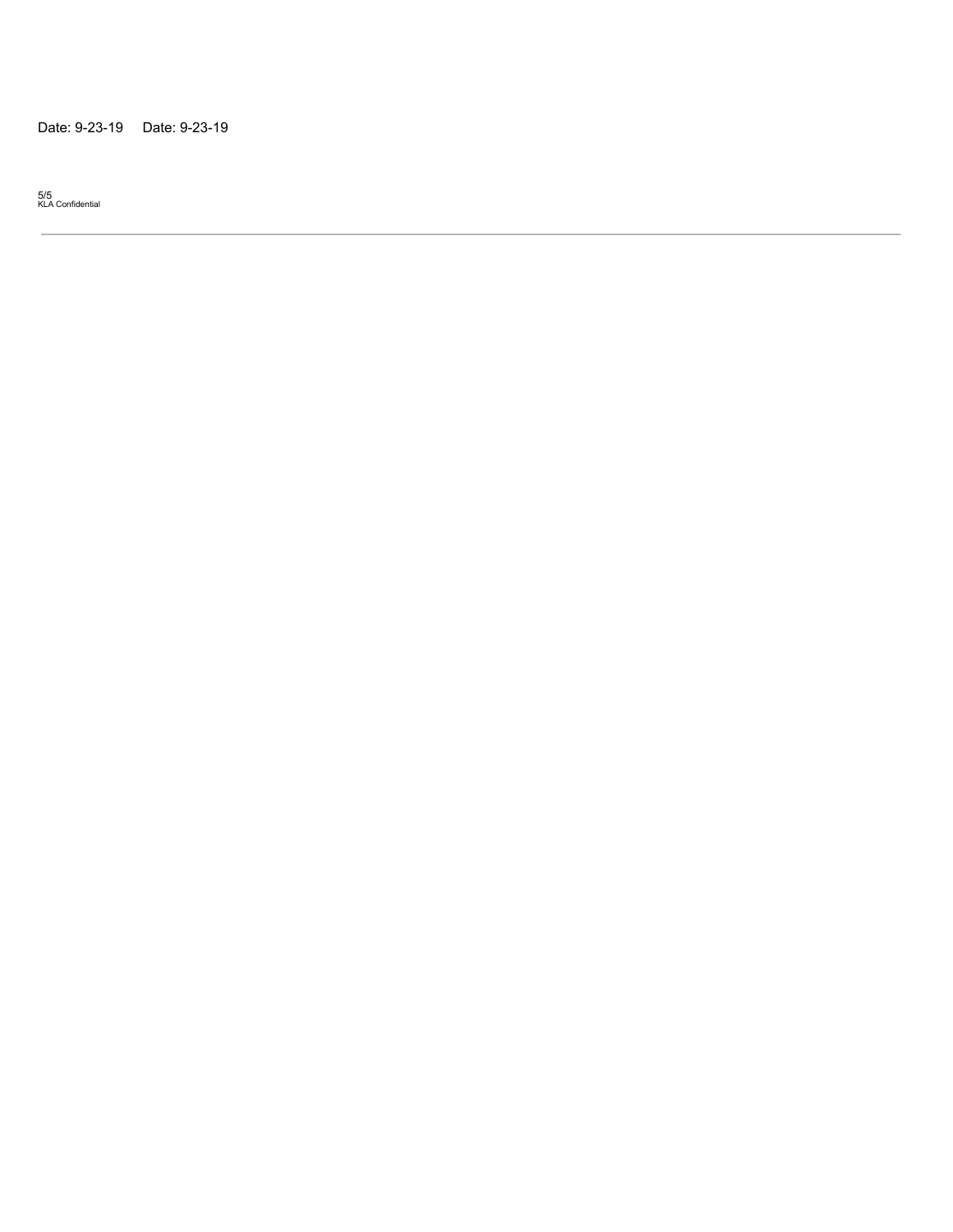# **Exhibit A**

# **Statement of Work**

# **1. KLA Project Monitor: Bobby Bell**

# **2. Compensation: \$114,000 per year, to be paid in monthly installments of \$9,500.**

# **3. Services to be Provided:**

- a. Attend monthly program reviews at KLA H2 location in Ann Arbor, Michigan, pertaining to talent acquisition, community relations, KLA brand awareness, diversity and inclusion initiatives, foundation activities, and other non-technical activities, in Michigan, that the parties may agree upon from time to time.
- b. Assist with and provide guidance on execution of actions resulting from program reviews. Make suggestions on additional areas of focus for the program reviews.

# **4. First Project Review:** September 27, 2019.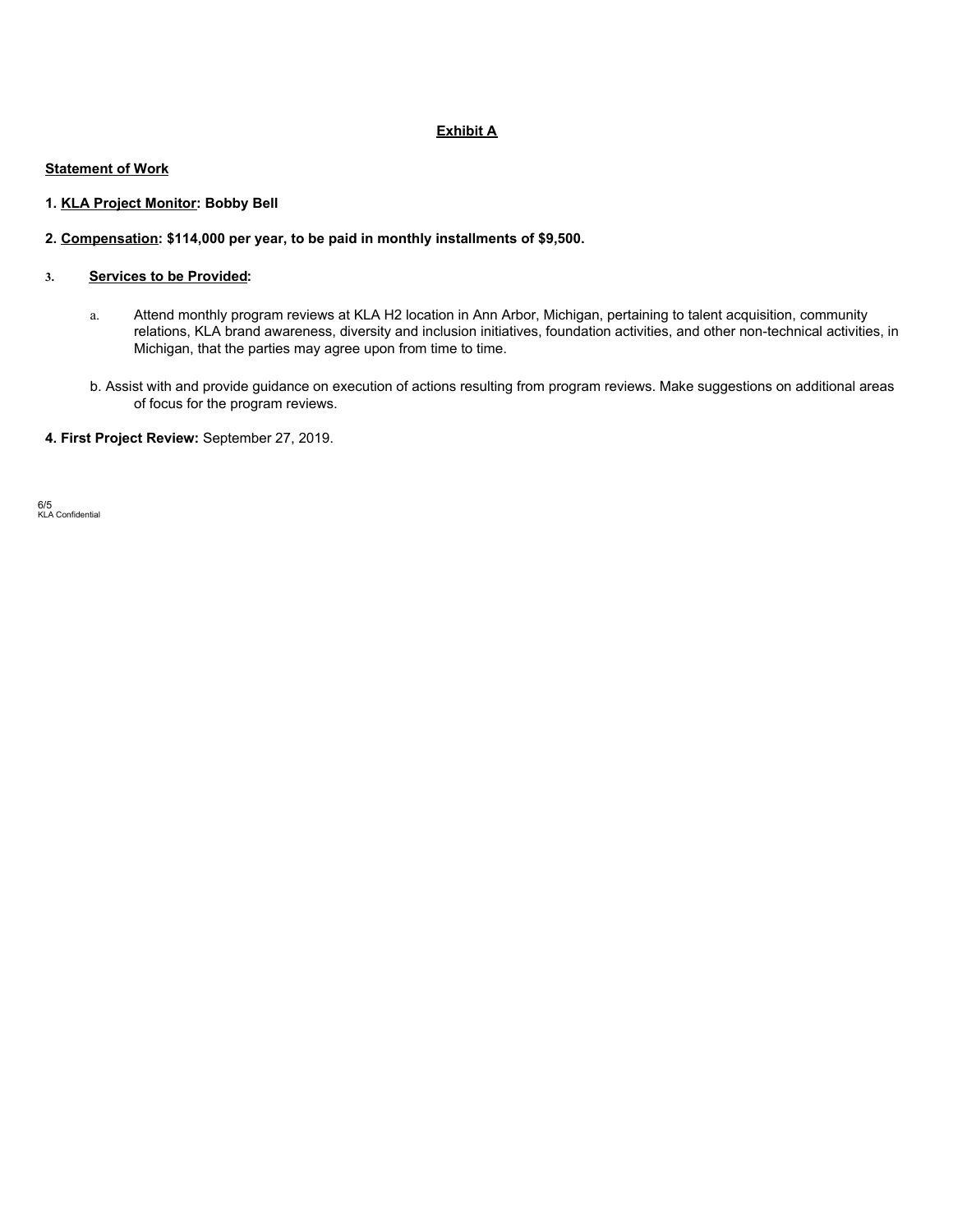### **KLA Corporation**

**List of Subsidiaries as of June 30, 2020**

| Name                                                               | <b>State or Other Jurisdiction of</b><br>Incorporation / Organization |
|--------------------------------------------------------------------|-----------------------------------------------------------------------|
| <b>DOMESTIC SUBSIDIARIES</b>                                       |                                                                       |
| International Sales & Business, Inc.                               | California                                                            |
| KLA-Tencor China Corporation                                       | California                                                            |
| KLA-Tencor International Corporation                               | California                                                            |
| VLSI Standards, Inc.                                               | California                                                            |
| Belize Holdings, LLC                                               | Delaware                                                              |
| KLA-Tencor Asia-Pac Distribution Corporation                       | Delaware                                                              |
| KT Venture Group, L.L.C.                                           | Delaware                                                              |
| KT Venture Group II, L.L.C.                                        | Delaware                                                              |
| Dino Acquisition Technology L.L.C.                                 | Delaware                                                              |
| Zeta Instruments, Inc.                                             | Delaware                                                              |
| KT Recreation Association, LLC                                     | Delaware                                                              |
| Whiskey Holding Sub, LLC                                           | Tennessee                                                             |
| Microsense, LLC                                                    | Delaware                                                              |
| Nanomechanics Inc.                                                 | Tennessee                                                             |
| Filmetrics, Inc.                                                   | California                                                            |
| Orbotech, Inc.                                                     | Delaware                                                              |
| Photon Dynamics, Inc.                                              | California                                                            |
| Photon Dynamics Solar Corporation                                  | Delaware                                                              |
| Orbotech LT Solar, LLC                                             | Delaware                                                              |
| SPTS Technologies, Inc.                                            | California                                                            |
| Primaxx, Inc.                                                      | Delaware                                                              |
| Xactix, Inc.                                                       | Pennsylvania                                                          |
| KLA Aleris Holding LLC                                             | Delaware                                                              |
|                                                                    |                                                                       |
| INTERNATIONAL SUBSIDIARIES                                         |                                                                       |
| ICOS Vision Systems Corporation BVBA                               | Belgium                                                               |
| <b>ICOS Vision Systems NV</b>                                      | Belgium                                                               |
| Lee Ta Technologies (BVI), Inc.                                    | British Virgin Islands                                                |
| KLA-Tencor Corporation (Cayman) Limited, I                         | Cayman Islands                                                        |
| KLA-Tencor Corporation (Cayman) Limited, III                       | Cayman Islands                                                        |
| KLA-Tencor Corporation (Cayman) Limited, IV                        | Cayman Islands                                                        |
| KLA-Tencor Corporation (Cayman) Limited, V                         | Cayman Islands                                                        |
| ICOS Vision Systems (Shenzhen) Co. Ltd.                            | China                                                                 |
| KLA-Tencor International Trading (Shanghai) Co., Ltd.              | China                                                                 |
| KLA-Tencor Semiconductor Equipment Technology (Shanghai) Co., Ltd. | China                                                                 |
| <b>KLA-Tencor France SARL</b>                                      | France                                                                |
| KLA-Tencor GmbH                                                    | Germany                                                               |
| KLA-Tencor MIE GmbH                                                | Germany                                                               |
| KLA-Tencor MIE Holdings GmbH & Co. KG                              | Germany                                                               |
| KLA-Tencor MIE Holdings Verwaltungs GmbH                           | Germany                                                               |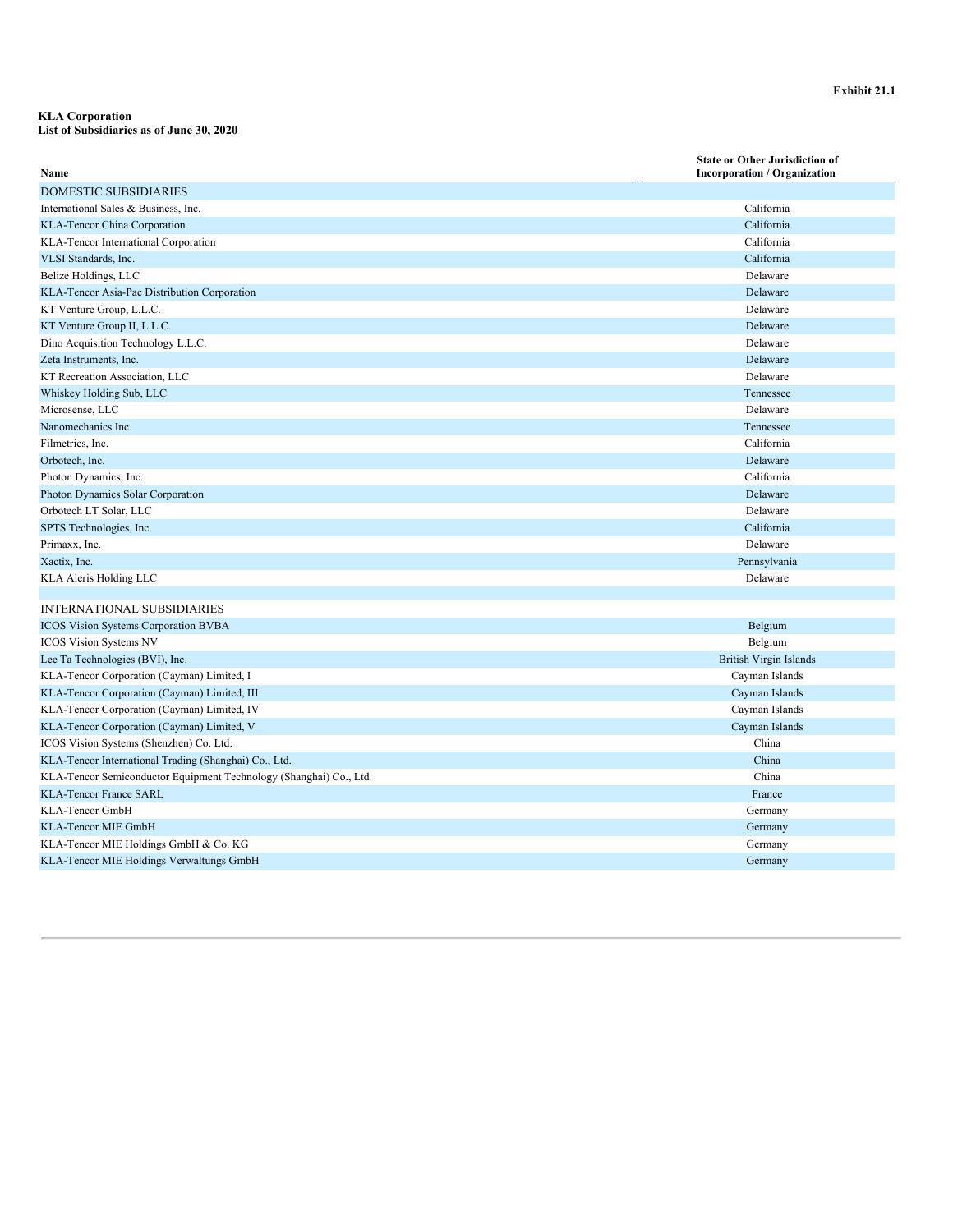<span id="page-134-0"></span>

| Name                                                 | <b>State or Other Jurisdiction of</b><br><b>Incorporation / Organization</b> |
|------------------------------------------------------|------------------------------------------------------------------------------|
| ICOS Vision Systems Ltd.                             | Hong Kong                                                                    |
| KLA-Tencor Software India Private Limited            | India                                                                        |
| KLA-Tencor Ireland Ltd.                              | Ireland                                                                      |
| Optical Metrology Patents Limited                    | Ireland                                                                      |
| KLA-Tencor Corporation (Israel)                      | Israel                                                                       |
| KLA-Tencor Corporation Holding (1987) Ltd.           | Israel                                                                       |
| KLA-Tencor Corporation (1992) Ltd.                   | Israel                                                                       |
| KLA-Tencor Integrated Metrology (Israel) (2002) Ltd. | Israel                                                                       |
| KLA-Tencor Italy S.R.L.                              | Italy                                                                        |
| KLA-Tencor Japan, Ltd.                               | Japan                                                                        |
| KLA-Tencor Korea, Inc.                               | Korea                                                                        |
| KLA-Tencor MIE Holdings S.à r.l.                     | Luxembourg                                                                   |
| KLA-Tencor (Malaysia) Sdn Bhd                        | Malaysia                                                                     |
| KLA-Tencor (Singapore) Pte. Ltd.                     | Singapore                                                                    |
| KLA-Tencor Singapore Holding Company Pte. Ltd.       | Singapore                                                                    |
| KLA-Tencor Singapore Holding Company II Pte Ltd.     | Singapore                                                                    |
| KLA-Tencor (Thailand) Limited                        | Thailand                                                                     |
| KLA-Tencor Limited                                   | United Kingdom                                                               |
| Lakers Holding Company APS                           | Denmark                                                                      |
| Capres A/S                                           | Denmark                                                                      |
| Filmetric Europe Gmbh                                | Germany                                                                      |
| Filmetrics Korea Ltd                                 | South Korea                                                                  |
| Orbotech Ltd                                         | Israel                                                                       |
| Orbograph Ltd.                                       | Israel                                                                       |
| Frontline P.C.B. Solutions (1998) Ltd.               | Israel                                                                       |
| Frontline P.C.B. Solutions LP                        | Israel                                                                       |
| Laser Imaging Systems GmbH                           | Germany                                                                      |
| New System SRL                                       | Italy                                                                        |
| Orbotech Deutschland GmbH                            | Germany                                                                      |
| Orbotech S.A.                                        | Belgium                                                                      |
| Orbotech Pacific Ltd.                                | Hong Kong                                                                    |
| Orbotech Electronics (Shenzhen) Co., Ltd             | China                                                                        |
| Orbotech Electronics (Suzhou) Co Ltd                 | China                                                                        |
| Orbotech Trading (Shanghai) Co., Ltd                 | China                                                                        |
| Orbotech Japan Ltd                                   | Japan                                                                        |
| Orbotech Asia Ltd                                    | Hong Kong                                                                    |
| Orbotech Singapore Corporation Pte Ltd               | Singapore                                                                    |
| Orbotech Korea Ltd                                   | Korea                                                                        |
| Orbotech Logistics Ltd                               | Hong Kong                                                                    |
| SPTS Technologies GmbH                               | Germany                                                                      |
| SPTS Technologies SAS                                | France                                                                       |
| SPTS Technologies Limited                            | UK                                                                           |
| SPTS Technologies Ltd                                | Taiwan                                                                       |
| SPTS Technologies Pte Ltd.                           | Singapore                                                                    |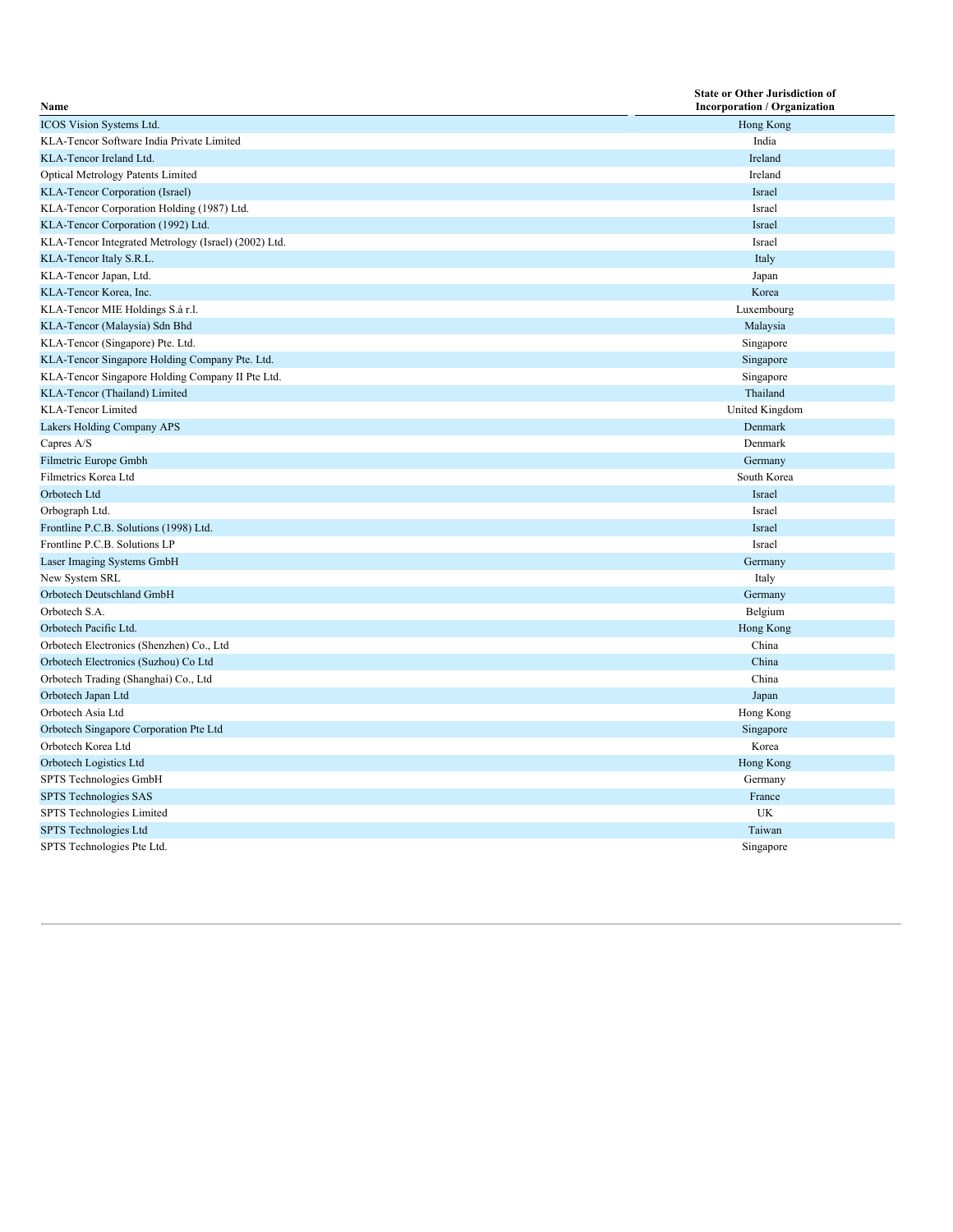| Name                                        | <b>State or Other Jurisdiction of</b><br><b>Incorporation / Organization</b> |
|---------------------------------------------|------------------------------------------------------------------------------|
| SPTS Technologies (Shanghai) Co. Ltd.       | China                                                                        |
| Orbotech Holding UK Ltd.                    | UK                                                                           |
| PixCell Medical Technologies Ltd.           | Israel                                                                       |
| SPTS Technologies Group Ltd.                | UK                                                                           |
| SPTS Technologies Holdings Ltd.             | <b>UK</b>                                                                    |
| SPTS Technologies Investment Ltd            | <b>UK</b>                                                                    |
| SPTS Technologies Sapphire Ltd              | <b>UK</b>                                                                    |
| SPTS Technologies UK Ltd                    | UK                                                                           |
| SPTS Technologies ET Ltd                    | <b>UK</b>                                                                    |
| SPTS Technologies Overseas Holdings Ltd.    | <b>UK</b>                                                                    |
| Orbotech Technology Ventures Ltd.           | Israel                                                                       |
| Orbotech Technology Ventures LP             | Israel                                                                       |
| Orbotech Holding GmbH                       | Germany                                                                      |
| Orbot Europe S.A                            | Belgium                                                                      |
| Orbotech B.V.                               | Netherlands                                                                  |
| Orbotech Caribbean Ltd.                     | British Virgin Islands                                                       |
| Qoniac GmbH                                 | Germany                                                                      |
| Qoniac Korea Ltd.                           | Korea                                                                        |
| Qoniac Taiwan Ltd.                          | Taiwan                                                                       |
| Qoniac Japan Ltd.                           | Japan                                                                        |
| KLA Singapore Holding Company III Pte. Ltd. | Singapore                                                                    |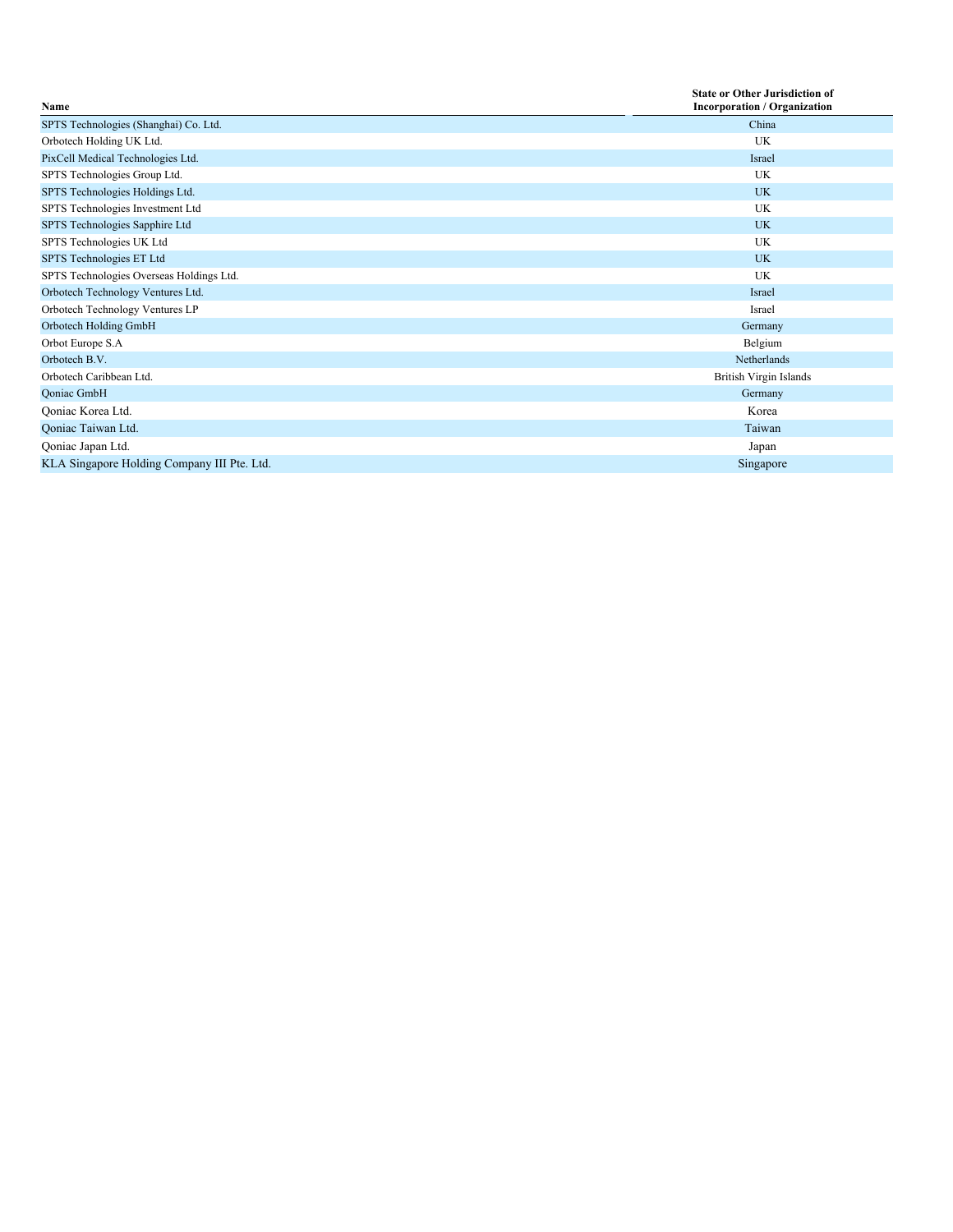### CONSENT OF INDEPENDENT REGISTERED PUBLIC ACCOUNTING FIRM

<span id="page-136-0"></span>We hereby consent to the incorporation by reference in the Registration Statements on Form S-3 (No. 333-222827) and Form S-8 (No. 033-88662, No. 333-03003, No. 333-22939, No. 333-22941, No. 333-26681, No. 333-32537, No. 333-45271, No. 333-60887, No. 333-60883, No. 333-68415, No. 333-68423, No. 333-85123, No. 333-85121, No. 333-49828, No. 333-60864, No. 333-75944, No. 333-100166, No. 333-113358, No. 333-120218, No. 333-121637, No. 333-129868, No. 333-140743, No. 333-144003, No. 333-147434, No. 333-147437, No. 333-152864, No. 333-159017, No. 333-162887, No. 333-168618, No. 333-192167, No. 333-198006, No. 333-219734, No. 333-228283, No. 333-230112, No. 333-233362) of KLA Corporation of our report dated August 7, 2020 relating to the financial statements and financial statement schedule and the effectiveness of internal control over financial reporting, which appears in this Form 10-K.

/s/ PricewaterhouseCoopers LLP San Jose, California August 7, 2020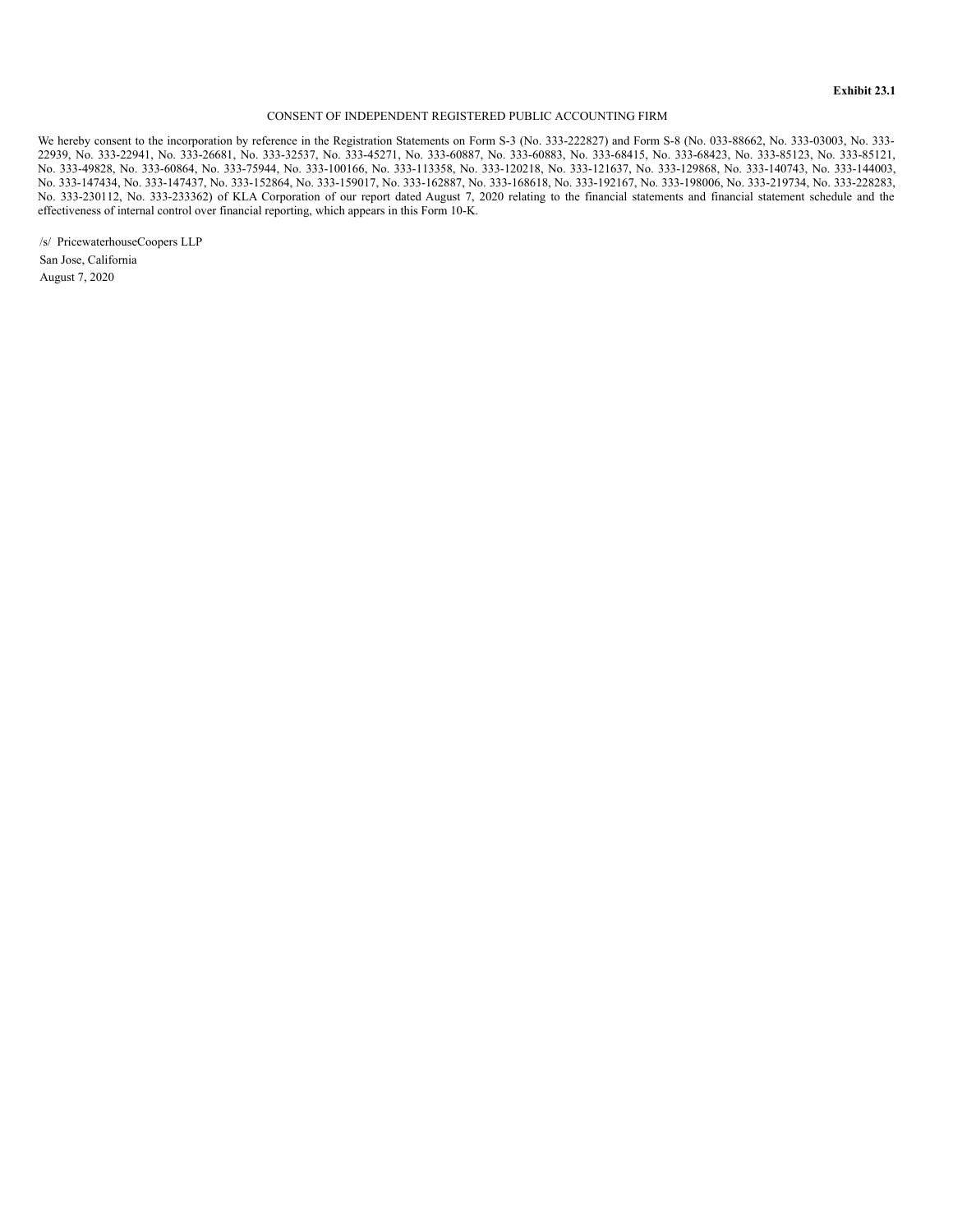### **Certification of Chief Executive Officer Pursuant to Exchange Act Rule 13a-14(a)/15d-14(a) As Adopted Pursuant to Section 302 of the Sarbanes-Oxley Act of 2002**

<span id="page-137-0"></span>I, Richard P. Wallace, certify that:

- 1. I have reviewed this Annual Report on Form 10-K of KLA Corporation;
- 2. Based on my knowledge, this report does not contain any untrue statement of a material fact or omit to state a material fact necessary to make the statements made, in light of the circumstances under which such statements were made, not misleading with respect to the period covered by this report;
- 3. Based on my knowledge, the financial statements, and other financial information included in this report, fairly present in all material respects the financial condition, results of operations and cash flows of the registrant as of, and for, the periods presented in this report;
- 4. The registrant's other certifying officer(s) and I are responsible for establishing and maintaining disclosure controls and procedures (as defined in Exchange Act Rules 13a-15(e) and 15d-15(e)) and internal control over financial reporting (as defined in Exchange Act Rules 13a-15(f) and 15d-15(f)) for the registrant and have:
	- (a) Designed such disclosure controls and procedures, or caused such disclosure controls and procedures to be designed under our supervision, to ensure that material information relating to the registrant, including its consolidated subsidiaries, is made known to us by others within those entities, particularly during the period in which this report is being prepared;
	- (b) Designed such internal control over financial reporting, or caused such internal control over financial reporting to be designed under our supervision, to provide reasonable assurance regarding the reliability of financial reporting and the preparation of financial statements for external purposes in accordance with generally accepted accounting principles;
	- (c) Evaluated the effectiveness of the registrant's disclosure controls and procedures and presented in this report our conclusions about the effectiveness of the disclosure controls and procedures, as of the end of the period covered by this report based on such evaluation; and
	- (d) Disclosed in this report any change in the registrant's internal control over financial reporting that occurred during the registrant's most recent fiscal quarter (the registrant's fourth fiscal quarter in the case of an annual report) that has materially affected, or is reasonably likely to materially affect, the registrant's internal control over financial reporting; and
- 5. The registrant's other certifying officer(s) and I have disclosed, based on our most recent evaluation of internal control over financial reporting, to the registrant's auditors and the audit committee of the registrant's board of directors (or persons performing the equivalent functions):
	- (a) All significant deficiencies and material weaknesses in the design or operation of internal control over financial reporting which are reasonably likely to adversely affect the registrant's ability to record, process, summarize and report financial information; and
	- (b) Any fraud, whether or not material, that involves management or other employees who have a significant role in the registrant's internal control over financial reporting.

August 7, 2020 /s/ RICHARD P. WALLACE

(Date) **Richard P. Wallace President and Chief Executive Officer (Principal Executive Officer)**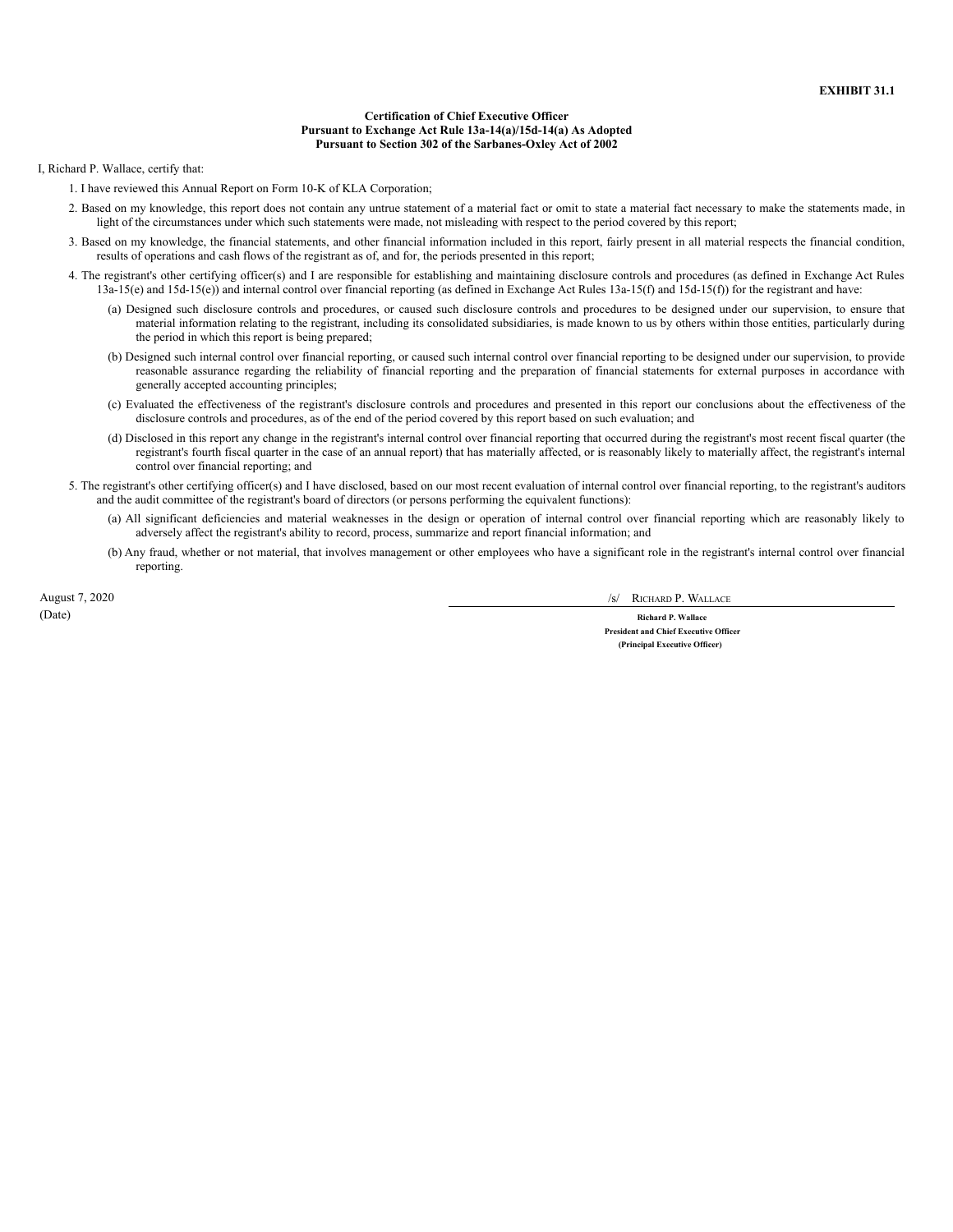### **Certification of Chief Financial Officer Pursuant to Exchange Act Rule 13a-14(a)/15d-14(a) As Adopted Pursuant to Section 302 of the Sarbanes-Oxley Act of 2002**

<span id="page-138-0"></span>I, Bren D. Higgins, certify that:

- 1. I have reviewed this Annual Report on Form 10-K of KLA Corporation;
- 2. Based on my knowledge, this report does not contain any untrue statement of a material fact or omit to state a material fact necessary to make the statements made, in light of the circumstances under which such statements were made, not misleading with respect to the period covered by this report;
- 3. Based on my knowledge, the financial statements, and other financial information included in this report, fairly present in all material respects the financial condition, results of operations and cash flows of the registrant as of, and for, the periods presented in this report;
- 4. The registrant's other certifying officer(s) and I are responsible for establishing and maintaining disclosure controls and procedures (as defined in Exchange Act Rules 13a-15(e) and 15d-15(e)) and internal control over financial reporting (as defined in Exchange Act Rules 13a-15(f) and 15d-15(f)) for the registrant and have:
	- (a) Designed such disclosure controls and procedures, or caused such disclosure controls and procedures to be designed under our supervision, to ensure that material information relating to the registrant, including its consolidated subsidiaries, is made known to us by others within those entities, particularly during the period in which this report is being prepared;
	- (b) Designed such internal control over financial reporting, or caused such internal control over financial reporting to be designed under our supervision, to provide reasonable assurance regarding the reliability of financial reporting and the preparation of financial statements for external purposes in accordance with generally accepted accounting principles;
	- (c) Evaluated the effectiveness of the registrant's disclosure controls and procedures and presented in this report our conclusions about the effectiveness of the disclosure controls and procedures, as of the end of the period covered by this report based on such evaluation; and
	- (d) Disclosed in this report any change in the registrant's internal control over financial reporting that occurred during the registrant's most recent fiscal quarter (the registrant's fourth fiscal quarter in the case of an annual report) that has materially affected, or is reasonably likely to materially affect, the registrant's internal control over financial reporting; and
- 5. The registrant's other certifying officer(s) and I have disclosed, based on our most recent evaluation of internal control over financial reporting, to the registrant's auditors and the audit committee of the registrant's board of directors (or persons performing the equivalent functions):
	- (a) All significant deficiencies and material weaknesses in the design or operation of internal control over financial reporting which are reasonably likely to adversely affect the registrant's ability to record, process, summarize and report financial information; and
	- (b) Any fraud, whether or not material, that involves management or other employees who have a significant role in the registrant's internal control over financial reporting.

(Date) **Bren D. Higgins**

August 7, 2020 /s/ BREN D. HIGGINS

**Executive Vice President and Chief Financial Officer (Principal Financial Officer)**